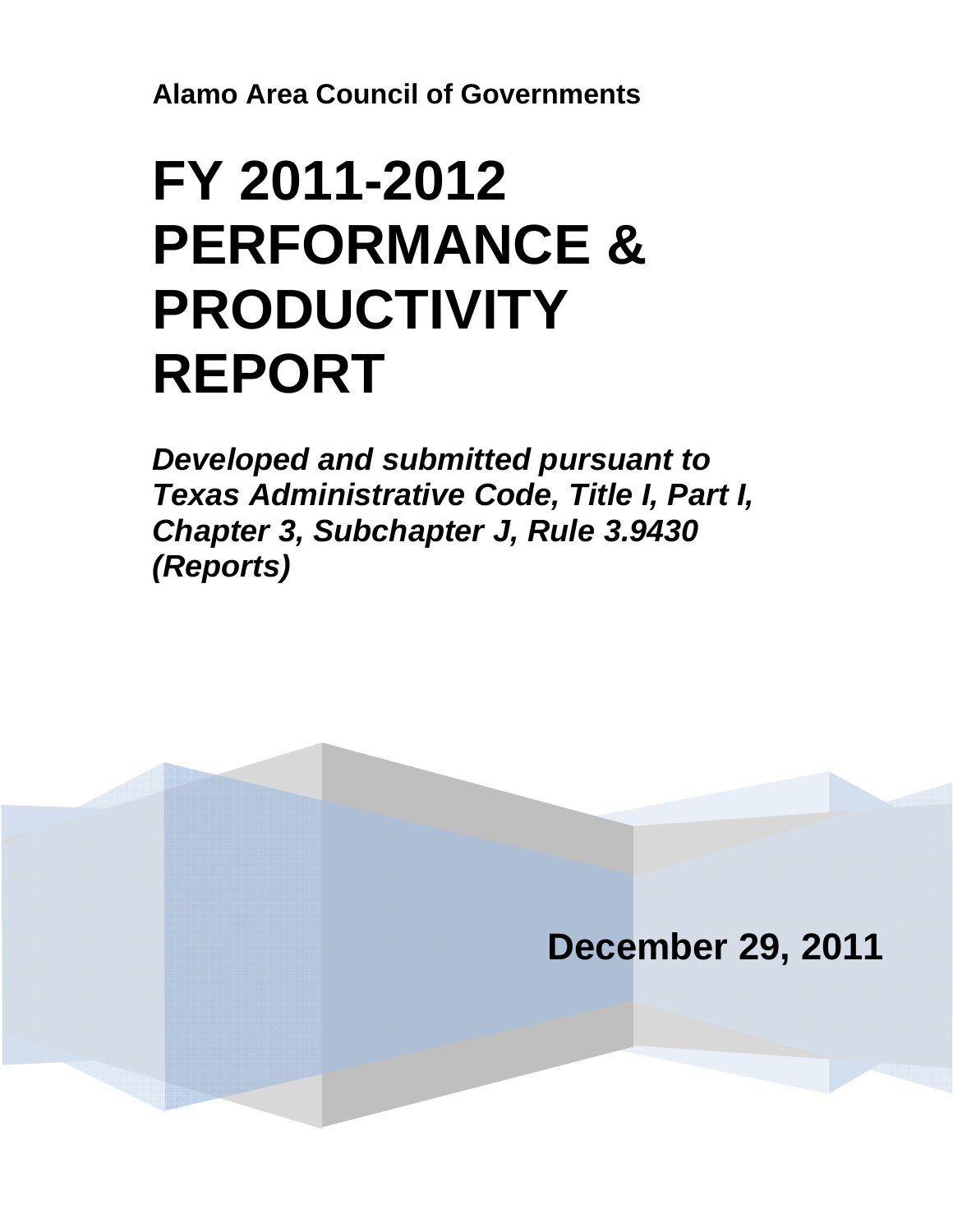# **AACOG PERFORMANCE & PRODUCTIVITY REPORT FY 2011-2012**

**STATE FINANCIAL ASSISTANCE ACTIVITY INFORMATION** 

Intergovernmental Reviews on Grant Assistance Requests (TRACS)

| <b>Committees used</b><br>in review process<br>for FY2011-2012 | <b>Project Activity Review</b><br><b>Summary</b> | Brief narrative of FY 2011 performance<br>and FY 2012 projected productivity for program areas                                                                                                                                                                                                                                                                                                                                                                                                                                                                                                                                                                                                                                                                                                                                                                                                                                                                                                                                                                                                                                                                                                                                                                                                                                                                                                                                                                                                                                                                                                                                                                                                                                                                                                                                                                                                                                                                                                                                                                                                                            |
|----------------------------------------------------------------|--------------------------------------------------|---------------------------------------------------------------------------------------------------------------------------------------------------------------------------------------------------------------------------------------------------------------------------------------------------------------------------------------------------------------------------------------------------------------------------------------------------------------------------------------------------------------------------------------------------------------------------------------------------------------------------------------------------------------------------------------------------------------------------------------------------------------------------------------------------------------------------------------------------------------------------------------------------------------------------------------------------------------------------------------------------------------------------------------------------------------------------------------------------------------------------------------------------------------------------------------------------------------------------------------------------------------------------------------------------------------------------------------------------------------------------------------------------------------------------------------------------------------------------------------------------------------------------------------------------------------------------------------------------------------------------------------------------------------------------------------------------------------------------------------------------------------------------------------------------------------------------------------------------------------------------------------------------------------------------------------------------------------------------------------------------------------------------------------------------------------------------------------------------------------------------|
| <b>ALAMO AREA AGENCY ON AGING:</b>                             |                                                  |                                                                                                                                                                                                                                                                                                                                                                                                                                                                                                                                                                                                                                                                                                                                                                                                                                                                                                                                                                                                                                                                                                                                                                                                                                                                                                                                                                                                                                                                                                                                                                                                                                                                                                                                                                                                                                                                                                                                                                                                                                                                                                                           |
| Alamo Senior<br>Advisory<br>Committee                          | No TRACS Activity.                               | 2011 Accomplishments:<br>The Health and Wellness program had 226 individuals<br>complete classes in Falls Prevention, Chronic Disease<br>Self Management, and Diabetes Self Management. A<br>new website for health and wellness information was<br>launched and wellness brochures and flyers were<br>distributed to more than 2,000 seniors in the region.<br>Continued growth in Health & Wellness area. A Matter<br>$\bullet$<br>of Balance has expanded into Medina, Atascosa, and<br>Gillespie counties. County volunteers have become<br>AMOB trainers and assist in conducting classes in their<br>respective counties.<br>Continued partnership with<br>Humana and Healthways has expanded our locations for<br>classes.<br>Increased focus on Volunteerism resulted in Henri<br>$\bullet$<br>Eaton, Alamo Ombudsman receiving United Way's<br>Volunteer Administrator of the Year Award.<br>Henri<br>recruits and trains volunteers. She also chairs AACOG's<br>volunteer luncheon committee and is an integral part in<br>ensuring that Volunteers are recognized and utilized<br>within the agency.<br>Neighbor Helping Neighbor expanded into Wilson,<br>$\bullet$<br>Guadalupe and Atascosa counties.<br>This program,<br>funded by Baptist Health Foundation grant, establishes<br>Neighborhood Resource Coordination Groups (NRCG)<br>that in turn develop and maintain a volunteer base to<br>provide neighborhood support services. The ultimate<br>goal is to reduce social and physical isolation among<br>older Texans (65 and over) in the rural counties.<br>The Alamo Ombudsman program was awarded a Junior<br>League grant for a Garden Beautification Project at<br>Colonial Manor in New Braunfels, to benefit patients in<br>the Alzheimer's Unit. Funds were provided for re-<br>landscaping the original garden area, which had been<br>neglected for some time. Additional volunteers and<br>donations expanded the scope of the project.<br><b>The</b><br>included<br>"Done-In-A-Day"<br>project<br>Junior League<br>volunteers and a collaboration with the local Extension<br>Service. |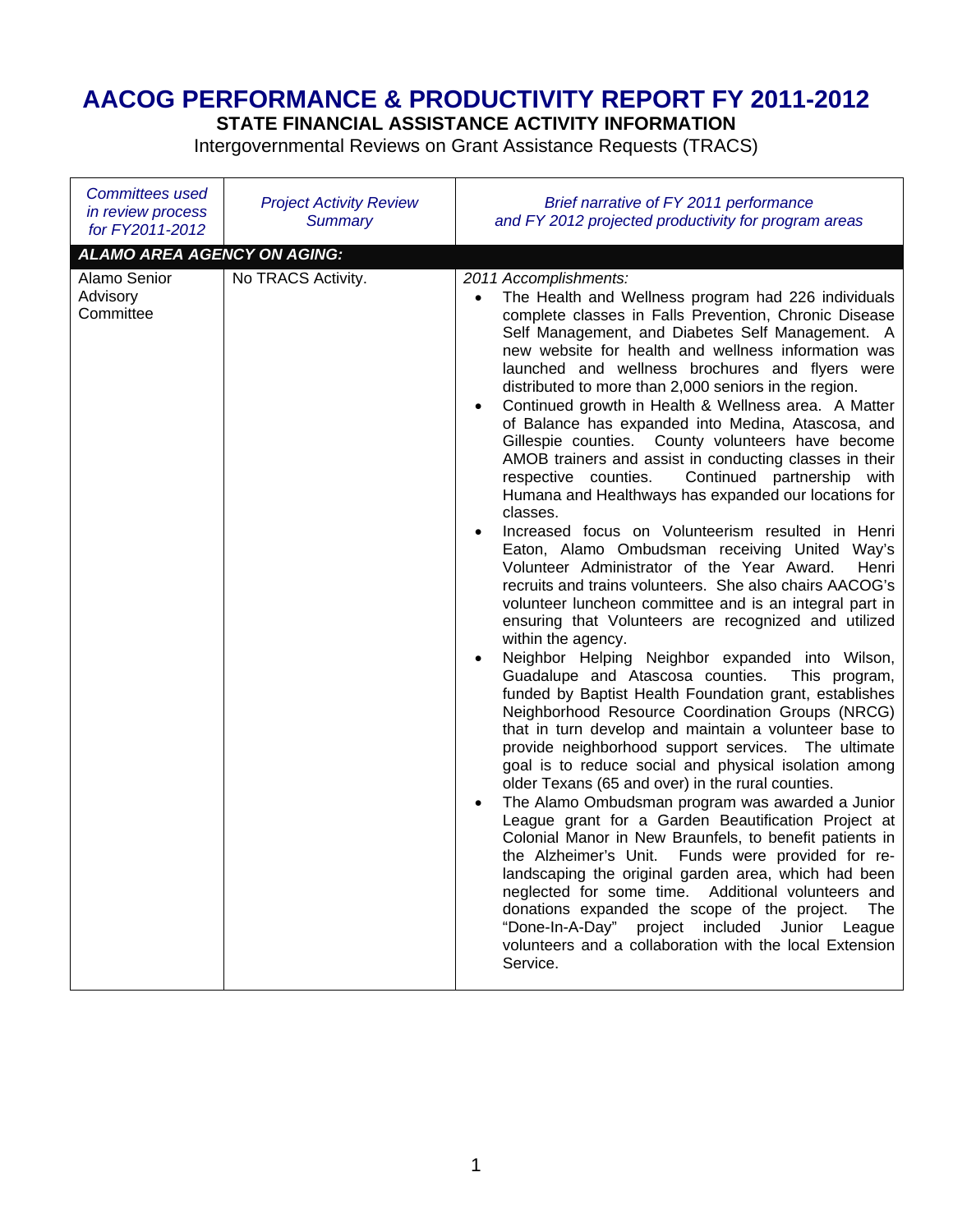| <b>ALAMO AREA AGENCY ON AGING (continued):</b> |                                                                                                                                                                                                                                                                                                                                                                                                                                                                                                                                                                                                                                                                                                                                                                                                                                                                                                                                                                                                                                                                                                                                                                                        |
|------------------------------------------------|----------------------------------------------------------------------------------------------------------------------------------------------------------------------------------------------------------------------------------------------------------------------------------------------------------------------------------------------------------------------------------------------------------------------------------------------------------------------------------------------------------------------------------------------------------------------------------------------------------------------------------------------------------------------------------------------------------------------------------------------------------------------------------------------------------------------------------------------------------------------------------------------------------------------------------------------------------------------------------------------------------------------------------------------------------------------------------------------------------------------------------------------------------------------------------------|
|                                                | 2011 Accomplishments (continued):<br>During state fiscal year 2011, the Alamo AAA provided<br>service to 12,633 seniors and caregivers in the Alamo<br>AAA area. This included 85,148 congregate meals,<br>meals<br>144,338<br>home<br>delivered<br>and<br>11,650<br>transportation trips<br>The Alamo AAA delivered supportive services to seniors<br>in their homes such as homemaker services (provided to<br>89 seniors), personal assistance services (provided to<br>53 seniors) and respite services (provided to 39<br>caregivers).<br>The ombudsman program successfully supported<br>advocacy services for residents of the region's nursing<br>facilities and assisted living facilities. Staff and volunteer<br>ombudsman handled 1,382 complaints and made over<br>931 visits to facilities.<br>The benefits counseling program provided presentations<br>to 2,920 individuals and provided over 500 hours of<br>counseling to area residents.<br>We continue to maintain a network of care website to<br>provide better access to information for area residents<br>and caregivers.<br>One-on-one telephone assistance<br>handled over 215,403 requests for information. |
|                                                | 2012 Projections<br>Alamo AAA will outreach to regional hospitals to assist<br>$\bullet$<br>with Care Transitions for seniors who are moved from<br>a hospital setting.<br>Alamo AAA will begin to work more closely with<br>$\bullet$<br>Veteran's organizations in the 11 county region to<br>outreach to veterans 60 years and older.<br>Senior Transportation will be a focus for 2012.<br>$\bullet$<br>Applications for funding to involve transportation for<br>seniors will be submitted in partnership with Alamo<br>Regional Transit.                                                                                                                                                                                                                                                                                                                                                                                                                                                                                                                                                                                                                                         |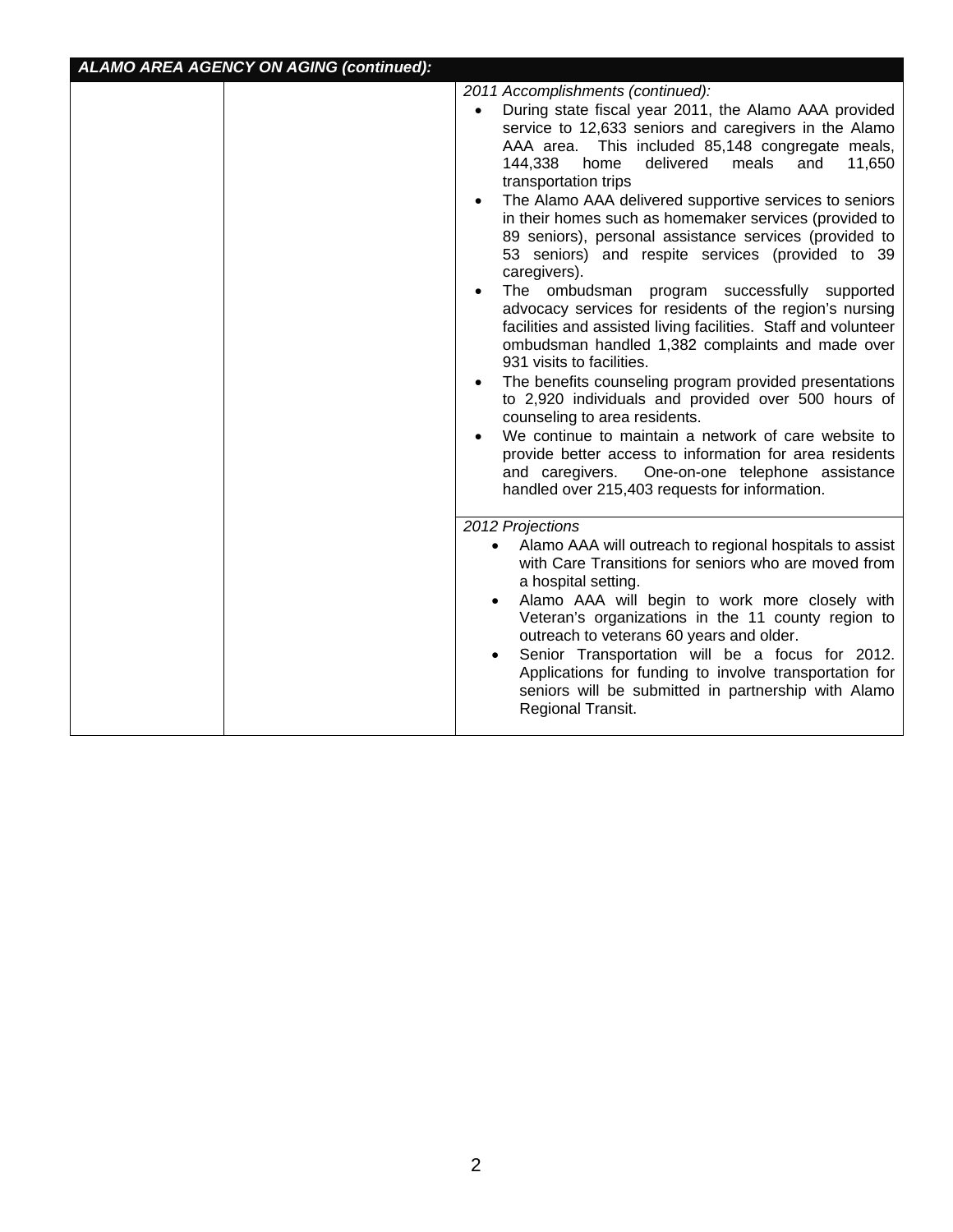| Committees used in                 | <b>Project Activity</b> | Brief narrative of FY 2011 performance                                                                                                                               |  |
|------------------------------------|-------------------------|----------------------------------------------------------------------------------------------------------------------------------------------------------------------|--|
| review process for                 | <b>Review Summary</b>   | and FY 2012 projected productivity for program areas                                                                                                                 |  |
| FY2011-2012                        |                         |                                                                                                                                                                      |  |
| <b>BEXAR AREA AGENCY ON AGING:</b> |                         |                                                                                                                                                                      |  |
| <b>Bexar Senior</b>                | No TRACS                | 2011 Accomplishments:                                                                                                                                                |  |
| <b>Advisory Committee</b>          | Activity.               | • Through our contracts, the Bexar AAA served 5,052 people with 507,881                                                                                              |  |
| & ASC Steering                     |                         | congregate meals; 2,903 people with 338,062 home-delivered meals; 1,013                                                                                              |  |
| Committee                          |                         | people with 22,795 rides, and 2,519 people with legal and guardianship                                                                                               |  |
|                                    |                         | services.                                                                                                                                                            |  |
|                                    |                         | The Bexar AAA Care Coordination and Caregiver Support programs assisted<br>$\bullet$<br>1,481 individuals with case management services. Care Coordinators           |  |
|                                    |                         | authorized: income support for 483 individuals; homemaker services for 137<br>individuals; personal assistance for 80 individuals; personal emergency alert          |  |
|                                    |                         | response devices for 178 individuals; respite care for 66 caregivers; and<br>home modifications for 207 individuals.                                                 |  |
|                                    |                         | Alamo Service Connection provided information, referral and options<br>$\bullet$<br>counseling to 26,475 callers via its call center, and totaled over three million |  |
|                                    |                         | visits to its website during the year.<br>• Various education and training opportunities were provided: Nutrition                                                    |  |
|                                    |                         | Education for 2,839 individuals; Legal Awareness for 137,372 individuals;                                                                                            |  |
|                                    |                         | Caregiver Education and Training for 92 individuals; other instruction and<br>training for 102 individuals.                                                          |  |
|                                    |                         | The Mobility Specialist published a 34-page guide, titled "Getting Around                                                                                            |  |
|                                    |                         | Bexar County" with detailed information on assessing fitness to drive as well                                                                                        |  |
|                                    |                         | as public transit options. 500 copies were printed and distributed, with plans                                                                                       |  |
|                                    |                         | to print and distribute more.                                                                                                                                        |  |
|                                    |                         | BAAA was one of 10 agencies from 40 applicants nationally to receive a<br>grant from Easter Seals Project Action to create an Accessible                             |  |
|                                    |                         | Transportation Coalition Initiative in the Alamo Region. The project kicked                                                                                          |  |
|                                    |                         | off November 15-16 with a workshop, attended by a broad representation of                                                                                            |  |
|                                    |                         | government, nonprofit and for-profit organizations, that set a 12-month                                                                                              |  |
|                                    |                         | agenda to address dialysis transportation, a one-call/one-click mobility                                                                                             |  |
|                                    |                         | center, and improving access to public transportation stops.                                                                                                         |  |
|                                    |                         | BAAA was one of 10 teams selected nationally by the National Association<br>of Area Agencies on Aging (n4a) to attend the Business Academy at                        |  |
|                                    |                         | University of Ohio-Miami in preparation for creating and applying for funding                                                                                        |  |
|                                    |                         | from Center for Medicare and Medicaid for the Community Care Transitions                                                                                             |  |
|                                    |                         | Program.<br>The Bexar Long Term Care Services Committee/ Health Care Consortium                                                                                      |  |
|                                    |                         | (HCC) hosted its seventh Building Bridges Money Follows the Person                                                                                                   |  |
|                                    |                         | Conference in 2011, focusing on the need to integrate MFP with Aging and                                                                                             |  |
|                                    |                         | Disability Resource Centers and Care Transitions programs.                                                                                                           |  |
|                                    |                         | BAAA received a two-year grant from DADS Texas Lifespan Caregiver<br>$\bullet$                                                                                       |  |
|                                    |                         | project to create a model community collaboration to assist caregivers<br>across the lifespan of their loved ones, from children to seniors.                         |  |
|                                    |                         | • BAAA partnered with AACOG Weatherization/Housing in an application to                                                                                              |  |
|                                    |                         | Texas Veterans Commission that resulted in a \$400,000 award to be used to                                                                                           |  |
|                                    |                         | upgrade veterans' homes so they are adequate for weatherization. Funding                                                                                             |  |
|                                    |                         | also may be used to assist veterans with rent or mortgage payments.                                                                                                  |  |
|                                    |                         | BAAA facilitated collaboration among the four volunteer transportation co-<br>$\bullet$<br>ops and is helping them develop a website and seek funding.               |  |
|                                    |                         | Alamo Service Connection initiated collaboration with San Antonio Coalition                                                                                          |  |
|                                    |                         | for Veterans (SACV) to serve as a portal for veterans to access information                                                                                          |  |
|                                    |                         | and referral to more than 200 SACV affiliates who advocate and provide                                                                                               |  |
|                                    |                         | services for veterans.                                                                                                                                               |  |
|                                    |                         |                                                                                                                                                                      |  |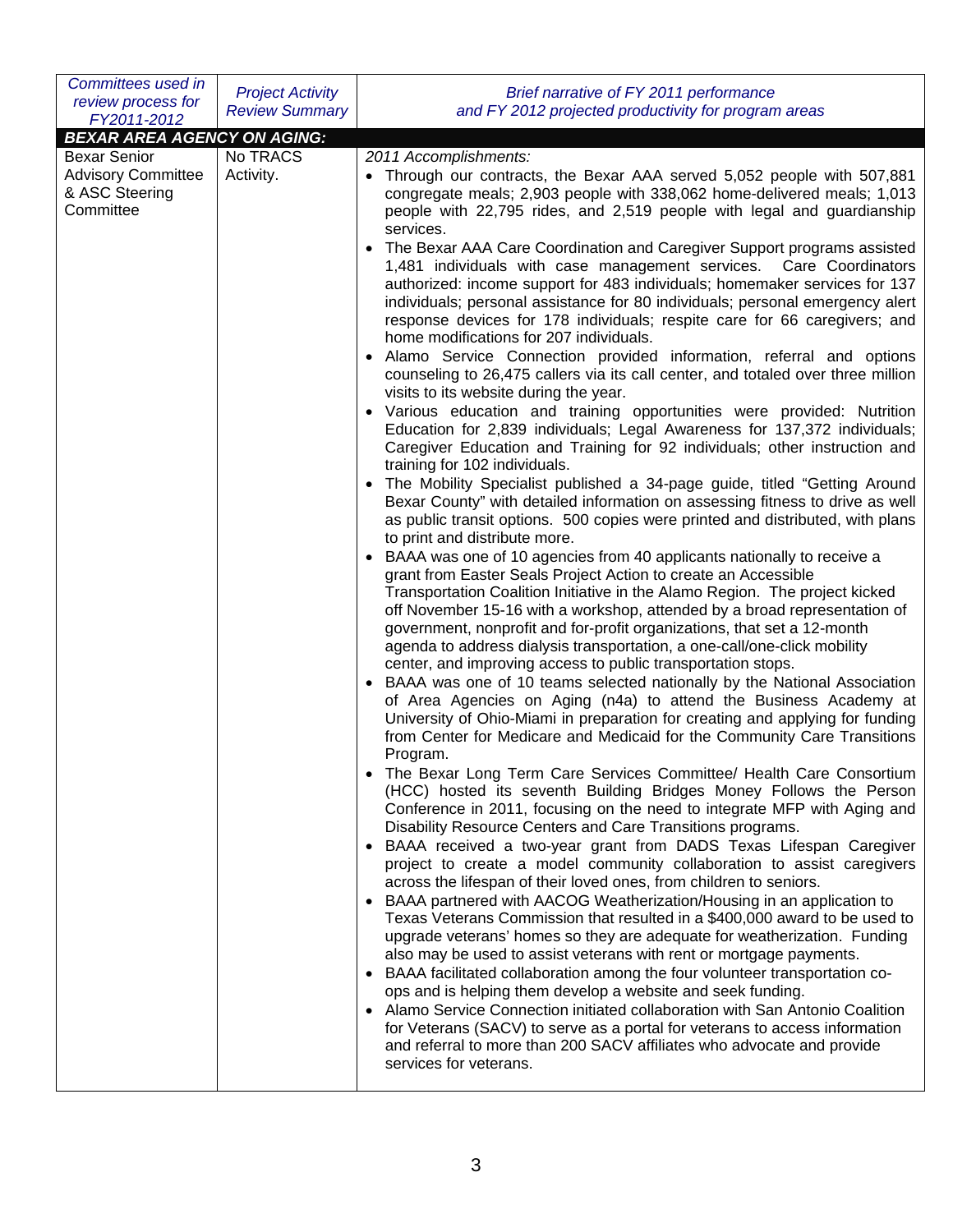# *BEXAR AREA AGENCY ON AGING (continued):*

| 2012 Projections:<br>Hire a Mobility Manager.<br>Develop a partnership with local hospitals to submit a \$4M proposal to<br>CMS for a contract to develop and deliver the Community Care<br>Transitions Project to Bexar County. BAAA will be the lead applicant for |
|----------------------------------------------------------------------------------------------------------------------------------------------------------------------------------------------------------------------------------------------------------------------|
|----------------------------------------------------------------------------------------------------------------------------------------------------------------------------------------------------------------------------------------------------------------------|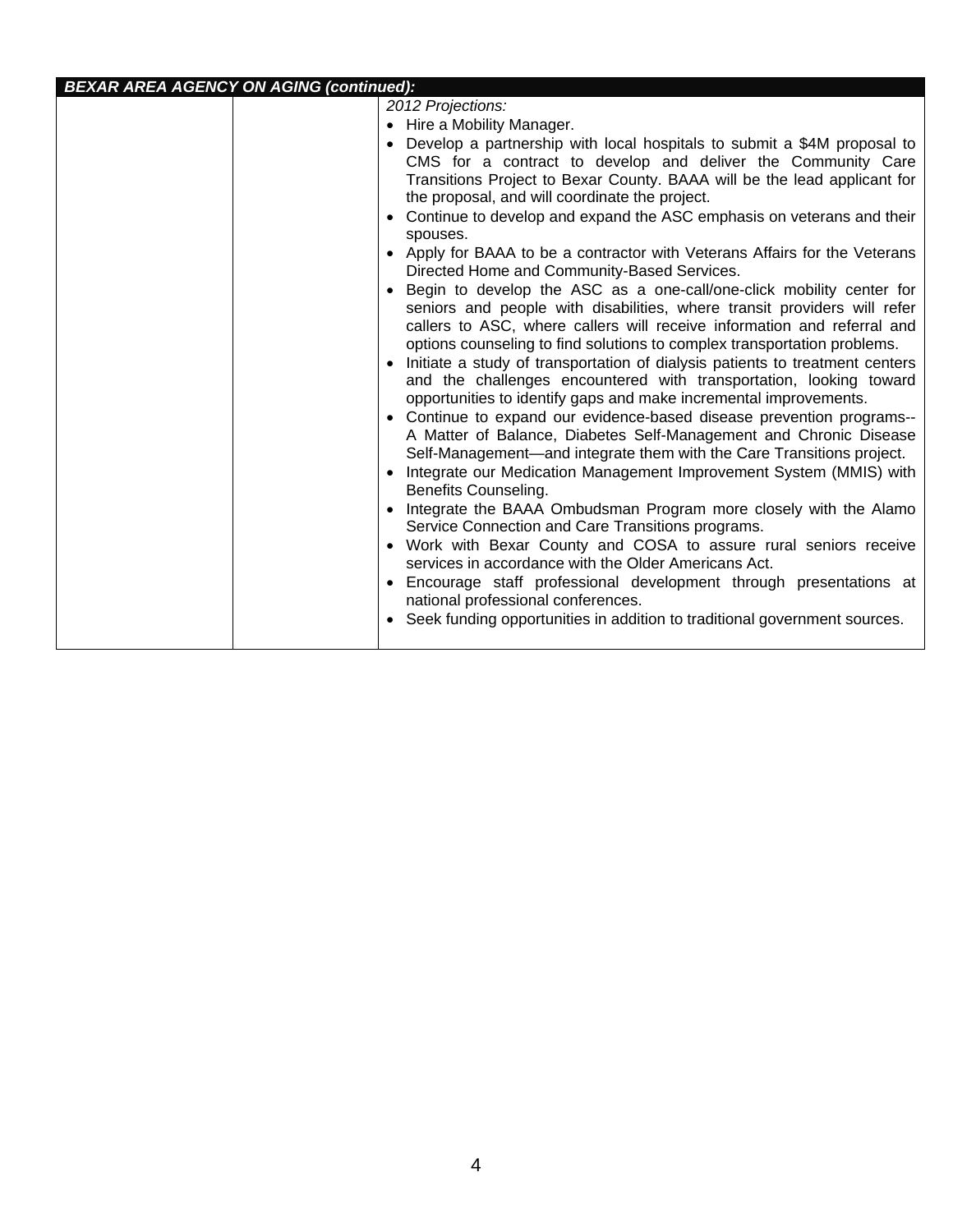| <b>Committees used</b>        | <b>Project Activity</b> | Brief narrative of FY 2011 performance                                                                                                                                                                                                                                                                                                                                                                                                                                                                                                                                                                                                                                                                                                                                                                                                                                                                                                                                                                                                                                                                                                                                                                                                                                                                                                              |  |
|-------------------------------|-------------------------|-----------------------------------------------------------------------------------------------------------------------------------------------------------------------------------------------------------------------------------------------------------------------------------------------------------------------------------------------------------------------------------------------------------------------------------------------------------------------------------------------------------------------------------------------------------------------------------------------------------------------------------------------------------------------------------------------------------------------------------------------------------------------------------------------------------------------------------------------------------------------------------------------------------------------------------------------------------------------------------------------------------------------------------------------------------------------------------------------------------------------------------------------------------------------------------------------------------------------------------------------------------------------------------------------------------------------------------------------------|--|
| in review process             | <b>Review</b>           | and FY 2012 projected productivity for program areas                                                                                                                                                                                                                                                                                                                                                                                                                                                                                                                                                                                                                                                                                                                                                                                                                                                                                                                                                                                                                                                                                                                                                                                                                                                                                                |  |
| for FY2011-2012               | <b>Summary</b>          |                                                                                                                                                                                                                                                                                                                                                                                                                                                                                                                                                                                                                                                                                                                                                                                                                                                                                                                                                                                                                                                                                                                                                                                                                                                                                                                                                     |  |
| <b>ALAMO LOCAL AUTHORITY:</b> |                         |                                                                                                                                                                                                                                                                                                                                                                                                                                                                                                                                                                                                                                                                                                                                                                                                                                                                                                                                                                                                                                                                                                                                                                                                                                                                                                                                                     |  |
| Not Applicable                | Not Applicable          | 2011 Accomplishments:<br>Successfully completed T.M.H.P Medicaid billing transition to HIPAA 5010<br>$\bullet$<br>compliance<br>Successfully transition client treatment plans to web based electronic<br>$\bullet$<br>medical record system.<br>Successfully completed 506 Eligibility Determinations Assessments (EDA)<br>$\bullet$<br>and 426 new intake services.<br>Successfully completed 354 HCS enrollments including assisting in closure<br>$\bullet$<br>of the Consolidated Waiver Program.<br>Successfully completed 217 TxHmL enrollments and replacing all<br>$\bullet$<br>participant slots with new individuals seeking services from ALA Interest<br>List.<br>Successfully completed ALA Video services and enhanced website for<br>٠<br>better outreach.<br>Acquired free Behavioral Services through collaboration with local<br>universities to mitigate budget short falls.<br>Continued to participate on various workgroups: Department of Assistance<br>$\bullet$<br>Rehabilitative Services (DARS), Adult Protective Services (APS), Long<br>Term Care and Mental Health Task Force.<br>Provided program technical assistance to external providers for the<br>following programs: General Revenue, HCS and Texas Home Living<br>(TxHmL).<br>Expanded GR Service Provider Network to a total of 27 providers.<br>$\bullet$ |  |
|                               |                         | 2012 Projections:<br>Continue to meet DADS Performance targets in the areas of Service<br>$\bullet$<br>Coordination, Permanency Plans, HCS Enrollments, CLOIP and<br>Community Placement's from SSLC's.<br>Continue to provide Service Coordination, specifically to reduce the ALA<br>$\bullet$<br>interest list services.<br>Assure ALA readiness for DADS on-site Quality Assurance (QA) reviews.<br>$\bullet$<br>Continue collaboration with DARS on referral and assistance for services to<br>$\bullet$<br>consumers.<br>Continue to increase communication efforts with HCS/TxHmL providers.<br>Continue to participate in the Community Resource Coordination Groups<br>$\bullet$<br>(CRCG).<br>Continue to participate in the Alamo Service Connection Project.<br>$\bullet$<br>Continue to provide screenings and eligibility intakes for consumers<br>$\bullet$<br>interested in accessing services.<br>Continue to provide Eligibility Determination Assessments (EDA) to<br>$\bullet$<br>consumers in order to access a variety of needed IDD services.<br>Continue to participate in community outreach events with local school<br>$\bullet$<br>districts, Region 20 and other community programs.<br>Expand electronic medical records systems.<br>$\bullet$<br>Seek new funding for services.<br>$\bullet$                         |  |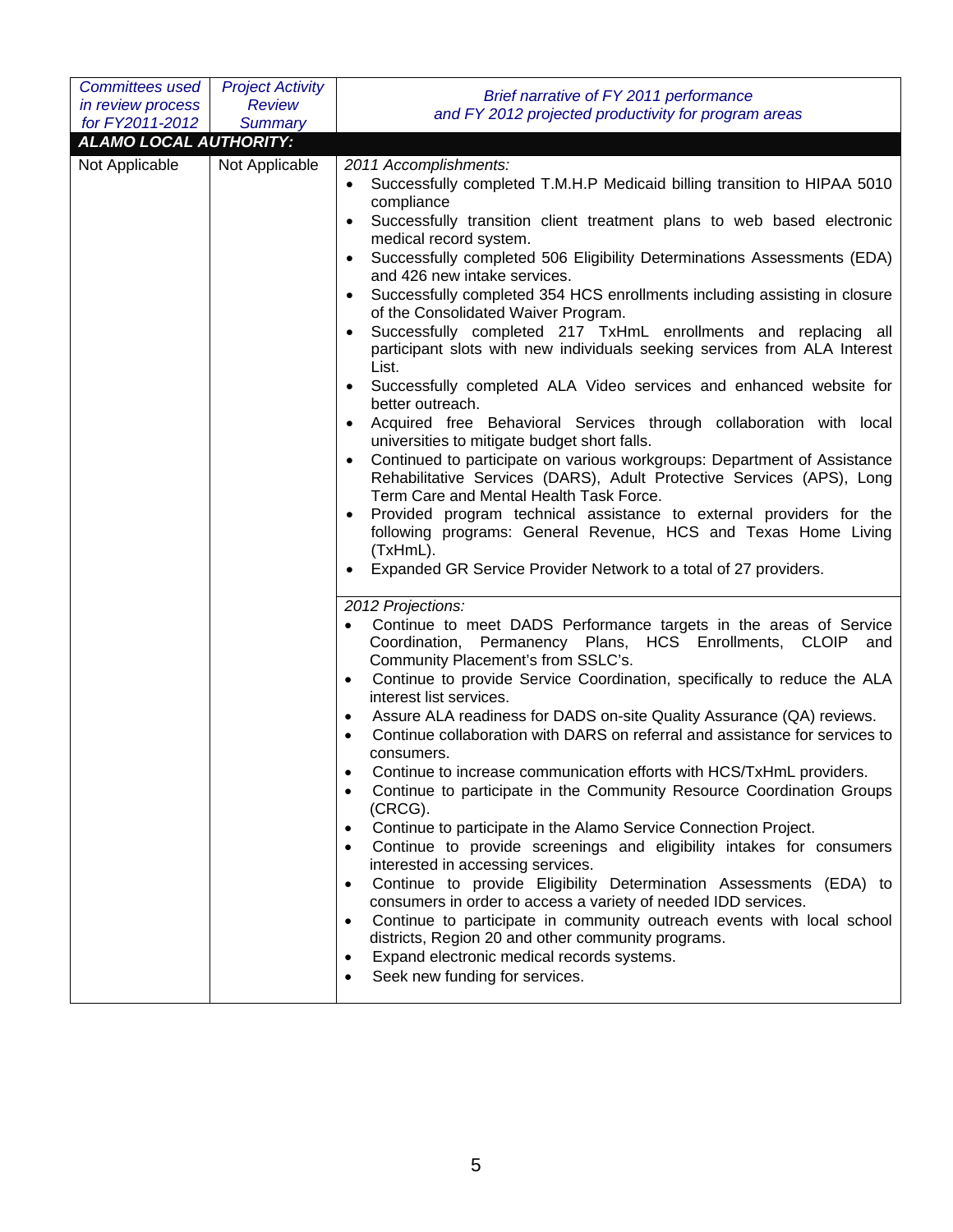| Committees used in                                                                                                                                                                                                                                                                                                                                                                                                                      | <b>Project Activity</b>                                                                                                                                                                                                                                                                                                                                                                                                                                                                    | Brief narrative of FY 2011 performance                                                                                                                                                                                                                                                                                                                                                                                                                                                                                                                                                                                                                                                                                                                                                                                                                                                                                                                                                                                                                                                                                                                                                                                                                                                                                                                                                                                                                                                                                                                                                                                                                                                                                                                                                                                                |
|-----------------------------------------------------------------------------------------------------------------------------------------------------------------------------------------------------------------------------------------------------------------------------------------------------------------------------------------------------------------------------------------------------------------------------------------|--------------------------------------------------------------------------------------------------------------------------------------------------------------------------------------------------------------------------------------------------------------------------------------------------------------------------------------------------------------------------------------------------------------------------------------------------------------------------------------------|---------------------------------------------------------------------------------------------------------------------------------------------------------------------------------------------------------------------------------------------------------------------------------------------------------------------------------------------------------------------------------------------------------------------------------------------------------------------------------------------------------------------------------------------------------------------------------------------------------------------------------------------------------------------------------------------------------------------------------------------------------------------------------------------------------------------------------------------------------------------------------------------------------------------------------------------------------------------------------------------------------------------------------------------------------------------------------------------------------------------------------------------------------------------------------------------------------------------------------------------------------------------------------------------------------------------------------------------------------------------------------------------------------------------------------------------------------------------------------------------------------------------------------------------------------------------------------------------------------------------------------------------------------------------------------------------------------------------------------------------------------------------------------------------------------------------------------------|
| review process for<br>FY2011-2012                                                                                                                                                                                                                                                                                                                                                                                                       | <b>Review Summary</b>                                                                                                                                                                                                                                                                                                                                                                                                                                                                      | and FY 2012 projected productivity for program areas                                                                                                                                                                                                                                                                                                                                                                                                                                                                                                                                                                                                                                                                                                                                                                                                                                                                                                                                                                                                                                                                                                                                                                                                                                                                                                                                                                                                                                                                                                                                                                                                                                                                                                                                                                                  |
|                                                                                                                                                                                                                                                                                                                                                                                                                                         |                                                                                                                                                                                                                                                                                                                                                                                                                                                                                            |                                                                                                                                                                                                                                                                                                                                                                                                                                                                                                                                                                                                                                                                                                                                                                                                                                                                                                                                                                                                                                                                                                                                                                                                                                                                                                                                                                                                                                                                                                                                                                                                                                                                                                                                                                                                                                       |
| <b>CRIMINAL JUSTICE/LAW ENFORCEMENT ACADEMY:</b><br><b>Criminal Justice</b><br><b>Total Number of</b><br><b>Advisory Committee</b><br>for Fiscal Year<br>2011: 65<br><b>Total Number of</b><br>Year 2012: 50<br>of Projects<br>2011: \$<br>8,460,786.70<br>Year 2012:<br>\$6,782,079.99<br><b>Review Timeline</b><br>Number of State<br>and Regional<br>Plans/<br>Environmental<br>Year 2011:<br>Reviewed 12<br>for the AACOG<br>Region | 2011 Performance:<br><b>Projects Reviewed</b><br>incentives.<br><b>Projected Projects</b><br><b>Reviews for Fiscal</b><br>the AARLEA.<br><b>Total Dollar Value</b><br>Reviewed in Fiscal<br><b>Total Dollar Value</b><br>procedures.<br>of Projected Project<br><b>Reviews for Fiscal</b><br>(Average Number<br>of Days): 30 days<br>completion.<br>cadet classes.<br>changes.<br><b>Impact Statements</b><br><b>Reviewed for Fiscal</b><br><b>Community Plans</b><br>courses.<br>Service. | • Received the Interagency Agreement FY 2011-2012 from the<br>Governor's Office.<br>· Successfully updated the planning grant workshops materials,<br>revised the CJAC policies and procedures to include community plan<br>• Successfully implemented the Office of the Governor - CJD changes<br>funding and solicitation of grant application.<br>• Completed one Grant Writing Workshops for Law Enforcement for<br>• Maintained funding for the AACOG Regional Youth Criminal Justice<br>Education Program.<br>• Successful completion of three full-time Basic Pease Officer Course<br>training programs.<br>• Successful completion of the annual TCLEOSE audit of Academy<br>policies and procedures, records management, and reporting<br>• Successful completion of annual audit conducted by the Texas<br>Veterans Commission on records management and reporting<br>procedures of cadets receiving VA funding.<br>• Update and revision of Academy cadet policies and regulations.<br>• Acquired another full-time Academy Administrative Assistant to<br>focus on day-to-day operations of the BPOC training program.<br>• Achieved 72% hire rate for BPOC graduates two weeks after course<br>• Met high demand for peace officer training by implementing four<br>BPOC classes annually-three full-time and one part-time evening<br>• Redraft of Academy Advisory Board by-laws to include statutory<br>• Redraft of Adjunct Instructor contract template to provide better<br>management of instructors.<br>• Enhanced In-Service training catalog with new training to include:<br>first responder courses, license reactivation courses, investigator<br>• Developed and implemented license reactivation course for In-<br>• Restructured and implemented state exam review procedures with<br>exemplary results. |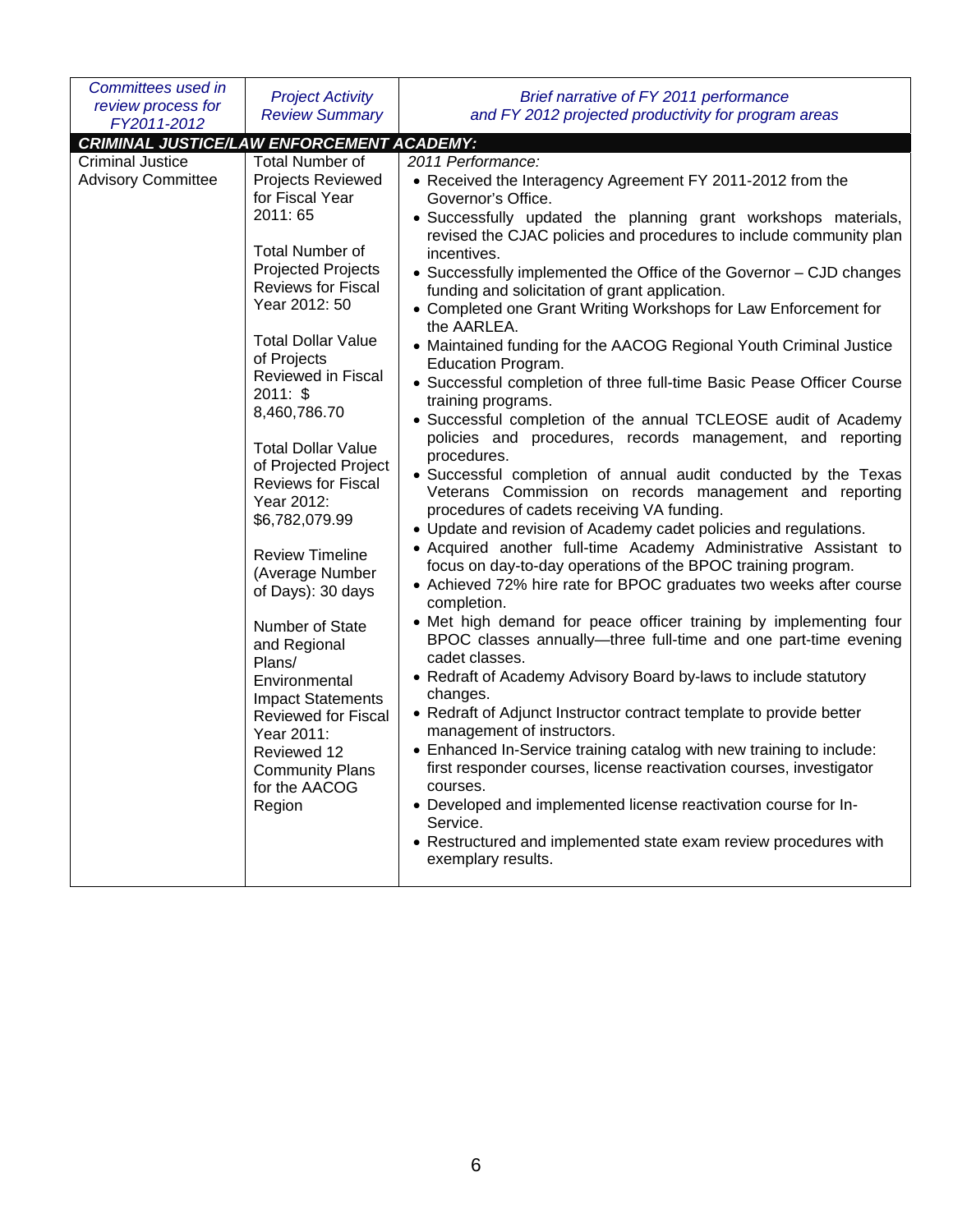| <b>CRIMINAL JUSTICE/LAW ENFORCEMENT ACADEMY (continued):</b> |                                                                                                                                                                                                                                                   |  |
|--------------------------------------------------------------|---------------------------------------------------------------------------------------------------------------------------------------------------------------------------------------------------------------------------------------------------|--|
|                                                              | 2012 Projected Productivity:                                                                                                                                                                                                                      |  |
|                                                              | · Successful incorporation of various AACOG departments and other<br>Public Safety agencies into the 12 Community Priority Plans.                                                                                                                 |  |
|                                                              | • Prepare and provide data analysis to The Office of the Governor - CJD<br>on the regional needs assessment.                                                                                                                                      |  |
|                                                              | • Assess and meet the needs in each county in securing grants to<br>improve the lives of all citizens.                                                                                                                                            |  |
|                                                              | • Incorporate CJ Planning operations to fully utilize AACOG website.                                                                                                                                                                              |  |
|                                                              | • Research and secure alternative funding for the AACOG Regional Youth<br>Program.                                                                                                                                                                |  |
|                                                              | • Enhance Academy training programs through the use of Byrne/ARRA<br>funds for classroom equipment, patrol vehicles for tactical driving, and<br>fitness equipment for physical training.                                                         |  |
|                                                              | • Hire part-time Academy instructor to assist in BPOC.                                                                                                                                                                                            |  |
|                                                              | • Hire more Academy instructors (adjunct) to supplemental subject-matter<br>expertise for both BPOC/BCOC and In-Service courses.                                                                                                                  |  |
|                                                              | • Fully integrate training schedules for both 911 and Homeland Security<br>with the Academy Course catalog as a result of the consolidation of the<br>four divisions under Public Safety.                                                         |  |
|                                                              | • Maintain the 100% first-time pass rate in the TCLEOSE state licensing<br>exam for BPOC cadets.                                                                                                                                                  |  |
|                                                              | • Continue to hire adjunct instructors with subject matter expertise to<br>enhance the BPOC/BCOC and In-Service training programs.                                                                                                                |  |
|                                                              | • Conduct train-the-trainer courses for American Samoa peace officers<br>and corrections officers to certify their personnel using TCLEOSE<br>standards and policies.                                                                             |  |
|                                                              | • Continue to collaborate with American Samoa Department of Public<br>Safety for future training programs.                                                                                                                                        |  |
|                                                              | • Continue to meet the challenges and demands of the 12-county region<br>through the enhancement of training of current and future peace officers<br>and corrections officers.                                                                    |  |
|                                                              | • Secure additional grant funding through TxDot for distribution to the<br>region for traffic safety enforcement                                                                                                                                  |  |
|                                                              | • Develop standardized BPOC curriculum through committee comprised<br>of subject matter experts.                                                                                                                                                  |  |
|                                                              | • Develop process for recognizing adult learning disabilities to include<br>remediation process for at risk cadets with learning disabilities.                                                                                                    |  |
|                                                              | · Develop pay incentive for adjunct instructors to receive advanced<br>training in instructor techniques. Incentive should include pay scale<br>based on level of education, experience, performance evaluations and<br>instructor certification. |  |
|                                                              | • Enhance curriculum to include integration of computer use between<br>instructor and student.                                                                                                                                                    |  |
|                                                              | . The BPOC Reality Based Training program will be extended to 40<br>uninterrupted hours and redesigned to focus on cadet's psychological<br>condition as well as combat mindset during high stress scenario training.                             |  |
|                                                              | • The BPOC Mechanics of Arrest block will include Krav Maga into the<br>Defensive Tactics portion.                                                                                                                                                |  |
|                                                              | • Send an Adjunct Instructor to the National Academy for Professional<br>Driving for instructor certification.                                                                                                                                    |  |
|                                                              | . Design an advanced driving course for the Tactical Driving course<br>utilizing Randolph Air Force Base Auxiliary Airport property.                                                                                                              |  |
|                                                              | · Develop a 16-hour Krav Maga In-Service Course, via Krav Maga<br>Worldwide Inc.                                                                                                                                                                  |  |
|                                                              | • Develop a 16-hour Reality Based Training In-Service Course.<br>• Develop certification course curriculum for new certificate program for<br>Drug Investigators.                                                                                 |  |
|                                                              | · Initiate outreach to surrounding law enforcement agencies for cadet<br>sponsorship.                                                                                                                                                             |  |
|                                                              | • Reactivate military training in Texas Supplemental course.                                                                                                                                                                                      |  |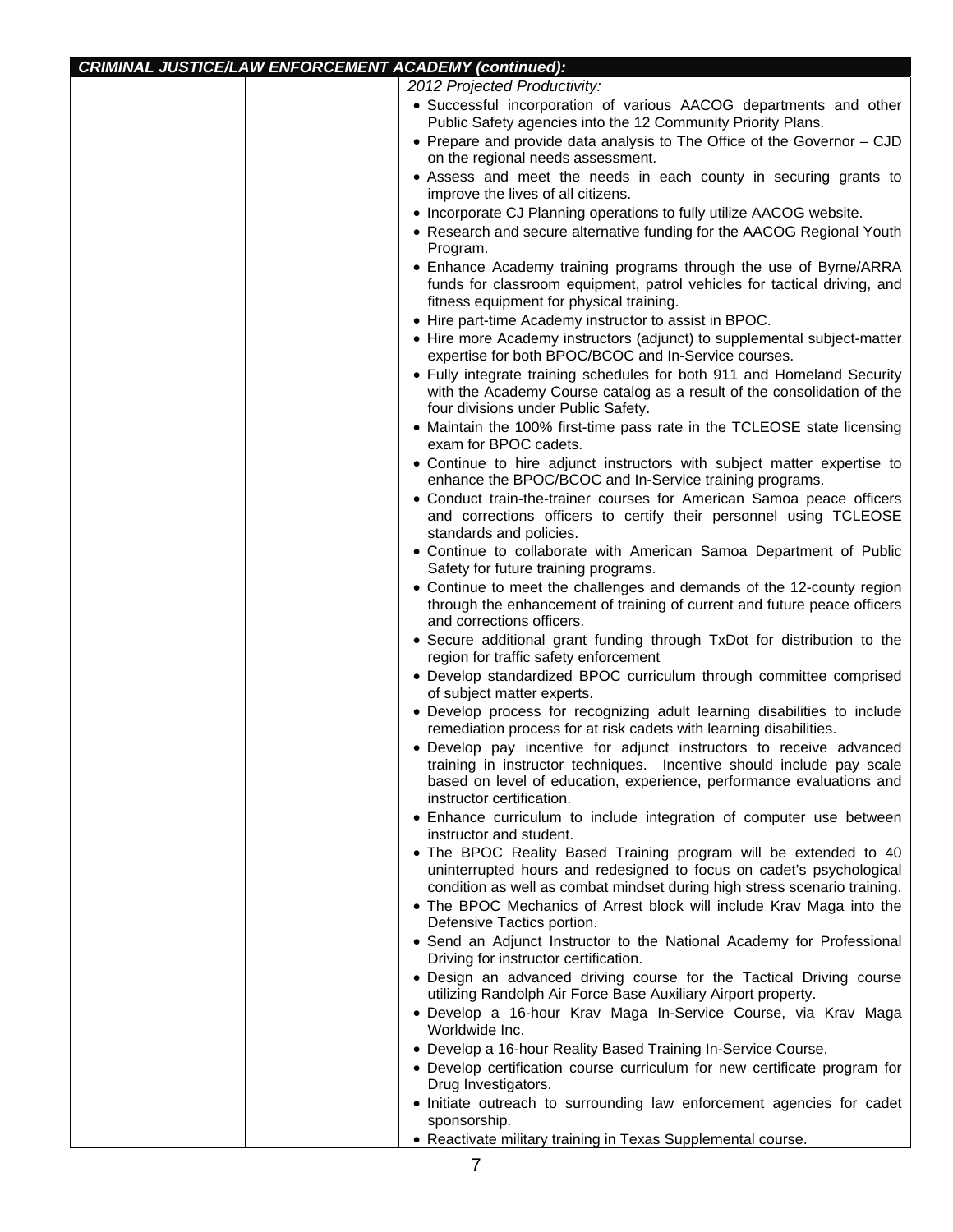| Committees used in<br>review process for<br>FY2011-2012                     | <b>Project Activity Review Summary</b>                                                                                                                                                                                                                                                                                                                                                                                                                                                   | Brief narrative of FY 2011 performance<br>and FY 2012 projected productivity for<br>program areas                                                                                                                                                                                                                                                                                                                                                                                                                                                                                                                                                                                                                                                                                                                                                                                                                                                                                                               |
|-----------------------------------------------------------------------------|------------------------------------------------------------------------------------------------------------------------------------------------------------------------------------------------------------------------------------------------------------------------------------------------------------------------------------------------------------------------------------------------------------------------------------------------------------------------------------------|-----------------------------------------------------------------------------------------------------------------------------------------------------------------------------------------------------------------------------------------------------------------------------------------------------------------------------------------------------------------------------------------------------------------------------------------------------------------------------------------------------------------------------------------------------------------------------------------------------------------------------------------------------------------------------------------------------------------------------------------------------------------------------------------------------------------------------------------------------------------------------------------------------------------------------------------------------------------------------------------------------------------|
| <b>ECONOMIC DEVELOPMENT:</b>                                                |                                                                                                                                                                                                                                                                                                                                                                                                                                                                                          |                                                                                                                                                                                                                                                                                                                                                                                                                                                                                                                                                                                                                                                                                                                                                                                                                                                                                                                                                                                                                 |
| <b>Economic Development</b><br>and Environmental<br><b>Review Committee</b> | Total Number of Projects Reviewed for<br>Fiscal Year 2011: 6<br><b>Total Number of Projected Projects</b><br>Reviews for Fiscal Year 2012: n/a<br>Total Dollar Value of Projects Reviewed in<br>Fiscal 2011: \$2,000,000<br><b>Total Dollar Value of Projected Project</b><br>Reviews for Fiscal Year 2012: n/a<br>Review Timeline (Average Number of<br>Days): n/a<br>Number of State and Regional Plans/<br><b>Environmental Impact Statements</b><br>Reviewed for Fiscal Year 2011: 3 | 2011 Performance:<br>the<br><b>Officials</b><br>Held<br>Newly<br>Elected<br>$\bullet$<br>Workshop.<br>Held<br>the<br>Planning<br>Zoning<br>and<br>$\bullet$<br>Workshop.<br>Scored<br><b>CDBG</b><br>the<br>applications<br>$\bullet$<br>submitted in the Alamo Region.<br>Assisted the City of Seguin with their<br>$\bullet$<br>EDA Public Works grant application<br>Assisted the newly formed Castroville<br>$\bullet$<br>Economic Development Corporation<br>get organized.<br>2012 Projected Productivity:<br>Schedule the annual Newly Elected<br>$\bullet$<br><b>Officials Workshop</b><br>Schedule the Planning and Zoning<br>$\bullet$<br>Workshop<br>Schedule<br><b>CEDS</b><br>Committee<br>the<br>$\bullet$<br>meeting for 2012<br>Complete the 2012-2017 CEDS for<br>$\bullet$<br><b>EDA</b><br><b>RRC</b><br>Schedule<br>the<br>meetings<br>$\bullet$<br>to<br>2013-2014<br><b>CDBG</b><br>develop<br>the<br>Guidebook<br>Attend meetings and presentations<br>$\bullet$<br>given by TDA or EDA. |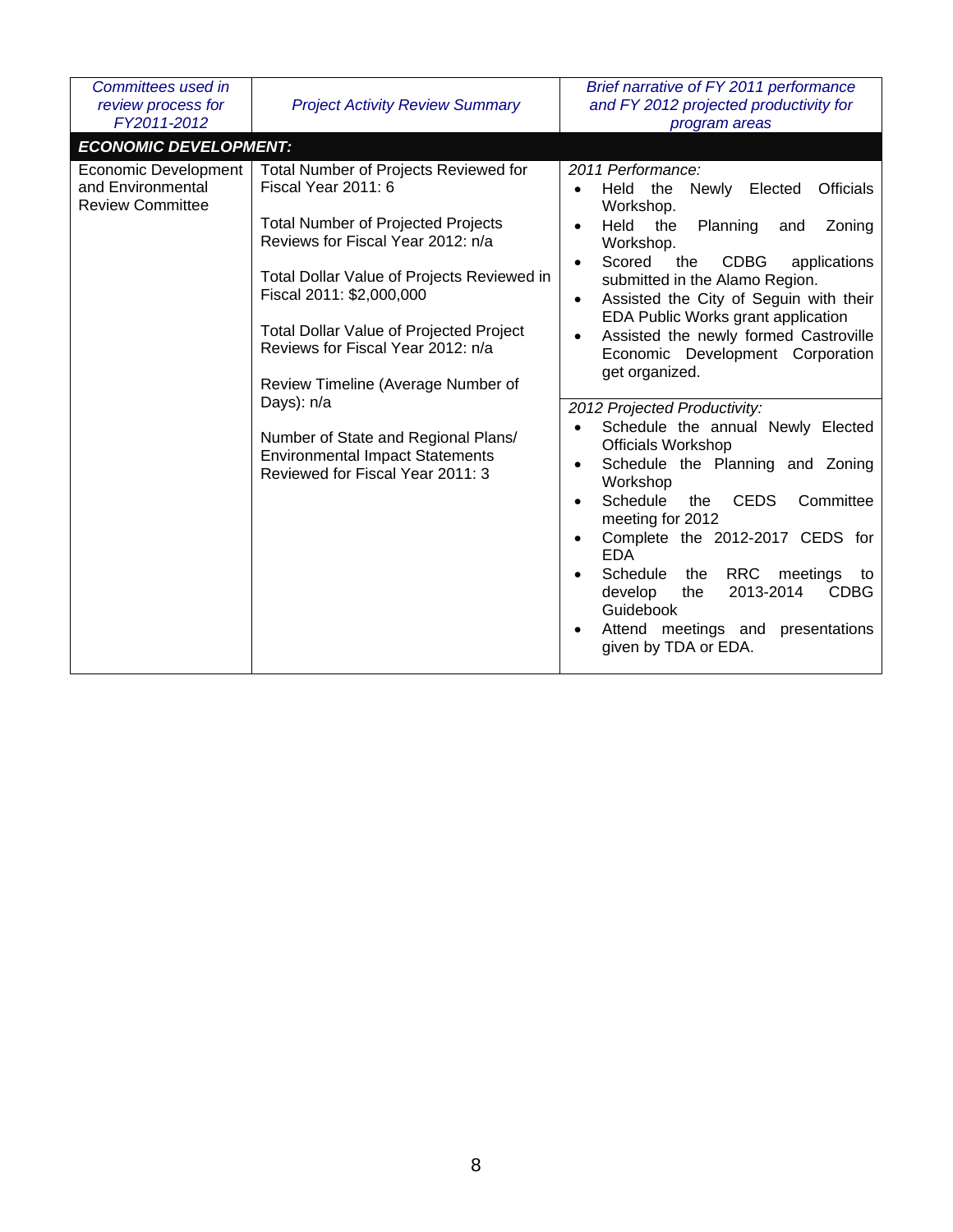| Committees used in<br>review process for<br>FY2011-2012                                   | <b>Project Activity Review Summary</b> | Brief narrative of FY 2011 performance<br>and FY 2012 projected productivity for<br>program areas                                                                                                                                       |
|-------------------------------------------------------------------------------------------|----------------------------------------|-----------------------------------------------------------------------------------------------------------------------------------------------------------------------------------------------------------------------------------------|
| <b>HEALTH &amp; HUMAN SERVICES:</b><br>Health and Human<br>Services Advisory<br>Committee | No TRACS Activity.                     | 2011 Performance:<br>NO TRACS after March 2011<br>$\bullet$<br>Regional Health and Human Services<br>$\bullet$<br>Advisory Committee no longer meets.<br>No projects reviewed by RHHSC from<br>$\bullet$<br>January 2011 to March 2011. |
|                                                                                           |                                        | 2012 Projected Productivity:<br>Regional Health and Human Services<br>$\bullet$<br>Advisory Committee no longer meets.<br>AACOG staff will provide staff review of<br>$\bullet$<br>those proposals that require regional<br>review.     |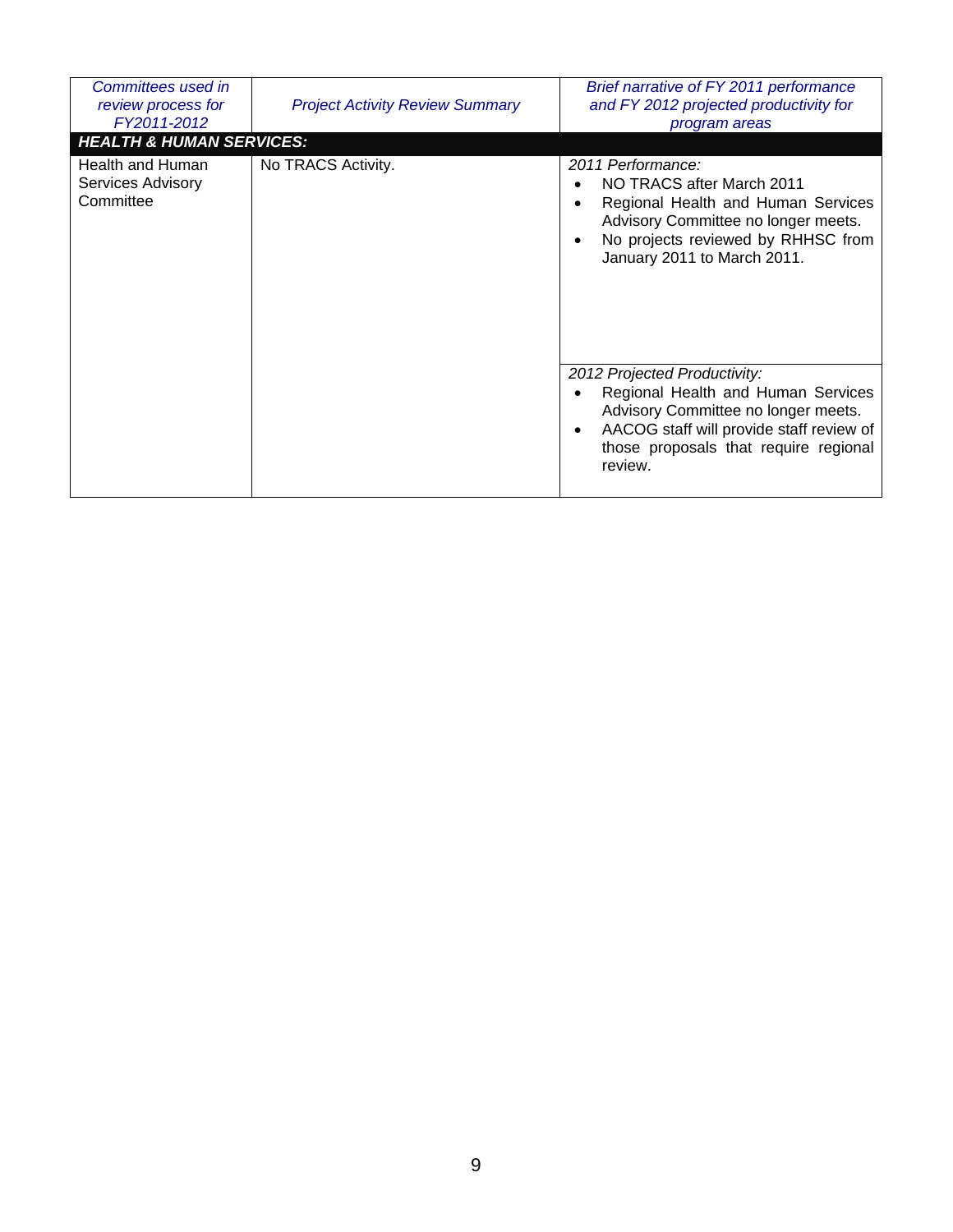| Committees used in<br>review process for<br>FY2011-2012                | <b>Project Activity Review</b><br><b>Summary</b>                                                                                                                                                                                                                                                                                                                                                                                                                                                                                            | Brief narrative of FY 2011 performance<br>and FY 2012 projected productivity for program areas                                                                                                                                                                                                                                                                                                                                                                                                                                                                                                                                                                                                                                                                                                                                                                                                                                                                                                                                                                                                                                                                                                                                                                                                                                                                                                                                                             |
|------------------------------------------------------------------------|---------------------------------------------------------------------------------------------------------------------------------------------------------------------------------------------------------------------------------------------------------------------------------------------------------------------------------------------------------------------------------------------------------------------------------------------------------------------------------------------------------------------------------------------|------------------------------------------------------------------------------------------------------------------------------------------------------------------------------------------------------------------------------------------------------------------------------------------------------------------------------------------------------------------------------------------------------------------------------------------------------------------------------------------------------------------------------------------------------------------------------------------------------------------------------------------------------------------------------------------------------------------------------------------------------------------------------------------------------------------------------------------------------------------------------------------------------------------------------------------------------------------------------------------------------------------------------------------------------------------------------------------------------------------------------------------------------------------------------------------------------------------------------------------------------------------------------------------------------------------------------------------------------------------------------------------------------------------------------------------------------------|
| <b>HOMELAND SECURITY:</b>                                              |                                                                                                                                                                                                                                                                                                                                                                                                                                                                                                                                             |                                                                                                                                                                                                                                                                                                                                                                                                                                                                                                                                                                                                                                                                                                                                                                                                                                                                                                                                                                                                                                                                                                                                                                                                                                                                                                                                                                                                                                                            |
| <b>Regional Emergency</b><br>Preparedness<br><b>Advisory Committee</b> | <b>Total Number of Projects</b><br>Reviewed for Fiscal Year 2011:<br>34<br><b>Total Number of Projected</b><br>Projects Reviews for Fiscal<br>Year 2012: 34<br><b>Total Dollar Value of Projects</b><br>Reviewed in Fiscal 2011:<br>\$13,542,334.00<br><b>Total Dollar Value of Projected</b><br>Project Reviews for Fiscal Year<br>2012: \$25,000,000<br><b>Review Timeline (Average</b><br>Number of Days): N/A<br>Number of State and Regional<br>Plans/ Environmental Impact<br><b>Statements Reviewed for Fiscal</b><br>Year 2011: N/A | 2011 Performance:<br>• Continuation of exemplary service and assistance to<br>our regional jurisdictions.<br>Complete<br>Implementation<br>of<br>Wide<br>a<br>Area<br>Interoperability Radio Communications System.<br>Achievement of Level 5 interoperability within the<br>region.<br>Completed the AACOG Regional Interoperability<br>Communications Plan Round 2.<br>Completed the Alamo Regional All Hazard Mitigation<br>Acton Plan. Waiting on FEMA approval.<br>Amended REPAC By-Laws.<br>Participation in state training, exercises, and audit<br>compliance program.<br>Continue to participate in Texas Radio Coalition and<br>Interoperability.<br>Continue to participate in Local, State and DOD<br>Exercises.<br>Participated in TARC.<br>$\bullet$<br>Participated in CI/KR and other Data Calls.<br>$\bullet$<br>Participated and helped the (SAA) State with BSIR<br>data.<br>Provided guidance and vision to regional First<br>(LEPC,<br>Responders<br>organizations<br>Law<br>Enforcement, Fire) and jurisdictions on<br>grant<br><b>NIMS</b><br>compliance,<br>applications,<br>mutual<br>aid<br>NIMCAST, Emergency plans.<br>Participated in state training, exercises, and audit<br>compliance program.<br>Provided training for WEB EOC<br>Emergency<br>Notification System and Notification System.<br>• Continued participation in Communication Assets<br>Survey and Mapping (CASM).<br>Continued supporting the I-Info System. |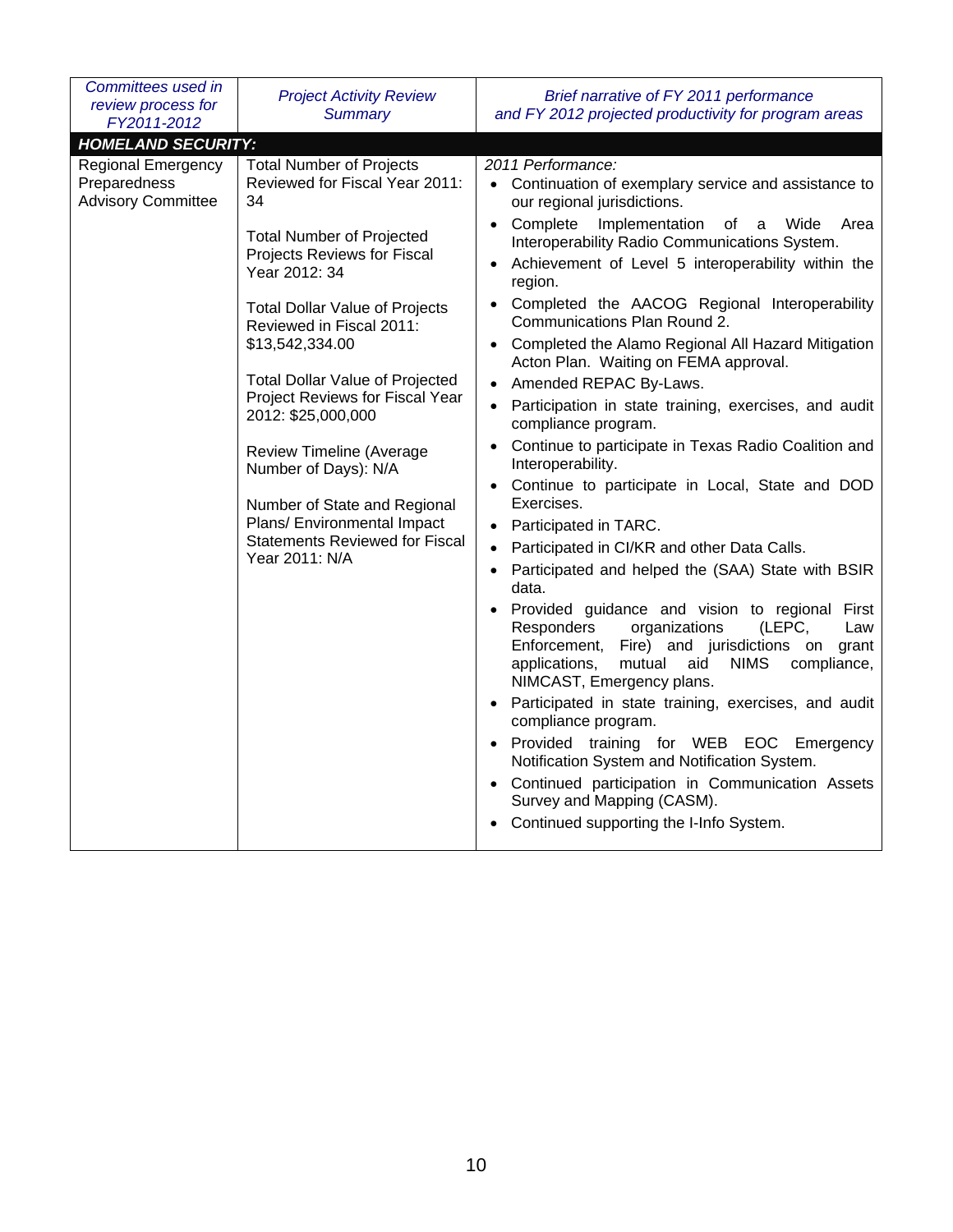| <b>HOMELAND SECURITY (continued):</b> |                                                                                                                                                                                                                                  |
|---------------------------------------|----------------------------------------------------------------------------------------------------------------------------------------------------------------------------------------------------------------------------------|
|                                       | 2012 Projected Productivity:                                                                                                                                                                                                     |
|                                       | • Continuation of exemplary service and assistance to<br>our regional jurisdictions.                                                                                                                                             |
|                                       | • Achievement of Level 5 interoperability within the<br>region.                                                                                                                                                                  |
|                                       | • Complete the AACOG Regional Interoperability<br>Communications Plan Round 3.                                                                                                                                                   |
|                                       | Finalization of the Alamo Regional All Hazard<br>Mitigation Acton Plan and signatures of all<br>participating jurisdictions.                                                                                                     |
|                                       | • Review and, if necessary, amend the REPAC By-<br>Laws.                                                                                                                                                                         |
|                                       | • Participation in state training, exercises, and audit<br>compliance program.                                                                                                                                                   |
|                                       | • Continue to participate in Texas Radio Coalition and<br>Interoperability.                                                                                                                                                      |
|                                       | • Continue to participate in Local, State and DOD<br>Exercises.                                                                                                                                                                  |
|                                       | Participate in TARC.                                                                                                                                                                                                             |
|                                       | Participate in CI/KR and other Data Calls.                                                                                                                                                                                       |
|                                       | • Participate and help State with BSIR data.                                                                                                                                                                                     |
|                                       | • Provide guidance and vision to regional First<br>Responders<br>(LEPC,<br>organizations<br>Law<br>Enforcement, Fire) and jurisdictions on grant<br>mutual<br>aid NIMS compliance,<br>applications,<br>NIMCAST, Emergency plans. |
|                                       | • Participate in state training, exercises, and audit<br>compliance program.                                                                                                                                                     |
|                                       | Continue to provide training for WEB EOC<br>Emergency Notification System and Notification<br>System.                                                                                                                            |
|                                       | Continue participation in Communication Assets<br>Survey and Mapping (CASM).                                                                                                                                                     |
|                                       | Continue supporting the I-Info System.                                                                                                                                                                                           |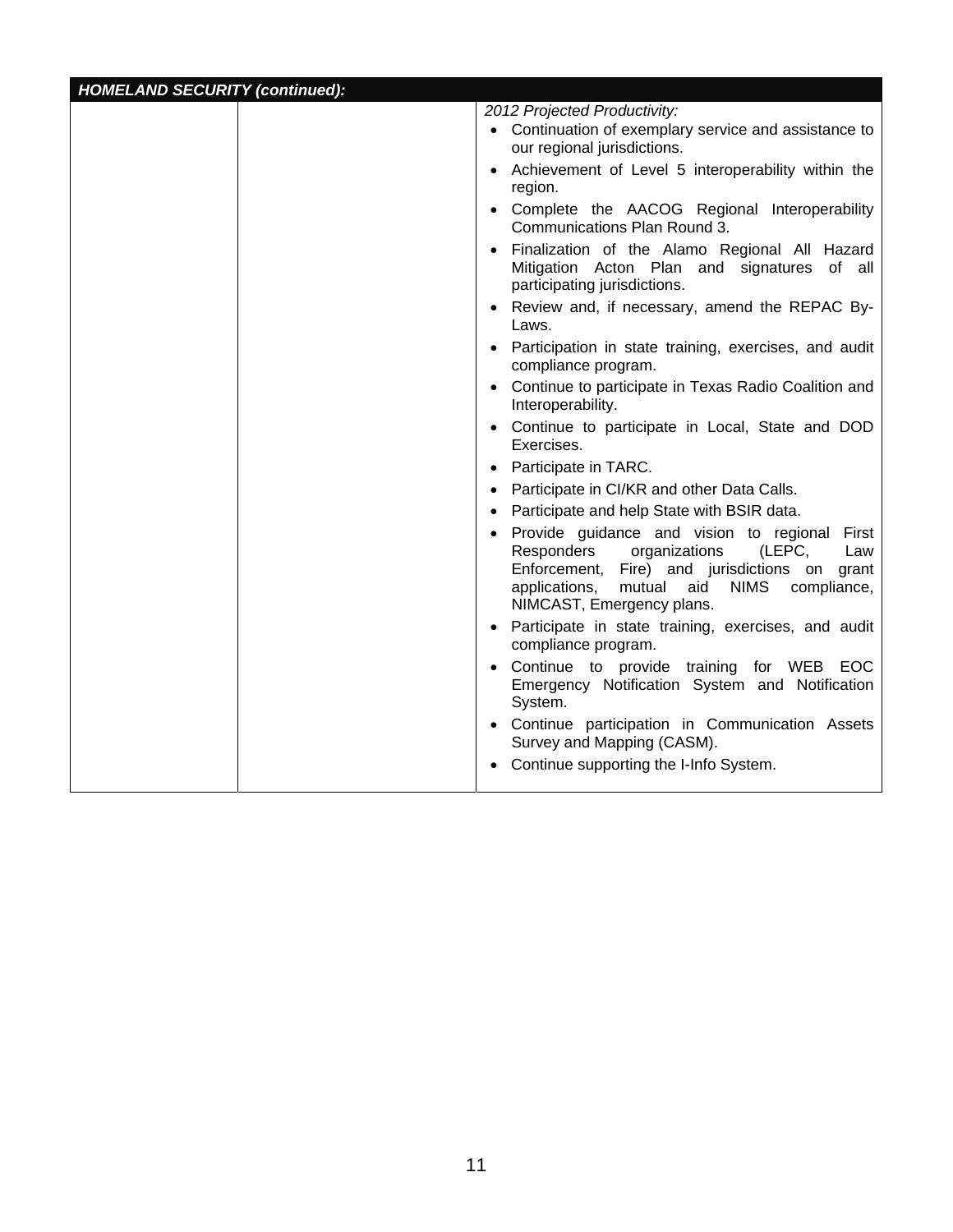| Committees used in                     |                                        | Brief narrative of FY 2011 performance                                                                                                                                                                                                                                                                                                                                                                                                                                                                                                                                                                                                                                                                                                                                                                                                                                                                                                               |
|----------------------------------------|----------------------------------------|------------------------------------------------------------------------------------------------------------------------------------------------------------------------------------------------------------------------------------------------------------------------------------------------------------------------------------------------------------------------------------------------------------------------------------------------------------------------------------------------------------------------------------------------------------------------------------------------------------------------------------------------------------------------------------------------------------------------------------------------------------------------------------------------------------------------------------------------------------------------------------------------------------------------------------------------------|
| review process for                     | <b>Project Activity Review Summary</b> | and FY 2012 projected productivity for program                                                                                                                                                                                                                                                                                                                                                                                                                                                                                                                                                                                                                                                                                                                                                                                                                                                                                                       |
| FY2011-2012                            |                                        | areas                                                                                                                                                                                                                                                                                                                                                                                                                                                                                                                                                                                                                                                                                                                                                                                                                                                                                                                                                |
| <b>HOUSING CHOICE VOUCHER PROGRAM:</b> |                                        |                                                                                                                                                                                                                                                                                                                                                                                                                                                                                                                                                                                                                                                                                                                                                                                                                                                                                                                                                      |
| <b>Housing Advisory</b><br>Committee   | No TRACS Activity.                     | 2011 Performance:<br>Achieved an increase in the provision of rental<br>$\bullet$<br>assistance from an average of 71 tenants to<br>an average of 80 within AACOG's jurisdiction.<br>Increased utilization of Housing Assistance<br>$\bullet$<br>Payment funds to \$394,100 for PY2011, from<br>\$327,700 in PY2010.<br>The Housing Choice Voucher waiting list was<br>$\bullet$<br>opened in September 2011, with<br>280<br>applications received.<br>Administrative Fees from other PHAs for port-<br>$\bullet$<br>ins increase from \$4,400 to \$4,900 for 2011.<br>HUD approved additional administrative fees<br>$\bullet$<br>for program administration (from \$43,900 in<br>2010 to \$56,400 for 2011).<br>AACOG hosted a region-wide Foreclosure<br>$\bullet$<br>Prevention Counseling Event on July 9, 2011<br>in conjunction with the City of San Antonio's<br>Department of Community Initiatives and<br>multiple community stakeholders. |
|                                        |                                        | 2012 Projected Productivity:<br>Maintain rental assistance provided to tenants,<br>$\bullet$<br>with a projected average of 80 participants per<br>month for PY 2012.<br>Increase in HUD renewal funding<br>from<br>$\bullet$<br>\$300,132 (PY 2011) to a preliminary projected<br>amount of \$390,200 (PY2012).<br>Administrative fees from other PHAs for port-<br>ins should increase to \$5,400 for 2012.<br>An update to the Housing Choice Voucher<br>Administrative Plan will be completed by the<br>spring of 2012.                                                                                                                                                                                                                                                                                                                                                                                                                          |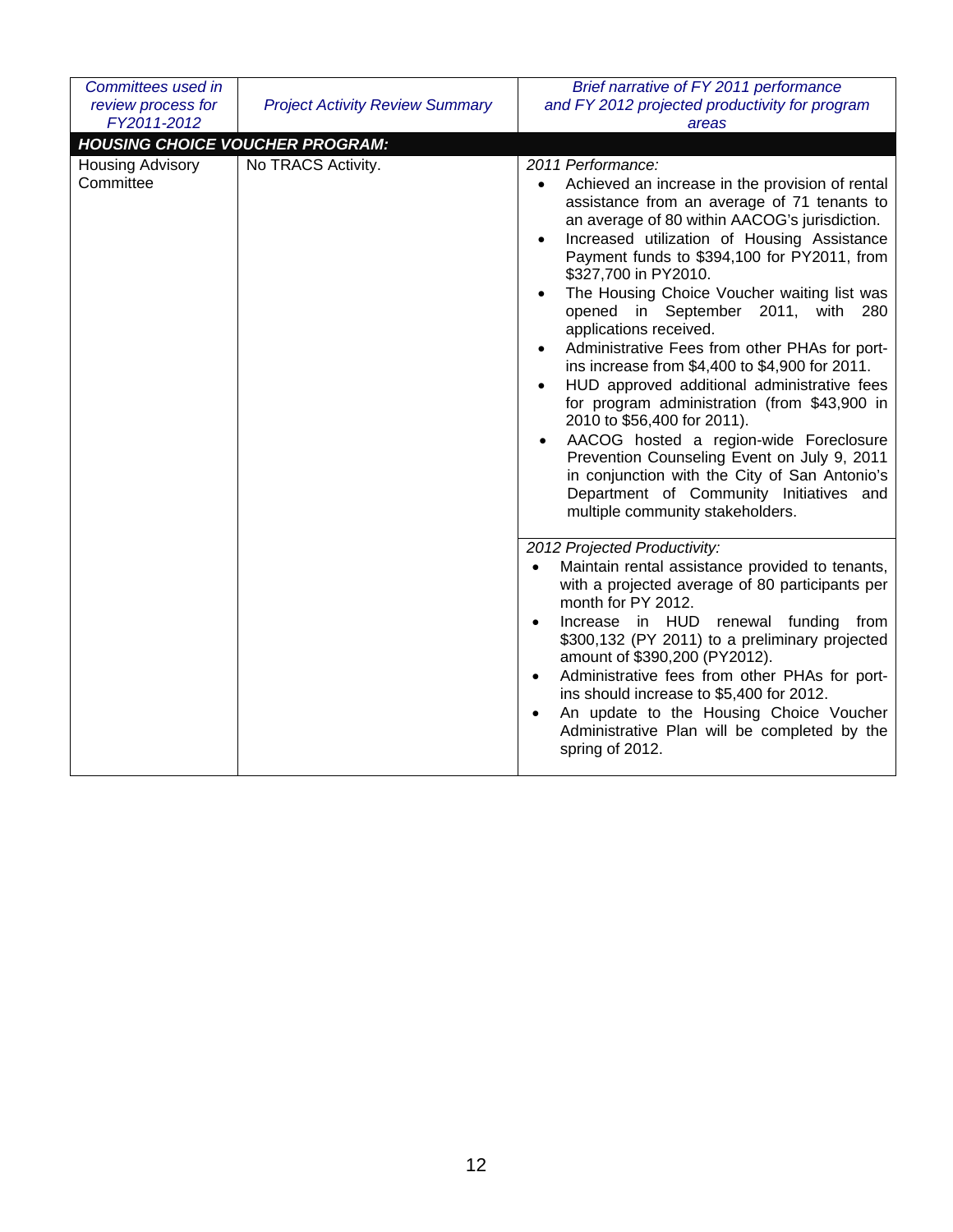| Committees used in review<br>process for FY2011-2012                    | <b>Project Activity Review</b><br><b>Summary</b> | Brief narrative of FY 2011 performance<br>and FY 2012 projected productivity for program<br>areas                                                                                                                                                                                                                                                                                                                                                                                                                                                                                                                                                                                                                                                                                                                                                                                                                                                                                                                                                                                                                                                                                                                                                                                                                                                         |
|-------------------------------------------------------------------------|--------------------------------------------------|-----------------------------------------------------------------------------------------------------------------------------------------------------------------------------------------------------------------------------------------------------------------------------------------------------------------------------------------------------------------------------------------------------------------------------------------------------------------------------------------------------------------------------------------------------------------------------------------------------------------------------------------------------------------------------------------------------------------------------------------------------------------------------------------------------------------------------------------------------------------------------------------------------------------------------------------------------------------------------------------------------------------------------------------------------------------------------------------------------------------------------------------------------------------------------------------------------------------------------------------------------------------------------------------------------------------------------------------------------------|
| <b>NATURAL RESOURCES:</b>                                               |                                                  |                                                                                                                                                                                                                                                                                                                                                                                                                                                                                                                                                                                                                                                                                                                                                                                                                                                                                                                                                                                                                                                                                                                                                                                                                                                                                                                                                           |
| Air Improvement Resources<br>Executive/Advisory/Technical<br>Committees | No TRACS activity.                               | 2011 Performance:<br>The Conceptual model was updated with<br>analysis of transport and<br>meteorological<br>conditions that create high ozone events in the<br>San Antonio region.<br>Emission inventory was updated with local data<br>for the following categories: San Antonio<br>International<br>Airport,<br>diesel<br>truck<br>idling,<br>construction equipment, quarry equipment,<br>landfill equipment, tractors, and combines.<br>Other sections of the emission inventory were<br>reviewed and a proposal was developed to<br>improve the following categories, small and<br>municipal airports, recreational marine vessels,<br>commercial lawn and garden equipment, and<br>pesticide emissions<br>Local control strategies were analyzed to<br>determine possible future SIP credits including<br>rideshare, transit, anti-idling measures, electric<br>vehicles,<br>bicycle<br>intelligent<br>sharing,<br>and<br>transportation systems<br>2012 Projected Productivity:<br>Update local photochemical modeling to be used<br>$\bullet$<br>for future SIP requirements and control strategy<br>development.<br>Develop draft emission inventory for the Eagle<br>$\bullet$<br>Ford Shale development<br>Engage local governments and business in<br>proactive air quality work to offset impacts of<br>emissions in Eagle Ford Shale play. |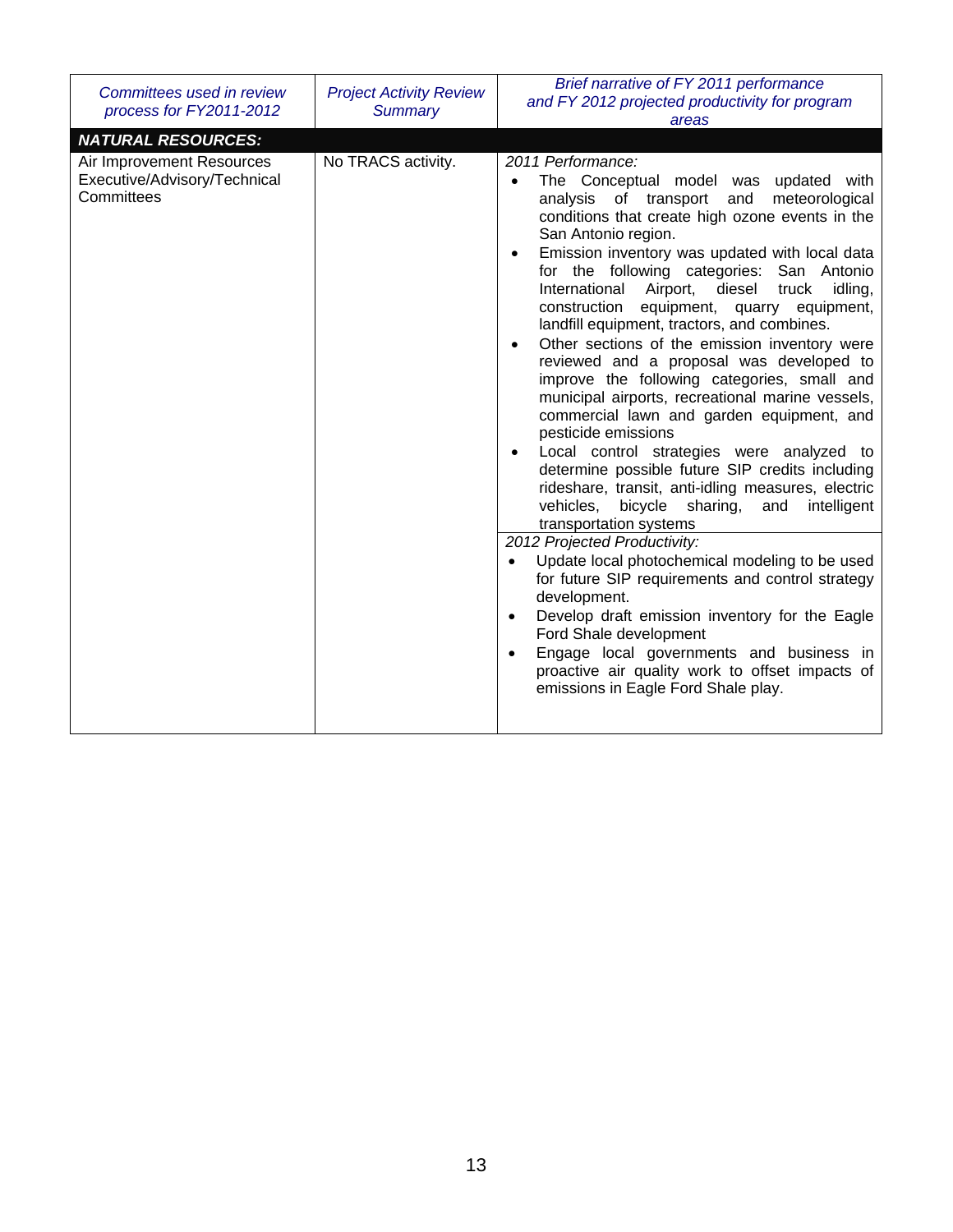| Committees used in review<br>process for FY2011-2012           | <b>Project Activity Review</b><br><b>Summary</b>                      | Brief narrative of FY 2011 performance<br>and FY 2012 projected productivity for program<br>areas                                                                                                                                                                                                                                                                                                                                                                                                                                                                                                                                              |
|----------------------------------------------------------------|-----------------------------------------------------------------------|------------------------------------------------------------------------------------------------------------------------------------------------------------------------------------------------------------------------------------------------------------------------------------------------------------------------------------------------------------------------------------------------------------------------------------------------------------------------------------------------------------------------------------------------------------------------------------------------------------------------------------------------|
| <b>AIR QUALITY:</b>                                            |                                                                       |                                                                                                                                                                                                                                                                                                                                                                                                                                                                                                                                                                                                                                                |
| Air Improvement Resources<br><b>Public Education Committee</b> | Air quality and air pollution<br>outreach and education<br>activities | 2011 Performance:<br>Conducted<br>successful<br>ozone<br>season<br>$\bullet$<br>kickoff event $-$ Fresh Air Friday $-$ which<br>attracted 26 exhibitors and more than 300<br>participants.<br>Updated air quality information<br>on<br>$\bullet$<br>AACOG's new web site and began<br>revising CleanAirDrive site.<br>Conducted most successful Walk & Roll<br>$\bullet$<br>Challenge event to date that spanned two<br>months,<br>attracted<br>nearly<br>2,000.<br>participants, and reduced vehicle miles<br>traveled on regional roadways by more<br>than 2.7 million.<br>Conducted air quality outreach at over 40<br>$\bullet$<br>events. |
|                                                                |                                                                       | 2012 Projected Productivity:<br>Conduct 2012 ozone season kickoff event.<br>$\bullet$<br>Complete revisions to CleanAirDrive site.<br>$\bullet$<br>Participate in five outreach<br>events<br>$\bullet$<br>conducted in rural counties.<br>Conduct 2012 Walk & Roll Challenge and<br>$\bullet$<br>participation<br>by at least<br>seek<br>- 15<br>organizations.<br>Identify appropriate applications and tools<br>$\bullet$<br>for communicating air quality events<br>through social media and outline steps to<br>implement these elements as part of<br>communications plan.                                                                |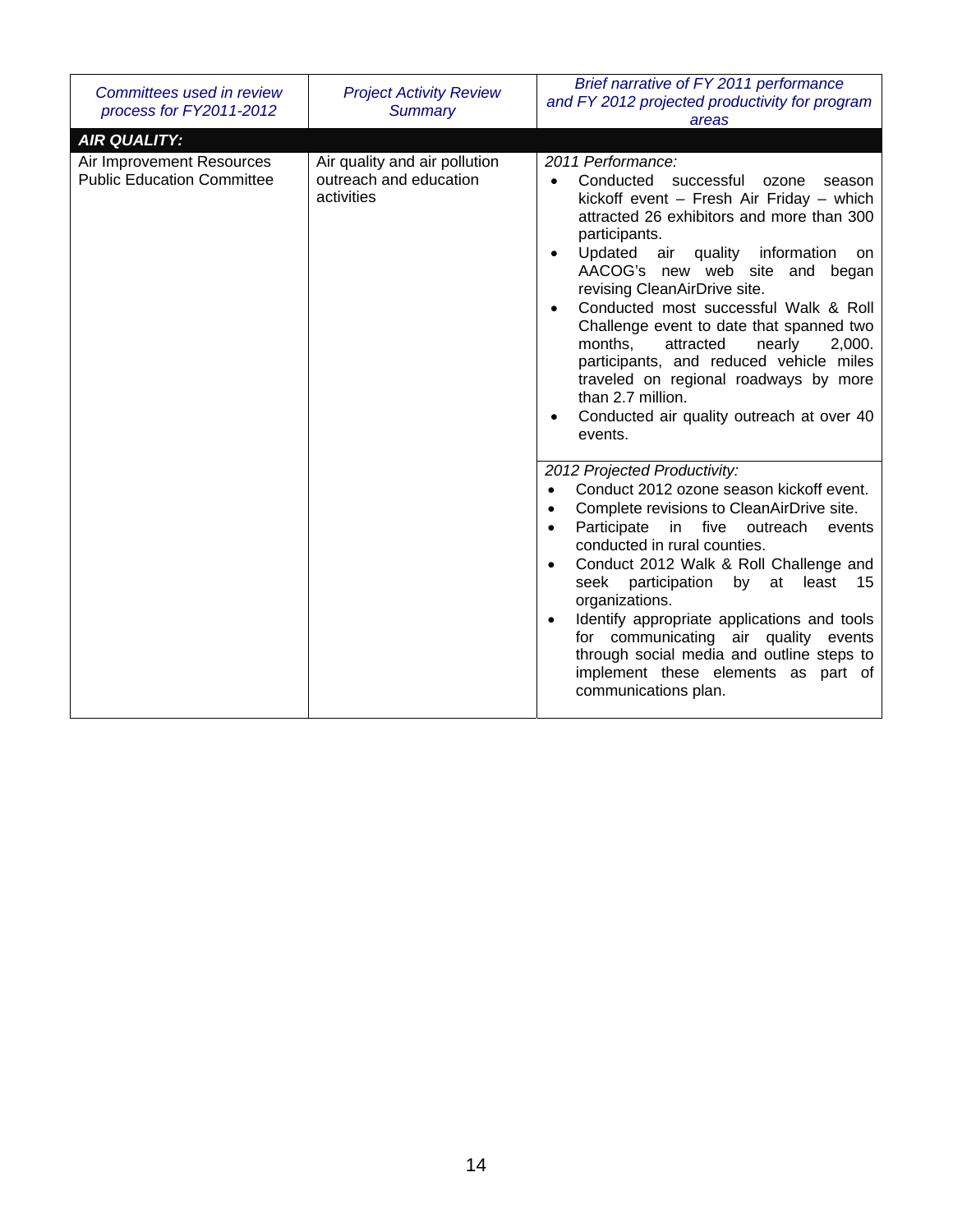| Committees used in review<br>process for FY2011-2012           | <b>Project Activity Review</b><br><b>Summary</b>                                                                              | Brief narrative of FY 2011 performance<br>and FY 2012 projected productivity for program<br>areas                                                                                                                                                                                                                                                                                                                                                                                                                                                                                                                                                                                                                                                                                                                                                                                                                                                                                                                                                                                                                                                                                                                  |
|----------------------------------------------------------------|-------------------------------------------------------------------------------------------------------------------------------|--------------------------------------------------------------------------------------------------------------------------------------------------------------------------------------------------------------------------------------------------------------------------------------------------------------------------------------------------------------------------------------------------------------------------------------------------------------------------------------------------------------------------------------------------------------------------------------------------------------------------------------------------------------------------------------------------------------------------------------------------------------------------------------------------------------------------------------------------------------------------------------------------------------------------------------------------------------------------------------------------------------------------------------------------------------------------------------------------------------------------------------------------------------------------------------------------------------------|
| <b>COMMUTE SOLUTIONS:</b>                                      |                                                                                                                               |                                                                                                                                                                                                                                                                                                                                                                                                                                                                                                                                                                                                                                                                                                                                                                                                                                                                                                                                                                                                                                                                                                                                                                                                                    |
| Air Improvement Resources<br><b>Public Education Committee</b> | Administration of the<br>Commute Solutions program<br>including the Air Quality<br><b>Health Alert notification</b><br>system | 2011 Performance:<br>Participated in 43 outreach events and 20<br>$\bullet$<br>presentations in which Commute Solutions<br>programs and educational emphases were<br>mentioned or materials distributed.<br>Developed advertising campaigns<br>that<br>$\bullet$<br>included<br>English/Spanish<br>TV<br>new<br>commercial and previously untried formats<br>(street banner and bicycle ad).<br>Reorganized and updated<br>Commute<br>$\bullet$<br>Solutions information provided on new<br>AACOG website.<br>Negotiated new contract with rideshare<br>$\bullet$<br>matching and tracking providers, NuRide,<br>and increased active database member-<br>ship from 2,519 in January to 3,403 in<br>December, 2011 who saved over 609,000<br>trips in single occupant vehicles and 15.7<br>million vehicle miles traveled.<br>Developed a CARE database that tracks<br>$\bullet$<br>the use of taxi ride vouchers and provides<br>reports regarding average cost of fares,<br>number of active CARE participants, and<br>number of outstanding vouchers, among<br>other data.<br>Conducted 2011 air quality stewardship<br>$\bullet$<br>awards by recognizing five organizations<br>for their clean air practices. |
|                                                                |                                                                                                                               | 2012 Projected Productivity:<br>Increase participation in rural county<br>$\bullet$<br>outreach events to five.<br>Develop and implement media campaign<br>targeting individuals under 30 years old.<br>Develop a CARE database to track<br>participant activity under revised CARE<br>program scheduled for implementation on<br>January 1, 2012.<br>Move Air Quality Health Alert notification<br>system to more efficient and extensive,<br>website-based system.<br>Conduct 2012 air quality stewardship<br>$\bullet$<br>awards by recognizing at least three<br>organizations for their efforts.                                                                                                                                                                                                                                                                                                                                                                                                                                                                                                                                                                                                              |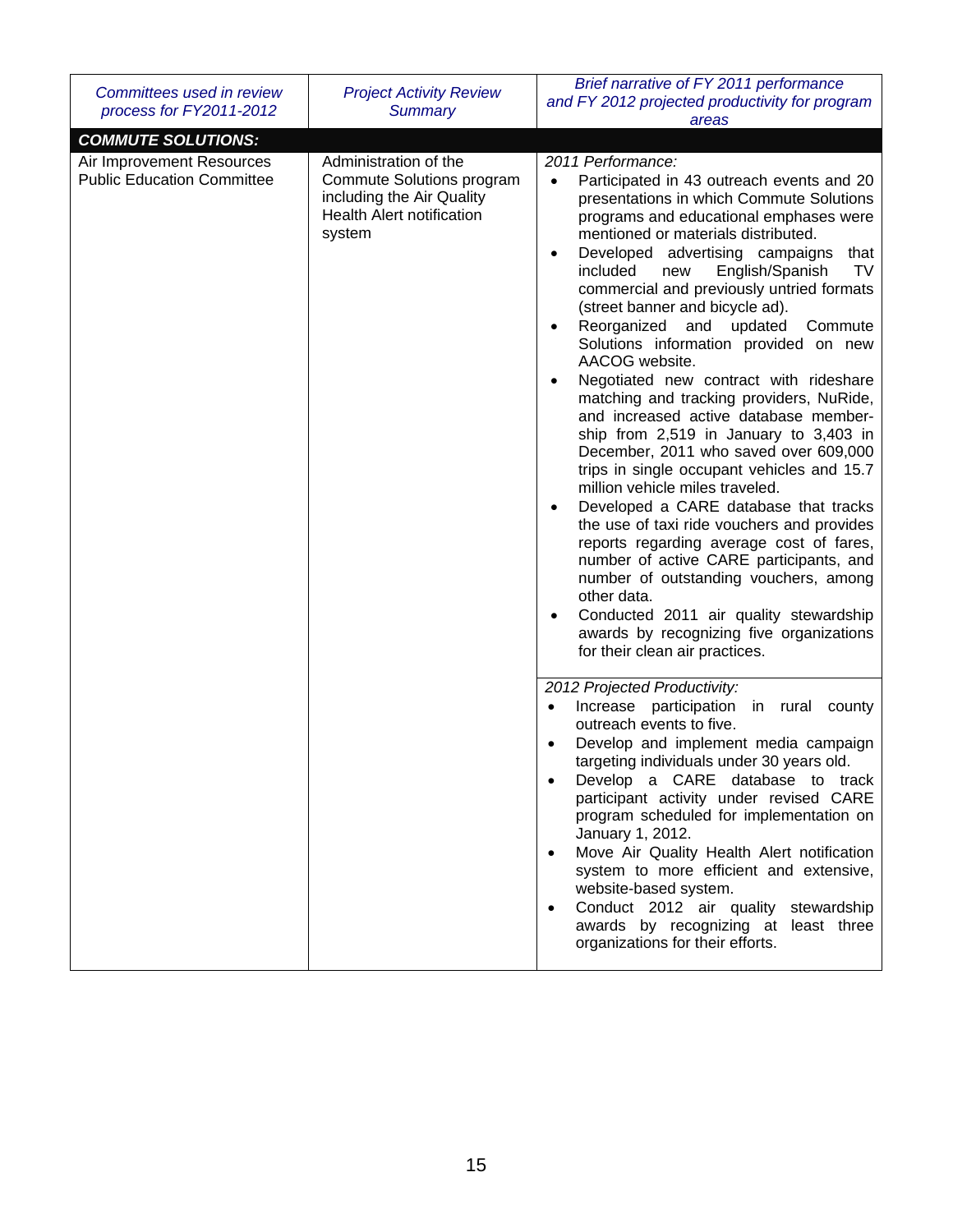| Committees used in<br>review process for<br>FY2011-2012 | <b>Project Activity Review</b><br><b>Summary</b>                                                                                                                                                                                                                                  | Brief narrative of FY 2011 performance<br>and FY 2012 projected productivity for program areas                                                                                                                                                                                                                                                                                                                                                                                                                                                                                                                                                                                                                                                                                                                                                                                                                                                                                                                                                                                                                                                                                                                                                                                                                                                                                                                                                                                                                                                                                                                                                                                                                                                                                                                                                                                                                                                                                                                                                                                                                                                                                                                                                                                                                                                                                                                                                                                 |
|---------------------------------------------------------|-----------------------------------------------------------------------------------------------------------------------------------------------------------------------------------------------------------------------------------------------------------------------------------|--------------------------------------------------------------------------------------------------------------------------------------------------------------------------------------------------------------------------------------------------------------------------------------------------------------------------------------------------------------------------------------------------------------------------------------------------------------------------------------------------------------------------------------------------------------------------------------------------------------------------------------------------------------------------------------------------------------------------------------------------------------------------------------------------------------------------------------------------------------------------------------------------------------------------------------------------------------------------------------------------------------------------------------------------------------------------------------------------------------------------------------------------------------------------------------------------------------------------------------------------------------------------------------------------------------------------------------------------------------------------------------------------------------------------------------------------------------------------------------------------------------------------------------------------------------------------------------------------------------------------------------------------------------------------------------------------------------------------------------------------------------------------------------------------------------------------------------------------------------------------------------------------------------------------------------------------------------------------------------------------------------------------------------------------------------------------------------------------------------------------------------------------------------------------------------------------------------------------------------------------------------------------------------------------------------------------------------------------------------------------------------------------------------------------------------------------------------------------------|
| <b>CLEAN CITIES:</b>                                    |                                                                                                                                                                                                                                                                                   |                                                                                                                                                                                                                                                                                                                                                                                                                                                                                                                                                                                                                                                                                                                                                                                                                                                                                                                                                                                                                                                                                                                                                                                                                                                                                                                                                                                                                                                                                                                                                                                                                                                                                                                                                                                                                                                                                                                                                                                                                                                                                                                                                                                                                                                                                                                                                                                                                                                                                |
| <b>Clean Cities Steering</b><br>Committee               | The Alamo Area Clean<br><b>Cities Coalition develops</b><br>private and public<br>partnerships to further<br>develop the alternative fuel<br>market presently in<br>existence in San Antonio as<br>well as develop the other<br>Clean Cities petroleum<br>reduction technologies. | 2011 Performance:<br>Completed DOE Clean Cities Annual Survey on<br>$\bullet$<br>14MAR11<br>Completed four DOE Clean Cities quarterly alternative<br>$\bullet$<br>fuel price reports on 1/24/11, 4/8/11, 7/25/11, 10/5/11<br>Began coalition re-designation process with US DOE<br>$\bullet$<br>in November 2011<br>Regularly updated the US DOE Alternative Fuel<br>Station map finder with alternative fuel station<br>openings and closings<br>Attended the US DOE Stakeholder Summit and the<br>US DOE Peer Exchange<br>Completed 8 Clean Cities University Courses in 2011:<br>CNG in Fleets, EV Drive Overview, Improving Gas<br>Mileage,<br>Understanding<br>the Renewable<br>Fuel<br>Standard, Understanding Emissions, Understanding<br><b>EPAct Fleets, Media Training, Running Meetings</b><br>Participated in monthly US DOE regional conference<br>$\bullet$<br>calls and educational webinars<br>Held the following workshops and events: Stakeholder<br>$\bullet$<br>meeting 1/7/11, Ethanol Workshop 2/10/11, Central<br>Texas I35 EV Corridor Workshop 2/22/11, Central<br>Texas I35 EV Corridor Workgroup MTG 3/29/11,<br>Stakeholder MTG 4/7/11, Ethanol Workgroup MTG<br>4/7/11, Biodiesel Workshop 4/28/11, Propane Mower<br>& EV Event 6/21/11, San Antonio EV 2011 10/26-<br>30/11.<br>Conducted outreach meetings to 22 new fleets in San<br>Antonio in 2011 to speak with them about alternative<br>fuels.<br>Updated Alamo Area Clean Cities webpage on a<br>weekly basis and developed new website for San<br>Antonio EV 2011: www.aacog.com/cleancities and<br>www.sanantonioev.com.<br>Developed four quarterly Clean Cities Newsletters and<br>weekly electronic newsflashes.<br>Developed a strategic feasibility study for EV<br>$\bullet$<br>implementation in the Alamo region for US DOE.<br>Developed two case studies for US DOE.<br>Assisted US DOE in developing new Coordinator<br>$\bullet$<br>Handbook.<br>Produced three Clean Cities TV videos in 2012:<br>Biodiesel Workshop, Mission San Jose National Park,<br>San Antonio EV 2011: http://cleancities.tv/<br>Nominated two local companies that have fleets<br>$\bullet$<br>nationally for the US DOE Clean Fleet Partnership<br>program.<br>Participated in developing new E85 workgroup with<br>$\bullet$<br>NREL that was able to pinpoint potential E85<br>infrastructure in the San Antonio region.<br>Submitted 12-month Annual Operating Plan for<br>Coalition in 2012. |
|                                                         |                                                                                                                                                                                                                                                                                   |                                                                                                                                                                                                                                                                                                                                                                                                                                                                                                                                                                                                                                                                                                                                                                                                                                                                                                                                                                                                                                                                                                                                                                                                                                                                                                                                                                                                                                                                                                                                                                                                                                                                                                                                                                                                                                                                                                                                                                                                                                                                                                                                                                                                                                                                                                                                                                                                                                                                                |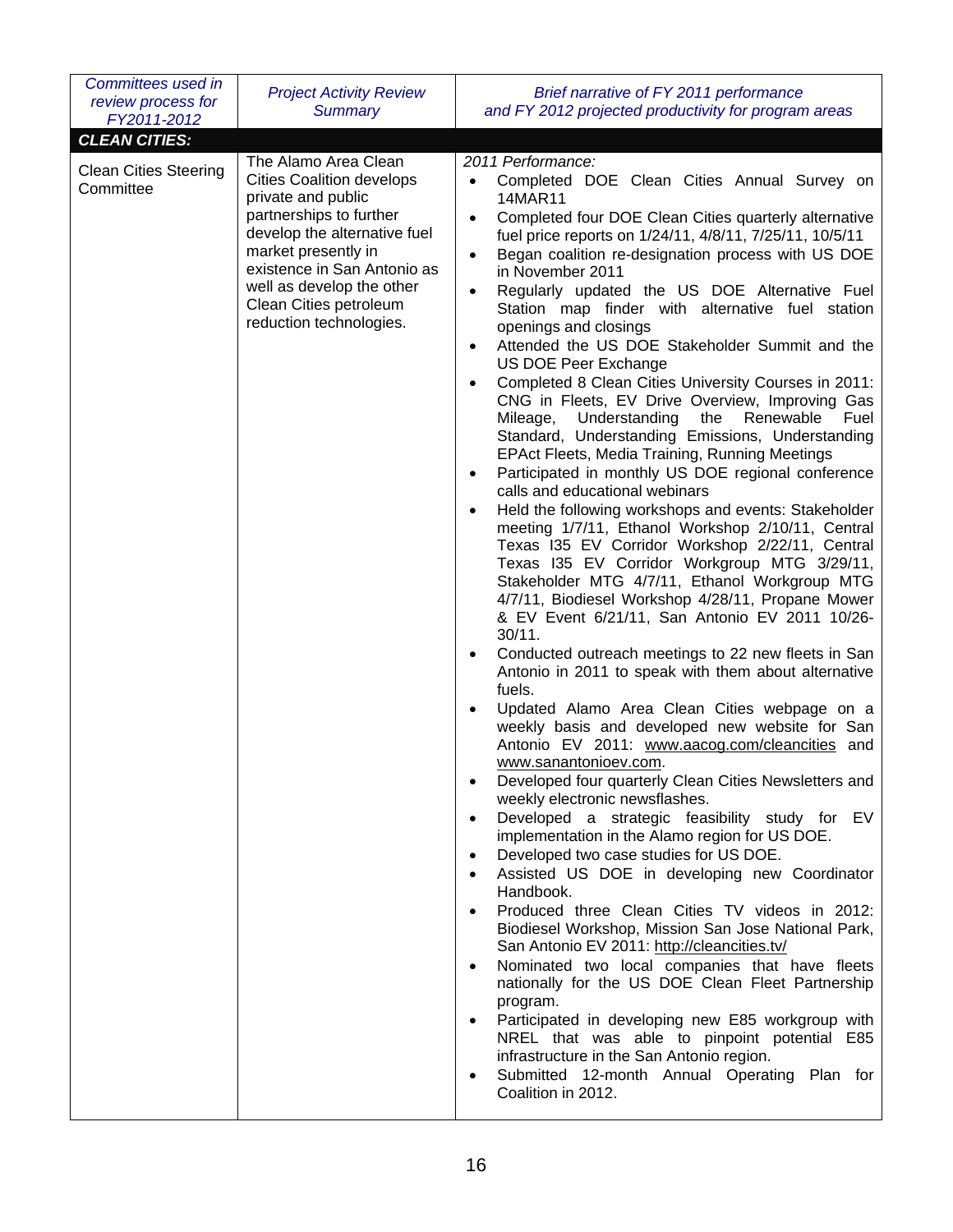| <b>CLEAN CITIES (continued):</b> |                                                                                                                                                                                                                                                                              |                                                                                                                                                                                                                                                                                                                                                                                                                                                                                                                                                                                                                                                                                                                                                                                                                                                                                                                                                                                                                  |
|----------------------------------|------------------------------------------------------------------------------------------------------------------------------------------------------------------------------------------------------------------------------------------------------------------------------|------------------------------------------------------------------------------------------------------------------------------------------------------------------------------------------------------------------------------------------------------------------------------------------------------------------------------------------------------------------------------------------------------------------------------------------------------------------------------------------------------------------------------------------------------------------------------------------------------------------------------------------------------------------------------------------------------------------------------------------------------------------------------------------------------------------------------------------------------------------------------------------------------------------------------------------------------------------------------------------------------------------|
|                                  |                                                                                                                                                                                                                                                                              | 2012 Projected Productivity:<br>Complete Annual Clean Cities Survey by 3/15/12.<br>Complete four alternative fuel price reports.<br>$\bullet$<br>Complete Clean Cities re-designation process.<br>$\bullet$<br>Provide updates on AFV refueling site openings,<br>$\bullet$<br>closings and status changes (public vs. private), hours,<br>on an on-going basis to DOE.<br>Attend DOE Regional Peer Exchange, Leadership<br>$\bullet$<br>Retreat, and Stakeholder Summit.<br>Submit 12-month Annual Operating Plan for Coalition.<br>$\bullet$<br>Participate in monthly DOE regional conference calls<br>and webinars.<br>Organize four workshops/events/stakeholder meetings<br>in 2012 related to alternative fuels.<br>Conduct fleet outreach to 8 new fleets in territory.<br>$\bullet$<br>Complete four Clean Cities University Courses.<br>$\bullet$<br>Develop two Clean Cities TV videos.<br>$\bullet$<br>Develop CNG public infrastructure in 2012.<br>$\bullet$<br>Develop at least 100 EVSE in 2012. |
| 9-1-1/TECHNICAL ASSISTANCE:      |                                                                                                                                                                                                                                                                              |                                                                                                                                                                                                                                                                                                                                                                                                                                                                                                                                                                                                                                                                                                                                                                                                                                                                                                                                                                                                                  |
| 911 Area Judges                  | AACOG<br>administers<br>the<br>911 Program for the seven<br>counties<br>of<br>Atascosa,<br>Bandera, Frio, Gillespie,<br>Kendall,<br>Karnes,<br>and<br>Wilson in compliance with<br>the Commission on State<br>Emergency<br>Communications<br>(CSEC)<br>rules and guidelines. | 2011 Performance:<br>Installed 3-Position Patriot PSAP Remote Patriots in<br>$\bullet$<br>Kendall and Wilson Counties.<br>Converted all PSAPs to new Intrado ALI Database<br>$\bullet$<br>Maintenance<br>Installed Sentential Patriot PSAP equipment in Frio,<br>$\bullet$<br>Karnes, and Atascosa County.<br>Relocated and installed Kendall County PSAP<br>$\bullet$<br>equipment at their new facility.<br>2012 Projected Productivity:                                                                                                                                                                                                                                                                                                                                                                                                                                                                                                                                                                       |
|                                  |                                                                                                                                                                                                                                                                              | Conduct Bi-Annual Monitoring Visits.<br>$\bullet$<br>Continue Wireless Phase II testing to<br>verify<br>$\bullet$<br>compliance.<br>Update GIS Maps at the County PSAPs routinely.<br>Complete Fixed and Dynamic ALI Agreements for<br>vendors.<br>Complete<br>Interlocal Agreements for seven (7)<br>counties, PSAP and vendors (23).<br>Complete Quarterly Financial and Performance<br>Reports and submit to CSEC.                                                                                                                                                                                                                                                                                                                                                                                                                                                                                                                                                                                            |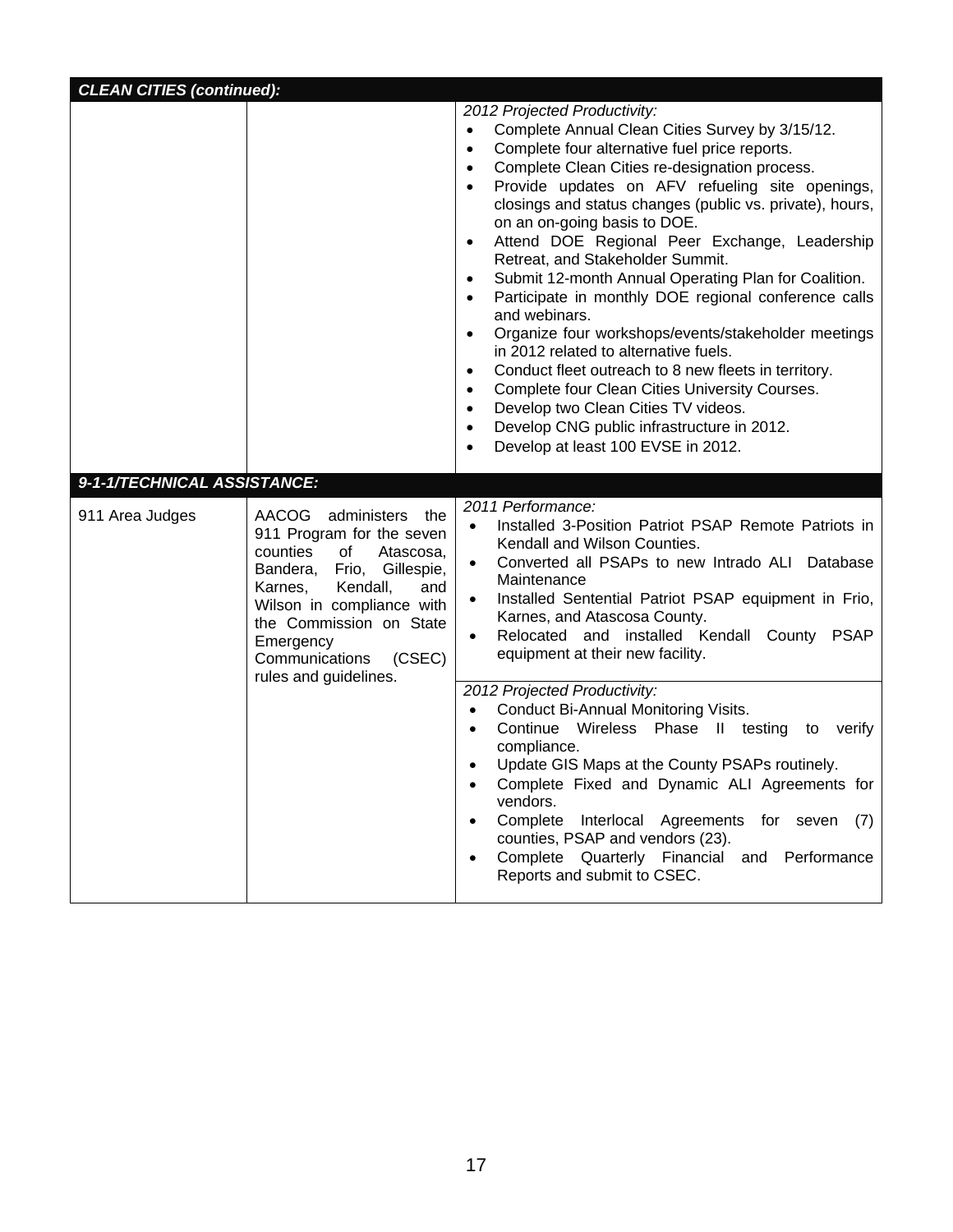| Committees used in<br>review process for<br>FY2011-2012 | <b>Project Activity Review Summary</b>                                                                                                                                                                                                                                                                                                                                                                                                                                                                      | Brief narrative of FY 2011 performance<br>and FY 2012 projected productivity for program<br>areas                                                                                                                                                                                                                                                                                                                                                                                             |
|---------------------------------------------------------|-------------------------------------------------------------------------------------------------------------------------------------------------------------------------------------------------------------------------------------------------------------------------------------------------------------------------------------------------------------------------------------------------------------------------------------------------------------------------------------------------------------|-----------------------------------------------------------------------------------------------------------------------------------------------------------------------------------------------------------------------------------------------------------------------------------------------------------------------------------------------------------------------------------------------------------------------------------------------------------------------------------------------|
| <b>REGIONAL DATA CENTER:</b>                            |                                                                                                                                                                                                                                                                                                                                                                                                                                                                                                             |                                                                                                                                                                                                                                                                                                                                                                                                                                                                                               |
| Not Applicable<br>Not Applicable                        | 2011 Performance:<br>Completed revision of regional Traffic Analysis<br>Zones for Bexar, Comal, Guadalupe, Kendall,<br>and Wilson Counties to align the data<br>collection methods with changes that resulted<br>from the 2010 Census.<br>Drew proposed boundaries for a<br>new<br>emergency services district in Wilson County.<br>Perform demographic modeling to anticipate<br>future population and employment patterns for<br>Bexar, Comal, Wilson, Guadalupe,<br>and<br>Kendall Counties for the MPO. |                                                                                                                                                                                                                                                                                                                                                                                                                                                                                               |
|                                                         |                                                                                                                                                                                                                                                                                                                                                                                                                                                                                                             | 2012 Projected Productivity:<br>Run small area forecast of population and<br>employment for Bexar, Comal, Guadalupe,<br>Kendall, and Wilson Counties.<br>Continue working with criminal justice data<br>$\bullet$<br>mapping.<br>Perform demographic modeling to anticipate<br>$\bullet$<br>future population and employment patterns for<br>Bexar, Comal, Wilson, Guadalupe,<br>and<br>Kendall Counties for the MPO. Assist in the<br>production of the Metropolitan Transportation<br>Plan. |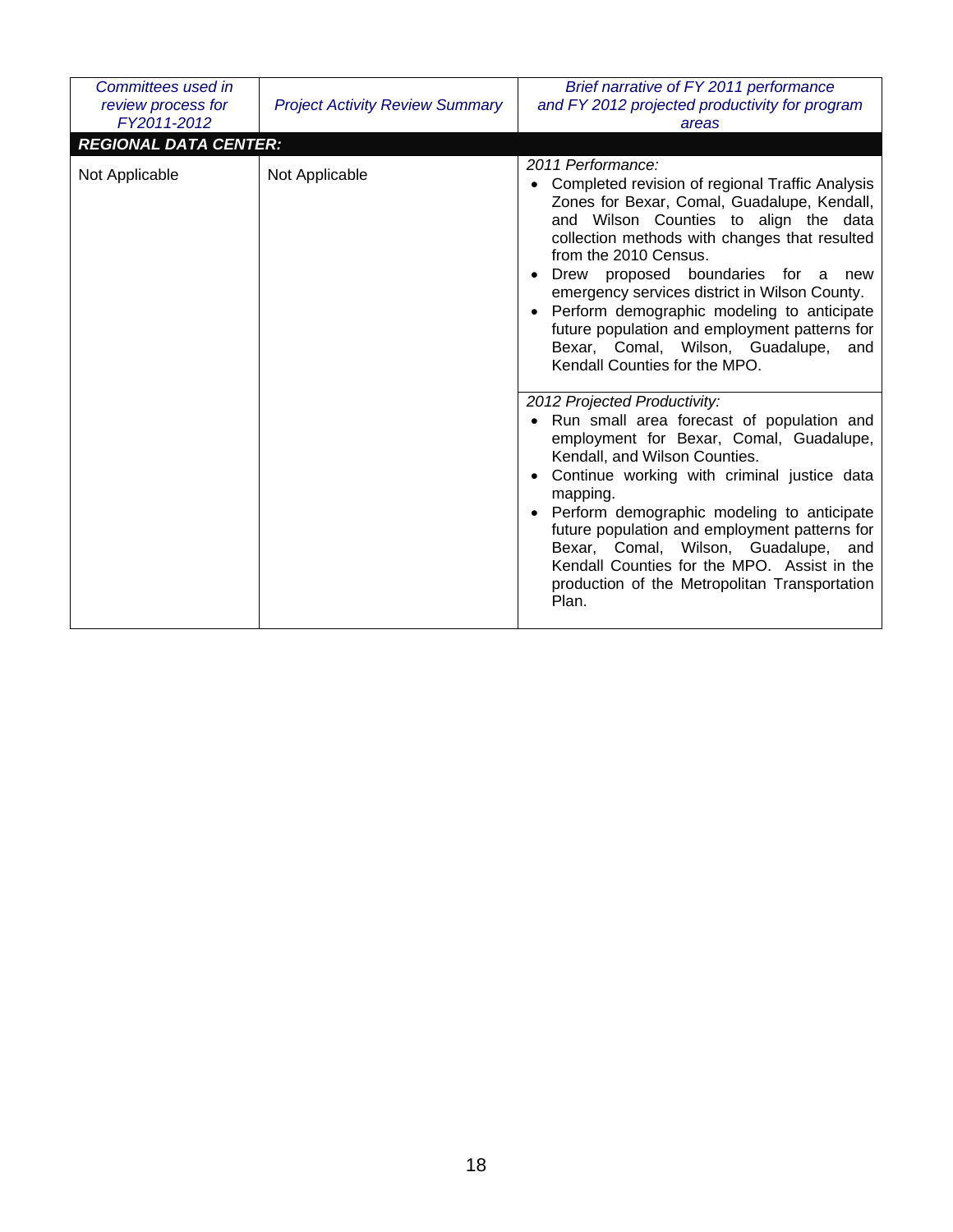| Committees used in<br>review process for<br>FY2011-2012 | <b>Project Activity Review</b><br><b>Summary</b>                                                                                                                                                                                                                                                                                                                                                                                                                                                                                                                | Brief narrative of FY 2011 performance<br>and FY 2012 projected productivity for program areas                                                                                                                                                                                                                                                                                                                                                                                                                                                                                                                                                                                                                                                                                                                                                                                                                                                                                                                                                                                                                                                                                                                                                                                                                                                                                                                                                                                 |  |  |
|---------------------------------------------------------|-----------------------------------------------------------------------------------------------------------------------------------------------------------------------------------------------------------------------------------------------------------------------------------------------------------------------------------------------------------------------------------------------------------------------------------------------------------------------------------------------------------------------------------------------------------------|--------------------------------------------------------------------------------------------------------------------------------------------------------------------------------------------------------------------------------------------------------------------------------------------------------------------------------------------------------------------------------------------------------------------------------------------------------------------------------------------------------------------------------------------------------------------------------------------------------------------------------------------------------------------------------------------------------------------------------------------------------------------------------------------------------------------------------------------------------------------------------------------------------------------------------------------------------------------------------------------------------------------------------------------------------------------------------------------------------------------------------------------------------------------------------------------------------------------------------------------------------------------------------------------------------------------------------------------------------------------------------------------------------------------------------------------------------------------------------|--|--|
| <b>RESOURCE RECOVERY:</b>                               |                                                                                                                                                                                                                                                                                                                                                                                                                                                                                                                                                                 |                                                                                                                                                                                                                                                                                                                                                                                                                                                                                                                                                                                                                                                                                                                                                                                                                                                                                                                                                                                                                                                                                                                                                                                                                                                                                                                                                                                                                                                                                |  |  |
| <b>Resource Review</b><br>Committee                     | <b>Total Number of Projects</b><br>Reviewed for Fiscal Year<br>2011: 20<br><b>Total Number of Projected</b><br>Projects Reviews for Fiscal<br>Year 2012: 15<br><b>Total Dollar Value of Projects</b><br>Reviewed in Fiscal 2011:<br>\$1,086,250.28<br><b>Total Dollar Value of</b><br>Projected Project Reviews for<br>Fiscal Year 2012:<br>\$1,000,000<br><b>Review Timeline (Average</b><br>Number of Days): n/a<br>45 days<br>Number of State and<br>Regional Plans/<br><b>Environmental Impact</b><br><b>Statements Reviewed for</b><br>Fiscal Year 2011: 0 | 2011 Performance:<br>Completed 2011 pass-through grants.<br>Ended 2010-2011 Biennium with all projects<br>$\bullet$<br>completed and budget fully expended.<br>Sponsored Earthwise Living Day, February 26,<br>$\bullet$<br>2011 in Leon Valley.<br>Held Resource Recovery Roundtable on August<br>$\bullet$<br>12, 2011.<br>Worked with the Community Action Group<br>$\bullet$<br>Committee for Leon Valley's EPA Superfund<br>Project.<br>Co-sponsored Med-Drop Event in November with<br>$\bullet$<br>SAWS.<br>Continue working as a member of the Local<br>$\bullet$<br>Emergency Pollution Committee Taskforce on<br>school chemical collections.<br>Participated on EPA's Hummer Auto Dealership<br>$\bullet$<br>Reuse Demonstration Project Committee and<br>Charette for the City of Leon Valley.<br>Promoted recycling at multiple Earth Day events<br>$\bullet$<br>and Texas Recycles Day events, several road<br>shows in the AACOG region.<br>Promoted TCEQ's E-waste information on vendors<br>$\bullet$<br>and collections.<br>2012 Projected Productivity:<br>Review grant applications for FY 2012 & 2013<br>$\bullet$<br>biennium.<br>Participate in Earthwise Living Day.<br>$\bullet$<br>Hold South Texas Resource Recovery Roundtable<br>$\bullet$<br>on March 7, 2012.<br>Continue working with the Community Action<br>$\bullet$<br>Group Committee for Leon Valley's<br><b>EPA</b><br>Superfund Project<br>Work on a potential Brownfields grant to be |  |  |
|                                                         |                                                                                                                                                                                                                                                                                                                                                                                                                                                                                                                                                                 | submitted November 2012.                                                                                                                                                                                                                                                                                                                                                                                                                                                                                                                                                                                                                                                                                                                                                                                                                                                                                                                                                                                                                                                                                                                                                                                                                                                                                                                                                                                                                                                       |  |  |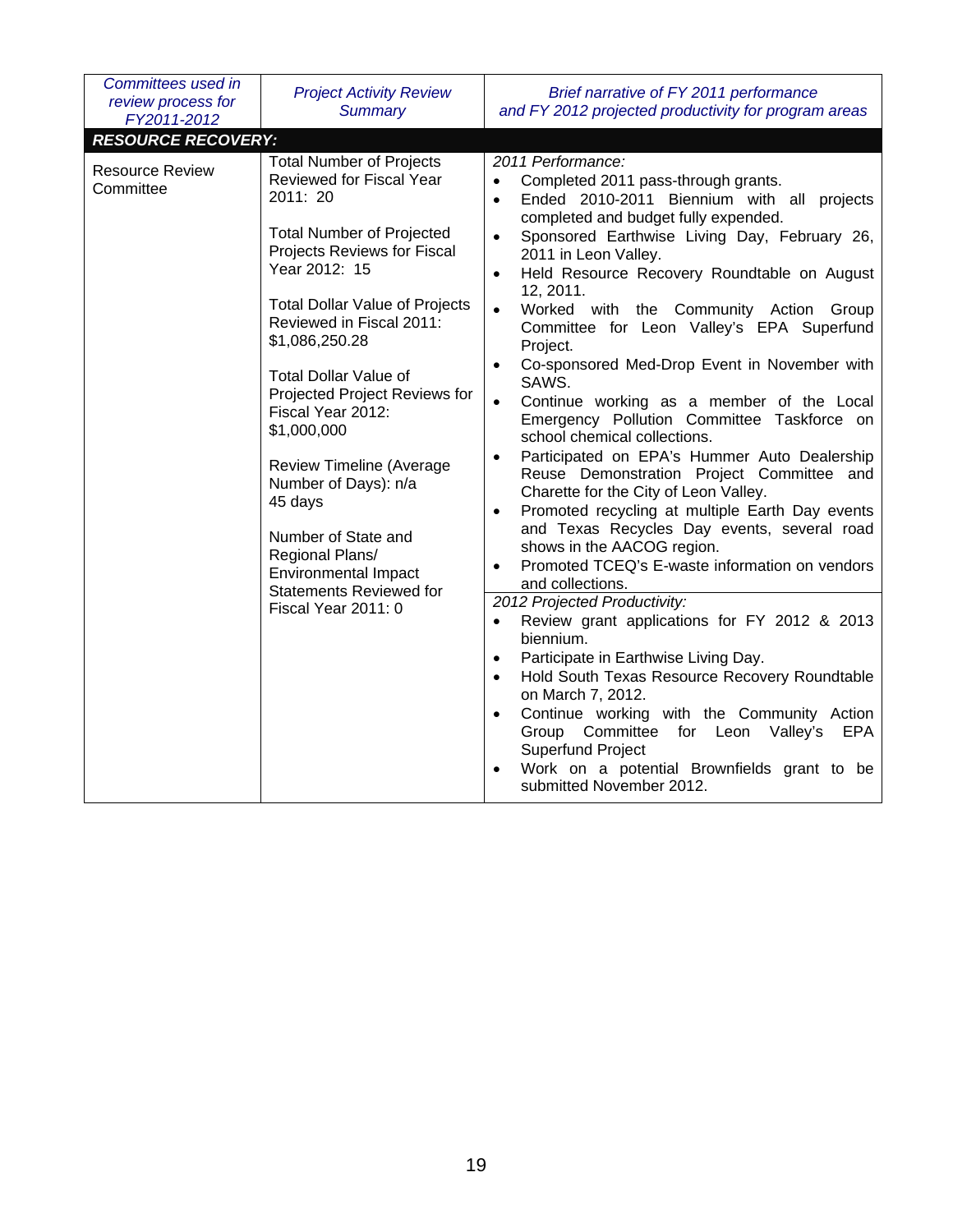| Committees used in                                       |                                                                          | Brief narrative of FY 2011 performance                                                                                                                                                                                                                                                                                                                                                                                                                                                                                                                                                                                                                                                                                                                                                                                                                                                                                                                                                                                                                                                                                                                                                                                                                                                                                                                                                                                                                                                                                                                                                                                                                                                                                                                                                                                                                                                                                                                   |
|----------------------------------------------------------|--------------------------------------------------------------------------|----------------------------------------------------------------------------------------------------------------------------------------------------------------------------------------------------------------------------------------------------------------------------------------------------------------------------------------------------------------------------------------------------------------------------------------------------------------------------------------------------------------------------------------------------------------------------------------------------------------------------------------------------------------------------------------------------------------------------------------------------------------------------------------------------------------------------------------------------------------------------------------------------------------------------------------------------------------------------------------------------------------------------------------------------------------------------------------------------------------------------------------------------------------------------------------------------------------------------------------------------------------------------------------------------------------------------------------------------------------------------------------------------------------------------------------------------------------------------------------------------------------------------------------------------------------------------------------------------------------------------------------------------------------------------------------------------------------------------------------------------------------------------------------------------------------------------------------------------------------------------------------------------------------------------------------------------------|
| review process for                                       | <b>Project Activity Review Summary</b>                                   | and FY 2012 projected productivity for program                                                                                                                                                                                                                                                                                                                                                                                                                                                                                                                                                                                                                                                                                                                                                                                                                                                                                                                                                                                                                                                                                                                                                                                                                                                                                                                                                                                                                                                                                                                                                                                                                                                                                                                                                                                                                                                                                                           |
|                                                          |                                                                          |                                                                                                                                                                                                                                                                                                                                                                                                                                                                                                                                                                                                                                                                                                                                                                                                                                                                                                                                                                                                                                                                                                                                                                                                                                                                                                                                                                                                                                                                                                                                                                                                                                                                                                                                                                                                                                                                                                                                                          |
| FY2011-2012<br><b>Regional Coordination</b><br>Committee | RURAL PUBLIC TRANSPORTATION (ALAMO REGIONAL TRANSIT):<br>Not Applicable. | areas<br>2011 Performance:<br>Received state wide recognition by the<br>Texas Transit Association as the 2011<br>Outstanding Rural Transit Agency.<br>Increased ridership by 43% and provided a<br>$\bullet$<br>total of 157,981 customer rides. This is a<br>ten year record high in ridership.<br>Upgraded the dispatch software system to<br>$\bullet$<br>a web based application system that<br>allows greater productivity and improved<br>control during emergency operations. It<br>also allows for planned upgrades to vehicle<br>hardware and computer systems<br>Entered into a contract agreement with VIA<br>٠<br>Metropolitan Transit Authority to permit<br>ART buses drop off and pickup of<br>customers at selected VIA transit centers.<br>Conducted a very successful highly<br>attended Regional Coordination Workshop<br>with<br>emphasis<br>human<br>service<br>on<br>transportation issues.<br>Conducted new partnership and new route<br>٠<br>service<br>for<br>Senior<br>Center<br>a<br>in.<br>Fredericksburg which will serve as a model<br>for future transportation solutions for<br>seniors.<br>Installed security camera systems in the<br>٠<br>fleet of buses to assist with accident and<br>safety investigations.<br>Conducted HVAC and roof repairs at the<br>Kerrville Multimodal Center.<br>Added an<br>ADA<br>compliant<br>door<br>opener<br>and<br>wheelchair ramp.<br>Purchased 10 new buses and vans to<br>replace aging vehicles in the fleet.<br>2012 Projected Productivity:<br>Conduct route planning and system wide<br>adjustments to provide more efficient and<br>effective routes resulting in increased<br>ridership but lower cost of operations.<br>Conduct planning<br>and<br>begin<br>fixed<br>$\bullet$<br>route/flex route service in New Braunfels<br>under the 5307 Small Urban Transit<br>System grant program.<br>Plan and conduct new commuter service<br>from San Antonio to New Braunfels, |
|                                                          |                                                                          | Seguin and other selected cities in the<br>region.                                                                                                                                                                                                                                                                                                                                                                                                                                                                                                                                                                                                                                                                                                                                                                                                                                                                                                                                                                                                                                                                                                                                                                                                                                                                                                                                                                                                                                                                                                                                                                                                                                                                                                                                                                                                                                                                                                       |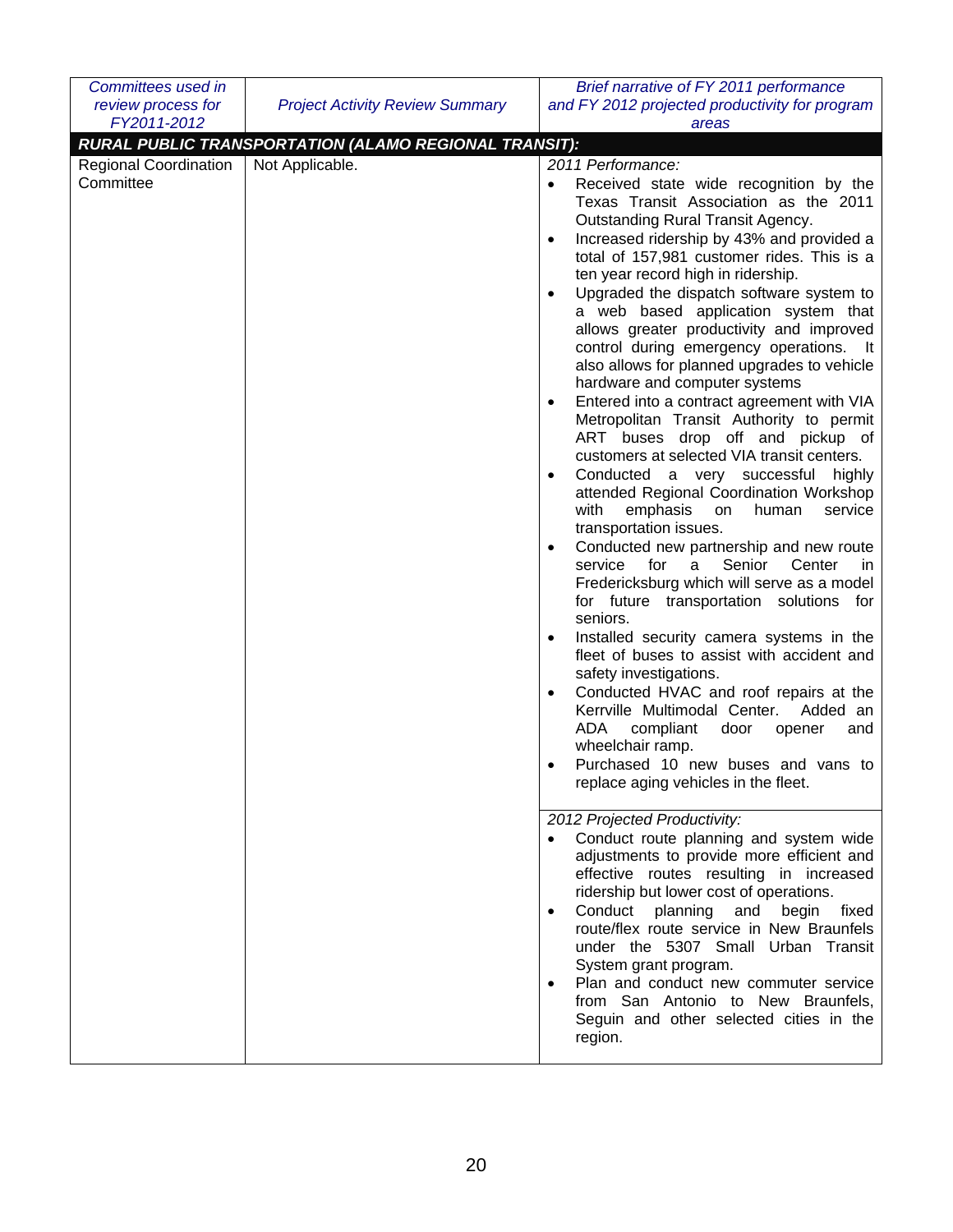| Committees used in<br>review process for<br>FY2011-2012                                     | <b>Project Activity Review Summary</b>    | Brief narrative of FY 2011 performance<br>and FY 2012 projected productivity for<br>program areas                                                                                                                                                                                                                                                                                                                                                                                                                                                                                                                                                                                                                                                                                                                                                                                                                                                                              |
|---------------------------------------------------------------------------------------------|-------------------------------------------|--------------------------------------------------------------------------------------------------------------------------------------------------------------------------------------------------------------------------------------------------------------------------------------------------------------------------------------------------------------------------------------------------------------------------------------------------------------------------------------------------------------------------------------------------------------------------------------------------------------------------------------------------------------------------------------------------------------------------------------------------------------------------------------------------------------------------------------------------------------------------------------------------------------------------------------------------------------------------------|
|                                                                                             | <b>WEATHERIZATION ASSISTANCE PROGRAM:</b> |                                                                                                                                                                                                                                                                                                                                                                                                                                                                                                                                                                                                                                                                                                                                                                                                                                                                                                                                                                                |
| Not Applicable.                                                                             | Not Applicable.                           | 2011 Performance:<br>With the addition of ARRA stimulus<br>funding, over \$9,000,000 million dollars<br>were spent on weatherization activities<br>throughout the<br>12-county<br>AACOG<br>Region in 2011.                                                                                                                                                                                                                                                                                                                                                                                                                                                                                                                                                                                                                                                                                                                                                                     |
|                                                                                             |                                           | 2012 Projected Productivity:<br>In 2012, the WAP program returns to its<br>regular levels of funding. An anticipated<br>\$3 to \$4 million dollars will be awarded<br>weatherization<br>expended<br>on<br>and<br>activities in the Alamo Region.                                                                                                                                                                                                                                                                                                                                                                                                                                                                                                                                                                                                                                                                                                                               |
| <b>WORKFORCE:</b>                                                                           |                                           |                                                                                                                                                                                                                                                                                                                                                                                                                                                                                                                                                                                                                                                                                                                                                                                                                                                                                                                                                                                |
| Alamo Area<br>Development<br><b>Corporation Career</b><br>Centers and Child<br>Care program | Not Applicable.                           | 2011 Performance:<br>Provided employment services to 96,207<br>$\bullet$<br>rural walk-in visitors at the eleven rural<br>career centers.<br>Provided intensive services, including<br>$\bullet$<br>case management, job development,<br>training, etc. to 3,759<br>skills<br>rural<br>residents<br>in<br>their<br>efforts<br>to<br>seek<br>employment,<br>improve<br>employment<br>opportunities<br>and/or<br>the<br>re-enter<br>workforce<br>after<br>public<br>receiving<br>assistance<br>being<br>or<br>employed/underemployed.<br>fulfilled a total of 1,529 staff-created job<br>$\bullet$<br>orders and staff-guided job placements,<br>and provided business services and<br>employment<br>3,198<br>assistance<br>to<br>employers.<br>Enrolled/maintained an average 2,218<br>$\bullet$<br>children in child care per month in 2011.<br>Authorized Child Care services for an<br>$\bullet$<br>of<br>179<br><b>CCS</b><br>Regulated<br>average<br>providers each month. |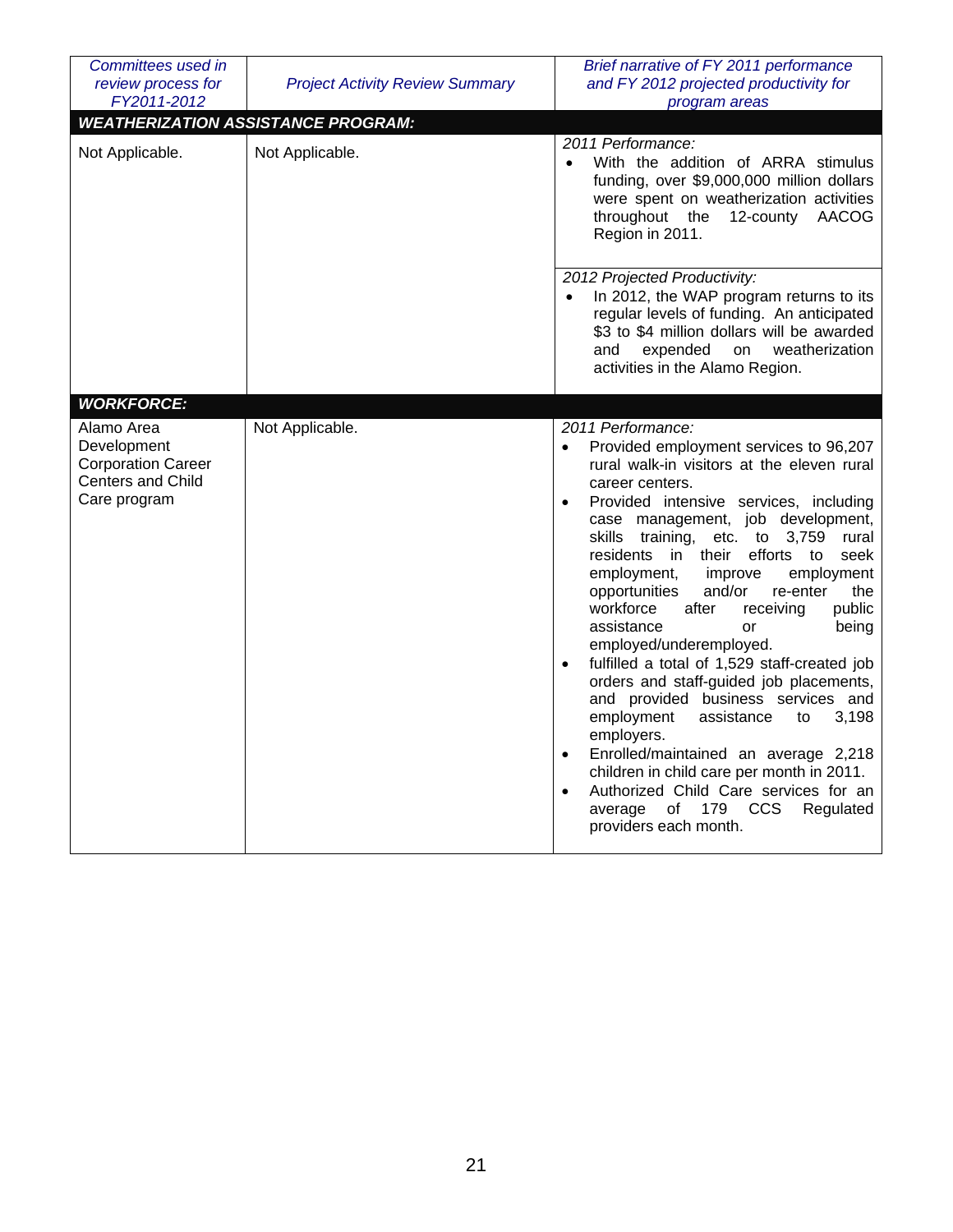| <b>WORKFORCE (continued):</b> |                                                                                                                                                                                                                                                                                                                                                      |
|-------------------------------|------------------------------------------------------------------------------------------------------------------------------------------------------------------------------------------------------------------------------------------------------------------------------------------------------------------------------------------------------|
|                               | 2012 Projected Productivity:<br>AADC expects to have approximately<br>$\bullet$<br>90,000 walk-in visitors in Program Year<br>2012<br><b>AADC</b><br>$\bullet$                                                                                                                                                                                       |
|                               | plans to provide intensive<br>services, including case management,<br>job development, skills training, etc. to<br>4,000 rural residents in their efforts to<br>seek employment, improve employment<br>opportunities and/or re-enter<br>the<br>workforce<br>after<br>public<br>receiving<br>being<br>employed/<br>assistance<br>or<br>underemployed. |
|                               | AADC plans to provide Employer<br>Workforce Assistance to at least 2,266<br>employers in AADC's eleven-county<br>service area.                                                                                                                                                                                                                       |
|                               | For<br>those<br>job-seekers<br>provided<br>assistance by staff, 74% will enter<br>employment                                                                                                                                                                                                                                                         |
|                               | At least 20% of the Children in Care in<br>the Child Care Services program will be<br>from the eleven-county AADC service<br>area.                                                                                                                                                                                                                   |
|                               | AADC will serve at least 1700 Children<br>and their families in the Child Care<br>Services program.                                                                                                                                                                                                                                                  |
|                               | More than 170 regulated rural Child Care<br>providers will participate in the Child<br>Care Services program.                                                                                                                                                                                                                                        |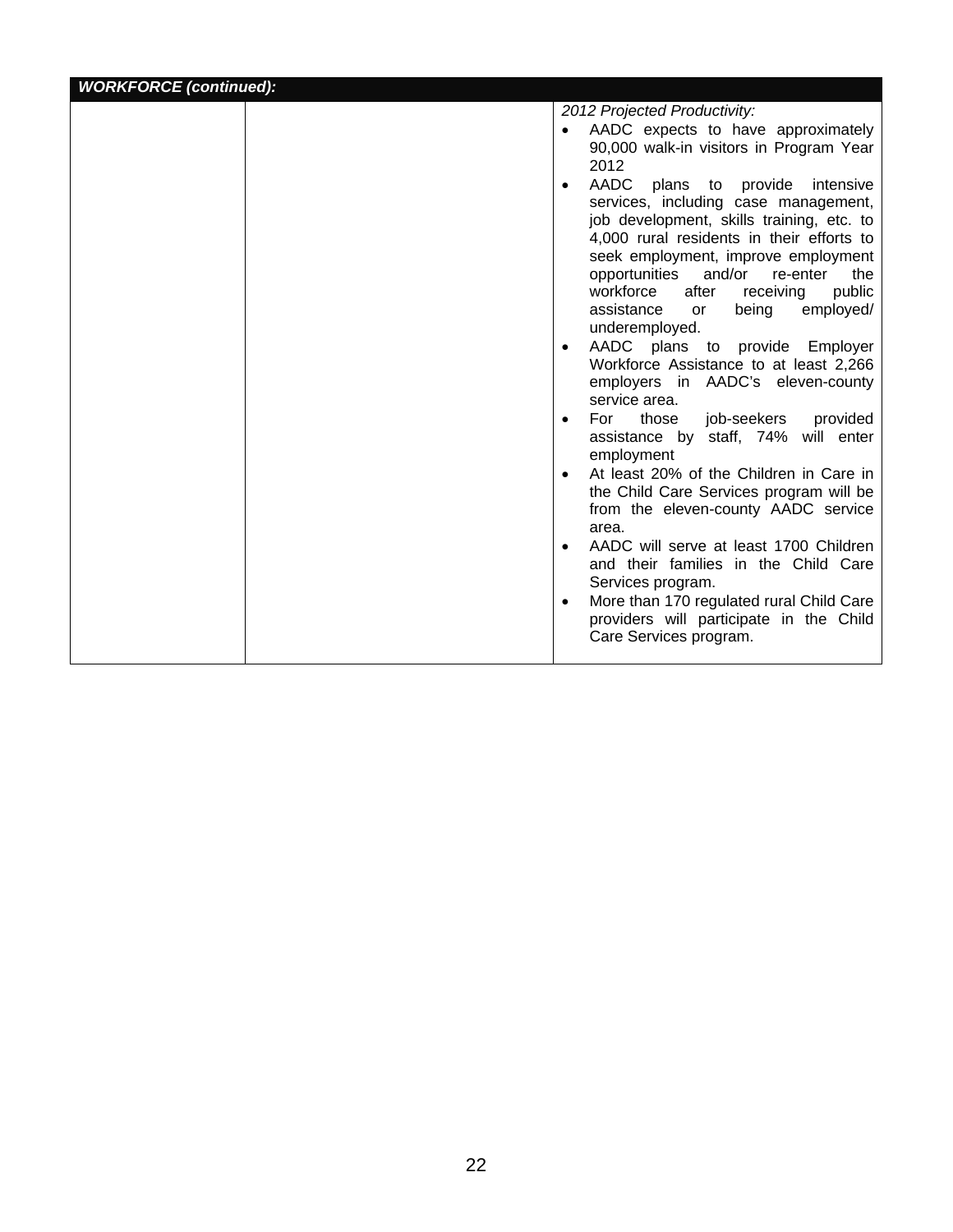# **Assistance to Local Governments (2011 Actual and 2012 Projected)**

Please list all training activities and their corresponding contact hours and students for **FY2011** and projected training activities for **FY 2012**:

|                                                                                                                                                                                                                           |              | <b>NUMBER OF CONTACT HOURS</b> |             | <b>NUMBER OF STUDENTS</b> |
|---------------------------------------------------------------------------------------------------------------------------------------------------------------------------------------------------------------------------|--------------|--------------------------------|-------------|---------------------------|
| <b>NAME OF COURSE</b>                                                                                                                                                                                                     | 2011 Actual  | 2012 Projected                 | 2011 Actual | 2012 Projected            |
|                                                                                                                                                                                                                           |              |                                |             |                           |
| <b>CRIMINAL JUSTICE:</b>                                                                                                                                                                                                  |              |                                |             |                           |
| Justice Program Solicitation, General Juvenile Justice                                                                                                                                                                    |              |                                |             |                           |
| Delinguency Prevention Program Solicitations, General                                                                                                                                                                     | 1            | 1                              | 100         | 120                       |
| <b>CJAC Grant Workshop</b>                                                                                                                                                                                                | $\mathbf{1}$ | 1                              | 75          | 80                        |
| Alamo Area Law Enforcement Academy                                                                                                                                                                                        | 117,950      | 117,500                        | 5,788       |                           |
| <b>Basic Peace Officer Course</b>                                                                                                                                                                                         | 54,058       | 54,000                         | 58          | 60                        |
| <b>Basic Jailer Course</b>                                                                                                                                                                                                | 3.246        | 3.36                           | 32          | 30                        |
| <b>Basic Telecommunication Officer Course</b>                                                                                                                                                                             | 920          | 900                            | 23          | 20                        |
| <b>Basic Instructor's Course</b>                                                                                                                                                                                          | 1,600        | 1,600                          | 40          | 40                        |
| Intermediate Peace Officer Course                                                                                                                                                                                         | 7.404        | 7.380                          | 297         | 280                       |
| In-Service, Advanced and Specialized Courses*                                                                                                                                                                             | 50,722       | 50,500                         | 5,338       | 5,250                     |
|                                                                                                                                                                                                                           |              |                                |             |                           |
| *Texas Commission on Law Enforcement Standards and Education (TCLEOSE) has a 2 year training cycle. Traditionally, student attendance<br>usually drops in the first year of the cycle. 2010 is a first year of the cycle. |              |                                |             |                           |
|                                                                                                                                                                                                                           |              |                                |             |                           |
| <b>ECONOMIC DEVELOPMENT:</b>                                                                                                                                                                                              |              |                                |             |                           |
| Newly Elected Officals Workshop                                                                                                                                                                                           | 200          | 200                            | 25          | 25                        |
| Planning and Zoning Officials Workshop                                                                                                                                                                                    | 400          | 320                            | 50          | 40                        |
| <b>HOMELAND SECURITY:</b>                                                                                                                                                                                                 |              |                                |             |                           |
| <b>WEB EOC Trianing</b>                                                                                                                                                                                                   | 159          |                                | 96          | 100                       |
|                                                                                                                                                                                                                           | 416          |                                | 13          | $\Omega$                  |
| ICS 300 and ICS 400 Classes                                                                                                                                                                                               |              |                                |             |                           |
| <b>RESOURCE RECOVERY:</b>                                                                                                                                                                                                 |              |                                |             |                           |
| Leon Valley EarthWise Living                                                                                                                                                                                              | 4            | 4                              | 400         | 400                       |
| City of San Antonio Fiesta Earth Day                                                                                                                                                                                      | 4            | 4                              | 2,000       | 2,000                     |
| City of San Antonio Texas Recycles Day                                                                                                                                                                                    | 4            | 4                              | 100         | 200                       |
| <b>USAA Earth Day</b>                                                                                                                                                                                                     | 4            |                                | 1,000       |                           |
| Resource Recovery Roundtable                                                                                                                                                                                              | 6            | 6                              | 50          | 70                        |
|                                                                                                                                                                                                                           |              |                                |             |                           |
|                                                                                                                                                                                                                           |              |                                |             |                           |

**Totals: 237,099 232,420 15,485 8,715**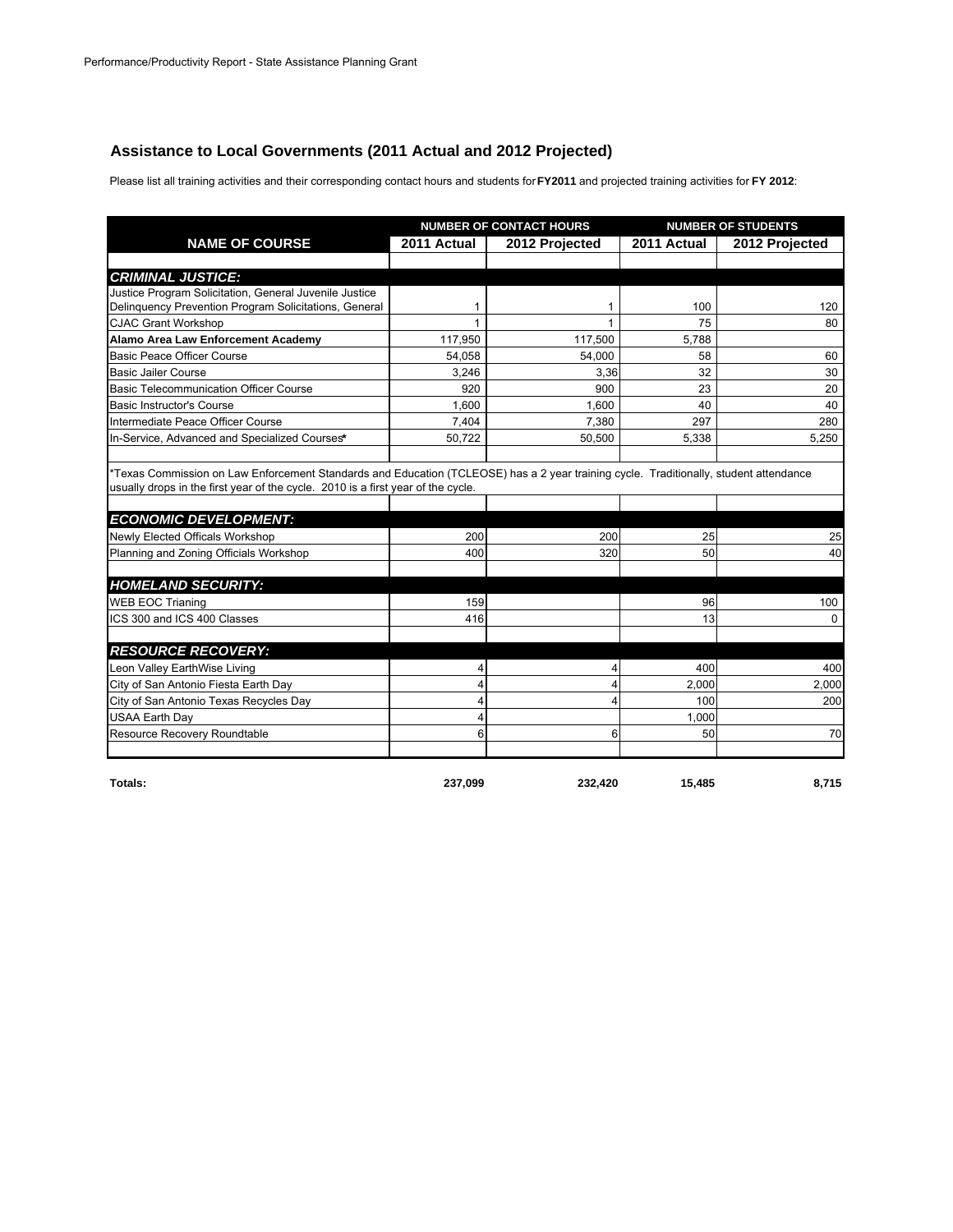#### **General Technical Assistance (2011 Actual and 2012 Projected)**

Please tell us about the general technical assistance you provided (name of recipient government, approximate number of contact hours, and type of assistance provided):

| NAME OF RECIPIENT GOVERNMENT<br>9-1-1 / TECHNICAL ASSISTANCE: | Actual<br>2011 | OF CONTACT HOURS<br>Projected<br>2012 | Actual                                                                                       | Projected                                                                        |
|---------------------------------------------------------------|----------------|---------------------------------------|----------------------------------------------------------------------------------------------|----------------------------------------------------------------------------------|
|                                                               |                |                                       |                                                                                              |                                                                                  |
|                                                               |                |                                       | 2011                                                                                         | 2012                                                                             |
|                                                               |                |                                       |                                                                                              |                                                                                  |
|                                                               |                |                                       |                                                                                              |                                                                                  |
| Atascosa County                                               | n/a            |                                       | n/a Verizon Contract                                                                         | Verizon Contract                                                                 |
| <b>Bandera County</b><br>Frio County                          |                |                                       |                                                                                              |                                                                                  |
| Gillespie County                                              |                |                                       |                                                                                              |                                                                                  |
| Karnes County                                                 |                |                                       |                                                                                              |                                                                                  |
| Kendall County                                                |                |                                       |                                                                                              |                                                                                  |
| Wilson County                                                 |                |                                       |                                                                                              |                                                                                  |
| <b>CRIMINAL JUSTICE:</b>                                      |                |                                       |                                                                                              |                                                                                  |
| <b>Atascosa County</b>                                        | n/a            |                                       | n/a Notification of potential applicants regarding Application assistance, technical review, |                                                                                  |
| City of Charlotte                                             |                |                                       | grant application submission deadlines;                                                      | funding information, strategic planning,                                         |
| City of Christine                                             |                |                                       | Assisting with grant applications, vendor                                                    | preliminary review of application submitted                                      |
| City of Jourdanton                                            |                |                                       | hold notification and financial and                                                          | to The Office of the Governor, Criminal                                          |
| City of Lytle                                                 |                |                                       | programmatic reporting and to provide<br>technical assistance to grantees and                | Justice Division, and grant implementation<br>services will be provided to these |
| City of Pleasanton                                            |                |                                       | applicants upon request; community                                                           | jurisdictions in the areas of Criminal Justice                                   |
| City of Poteet                                                |                |                                       | planning; conduct grant workshops and post-grants through the Governor's Office.             |                                                                                  |
| <b>Bandera County</b>                                         |                |                                       | award grant management workshops;                                                            |                                                                                  |
| City of Bandera                                               |                |                                       | Preliminary review of applications submitted<br>to The Office of the Governor, Criminal      |                                                                                  |
| <b>Bexar County</b>                                           |                |                                       | Justice Division: and on-site visits to each                                                 |                                                                                  |
| City of Alamo Heights                                         |                |                                       | first year grant project. During grant                                                       |                                                                                  |
| City of Balcones Heights                                      |                |                                       | application submission times, we reported in                                                 |                                                                                  |
| City of Castle Hills                                          |                |                                       | excess of 1,470 contacts with grant                                                          |                                                                                  |
| City of China Grove                                           |                |                                       | applicants in a yearly period. It is very<br>difficult to keep track of each contact for     |                                                                                  |
| City of Converse                                              |                |                                       | technical assistance because of the dynamic                                                  |                                                                                  |
| City of Elmendorf                                             |                |                                       | nature of the interaction and the number of                                                  |                                                                                  |
| City of Fair Oaks Ranch                                       |                |                                       | calls and e-mails we receive during this                                                     |                                                                                  |
| City of Grey Forest                                           |                |                                       | period.                                                                                      |                                                                                  |
| City of Helotes                                               |                |                                       |                                                                                              |                                                                                  |
| City of Hill Country Village                                  |                |                                       |                                                                                              |                                                                                  |
| City of Hollywood Park<br>City of Kirby                       |                |                                       |                                                                                              |                                                                                  |
| City of Leon Valley                                           |                |                                       |                                                                                              |                                                                                  |
| City of Live Oak                                              |                |                                       |                                                                                              |                                                                                  |
| City of Olmos Park                                            |                |                                       |                                                                                              |                                                                                  |
| City of San Antonio                                           |                |                                       |                                                                                              |                                                                                  |
| City of Selma                                                 |                |                                       |                                                                                              |                                                                                  |
| City of Shavano Park                                          |                |                                       |                                                                                              |                                                                                  |
| City of Somerset                                              |                |                                       |                                                                                              |                                                                                  |
| City of Terrell Hills                                         |                |                                       |                                                                                              |                                                                                  |
| City of Universal City                                        |                |                                       |                                                                                              |                                                                                  |
| City of Windcrest                                             |                |                                       |                                                                                              |                                                                                  |
| <b>Comal County</b>                                           |                |                                       |                                                                                              |                                                                                  |
| City of Bulverde                                              |                |                                       |                                                                                              |                                                                                  |
| City of New Braunfels                                         |                |                                       |                                                                                              |                                                                                  |
| <b>Frio County</b>                                            |                |                                       |                                                                                              |                                                                                  |
| City of Dilley                                                |                |                                       |                                                                                              |                                                                                  |
| City of Pearsall                                              |                |                                       |                                                                                              |                                                                                  |
| <b>Gillespie County</b>                                       |                |                                       |                                                                                              |                                                                                  |
| City of Fredericksburg                                        |                |                                       |                                                                                              |                                                                                  |
| <b>Guadalupe County</b><br>City of Cibolo                     |                |                                       |                                                                                              |                                                                                  |
| City of Marion                                                |                |                                       |                                                                                              |                                                                                  |
| City of New Berlin                                            |                |                                       |                                                                                              |                                                                                  |
| City of Schertz                                               |                |                                       |                                                                                              |                                                                                  |
| City of Seguin                                                |                |                                       |                                                                                              |                                                                                  |
| <b>Karnes County</b>                                          |                |                                       |                                                                                              |                                                                                  |
| City of Karnes City                                           |                |                                       |                                                                                              |                                                                                  |
| City of Kenedy                                                |                |                                       |                                                                                              |                                                                                  |
| City of Runge                                                 |                |                                       |                                                                                              |                                                                                  |
| <b>Kendall County</b>                                         |                |                                       |                                                                                              |                                                                                  |
| City of Boerne                                                |                |                                       |                                                                                              |                                                                                  |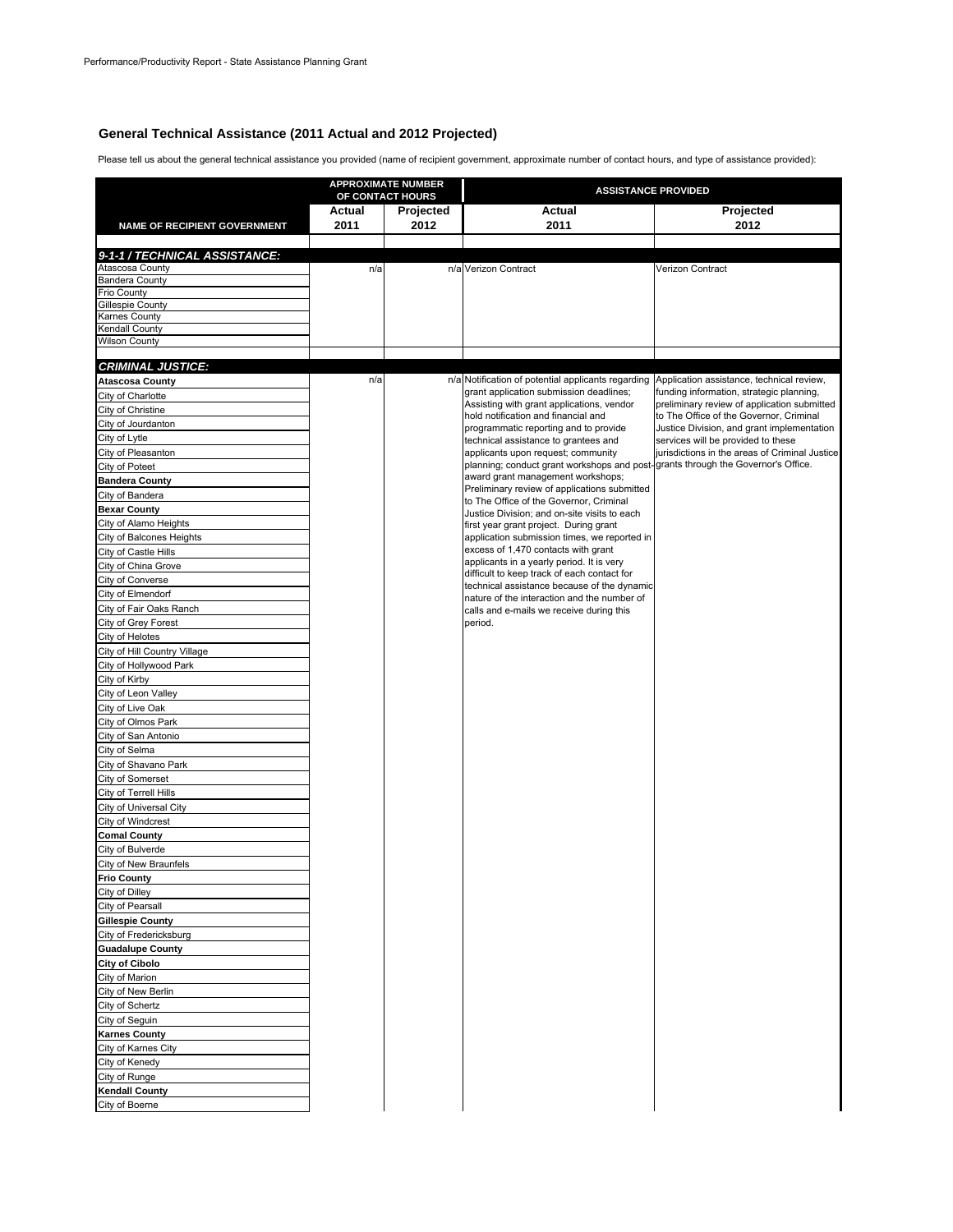| <b>Kerr County</b>                                     |                |                                                                                                                                                                                                                                                                                                                                                                                                                                                                                                                                                                                                                                                                                                                                                                                                                                                                                                                                                                                                                                                                                                                                                                                                     |                                                                                                                                                                                                                                                                                                                                                                                                                                                                                                                                                                                                                                                |
|--------------------------------------------------------|----------------|-----------------------------------------------------------------------------------------------------------------------------------------------------------------------------------------------------------------------------------------------------------------------------------------------------------------------------------------------------------------------------------------------------------------------------------------------------------------------------------------------------------------------------------------------------------------------------------------------------------------------------------------------------------------------------------------------------------------------------------------------------------------------------------------------------------------------------------------------------------------------------------------------------------------------------------------------------------------------------------------------------------------------------------------------------------------------------------------------------------------------------------------------------------------------------------------------------|------------------------------------------------------------------------------------------------------------------------------------------------------------------------------------------------------------------------------------------------------------------------------------------------------------------------------------------------------------------------------------------------------------------------------------------------------------------------------------------------------------------------------------------------------------------------------------------------------------------------------------------------|
| City of Kerrville                                      |                |                                                                                                                                                                                                                                                                                                                                                                                                                                                                                                                                                                                                                                                                                                                                                                                                                                                                                                                                                                                                                                                                                                                                                                                                     |                                                                                                                                                                                                                                                                                                                                                                                                                                                                                                                                                                                                                                                |
| <b>Medina County</b>                                   |                |                                                                                                                                                                                                                                                                                                                                                                                                                                                                                                                                                                                                                                                                                                                                                                                                                                                                                                                                                                                                                                                                                                                                                                                                     |                                                                                                                                                                                                                                                                                                                                                                                                                                                                                                                                                                                                                                                |
| City of Castroville                                    |                |                                                                                                                                                                                                                                                                                                                                                                                                                                                                                                                                                                                                                                                                                                                                                                                                                                                                                                                                                                                                                                                                                                                                                                                                     |                                                                                                                                                                                                                                                                                                                                                                                                                                                                                                                                                                                                                                                |
| City of Devine                                         |                |                                                                                                                                                                                                                                                                                                                                                                                                                                                                                                                                                                                                                                                                                                                                                                                                                                                                                                                                                                                                                                                                                                                                                                                                     |                                                                                                                                                                                                                                                                                                                                                                                                                                                                                                                                                                                                                                                |
| City of Hondo                                          |                |                                                                                                                                                                                                                                                                                                                                                                                                                                                                                                                                                                                                                                                                                                                                                                                                                                                                                                                                                                                                                                                                                                                                                                                                     |                                                                                                                                                                                                                                                                                                                                                                                                                                                                                                                                                                                                                                                |
| City of La Coste                                       |                |                                                                                                                                                                                                                                                                                                                                                                                                                                                                                                                                                                                                                                                                                                                                                                                                                                                                                                                                                                                                                                                                                                                                                                                                     |                                                                                                                                                                                                                                                                                                                                                                                                                                                                                                                                                                                                                                                |
| City of Natalia                                        |                |                                                                                                                                                                                                                                                                                                                                                                                                                                                                                                                                                                                                                                                                                                                                                                                                                                                                                                                                                                                                                                                                                                                                                                                                     |                                                                                                                                                                                                                                                                                                                                                                                                                                                                                                                                                                                                                                                |
| <b>Wilson County</b>                                   |                |                                                                                                                                                                                                                                                                                                                                                                                                                                                                                                                                                                                                                                                                                                                                                                                                                                                                                                                                                                                                                                                                                                                                                                                                     |                                                                                                                                                                                                                                                                                                                                                                                                                                                                                                                                                                                                                                                |
| City of Floresville                                    |                |                                                                                                                                                                                                                                                                                                                                                                                                                                                                                                                                                                                                                                                                                                                                                                                                                                                                                                                                                                                                                                                                                                                                                                                                     |                                                                                                                                                                                                                                                                                                                                                                                                                                                                                                                                                                                                                                                |
| City of La Vernia                                      |                |                                                                                                                                                                                                                                                                                                                                                                                                                                                                                                                                                                                                                                                                                                                                                                                                                                                                                                                                                                                                                                                                                                                                                                                                     |                                                                                                                                                                                                                                                                                                                                                                                                                                                                                                                                                                                                                                                |
| City of Poth                                           |                |                                                                                                                                                                                                                                                                                                                                                                                                                                                                                                                                                                                                                                                                                                                                                                                                                                                                                                                                                                                                                                                                                                                                                                                                     |                                                                                                                                                                                                                                                                                                                                                                                                                                                                                                                                                                                                                                                |
| City of Stockdale                                      |                |                                                                                                                                                                                                                                                                                                                                                                                                                                                                                                                                                                                                                                                                                                                                                                                                                                                                                                                                                                                                                                                                                                                                                                                                     |                                                                                                                                                                                                                                                                                                                                                                                                                                                                                                                                                                                                                                                |
| <b>ECONOMIC DEVELOPMENT:</b>                           |                |                                                                                                                                                                                                                                                                                                                                                                                                                                                                                                                                                                                                                                                                                                                                                                                                                                                                                                                                                                                                                                                                                                                                                                                                     |                                                                                                                                                                                                                                                                                                                                                                                                                                                                                                                                                                                                                                                |
| 12 Counties and 38 communities                         | n/a            | n/a Provide Techincal Assistance for                                                                                                                                                                                                                                                                                                                                                                                                                                                                                                                                                                                                                                                                                                                                                                                                                                                                                                                                                                                                                                                                                                                                                                | Provide Techincal Assistance for                                                                                                                                                                                                                                                                                                                                                                                                                                                                                                                                                                                                               |
|                                                        |                | demograpics data request, grant information                                                                                                                                                                                                                                                                                                                                                                                                                                                                                                                                                                                                                                                                                                                                                                                                                                                                                                                                                                                                                                                                                                                                                         | demograpics data request, grant                                                                                                                                                                                                                                                                                                                                                                                                                                                                                                                                                                                                                |
|                                                        |                | and application review relating to resouces                                                                                                                                                                                                                                                                                                                                                                                                                                                                                                                                                                                                                                                                                                                                                                                                                                                                                                                                                                                                                                                                                                                                                         | information and application review relating                                                                                                                                                                                                                                                                                                                                                                                                                                                                                                                                                                                                    |
|                                                        |                | available for economic development and                                                                                                                                                                                                                                                                                                                                                                                                                                                                                                                                                                                                                                                                                                                                                                                                                                                                                                                                                                                                                                                                                                                                                              | to resouces available for economic                                                                                                                                                                                                                                                                                                                                                                                                                                                                                                                                                                                                             |
|                                                        |                | community development needs.                                                                                                                                                                                                                                                                                                                                                                                                                                                                                                                                                                                                                                                                                                                                                                                                                                                                                                                                                                                                                                                                                                                                                                        | development and community development                                                                                                                                                                                                                                                                                                                                                                                                                                                                                                                                                                                                          |
|                                                        |                |                                                                                                                                                                                                                                                                                                                                                                                                                                                                                                                                                                                                                                                                                                                                                                                                                                                                                                                                                                                                                                                                                                                                                                                                     | needs.                                                                                                                                                                                                                                                                                                                                                                                                                                                                                                                                                                                                                                         |
|                                                        |                |                                                                                                                                                                                                                                                                                                                                                                                                                                                                                                                                                                                                                                                                                                                                                                                                                                                                                                                                                                                                                                                                                                                                                                                                     |                                                                                                                                                                                                                                                                                                                                                                                                                                                                                                                                                                                                                                                |
| <b>HOMELAND SECURITY:</b><br>12 Counties and 58 Cities | 3000           | 3000 Provided technical assistance for data                                                                                                                                                                                                                                                                                                                                                                                                                                                                                                                                                                                                                                                                                                                                                                                                                                                                                                                                                                                                                                                                                                                                                         | Continue to provide technical assistance for                                                                                                                                                                                                                                                                                                                                                                                                                                                                                                                                                                                                   |
|                                                        |                | requests, grant information and application<br>review relating to resources available for<br>economic development and community<br>development needs. Application assistance, community development needs.<br>technical review, funding information,<br>strategic planning, and grant implementation funding information, strategic planning, and<br>services have been provided to these<br>jurisdictions in the areas of State Homeland<br>Security Grants through the Texas Division<br>of Emergency Management. We have<br>worked closely with our region in the Phase Management. We will be working closely<br>II of our Regional Interoperability<br>Communications Plan. We started the<br>update to our Regional Mitigation Plan. We Plan. We hope to complete the update to<br>had our mandatory communication regional<br>exercise in April. It was very successful--<br>over 38 jursdicitons participated and all<br>counties had participants in the exercise.<br>Assisted the State of Texas with the Region MHz Public Safety Regional Planning<br>53 700 MHz Puclic Safety Regional<br>Planning. We have had good participation<br>from all of the COG's that comprise Region<br>53 | data requests, grant information and<br>application review relating to resources<br>available for economic development and<br>Application assistance, technical review,<br>grant implementation services will be<br>provided to these jurisdictions in the areas<br>of State Homeland Security Grants through<br>the Texas Division of Emergency<br>with our region in the Phase II of our<br>Regional Interoperability Communications<br>our Regional Mitigation Plan. We will be<br>helping the EMPG jursdictions with their<br>required exercises. Continue to assist with<br>the Region 53 (Texas-San Antonio)1 700<br>Committee<br>(RPC). |
|                                                        |                |                                                                                                                                                                                                                                                                                                                                                                                                                                                                                                                                                                                                                                                                                                                                                                                                                                                                                                                                                                                                                                                                                                                                                                                                     |                                                                                                                                                                                                                                                                                                                                                                                                                                                                                                                                                                                                                                                |
| <b>REGIONAL DATA CENTER:</b>                           |                |                                                                                                                                                                                                                                                                                                                                                                                                                                                                                                                                                                                                                                                                                                                                                                                                                                                                                                                                                                                                                                                                                                                                                                                                     |                                                                                                                                                                                                                                                                                                                                                                                                                                                                                                                                                                                                                                                |
| Comal County                                           | 1.0            | Provided block, block group and tract<br>geography shapefiles to the Comal County<br><b>Engineers Office</b>                                                                                                                                                                                                                                                                                                                                                                                                                                                                                                                                                                                                                                                                                                                                                                                                                                                                                                                                                                                                                                                                                        |                                                                                                                                                                                                                                                                                                                                                                                                                                                                                                                                                                                                                                                |
|                                                        |                | Provided updated 2010 Census                                                                                                                                                                                                                                                                                                                                                                                                                                                                                                                                                                                                                                                                                                                                                                                                                                                                                                                                                                                                                                                                                                                                                                        |                                                                                                                                                                                                                                                                                                                                                                                                                                                                                                                                                                                                                                                |
| City of Boerne                                         | 0.5            | demographics<br>Provided 2010 Census data population and                                                                                                                                                                                                                                                                                                                                                                                                                                                                                                                                                                                                                                                                                                                                                                                                                                                                                                                                                                                                                                                                                                                                            |                                                                                                                                                                                                                                                                                                                                                                                                                                                                                                                                                                                                                                                |
| City of Boerne                                         | 1.0            | households in shapefile format<br>Provided TAZ level forecast in five year                                                                                                                                                                                                                                                                                                                                                                                                                                                                                                                                                                                                                                                                                                                                                                                                                                                                                                                                                                                                                                                                                                                          |                                                                                                                                                                                                                                                                                                                                                                                                                                                                                                                                                                                                                                                |
| City of Boerne                                         | 0.5            | intervals 2005 - 2035 for households and<br>employment with a map                                                                                                                                                                                                                                                                                                                                                                                                                                                                                                                                                                                                                                                                                                                                                                                                                                                                                                                                                                                                                                                                                                                                   |                                                                                                                                                                                                                                                                                                                                                                                                                                                                                                                                                                                                                                                |
| City of Converse                                       | 0.5            | Provided projections at the TAZ level for the<br>city's impact fee study                                                                                                                                                                                                                                                                                                                                                                                                                                                                                                                                                                                                                                                                                                                                                                                                                                                                                                                                                                                                                                                                                                                            |                                                                                                                                                                                                                                                                                                                                                                                                                                                                                                                                                                                                                                                |
| Bexar Metro 911                                        | 12.0           | Provided quality control for aerial<br>photography.                                                                                                                                                                                                                                                                                                                                                                                                                                                                                                                                                                                                                                                                                                                                                                                                                                                                                                                                                                                                                                                                                                                                                 |                                                                                                                                                                                                                                                                                                                                                                                                                                                                                                                                                                                                                                                |
|                                                        |                | Provided an ftp copy of the 2010 census                                                                                                                                                                                                                                                                                                                                                                                                                                                                                                                                                                                                                                                                                                                                                                                                                                                                                                                                                                                                                                                                                                                                                             |                                                                                                                                                                                                                                                                                                                                                                                                                                                                                                                                                                                                                                                |
| <b>VIA Transit</b>                                     | 2.5            | geodatabase of all geography and technical<br>support concerning the files.                                                                                                                                                                                                                                                                                                                                                                                                                                                                                                                                                                                                                                                                                                                                                                                                                                                                                                                                                                                                                                                                                                                         |                                                                                                                                                                                                                                                                                                                                                                                                                                                                                                                                                                                                                                                |
|                                                        |                |                                                                                                                                                                                                                                                                                                                                                                                                                                                                                                                                                                                                                                                                                                                                                                                                                                                                                                                                                                                                                                                                                                                                                                                                     |                                                                                                                                                                                                                                                                                                                                                                                                                                                                                                                                                                                                                                                |
| <b>Wilson County</b>                                   | 40.0           | GIS and mapping in support of spec.<br>election                                                                                                                                                                                                                                                                                                                                                                                                                                                                                                                                                                                                                                                                                                                                                                                                                                                                                                                                                                                                                                                                                                                                                     |                                                                                                                                                                                                                                                                                                                                                                                                                                                                                                                                                                                                                                                |
| Kendall County                                         | 10.0           | Sample Internet Mapping application                                                                                                                                                                                                                                                                                                                                                                                                                                                                                                                                                                                                                                                                                                                                                                                                                                                                                                                                                                                                                                                                                                                                                                 |                                                                                                                                                                                                                                                                                                                                                                                                                                                                                                                                                                                                                                                |
|                                                        |                |                                                                                                                                                                                                                                                                                                                                                                                                                                                                                                                                                                                                                                                                                                                                                                                                                                                                                                                                                                                                                                                                                                                                                                                                     |                                                                                                                                                                                                                                                                                                                                                                                                                                                                                                                                                                                                                                                |
| <b>RESOURCE RECOVERY:</b><br><b>New Braunfels</b>      | $\overline{4}$ |                                                                                                                                                                                                                                                                                                                                                                                                                                                                                                                                                                                                                                                                                                                                                                                                                                                                                                                                                                                                                                                                                                                                                                                                     |                                                                                                                                                                                                                                                                                                                                                                                                                                                                                                                                                                                                                                                |
|                                                        | $\overline{4}$ | Information/assistance with grant                                                                                                                                                                                                                                                                                                                                                                                                                                                                                                                                                                                                                                                                                                                                                                                                                                                                                                                                                                                                                                                                                                                                                                   | Information/assistance with grant                                                                                                                                                                                                                                                                                                                                                                                                                                                                                                                                                                                                              |
| Seguin<br><b>Terrell Hills</b>                         | 4              | Information/assistance with grant<br>Information/assistance with grant                                                                                                                                                                                                                                                                                                                                                                                                                                                                                                                                                                                                                                                                                                                                                                                                                                                                                                                                                                                                                                                                                                                              | Information/assistance with grant<br>Information/assistance with grant                                                                                                                                                                                                                                                                                                                                                                                                                                                                                                                                                                         |
| Leon Valley #2                                         | $\overline{4}$ | Information/assistance with grant                                                                                                                                                                                                                                                                                                                                                                                                                                                                                                                                                                                                                                                                                                                                                                                                                                                                                                                                                                                                                                                                                                                                                                   | Information/assistance with grant                                                                                                                                                                                                                                                                                                                                                                                                                                                                                                                                                                                                              |
|                                                        |                |                                                                                                                                                                                                                                                                                                                                                                                                                                                                                                                                                                                                                                                                                                                                                                                                                                                                                                                                                                                                                                                                                                                                                                                                     |                                                                                                                                                                                                                                                                                                                                                                                                                                                                                                                                                                                                                                                |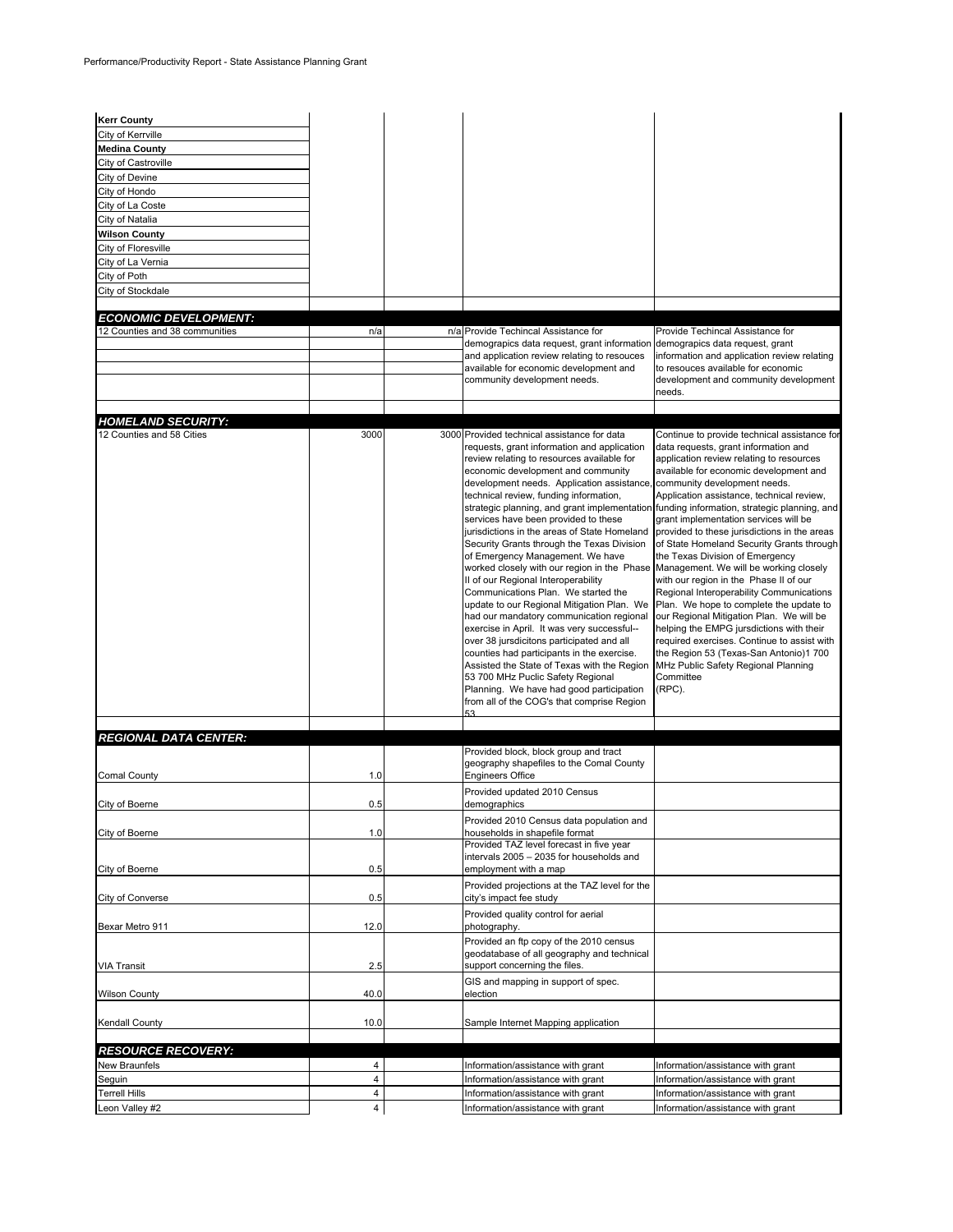| Leon Valley #3                   | 4                       |                | Information/assistance with grant | Information/assistance with grant |
|----------------------------------|-------------------------|----------------|-----------------------------------|-----------------------------------|
| Dilley                           | $\overline{4}$          |                | Information/assistance with grant | Information/assistance with grant |
| <b>Bexar County</b>              | $\overline{4}$          |                | Information/assistance with grant | Information/assistance with grant |
| <b>Wilson County</b>             | 4                       |                | Information/assistance with grant | Information/assistance with grant |
| Karnes County                    | 4                       |                | Information/assistance with grant | Information/assistance with grant |
| Boerne                           | $\overline{4}$          |                | Information/assistance with grant | Information/assistance with grant |
| Alamo Heights                    | 4                       |                | Information/assistance with grant | Information/assistance with grant |
| <b>Comal County</b>              | $\overline{4}$          |                | Information/assistance with grant | Information/assistance with grant |
| SARA                             | 4                       |                | Information/assistance with grant | Information/assistance with grant |
| SARA                             | 4                       |                | Information/assistance with grant | Information/assistance with grant |
| Medina County                    | $\overline{4}$          |                | Information/assistance with grant | Information/assistance with grant |
| Medina County                    | 4                       |                | Information/assistance with grant | Information/assistance with grant |
| Leon Valley#1                    | $\overline{\mathbf{4}}$ |                | Information/assistance with grant | Information/assistance with grant |
| San Antonio #3                   | 4                       |                | Information/assistance with grant | Information/assistance with grant |
| San Antonio #4                   | 4                       |                | Information/assistance with grant | Information/assistance with grant |
| San Antonio #2                   | $\overline{4}$          |                | Information/assistance with grant | Information/assistance with grant |
| San Antonio #1                   | $\overline{4}$          |                | Information/assistance with grant | Information/assistance with grant |
| Kendall County                   | $\overline{\mathbf{4}}$ |                | Information/assistance with grant | Information/assistance with grant |
| Bandera                          | $\overline{4}$          |                | Information/assistance with grant | Information/assistance with grant |
| Hondo                            | 4                       |                | Information/assistance with grant | Information/assistance with grant |
| Poteet                           | $\overline{4}$          |                | Information/assistance with grant | Information/assistance with grant |
| Stockdale                        | $\overline{\mathbf{4}}$ |                | Information/assistance with grant | Information/assistance with grant |
| Bandera                          | 4                       |                |                                   | Information/assistance with grant |
| Boerne                           | $\overline{4}$          |                |                                   | Information/assistance with grant |
| Boerne                           | 4                       |                |                                   | Information/assistance with grant |
| Cibolo                           | $\overline{4}$          |                |                                   | Information/assistance with grant |
| Comal County                     | $\overline{\mathbf{4}}$ |                |                                   | Information/assistance with grant |
| Helotes                          | 4                       |                |                                   | Information/assistance with grant |
| Karnes County                    | $\overline{4}$          |                |                                   | Information/assistance with grant |
| Kendall County                   | 4                       |                |                                   | Information/assistance with grant |
| Kirby                            | $\overline{4}$          |                |                                   | Information/assistance with grant |
| eon Valley                       | 4                       |                |                                   | Information/assistance with grant |
| Medina County                    | 4                       |                |                                   | Information/assistance with grant |
| New Braunfels                    | $\overline{4}$          |                |                                   | Information/assistance with grant |
| New Braunfels                    | 4                       |                |                                   | Information/assistance with grant |
| San Antonio                      | $\overline{4}$          |                |                                   | Information/assistance with grant |
| San Antonio                      | 4                       |                |                                   | Information/assistance with grant |
| San Antonio                      | $\overline{4}$          |                |                                   | Information/assistance with grant |
| San Antonio                      | $\overline{4}$          |                |                                   | Information/assistance with grant |
| San Antonio River Authority      | 4                       |                |                                   | Information/assistance with grant |
| San Antonio River Authority      | $\overline{\mathbf{4}}$ |                |                                   | Information/assistance with grant |
| Sequin                           | $\overline{4}$          |                |                                   | Information/assistance with grant |
| San Antonio                      |                         | 4              |                                   | Information/assistance with grant |
| <b>Bexar County</b>              |                         | $\overline{4}$ |                                   | Information/assistance with grant |
| Other eligible local governments |                         | $\overline{4}$ |                                   | Information/assistance with grant |
| Citizens of the AACOG Region     | 12                      |                | 12 Questions on recycling waste   | Questions on recycling waste      |
|                                  |                         |                |                                   |                                   |

**Totals: 3,264 3,024**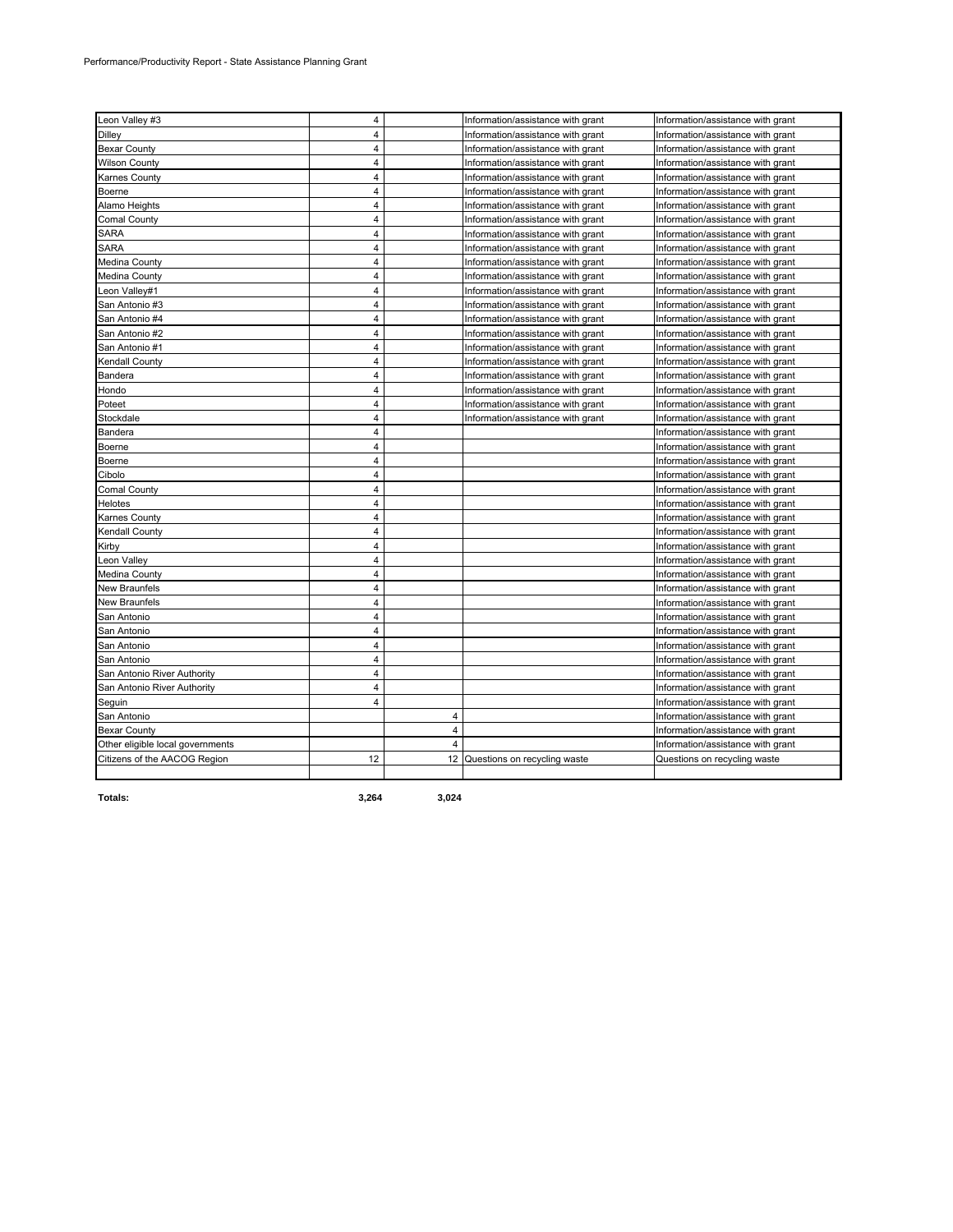# **Grant Application Assistance (2011 Actual)**

List all entities your COG helped to apply for grant assistance in **FY2011**:

| <b>Name of Receiving Entity</b>                     | <b>Funding Agency</b>                                   | Number of<br><b>Applicants</b> | Dollar amount<br>sought |
|-----------------------------------------------------|---------------------------------------------------------|--------------------------------|-------------------------|
| <b>BEXAR AREA AGENCY ON AGING:</b>                  |                                                         |                                |                         |
| AACOG Weatherization Assistance Prog. & BAAA        | <b>Texas Veterans Commission</b>                        | 2                              | \$800,000.00            |
| Alamo Local Authority & BAAA                        | <b>DADS</b>                                             | 5                              | \$264,000.00            |
| Alamo Regional Transit & BAAA                       | <b>Texas Veterans Commission</b>                        | $\overline{\mathbf{c}}$        | \$850,000.00            |
| Alamo Area Agency on Aging & BAAA                   | <b>DADS</b>                                             | 5                              | \$264,000.00            |
| DADS Regional and Local Services & BAAA             | <b>DADS</b>                                             | 5                              | \$264,000.00            |
| Project MEND & BAAA                                 | <b>Federal Transit Authority</b>                        | $\overline{c}$                 | \$1,200,000.00          |
| Respite Care San Antonio & BAAA                     | <b>DADS</b>                                             | 5                              | \$264.000.00            |
| <b>CRIMINAL JUSTICE:</b>                            |                                                         |                                |                         |
| Alamo Area Council of Governments                   | Criminal Justice Program                                | 1                              | \$646,200.11            |
| Kenedy, City of                                     | Criminal Justice Program                                | 1                              | \$29,357.00             |
| Kerrville, City of                                  |                                                         | 1                              | \$84,000.00             |
| Cibolo, City of                                     | Criminal Justice Program                                | 1                              | \$96,400.00             |
| <b>Gillespie County</b>                             | Criminal Justice Program                                | 1                              | \$229,436.00            |
|                                                     | Criminal Justice Program                                | 1                              |                         |
| Converse, City of                                   | Criminal Justice Program                                |                                | \$194,000.00            |
| San Antonio, City of                                | Criminal Justice Program                                | 1<br>1                         | \$17,951.00             |
| <b>Bexar County</b>                                 | Criminal Justice Program                                |                                | \$647,746.00            |
| Balcones Heights, City of                           | Criminal Justice Program                                | 1                              | \$533,418.50            |
| <b>Bexar County</b>                                 | Criminal Justice Program                                | 1                              | \$227,880.00            |
| Kerr Countv                                         | Criminal Justice Program                                | 1                              | \$120,023.00            |
| Alamo Area Council of Governments                   | General Juvenile Justice Delinguency Prevention Program | 1                              | \$88,218.00             |
| Alamo Children's Advocacy Center dba ChildSafe      | General Juvenile Justice Delinquency Prevention Program | 1                              | \$58,130.00             |
| Seton Home                                          | General Juvenile Justice Delinquency Prevention Program | 1                              | \$62,320.25             |
| Seguin Youth Services, Inc.                         | General Juvenile Justice Delinquency Prevention Program | 1                              | \$101,388.00            |
| St. Jude's Ranch for Children                       | General Juvenile Justice Delinquency Prevention Program | 1                              | \$107,896.00            |
| <b>BCFS Health and Human Services</b>               | General Juvenile Justice Delinquency Prevention Program | 1                              | \$99,981.00             |
| Big Brothers Big Sisters of South Texas             | General Juvenile Justice Delinquency Prevention Program | 1                              | \$100,000.00            |
| Seguin Independent School District                  | General Juvenile Justice Delinquency Prevention Program | 1                              | \$135,760.00            |
| Karnes County                                       | General Juvenile Justice Delinquency Prevention Program | 1                              | \$246,826.00            |
| Bexar County Juvenile Board                         | General Juvenile Justice Delinquency Prevention Program | 1                              | \$70,000.00             |
| <b>Girl Scouts of Southwest Texas</b>               | General Juvenile Justice Delinquency Prevention Program | 1                              | \$88,863.00             |
| Bexar County Juvenile Board                         | General Juvenile Justice Delinquency Prevention Program | 1                              | \$33,475.00             |
| Bexar County Juvenile Board                         | General Juvenile Justice Delinquency Prevention Program | 1                              | \$81,947.00             |
| Catholic Charities Archdiocese of San Antonio, Inc. | General Juvenile Justice Delinquency Prevention Program | 1                              | \$87,335.98             |
| The University of Texas at San Antonio              | General Juvenile Justice Delinquency Prevention Program | 1                              | \$32,745.00             |
| Good Samaritan Community Services                   | General Juvenile Justice Delinquency Prevention Program | 1                              | \$58,310.00             |
| <b>Hill Country Daily Bread Ministries</b>          | General Juvenile Justice Delinquency Prevention Program | 1                              | \$178,885.00            |
| paxUnited. Inc.                                     | General Juvenile Justice Delinguency Prevention Program | 1                              | \$100.000.00            |
| Guadalupe County Children's Advocacy Center, Inc.   | General Victim Assistance - Direct Services Program     | 1                              | \$98,400.00             |
| Atascosa Family Crisis Center, Inc.                 | General Victim Assistance - Direct Services Program     | 1                              | \$171,951.41            |
| Alamo Children's Advocacy Center dba ChildSafe      | General Victim Assistance - Direct Services Program     | 1                              | \$118,693.23            |
| Hill Country Crisis Council, Inc.                   | General Victim Assistance - Direct Services Program     | 1                              | \$363,622.00            |
| Kerr County                                         | General Victim Assistance - Direct Services Program     | 1                              | \$60,815.00             |
| Comal County Family Violence Shelter, Inc.          | General Victim Assistance - Direct Services Program     | 1                              | \$133,047.00            |
| Bluebonnet Children's Center                        | General Victim Assistance - Direct Services Program     | 1                              | \$30,355.32             |
| Guadalupe Valley Family Violence Shelter, Inc.      | General Victim Assistance - Direct Services Program     | 1                              | \$40,226.00             |
| Kendall County                                      | General Victim Assistance - Direct Services Program     | 1                              | \$142,716.80            |
| Guadalupe County Children's Lodge                   | General Victim Assistance - Direct Services Program     | 1                              | \$38,600.00             |
| Alamo Area Rape Crisis Center                       | General Victim Assistance - Direct Services Program     | 1                              | \$244,574.00            |
| Seton Home                                          | General Victim Assistance - Direct Services Program     | 1                              | \$98,386.00             |
| St. Peter St. Joseph Children Home                  | General Victim Assistance - Direct Services Program     | 1                              | \$144,949.00            |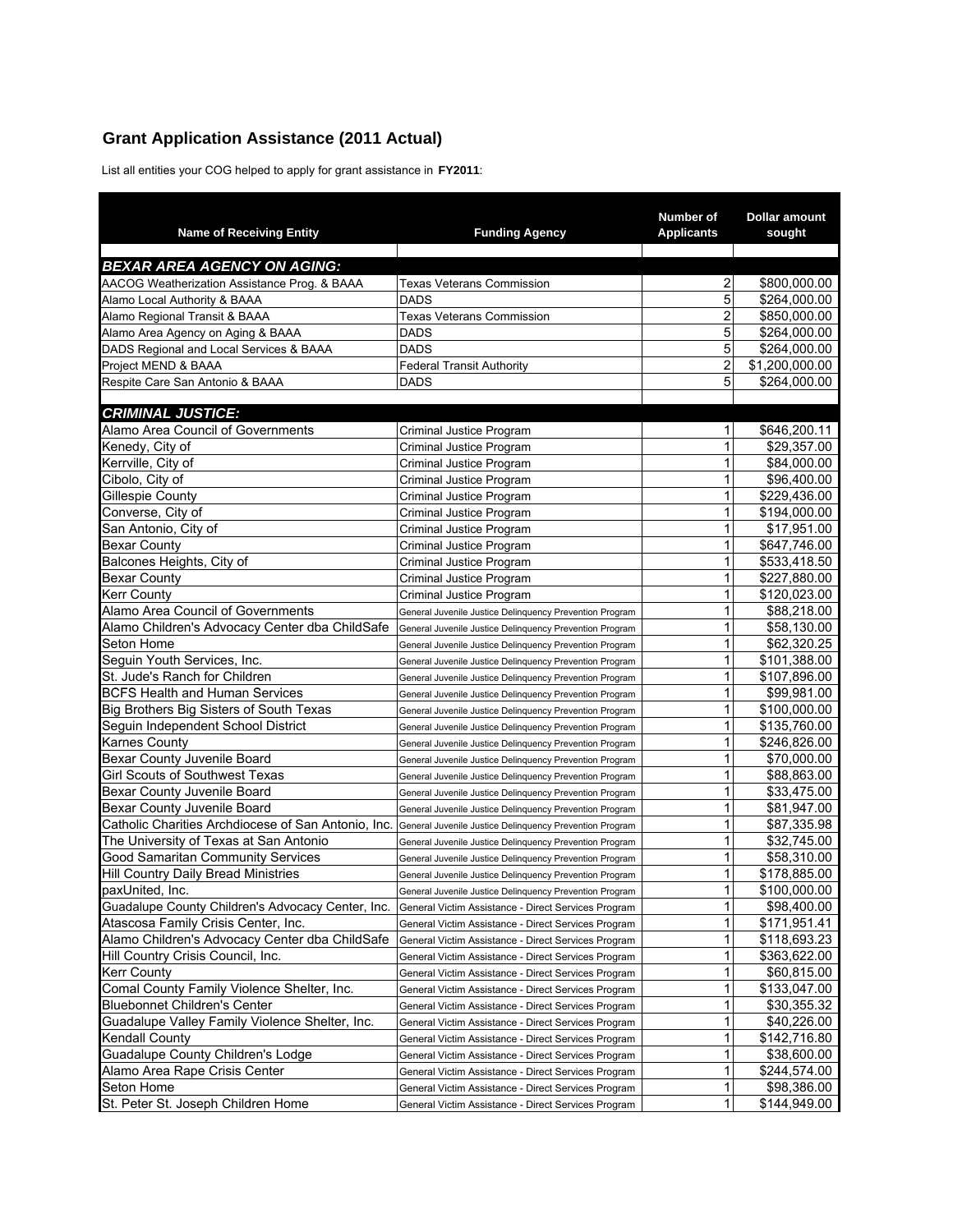| <b>Bexar County</b>                                                                                  | General Victim Assistance - Direct Services Program                                                        | 1            | \$121,280.00   |
|------------------------------------------------------------------------------------------------------|------------------------------------------------------------------------------------------------------------|--------------|----------------|
| Family Violence Prevention Services, Inc.                                                            | General Victim Assistance - Direct Services Program                                                        | 1            | \$67,200.00    |
| Family Service Association of San Antonio, Inc.                                                      | General Victim Assistance - Direct Services Program                                                        | 1            | \$158,648.00   |
| Jewish Family Service of San Antonio                                                                 | General Victim Assistance - Direct Services Program                                                        | 1            | \$254,845.00   |
| Southwest Family Life Center                                                                         | General Victim Assistance - Direct Services Program                                                        | 1            | \$37,723.00    |
| Not Above The Law (NATL)                                                                             | General Victim Assistance - Direct Services Program                                                        | 1            | \$53,680.00    |
| Catholic Charities Archdiocese of San Antonio, Inc.                                                  | General Victim Assistance - Direct Services Program                                                        | 1            | \$89,750.00    |
|                                                                                                      | Violent Crimes Against Women Criminal Justice and                                                          |              |                |
| Alamo Area Council of Governments                                                                    | Training Project - Domestic Violence, Sexual Assault,<br>Dating Violence and Stalking Program              | 1            | \$86,343.00    |
|                                                                                                      | Violent Crimes Against Women Criminal Justice and                                                          |              |                |
|                                                                                                      | Training Project - Domestic Violence, Sexual Assault,                                                      |              |                |
| Family Violence Prevention Services, Inc.                                                            | Dating Violence and Stalking Program                                                                       | 1            | \$88,966.00    |
|                                                                                                      | Violent Crimes Against Women Criminal Justice and<br>Training Project - Domestic Violence, Sexual Assault, |              |                |
| Alamo Area Rape Crisis Center                                                                        | Dating Violence and Stalking Program                                                                       | 1            | \$42,681.00    |
|                                                                                                      | Violent Crimes Against Women Criminal Justice and                                                          |              |                |
|                                                                                                      | Training Project - Domestic Violence, Sexual Assault,                                                      |              |                |
| Alamo Area Rape Crisis Center                                                                        | Dating Violence and Stalking Program                                                                       | 1            | \$41,671.00    |
|                                                                                                      | Violent Crimes Against Women Criminal Justice and<br>Training Project - Domestic Violence, Sexual Assault, |              |                |
| Comal County Family Violence Shelter, Inc.                                                           | Dating Violence and Stalking Program                                                                       | 1            | \$79,826.00    |
|                                                                                                      | Violent Crimes Against Women Criminal Justice and                                                          |              |                |
|                                                                                                      | Training Project - Domestic Violence, Sexual Assault,                                                      |              |                |
| Seguin City of                                                                                       | Dating Violence and Stalking Program<br>Violent Crimes Against Women Criminal Justice and                  | 1            | \$71,390.00    |
|                                                                                                      | Training Project - Domestic Violence, Sexual Assault,                                                      |              |                |
| Family Service Association of San Antonio                                                            | Dating Violence and Stalking Program                                                                       | 1            | \$90,815.00    |
|                                                                                                      | Violent Crimes Against Women Criminal Justice and                                                          |              |                |
| The Eats Foundation                                                                                  | Training Project - Domestic Violence, Sexual Assault,<br>Dating Violence and Stalking Program              | 1            | \$323,585.20   |
|                                                                                                      | Violent Crimes Against Women Criminal Justice and                                                          |              |                |
|                                                                                                      | Training Project - Domestic Violence, Sexual Assault,                                                      |              |                |
| Medina County                                                                                        | Dating Violence and Stalking Program                                                                       | 1            | \$122,373.90   |
|                                                                                                      | Violent Crimes Against Women Criminal Justice and                                                          |              |                |
| Education Service Center, Region 20                                                                  | Training Project - Domestic Violence, Sexual Assault,<br>Dating Violence and Stalking Program              | 1            | \$30,000.00    |
|                                                                                                      | Violent Crimes Against Women Criminal Justice and                                                          |              |                |
|                                                                                                      | Training Project - Domestic Violence, Sexual Assault,                                                      |              |                |
| Catholic Charities Archdiocese of San Antonio, Inc.                                                  | Dating Violence and Stalking Program                                                                       | 1            | \$200,000.00   |
|                                                                                                      |                                                                                                            |              |                |
| <b>ECONOMIC DEVELOPMENT:</b>                                                                         | <b>Texas Department of Agriculture</b>                                                                     | 7            |                |
| All AACOG member governments outside of Bexar                                                        |                                                                                                            |              | \$2,500,000    |
| County are eligible for TSCDBG funding.                                                              |                                                                                                            |              |                |
| All are eligible for EDA grant funding                                                               | <b>EDA</b>                                                                                                 | 1            | \$1,300,000    |
|                                                                                                      |                                                                                                            |              |                |
| <b>HOMELAND SECURITY:</b>                                                                            |                                                                                                            |              |                |
| Assisted twelve counties and 60 cities                                                               | DHS-ODP-OGT Homeland Security                                                                              | 34           | \$1,108,718.00 |
|                                                                                                      |                                                                                                            |              |                |
| <b>NATURAL RESOURCES:</b>                                                                            |                                                                                                            |              |                |
| Austin Energy/CPS Energy through Clean Cities                                                        | US Department of Energy                                                                                    | 1            | \$500,000      |
| <b>CCET Texas Electric Trainagle</b>                                                                 | US Department of Energy                                                                                    | $\mathbf{1}$ | \$500,000      |
| San Antonio Missions National Historical Park                                                        | US Department of Energy                                                                                    | 1            | \$323,000      |
|                                                                                                      |                                                                                                            |              |                |
| <b>RESOURCE RECOVERY:</b>                                                                            |                                                                                                            |              |                |
| No new grants applications were received in 2011; grant applications for 2011 were reviewed in 2010. |                                                                                                            |              |                |
|                                                                                                      |                                                                                                            |              |                |
| Totals:                                                                                              |                                                                                                            | 131          | \$18,343,323   |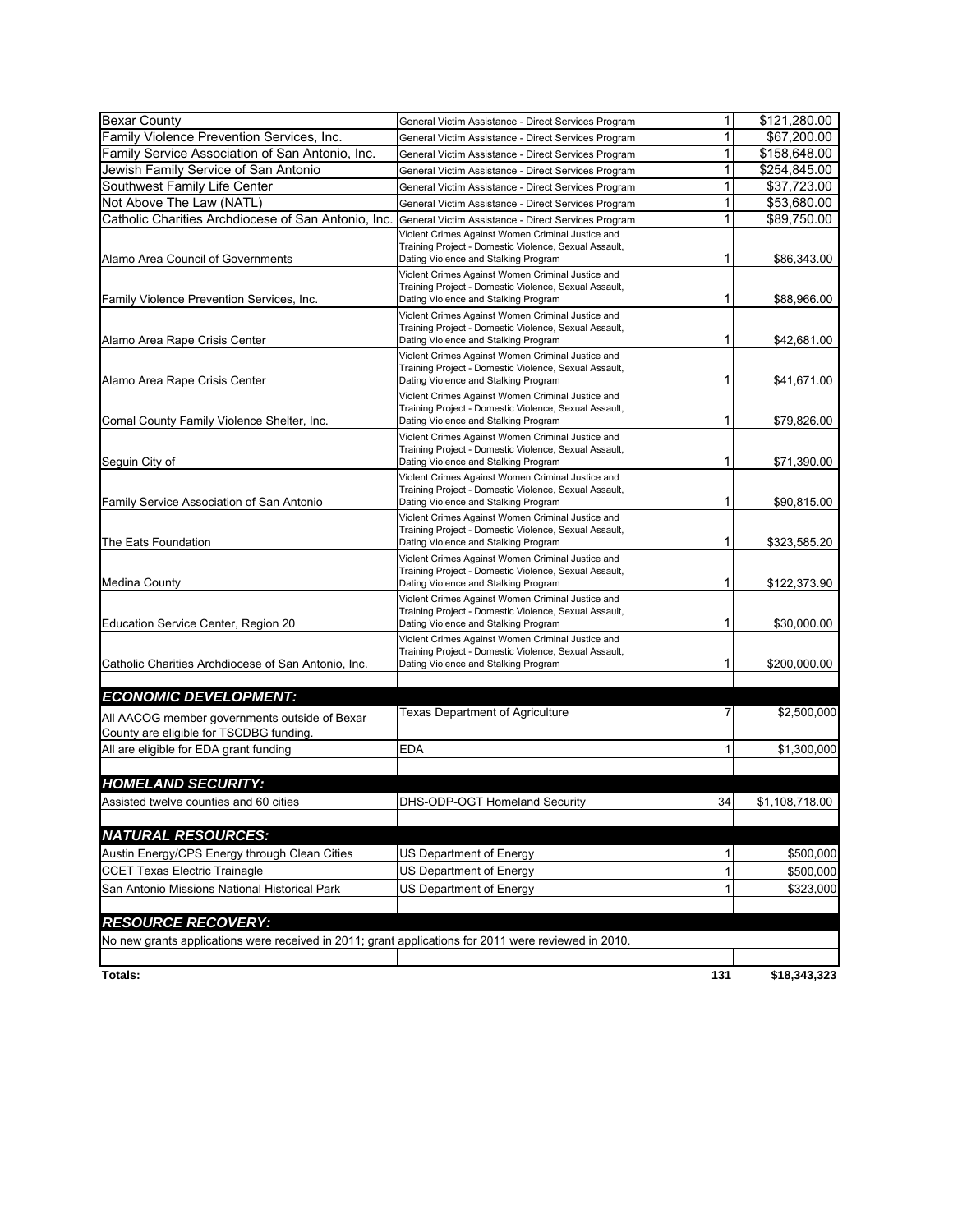#### **Grant Application Assistance (2012 Projected)**

List projections of all entities your COG will help to apply for grant assistance for **FY2012**:

| <b>Name of Receiving Entity</b>                    | <b>Funding Agency</b>                                                                                                                              | Number of<br><b>Applicants</b> | Dollar amount<br>sought  |
|----------------------------------------------------|----------------------------------------------------------------------------------------------------------------------------------------------------|--------------------------------|--------------------------|
|                                                    |                                                                                                                                                    |                                |                          |
| <b>BEXAR AREA AGENCY ON AGING:</b>                 |                                                                                                                                                    |                                |                          |
| San Antonio Housing Authority                      | <b>Veterans Affairs</b>                                                                                                                            | $\overline{2}$                 | <b>TBD</b>               |
| Bexar County Rural Congregate Meal Programs        | <b>Local Foundations</b>                                                                                                                           | 3<br>$\overline{2}$            | <b>TBD</b><br><b>TBD</b> |
| Project MEND<br>San Antonio Coalition for Veterans | <b>Local Foundations</b><br><b>Local Foundations</b>                                                                                               | 3                              | <b>TBD</b>               |
| Health Access San Antonio and Partner Hospitals    | Centers for Medicare and Medicaid                                                                                                                  | 15                             | 4,000,000                |
|                                                    |                                                                                                                                                    |                                |                          |
| <b>CRIMINAL JUSTICE:</b>                           |                                                                                                                                                    |                                |                          |
| Alamo Children's Advocacy Center dba Childsafe     | General Victim Assistance - Direct Services Program                                                                                                | $\mathbf{1}$                   | \$119,114.92             |
| <b>Bluebonnet Children's Center</b>                | General Victim Assistance - Direct Services Program                                                                                                | $\mathbf{1}$                   | \$42.440.61              |
| Guadalupe County Children's Advocacy Center, Inc.  | General Victim Assistance - Direct Services Program                                                                                                | $\mathbf{1}$                   | \$112,950.00             |
| Atascosa Family Crisis Center, Inc.                | General Victim Assistance - Direct Services Program                                                                                                | $\mathbf{1}$                   | \$171,702.00             |
| Seton Home                                         | General Victim Assistance - Direct Services Program                                                                                                | 1                              | \$98,386.00              |
| Comal County Family Violence Shelter, Inc.         | General Victim Assistance - Direct Services Program                                                                                                | 1                              | \$132,263.00             |
| St. Peter-St. Joseph Children's Home               | General Victim Assistance - Direct Services Program                                                                                                | $\mathbf{1}$                   | \$177,161.00             |
| Hill Country Crisis Council, Inc.                  | General Victim Assistance - Direct Services Program                                                                                                | $\mathbf{1}$                   | \$363,622.00             |
| <b>Kerr County</b>                                 | General Victim Assistance - Direct Services Program                                                                                                | 1                              | \$61,074.00              |
| Family Violence Prevention Services, Inc.          | General Victim Assistance - Direct Services Program                                                                                                | $\mathbf{1}$                   | \$159,092.00             |
| Guadalupe Valley Family Violence Shelter, Inc.     | General Victim Assistance - Direct Services Program                                                                                                | 1                              | \$36,274.60              |
| <b>Kendall County</b>                              | General Victim Assistance - Direct Services Program                                                                                                | 1                              | \$148,276.00             |
| Alamo Area Rape Crisis Center                      | General Victim Assistance - Direct Services Program                                                                                                | $\mathbf{1}$                   | \$312,216.00             |
| Southwest Family Life Center                       | General Victim Assistance - Direct Services Program                                                                                                | $\mathbf{1}$                   | \$39,308.00              |
| <b>Bexar County</b>                                | General Victim Assistance - Direct Services Program                                                                                                | $\mathbf{1}$                   | \$97,720.00              |
| Jewish Family Service of San Antonio, Texas, Inc.  | General Victim Assistance - Direct Services Program                                                                                                | $\mathbf{1}$                   | \$254,332.00             |
| St. Jude's Ranch for Children                      | General Victim Assistance - Direct Services Program                                                                                                | $\mathbf{1}$                   | \$105,968.48             |
| Family Service Association of San Antonio, Inc.    | General Victim Assistance - Direct Services Program                                                                                                | $\mathbf{1}$                   | \$158,648.00             |
| Catholic Charities Archdiocese of San Antonio      | General Victim Assistance - Direct Services Program                                                                                                | 1                              | \$50,006.23              |
| Not Above the Law                                  | General Victim Assistance - Direct Services Program                                                                                                | $\mathbf{1}$                   | \$39,644.38              |
| <b>Eats Foundation</b>                             | General Victim Assistance - Direct Services Program                                                                                                | $\mathbf{1}$                   | \$98,336.00              |
| Refugee and Immigrant Center and Legal Services    | General Victim Assistance - Direct Services Program                                                                                                | 1                              | \$113,212.00             |
| Seguin, City of                                    | Violent Crimes Against Women Criminal Justice and Training<br>Project - Domestic Violence, Sexual Assault, Dating Violence<br>and Stalking Program | 1                              | \$46,293.00              |
| Alamo Area Rape Crisis Center                      | Violent Crimes Against Women Criminal Justice and Training<br>Project - Domestic Violence, Sexual Assault, Dating Violence<br>and Stalking Program | 1                              | \$78,513.00              |
| Medina County                                      | Violent Crimes Against Women Criminal Justice and Training<br>Project - Domestic Violence, Sexual Assault, Dating Violence<br>and Stalking Program | 1                              | \$98,841.98              |
| The Alamo Area Council of Governments              | General Juvenile Justice Delinquency Prevention Program                                                                                            | 1                              | \$65,000.00              |
| Seton Home                                         | General Juvenile Justice Delinquency Prevention Program                                                                                            | 1                              | \$62,320.25              |
| Bexar County Juvenile Board                        | General Juvenile Justice Delinquency Prevention Program                                                                                            | 1                              | \$70,000.00              |
| BCFS Health and Human Services                     | General Juvenile Justice Delinquency Prevention Program                                                                                            | $\mathbf{1}$                   | \$99,997.00              |
| St. Jude's Ranch for Children                      | General Juvenile Justice Delinquency Prevention Program                                                                                            | $\mathbf{1}$                   | \$167,201.18             |
| Alamo Children's Advocacy Center; d.b.a. ChildSafe | General Juvenile Justice Delinquency Prevention Program                                                                                            | 1                              | \$58,154.25              |
| Seguin Youth Services, Inc.                        | General Juvenile Justice Delinquency Prevention Program                                                                                            | 1                              | \$109,324.00             |
| San Antonio Sports                                 | General Juvenile Justice Delinquency Prevention Program                                                                                            | $\mathbf{1}$                   | \$34,639.65              |
| San Antonio Council on Alcohol and Drug Abuse      | General Juvenile Justice Delinquency Prevention Program                                                                                            | 1                              | \$199,238.20             |
| Big Brothers Big Sisters of South Texas            | General Juvenile Justice Delinquency Prevention Program                                                                                            | $\mathbf{1}$                   | \$100,000.00             |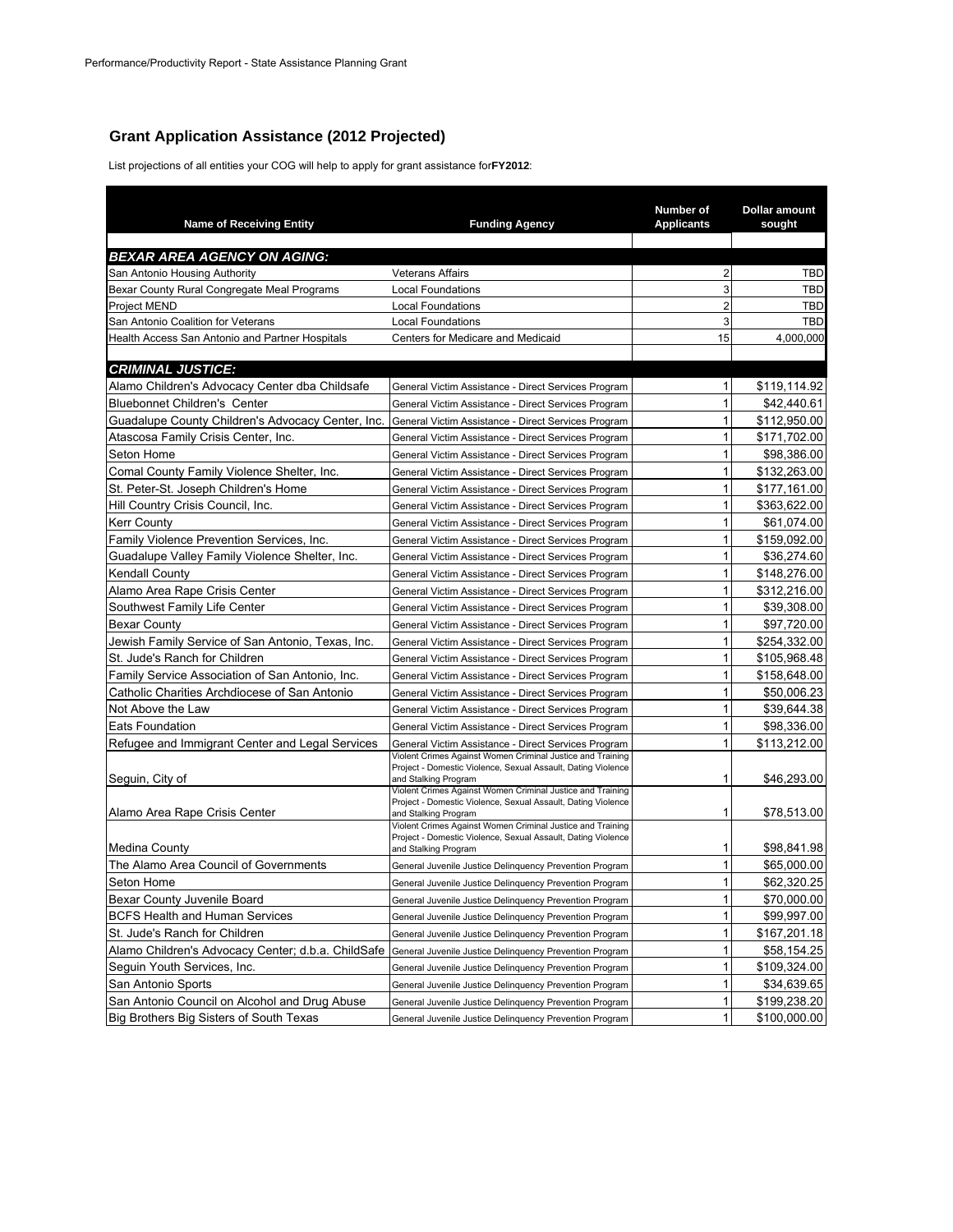| Alamo Area Rape Crisis Center                                                        | General Juvenile Justice Delinguency Prevention Program |    | \$86,800.00    |
|--------------------------------------------------------------------------------------|---------------------------------------------------------|----|----------------|
| Seguin Independent School District                                                   | General Juvenile Justice Delinguency Prevention Program |    | \$91,860.00    |
| AMIKids, Inc.                                                                        | General Juvenile Justice Delinguency Prevention Program |    | \$184,737.00   |
| The Alamo Area Council of Governments                                                | Criminal Justice Program                                |    | \$600,000.00   |
| Medina County                                                                        | Criminal Justice Program                                |    | \$69,150.00    |
| Gillespie County                                                                     | Criminal Justice Program                                |    | \$184,653.00   |
| <b>Kerr Countv</b>                                                                   | Criminal Justice Program                                |    | \$44.500.00    |
| City of Fredricksburg                                                                | Criminal Justice Program                                |    | \$394,950.00   |
| City of Cibolo                                                                       | Criminal Justice Program                                |    | \$122,554.00   |
| <b>Bandera County</b>                                                                | Criminal Justice Program                                |    | \$148,831.00   |
| City of Seguin                                                                       | Criminal Justice Program                                |    | \$69,752.00    |
| Bexar County Juvenile Board                                                          | Criminal Justice Program                                |    | \$115,422.00   |
| <b>Bexar County</b>                                                                  | Criminal Justice Program                                |    | \$81,367.00    |
| City of Alamo Heights                                                                | Criminal Justice Program                                |    | \$210,960.00   |
| City of Kerrville                                                                    | Criminal Justice Program                                |    | \$50,884.00    |
| <b>City of Balcones Heights</b>                                                      | Criminal Justice Program                                |    | \$244,390.26   |
| <b>ECONOMIC DEVELOPMENT:</b>                                                         |                                                         |    |                |
| AACOG member governments outside of Bexar County<br>are eligible for TXCDBG funding. | <b>TDA</b>                                              | 8  | \$2,600,000    |
| All AACOG member governments are eligible for EDA<br>grant funding                   | <b>EDA</b>                                              | 1  | \$1,200,000.00 |
| <b>HOMELAND SECURITY:</b>                                                            |                                                         |    |                |
| Assist twelve counties and 60 cities                                                 | DHS-ODP-OGT Homeland Security                           | 34 | \$3,000,000    |
| <b>RESOURCE RECOVERY:</b>                                                            |                                                         |    |                |
| City of San Antonio                                                                  | <b>TCEQ</b>                                             | 4  | \$75,803.00    |
| <b>Bexar County</b>                                                                  | <b>TCEQ</b>                                             | 4  | \$26,112.37    |
| <b>Rural County</b>                                                                  | <b>TCEQ</b>                                             | 4  | \$36,013.00    |
| Other local government (ISD)                                                         | <b>TCEQ</b>                                             | 4  | \$413,677.61   |
|                                                                                      |                                                         |    |                |

**Totals: 135 \$18,133,686**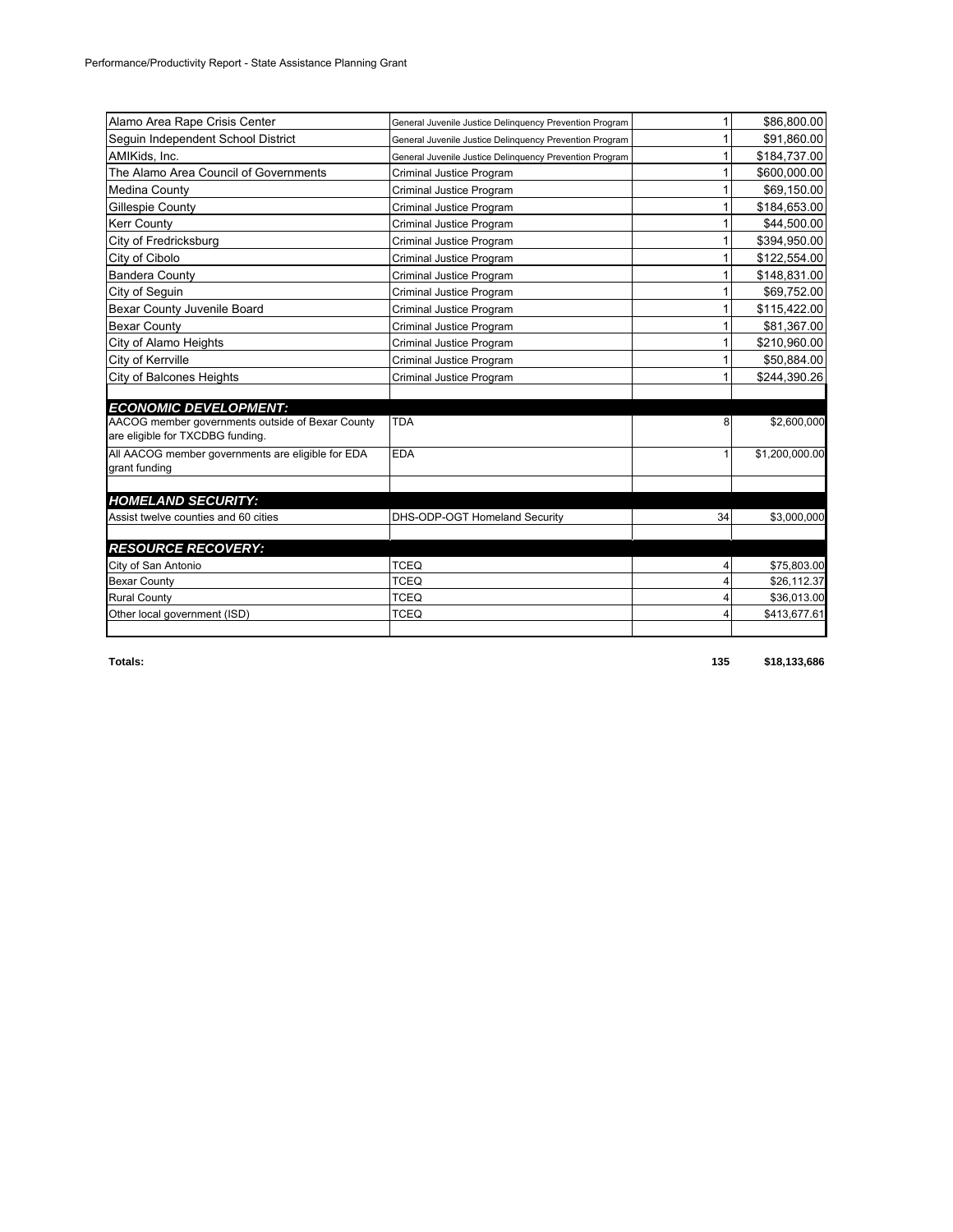#### **2011 Services to State Agencies (Actual)**

List the various services your regional council has provided for state agencies in your regional council's **Fiscal Year 2011** and check the appropriate column to the right regarding whether the services were compensated, or not compensated.

| <b>AGENCY</b>                                                           | <b>SERVICE</b>                                                                                                                                                                                                                                                                                                                                                                                                                                                                                                                                                           | Compensated | <b>Partially</b><br>Compensated | <b>Not</b><br>Compensated | Approx. Value<br>(if Known) |
|-------------------------------------------------------------------------|--------------------------------------------------------------------------------------------------------------------------------------------------------------------------------------------------------------------------------------------------------------------------------------------------------------------------------------------------------------------------------------------------------------------------------------------------------------------------------------------------------------------------------------------------------------------------|-------------|---------------------------------|---------------------------|-----------------------------|
| 9-1-1 / TECHNICAL ASSISTANCE:                                           |                                                                                                                                                                                                                                                                                                                                                                                                                                                                                                                                                                          |             |                                 |                           |                             |
| Commission on State Emergency Communications (CSEC)                     | AACOG administers the 9-1-1 Program for the seven<br>counties of Atascosa, Bandera, Frio, Gillespie, Karnes,<br>Kendall, and Wilson in compliancw with the Commission<br>on State Emergency Communications (CSEC) rules and<br>guidelines. As of September 1, 2011, the AACOG 9-1-1<br>Program is managing all the mapping.                                                                                                                                                                                                                                              | $\times$    |                                 |                           | \$847,694                   |
| <b>CRIMINAL JUSTICE:</b>                                                |                                                                                                                                                                                                                                                                                                                                                                                                                                                                                                                                                                          |             |                                 |                           |                             |
| Interlocal Agreement between the Governor's Office and<br>AACOG FY 2011 | The purpose of this Agreement is for the Governors<br>Office - Criminal Justice Division to promote and enable<br>intergovernmental communication performed by AACOG<br>specific to grants awarded by CJD within the COG's<br>geographic region. In consideration of CJD providing the<br>funds, the COG agrees to perform the requirements and<br>duties described by this Agreement. This includes grant<br>monitoring, workshops, technical assistance, training,<br>Preliminary Review Reporting, and duties specific to the<br>Criminal Justice Advisory Committee. | X           |                                 |                           | \$138,322.79                |
|                                                                         |                                                                                                                                                                                                                                                                                                                                                                                                                                                                                                                                                                          |             |                                 |                           |                             |
| <b>HOMELAND SECURITY:</b>                                               |                                                                                                                                                                                                                                                                                                                                                                                                                                                                                                                                                                          |             |                                 |                           |                             |
| Texas Division of Emergency Management                                  | Planning, training, exercises and grant monitoring                                                                                                                                                                                                                                                                                                                                                                                                                                                                                                                       | X           |                                 |                           | \$110,138                   |
|                                                                         |                                                                                                                                                                                                                                                                                                                                                                                                                                                                                                                                                                          |             |                                 |                           |                             |
| <b>ECONOMIC DEVELOPMENT:</b><br><b>TDA</b>                              | Administer the RRC, score the CDBG applications and<br>provide technical assistance to member governments                                                                                                                                                                                                                                                                                                                                                                                                                                                                | X           |                                 |                           | \$12,000.00                 |
|                                                                         |                                                                                                                                                                                                                                                                                                                                                                                                                                                                                                                                                                          |             |                                 |                           |                             |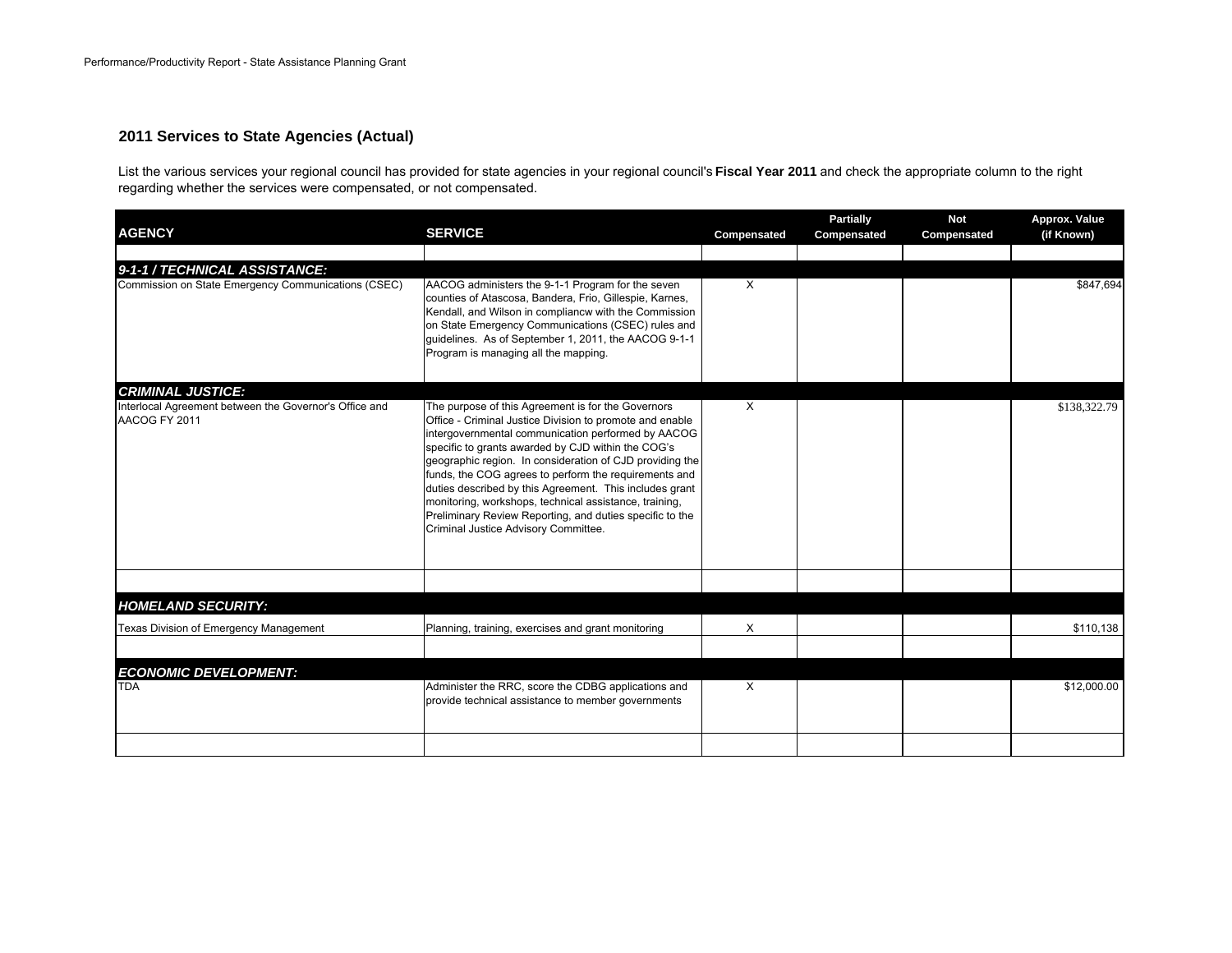| <b>NATURAL RESOURCES:</b>          |                                                                                                                                                                                                                                                                                                                      |               |              |                |
|------------------------------------|----------------------------------------------------------------------------------------------------------------------------------------------------------------------------------------------------------------------------------------------------------------------------------------------------------------------|---------------|--------------|----------------|
| Texas Department of Transportation | Conducted Commute Solutions program that promotes<br>travel alternatives and reduces pollution and congestion.                                                                                                                                                                                                       | X (\$213,000) | X (\$53,400) | \$267,000.00   |
|                                    |                                                                                                                                                                                                                                                                                                                      |               |              |                |
| <b>RESOURCE RECOVERY:</b>          |                                                                                                                                                                                                                                                                                                                      |               |              |                |
| <b>TCEQ</b>                        | Disseminate information; maintain the Closed Landfill<br>Inventory, award and monitor grants, hold workshops,<br>review permits for waste and recycle facilities. Also<br>perform educational outreach on recycling. Provide<br>space for TCEQ public meetings. Served on TCEQ<br>Grants Review for Forms Committee. | X             |              | \$227,409      |
|                                    |                                                                                                                                                                                                                                                                                                                      |               |              |                |
| <b>WORKFORCE:</b>                  |                                                                                                                                                                                                                                                                                                                      |               |              |                |
| Texas Workforce Commission         | Operate Rural Texas Workforce Centers                                                                                                                                                                                                                                                                                | X             |              | \$3,001,495.00 |
| <b>Texas Workforce Commission</b>  | Rural Child Care Delivery System                                                                                                                                                                                                                                                                                     | X             |              | \$970,759.00   |
|                                    |                                                                                                                                                                                                                                                                                                                      |               |              |                |

**\$4,588,801.00**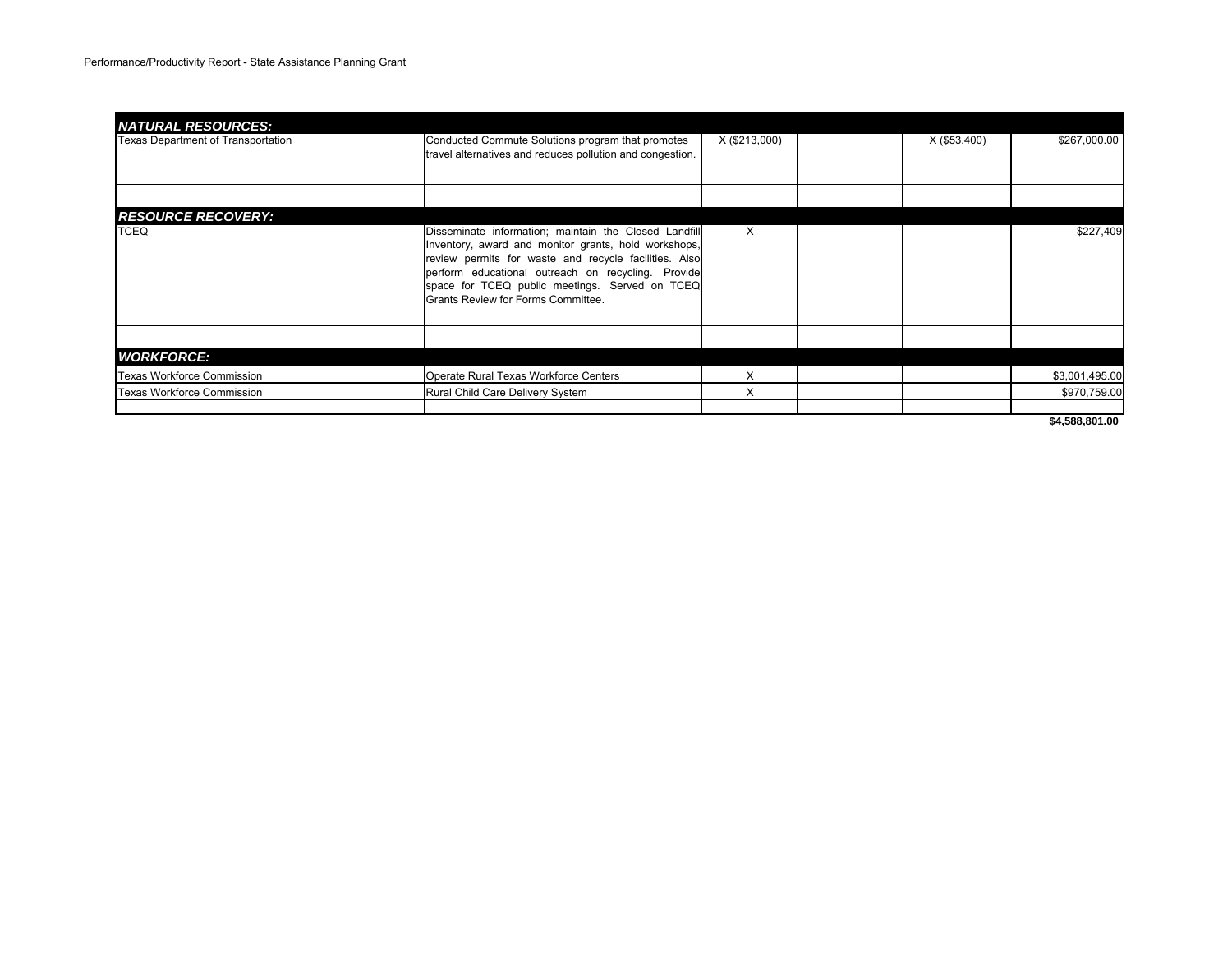#### **2012 Services to State Agencies (Projected)**

List the various services your regional council projects to provide for state agencies in your regional council's Fiscal Year 2011 and check the appropriate column to the right regarding whether the services were compensated, or not compensated.

| <b>AGENCY</b>                                                                           | <b>SERVICE</b>                                                                                                                                                                                                                                                                                                                                                                                                                                                                                                                                                                    | Compensated  | <b>Partially</b><br>Compensated | <b>Not</b><br>Compensated | Approx. Value<br>(if Known) |
|-----------------------------------------------------------------------------------------|-----------------------------------------------------------------------------------------------------------------------------------------------------------------------------------------------------------------------------------------------------------------------------------------------------------------------------------------------------------------------------------------------------------------------------------------------------------------------------------------------------------------------------------------------------------------------------------|--------------|---------------------------------|---------------------------|-----------------------------|
|                                                                                         |                                                                                                                                                                                                                                                                                                                                                                                                                                                                                                                                                                                   |              |                                 |                           |                             |
| 9-1-1 / TECHNICAL ASSISTANCE:<br>Commission on State Emergency Communications<br>(CSEC) | AACOG administers the 9-1-1 Program for the<br>seven counties of Atascosa, Bandera, Frio,<br>Gillespie, Karnes, Kendall, and Wilson in<br>compliance with the Commission on State<br>Emergency Communications (CSEC) rules and<br>quidelines. As of September 1, 2011, the<br>AACOG 9-1-1 Program is managing all the<br>mapping.                                                                                                                                                                                                                                                 | $\times$     |                                 |                           | \$843,510.00                |
| <b>CRIMINAL JUSTICE:</b>                                                                |                                                                                                                                                                                                                                                                                                                                                                                                                                                                                                                                                                                   |              |                                 |                           |                             |
| Interlocal Agreement between the Governor's Office<br>and AACOG FY 2011                 | The purpose of this Agreement is for the<br>Governors Office - Criminal Justice Division to<br>promote and enable intergovernmental<br>communication performed by AACOG specific to<br>grants awarded by CJD within the COG's<br>geographic region. In consideration of CJD<br>providing the funds, the COG agrees to perform<br>the requirements and duties described by this<br>Agreement. This includes grant monitoring,<br>workshops, technical assistance, training,<br>Preliminary Review Reporting, and duties<br>specific to the Criminal Justice Advisory<br>Committee. | $\mathsf{x}$ |                                 |                           | \$138,322.79                |
| <b>ECONOMIC DEVELOPMENT:</b>                                                            |                                                                                                                                                                                                                                                                                                                                                                                                                                                                                                                                                                                   |              |                                 |                           |                             |
| <b>TDA</b>                                                                              | Administer the RRC, score the CDBG<br>applications and provide technical assistance to<br>member governments                                                                                                                                                                                                                                                                                                                                                                                                                                                                      | $\mathsf{X}$ |                                 |                           | \$10,000.00                 |
| <b>HOMELAND SECURITY:</b>                                                               |                                                                                                                                                                                                                                                                                                                                                                                                                                                                                                                                                                                   |              |                                 |                           |                             |
| Texas Division of Emergency Management                                                  | Planning, training, exercises and grant<br>monitoring                                                                                                                                                                                                                                                                                                                                                                                                                                                                                                                             | $\mathsf{x}$ |                                 |                           | \$275,000.00                |
|                                                                                         |                                                                                                                                                                                                                                                                                                                                                                                                                                                                                                                                                                                   |              |                                 |                           |                             |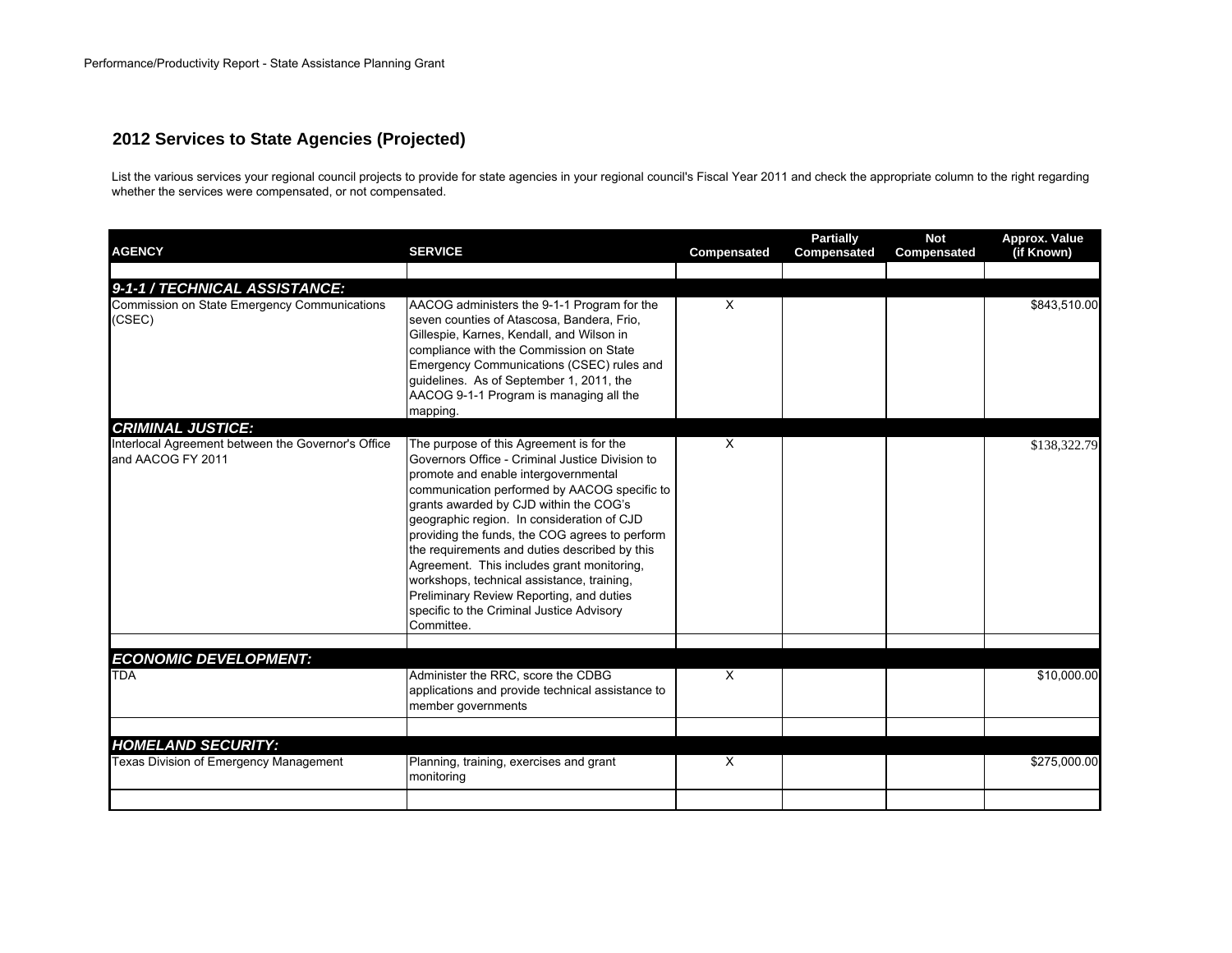| <b>NATURAL RESOURCES:</b>          |                                                                                                                                                                                                                                                                                                                                            |               |                |                |
|------------------------------------|--------------------------------------------------------------------------------------------------------------------------------------------------------------------------------------------------------------------------------------------------------------------------------------------------------------------------------------------|---------------|----------------|----------------|
| Texas Department of Transportation | Conduct Commute Solutions program that<br>promotes travel alternatives<br>and reduces<br>pollution and congestion                                                                                                                                                                                                                          | X (\$213,000) | $X($ \$53,400) | \$267,000.00   |
| <b>RESOURCE RECOVERY:</b>          |                                                                                                                                                                                                                                                                                                                                            |               |                |                |
| <b>TCEQ</b>                        | Disseminate information; maintain the Closed<br>Landfill Inventory, award and monitor grants,<br>hold workshops. Review permit and registrations<br>for waste and recycle facilities. Perform<br>educational outreach for recycling. Provide<br>meeting space for TCEQ public meetings. Serve<br>on TCEQ committees if requested to do so. | $\mathsf{X}$  |                | \$227,409.00   |
|                                    |                                                                                                                                                                                                                                                                                                                                            |               |                |                |
| <b>WORKFORCE:</b>                  |                                                                                                                                                                                                                                                                                                                                            |               |                |                |
| Texas Workforce Commission         | Operate Rural Texas Workforce Centers                                                                                                                                                                                                                                                                                                      | X             |                | \$3,098,771.00 |
| <b>Texas Workforce Commission</b>  | Rural Child Care Delivery System                                                                                                                                                                                                                                                                                                           | X             |                | \$624,701.00   |
| <b>Texas Veterans Commission</b>   | Housing4Texas Heroes program                                                                                                                                                                                                                                                                                                               | X             |                | \$400,000.00   |
|                                    |                                                                                                                                                                                                                                                                                                                                            |               |                |                |

**\$5,041,203.79**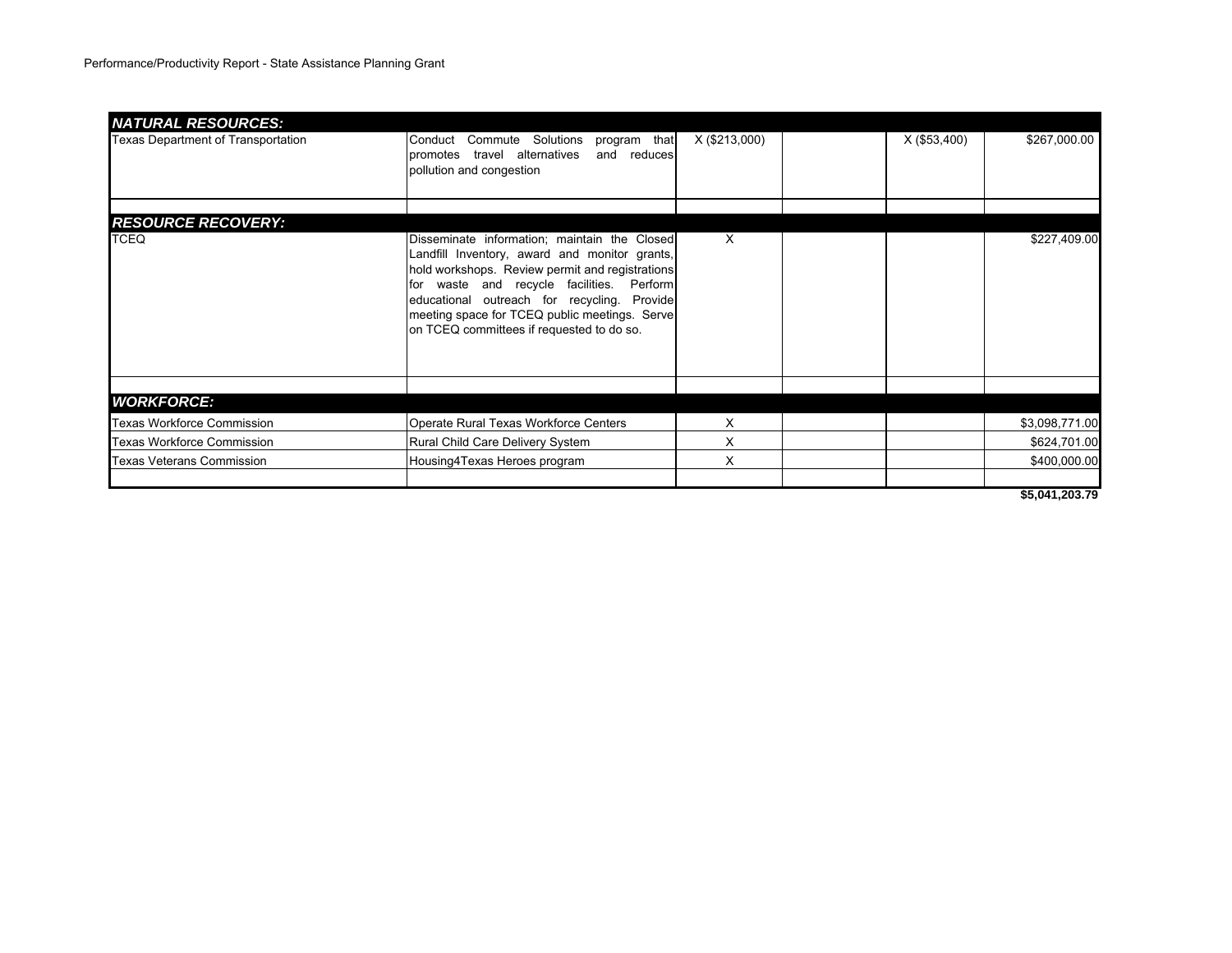#### **Staff Development**

List your COGs staff development that was undertaken during **Fiscal Year 2011**:

| <b>NAME OF STAFF PERSON</b>           | <b>TITLE</b>                            | <b>COURSE NAME</b>                         | <b>CONTACT HOURS</b>    |
|---------------------------------------|-----------------------------------------|--------------------------------------------|-------------------------|
|                                       |                                         |                                            |                         |
| 9-1-1/TECHNICAL ASSISTANCE:           |                                         |                                            |                         |
| <b>Rick Suarez</b>                    | 9-1-1 Database Specialist               | Workplace Harassment for the Supervisor    | 2                       |
| <b>Rick Suarez</b>                    | 9-1-1 Database Specialist               | <b>Benefits Training</b>                   | 8                       |
| <b>Rick Suarez</b>                    | 9-1-1 Database Specialist               | Client Rights/HIPAA/Abuse Training         | $\overline{a}$          |
| <b>Rick Suarez</b>                    | 9-1-1 Database Specialist               | <b>Cultural Sensitivity</b>                | $\overline{\mathbf{c}}$ |
| <b>Rick Suarez</b>                    | 9-1-1 Database Specialist               | <b>Employee Self-Service</b>               | $\overline{2}$          |
| <b>Rick Suarez</b>                    | 9-1-1 Database Specialist               | CSEC Training                              | 16                      |
| <b>Rick Suarez</b>                    | 9-1-1 Database Specialist               | Texas NENA                                 | 24                      |
| Kay Roberts                           | 9-1-1 Technician                        | <b>Business Writing Essentials</b>         | 8                       |
| Kay Roberts                           | 9-1-1 Technician                        | AACOG Board Room Audio/Visual Training     | $\mathbf{1}$            |
| Kay Roberts                           | 9-1-1 Technician                        | <b>TARC Training</b>                       | 8                       |
| Kay Roberts                           | 9-1-1 Technician                        | 9-1-1 Coordinator Training                 | 8                       |
| Kay Roberts                           | 9-1-1 Technician                        | NG 9-1-1 Training                          | 32                      |
| Kay Roberts                           | 9-1-1 Technician                        | <b>Basic Telecommunicate Training</b>      | 40                      |
| Kay Roberts                           | 9-1-1 Technician                        | T.D.D./ T.T.Y Users sensitivity Training   | 4                       |
| Kay Roberts                           | 9-1-1 Technician                        | TCIC/NCIC Less than full access            | 8                       |
| Kay Roberts                           | 9-1-1 Technician                        | Microsoft Word 2007                        | 8                       |
| Kay Roberts                           | 9-1-1 Technician                        | AACOG Trakstar Training - Staff            | $\overline{\mathbf{c}}$ |
| Kay Roberts                           | 9-1-1 Technician                        | Microsoft Excel 2007                       | 16                      |
| Kay Roberts                           | 9-1-1 Technician                        | Ethics                                     | $\overline{a}$          |
| Kay Roberts                           | 9-1-1 Technician                        | Microsoft Access 2007                      | 8                       |
| Kay Roberts                           | 9-1-1 Technician                        | <b>Procurement Training</b>                | 8                       |
| Kay Roberts                           | 9-1-1 Technician                        | 9-1-1 GIS                                  | 5                       |
| Kay Roberts                           | 9-1-1 Technician                        | <b>Dispatch Supervisors</b>                | 5                       |
| Kay Roberts                           | 9-1-1 Technician                        | Next Gen Training with Intrado             | 6                       |
| <b>Kay Roberts</b>                    | 9-1-1 Technician                        | <b>CSEC Commissions Meeting</b>            | 8                       |
| Kay Roberts                           | 9-1-1 Technician                        | <b>CSEC Commissions Meeting</b>            | 8                       |
| Mary Seguin Ruiz                      | HLS/9-1-1 Manager                       | <b>CSEC Commissions Meeting</b>            | 8                       |
| Mary Seguin Ruiz                      | HLS/9-1-1 Manager                       | <b>CSEC Training</b>                       | 16                      |
| Mary Seguin Ruiz                      | HLS/9-1-1 Manager                       | <b>TARC Training</b>                       | 8                       |
| Mary Seguin Ruiz                      | HLS/9-1-1 Manager                       | 9-1-1 Coordinator Training                 | 8                       |
| Mary Seguin Ruiz                      | HLS/9-1-1 Manager                       | NG 9-1-1 Training                          | 32                      |
| Mary Seguin Ruiz                      | HLS/9-1-1 Manager                       | Texas NENA                                 | 24                      |
|                                       |                                         |                                            |                         |
| <b>ALAMO AGING:</b><br>Gloria Vasquez | Director                                | t4a DADS Quarterly Training                | 48                      |
|                                       |                                         |                                            |                         |
| Gloria Vasquez                        | Director                                | Texas Conference on Aging                  | 24<br>$\overline{2}$    |
| Gloria Vasquez                        | Director                                | <b>DRI</b>                                 |                         |
| Gloria Vasquez                        | Director                                | <b>Access &amp; Assistance</b>             | 24                      |
| Gloria Vasquez                        | Director                                | Nutrition - Promoting Healthy Lifestyles   | 3                       |
| Gloria Vasquez                        | Director                                | Performance Measure training-DADS          | 8<br>8                  |
| <b>Terry Haslett</b>                  | Program Coordinator                     | Performance Measure training-DADS          |                         |
| <b>Terry Haslett</b>                  | Program Coordinator                     | <b>TCOA</b>                                | $\overline{\mathbf{4}}$ |
| <b>Terry Haslett</b>                  | Program Coordinator                     | <b>SAMS Administrator Training</b>         | 8                       |
| Terry Haslett                         | Program Coordinator                     | <b>DADS Corrective Action Planning</b>     | 8                       |
| Linda Martin                          | Managing Local Ombudsman                | Ombudsman Training                         | 32                      |
| Linda Martin                          | Managing Local Ombudsman                | National Consumer Voice for LTC            | 20                      |
| Henri Eaton                           | Staff Ombudsman                         | Ombudsman Training                         | 32                      |
| Henri Eaton                           | Staff Ombudsman                         | Volunteer Management Conference            | 16                      |
| Henri Eaton                           | Staff Ombudsman                         | FEMA Training                              | 24                      |
| Jeanette Blankenship                  | Staff Ombudsman                         | Ombudsman Training                         | 32                      |
| Jim Rowland                           | <b>Health &amp; Wellness Specialist</b> | <b>Health Literacy Training</b>            | 8                       |
| Jim Rowland                           | Health & Wellness Specialist            | Life Improvement Series                    | 8                       |
| Jim Rowland                           | Health & Wellness Specialist            | Dementia & Aging                           | $\overline{a}$          |
| Alvin Arada                           | Aging Care Specialist                   | DADS Access & Assistance Training          | 16                      |
| Alvin Arada                           | Aging Care Specialist                   | Annual Ombudsman Re-Certification Training | 12                      |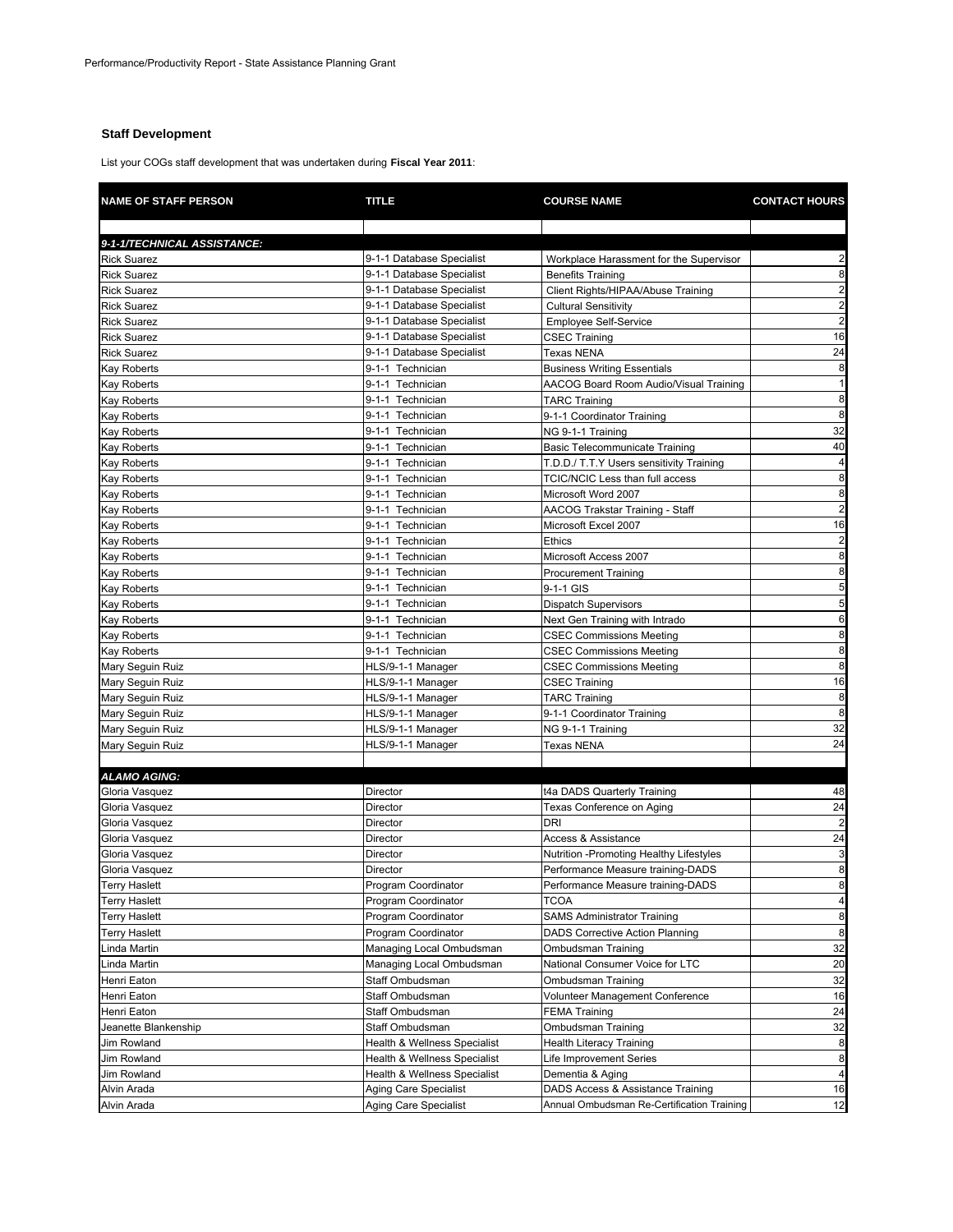| Alvin Arada            | Aging Care Specialist                      | HIPPA Refresher course                                                                                                                  | $\overline{2}$          |
|------------------------|--------------------------------------------|-----------------------------------------------------------------------------------------------------------------------------------------|-------------------------|
| Alvin Arada            | Aging Care Specialist                      | <b>Cultural Sensitivity Refresher course</b>                                                                                            | $\overline{\mathbf{c}}$ |
| Alvin Arada            | Aging Care Specialist                      | Benefits Counseling Re-Certification Training                                                                                           | 12                      |
| Alvin Arada            | Aging Care Specialist                      | <b>Ethics Training</b>                                                                                                                  | 4                       |
| <b>Michael Darilek</b> | Aging Care Specialist                      | DADS Access & Assistance Training                                                                                                       | 16                      |
| <b>Michael Darilek</b> | Aging Care Specialist                      | Ombudsman Training                                                                                                                      | 30                      |
| <b>Michael Darilek</b> | Aging Care Specialist                      | <b>Ethics Training</b>                                                                                                                  | $\overline{a}$          |
| <b>Michael Darilek</b> | Aging Care Specialist                      | <b>HIPPA Training</b>                                                                                                                   | 4                       |
| <b>Michael Darilek</b> | Aging Care Specialist                      | <b>Cultural Sensitivity Training</b>                                                                                                    | $\overline{4}$          |
| <b>Michael Darilek</b> | Aging Care Specialist                      | <b>Benefits Counseling Training</b>                                                                                                     | 12                      |
| <b>Evangeline Diaz</b> | <b>Care Coordination Assistant</b>         | DADS Access & Assistance Training                                                                                                       | 16                      |
| Evangeline Diaz        | Care Coordination Assistant                | HIPPA Refresher course                                                                                                                  | $\overline{a}$          |
| Evangeline Diaz        | Care Coordination Assistant                | Ethics Training                                                                                                                         | 4                       |
| <b>Evangeline Diaz</b> | <b>Care Coordination Assistant</b>         | <b>Cultural Sensitivity Refresher course</b>                                                                                            | $\overline{a}$          |
| <b>Evangeline Diaz</b> | Care Coordination Assistant                | Benefits Counseling Re-Certification Training                                                                                           | 12                      |
| Maria Wilson           | Geriatric Care Specialist                  | DADS Access & Assistance Training                                                                                                       | 16                      |
| Maria Wilson           | Geriatric Care Specialist                  | Annual Ombudsman Re-Certification Training                                                                                              | 12                      |
| Maria Wilson           | Geriatric Care Specialist                  | <b>Ethics Training</b>                                                                                                                  | $\overline{a}$          |
| Maria Wilson           | Geriatric Care Specialist                  | <b>HIPPA Refresher course</b>                                                                                                           | $\overline{a}$          |
| Maria Wilson           | Geriatric Care Specialist                  | Cultural Sensitivity Refresher course                                                                                                   | $\overline{\mathbf{c}}$ |
| Maria Wilson           | Geriatric Care Specialist                  | Benefits Counseling Re-Certification Training                                                                                           | 12                      |
| Maureen Walsh          | Alamo Aging Information Assistant          | TAIRS Conference 2010                                                                                                                   | 22                      |
| Maureen Walsh          | Alamo Aging Information Assistant          | Call Center Professional Etiquette                                                                                                      | $\overline{a}$          |
| Maureen Walsh          | Alamo Aging Information Assistant          | <b>SAMS Training</b>                                                                                                                    | 11                      |
| Maureen Walsh          | Alamo Aging Information Assistant          | <b>SAMS Training</b>                                                                                                                    | $\mathbf{1}$            |
| Maureen Walsh          | Alamo Aging Information Assistant          | Trakstar Training - staff                                                                                                               |                         |
| Maureen Walsh          | Alamo Aging Information Assistant          | <b>Psychotropic Medications</b>                                                                                                         | 1.5                     |
| Maureen Walsh          | Alamo Aging Information Assistant          | <b>Cultural Sensitivity</b>                                                                                                             | 2.5                     |
| Maureen Walsh          | Alamo Aging Information Assistant          | Client Rights/HIPAA/Abuse training                                                                                                      | $\overline{\mathbf{c}}$ |
| Maureen Walsh          | Alamo Aging Information Assistant          | CPR/First Aid                                                                                                                           | $\overline{a}$          |
| Maureen Walsh          | Alamo Aging Information Assistant          | SSA Training, Oscar Garcia                                                                                                              | 1.5                     |
| Maureen Walsh          | Alamo Aging Information Assistant          | Physiology of Death & Grief; Tam Cummings, Gerontologist                                                                                |                         |
| Maureen Walsh          | Alamo Aging Information Assistant          | Star Plus, Medicaid Waiver, DBA training (Anthony Patron)                                                                               | 1.5                     |
| Daniel Goetz           | Access & Intake Lead Specialist            | Conference on Aging Affordable Care Act                                                                                                 |                         |
| Daniel Goetz           | Access & Intake Lead Specialist            | Medicare A, B, C and D Training                                                                                                         | 1                       |
| Daniel Goetz           | Access & Intake Lead Specialist            | Tri-Care and Tri-Care for Life                                                                                                          | 3                       |
| Daniel Goetz           | Access & Intake Lead Specialist            | <b>Cultural Sensitivity</b>                                                                                                             | 1.5                     |
| Daniel Goetz           | Access & Intake Lead Specialist            | Texas Social Worker Admin. Training                                                                                                     |                         |
| <b>Daniel Goetz</b>    | <b>Access &amp; Intake Lead Specialist</b> | SAMS Training and Access training                                                                                                       | 15                      |
| Daniel Goetz           | Access & Intake Lead Specialist            | SHIP Training call 2/1/11                                                                                                               |                         |
| Daniel Goetz           | Access & Intake Lead Specialist            | CMS Training call 2/15                                                                                                                  | 0.75                    |
| Daniel Goetz           | Access & Intake Lead Specialist            | 4/11-12/2011 Mippa training Austin, TX                                                                                                  | 10                      |
| <b>Daniel Goetz</b>    | Access & Intake Lead Specialist            | MSP Refresher 2/23                                                                                                                      | 3                       |
| Daniel Goetz           | Access & Intake Lead Specialist            | Psychotropic Med Training 2/18                                                                                                          | 1.5                     |
| Daniel Goetz           | Access & Intake Lead Specialist            | CMS training on LI Net                                                                                                                  |                         |
| Daniel Goetz           | Access & Intake Lead Specialist            | <b>AACOG Ethics training</b>                                                                                                            | $\overline{a}$          |
| Daniel Goetz           | Access & Intake Lead Specialist            | <b>CMS Training Plan Finder</b>                                                                                                         | $\mathbf{1}$            |
| Daniel Goetz           | Access & Intake Lead Specialist            | CMS SHIP Update 8/2/11                                                                                                                  | 0.5                     |
| Daniel Goetz           | Access & Intake Lead Specialist            | <b>SHIP Training Medicaid</b>                                                                                                           | 3                       |
| Daniel Goetz           | Access & Intake Lead Specialist            | SSA Training O. Garcia 8/17/11                                                                                                          | 1.5                     |
| Daniel Goetz           | Access & Intake Lead Specialist            | CMS Intensive Palo Alto 8/16                                                                                                            | $\overline{a}$          |
| Daniel Goetz           | Access & Intake Lead Specialist            | BC I Training Work 8/19 - 8/23                                                                                                          | 8                       |
| Daniel Goetz           | <b>Access &amp; Intake Lead Specialist</b> | BC I Presentation 8/30                                                                                                                  | $\overline{a}$          |
| Mary Tom               | Alamo Aging Care Assistant                 | New Employee Orientation 4/11/11                                                                                                        | 8                       |
| Mary Tom               | Alamo Aging Care Assistant                 | Cultural Diversity 4/11/11                                                                                                              | 1.5                     |
| Mary Tom               | Alamo Aging Care Assistant                 | Employee Self-Service Training - 4/12/11                                                                                                |                         |
| Mary Tom               | Alamo Aging Care Assistant                 | Benefits Training - 5/12/11                                                                                                             |                         |
| Mary Tom               | Alamo Aging Care Assistant                 | HIPAA -on line<br>5/20/11<br>X Conf. on Aging 6/14/11: Top Trends in Active Aging by Scott Milner (1 hr.); 2 seminars of 1.25 hrs. each | $\mathbf{1}$            |
| Mary Tom               | Alamo Aging Care Assistant                 |                                                                                                                                         | 3.5                     |
| Mary Tom               | Alamo Aging Care Assistant                 | Ethics<br>6/24/11                                                                                                                       | $\overline{a}$          |
| Mary Tom               | Alamo Aging Care Assistant                 | Workplace Harassment 8/10/11                                                                                                            |                         |
| Mary Tom               | Alamo Aging Care Assistant                 | Benefits Counselor I Trng 8/29-8/31/11                                                                                                  |                         |
| Suzanne Ruff           | <b>Elder Rights Specialist</b>             | SAMS Training and Access training                                                                                                       | 15                      |
| Suzanne Ruff           | <b>Elder Rights Specialist</b>             | Ombudsman Training Boerne                                                                                                               | $\overline{a}$          |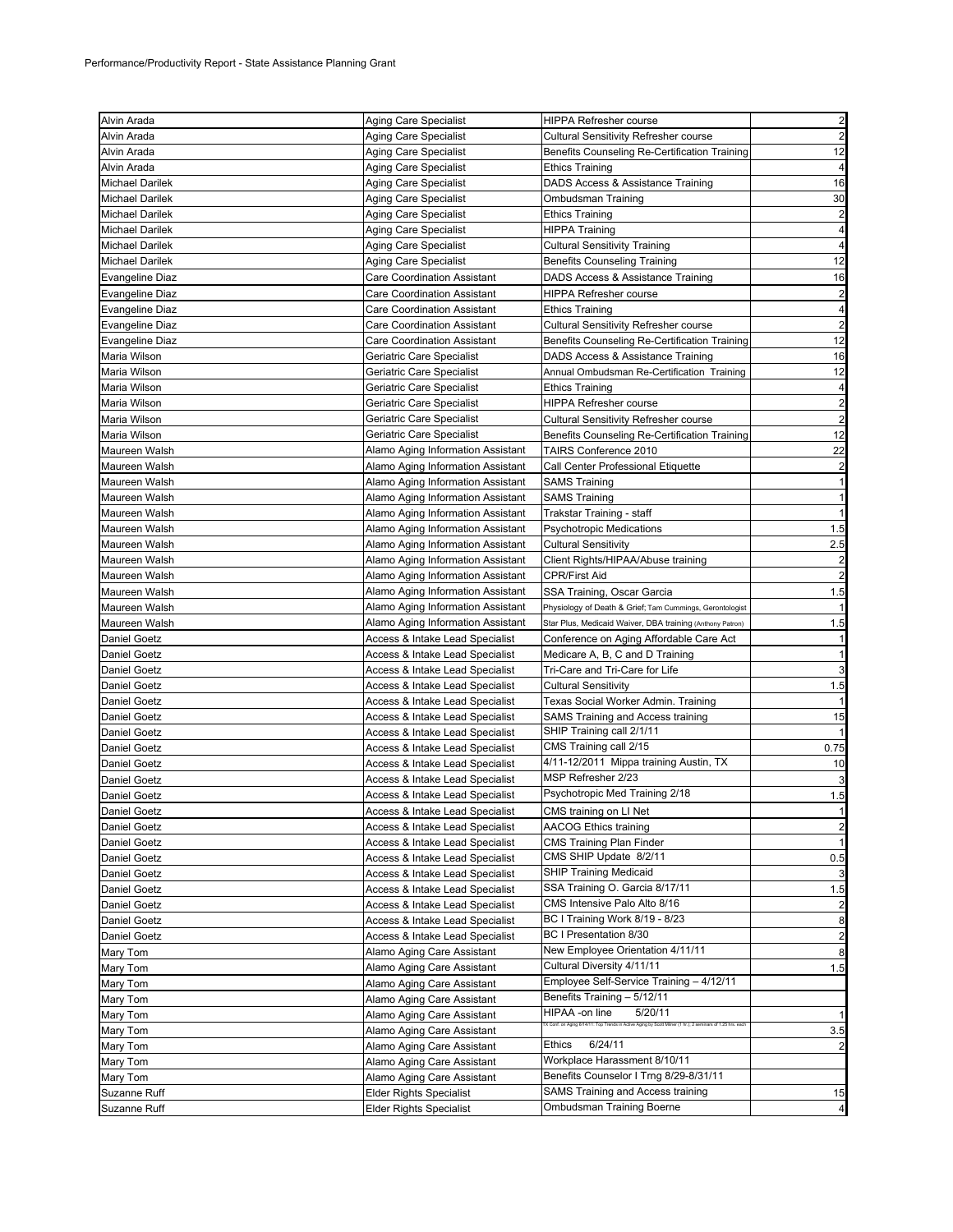| Suzanne Ruff                   | <b>Elder Rights Specialist</b>                                        | SHIP Training call 2/1/2011                                                               | $\mathbf{1}$            |
|--------------------------------|-----------------------------------------------------------------------|-------------------------------------------------------------------------------------------|-------------------------|
| Suzanne Ruff                   | Elder Rights Specialist                                               | 4/11-12/2011 Mippa training Austin, TX                                                    | 10                      |
| Suzanne Ruff                   | <b>Elder Rights Specialist</b>                                        | 4/1/2011 Ethics Training AACOG                                                            | $\overline{\mathbf{c}}$ |
| Suzanne Ruff                   | Elder Rights Specialist                                               | 6/21 NMTP webinar                                                                         | 1.5                     |
| Suzanne Ruff                   | <b>Elder Rights Specialist</b>                                        | MIPAA and Sam training 6/29                                                               | $\mathbf{1}$            |
| Suzanne Ruff                   | <b>Elder Rights Specialist</b>                                        | 6/29/2011 Summer Inst on Aging Diabetes education for the Elderly VA Hosp.                | 3                       |
| Suzanne Ruff                   | Elder Rights Specialist                                               | San Antonio Bar Assoc.                                                                    | 1                       |
|                                | <b>Elder Rights Specialist</b>                                        | CMS Train the Trainer AACOG                                                               |                         |
| Suzanne Ruff<br>Suzanne Ruff   |                                                                       | Social Security Updates                                                                   | 8<br>$\mathbf{1}$       |
|                                | <b>Elder Rights Specialist</b>                                        |                                                                                           |                         |
|                                |                                                                       |                                                                                           |                         |
| ALAMO LOCAL AUTHORITY:         |                                                                       |                                                                                           |                         |
| Julia Robinson                 | Services Coordination Specialist - GR CH Mack Data Training           |                                                                                           | 8                       |
| Julia Robinson                 |                                                                       | Services Coordination Specialist - GR Charges for Community Based Services                | 4                       |
| Julia Robinson                 | Services Coordination Specialist - GR Client Rights                   |                                                                                           | 1                       |
| Julia Robinson                 | Services Coordination Specialist - GR Corporate Compliance            |                                                                                           | 0                       |
| Julia Robinson                 | Services Coordination Specialist - GR CPR - Adult                     |                                                                                           | 4                       |
| Julia Robinson                 | Services Coordination Specialist - GR Culture Sensitivity             |                                                                                           | 1                       |
| Julia Robinson                 | Services Coordination Specialist - GR DADS Community Options          |                                                                                           | $\overline{4}$          |
| Julia Robinson                 | Services Coordination Specialist - GR First Aid & Seizures            |                                                                                           | 4                       |
| Julia Robinson                 |                                                                       | Services Coordination Specialist - GR Infections Control/HIV/AIDS/Universal Precautions   | $\overline{2}$          |
| Julia Robinson                 | Services Coordination Specialist - GR   Medicaid/SS                   |                                                                                           | 4                       |
| Julia Robinson                 | Services Coordination Specialist - GR SAMA Training                   |                                                                                           | 12                      |
| Julia Robinson                 | Services Coordination Specialist - GR Psychotropic Medications        |                                                                                           | $\overline{\mathbf{c}}$ |
| Julia Robinson                 | Services Coordination Specialist - GR Workplace Harassment Prevention |                                                                                           | $\mathbf{1}$            |
| Robin Reyes                    | Services Coordination Specialist - GR CH Mack Data Training           |                                                                                           | 8                       |
| Robin Reyes                    |                                                                       | Services Coordination Specialist - GR Charges for Community Based Services                | 4                       |
| Robin Reyes                    | Services Coordination Specialist - GR Client Rights                   |                                                                                           | $\mathbf{1}$            |
| Robin Reyes                    | Services Coordination Specialist - GR Corporate Compliance            |                                                                                           | 0                       |
| Robin Reyes                    | Services Coordination Specialist - GR CPR - Adult                     |                                                                                           | 4                       |
| Robin Reyes                    | Services Coordination Specialist - GR Culture Sensitivity             |                                                                                           | $\mathbf{1}$            |
| Robin Reyes                    | Services Coordination Specialist - GR   DADS Community Options        |                                                                                           | 4                       |
| Robin Reyes                    | Services Coordination Specialist - GR First Aid & Seizures            |                                                                                           | 4                       |
| Robin Reyes                    |                                                                       | Services Coordination Specialist - GR  Infections Control/HIV/AIDS/Universal Precautions  | $\overline{2}$          |
| Robin Reyes                    | Services Coordination Specialist - GR Medicaid/SS                     |                                                                                           | 4                       |
| Robin Reyes                    | Services Coordination Specialist - GR SAMA Training                   |                                                                                           | 12                      |
| Robin Reyes                    | Services Coordination Specialist - GR Psychotropic Medications        |                                                                                           | $\overline{2}$          |
| Robin Reyes                    | Services Coordination Specialist - GR Workplace Harassment Prevention |                                                                                           | $\mathbf{1}$            |
| eah Martinez                   | Services Coordination Specialist - GR CH Mack Data Training           |                                                                                           | 8                       |
| eah Martinez                   |                                                                       | Services Coordination Specialist - GR Charges for Community Based Services                | 4                       |
| eah Martinez                   | Services Coordination Specialist - GR Client Rights                   |                                                                                           | 1                       |
| eah Martinez                   | Services Coordination Specialist - GR Corporate Compliance            |                                                                                           | 0                       |
| Leah Martinez                  | Services Coordination Specialist - GR   CPR - Adult                   |                                                                                           | 4                       |
|                                | Services Coordination Specialist - GR Culture Sensitivity             |                                                                                           | $\mathbf{1}$            |
| eah Martinez.<br>Leah Martinez |                                                                       |                                                                                           |                         |
|                                | Services Coordination Specialist - GR DADS Community Options          |                                                                                           | 4                       |
| eah Martinez.                  | Services Coordination Specialist - GR First Aid & Seizures            |                                                                                           | 4                       |
| Leah Martinez                  |                                                                       | Services Coordination Specialist - GR   Infections Control/HIV/AIDS/Universal Precautions | $\overline{c}$          |
| Leah Martinez                  | Services Coordination Specialist - GR   Medicaid/SS                   |                                                                                           | 4                       |
| eah Martinez                   | Services Coordination Specialist - GR SAMA Training                   |                                                                                           | 12                      |
| eah Martinez                   | Services Coordination Specialist - GR Psychotropic Medications        |                                                                                           | $\overline{2}$          |
| Leah Martinez                  | Services Coordination Specialist - GR                                 | Workplace Harassment Prevention                                                           | 1                       |
| Kenneth White                  | services Coordination Specialist - COS1                               | CH Mack Data Training                                                                     | 8                       |
| Kenneth White                  | services Coordination Specialist - COS1                               | Charges for Community Based Services                                                      | 4                       |
| Kenneth White                  | services Coordination Specialist - COS1                               | <b>Client Rights</b>                                                                      | $\mathbf{1}$            |
| Kenneth White                  | services Coordination Specialist - COS1                               | <b>Consumer Directed Services Training</b>                                                | 12                      |
| Kenneth White                  | services Coordination Specialist - COS1                               | Corporate Compliance                                                                      | 0                       |
| Kenneth White                  | services Coordination Specialist - COS1                               | CPR - Adult                                                                               | 4                       |
| Kenneth White                  | services Coordination Specialist - COS1                               | <b>Culture Sensitivity</b>                                                                | 1                       |
| Kenneth White                  | services Coordination Specialist - COS1                               | <b>DADS Community Options</b>                                                             | 4                       |
| Kenneth White                  | services Coordination Specialist - COS1                               | First Aid & Seizures                                                                      | 4                       |
| Kenneth White                  | services Coordination Specialist - COS1                               | Infections Control/HIV/AIDS/Universal Precautions                                         | 2                       |
| Kenneth White                  | services Coordination Specialist - COS1                               | Medicaid/SS                                                                               | $\overline{4}$          |
| Kenneth White                  | services Coordination Specialist - COS1                               | <b>SAMA Training</b>                                                                      | 12                      |
| Kenneth White                  | services Coordination Specialist - COS1                               | <b>Psychotropic Medications</b>                                                           | $\overline{\mathbf{c}}$ |
|                                |                                                                       |                                                                                           |                         |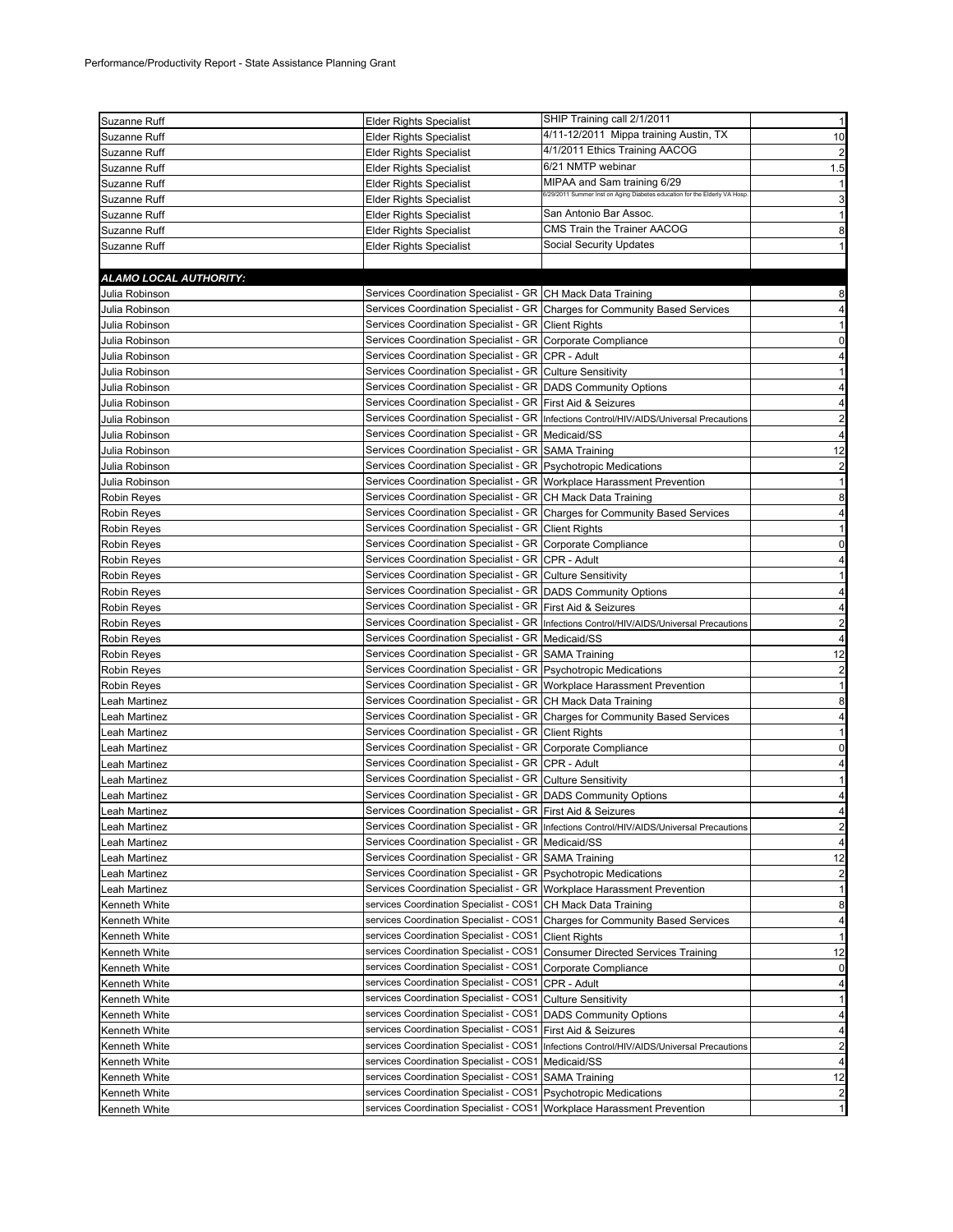| Mayra Carbajal     | services Coordination Specialist - COS1 CH Mack Data Training           |                                                                                           | 8                                |
|--------------------|-------------------------------------------------------------------------|-------------------------------------------------------------------------------------------|----------------------------------|
| Mayra Carbajal     |                                                                         | services Coordination Specialist - COS1 Charges for Community Based Services              | 4                                |
| Mayra Carbajal     | services Coordination Specialist - COS1 Client Rights                   |                                                                                           | 1                                |
| Mayra Carbajal     |                                                                         | services Coordination Specialist - COS1 Consumer Directed Services Training               | 12                               |
| Mayra Carbajal     | services Coordination Specialist - COS1 Corporate Compliance            |                                                                                           | $\mathbf 0$                      |
| Mayra Carbajal     | services Coordination Specialist - COS1 CPR - Adult                     |                                                                                           | 4                                |
| Mayra Carbajal     | services Coordination Specialist - COS1 Culture Sensitivity             |                                                                                           | 1                                |
| Mayra Carbajal     | services Coordination Specialist - COS1 DADS Community Options          |                                                                                           | 4                                |
| Mayra Carbajal     | services Coordination Specialist - COS1 First Aid & Seizures            |                                                                                           | 4                                |
| Mayra Carbajal     |                                                                         | services Coordination Specialist - COS1 Infections Control/HIV/AIDS/Universal Precautions |                                  |
| Mayra Carbajal     | services Coordination Specialist - COS1 Medicaid/SS                     |                                                                                           | $\overline{4}$                   |
| Mayra Carbajal     | services Coordination Specialist - COS1 SAMA Training                   |                                                                                           | 12                               |
| Mayra Carbajal     | services Coordination Specialist - COS1 Psychotropic Medications        |                                                                                           | 3                                |
| Mayra Carbajal     | services Coordination Specialist - COS1 Workplace Harassment Prevention |                                                                                           | $\mathbf{1}$                     |
| Adelfa Montoya     | Administrative Assistant                                                | CH Mack Data Training                                                                     | 8                                |
| Adelfa Montoya     | Administrative Assistant                                                | Client Rights                                                                             | $\mathbf{1}$                     |
| Adelfa Montoya     | Administrative Assistant                                                | Corporate Compliance                                                                      | 0                                |
| Adelfa Montoya     | Administrative Assistant                                                | <b>Culture Sensitivity</b>                                                                | 1                                |
| Adelfa Montoya     | Administrative Assistant                                                | Infections Control/HIV/AIDS/Universal Precautions                                         | $\overline{a}$                   |
| Adelfa Montoya     | Administrative Assistant                                                | Workplace Harassment Prevention                                                           | $\mathbf{1}$                     |
| Adelfa Montoya     | <b>Administrative Assistant</b>                                         | SAMA Training                                                                             | 4                                |
| Amalia Solis       | Administrative Assistant                                                | CH Mack Data Training                                                                     | 8                                |
| Amalia Solis       | Administrative Assistant                                                | <b>Client Rights</b>                                                                      |                                  |
| Amalia Solis       | Administrative Assistant                                                | Corporate Compliance                                                                      | 0                                |
| Amalia Solis       | Administrative Assistant                                                | <b>Culture Sensitivity</b>                                                                | $\mathbf{1}$                     |
| Amalia Solis       | Administrative Assistant                                                | DocuData Training                                                                         | $\overline{a}$                   |
| Amalia Solis       | Administrative Assistant                                                | Infections Control/HIV/AIDS/Universal Precautions                                         | $\overline{a}$                   |
| Amalia Solis       | Administrative Assistant                                                | Workplace Harassment Prevention                                                           | $\mathbf{1}$                     |
| Amalia Solis       | Administrative Assistant                                                | SAMA Training                                                                             | 4                                |
| Ana Artavia        | Data Entry                                                              | CH Mack Data Training                                                                     | 8                                |
| Ana Artavia        | Data Entry                                                              | Client Rights                                                                             | $\mathbf{1}$                     |
| Ana Artavia        | Data Entry                                                              | Corporate Compliance                                                                      | $\overline{0}$                   |
| Ana Artavia        | Data Entry                                                              | Culture Sensitivity                                                                       | $\mathbf{1}$                     |
| Ana Artavia        | Data Entry                                                              | Infections Control/HIV/AIDS/Universal Precautions                                         | 2                                |
| Ana Artavia        | Data Entry                                                              | Workplace Harassment Prevention                                                           |                                  |
| Ana Artavia        | Data Entry                                                              | SAMA Training                                                                             | 4                                |
| Angelica Rodino    | Services Coordination Specialist - GR CH Mack Data Training             |                                                                                           | 8                                |
| Angelica Rodino    |                                                                         | Services Coordination Specialist - GR Charges for Community Based Services                | 4                                |
| Angelica Rodino    | Services Coordination Specialist - GR Client Rights                     |                                                                                           | $\mathbf{1}$                     |
| Angelica Rodino    | Services Coordination Specialist - GR Corporate Compliance              |                                                                                           | $\overline{0}$                   |
| Angelica Rodino    | Services Coordination Specialist - GR CPR - Adult                       |                                                                                           | 4                                |
| Angelica Rodino    | Services Coordination Specialist - GR Culture Sensitivity               |                                                                                           | $\mathbf{1}$                     |
| Angelica Rodino    | Services Coordination Specialist - GR   DADS Community Options          |                                                                                           | 4                                |
| Angelica Rodino    | Services Coordination Specialist - GR First Aid & Seizures              |                                                                                           |                                  |
| Angelica Rodino    |                                                                         | Services Coordination Specialist - GR Infections Control/HIV/AIDS/Universal Precautions   | $\mathbf{z}$                     |
| Angelica Rodino    | Services Coordination Specialist - GR   Medicaid/SS                     |                                                                                           | $\overline{4}$                   |
| Angelica Rodino    | Services Coordination Specialist - GR SAMA Training                     |                                                                                           | 12                               |
| Angelica Rodino    | Services Coordination Specialist - GR Psychotropic Medications          |                                                                                           | $\overline{2}$                   |
| Angelica Rodino    | Services Coordination Specialist - GR                                   | Workplace Harassment Prevention                                                           | 1                                |
| <b>Brian Lopez</b> | <b>Client Rights Officer</b>                                            | CH Mack Data Training                                                                     | 8                                |
| <b>Brian Lopez</b> | <b>Client Rights Officer</b>                                            | <b>Charges for Community Based Services</b>                                               | $\overline{4}$                   |
| <b>Brian Lopez</b> | <b>Client Rights Officer</b>                                            | <b>Client Rights</b>                                                                      | 1                                |
| <b>Brian Lopez</b> | <b>Client Rights Officer</b>                                            | Corporate Compliance                                                                      | 0                                |
| <b>Brian Lopez</b> | <b>Client Rights Officer</b>                                            | CPR - Adult                                                                               | $\overline{4}$                   |
| <b>Brian Lopez</b> | <b>Client Rights Officer</b>                                            | <b>Culture Sensitivity</b>                                                                | $1\vert$                         |
| <b>Brian Lopez</b> | <b>Client Rights Officer</b>                                            | First Aid & Seizures                                                                      | 4                                |
| <b>Brian Lopez</b> | <b>Client Rights Officer</b>                                            | Infections Control/HIV/AIDS/Universal Precautions                                         | $\overline{a}$                   |
| <b>Brian Lopez</b> | <b>Client Rights Officer</b>                                            | SAMA Training                                                                             | 12                               |
| <b>Brian Lopez</b> | <b>Client Rights Officer</b>                                            | Workplace Harassment Prevention                                                           | $\mathbf{1}$                     |
| Daniel Mason       | Quality and Contracts Monitor                                           | CH Mack Data Training                                                                     | 8                                |
| Daniel Mason       |                                                                         |                                                                                           |                                  |
|                    | Quality and Contracts Monitor                                           | <b>Charges for Community Based Services</b>                                               | $\overline{4}$                   |
| Daniel Mason       | Quality and Contracts Monitor                                           | Client Rights                                                                             | 1                                |
| Daniel Mason       | Quality and Contracts Monitor                                           | Corporate Compliance                                                                      | $\overline{0}$<br>$\overline{a}$ |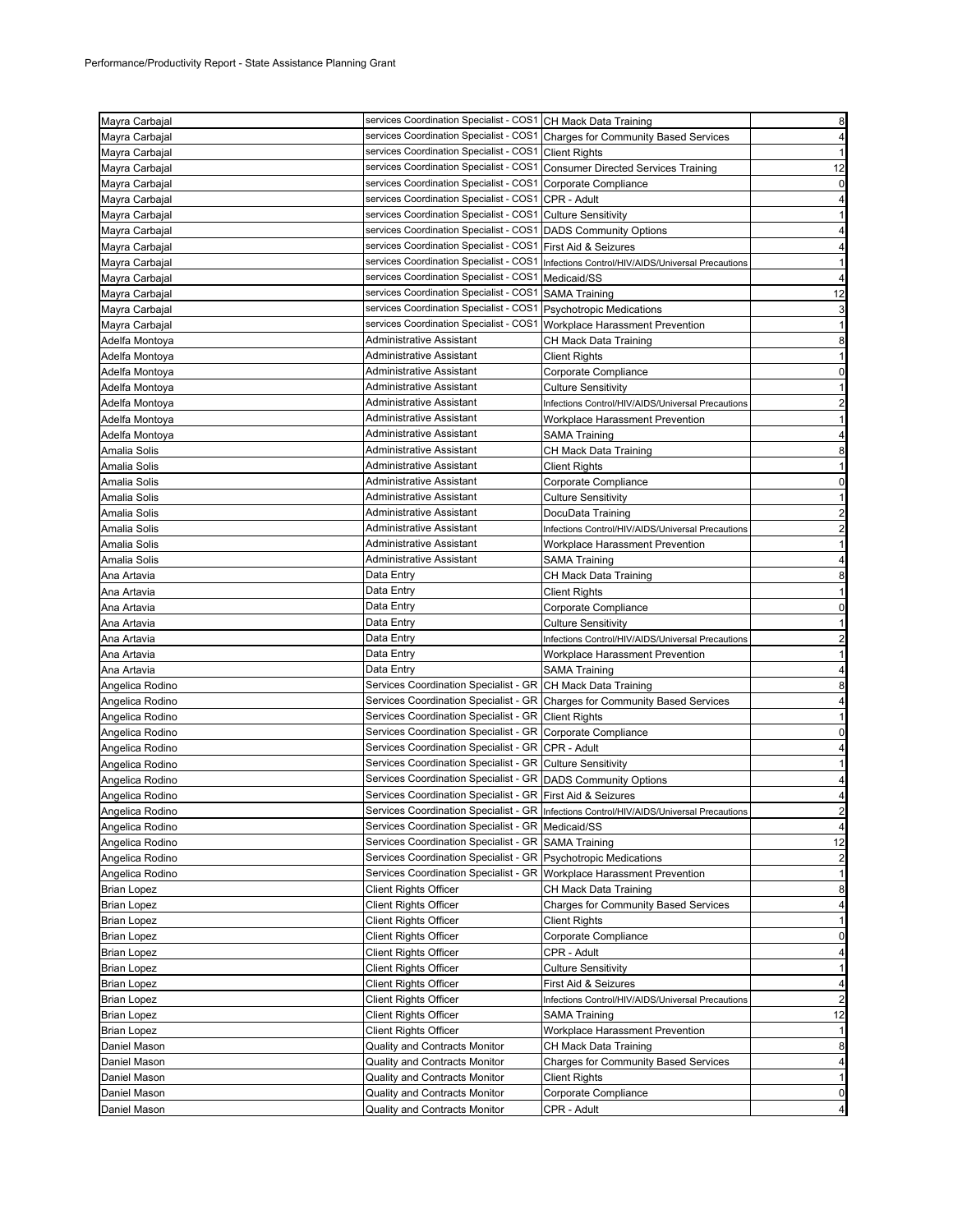| Daniel Mason           | <b>Quality and Contracts Monitor</b>                             | <b>Culture Sensitivity</b>                                                    | $\mathbf{1}$            |
|------------------------|------------------------------------------------------------------|-------------------------------------------------------------------------------|-------------------------|
| Daniel Mason           | <b>Quality and Contracts Monitor</b>                             | First Aid & Seizures                                                          | $\overline{4}$          |
| Daniel Mason           | <b>Quality and Contracts Monitor</b>                             |                                                                               | $\overline{2}$          |
|                        |                                                                  | Infections Control/HIV/AIDS/Universal Precautions                             |                         |
| Daniel Mason           | Quality and Contracts Monitor                                    | SAMA Training                                                                 | 12                      |
| Daniel Mason           | <b>Quality and Contracts Monitor</b>                             | Workplace Harassment Prevention                                               | $\mathbf{1}$            |
| Virginia Charles       | Services Manager - GR                                            | CH Mack Data Training                                                         | 8                       |
| Virginia Charles       | Services Manager - GR                                            | Charges for Community Based Services                                          | 4                       |
| Virginia Charles       | Services Manager - GR                                            | <b>Client Rights</b>                                                          | -1                      |
| Virginia Charles       | Services Manager - GR                                            | Corporate Compliance                                                          | 0                       |
| Virginia Charles       | Services Manager - GR                                            | CPR - Adult                                                                   | 4                       |
| Virginia Charles       | Services Manager - GR                                            | <b>Culture Sensitivity</b>                                                    | 1                       |
| Virginia Charles       | Services Manager - GR                                            | <b>DADS Community Options</b>                                                 | 4                       |
| Virginia Charles       | Services Manager - GR                                            | First Aid & Seizures                                                          | 4                       |
| Virginia Charles       | Services Manager - GR                                            | Infections Control/HIV/AIDS/Universal Precautions                             | 2                       |
| Virginia Charles       | Services Manager - GR                                            | Medicaid/SS                                                                   | $\overline{4}$          |
| Virginia Charles       | Services Manager - GR                                            | <b>SAMA Training</b>                                                          | 12                      |
| Virginia Charles       | Services Manager - GR                                            | Psychotropic Medications                                                      | $\overline{2}$          |
| Virginia Charles       | Services Manager - GR                                            | Workplace Harassment Prevention                                               | $\mathbf{1}$            |
| Lona Carter            | Services Manager - HCS                                           | CH Mack Data Training                                                         | 8                       |
| Lona Carter            | Services Manager - HCS                                           | <b>Charges for Community Based Services</b>                                   | 4                       |
|                        | Services Manager - HCS                                           |                                                                               | $\mathbf{1}$            |
| Lona Carter            | Services Manager - HCS                                           | Client Rights                                                                 |                         |
| Lona Carter            |                                                                  | Corporate Compliance                                                          | 0                       |
| Lona Carter            | Services Manager - HCS                                           | CPR - Adult                                                                   | 4                       |
| ona Carter             | Services Manager - HCS                                           | Culture Sensitivity                                                           | $\mathbf{1}$            |
| Lona Carter            | Services Manager - HCS                                           | <b>DADS Community Options</b>                                                 | 4                       |
| ona Carter             | Services Manager - HCS                                           | First Aid & Seizures                                                          | 4                       |
| ona Carter             | Services Manager - HCS                                           | Infections Control/HIV/AIDS/Universal Precautions                             | $\overline{2}$          |
| ona Carter             | Services Manager - HCS                                           | Medicaid/SS                                                                   | 4                       |
| ona Carter             | Services Manager - HCS                                           | SAMA Training                                                                 | 12                      |
| ona Carter             | Services Manager - HCS                                           | Psychotropic Medications                                                      | $\overline{2}$          |
| ona Carter             | Services Manager - HCS                                           | Workplace Harassment Prevention                                               | $\mathbf{1}$            |
| Sara Sobieski          | Services Manager - HCS                                           | CH Mack Data Training                                                         | 8                       |
| Sara Sobieski          | Services Manager - HCS                                           | Charges for Community Based Services                                          | 4                       |
| Sara Sobieski          | Services Manager - HCS                                           | <b>Client Rights</b>                                                          | 1                       |
| Sara Sobieski          | Services Manager - HCS                                           | Corporate Compliance                                                          | 0                       |
| Sara Sobieski          | Services Manager - HCS                                           | CPR - Adult                                                                   | 4                       |
| Sara Sobieski          | Services Manager - HCS                                           | Culture Sensitivity                                                           | $\mathbf{1}$            |
| Sara Sobieski          | Services Manager - HCS                                           | <b>DADS Community Options</b>                                                 | 4                       |
|                        | Services Manager - HCS                                           |                                                                               |                         |
| Sara Sobieski          | Services Manager - HCS                                           | First Aid & Seizures                                                          | 4                       |
| Sara Sobieski          |                                                                  | Infections Control/HIV/AIDS/Universal Precautions                             | $\overline{\mathbf{c}}$ |
| Sara Sobieski          | Services Manager - HCS                                           | Medicaid/SS                                                                   | 4                       |
| Sara Sobieski          | Services Manager - HCS                                           | SAMA Training                                                                 | 12                      |
| Sara Sobieski          | Services Manager - HCS                                           | <b>Psychotropic Medications</b>                                               | $\overline{2}$          |
| Sara Sobieski          | Services Manager - HCS                                           | Workplace Harassment Prevention                                               | -1                      |
| <b>Tyrone Peterson</b> | MR Services Specialist - CLOIP                                   | CH Mack Data Training                                                         | 8                       |
| <b>Tyrone Peterson</b> |                                                                  | Services Coordination Specialist - CLOIP Charges for Community Based Services | 4                       |
| <b>Tyrone Peterson</b> | Services Coordination Specialist - CLOIP Client Rights           |                                                                               | 1                       |
| <b>Tyrone Peterson</b> | Services Coordination Specialist - CLOIP Corporate Compliance    |                                                                               | 0                       |
| <b>Tyrone Peterson</b> | Services Coordination Specialist - CLOIP                         | CPR - Adult                                                                   | 4                       |
| <b>Tyrone Peterson</b> | Services Coordination Specialist - CLOIP                         | <b>Culture Sensitivity</b>                                                    | 1                       |
| <b>Tyrone Peterson</b> | Services Coordination Specialist - CLOIP                         | <b>DADS Community Options</b>                                                 | 4                       |
| <b>Tyrone Peterson</b> | Services Coordination Specialist - CLOIP                         | First Aid & Seizures                                                          | 4                       |
| <b>Tyrone Peterson</b> | Services Coordination Specialist - CLOIP                         | Infections Control/HIV/AIDS/Universal Precautions                             | $\overline{\mathbf{c}}$ |
| Tyrone Peterson        | Services Coordination Specialist - CLOIP                         | Medicaid/SS                                                                   | 4                       |
| Tyrone Peterson        | Services Coordination Specialist - CLOIP                         | <b>SAMA Training</b>                                                          | 12                      |
| <b>Tyrone Peterson</b> | Services Coordination Specialist - CLOIP                         | <b>Psychotropic Medications</b>                                               |                         |
|                        |                                                                  |                                                                               | $\overline{\mathbf{c}}$ |
| Tyrone Peterson        | Services Coordination Specialist - CLOIP                         | Workplace Harassment Prevention                                               | 1                       |
| Carly Perez            | Services Coordination Specialist - COS1                          | CH Mack Data Training                                                         | 8                       |
| Carly Perez            | Services Coordination Specialist - COS1                          | <b>Charges for Community Based Services</b>                                   | 4                       |
| Carly Perez            | Services Coordination Specialist - COS1                          | <b>Client Rights</b>                                                          | 1                       |
| Carly Perez            | Services Coordination Specialist - COS1                          | Corporate Compliance                                                          | 0                       |
| Carly Perez            | Services Coordination Specialist - COS1                          | CPR - Adult                                                                   | 4                       |
| Carly Perez            | Services Coordination Specialist - COS1                          | <b>Culture Sensitivity</b>                                                    | 1                       |
| Carly Perez            | Services Coordination Specialist - COS1   DADS Community Options |                                                                               | 4                       |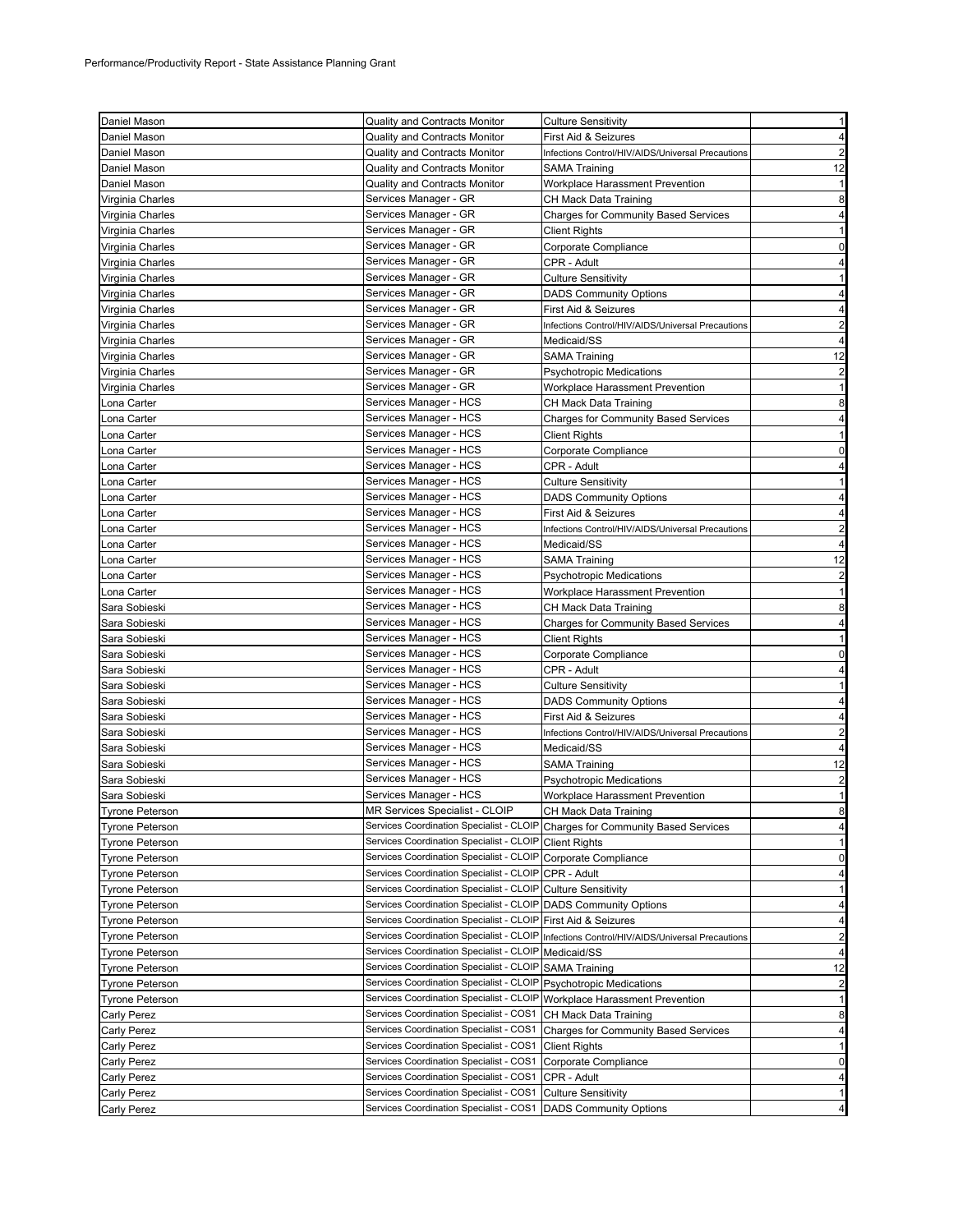| Carly Perez             | Services Coordination Specialist - COS1   First Aid & Seizures            |                                                                                           | $\overline{4}$          |
|-------------------------|---------------------------------------------------------------------------|-------------------------------------------------------------------------------------------|-------------------------|
| Carly Perez             |                                                                           | Services Coordination Specialist - COS1 Infections Control/HIV/AIDS/Universal Precautions | 2                       |
| Carly Perez             | Services Coordination Specialist - COS1 Medicaid/SS                       |                                                                                           | 4                       |
| Carly Perez             | Services Coordination Specialist - COS1 SAMA Training                     |                                                                                           | 12                      |
| Carly Perez             | Services Coordination Specialist - COS1   Psychotropic Medications        |                                                                                           | $\overline{2}$          |
| Carly Perez             | Services Coordination Specialist - COS1   Workplace Harassment Prevention |                                                                                           | $\mathbf{1}$            |
| Carolyn Sue Wolf        | Services Coordination Specialist - COS2 CH Mack Data Training             |                                                                                           | 8                       |
| Carolyn Sue Wolf        |                                                                           | Services Coordination Specialist - COS2 Charges for Community Based Services              | 4                       |
| Carolyn Sue Wolf        | Services Coordination Specialist - COS2 Client Rights                     |                                                                                           | $\mathbf{1}$            |
|                         | Services Coordination Specialist - COS2 Corporate Compliance              |                                                                                           |                         |
| Carolyn Sue Wolf        |                                                                           |                                                                                           | 0                       |
| Carolyn Sue Wolf        | Services Coordination Specialist - COS2 CPR - Adult                       |                                                                                           | 4                       |
| Carolyn Sue Wolf        | Services Coordination Specialist - COS2 Culture Sensitivity               |                                                                                           | 1                       |
| Carolyn Sue Wolf        | Services Coordination Specialist - COS2 DADS Community Options            |                                                                                           | 4                       |
| Carolyn Sue Wolf        | Services Coordination Specialist - COS2   First Aid & Seizures            |                                                                                           | 4                       |
| Carolyn Sue Wolf        | Services Coordination Specialist - COS2                                   | Infections Control/HIV/AIDS/Universal Precautions                                         | $\overline{c}$          |
| Carolyn Sue Wolf        | Services Coordination Specialist - COS2                                   | Medicaid/SS                                                                               | $\overline{4}$          |
| Carolyn Sue Wolf        | Services Coordination Specialist - COS2 Permanency Planning Training      |                                                                                           | 13                      |
| Carolyn Sue Wolf        | Services Coordination Specialist - COS2 SAMA Training                     |                                                                                           | 12                      |
| Carolyn Sue Wolf        | Services Coordination Specialist - COS2 Psychotropic Medications          |                                                                                           | 3                       |
| Carolyn Sue Wolf        | Services Coordination Specialist - COS2 Workplace Harassment Prevention   |                                                                                           | $\overline{\mathbf{c}}$ |
| Castaneda, Esther       | Administrative Assistant                                                  | <b>Client Rights</b>                                                                      | $\mathbf{1}$            |
| Castaneda, Esther       | Administrative Assistant                                                  | Corporate Compliance                                                                      | 0                       |
| Castaneda, Esther       | Administrative Assistant                                                  | <b>Culture Sensitivity</b>                                                                | 1                       |
| Castaneda, Esther       | Administrative Assistant                                                  | Infections Control/HIV/AIDS/Universal Precautions                                         | $\overline{2}$          |
| Castaneda, Esther       | Administrative Assistant                                                  | Workplace Harassment Prevention                                                           | $\mathbf{1}$            |
| Castaneda, Esther       | Administrative Assistant                                                  | SAMA Training                                                                             | $\overline{4}$          |
| Veronica Neal           | <b>Medical Records Clerk</b>                                              | CH Mack Data Training                                                                     | 8                       |
| Veronica Neal           | <b>Medical Records Clerk</b>                                              | <b>Client Rights</b>                                                                      | $\mathbf{1}$            |
| Veronica Neal           | <b>Medical Records Clerk</b>                                              | Corporate Compliance                                                                      | 0                       |
| Veronica Neal           | <b>Medical Records Clerk</b>                                              | Culture Sensitivity                                                                       | $\mathbf{1}$            |
| Veronica Neal           | <b>Medical Records Clerk</b>                                              |                                                                                           | $\overline{2}$          |
|                         | <b>Medical Records Clerk</b>                                              | DocuData Training                                                                         |                         |
| Veronica Neal           | <b>Medical Records Clerk</b>                                              | Infections Control/HIV/AIDS/Universal Precautions                                         | 2                       |
| Veronica Neal           |                                                                           | Workplace Harassment Prevention                                                           | 1                       |
| Veronica Neal           | <b>Medical Records Clerk</b>                                              | SAMA Training                                                                             | 4                       |
| <b>Christine Pintor</b> | <b>Medical Records Clerk</b>                                              | CH Mack Data Training                                                                     | 8                       |
| Christine Pintor        | <b>Medical Records Clerk</b>                                              | <b>Client Rights</b>                                                                      | 1                       |
| Christine Pintor        | <b>Medical Records Clerk</b>                                              | Corporate Compliance                                                                      | 1                       |
| Christine Pintor        | <b>Medical Records Clerk</b>                                              | <b>Culture Sensitivity</b>                                                                | $\mathbf{1}$            |
| Christine Pintor        | <b>Medical Records Clerk</b>                                              | DocuData Training                                                                         | $\overline{\mathbf{c}}$ |
| Christine Pintor        | <b>Medical Records Clerk</b>                                              | Infections Control/HIV/AIDS/Universal Precautions                                         | $\overline{c}$          |
| Christine Pintor        | <b>Medical Records Clerk</b>                                              | Workplace Harassment Prevention                                                           | 1                       |
| Christine Pintor        | <b>Medical Records Clerk</b>                                              | <b>SAMA Training</b>                                                                      | 4                       |
| Maria Navarro           | Data Entry                                                                | CH Mack Data Training                                                                     | 8                       |
| Maria Navarro           | Data Entry                                                                | <b>Client Rights</b>                                                                      | 1                       |
| Maria Navarro           | Data Entry                                                                | Corporate Compliance                                                                      | 0                       |
| Maria Navarro           | Data Entry                                                                | Culture Sensitivity                                                                       | $\mathbf{1}$            |
| Maria Navarro           | Data Entry                                                                | Infections Control/HIV/AIDS/Universal Precautions                                         | 2                       |
| Maria Navarro           | Data Entry                                                                | Workplace Harassment Prevention                                                           | 1                       |
| Maria Navarro           | Data Entry                                                                | SAMA Training                                                                             | 4                       |
| Daniel Rosenberg        | Services Coordination Specialist - GR CH Mack Data Training               |                                                                                           | 8                       |
| Daniel Rosenberg        |                                                                           | Services Coordination Specialist - GR Charges for Community Based Services                | 4                       |
| Daniel Rosenberg        | Services Coordination Specialist - GR   Client Rights                     |                                                                                           | -1                      |
| Daniel Rosenberg        | Services Coordination Specialist - GR Corporate Compliance                |                                                                                           | 0                       |
| Daniel Rosenberg        | Services Coordination Specialist - GR CPR - Adult                         |                                                                                           | 4                       |
| Daniel Rosenberg        | Services Coordination Specialist - GR Culture Sensitivity                 |                                                                                           | -1                      |
| Daniel Rosenberg        | Services Coordination Specialist - GR DADS Community Options              |                                                                                           | 4                       |
| Daniel Rosenberg        | Services Coordination Specialist - GR                                     | First Aid & Seizures                                                                      | 4                       |
| Daniel Rosenberg        | Services Coordination Specialist - GR                                     | Infections Control/HIV/AIDS/Universal Precautions                                         | 2                       |
| Daniel Rosenberg        | Services Coordination Specialist - GR Medicaid/SS                         |                                                                                           | 4                       |
| Daniel Rosenberg        | Services Coordination Specialist - GR SAMA Training                       |                                                                                           | 12                      |
| Daniel Rosenberg        | Services Coordination Specialist - GR Psychotropic Medications            |                                                                                           | $\overline{2}$          |
| Daniel Rosenberg        | Services Coordination Specialist - GR Workplace Harassment Prevention     |                                                                                           | $\mathbf{1}$            |
| Poppy N. Whiteley       | Services Coordination Specialist - GR CH Mack Data Training               |                                                                                           |                         |
| Poppy N. Whiteley       |                                                                           | Services Coordination Specialist - GR Charges for Community Based Services                | 8<br>4                  |
|                         |                                                                           |                                                                                           |                         |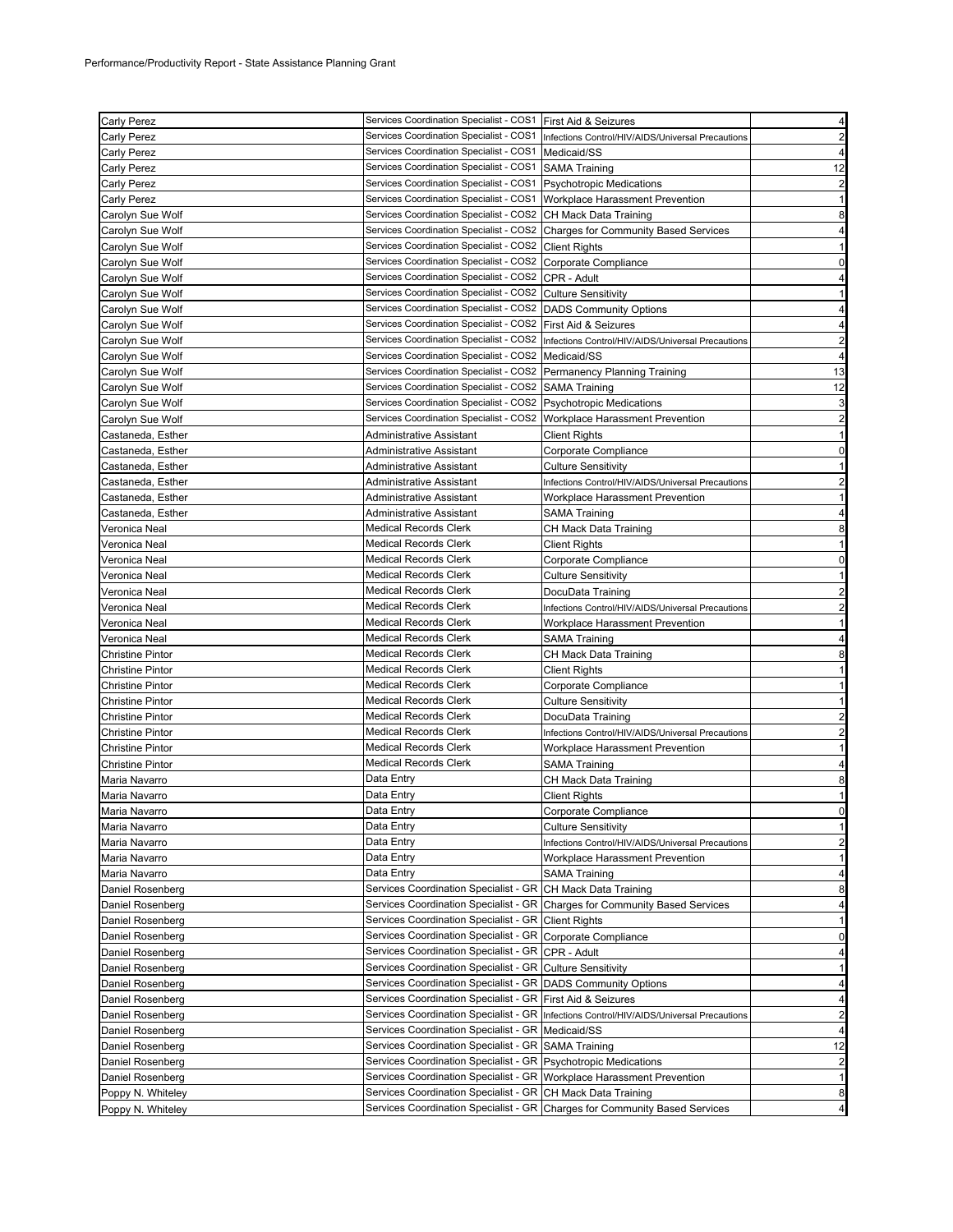| Poppy N. Whiteley                | Services Coordination Specialist - GR Client Rights                       |                                                                                           | $\mathbf{1}$                                                                                                                                                                                                                                                                 |
|----------------------------------|---------------------------------------------------------------------------|-------------------------------------------------------------------------------------------|------------------------------------------------------------------------------------------------------------------------------------------------------------------------------------------------------------------------------------------------------------------------------|
| Poppy N. Whiteley                | Services Coordination Specialist - GR Corporate Compliance                |                                                                                           | $\mathbf 0$                                                                                                                                                                                                                                                                  |
| Poppy N. Whiteley                | Services Coordination Specialist - GR CPR - Adult                         |                                                                                           | 4                                                                                                                                                                                                                                                                            |
| Poppy N. Whiteley                | Services Coordination Specialist - GR Culture Sensitivity                 |                                                                                           | $\mathbf{1}$                                                                                                                                                                                                                                                                 |
| Poppy N. Whiteley                | Services Coordination Specialist - GR DADS Community Options              |                                                                                           | $\overline{4}$                                                                                                                                                                                                                                                               |
| Poppy N. Whiteley                | Services Coordination Specialist - GR First Aid & Seizures                |                                                                                           | 4                                                                                                                                                                                                                                                                            |
| Poppy N. Whiteley                |                                                                           | Services Coordination Specialist - GR  Infections Control/HIV/AIDS/Universal Precautions  | $\overline{2}$                                                                                                                                                                                                                                                               |
| Poppy N. Whiteley                | Services Coordination Specialist - GR Medicaid/SS                         |                                                                                           | $\overline{4}$                                                                                                                                                                                                                                                               |
| Poppy N. Whiteley                | Services Coordination Specialist - GR SAMA Training                       |                                                                                           | 12                                                                                                                                                                                                                                                                           |
| Poppy N. Whiteley                | Services Coordination Specialist - GR Psychotropic Medications            |                                                                                           | $\overline{\mathbf{c}}$                                                                                                                                                                                                                                                      |
| Poppy N. Whiteley                | Services Coordination Specialist - GR Workplace Harassment Prevention     |                                                                                           | $\mathbf{1}$                                                                                                                                                                                                                                                                 |
| Debra Wong                       | Services Coordination Specialist - GR CH Mack Data Training               |                                                                                           | 8                                                                                                                                                                                                                                                                            |
| Debra Wong                       |                                                                           | Services Coordination Specialist - GR Charges for Community Based Services                | 4                                                                                                                                                                                                                                                                            |
| Debra Wong                       | Services Coordination Specialist - GR Client Rights                       |                                                                                           | $\mathbf{1}$                                                                                                                                                                                                                                                                 |
| Debra Wong                       | Services Coordination Specialist - GR Corporate Compliance                |                                                                                           | 0                                                                                                                                                                                                                                                                            |
| Debra Wong                       | Services Coordination Specialist - GR CPR - Adult                         |                                                                                           | 4                                                                                                                                                                                                                                                                            |
| Debra Wong                       | Services Coordination Specialist - GR Culture Sensitivity                 |                                                                                           | $\mathbf{1}$                                                                                                                                                                                                                                                                 |
|                                  | Services Coordination Specialist - GR   DADS Community Options            |                                                                                           | $\overline{a}$                                                                                                                                                                                                                                                               |
| Debra Wong                       | Services Coordination Specialist - GR First Aid & Seizures                |                                                                                           |                                                                                                                                                                                                                                                                              |
| Debra Wong                       |                                                                           |                                                                                           | 4                                                                                                                                                                                                                                                                            |
| Debra Wong                       |                                                                           | Services Coordination Specialist - GR   Infections Control/HIV/AIDS/Universal Precautions | $\overline{\mathbf{c}}$                                                                                                                                                                                                                                                      |
| Debra Wong                       | Services Coordination Specialist - GR   Medicaid/SS                       |                                                                                           | 4                                                                                                                                                                                                                                                                            |
| Debra Wong                       | Services Coordination Specialist - GR SAMA Training                       |                                                                                           | 12                                                                                                                                                                                                                                                                           |
| Debra Wong                       | Services Coordination Specialist - GR   Psychotropic Medications          |                                                                                           | $\overline{2}$                                                                                                                                                                                                                                                               |
| Debra Wong                       | Services Coordination Specialist - GR Workplace Harassment Prevention     |                                                                                           | $\mathbf{1}$                                                                                                                                                                                                                                                                 |
| Donna Landers                    | Services Coordination Specialist - GR CH Mack Data Training               |                                                                                           | 8                                                                                                                                                                                                                                                                            |
| Donna Landers                    |                                                                           | Services Coordination Specialist - GR Charges for Community Based Services                | 4                                                                                                                                                                                                                                                                            |
| Donna Landers                    | Services Coordination Specialist - GR Client Rights                       |                                                                                           | 1                                                                                                                                                                                                                                                                            |
| Donna Landers                    | Services Coordination Specialist - GR Consumer Directed Services Training |                                                                                           | $\mathbf 0$                                                                                                                                                                                                                                                                  |
| Donna Landers                    | Services Coordination Specialist - GR Corporate Compliance                |                                                                                           | $\mathbf 0$                                                                                                                                                                                                                                                                  |
| Donna Landers                    | Services Coordination Specialist - GR   CPR - Adult                       |                                                                                           | $\overline{a}$                                                                                                                                                                                                                                                               |
| Donna Landers                    | Services Coordination Specialist - GR Culture Sensitivity                 |                                                                                           | $\mathbf{1}$                                                                                                                                                                                                                                                                 |
| Donna Landers                    | Services Coordination Specialist - GR   DADS Community Options            |                                                                                           | 4                                                                                                                                                                                                                                                                            |
| Donna Landers                    | Services Coordination Specialist - GR First Aid & Seizures                |                                                                                           | 4                                                                                                                                                                                                                                                                            |
| Donna Landers                    |                                                                           | Services Coordination Specialist - GR  Infections Control/HIV/AIDS/Universal Precautions  | $\overline{c}$                                                                                                                                                                                                                                                               |
| Donna Landers                    | Services Coordination Specialist - GR Medicaid/SS                         |                                                                                           | $\overline{4}$                                                                                                                                                                                                                                                               |
| Donna Landers                    | Services Coordination Specialist - GR SAMA Training                       |                                                                                           | 12                                                                                                                                                                                                                                                                           |
| Donna Landers                    | Services Coordination Specialist - GR Psychotropic Medications            |                                                                                           | $\overline{c}$                                                                                                                                                                                                                                                               |
| Donna Landers                    | Services Coordination Specialist - GR Workplace Harassment Prevention     |                                                                                           | $\mathbf{1}$                                                                                                                                                                                                                                                                 |
| Eva Mata                         | Receptionist - ALA                                                        | Client Rights                                                                             | $\mathbf{1}$                                                                                                                                                                                                                                                                 |
| Eva Mata                         | Receptionist - ALA                                                        | Corporate Compliance                                                                      | $\mathbf 0$                                                                                                                                                                                                                                                                  |
| Eva Mata                         | Receptionist - ALA                                                        | <b>Culture Sensitivity</b>                                                                | $\mathbf{1}$                                                                                                                                                                                                                                                                 |
| Eva Mata                         | Receptionist - ALA                                                        | Infections Control/HIV/AIDS/Universal Precautions                                         | $\overline{c}$                                                                                                                                                                                                                                                               |
| Eva Mata                         | Receptionist - ALA                                                        | SAMA Training                                                                             | 4                                                                                                                                                                                                                                                                            |
| Eva Mata                         | Receptionist - ALA                                                        | <b>Workplace Harassment Prevention</b>                                                    | $\mathbf{1}$                                                                                                                                                                                                                                                                 |
| Katherine Klopman                | Services Manager - I & E                                                  | CH Mack Data Training                                                                     | 8                                                                                                                                                                                                                                                                            |
| Katherine Klopman                |                                                                           |                                                                                           |                                                                                                                                                                                                                                                                              |
| Katherine Klopman                | Services Manager - I & E                                                  | <b>Charges for Community Based Services</b>                                               |                                                                                                                                                                                                                                                                              |
|                                  | Services Manager - I & E                                                  | <b>Client Rights</b>                                                                      |                                                                                                                                                                                                                                                                              |
| Katherine Klopman                | Services Manager - I & E                                                  | Corporate Compliance                                                                      |                                                                                                                                                                                                                                                                              |
| Katherine Klopman                | Services Manager - I & E                                                  | CPR - Adult                                                                               |                                                                                                                                                                                                                                                                              |
| Katherine Klopman                | Services Manager - I & E                                                  | <b>Culture Sensitivity</b>                                                                |                                                                                                                                                                                                                                                                              |
| Katherine Klopman                | Services Manager - I & E                                                  | <b>DADS Community Options</b>                                                             | $\mathbf{1}$                                                                                                                                                                                                                                                                 |
| Katherine Klopman                | Services Manager - I & E                                                  | First Aid & Seizures                                                                      |                                                                                                                                                                                                                                                                              |
| Katherine Klopman                | Services Manager - I & E                                                  | Infections Control/HIV/AIDS/Universal Precautions                                         |                                                                                                                                                                                                                                                                              |
| Katherine Klopman                | Services Manager - I & E                                                  | Medicaid/SS                                                                               |                                                                                                                                                                                                                                                                              |
| Katherine Klopman                | Services Manager - I & E                                                  |                                                                                           |                                                                                                                                                                                                                                                                              |
|                                  |                                                                           | <b>SAMA Training</b>                                                                      |                                                                                                                                                                                                                                                                              |
| Katherine Klopman                | Services Manager - I & E                                                  | <b>Psychotropic Medications</b>                                                           |                                                                                                                                                                                                                                                                              |
| Katherine Klopman                | Services Manager - I & E                                                  | Workplace Harassment Prevention                                                           |                                                                                                                                                                                                                                                                              |
| James Almaguer                   | Care Specialist - I & E                                                   | CH Mack Data Training                                                                     |                                                                                                                                                                                                                                                                              |
| James Almaguer                   | Care Specialist - I & E                                                   | <b>Charges for Community Based Services</b>                                               |                                                                                                                                                                                                                                                                              |
| James Almaguer                   | Care Specialist - I & E                                                   | <b>Client Rights</b>                                                                      |                                                                                                                                                                                                                                                                              |
| James Almaguer                   | Care Specialist - I & E                                                   | Corporate Compliance                                                                      |                                                                                                                                                                                                                                                                              |
| James Almaguer                   | Care Specialist - I & E                                                   | CPR - Adult                                                                               |                                                                                                                                                                                                                                                                              |
| James Almaguer<br>James Almaguer | Care Specialist - I & E<br>Care Specialist - I & E                        | <b>Culture Sensitivity</b><br><b>DADS Community Options</b>                               | $\overline{a}$<br>1<br>$\mathbf 0$<br>$\overline{4}$<br>$\overline{a}$<br>$\overline{a}$<br>$\overline{a}$<br>$\overline{a}$<br>12<br>$\overline{a}$<br>$\mathbf{1}$<br>8<br>$\overline{a}$<br>$\mathbf{1}$<br>$\mathbf 0$<br>$\overline{a}$<br>1<br>$\overline{\mathbf{4}}$ |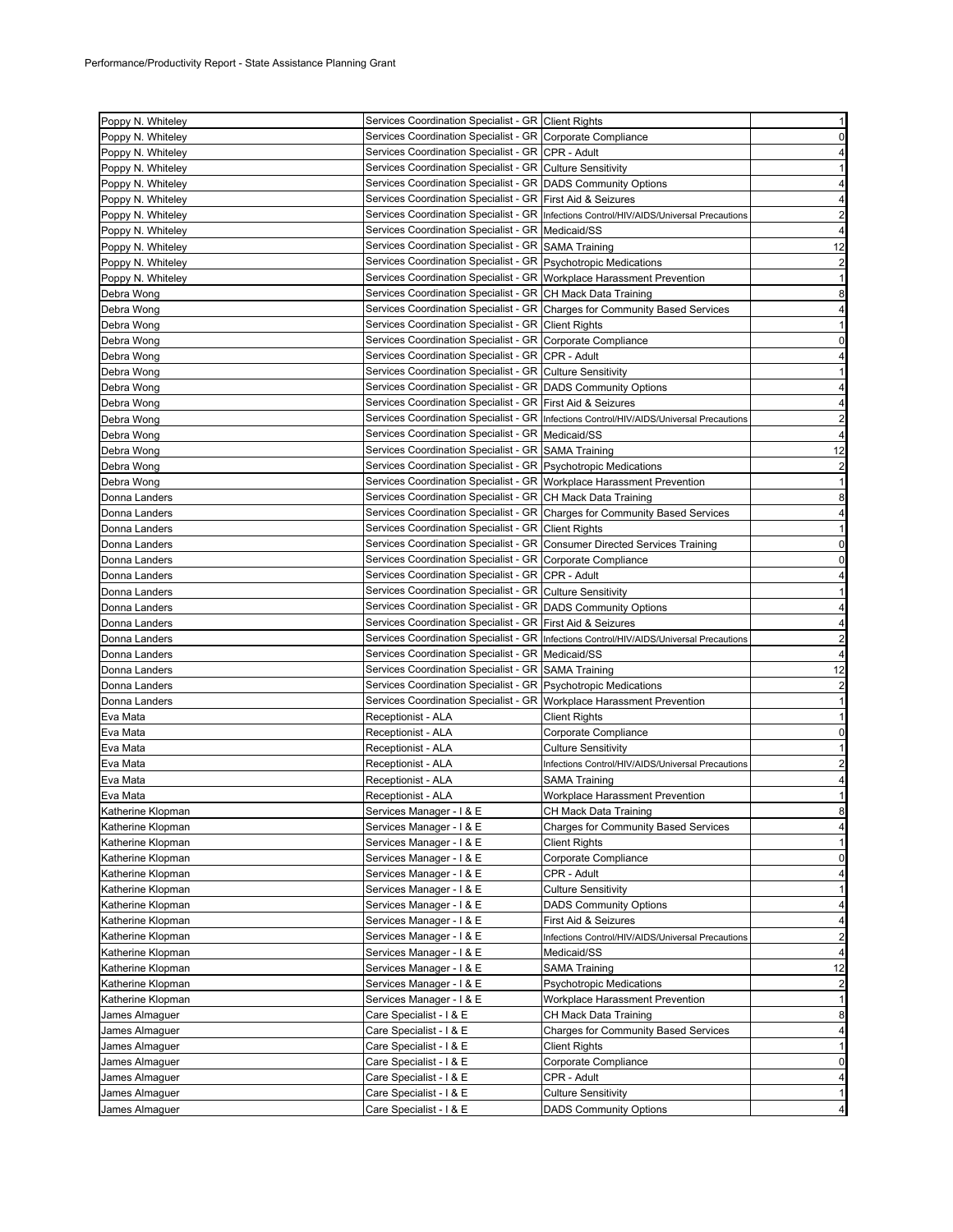| James Almaguer      | Care Specialist - I & E                                          | First Aid & Seizures                              | 4                       |
|---------------------|------------------------------------------------------------------|---------------------------------------------------|-------------------------|
| James Almaguer      | Care Specialist - I & E                                          | Infections Control/HIV/AIDS/Universal Precautions | $\overline{2}$          |
| James Almaguer      | Care Specialist - I & E                                          | Medicaid/SS                                       | 4                       |
| James Almaguer      | Care Specialist - I & E                                          | <b>SAMA Training</b>                              | 12                      |
| James Almaguer      | Care Specialist - I & E                                          | <b>Psychotropic Medications</b>                   | $\overline{\mathbf{c}}$ |
| James Almaguer      | Care Specialist - I & E                                          | Workplace Harassment Prevention                   | 1                       |
| David Rivera        | Care Specialist - I & E                                          | CH Mack Data Training                             | 8                       |
| David Rivera        | Care Specialist - I & E                                          | <b>Charges for Community Based Services</b>       | $\overline{4}$          |
| David Rivera        | Care Specialist - I & E                                          | Client Rights                                     | $\mathbf{1}$            |
| David Rivera        | Care Specialist - I & E                                          | Corporate Compliance                              | 0                       |
| David Rivera        | Care Specialist - I & E                                          | CPR - Adult                                       | 4                       |
| David Rivera        | Care Specialist - I & E                                          | <b>Culture Sensitivity</b>                        | $\mathbf{1}$            |
| David Rivera        | Care Specialist - I & E                                          | <b>SAMA Training</b>                              | 12                      |
| David Rivera        | Care Specialist - I & E                                          | <b>Psychotropic Medications</b>                   | $\overline{\mathbf{c}}$ |
| David Rivera        | Care Specialist - I & E                                          | Workplace Harassment Prevention                   | 1                       |
| Janey Perez         | Administrative Assistant                                         | <b>Client Rights</b>                              | $\mathbf{1}$            |
| Janey Perez         | Administrative Assistant                                         | Corporate Compliance                              | 0                       |
| Janey Perez         | Administrative Assistant                                         | <b>Culture Sensitivity</b>                        | 1                       |
| Janey Perez         | Administrative Assistant                                         | Infections Control/HIV/AIDS/Universal Precautions | $\overline{2}$          |
|                     |                                                                  |                                                   | $\mathbf{1}$            |
| Janey Perez         | Administrative Assistant                                         | Workplace Harassment Prevention                   |                         |
| Janey Perez         | Administrative Assistant<br>Care Specialist - I & E              | <b>SAMA Training</b>                              | 4                       |
| Maria Zenia Vazquez |                                                                  | CH Mack Data Training                             | 8                       |
| Maria Zenia Vazquez | Care Specialist - I & E                                          | <b>Charges for Community Based Services</b>       | $\overline{4}$          |
| Maria Zenia Vazquez | Care Specialist - I & E                                          | <b>Client Rights</b>                              | 1                       |
| Maria Zenia Vazquez | Care Specialist - I & E                                          | Corporate Compliance                              | 0                       |
| Maria Zenia Vazquez | Care Specialist - I & E                                          | <b>Culture Sensitivity</b>                        | $\mathbf{1}$            |
| Maria Zenia Vazquez | Care Specialist - I & E                                          | CPR - Adult                                       | 4                       |
| Maria Zenia Vazquez | Care Specialist - I & E                                          | First Aid & Seizures                              | 4                       |
| Maria Zenia Vazquez | Care Specialist - I & E                                          | Infections Control/HIV/AIDS/Universal Precautions | 2                       |
| Maria Zenia Vazquez | Care Specialist - I & E                                          | Workplace Harassment Prevention                   | $\mathbf{1}$            |
| Maria Zenia Vazquez | Care Specialist - I & E                                          | SAMA Training                                     | 12                      |
| Maria Zenia Vazquez | Care Specialist - I & E                                          | <b>Psychotropic Medications</b>                   | $\overline{2}$          |
| Jennie Ledeaux      | Care Specialist - I & E                                          | CH Mack Data Training                             | 8                       |
| Jennie Ledeaux      | Care Specialist - I & E                                          | <b>Charges for Community Based Services</b>       | 4                       |
| Jennie Ledeaux      | Care Specialist - I & E                                          | <b>Client Rights</b>                              | $\mathbf{1}$            |
| Jennie Ledeaux      | Care Specialist - I & E                                          | Corporate Compliance                              | $\mathbf 0$             |
| Jennie Ledeaux      | Care Specialist - I & E                                          | <b>Culture Sensitivity</b>                        | $\mathbf{1}$            |
| Jennie Ledeaux      | Care Specialist - I & E                                          | CPR - Adult                                       | 4                       |
| Jennie Ledeaux      | Care Specialist - I & E                                          | First Aid & Seizures                              | 4                       |
| Jennie Ledeaux      | Care Specialist - I & E                                          | Infections Control/HIV/AIDS/Universal Precautions | $\overline{2}$          |
| Jennie Ledeaux      | Care Specialist - I & E                                          | Workplace Harassment Prevention                   | $\mathbf{1}$            |
| Jennie Ledeaux      | Care Specialist - I & E                                          | SAMA Training                                     | 12                      |
| Jennie Ledeaux      | Care Specialist - I & E                                          | <b>Psychotropic Medications</b>                   | $\overline{2}$          |
| Kennet Mackey       | <b>Medical Records Clerk</b>                                     | CH Mack Data Training                             | 8                       |
| Kennet Mackey       | <b>Medical Records Clerk</b>                                     | DocuData Training                                 | $\overline{\mathbf{c}}$ |
| Kennet Mackey       | <b>Medical Records Clerk</b>                                     | <b>Client Rights</b>                              | 1                       |
| Kennet Mackey       | <b>Medical Records Clerk</b>                                     | Corporate Compliance                              | 0                       |
| Kennet Mackey       | <b>Medical Records Clerk</b>                                     | <b>Culture Sensitivity</b>                        | $\mathbf{1}$            |
| Kennet Mackey       | <b>Medical Records Clerk</b>                                     | Infections Control/HIV/AIDS/Universal Precautions | $\overline{\mathbf{c}}$ |
| Kennet Mackey       | <b>Medical Records Clerk</b>                                     | Workplace Harassment Prevention                   | 1                       |
| Kennet Mackey       | <b>Medical Records Clerk</b>                                     | <b>SAMA Training</b>                              | 4                       |
| Pahola Ramos-Segura | Services Coordination Specialist - COS2 CH Mack Data Training    |                                                   | 8                       |
| Pahola Ramos-Segura | Services Coordination Specialist - COS2                          | <b>Charges for Community Based Services</b>       | 4                       |
| Pahola Ramos-Segura | Services Coordination Specialist - COS2                          | <b>Client Rights</b>                              | -1                      |
| Pahola Ramos-Segura | Services Coordination Specialist - COS2                          | <b>Consumer Directed Services Training</b>        | 12                      |
| Pahola Ramos-Segura | Services Coordination Specialist - COS2                          | Corporate Compliance                              | 0                       |
| Pahola Ramos-Segura | Services Coordination Specialist - COS2                          | CPR - Adult                                       | 4                       |
| Pahola Ramos-Segura | Services Coordination Specialist - COS2                          | <b>Culture Sensitivity</b>                        | 1                       |
| Pahola Ramos-Segura | Services Coordination Specialist - COS2                          | <b>DADS Community Options</b>                     | 4                       |
| Pahola Ramos-Segura | Services Coordination Specialist - COS2                          | First Aid & Seizures                              | 4                       |
| Pahola Ramos-Segura | Services Coordination Specialist - COS2                          | Infections Control/HIV/AIDS/Universal Precautions | $\overline{\mathbf{c}}$ |
| Pahola Ramos-Segura | Services Coordination Specialist - COS2                          | Medicaid/SS                                       | 4                       |
| Pahola Ramos-Segura | Services Coordination Specialist - COS2 SAMA Training            |                                                   | 12                      |
| Pahola Ramos-Segura | Services Coordination Specialist - COS2 Psychotropic Medications |                                                   | $\overline{2}$          |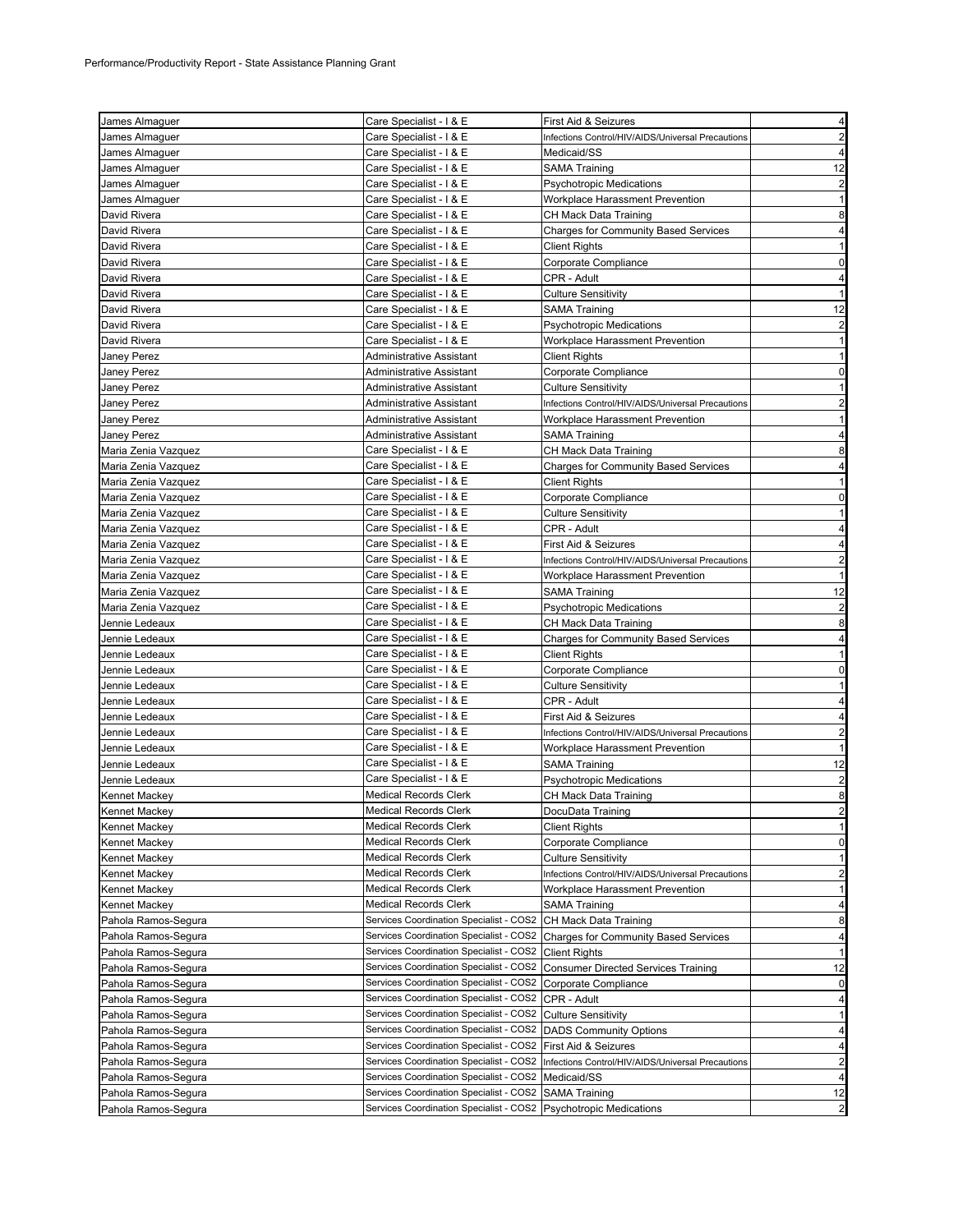| Pahola Ramos-Segura | Services Coordination Specialist - COS2   Workplace Harassment Prevention                                                        |                                                                                             | $\mathbf{1}$                                                                                                               |
|---------------------|----------------------------------------------------------------------------------------------------------------------------------|---------------------------------------------------------------------------------------------|----------------------------------------------------------------------------------------------------------------------------|
| Robert B. Malven    | Services Coordination Specialist - COS2 CH Mack Data Training                                                                    |                                                                                             | 8                                                                                                                          |
| Robert B. Malven    |                                                                                                                                  | Services Coordination Specialist - COS2 Charges for Community Based Services                | $\overline{4}$                                                                                                             |
| Robert B. Malven    | Services Coordination Specialist - COS2 Client Rights                                                                            |                                                                                             | $\mathbf{1}$                                                                                                               |
| Robert B. Malven    |                                                                                                                                  | Services Coordination Specialist - COS2 Consumer Directed Services Training                 | 12                                                                                                                         |
| Robert B. Malven    | Services Coordination Specialist - COS2 Corporate Compliance                                                                     |                                                                                             | $\mathbf 0$                                                                                                                |
| Robert B. Malven    | Services Coordination Specialist - COS2 CPR - Adult                                                                              |                                                                                             | 4                                                                                                                          |
| Robert B. Malven    | Services Coordination Specialist - COS2 Culture Sensitivity                                                                      |                                                                                             | 1                                                                                                                          |
| Robert B. Malven    | Services Coordination Specialist - COS2 DADS Community Options                                                                   |                                                                                             | $\overline{a}$                                                                                                             |
| Robert B. Malven    | Services Coordination Specialist - COS2   First Aid & Seizures                                                                   |                                                                                             | 4                                                                                                                          |
| Robert B. Malven    |                                                                                                                                  | Services Coordination Specialist - COS2 Infections Control/HIV/AIDS/Universal Precautions   | $\overline{a}$                                                                                                             |
| Robert B. Malven    | Services Coordination Specialist - COS2   Medicaid/SS                                                                            |                                                                                             | $\overline{a}$                                                                                                             |
| Robert B. Malven    | Services Coordination Specialist - COS2 SAMA Training                                                                            |                                                                                             | 12                                                                                                                         |
| Robert B. Malven    | Services Coordination Specialist - COS2   Psychotropic Medications                                                               |                                                                                             | $\overline{a}$                                                                                                             |
| Robert B. Malven    | Services Coordination Specialist - COS2   Workplace Harassment Prevention                                                        |                                                                                             | $\mathbf{1}$                                                                                                               |
| Kathleen Trent      | Services Coordination Specialist - CLOIP CH Mack Data Training                                                                   |                                                                                             | 8                                                                                                                          |
| Kathleen Trent      |                                                                                                                                  | Services Coordination Specialist - CLOIP Charges for Community Based Services               | $\overline{4}$                                                                                                             |
| Kathleen Trent      | Services Coordination Specialist - CLOIP Client Rights                                                                           |                                                                                             | $\mathbf{1}$                                                                                                               |
| Kathleen Trent      |                                                                                                                                  | Services Coordination Specialist - CLOIP Consumer Directed Services Training                | 12                                                                                                                         |
| Kathleen Trent      | Services Coordination Specialist - CLOIP Corporate Compliance                                                                    |                                                                                             | $\mathbf 0$                                                                                                                |
| Kathleen Trent      | Services Coordination Specialist - CLOIP CPR - Adult                                                                             |                                                                                             | $\overline{a}$                                                                                                             |
| Kathleen Trent      | Services Coordination Specialist - CLOIP Culture Sensitivity                                                                     |                                                                                             |                                                                                                                            |
|                     |                                                                                                                                  |                                                                                             | 1                                                                                                                          |
| Kathleen Trent      | Services Coordination Specialist - CLOIP DADS Community Options<br>Services Coordination Specialist - CLOIP First Aid & Seizures |                                                                                             | $\overline{a}$                                                                                                             |
| Kathleen Trent      |                                                                                                                                  |                                                                                             | $\overline{\mathbf{r}}$                                                                                                    |
| Kathleen Trent      |                                                                                                                                  | Services Coordination Specialist - CLOIP Infections Control/HIV/AIDS/Universal Precautions  | $\overline{2}$                                                                                                             |
| Kathleen Trent      | Services Coordination Specialist - CLOIP Medicaid/SS                                                                             |                                                                                             | 4                                                                                                                          |
| Kathleen Trent      | Services Coordination Specialist - CLOIP SAMA Training                                                                           |                                                                                             | 12                                                                                                                         |
| Kathleen Trent      | Services Coordination Specialist - CLOIP Psychotropic Medications                                                                |                                                                                             | $\overline{a}$                                                                                                             |
| Kathleen Trent      | Services Coordination Specialist - CLOIP Workplace Harassment Prevention                                                         |                                                                                             | $\mathbf{1}$                                                                                                               |
| Dorothy Valdez      | Services Coordination Specialist - COS1 CH Mack Data Training                                                                    |                                                                                             | 8                                                                                                                          |
| Dorothy Valdez      |                                                                                                                                  | Services Coordination Specialist - COS1 Charges for Community Based Services                | $\overline{a}$                                                                                                             |
| Dorothy Valdez      | Services Coordination Specialist - COS1 Client Rights                                                                            |                                                                                             | $\mathbf{1}$                                                                                                               |
|                     |                                                                                                                                  |                                                                                             |                                                                                                                            |
| Dorothy Valdez      |                                                                                                                                  | Services Coordination Specialist - COS1 Consumer Directed Services Training                 |                                                                                                                            |
| Dorothy Valdez      | Services Coordination Specialist - COS1 Corporate Compliance                                                                     |                                                                                             |                                                                                                                            |
| Dorothy Valdez      | Services Coordination Specialist - COS1 CPR - Adult                                                                              |                                                                                             |                                                                                                                            |
| Dorothy Valdez      | Services Coordination Specialist - COS1                                                                                          | Culture Sensitivity                                                                         | $\mathbf{1}$                                                                                                               |
| Dorothy Valdez      | Services Coordination Specialist - COS1                                                                                          | <b>DADS Community Options</b>                                                               |                                                                                                                            |
| Dorothy Valdez      | Services Coordination Specialist - COS1 First Aid & Seizures                                                                     |                                                                                             |                                                                                                                            |
| Dorothy Valdez      |                                                                                                                                  | Services Coordination Specialist - COS1   Infections Control/HIV/AIDS/Universal Precautions |                                                                                                                            |
| Dorothy Valdez      | Services Coordination Specialist - COS1 Medicaid/SS                                                                              |                                                                                             |                                                                                                                            |
| Dorothy Valdez      | Services Coordination Specialist - COS1 SAMA Training                                                                            |                                                                                             |                                                                                                                            |
| Dorothy Valdez      | Services Coordination Specialist - COS1 Psychotropic Medications                                                                 |                                                                                             |                                                                                                                            |
| Dorothy Valdez      | Services Coordination Specialist - COS1                                                                                          | Workplace Harassment Prevention                                                             | $\mathbf{1}$                                                                                                               |
| Maureen Kalifa      | Services Coordination Specialist - COS2 CH Mack Data Training                                                                    |                                                                                             |                                                                                                                            |
| Maureen Kalifa      |                                                                                                                                  | Services Coordination Specialist - COS2 Charges for Community Based Services                | 4                                                                                                                          |
| Maureen Kalifa      | Services Coordination Specialist - COS2 Client Rights                                                                            |                                                                                             |                                                                                                                            |
| Maureen Kalifa      | Services Coordination Specialist - COS2 Corporate Compliance                                                                     |                                                                                             |                                                                                                                            |
| Maureen Kalifa      | Services Coordination Specialist - COS2 CPR - Adult                                                                              |                                                                                             |                                                                                                                            |
| Maureen Kalifa      | Services Coordination Specialist - COS2 Culture Sensitivity                                                                      |                                                                                             |                                                                                                                            |
| Maureen Kalifa      | Services Coordination Specialist - COS2 DADS Community Options                                                                   |                                                                                             | 12<br>$\mathbf 0$<br>4<br>4<br>4<br>$\overline{a}$<br>4<br>12<br>$\overline{c}$<br>8<br>1<br>0<br>$\overline{a}$<br>1<br>4 |
| Maureen Kalifa      | Services Coordination Specialist - COS2 First Aid & Seizures                                                                     |                                                                                             | 4                                                                                                                          |
| Maureen Kalifa      |                                                                                                                                  | Services Coordination Specialist - COS2  Infections Control/HIV/AIDS/Universal Precautions  |                                                                                                                            |
| Maureen Kalifa      | Services Coordination Specialist - COS2                                                                                          | Medicaid/SS                                                                                 | $\overline{a}$<br>$\overline{4}$                                                                                           |
| Maureen Kalifa      | Services Coordination Specialist - COS2                                                                                          | <b>SAMA Training</b>                                                                        |                                                                                                                            |
| Maureen Kalifa      | Services Coordination Specialist - COS2 Psychotropic Medications                                                                 |                                                                                             |                                                                                                                            |
| Maureen Kalifa      | Services Coordination Specialist - COS2                                                                                          | Workplace Harassment Prevention                                                             | 12<br>$\overline{a}$<br>1                                                                                                  |
| Melissa Moreno      | <b>Medical Records Clerk</b>                                                                                                     | CH Mack Data Training                                                                       |                                                                                                                            |
| Melissa Moreno      | <b>Medical Records Clerk</b>                                                                                                     | DocuData Training                                                                           |                                                                                                                            |
| Melissa Moreno      | <b>Medical Records Clerk</b>                                                                                                     | Infections Control/HIV/AIDS/Universal Precautions                                           | 8<br>$\overline{a}$<br>$\overline{\mathbf{c}}$                                                                             |
| Melissa Moreno      | <b>Medical Records Clerk</b>                                                                                                     | <b>Client Rights</b>                                                                        |                                                                                                                            |
| Melissa Moreno      | <b>Medical Records Clerk</b>                                                                                                     | Corporate Compliance                                                                        | 1<br>$\mathbf 0$                                                                                                           |
| Melissa Moreno      | <b>Medical Records Clerk</b>                                                                                                     | <b>Culture Sensitivity</b>                                                                  | $\mathbf{1}$                                                                                                               |
| Melissa Moreno      | <b>Medical Records Clerk</b>                                                                                                     | Workplace Harassment Prevention                                                             | 1                                                                                                                          |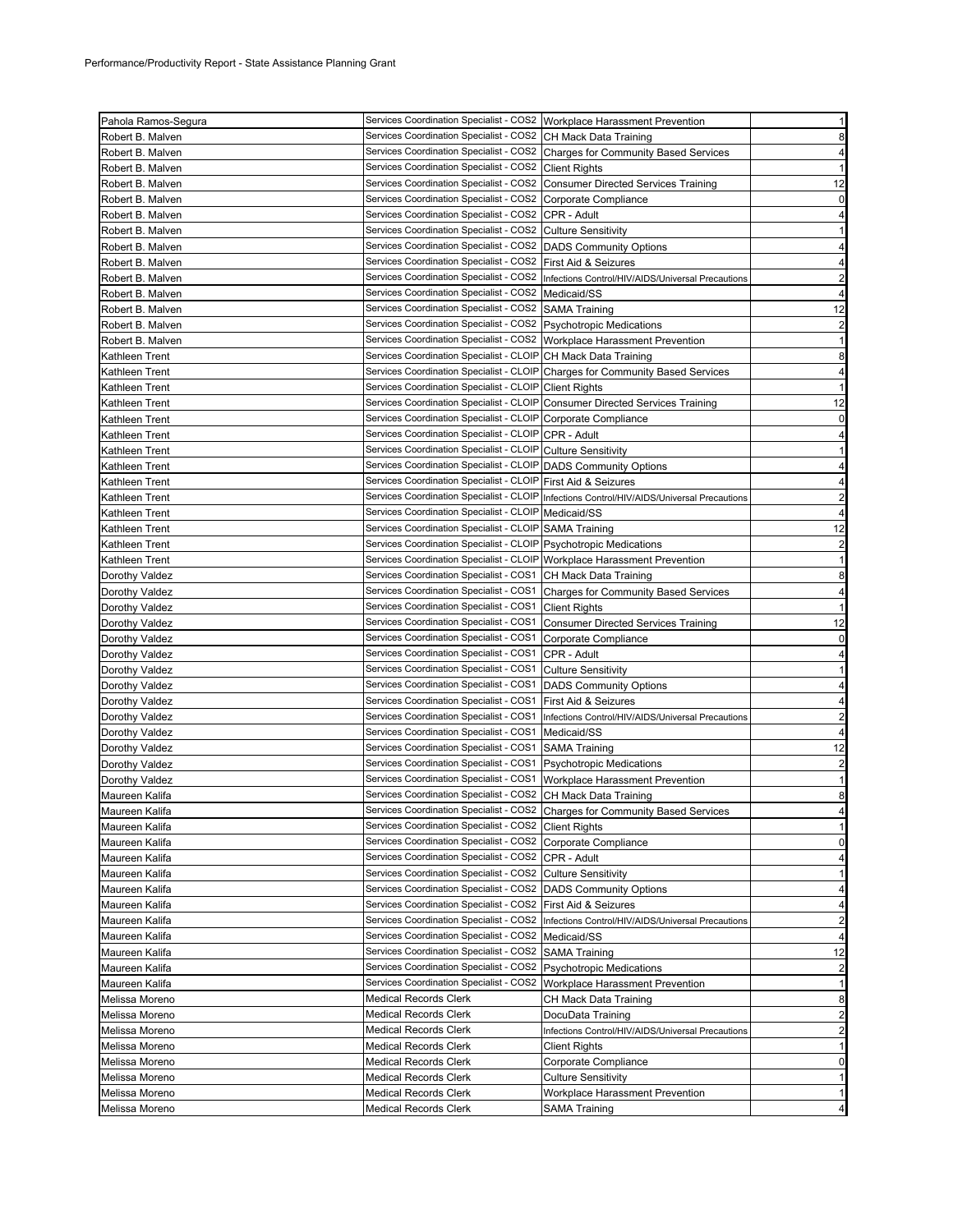| <b>Mike Weakley</b>          | Services Coordination Specialist - COS2 CH Mack Data Training                                           |                                                                                                | 8                                |
|------------------------------|---------------------------------------------------------------------------------------------------------|------------------------------------------------------------------------------------------------|----------------------------------|
| <b>Mike Weakley</b>          |                                                                                                         | Services Coordination Specialist - COS2 Charges for Community Based Services                   | $\overline{\mathbf{4}}$          |
| <b>Mike Weakley</b>          | Services Coordination Specialist - COS2 Client Rights                                                   |                                                                                                | 1                                |
| <b>Mike Weakley</b>          | Services Coordination Specialist - COS2 Corporate Compliance                                            |                                                                                                | $\mathbf 0$                      |
| <b>Mike Weakley</b>          | Services Coordination Specialist - COS2 CPR - Adult                                                     |                                                                                                | 4                                |
| Mike Weakley                 | Services Coordination Specialist - COS2 Culture Sensitivity                                             |                                                                                                | $\mathbf{1}$                     |
| <b>Mike Weakley</b>          | Services Coordination Specialist - COS2   DADS Community Options                                        |                                                                                                | 4                                |
| Mike Weakley                 | Services Coordination Specialist - COS2 First Aid & Seizures                                            |                                                                                                | 4                                |
| Mike Weakley                 |                                                                                                         | Services Coordination Specialist - COS2 Infections Control/HIV/AIDS/Universal Precautions      | 2                                |
| <b>Mike Weakley</b>          | Services Coordination Specialist - COS2 Medicaid/SS                                                     |                                                                                                | 4                                |
| Mike Weakley                 | Services Coordination Specialist - COS2 SAMA Training                                                   |                                                                                                | 12                               |
| <b>Mike Weakley</b>          | Services Coordination Specialist - COS2   Psychotropic Medications                                      |                                                                                                | $\overline{a}$                   |
| <b>Mike Weakley</b>          | Services Coordination Specialist - COS2   Workplace Harassment Prevention                               |                                                                                                | $\mathbf{1}$                     |
| Cassandra Murray             | Services Coordination Specialist - IHFS/GR CH Mack Data Training                                        |                                                                                                | 8                                |
| Cassandra Murray             |                                                                                                         | Services Coordination Specialist - IHFS/GR Charges for Community Based Services                | $\overline{\mathbf{r}}$          |
| Cassandra Murray             | Services Coordination Specialist - IHFS/GR Client Rights                                                |                                                                                                | $\mathbf{1}$                     |
| Cassandra Murray             | Services Coordination Specialist - IHFS/GR Corporate Compliance                                         |                                                                                                | $\mathbf 0$                      |
| Cassandra Murray             | Services Coordination Specialist - IHFS/GR CPR - Adult                                                  |                                                                                                | $\overline{\mathbf{4}}$          |
| Cassandra Murray             | Services Coordination Specialist - IHFS/GR Culture Sensitivity                                          |                                                                                                |                                  |
| Cassandra Murray             | Services Coordination Specialist - IHFS/GR First Aid & Seizures                                         |                                                                                                | 4                                |
| Cassandra Murray             | Services Coordination Specialist - IHFS/GR SAMA Training                                                |                                                                                                | 12                               |
| Cassandra Murray             | Services Coordination Specialist - IHFS/GR Psychotropic Medications                                     |                                                                                                | $\overline{a}$                   |
| Cassandra Murray             |                                                                                                         | Services Coordination Specialist - IHFS/GR   Infections Control/HIV/AIDS/Universal Precautions | $\overline{\mathbf{c}}$          |
| Cassandra Murray             | Services Coordination Specialist - IHFS/GR Workplace Harassment Prevention                              |                                                                                                | $\mathbf{1}$                     |
| Tanya Rhodes                 | Services Coordinator Specialist - GR CH Mack Data Training                                              |                                                                                                | 8                                |
| Tanya Rhodes                 |                                                                                                         | Services Coordinator Specialist - GR   Charges for Community Based Services                    | 4                                |
| Tanya Rhodes                 | Services Coordinator Specialist - GR   Client Rights                                                    |                                                                                                | 1                                |
| Tanya Rhodes                 | Services Coordinator Specialist - GR Corporate Compliance                                               |                                                                                                | $\mathbf 0$                      |
| Tanya Rhodes                 | Services Coordinator Specialist - GR   CPR - Adult                                                      |                                                                                                | 4                                |
| Tanya Rhodes                 | Services Coordinator Specialist - GR Culture Sensitivity                                                |                                                                                                | $\mathbf{1}$                     |
| Tanya Rhodes                 | Services Coordinator Specialist - GR   First Aid & Seizures                                             |                                                                                                | $\overline{4}$                   |
| Tanya Rhodes                 | Services Coordinator Specialist - GR SAMA Training                                                      |                                                                                                |                                  |
|                              |                                                                                                         |                                                                                                |                                  |
|                              |                                                                                                         |                                                                                                | 12                               |
| Tanya Rhodes<br>Tanya Rhodes | Services Coordinator Specialist - GR   Psychotropic Medications<br>Services Coordinator Specialist - GR | Infections Control/HIV/AIDS/Universal Precautions                                              | $\overline{a}$<br>$\overline{a}$ |
| Tanya Rhodes                 | Services Coordinator Specialist - GR   Workplace Harassment Prevention                                  |                                                                                                | $\mathbf{1}$                     |
| Sandra Garcia-Medina         | Care Specialist - I & E                                                                                 | CH Mack Data Training                                                                          | 8                                |
| Sandra Garcia-Medina         | Care Specialist - I & E                                                                                 | Charges for Community Based Services                                                           | 4                                |
| Sandra Garcia-Medina         | Care Specialist - I & E                                                                                 | Client Rights                                                                                  | $\mathbf{1}$                     |
| Sandra Garcia-Medina         | Care Specialist - I & E                                                                                 | Corporate Compliance                                                                           | $\mathbf 0$                      |
| Sandra Garcia-Medina         | Care Specialist - I & E                                                                                 | CPR - Adult                                                                                    | $\overline{\mathbf{4}}$          |
| Sandra Garcia-Medina         | Care Specialist - I & E                                                                                 | Culture Sensitivity                                                                            | 1                                |
| Sandra Garcia-Medina         | Care Specialist - I & E                                                                                 | First Aid & Seizures                                                                           | $\overline{4}$                   |
| Sandra Garcia-Medina         | Care Specialist - I & E                                                                                 | SAMA Training                                                                                  | 12                               |
| Sandra Garcia-Medina         | Care Specialist - I & E                                                                                 | Psychotropic Medications                                                                       | $\overline{\mathbf{c}}$          |
| Sandra Garcia-Medina         | Care Specialist - I & E                                                                                 | Infections Control/HIV/AIDS/Universal Precautions                                              |                                  |
| Sandra Garcia-Medina         | Care Specialist - I & E                                                                                 | Workplace Harassment Prevention                                                                | 1                                |
| Adriana Arispe               |                                                                                                         | Services Coordination Specialist - IHFS/GR Charges for Community Based Services                | $\overline{4}$                   |
| Adriana Arispe               | Services Coordination Specialist - IHFS/GR Client Rights                                                |                                                                                                | 1                                |
| Adriana Arispe               | Services Coordination Specialist - IHFS/GR Corporate Compliance                                         |                                                                                                | $\overline{0}$                   |
| Adriana Arispe               | Services Coordination Specialist - IHFS/GR Culture Sensitivity                                          |                                                                                                | $\mathbf{1}$                     |
| Adriana Arispe               | Services Coordination Specialist - IHFS/GR DADS Community Options                                       |                                                                                                | $\overline{\mathbf{r}}$          |
| Adriana Arispe               | Services Coordination Specialist - IHFS/GR   Medicaid/SS                                                |                                                                                                | 4                                |
| Adriana Arispe               | Services Coordination Specialist - IHFS/GR SAMA Training                                                |                                                                                                | 12                               |
| Adriana Arispe               |                                                                                                         | Services Coordination Specialist - IHFS/GR Policies and Procedures/Workers Compensa            | 4                                |
| Adriana Arispe               | Services Coordination Specialist - IHFS/GR Workplace Harassment Prevention                              |                                                                                                | 1                                |
| Adriana Arispe               | Services Coordination Specialist - IHFS/GR Psychotropic Medications                                     |                                                                                                | $\overline{a}$                   |
| Adriana Arispe               | Services Coordination Specialist - IHFS/GR                                                              | Infections Control/HIV/AIDS/Universal Precautions                                              |                                  |
| Patty Garcia                 | Services Team Leader-Intake                                                                             | Charges for Community Based Services                                                           | $\overline{2}$<br>$\overline{4}$ |
| Patty Garcia                 | Services Team Leader-Intake                                                                             | <b>Client Rights</b>                                                                           | 11                               |
| Patty Garcia                 | Services Team Leader-Intake                                                                             | Corporate Compliance                                                                           | $\mathbf 0$                      |
| Patty Garcia                 | Services Team Leader-Intake                                                                             | Culture Sensitivity                                                                            | $\mathbf{1}$                     |
| Patty Garcia                 | Services Team Leader-Intake                                                                             | <b>DADS Community Options</b>                                                                  | 4                                |
| Patty Garcia                 | Services Team Leader-Intake                                                                             | Medicaid/SS                                                                                    | 4                                |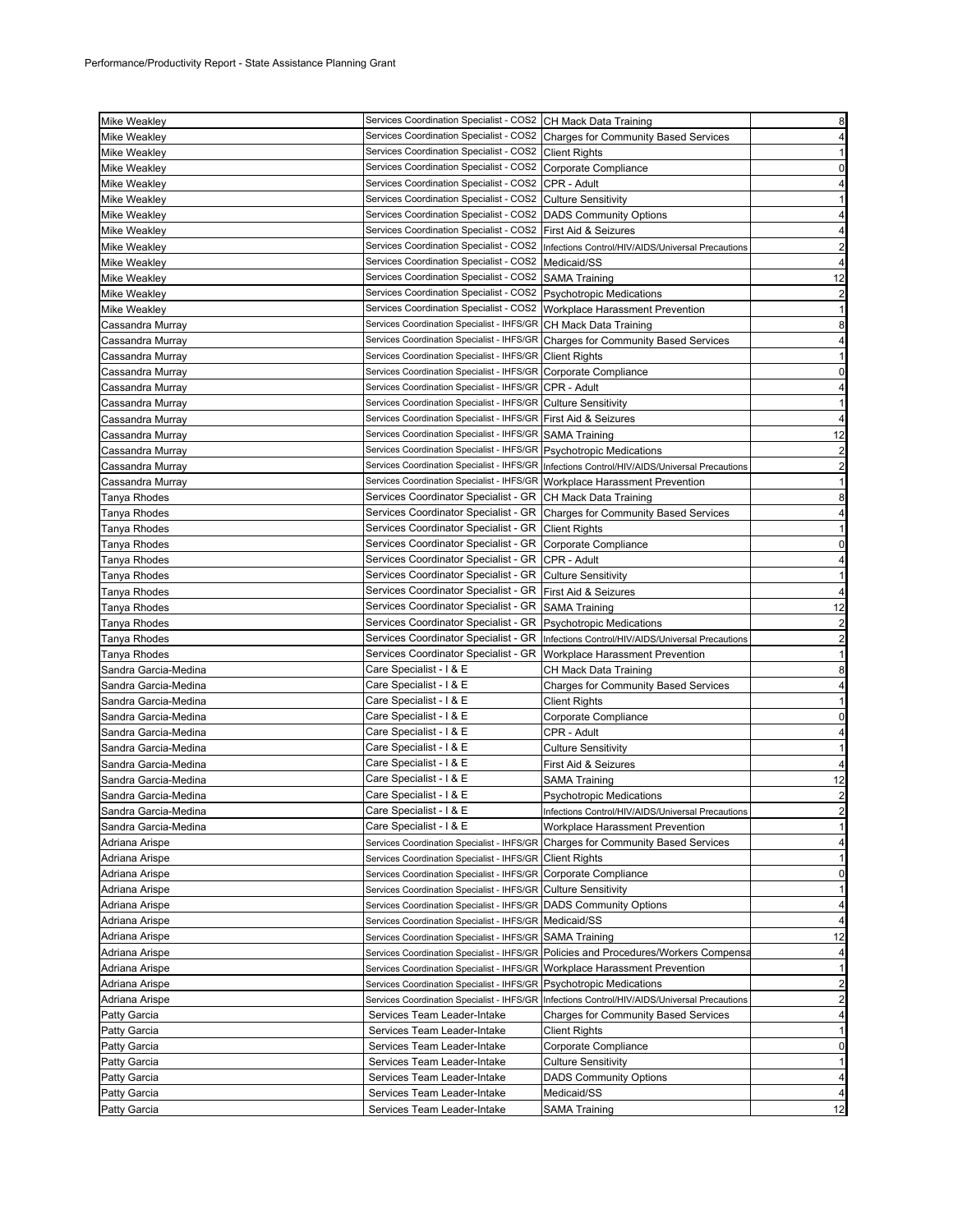| Patty Garcia         | Services Team Leader-Intake                                           | Policies and Procedures/Workers Compensa                                                | $\overline{4}$                   |
|----------------------|-----------------------------------------------------------------------|-----------------------------------------------------------------------------------------|----------------------------------|
| <b>Patty Garcia</b>  | Services Team Leader-Intake                                           | Workplace Harassment Prevention                                                         | $\mathbf{1}$                     |
| <b>Patty Garcia</b>  | Services Team Leader-Intake                                           | <b>Psychotropic Medications</b>                                                         | $\overline{2}$                   |
| Patty Garcia         | Services Team Leader-Intake                                           | Infections Control/HIV/AIDS/Universal Precautions                                       | $\overline{2}$                   |
| Perla Tellez         | Services Coordination Specialist - GR CH Mack Data Training           |                                                                                         | 8                                |
| Perla Tellez         |                                                                       | Services Coordination Specialist - GR Charges for Community Based Services              | 4                                |
| Perla Tellez         | Services Coordination Specialist - GR Client Rights                   |                                                                                         | $\mathbf{1}$                     |
| Perla Tellez         | Services Coordination Specialist - GR Corporate Compliance            |                                                                                         | $\mathbf 0$                      |
| Perla Tellez         | Services Coordination Specialist - GR CPR - Adult                     |                                                                                         | 4                                |
| Perla Tellez         | Services Coordination Specialist - GR Culture Sensitivity             |                                                                                         | $\mathbf{1}$                     |
| Perla Tellez         | Services Coordination Specialist - GR DADS Community Options          |                                                                                         | 4                                |
| Perla Tellez         | Services Coordination Specialist - GR First Aid & Seizures            |                                                                                         | 4                                |
| Perla Tellez         |                                                                       | Services Coordination Specialist - GR Infections Control/HIV/AIDS/Universal Precautions | $\overline{\mathbf{c}}$          |
| Perla Tellez         | Services Coordination Specialist - GR   Medicaid/SS                   |                                                                                         | $\overline{4}$                   |
| Perla Tellez         | Services Coordination Specialist - GR SAMA Training                   |                                                                                         | 12                               |
| Perla Tellez         | Services Coordination Specialist - GR Psychotropic Medications        |                                                                                         | $\overline{2}$                   |
| Perla Tellez         | Services Coordination Specialist - GR Workplace Harassment Prevention |                                                                                         | $\mathbf{1}$                     |
| <b>Raymond Paige</b> | Services Coordination Specialist - GR CH Mack Data Training           |                                                                                         | 8                                |
| Raymond Paige        |                                                                       | Services Coordination Specialist - GR Charges for Community Based Services              | 4                                |
| <b>Raymond Paige</b> | Services Coordination Specialist - GR Client Rights                   |                                                                                         | $\mathbf{1}$                     |
| Raymond Paige        | Services Coordination Specialist - GR Corporate Compliance            |                                                                                         | 0                                |
| Raymond Paige        | Services Coordination Specialist - GR CPR - Adult                     |                                                                                         | 4                                |
| <b>Raymond Paige</b> | Services Coordination Specialist - GR Culture Sensitivity             |                                                                                         | $\mathbf{1}$                     |
| Raymond Paige        | Services Coordination Specialist - GR DADS Community Options          |                                                                                         | 4                                |
| Raymond Paige        | Services Coordination Specialist - GR First Aid & Seizures            |                                                                                         | 4                                |
| <b>Raymond Paige</b> |                                                                       | Services Coordination Specialist - GR Infections Control/HIV/AIDS/Universal Precautions | $\overline{2}$                   |
| <b>Raymond Paige</b> | Services Coordination Specialist - GR Medicaid/SS                     |                                                                                         | $\overline{4}$                   |
| Raymond Paige        | Services Coordination Specialist - GR SAMA Training                   |                                                                                         | 12                               |
| Raymond Paige        | Services Coordination Specialist - GR Psychotropic Medications        |                                                                                         | $\overline{2}$                   |
| Raymond Paige        | Services Coordination Specialist - GR Workplace Harassment Prevention |                                                                                         | $\mathbf{1}$                     |
| Anthony Jalomo       | <b>ALA Director</b>                                                   | CH Mack Data Training                                                                   | 8                                |
| Anthony Jalomo       | <b>ALA Director</b>                                                   | <b>Client Rights</b>                                                                    | $\mathbf{1}$                     |
|                      |                                                                       |                                                                                         |                                  |
| Anthony Jalomo       | <b>ALA Director</b>                                                   |                                                                                         | $\mathbf 0$                      |
| Anthony Jalomo       | <b>ALA Director</b>                                                   | Corporate Compliance<br><b>Culture Sensitivity</b>                                      | $\mathbf{1}$                     |
| Anthony Jalomo       | <b>ALA Director</b>                                                   | Infections Control/HIV/AIDS/Universal Precautions                                       | $\overline{2}$                   |
| Anthony Jalomo       | <b>ALA Director</b>                                                   | Workplace Harassment Prevention                                                         | 1                                |
| Arnold Ferguson      | Team Leader - GR                                                      | CH Mack Data Training                                                                   | 8                                |
| Arnold Ferguson      | Team Leader - GR                                                      | <b>Charges for Community Based Services</b>                                             | 4                                |
| Arnold Ferguson      | Team Leader - GR                                                      | Client Rights                                                                           | $\mathbf{1}$                     |
| Arnold Ferguson      | Team Leader - GR                                                      | Corporate Compliance                                                                    | $\mathbf 0$                      |
| Arnold Ferguson      | Team Leader - GR                                                      | CPR - Adult                                                                             | 4                                |
| Arnold Ferguson      | Team Leader - GR                                                      | Culture Sensitivity                                                                     | $\mathbf{1}$                     |
| Arnold Ferguson      | Team Leader - GR                                                      | <b>DADS Community Options</b>                                                           | 4                                |
| Arnold Ferguson      | Team Leader - GR                                                      | First Aid & Seizures                                                                    | $\overline{4}$                   |
| Arnold Ferguson      | Team Leader - GR                                                      | Infections Control/HIV/AIDS/Universal Precautions                                       | $\overline{\mathbf{c}}$          |
| Arnold Ferguson      | Team Leader - GR                                                      | Medicaid/SS                                                                             | $\overline{4}$                   |
| Arnold Ferguson      | Team Leader - GR                                                      | <b>SAMA Training</b>                                                                    | 12                               |
| Arnold Ferguson      | Team Leader - GR                                                      | <b>Psychotropic Medications</b>                                                         | $\overline{a}$                   |
| Arnold Ferguson      | Team Leader - GR                                                      | Workplace Harassment Prevention                                                         | $\mathbf{1}$                     |
| <b>Tammy Webster</b> | Team Leader - GR                                                      | CH Mack Data Training                                                                   | 8                                |
| <b>Tammy Webster</b> | Team Leader - GR                                                      | <b>Charges for Community Based Services</b>                                             | $\overline{4}$                   |
| Tammy Webster        | Team Leader - GR                                                      | Client Rights                                                                           | 1                                |
| Tammy Webster        | Team Leader - GR                                                      | Corporate Compliance                                                                    | $\mathbf 0$                      |
| <b>Tammy Webster</b> | Team Leader - GR                                                      | CPR - Adult                                                                             | $\overline{4}$                   |
| <b>Tammy Webster</b> | Team Leader - GR                                                      | <b>Culture Sensitivity</b>                                                              | 1                                |
| Tammy Webster        | Team Leader - GR                                                      | <b>DADS Community Options</b>                                                           | $\overline{4}$                   |
| <b>Tammy Webster</b> | Team Leader - GR                                                      | First Aid & Seizures                                                                    | 4                                |
| <b>Tammy Webster</b> | Team Leader - GR                                                      | Infections Control/HIV/AIDS/Universal Precautions                                       |                                  |
| <b>Tammy Webster</b> | Team Leader - GR                                                      | Medicaid/SS                                                                             | $\overline{c}$<br>$\overline{4}$ |
| <b>Tammy Webster</b> | Team Leader - GR                                                      | SAMA Training                                                                           | 12                               |
| Tammy Webster        | Team Leader - GR                                                      | <b>Psychotropic Medications</b>                                                         | $\overline{a}$                   |
| Tammy Webster        | Team Leader - GR                                                      | Workplace Harassment Prevention                                                         | $\mathbf{1}$                     |
| Jacob Ulczynski      | Services Coordination Specialist - GR CH Mack Data Training           |                                                                                         | 8                                |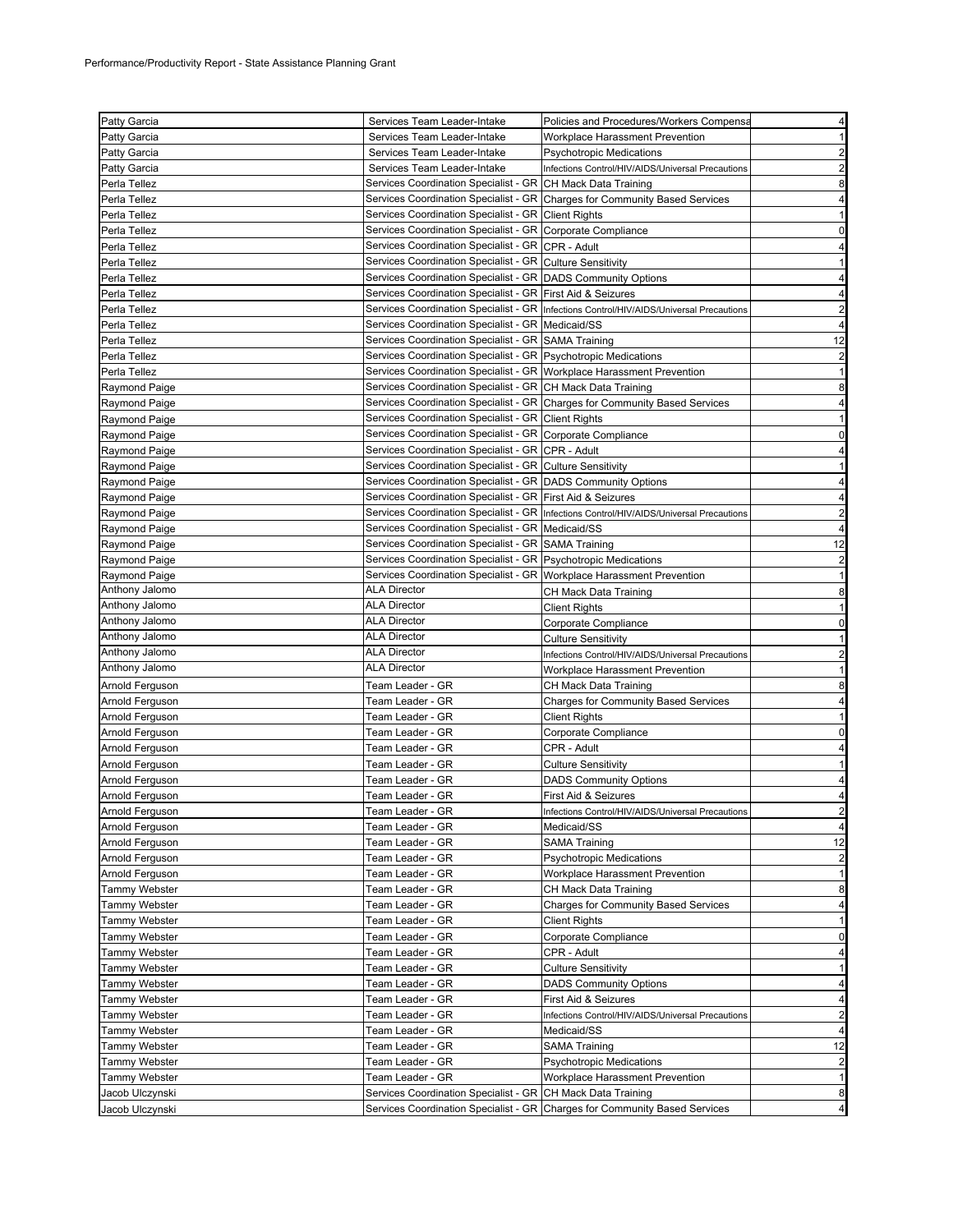| Jacob Ulczynski      | Services Coordination Specialist - GR Client Rights                   |                                                                                          | $\mathbf{1}$            |
|----------------------|-----------------------------------------------------------------------|------------------------------------------------------------------------------------------|-------------------------|
| Jacob Ulczynski      | Services Coordination Specialist - GR Corporate Compliance            |                                                                                          | 0                       |
| Jacob Ulczynski      | Services Coordination Specialist - GR CPR - Adult                     |                                                                                          | 4                       |
| Jacob Ulczynski      | Services Coordination Specialist - GR Culture Sensitivity             |                                                                                          | $\mathbf{1}$            |
| Jacob Ulczynski      | Services Coordination Specialist - GR DADS Community Options          |                                                                                          | $\overline{4}$          |
| Jacob Ulczynski      | Services Coordination Specialist - GR First Aid & Seizures            |                                                                                          | 4                       |
| Jacob Ulczynski      |                                                                       | Services Coordination Specialist - GR  Infections Control/HIV/AIDS/Universal Precautions | $\overline{2}$          |
| Jacob Ulczynski      | Services Coordination Specialist - GR   Medicaid/SS                   |                                                                                          | $\overline{4}$          |
| Jacob Ulczynski      | Services Coordination Specialist - GR SAMA Training                   |                                                                                          | 12                      |
| Jacob Ulczynski      | Services Coordination Specialist - GR Psychotropic Medications        |                                                                                          | $\overline{2}$          |
| Jacob Ulczynski      | Services Coordination Specialist - GR Workplace Harassment Prevention |                                                                                          | $\mathbf{1}$            |
| Giovianne Washington | Quality and Contracts Monitor                                         | CH Mack Data Training                                                                    | 8                       |
| Giovianne Washington | <b>Quality and Contracts Monitor</b>                                  | <b>Charges for Community Based Services</b>                                              | 4                       |
|                      | Quality and Contracts Monitor                                         | Client Rights                                                                            | -1                      |
| Giovianne Washington |                                                                       |                                                                                          | 0                       |
| Giovianne Washington | Quality and Contracts Monitor                                         | Corporate Compliance                                                                     |                         |
| Giovianne Washington | <b>Quality and Contracts Monitor</b>                                  | CPR - Adult                                                                              | 4                       |
| Giovianne Washington | Quality and Contracts Monitor                                         | <b>Culture Sensitivity</b>                                                               | 1                       |
| Giovianne Washington | Quality and Contracts Monitor                                         | <b>DADS Community Options</b>                                                            | 4                       |
| Giovianne Washington | <b>Quality and Contracts Monitor</b>                                  | First Aid & Seizures                                                                     | 4                       |
| Giovianne Washington | <b>Quality and Contracts Monitor</b>                                  | Infections Control/HIV/AIDS/Universal Precautions                                        | $\overline{c}$          |
| Giovianne Washington | Quality and Contracts Monitor                                         | Medicaid/SS                                                                              | $\overline{4}$          |
| Giovianne Washington | Quality and Contracts Monitor                                         | SAMA Training                                                                            | 12                      |
| Giovianne Washington | Quality and Contracts Monitor                                         | <b>Psychotropic Medications</b>                                                          | $\overline{\mathbf{c}}$ |
| Giovianne Washington | Quality and Contracts Monitor                                         | Workplace Harassment Prevention                                                          | $\mathbf{1}$            |
| Satira Hollis        | Services Coordinator - ALA                                            | CH Mack Data Training                                                                    | 8                       |
| Satira Hollis        | Services Coordinator - ALA                                            | <b>Charges for Community Based Services</b>                                              | 4                       |
| Satira Hollis        | Services Coordinator - ALA                                            | <b>Client Rights</b>                                                                     | $\mathbf{1}$            |
| Satira Hollis        | Services Coordinator - ALA                                            | <b>DADS Monthly Comnets</b>                                                              | 24                      |
| Satira Hollis        | Services Coordinator - ALA                                            | Corporate Compliance                                                                     | 0                       |
| Satira Hollis        | Services Coordinator - ALA                                            | CPR - Adult                                                                              | 4                       |
| Satira Hollis        | Services Coordinator - ALA                                            | <b>Culture Sensitivity</b>                                                               | $\mathbf{1}$            |
| Satira Hollis        | Services Coordinator - ALA                                            | <b>TAMR Conference</b>                                                                   | 16                      |
|                      | Services Coordinator - ALA                                            | First Aid & Seizures                                                                     |                         |
| Satira Hollis        | Services Coordinator - ALA                                            |                                                                                          | 4<br>$\overline{2}$     |
| Satira Hollis        | Services Coordinator - ALA                                            | Infections Control/HIV/AIDS/Universal Precautions                                        |                         |
| Satira Hollis        |                                                                       | SAMA Training                                                                            | 12                      |
| Satira Hollis        | Services Coordinator - ALA                                            | Psychotropic Medications                                                                 | $\overline{2}$          |
| Satira Hollis        | Services Coordinator - ALA                                            | Workplace Harassment Prevention                                                          | $\mathbf{1}$            |
| Sonja Baggett        | Quality Improvement Services Manager                                  | Permanency Planning                                                                      | 13                      |
| Sonja Baggett        | Quality Improvement Services Manager                                  | QM Consortia                                                                             | 12                      |
| Sonja Baggett        | Quality Improvement Services Manager                                  | Yearly Refresher Training                                                                | 12                      |
| Sonja Baggett        | Quality Improvement Services Manager                                  | CH Mack Data Training                                                                    | 8                       |
| Sonja Baggett        | Quality Improvement Services Manager                                  | Corporate Compliance                                                                     | $\mathbf 0$             |
| Sonja Baggett        | Quality Improvement Services Manager                                  | CPR - Adult                                                                              | 4                       |
| Sonja Baggett        | Quality Improvement Services Manager                                  | <b>Culture Sensitivity</b>                                                               | 1                       |
| Sonja Baggett        | Quality Improvement Services Manager   First Aid & Seizures           |                                                                                          | 4                       |
| Sonja Baggett        | Quality Improvement Services Manager                                  | Infections Control/HIV/AIDS/Universal Precautions                                        | $\overline{c}$          |
| Sonja Baggett        | Quality Improvement Services Manager                                  | <b>SAMA Training</b>                                                                     | 12                      |
| Sonja Baggett        | Quality Improvement Services Manager                                  | Workplace Harassment Prevention                                                          | 1                       |
| Elizabeth Jasmin     | Services Coordination Specialist - GR CH Mack Data Training           |                                                                                          | 8                       |
| Elizabeth Jasmin     | Services Coordination Specialist - GR                                 | <b>Charges for Community Based Services</b>                                              | 4                       |
| Elizabeth Jasmin     | Services Coordination Specialist - GR Client Rights                   |                                                                                          | $\mathbf{1}$            |
| Elizabeth Jasmin     | Services Coordination Specialist - GR Corporate Compliance            |                                                                                          | 0                       |
| Elizabeth Jasmin     | Services Coordination Specialist - GR                                 | CPR - Adult                                                                              | 4                       |
| Elizabeth Jasmin     | Services Coordination Specialist - GR Culture Sensitivity             |                                                                                          | 1                       |
|                      | Services Coordination Specialist - GR DADS Community Options          |                                                                                          | 4                       |
| Elizabeth Jasmin     | Services Coordination Specialist - GR First Aid & Seizures            |                                                                                          |                         |
| Elizabeth Jasmin     |                                                                       |                                                                                          | 4                       |
| Elizabeth Jasmin     | Services Coordination Specialist - GR                                 | Infections Control/HIV/AIDS/Universal Precautions                                        | 2                       |
| Elizabeth Jasmin     | Services Coordination Specialist - GR   Medicaid/SS                   |                                                                                          | 4                       |
| Elizabeth Jasmin     | Services Coordination Specialist - GR SAMA Training                   |                                                                                          | 12                      |
| Elizabeth Jasmin     | Services Coordination Specialist - GR                                 | <b>Psychotropic Medications</b>                                                          | 2                       |
| Elizabeth Jasmin     | Services Coordination Specialist - GR Workplace Harassment Prevention |                                                                                          | $\mathbf{1}$            |
| Teresa Kolenda       | Administrative Assistant                                              | CH Mack Data Training                                                                    | 8                       |
| Teresa Kolenda       | Administrative Assistant                                              | <b>Client Rights</b>                                                                     | 1                       |
| Teresa Kolenda       | Administrative Assistant                                              | Corporate Compliance                                                                     | 0                       |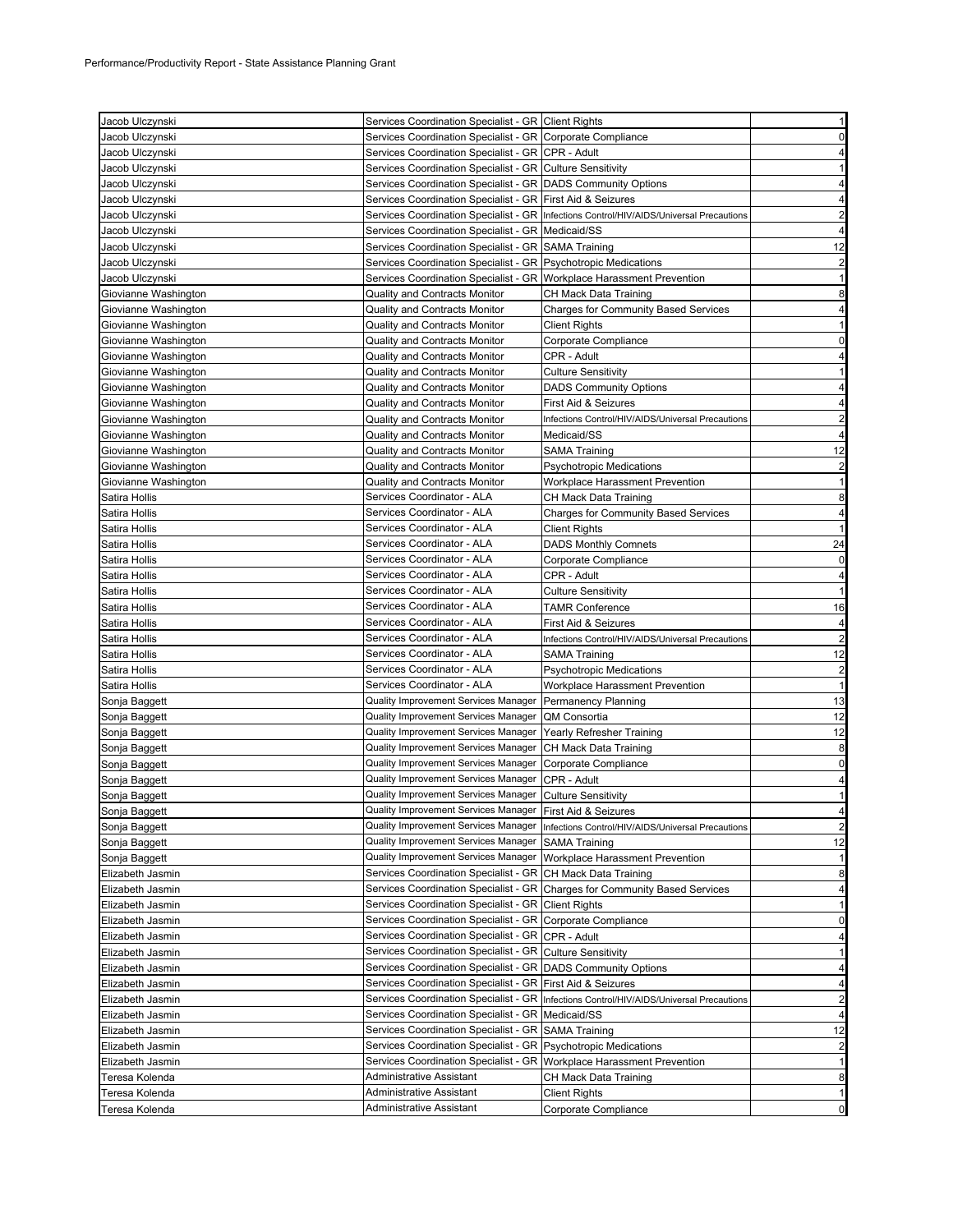| Teresa Kolenda                      | Administrative Assistant                                                                                                    | <b>Culture Sensitivity</b>                                                                 | $\mathbf{1}$                                                         |
|-------------------------------------|-----------------------------------------------------------------------------------------------------------------------------|--------------------------------------------------------------------------------------------|----------------------------------------------------------------------|
| Teresa Kolenda                      | Administrative Assistant                                                                                                    | Infections Control/HIV/AIDS/Universal Precautions                                          | $\overline{a}$                                                       |
| Teresa Kolenda                      | Administrative Assistant                                                                                                    | Workplace Harassment Prevention                                                            | $\mathbf{1}$                                                         |
| Teresa Kolenda                      | Administrative Assistant                                                                                                    | SAMA Training                                                                              | 4                                                                    |
| <b>Patrick Hopkins</b>              | <b>Clinical Psychologist</b>                                                                                                | C.E.U.'s                                                                                   | 6                                                                    |
| Patrick Hopkins                     | <b>Clinical Psychologist</b>                                                                                                | <b>Client Rights</b>                                                                       | $\mathbf{1}$                                                         |
| <b>Patrick Hopkins</b>              | <b>Clinical Psychologist</b>                                                                                                | Corporate Compliance                                                                       | $\mathbf 0$                                                          |
| Patrick Hopkins                     | Clinical Psychologist                                                                                                       | CPR - Adult                                                                                | 4                                                                    |
| Patrick Hopkins                     | <b>Clinical Psychologist</b>                                                                                                | <b>Culture Sensitivity</b>                                                                 | 1                                                                    |
| <b>Patrick Hopkins</b>              | Clinical Psychologist                                                                                                       | <b>First Aid &amp; Seizures</b>                                                            | 4                                                                    |
| <b>Patrick Hopkins</b>              | <b>Clinical Psychologist</b>                                                                                                | Infections Control/HIV/AIDS/Universal Precautions                                          | $\overline{\mathbf{c}}$                                              |
| <b>Patrick Hopkins</b>              | <b>Clinical Psychologist</b>                                                                                                | SAMA Training                                                                              | 12                                                                   |
| <b>Patrick Hopkins</b>              | <b>Clinical Psychologist</b>                                                                                                | Policies and Procedures/Workers Compensa                                                   | 4                                                                    |
| <b>Patrick Hopkins</b>              | Clinical Psychologist                                                                                                       | <b>Psychotropic Medications</b>                                                            | $\overline{\mathbf{c}}$                                              |
| <b>Patrick Hopkins</b>              | <b>Clinical Psychologist</b>                                                                                                | Workplace Harassment Prevention                                                            | $\mathbf{1}$                                                         |
| Vanessa Chan                        | Psychological Associate                                                                                                     | C.E.U.'s                                                                                   | 6                                                                    |
| Vanessa Chan                        | Psychological Associate                                                                                                     | <b>Charges for Community Based Services</b>                                                | $\overline{\mathbf{4}}$                                              |
| Vanessa Chan                        | Psychological Associate                                                                                                     | <b>Client Rights</b>                                                                       | $\mathbf{1}$                                                         |
| Vanessa Chan                        | Psychological Associate                                                                                                     | Corporate Compliance                                                                       | $\mathbf 0$                                                          |
| Vanessa Chan                        | Psychological Associate                                                                                                     | <b>Culture Sensitivity</b>                                                                 | $\mathbf{1}$                                                         |
| Vanessa Chan                        | <b>Psychological Associate</b>                                                                                              | Infections Control/HIV/AIDS/Universal Precautions                                          | $\overline{a}$                                                       |
| Vanessa Chan                        | Psychological Associate                                                                                                     | <b>SAMA Training</b>                                                                       | 12                                                                   |
|                                     |                                                                                                                             |                                                                                            | 1                                                                    |
| Vanessa Chan<br><b>Wallace Ross</b> | Psychological Associate                                                                                                     | Workplace Harassment Prevention<br>C.E.U.'s                                                | 6                                                                    |
|                                     | Psychological Associate                                                                                                     |                                                                                            |                                                                      |
| <b>Wallace Ross</b>                 | Psychological Associate                                                                                                     | <b>Charges for Community Based Services</b>                                                | 4                                                                    |
| <b>Wallace Ross</b>                 | Psychological Associate                                                                                                     | <b>Client Rights</b>                                                                       | $\mathbf{1}$                                                         |
| <b>Wallace Ross</b>                 | Psychological Associate                                                                                                     | Corporate Compliance                                                                       | $\mathbf 0$                                                          |
| <b>Wallace Ross</b>                 | Psychological Associate                                                                                                     | <b>Culture Sensitivity</b>                                                                 | $\mathbf{1}$                                                         |
| Wallace Ross                        | Psychological Associate                                                                                                     | Infections Control/HIV/AIDS/Universal Precautions                                          | $\overline{c}$                                                       |
| Wallace Ross                        | Psychological Associate                                                                                                     | SAMA Training                                                                              | 12                                                                   |
| <b>Wallace Ross</b>                 | Psychological Associate<br>Services Coordination Specialist - HCS CH Mack Data Training                                     | Workplace Harassment Prevention                                                            | $\mathbf{1}$                                                         |
| Celsa Alvarez                       |                                                                                                                             |                                                                                            | 8                                                                    |
|                                     |                                                                                                                             |                                                                                            |                                                                      |
| Celsa Alvarez                       |                                                                                                                             | Services Coordination Specialist - HCS Charges for Community Based Services                | 4                                                                    |
| Celsa Alvarez                       | Services Coordination Specialist - HCS Client Rights                                                                        |                                                                                            | $\mathbf{1}$                                                         |
| Celsa Alvarez                       | Services Coordination Specialist - HCS Corporate Compliance                                                                 |                                                                                            | $\pmb{0}$                                                            |
| Celsa Alvarez                       | Services Coordination Specialist - HCS CPR - Adult                                                                          |                                                                                            | 4                                                                    |
| Celsa Alvarez                       | Services Coordination Specialist - HCS Culture Sensitivity                                                                  |                                                                                            | $\mathbf{1}$                                                         |
| Celsa Alvarez                       | Services Coordination Specialist - HCS   DADS Community Options                                                             |                                                                                            | $\overline{\mathbf{4}}$                                              |
| Celsa Alvarez                       | Services Coordination Specialist - HCS First Aid & Seizures                                                                 |                                                                                            | $\overline{\mathbf{4}}$                                              |
| Celsa Alvarez                       |                                                                                                                             | Services Coordination Specialist - HCS  Infections Control/HIV/AIDS/Universal Precautions  | $\overline{\mathbf{c}}$                                              |
| Celsa Alvarez                       | Services Coordination Specialist - HCS   Medicaid/SS                                                                        |                                                                                            | 4                                                                    |
| Celsa Alvarez                       | Services Coordination Specialist - HCS SAMA Training                                                                        |                                                                                            | 12                                                                   |
| Celsa Alvarez                       | Services Coordination Specialist - HCS Psychotropic Medications                                                             |                                                                                            | $\overline{\mathbf{c}}$                                              |
| Celsa Alvarez                       | Services Coordination Specialist - HCS Workplace Harassment Prevention                                                      |                                                                                            | $\mathbf{1}$                                                         |
| Sheila Butler-Hill                  | Services Coordination Specialist - HCS CH Mack Data Training                                                                |                                                                                            |                                                                      |
| Sheila Butler-Hill                  |                                                                                                                             | Services Coordination Specialist - HCS Charges for Community Based Services                | 4                                                                    |
| Sheila Butler-Hill                  | Services Coordination Specialist - HCS Client Rights                                                                        |                                                                                            | $\mathbf{1}$                                                         |
| Sheila Butler-Hill                  | Services Coordination Specialist - HCS Corporate Compliance                                                                 |                                                                                            |                                                                      |
| Sheila Butler-Hill                  | Services Coordination Specialist - HCS CPR - Adult                                                                          |                                                                                            | 8<br>$\overline{0}$<br>4                                             |
| Sheila Butler-Hill                  | Services Coordination Specialist - HCS Culture Sensitivity                                                                  |                                                                                            | $\mathbf{1}$                                                         |
| Sheila Butler-Hill                  | Services Coordination Specialist - HCS   DADS Community Options                                                             |                                                                                            | 4                                                                    |
| Sheila Butler-Hill                  | Services Coordination Specialist - HCS First Aid & Seizures                                                                 |                                                                                            | 4                                                                    |
| Sheila Butler-Hill                  |                                                                                                                             | Services Coordination Specialist - HCS   Infections Control/HIV/AIDS/Universal Precautions | $\overline{a}$                                                       |
| Sheila Butler-Hill                  | Services Coordination Specialist - HCS   Medicaid/SS                                                                        |                                                                                            | 4                                                                    |
| Sheila Butler-Hill                  | Services Coordination Specialist - HCS SAMA Training                                                                        |                                                                                            |                                                                      |
| Sheila Butler-Hill                  | Services Coordination Specialist - HCS Psychotropic Medications                                                             |                                                                                            |                                                                      |
| Sheila Butler-Hill                  | Services Coordination Specialist - HCS Workplace Harassment Prevention                                                      |                                                                                            | $\mathbf{1}$                                                         |
| Teresa Cardin                       | Services Coordination Specialist - HCS                                                                                      | CH Mack Data Training                                                                      |                                                                      |
| Teresa Cardin                       | Services Coordination Specialist - HCS                                                                                      | <b>Charges for Community Based Services</b>                                                |                                                                      |
| Teresa Cardin                       | Services Coordination Specialist - HCS Client Rights                                                                        |                                                                                            | 12<br>$\overline{a}$<br>8<br>$\overline{\mathbf{r}}$<br>$\mathbf{1}$ |
| Teresa Cardin                       | Services Coordination Specialist - HCS Corporate Compliance                                                                 |                                                                                            | $\mathbf 0$                                                          |
| Teresa Cardin                       | Services Coordination Specialist - HCS CPR - Adult                                                                          |                                                                                            | 4                                                                    |
| <b>Teresa Cardin</b>                | Services Coordination Specialist - HCS Culture Sensitivity<br>Services Coordination Specialist - HCS DADS Community Options |                                                                                            | $\mathbf{1}$<br>$\overline{\mathbf{4}}$                              |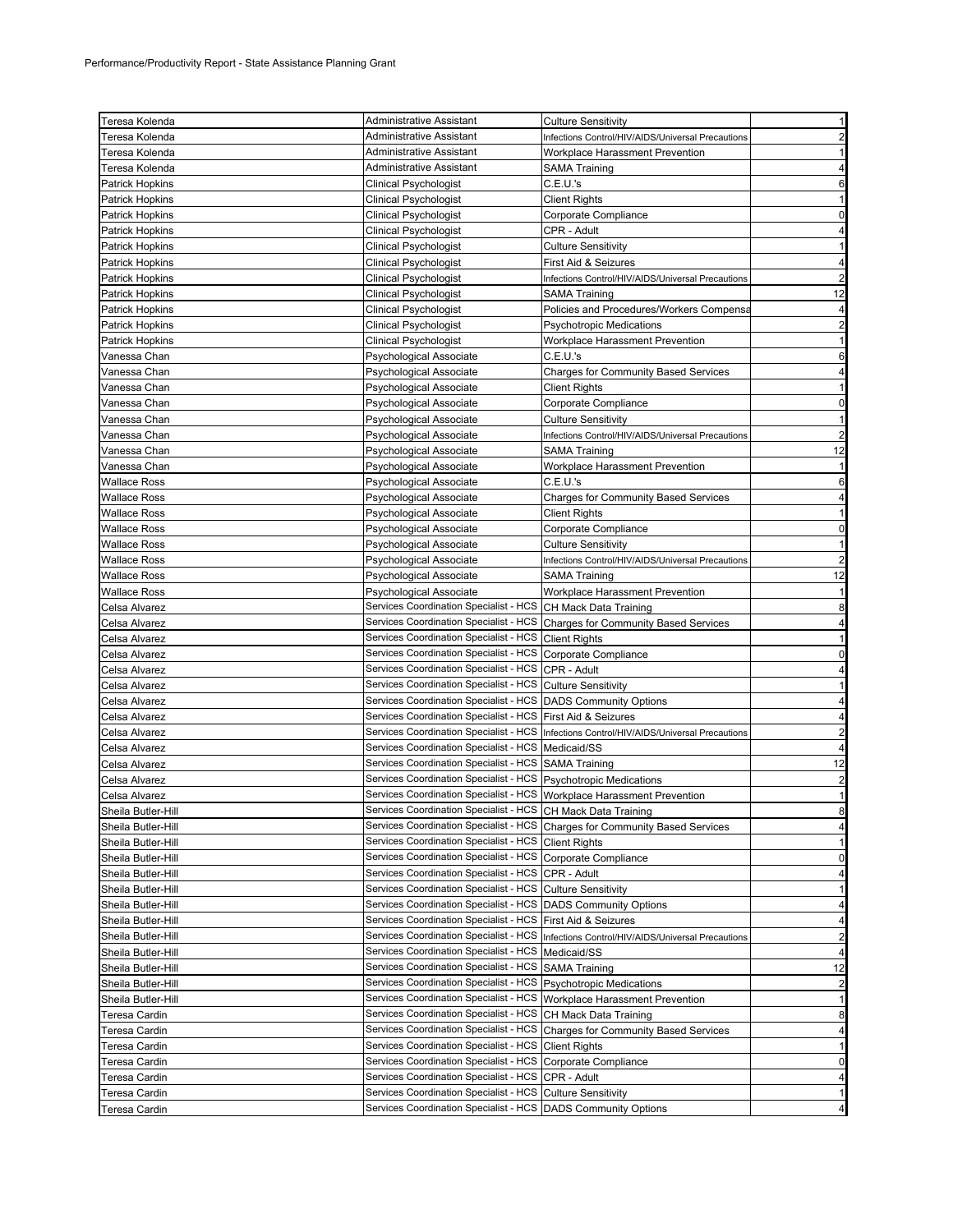| <b>Teresa Cardin</b> | Services Coordination Specialist - HCS First Aid & Seizures              |                                                                                            | 4                       |
|----------------------|--------------------------------------------------------------------------|--------------------------------------------------------------------------------------------|-------------------------|
| Teresa Cardin        |                                                                          | Services Coordination Specialist - HCS   Infections Control/HIV/AIDS/Universal Precautions | $\overline{2}$          |
|                      | Services Coordination Specialist - HCS   Medicaid/SS                     |                                                                                            | 4                       |
| Teresa Cardin        | Services Coordination Specialist - HCS SAMA Training                     |                                                                                            |                         |
| Teresa Cardin        |                                                                          |                                                                                            | 12                      |
| Teresa Cardin        | Services Coordination Specialist - HCS Psychotropic Medications          |                                                                                            | $\overline{2}$          |
| Teresa Cardin        | Services Coordination Specialist - HCS   Workplace Harassment Prevention |                                                                                            | $\mathbf{1}$            |
| Pamela Clark         | Services Coordination Specialist - HCS CH Mack Data Training             |                                                                                            | 8                       |
| Pamela Clark         |                                                                          | Services Coordination Specialist - HCS Charges for Community Based Services                | 4                       |
| Pamela Clark         | Services Coordination Specialist - HCS Client Rights                     |                                                                                            | 1                       |
| Pamela Clark         | Services Coordination Specialist - HCS Corporate Compliance              |                                                                                            | 0                       |
| Pamela Clark         | Services Coordination Specialist - HCS CPR - Adult                       |                                                                                            | 4                       |
| Pamela Clark         | Services Coordination Specialist - HCS Culture Sensitivity               |                                                                                            | $\mathbf{1}$            |
| Pamela Clark         | Services Coordination Specialist - HCS   DADS Community Options          |                                                                                            | 4                       |
| Pamela Clark         | Services Coordination Specialist - HCS   First Aid & Seizures            |                                                                                            | 4                       |
| Pamela Clark         |                                                                          | Services Coordination Specialist - HCS   Infections Control/HIV/AIDS/Universal Precautions | $\overline{2}$          |
| Pamela Clark         | Services Coordination Specialist - HCS   Medicaid/SS                     |                                                                                            | 4                       |
| Pamela Clark         | Services Coordination Specialist - HCS   SAMA Training                   |                                                                                            | 12                      |
| Pamela Clark         | Services Coordination Specialist - HCS   Psychotropic Medications        |                                                                                            | $\overline{2}$          |
| Pamela Clark         | Services Coordination Specialist - HCS Workplace Harassment Prevention   |                                                                                            | 1                       |
|                      | Services Coordination Specialist - HCS CH Mack Data Training             |                                                                                            | 8                       |
| JoAnn Clinton        |                                                                          |                                                                                            |                         |
| JoAnn Clinton        |                                                                          | Services Coordination Specialist - HCS   Charges for Community Based Services              | 4                       |
| JoAnn Clinton        | Services Coordination Specialist - HCS Client Rights                     |                                                                                            | -1                      |
| JoAnn Clinton        | Services Coordination Specialist - HCS Corporate Compliance              |                                                                                            | 0                       |
| JoAnn Clinton        | Services Coordination Specialist - HCS CPR - Adult                       |                                                                                            | 4                       |
| JoAnn Clinton        | Services Coordination Specialist - HCS Culture Sensitivity               |                                                                                            | 1                       |
| JoAnn Clinton        | Services Coordination Specialist - HCS   DADS Community Options          |                                                                                            | 4                       |
| JoAnn Clinton        | Services Coordination Specialist - HCS First Aid & Seizures              |                                                                                            | 4                       |
| JoAnn Clinton        |                                                                          | Services Coordination Specialist - HCS Infections Control/HIV/AIDS/Universal Precautions   | $\overline{\mathbf{c}}$ |
| JoAnn Clinton        | Services Coordination Specialist - HCS   Medicaid/SS                     |                                                                                            | 4                       |
| JoAnn Clinton        | Services Coordination Specialist - HCS SAMA Training                     |                                                                                            | 12                      |
| JoAnn Clinton        | Services Coordination Specialist - HCS   Psychotropic Medications        |                                                                                            | $\overline{\mathbf{c}}$ |
| JoAnn Clinton        | Services Coordination Specialist - HCS   Workplace Harassment Prevention |                                                                                            | 1                       |
| Heather Cruz         | Services Coordination Specialist - HCS CH Mack Data Training             |                                                                                            | 8                       |
| <b>Heather Cruz</b>  |                                                                          | Services Coordination Specialist - HCS Charges for Community Based Services                | 4                       |
| <b>Heather Cruz</b>  | Services Coordination Specialist - HCS Client Rights                     |                                                                                            | 1                       |
| <b>Heather Cruz</b>  | Services Coordination Specialist - HCS Corporate Compliance              |                                                                                            | $\mathbf 0$             |
| <b>Heather Cruz</b>  | Services Coordination Specialist - HCS CPR - Adult                       |                                                                                            | 4                       |
| <b>Heather Cruz</b>  | Services Coordination Specialist - HCS Culture Sensitivity               |                                                                                            | 1                       |
|                      | Services Coordination Specialist - HCS   DADS Community Options          |                                                                                            |                         |
| <b>Heather Cruz</b>  |                                                                          |                                                                                            | 4                       |
| Heather Cruz         | Services Coordination Specialist - HCS   First Aid & Seizures            |                                                                                            | 4                       |
| <b>Heather Cruz</b>  |                                                                          | Services Coordination Specialist - HCS  Infections Control/HIV/AIDS/Universal Precautions  | $\overline{2}$          |
| <b>Heather Cruz</b>  | Services Coordination Specialist - HCS   Medicaid/SS                     |                                                                                            | 4                       |
| <b>Heather Cruz</b>  | Services Coordination Specialist - HCS SAMA Training                     |                                                                                            | 12                      |
| <b>Heather Cruz</b>  | Services Coordination Specialist - HCS   Psychotropic Medications        |                                                                                            | $\overline{2}$          |
| <b>Heather Cruz</b>  | Services Coordination Specialist - HCS  Workplace Harassment Prevention  |                                                                                            | 1                       |
| Jennifer Dague       | Services Coordination Specialist - HCS CH Mack Data Training             |                                                                                            | 8                       |
| Jennifer Dague       |                                                                          | Services Coordination Specialist - HCS Charges for Community Based Services                | 4                       |
| Jennifer Dague       | Services Coordination Specialist - HCS Client Rights                     |                                                                                            | $\mathbf{1}$            |
| Jennifer Dague       | <b>Services Coordination Specialist - HCS</b>                            | Corporate Compliance                                                                       | 0                       |
| Jennifer Dague       | Services Coordination Specialist - HCS                                   | CPR - Adult                                                                                | 4                       |
| Jennifer Dague       | Services Coordination Specialist - HCS                                   | <b>Culture Sensitivity</b>                                                                 | 1                       |
| Jennifer Dague       | Services Coordination Specialist - HCS                                   | <b>DADS Community Options</b>                                                              | 4                       |
| Jennifer Dague       | <b>Services Coordination Specialist - HCS</b>                            | First Aid & Seizures                                                                       | 4                       |
| Jennifer Dague       | Services Coordination Specialist - HCS                                   | Infections Control/HIV/AIDS/Universal Precautions                                          | $\overline{2}$          |
|                      | Services Coordination Specialist - HCS                                   | Medicaid/SS                                                                                | 4                       |
| Jennifer Dague       | <b>Services Coordination Specialist - HCS</b>                            |                                                                                            |                         |
| Jennifer Dague       |                                                                          | <b>SAMA Training</b>                                                                       | 12                      |
| Jennifer Dague       | Services Coordination Specialist - HCS                                   | <b>Psychotropic Medications</b>                                                            | 2                       |
| Jennifer Dague       | Services Coordination Specialist - HCS                                   | Workplace Harassment Prevention                                                            | -1                      |
| Yaritza Diaz-Cosino  | Services Coordination Specialist - HCS                                   | CH Mack Data Training                                                                      | 8                       |
| Yaritza Diaz-Cosino  | Services Coordination Specialist - HCS                                   | <b>Charges for Community Based Services</b>                                                | 4                       |
| Yaritza Diaz-Cosino  | Services Coordination Specialist - HCS                                   | <b>Client Rights</b>                                                                       | 1                       |
| Yaritza Diaz-Cosino  | Services Coordination Specialist - HCS                                   | Corporate Compliance                                                                       | 0                       |
| Yaritza Diaz-Cosino  | Services Coordination Specialist - HCS                                   | CPR - Adult                                                                                | 4                       |
| Yaritza Diaz-Cosino  | Services Coordination Specialist - HCS                                   | <b>Culture Sensitivity</b>                                                                 | 1                       |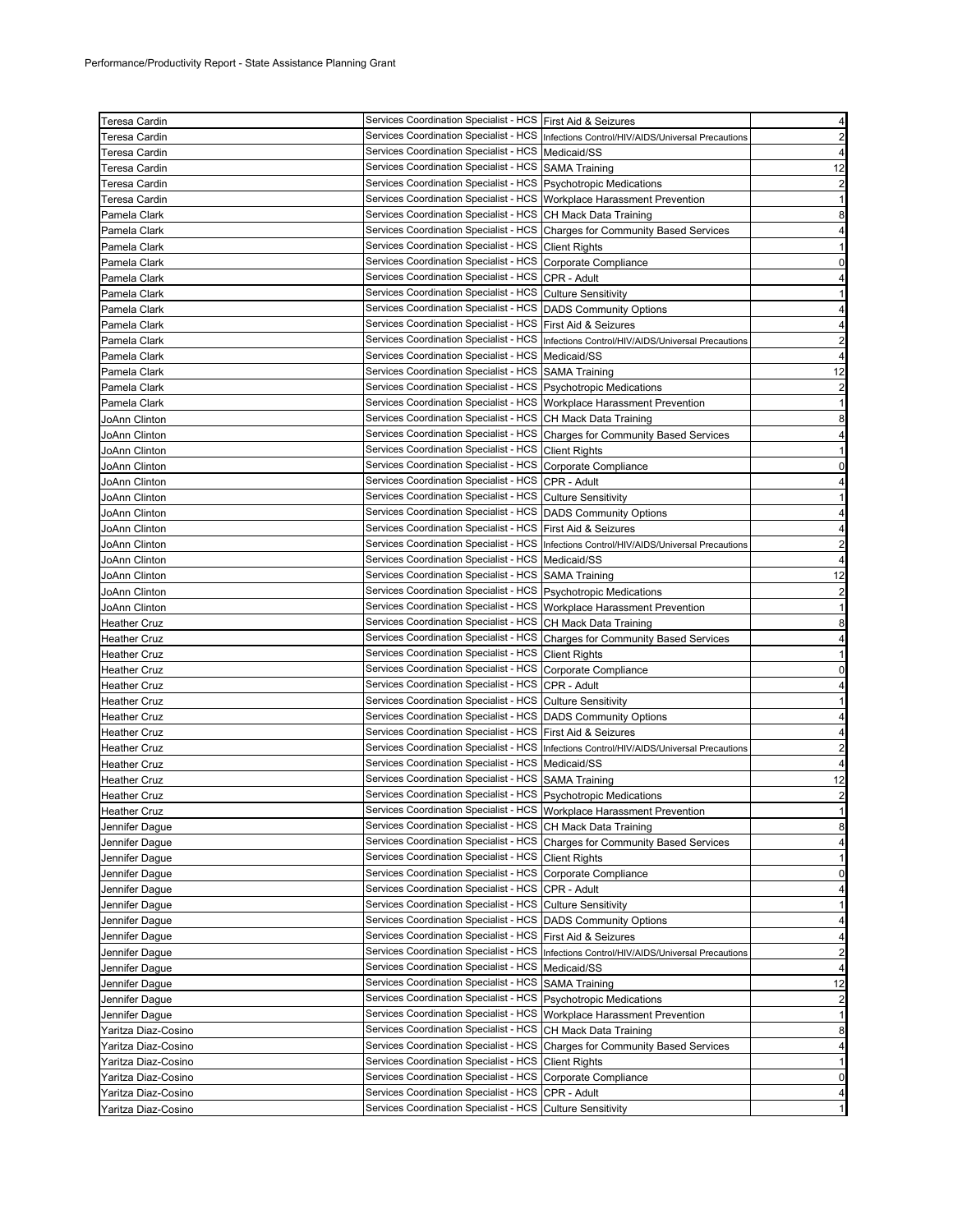| Yaritza Diaz-Cosino | Services Coordination Specialist - HCS   DADS Community Options          |                                                                                            | 4                       |
|---------------------|--------------------------------------------------------------------------|--------------------------------------------------------------------------------------------|-------------------------|
| Yaritza Diaz-Cosino | Services Coordination Specialist - HCS First Aid & Seizures              |                                                                                            | $\overline{4}$          |
| Yaritza Diaz-Cosino |                                                                          | Services Coordination Specialist - HCS   Infections Control/HIV/AIDS/Universal Precautions | $\overline{2}$          |
| Ƴaritza Diaz-Cosino | Services Coordination Specialist - HCS Medicaid/SS                       |                                                                                            | $\overline{4}$          |
| Yaritza Diaz-Cosino | Services Coordination Specialist - HCS SAMA Training                     |                                                                                            | 12                      |
| Yaritza Diaz-Cosino | Services Coordination Specialist - HCS   Psychotropic Medications        |                                                                                            | $\overline{\mathbf{c}}$ |
| Yaritza Diaz-Cosino | Services Coordination Specialist - HCS   Workplace Harassment Prevention |                                                                                            | 1                       |
| Jessica Donovan     | Services Coordination Specialist - HCS CH Mack Data Training             |                                                                                            | 8                       |
| Jessica Donovan     |                                                                          | Services Coordination Specialist - HCS Charges for Community Based Services                | 4                       |
| Jessica Donovan     | Services Coordination Specialist - HCS Client Rights                     |                                                                                            | 1                       |
| Jessica Donovan     | Services Coordination Specialist - HCS Corporate Compliance              |                                                                                            | $\mathbf 0$             |
| Jessica Donovan     | Services Coordination Specialist - HCS CPR - Adult                       |                                                                                            | 4                       |
| Jessica Donovan     | Services Coordination Specialist - HCS Culture Sensitivity               |                                                                                            | 1                       |
| Jessica Donovan     | Services Coordination Specialist - HCS   DADS Community Options          |                                                                                            | 4                       |
|                     | Services Coordination Specialist - HCS   First Aid & Seizures            |                                                                                            | 4                       |
| Jessica Donovan     |                                                                          | Services Coordination Specialist - HCS   Infections Control/HIV/AIDS/Universal Precautions |                         |
| Jessica Donovan     | Services Coordination Specialist - HCS   Medicaid/SS                     |                                                                                            | $\overline{2}$          |
| Jessica Donovan     |                                                                          |                                                                                            | 4                       |
| Jessica Donovan     | Services Coordination Specialist - HCS SAMA Training                     |                                                                                            | 12                      |
| Jessica Donovan     | Services Coordination Specialist - HCS Psychotropic Medications          |                                                                                            | $\overline{2}$          |
| Jessica Donovan     | Services Coordination Specialist - HCS   Workplace Harassment Prevention |                                                                                            | $\mathbf{1}$            |
| Joan Ellebracht     | Services Coordination Specialist - HCS CH Mack Data Training             |                                                                                            | 8                       |
| Joan Ellebracht     |                                                                          | Services Coordination Specialist - HCS Charges for Community Based Services                | 4                       |
| Joan Ellebracht     | Services Coordination Specialist - HCS Client Rights                     |                                                                                            | $\mathbf{1}$            |
| Joan Ellebracht     | Services Coordination Specialist - HCS Corporate Compliance              |                                                                                            | 0                       |
| Joan Ellebracht     | Services Coordination Specialist - HCS CPR - Adult                       |                                                                                            | 4                       |
| Joan Ellebracht     | Services Coordination Specialist - HCS Culture Sensitivity               |                                                                                            | 1                       |
| Joan Ellebracht     | Services Coordination Specialist - HCS  DADS Community Options           |                                                                                            | $\overline{4}$          |
| Joan Ellebracht     | Services Coordination Specialist - HCS   First Aid & Seizures            |                                                                                            | 4                       |
| Joan Ellebracht     |                                                                          | Services Coordination Specialist - HCS Infections Control/HIV/AIDS/Universal Precautions   | 2                       |
| Joan Ellebracht     | Services Coordination Specialist - HCS   Medicaid/SS                     |                                                                                            | $\overline{4}$          |
| Joan Ellebracht     | Services Coordination Specialist - HCS SAMA Training                     |                                                                                            | 12                      |
| Joan Ellebracht     | Services Coordination Specialist - HCS Psychotropic Medications          |                                                                                            | 2                       |
| Joan Ellebracht     | Services Coordination Specialist - HCS Workplace Harassment Prevention   |                                                                                            | $\mathbf{1}$            |
| Jessica Esquivel    | Services Coordination Specialist - HCS CH Mack Data Training             |                                                                                            | 8                       |
| Jessica Esquivel    |                                                                          | Services Coordination Specialist - HCS Charges for Community Based Services                | 4                       |
| Jessica Esquivel    | Services Coordination Specialist - HCS Client Rights                     |                                                                                            | 1                       |
| Jessica Esquivel    | Services Coordination Specialist - HCS Corporate Compliance              |                                                                                            | 0                       |
|                     | Services Coordination Specialist - HCS                                   | CPR - Adult                                                                                |                         |
| Jessica Esquivel    |                                                                          |                                                                                            | 4                       |
| Jessica Esquivel    | Services Coordination Specialist - HCS Culture Sensitivity               |                                                                                            | 1                       |
| Jessica Esquivel    | Services Coordination Specialist - HCS   DADS Community Options          |                                                                                            | 4                       |
| Jessica Esquivel    | Services Coordination Specialist - HCS First Aid & Seizures              |                                                                                            | 4                       |
| Jessica Esquivel    |                                                                          | Services Coordination Specialist - HCS Infections Control/HIV/AIDS/Universal Precautions   | $\overline{2}$          |
| Jessica Esquivel    | Services Coordination Specialist - HCS Medicaid/SS                       |                                                                                            | $\overline{4}$          |
| Jessica Esquivel    | Services Coordination Specialist - HCS SAMA Training                     |                                                                                            | 12                      |
| Jessica Esquivel    | Services Coordination Specialist - HCS  Psychotropic Medications         |                                                                                            | $\overline{\mathbf{c}}$ |
| Jessica Esquivel    | Services Coordination Specialist - HCS   Workplace Harassment Prevention |                                                                                            | 1                       |
| Johana Fraige       | Services Coordination Specialist - HCS CH Mack Data Training             |                                                                                            | 8                       |
| Johana Fraige       |                                                                          | Services Coordination Specialist - HCS Charges for Community Based Services                | 4                       |
| Johana Fraige       | <b>Services Coordination Specialist - HCS</b>                            | <b>Client Rights</b>                                                                       | 1                       |
| Johana Fraige       | <b>Services Coordination Specialist - HCS</b>                            | Corporate Compliance                                                                       | 0                       |
| Johana Fraige       | Services Coordination Specialist - HCS                                   | CPR - Adult                                                                                | 4                       |
| Johana Fraige       | Services Coordination Specialist - HCS                                   | <b>Culture Sensitivity</b>                                                                 | $\mathbf{1}$            |
| Johana Fraige       | Services Coordination Specialist - HCS                                   | <b>DADS Community Options</b>                                                              | 4                       |
| Johana Fraige       | <b>Services Coordination Specialist - HCS</b>                            | First Aid & Seizures                                                                       | 4                       |
| Johana Fraige       | Services Coordination Specialist - HCS                                   | Infections Control/HIV/AIDS/Universal Precautions                                          | $\overline{\mathbf{c}}$ |
| Johana Fraige       | <b>Services Coordination Specialist - HCS</b>                            | Medicaid/SS                                                                                | 4                       |
| Johana Fraige       | <b>Services Coordination Specialist - HCS</b>                            | <b>SAMA Training</b>                                                                       | 12                      |
| Johana Fraige       | Services Coordination Specialist - HCS                                   | <b>Psychotropic Medications</b>                                                            | $\overline{2}$          |
| Johana Fraige       | Services Coordination Specialist - HCS                                   | Workplace Harassment Prevention                                                            | 1                       |
| Madonna Garcia      | Services Coordination Specialist - HCS                                   | CH Mack Data Training                                                                      | 8                       |
|                     | Services Coordination Specialist - HCS                                   |                                                                                            | 4                       |
| Madonna Garcia      | Services Coordination Specialist - HCS                                   | <b>Charges for Community Based Services</b><br><b>Client Rights</b>                        | 1                       |
| Madonna Garcia      | Services Coordination Specialist - HCS                                   |                                                                                            |                         |
| Madonna Garcia      |                                                                          | Corporate Compliance                                                                       | 0                       |
| Madonna Garcia      | Services Coordination Specialist - HCS                                   | CPR - Adult                                                                                | 4                       |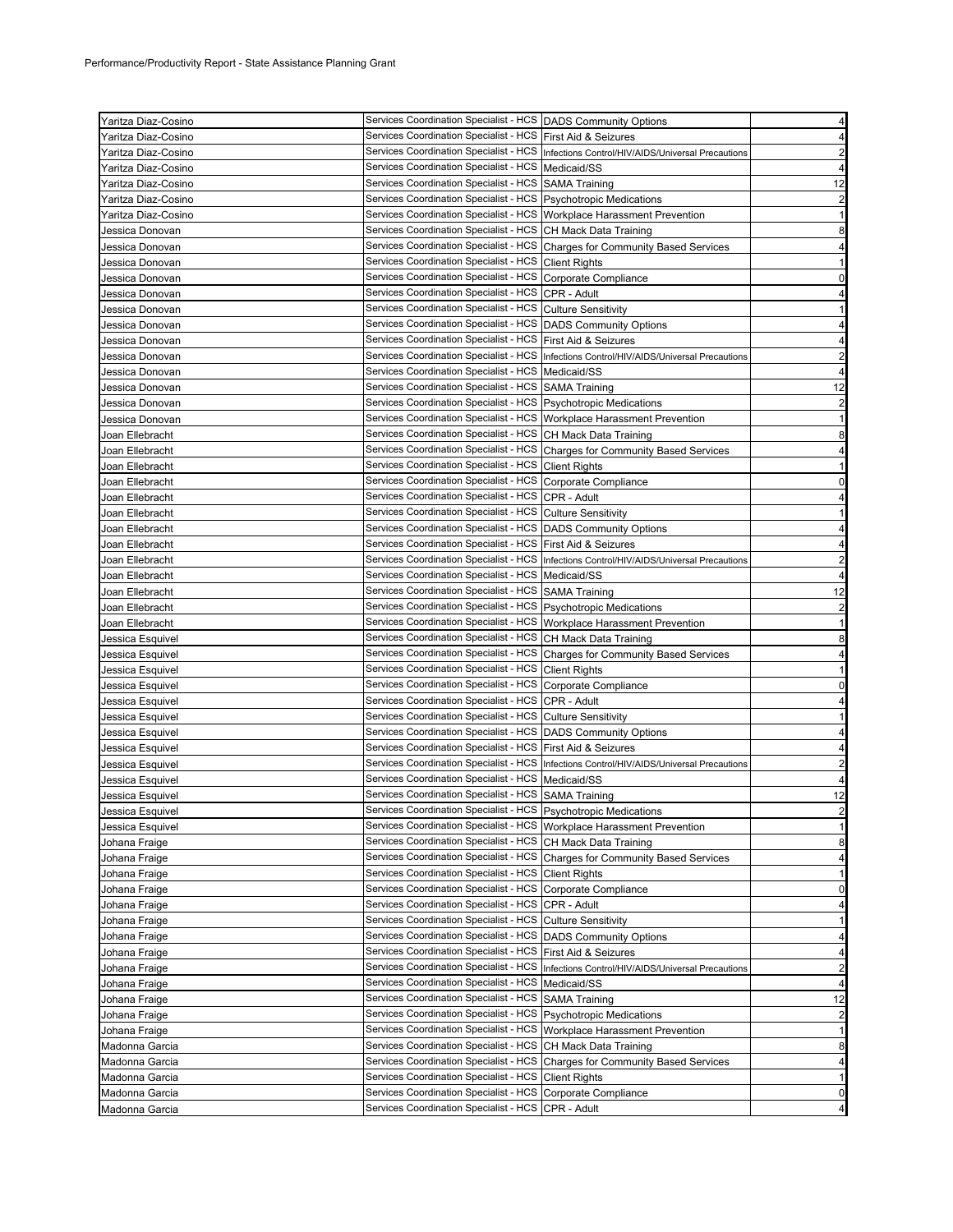| Madonna Garcia          | Services Coordination Specialist - HCS Culture Sensitivity               |                                                                                          | 1                       |
|-------------------------|--------------------------------------------------------------------------|------------------------------------------------------------------------------------------|-------------------------|
| Madonna Garcia          | Services Coordination Specialist - HCS DADS Community Options            |                                                                                          | $\overline{4}$          |
| Madonna Garcia          | Services Coordination Specialist - HCS   First Aid & Seizures            |                                                                                          | 4                       |
| Madonna Garcia          |                                                                          | Services Coordination Specialist - HCS Infections Control/HIV/AIDS/Universal Precautions | $\overline{2}$          |
| Madonna Garcia          | Services Coordination Specialist - HCS   Medicaid/SS                     |                                                                                          | 4                       |
| Madonna Garcia          | Services Coordination Specialist - HCS SAMA Training                     |                                                                                          | 12                      |
| Madonna Garcia          | Services Coordination Specialist - HCS Psychotropic Medications          |                                                                                          | 2                       |
| Madonna Garcia          | Services Coordination Specialist - HCS   Workplace Harassment Prevention |                                                                                          | $\mathbf{1}$            |
| Sylvia Gonzalez         | Services Coordination Specialist - HCS CH Mack Data Training             |                                                                                          | 8                       |
| Sylvia Gonzalez         |                                                                          | Services Coordination Specialist - HCS Charges for Community Based Services              | 4                       |
| Sylvia Gonzalez         | Services Coordination Specialist - HCS Client Rights                     |                                                                                          | 1                       |
| Svlvia Gonzalez         | Services Coordination Specialist - HCS Corporate Compliance              |                                                                                          | 0                       |
| Sylvia Gonzalez         | Services Coordination Specialist - HCS CPR - Adult                       |                                                                                          | 4                       |
| Sylvia Gonzalez         | Services Coordination Specialist - HCS Culture Sensitivity               |                                                                                          | 1                       |
| Sylvia Gonzalez         | Services Coordination Specialist - HCS   DADS Community Options          |                                                                                          | 4                       |
| Sylvia Gonzalez         | Services Coordination Specialist - HCS First Aid & Seizures              |                                                                                          | 4                       |
| Sylvia Gonzalez         |                                                                          | Services Coordination Specialist - HCS Infections Control/HIV/AIDS/Universal Precautions | $\overline{2}$          |
| Sylvia Gonzalez         | Services Coordination Specialist - HCS Medicaid/SS                       |                                                                                          | $\overline{4}$          |
| Sylvia Gonzalez         | Services Coordination Specialist - HCS SAMA Training                     |                                                                                          | 12                      |
| Sylvia Gonzalez         | Services Coordination Specialist - HCS   Psychotropic Medications        |                                                                                          | $\overline{\mathbf{c}}$ |
| Sylvia Gonzalez         | Services Coordination Specialist - HCS   Workplace Harassment Prevention |                                                                                          | $\mathbf{1}$            |
| Rebecca Grantham        | Services Coordination Specialist - HCS CH Mack Data Training             |                                                                                          | 8                       |
| Rebecca Grantham        |                                                                          | Services Coordination Specialist - HCS Charges for Community Based Services              | 4                       |
| Rebecca Grantham        | Services Coordination Specialist - HCS Client Rights                     |                                                                                          | $\mathbf{1}$            |
| Rebecca Grantham        | Services Coordination Specialist - HCS Corporate Compliance              |                                                                                          | 0                       |
| Rebecca Grantham        | Services Coordination Specialist - HCS CPR - Adult                       |                                                                                          | 4                       |
|                         | Services Coordination Specialist - HCS Culture Sensitivity               |                                                                                          | 1                       |
| Rebecca Grantham        | Services Coordination Specialist - HCS   DADS Community Options          |                                                                                          |                         |
| Rebecca Grantham        | Services Coordination Specialist - HCS First Aid & Seizures              |                                                                                          | 4                       |
| Rebecca Grantham        |                                                                          |                                                                                          | 4                       |
| Rebecca Grantham        |                                                                          | Services Coordination Specialist - HCS Infections Control/HIV/AIDS/Universal Precautions | $\overline{2}$          |
| Rebecca Grantham        | Services Coordination Specialist - HCS   Medicaid/SS                     |                                                                                          | 4                       |
| Rebecca Grantham        | Services Coordination Specialist - HCS SAMA Training                     |                                                                                          | 12                      |
| Rebecca Grantham        | Services Coordination Specialist - HCS Psychotropic Medications          |                                                                                          | $\overline{2}$          |
| Rebecca Grantham        | Services Coordination Specialist - HCS Workplace Harassment Prevention   |                                                                                          | 1                       |
| Teresa Gutierrez        | Services Coordination Specialist - HCS CH Mack Data Training             |                                                                                          | 8                       |
| Teresa Gutierrez        |                                                                          | Services Coordination Specialist - HCS Charges for Community Based Services              | 4                       |
| Teresa Gutierrez        | Services Coordination Specialist - HCS Client Rights                     |                                                                                          | $\mathbf{1}$            |
| Teresa Gutierrez        | Services Coordination Specialist - HCS                                   | Corporate Compliance                                                                     | 0                       |
| Teresa Gutierrez        | Services Coordination Specialist - HCS CPR - Adult                       |                                                                                          | 4                       |
| Teresa Gutierrez        | Services Coordination Specialist - HCS Culture Sensitivity               |                                                                                          | 1                       |
| Teresa Gutierrez        | Services Coordination Specialist - HCS   DADS Community Options          |                                                                                          | 4                       |
| Teresa Gutierrez        | Services Coordination Specialist - HCS   First Aid & Seizures            |                                                                                          | 4                       |
| Teresa Gutierrez        |                                                                          | Services Coordination Specialist - HCS Infections Control/HIV/AIDS/Universal Precautions | 2                       |
| Teresa Gutierrez        | Services Coordination Specialist - HCS   Medicaid/SS                     |                                                                                          | 4                       |
| <b>Teresa Gutierrez</b> | Services Coordination Specialist - HCS   SAMA Training                   |                                                                                          | 12                      |
| Teresa Gutierrez        | Services Coordination Specialist - HCS   Psychotropic Medications        |                                                                                          | $\overline{\mathbf{c}}$ |
| Teresa Gutierrez        | Services Coordination Specialist - HCS Workplace Harassment Prevention   |                                                                                          | 1                       |
| Margaret Hernandez      | Services Coordination Specialist - HCS CH Mack Data Training             |                                                                                          | 8                       |
| Margaret Hernandez      | Services Coordination Specialist - HCS                                   | <b>Charges for Community Based Services</b>                                              | 4                       |
| Margaret Hernandez      | <b>Services Coordination Specialist - HCS</b>                            | <b>Client Rights</b>                                                                     | 1                       |
| Margaret Hernandez      | Services Coordination Specialist - HCS                                   | Corporate Compliance                                                                     | 0                       |
| Margaret Hernandez      | Services Coordination Specialist - HCS                                   | CPR - Adult                                                                              | 4                       |
| Margaret Hernandez      | <b>Services Coordination Specialist - HCS</b>                            | <b>Culture Sensitivity</b>                                                               | 1                       |
| Margaret Hernandez      | Services Coordination Specialist - HCS                                   | <b>DADS Community Options</b>                                                            | 4                       |
| Margaret Hernandez      | Services Coordination Specialist - HCS                                   | First Aid & Seizures                                                                     | 4                       |
| Margaret Hernandez      | <b>Services Coordination Specialist - HCS</b>                            | Infections Control/HIV/AIDS/Universal Precautions                                        | $\overline{\mathbf{c}}$ |
| Margaret Hernandez      | Services Coordination Specialist - HCS                                   | Medicaid/SS                                                                              | 4                       |
| Margaret Hernandez      | Services Coordination Specialist - HCS                                   | <b>SAMA Training</b>                                                                     | 12                      |
| Margaret Hernandez      | Services Coordination Specialist - HCS Psychotropic Medications          |                                                                                          | $\overline{2}$          |
| Margaret Hernandez      | <b>Services Coordination Specialist - HCS</b>                            | Workplace Harassment Prevention                                                          | 1                       |
| Deborah Hoselton        | Services Coordination Specialist - HCS CH Mack Data Training             |                                                                                          | 8                       |
| Deborah Hoselton        |                                                                          | Services Coordination Specialist - HCS Charges for Community Based Services              | 4                       |
| Deborah Hoselton        | Services Coordination Specialist - HCS                                   | <b>Client Rights</b>                                                                     | 1                       |
| Deborah Hoselton        | Services Coordination Specialist - HCS Corporate Compliance              |                                                                                          | 0                       |
|                         |                                                                          |                                                                                          |                         |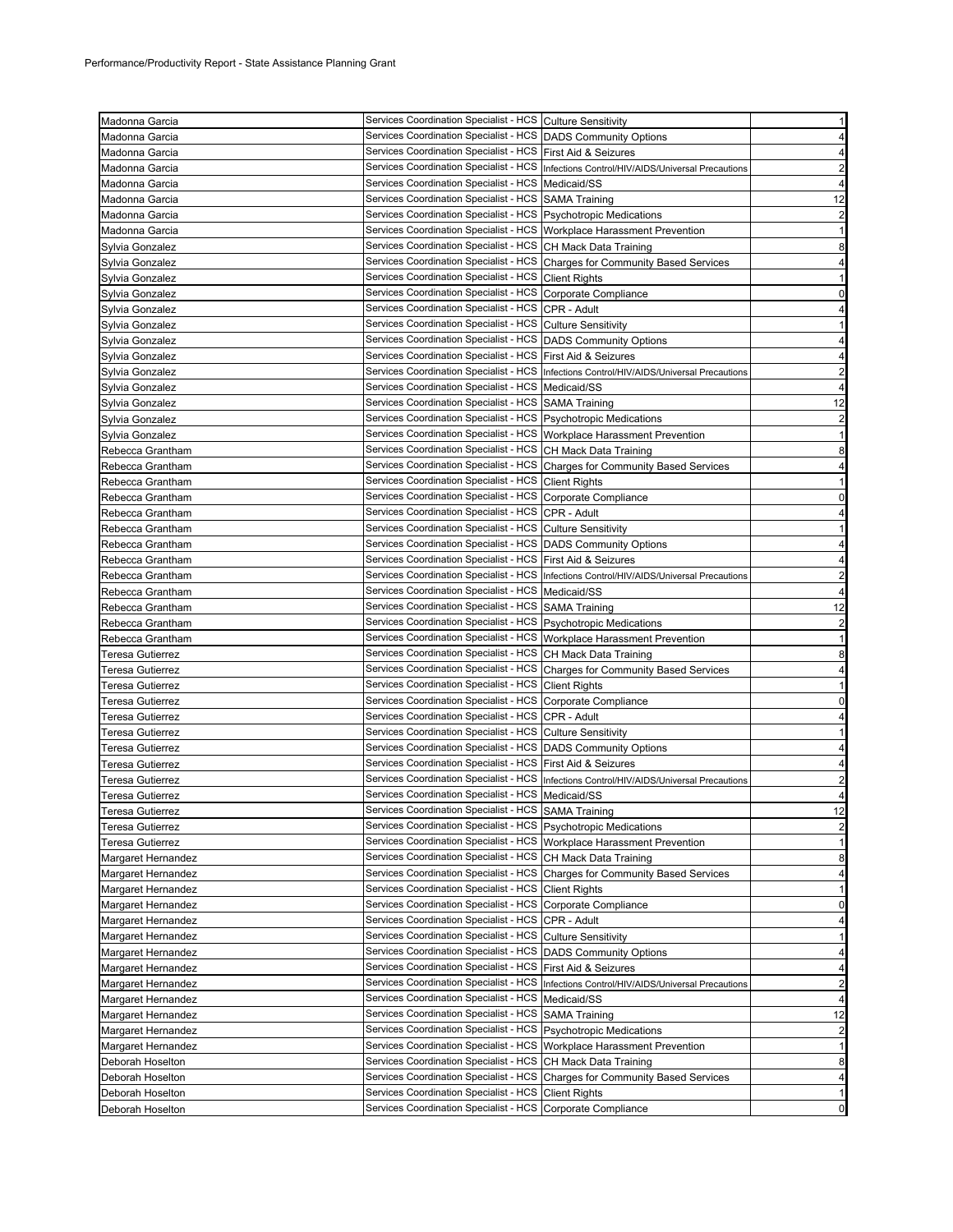| Deborah Hoselton               | Services Coordination Specialist - HCS CPR - Adult                                             |                                                                                           | $\overline{4}$                                                                                                                                                                 |
|--------------------------------|------------------------------------------------------------------------------------------------|-------------------------------------------------------------------------------------------|--------------------------------------------------------------------------------------------------------------------------------------------------------------------------------|
| Deborah Hoselton               | Services Coordination Specialist - HCS Culture Sensitivity                                     |                                                                                           | 1                                                                                                                                                                              |
| Deborah Hoselton               | Services Coordination Specialist - HCS DADS Community Options                                  |                                                                                           | 4                                                                                                                                                                              |
| Deborah Hoselton               | Services Coordination Specialist - HCS   First Aid & Seizures                                  |                                                                                           | 4                                                                                                                                                                              |
| Deborah Hoselton               |                                                                                                | Services Coordination Specialist - HCS Infections Control/HIV/AIDS/Universal Precautions  | $\overline{2}$                                                                                                                                                                 |
| Deborah Hoselton               | Services Coordination Specialist - HCS   Medicaid/SS                                           |                                                                                           | 4                                                                                                                                                                              |
| Deborah Hoselton               | Services Coordination Specialist - HCS SAMA Training                                           |                                                                                           | 12                                                                                                                                                                             |
| Deborah Hoselton               | Services Coordination Specialist - HCS Psychotropic Medications                                |                                                                                           | 2                                                                                                                                                                              |
| Deborah Hoselton               | Services Coordination Specialist - HCS   Workplace Harassment Prevention                       |                                                                                           | $\mathbf{1}$                                                                                                                                                                   |
| <b>Brooke Kearney</b>          | Services Coordination Specialist - HCS CH Mack Data Training                                   |                                                                                           | 8                                                                                                                                                                              |
| <b>Brooke Kearney</b>          |                                                                                                | Services Coordination Specialist - HCS Charges for Community Based Services               | 4                                                                                                                                                                              |
| <b>Brooke Kearney</b>          | Services Coordination Specialist - HCS Client Rights                                           |                                                                                           | 1                                                                                                                                                                              |
| <b>Brooke Kearney</b>          | Services Coordination Specialist - HCS                                                         | Corporate Compliance                                                                      | 0                                                                                                                                                                              |
| <b>Brooke Kearney</b>          | Services Coordination Specialist - HCS CPR - Adult                                             |                                                                                           | 4                                                                                                                                                                              |
| <b>Brooke Kearney</b>          | Services Coordination Specialist - HCS                                                         | <b>Culture Sensitivity</b>                                                                | 1                                                                                                                                                                              |
| <b>Brooke Kearney</b>          | Services Coordination Specialist - HCS DADS Community Options                                  |                                                                                           | 4                                                                                                                                                                              |
| <b>Brooke Kearney</b>          | Services Coordination Specialist - HCS First Aid & Seizures                                    |                                                                                           | 4                                                                                                                                                                              |
| <b>Brooke Kearney</b>          |                                                                                                | Services Coordination Specialist - HCS  Infections Control/HIV/AIDS/Universal Precautions | $\overline{2}$                                                                                                                                                                 |
| <b>Brooke Kearney</b>          | Services Coordination Specialist - HCS   Medicaid/SS                                           |                                                                                           | 4                                                                                                                                                                              |
| <b>Brooke Kearney</b>          | Services Coordination Specialist - HCS SAMA Training                                           |                                                                                           | 12                                                                                                                                                                             |
| <b>Brooke Kearney</b>          | Services Coordination Specialist - HCS   Psychotropic Medications                              |                                                                                           | 2                                                                                                                                                                              |
| <b>Brooke Kearney</b>          | Services Coordination Specialist - HCS   Workplace Harassment Prevention                       |                                                                                           | 1                                                                                                                                                                              |
| Rachel Kipkemboi               | Services Coordination Specialist - HCS CH Mack Data Training                                   |                                                                                           | 8                                                                                                                                                                              |
| Rachel Kipkemboi               |                                                                                                | Services Coordination Specialist - HCS Charges for Community Based Services               | 4                                                                                                                                                                              |
| Rachel Kipkemboi               | Services Coordination Specialist - HCS   Client Rights                                         |                                                                                           | $\mathbf{1}$                                                                                                                                                                   |
| Rachel Kipkemboi               | Services Coordination Specialist - HCS                                                         | Corporate Compliance                                                                      | 0                                                                                                                                                                              |
| Rachel Kipkemboi               | Services Coordination Specialist - HCS CPR - Adult                                             |                                                                                           | 4                                                                                                                                                                              |
| Rachel Kipkemboi               | Services Coordination Specialist - HCS Culture Sensitivity                                     |                                                                                           | 1                                                                                                                                                                              |
| Rachel Kipkemboi               | Services Coordination Specialist - HCS   DADS Community Options                                |                                                                                           | 4                                                                                                                                                                              |
| Rachel Kipkemboi               | Services Coordination Specialist - HCS First Aid & Seizures                                    |                                                                                           | 4                                                                                                                                                                              |
| Rachel Kipkemboi               | Services Coordination Specialist - HCS                                                         | Infections Control/HIV/AIDS/Universal Precautions                                         | $\overline{2}$                                                                                                                                                                 |
| Rachel Kipkemboi               | Services Coordination Specialist - HCS                                                         | Medicaid/SS                                                                               | 4                                                                                                                                                                              |
| Rachel Kipkemboi               | Services Coordination Specialist - HCS SAMA Training                                           |                                                                                           | 12                                                                                                                                                                             |
| Rachel Kipkemboi               | Services Coordination Specialist - HCS   Psychotropic Medications                              |                                                                                           | $\overline{2}$                                                                                                                                                                 |
| Rachel Kipkemboi               | Services Coordination Specialist - HCS Workplace Harassment Prevention                         |                                                                                           | $\mathbf{1}$                                                                                                                                                                   |
| Belinda Murgia                 | Services Coordination Specialist - HCS CH Mack Data Training                                   |                                                                                           | 8                                                                                                                                                                              |
| Belinda Murgia                 |                                                                                                | Services Coordination Specialist - HCS Charges for Community Based Services               | 4                                                                                                                                                                              |
| Belinda Murgia                 | Services Coordination Specialist - HCS                                                         | <b>Client Rights</b>                                                                      | -1                                                                                                                                                                             |
| Belinda Murgia                 | Services Coordination Specialist - HCS   Corporate Compliance                                  |                                                                                           |                                                                                                                                                                                |
| Belinda Murgia                 |                                                                                                |                                                                                           |                                                                                                                                                                                |
|                                |                                                                                                |                                                                                           |                                                                                                                                                                                |
|                                | Services Coordination Specialist - HCS                                                         | CPR - Adult                                                                               |                                                                                                                                                                                |
| Belinda Murgia                 | Services Coordination Specialist - HCS Culture Sensitivity                                     |                                                                                           |                                                                                                                                                                                |
| Belinda Murgia                 | Services Coordination Specialist - HCS   DADS Community Options                                |                                                                                           |                                                                                                                                                                                |
| Belinda Murgia                 | Services Coordination Specialist - HCS First Aid & Seizures                                    |                                                                                           |                                                                                                                                                                                |
| Belinda Murgia                 |                                                                                                | Services Coordination Specialist - HCS Infections Control/HIV/AIDS/Universal Precautions  |                                                                                                                                                                                |
| Belinda Murgia                 | Services Coordination Specialist - HCS   Medicaid/SS                                           |                                                                                           |                                                                                                                                                                                |
| Belinda Murgia                 | Services Coordination Specialist - HCS SAMA Training                                           |                                                                                           |                                                                                                                                                                                |
| Belinda Murgia                 | Services Coordination Specialist - HCS Psychotropic Medications                                |                                                                                           |                                                                                                                                                                                |
| Belinda Murgia                 | Services Coordination Specialist - HCS   Workplace Harassment Prevention                       |                                                                                           |                                                                                                                                                                                |
| Rosina Osuna                   | Services Coordination Specialist - HCS                                                         | CH Mack Data Training                                                                     |                                                                                                                                                                                |
| Rosina Osuna                   | Services Coordination Specialist - HCS                                                         | <b>Charges for Community Based Services</b>                                               |                                                                                                                                                                                |
| Rosina Osuna                   | Services Coordination Specialist - HCS                                                         | <b>Client Rights</b>                                                                      |                                                                                                                                                                                |
| Rosina Osuna                   | Services Coordination Specialist - HCS                                                         | Corporate Compliance                                                                      |                                                                                                                                                                                |
| Rosina Osuna                   | Services Coordination Specialist - HCS                                                         | CPR - Adult                                                                               |                                                                                                                                                                                |
| Rosina Osuna                   | Services Coordination Specialist - HCS                                                         | <b>Culture Sensitivity</b>                                                                |                                                                                                                                                                                |
| Rosina Osuna                   | Services Coordination Specialist - HCS                                                         | <b>DADS Community Options</b>                                                             |                                                                                                                                                                                |
| Rosina Osuna                   | Services Coordination Specialist - HCS                                                         | First Aid & Seizures                                                                      |                                                                                                                                                                                |
| Rosina Osuna                   | Services Coordination Specialist - HCS                                                         | Infections Control/HIV/AIDS/Universal Precautions                                         |                                                                                                                                                                                |
| Rosina Osuna                   | Services Coordination Specialist - HCS                                                         | Medicaid/SS                                                                               |                                                                                                                                                                                |
| Rosina Osuna                   | Services Coordination Specialist - HCS                                                         | <b>SAMA Training</b>                                                                      |                                                                                                                                                                                |
| Rosina Osuna                   | Services Coordination Specialist - HCS                                                         | <b>Psychotropic Medications</b>                                                           |                                                                                                                                                                                |
| Rosina Osuna                   | Services Coordination Specialist - HCS                                                         | Workplace Harassment Prevention                                                           |                                                                                                                                                                                |
| Lorena Parada                  | Services Coordination Specialist - HCS CH Mack Data Training                                   |                                                                                           |                                                                                                                                                                                |
| Lorena Parada<br>Lorena Parada | Services Coordination Specialist - HCS<br>Services Coordination Specialist - HCS Client Rights | <b>Charges for Community Based Services</b>                                               | 0<br>4<br>1<br>4<br>4<br>2<br>4<br>12<br>$\overline{\mathbf{c}}$<br>1<br>8<br>4<br>1<br>0<br>4<br>1<br>4<br>4<br>2<br>4<br>12<br>$\overline{2}$<br>$\mathbf{1}$<br>8<br>4<br>1 |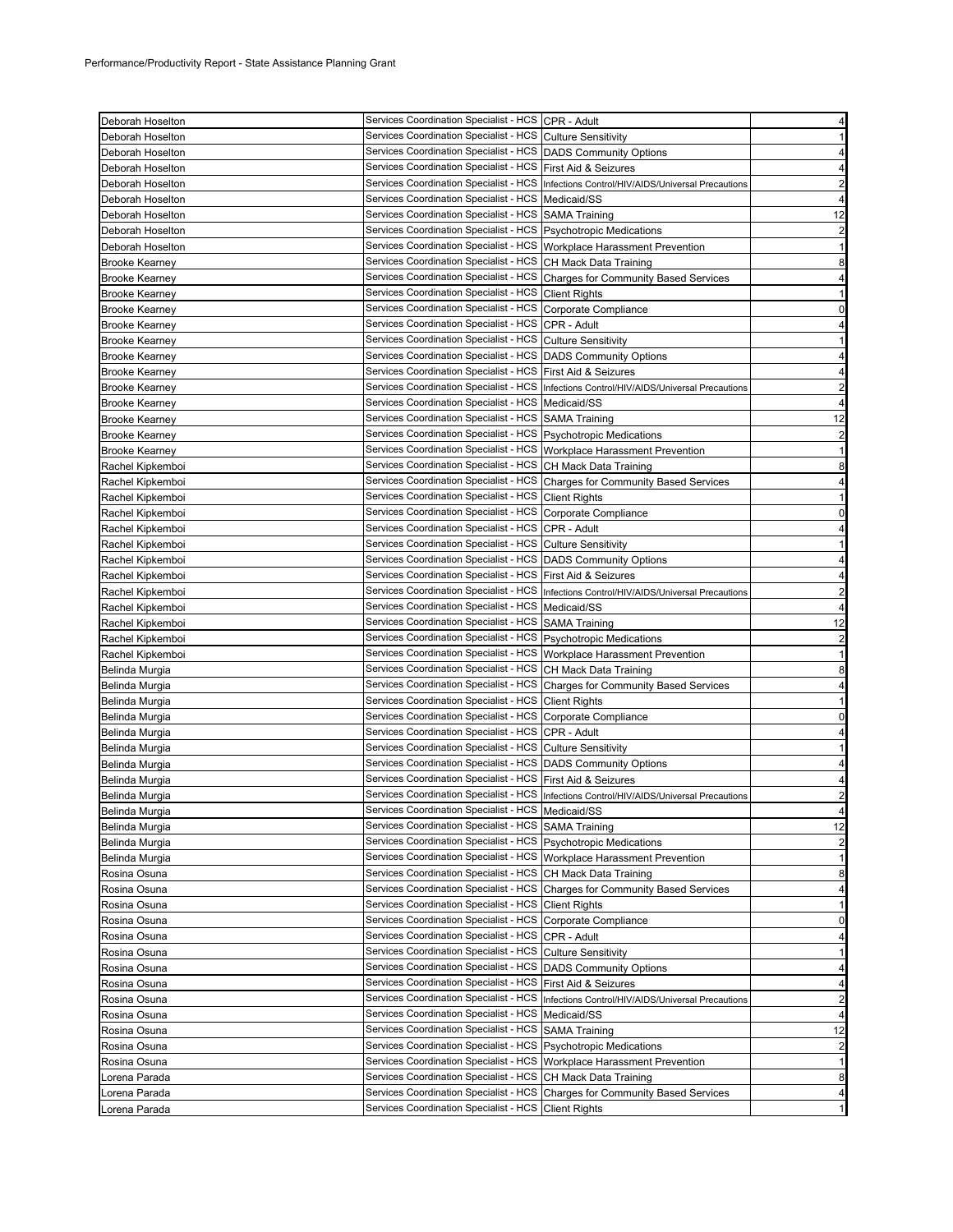| Lorena Parada           | Services Coordination Specialist - HCS Corporate Compliance                                                                            |                                                                                                           | $\mathbf 0$                                       |
|-------------------------|----------------------------------------------------------------------------------------------------------------------------------------|-----------------------------------------------------------------------------------------------------------|---------------------------------------------------|
| Lorena Parada           | Services Coordination Specialist - HCS CPR - Adult                                                                                     |                                                                                                           | 4                                                 |
| Lorena Parada           | Services Coordination Specialist - HCS Culture Sensitivity                                                                             |                                                                                                           | $\mathbf{1}$                                      |
| Lorena Parada           | Services Coordination Specialist - HCS DADS Community Options                                                                          |                                                                                                           | 4                                                 |
| Lorena Parada           | Services Coordination Specialist - HCS First Aid & Seizures                                                                            |                                                                                                           | 4                                                 |
| Lorena Parada           |                                                                                                                                        | Services Coordination Specialist - HCS   Infections Control/HIV/AIDS/Universal Precautions                | $\overline{c}$                                    |
| Lorena Parada           | Services Coordination Specialist - HCS Medicaid/SS                                                                                     |                                                                                                           | 4                                                 |
| Lorena Parada           | Services Coordination Specialist - HCS SAMA Training                                                                                   |                                                                                                           | 12                                                |
| Lorena Parada           | Services Coordination Specialist - HCS   Psychotropic Medications                                                                      |                                                                                                           | $\overline{a}$                                    |
| Lorena Parada           | Services Coordination Specialist - HCS Workplace Harassment Prevention                                                                 |                                                                                                           | $\mathbf{1}$                                      |
| Elizabeth Parsch        | Services Coordination Specialist - HCS CH Mack Data Training                                                                           |                                                                                                           | 8                                                 |
| Elizabeth Parsch        |                                                                                                                                        | Services Coordination Specialist - HCS Charges for Community Based Services                               | $\overline{\mathbf{r}}$                           |
| <b>Elizabeth Parsch</b> | Services Coordination Specialist - HCS Client Rights                                                                                   |                                                                                                           | $\mathbf{1}$                                      |
| Elizabeth Parsch        | Services Coordination Specialist - HCS Corporate Compliance                                                                            |                                                                                                           | $\mathbf 0$                                       |
| Elizabeth Parsch        | Services Coordination Specialist - HCS CPR - Adult                                                                                     |                                                                                                           | 4                                                 |
| <b>Elizabeth Parsch</b> | Services Coordination Specialist - HCS Culture Sensitivity                                                                             |                                                                                                           | 1                                                 |
| Elizabeth Parsch        | Services Coordination Specialist - HCS DADS Community Options                                                                          |                                                                                                           | 4                                                 |
| Elizabeth Parsch        | Services Coordination Specialist - HCS First Aid & Seizures                                                                            |                                                                                                           | 4                                                 |
| Elizabeth Parsch        |                                                                                                                                        | Services Coordination Specialist - HCS   Infections Control/HIV/AIDS/Universal Precautions                | $\overline{\mathbf{c}}$                           |
| <b>Elizabeth Parsch</b> | Services Coordination Specialist - HCS   Medicaid/SS                                                                                   |                                                                                                           | $\overline{4}$                                    |
|                         | Services Coordination Specialist - HCS SAMA Training                                                                                   |                                                                                                           |                                                   |
| Elizabeth Parsch        | Services Coordination Specialist - HCS Psychotropic Medications                                                                        |                                                                                                           | 12                                                |
| <b>Elizabeth Parsch</b> | Services Coordination Specialist - HCS Workplace Harassment Prevention                                                                 |                                                                                                           | $\overline{a}$                                    |
| Elizabeth Parsch        |                                                                                                                                        |                                                                                                           | $\mathbf{1}$                                      |
| Anna Perez              | Services Coordination Specialist - HCS CH Mack Data Training                                                                           |                                                                                                           | 8                                                 |
| Anna Perez              |                                                                                                                                        | Services Coordination Specialist - HCS Charges for Community Based Services                               | 4                                                 |
| Anna Perez              | Services Coordination Specialist - HCS Client Rights                                                                                   |                                                                                                           | 1                                                 |
| Anna Perez              | Services Coordination Specialist - HCS Corporate Compliance                                                                            |                                                                                                           | $\mathbf 0$                                       |
| Anna Perez              | Services Coordination Specialist - HCS CPR - Adult                                                                                     |                                                                                                           | 4                                                 |
| Anna Perez              | Services Coordination Specialist - HCS Culture Sensitivity                                                                             |                                                                                                           | 1                                                 |
| Anna Perez              | Services Coordination Specialist - HCS   DADS Community Options                                                                        |                                                                                                           | 4                                                 |
| Anna Perez              | Services Coordination Specialist - HCS First Aid & Seizures                                                                            |                                                                                                           | 4                                                 |
| Anna Perez              |                                                                                                                                        | Services Coordination Specialist - HCS   Infections Control/HIV/AIDS/Universal Precautions                | $\overline{\mathbf{c}}$                           |
|                         |                                                                                                                                        |                                                                                                           |                                                   |
| Anna Perez              | Services Coordination Specialist - HCS   Medicaid/SS                                                                                   |                                                                                                           | 4                                                 |
| Anna Perez              | Services Coordination Specialist - HCS SAMA Training                                                                                   |                                                                                                           | 12                                                |
| Anna Perez              | Services Coordination Specialist - HCS   Psychotropic Medications                                                                      |                                                                                                           |                                                   |
| Anna Perez              | Services Coordination Specialist - HCS   Workplace Harassment Prevention                                                               |                                                                                                           |                                                   |
| Amanda Revilla          | Services Coordination Specialist - HCS CH Mack Data Training                                                                           |                                                                                                           |                                                   |
| Amanda Revilla          |                                                                                                                                        | Services Coordination Specialist - HCS Charges for Community Based Services                               | $\overline{\mathbf{c}}$<br>$\mathbf{1}$<br>8<br>4 |
| Amanda Revilla          | Services Coordination Specialist - HCS Client Rights                                                                                   |                                                                                                           |                                                   |
| Amanda Revilla          | Services Coordination Specialist - HCS Corporate Compliance                                                                            |                                                                                                           |                                                   |
| Amanda Revilla          | Services Coordination Specialist - HCS CPR - Adult                                                                                     |                                                                                                           |                                                   |
| Amanda Revilla          | Services Coordination Specialist - HCS Culture Sensitivity                                                                             |                                                                                                           | $\mathbf{1}$<br>$\mathbf 0$<br>4<br>$\mathbf{1}$  |
| Amanda Revilla          | Services Coordination Specialist - HCS DADS Community Options                                                                          |                                                                                                           | 4                                                 |
| Amanda Revilla          | Services Coordination Specialist - HCS First Aid & Seizures                                                                            |                                                                                                           | 4                                                 |
| Amanda Revilla          |                                                                                                                                        | Services Coordination Specialist - HCS  Infections Control/HIV/AIDS/Universal Precautions                 | $\mathbf{z}$                                      |
| Amanda Revilla          | Services Coordination Specialist - HCS   Medicaid/SS                                                                                   |                                                                                                           | 4                                                 |
| Amanda Revilla          | Services Coordination Specialist - HCS SAMA Training                                                                                   |                                                                                                           |                                                   |
| Amanda Revilla          | Services Coordination Specialist - HCS   Psychotropic Medications                                                                      |                                                                                                           | 12<br>$\overline{\mathbf{c}}$                     |
| Amanda Revilla          | Services Coordination Specialist - HCS Workplace Harassment Prevention                                                                 |                                                                                                           |                                                   |
| <b>Azeneth Reyez</b>    | Services Coordination Specialist - HCS CH Mack Data Training                                                                           |                                                                                                           |                                                   |
| Azeneth Reyez           |                                                                                                                                        | Services Coordination Specialist - HCS Charges for Community Based Services                               | $\mathbf{1}$<br>8<br>4                            |
| <b>Azeneth Reyez</b>    | Services Coordination Specialist - HCS Client Rights                                                                                   |                                                                                                           | $\mathbf{1}$                                      |
| Azeneth Reyez           | <b>Services Coordination Specialist - HCS</b>                                                                                          | Corporate Compliance                                                                                      |                                                   |
| Azeneth Reyez           | Services Coordination Specialist - HCS CPR - Adult                                                                                     |                                                                                                           |                                                   |
| Azeneth Reyez           | Services Coordination Specialist - HCS Culture Sensitivity                                                                             |                                                                                                           |                                                   |
| Azeneth Reyez           | Services Coordination Specialist - HCS                                                                                                 | <b>DADS Community Options</b>                                                                             | $\overline{0}$<br>4<br>$\mathbf{1}$<br>4          |
| Azeneth Reyez           | Services Coordination Specialist - HCS First Aid & Seizures                                                                            |                                                                                                           |                                                   |
| Azeneth Reyez           |                                                                                                                                        |                                                                                                           |                                                   |
| Azeneth Reyez           | Services Coordination Specialist - HCS                                                                                                 | Services Coordination Specialist - HCS   Infections Control/HIV/AIDS/Universal Precautions<br>Medicaid/SS |                                                   |
| Azeneth Reyez           | Services Coordination Specialist - HCS SAMA Training                                                                                   |                                                                                                           | 4<br>$\overline{a}$<br>4<br>12                    |
| Azeneth Reyez           | Services Coordination Specialist - HCS Psychotropic Medications                                                                        |                                                                                                           | $\overline{a}$                                    |
| <b>Azeneth Reyez</b>    |                                                                                                                                        |                                                                                                           | $\mathbf{1}$                                      |
| Angela Sanchez-Concha   | Services Coordination Specialist - HCS Workplace Harassment Prevention<br>Services Coordination Specialist - HCS CH Mack Data Training |                                                                                                           | 8                                                 |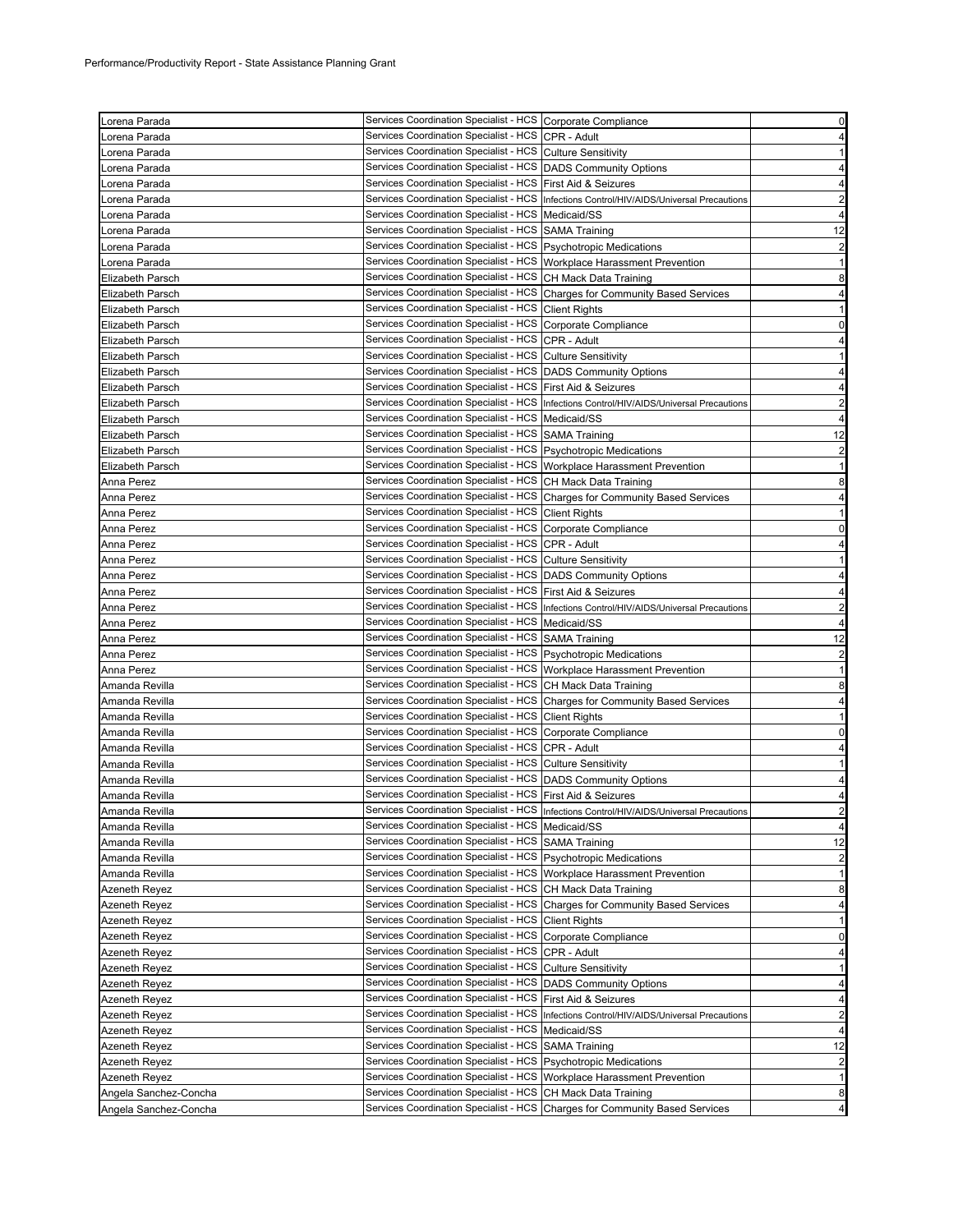| Angela Sanchez-Concha          | Services Coordination Specialist - HCS Client Rights                                                                                   |                                                                                            | $\mathbf{1}$                                                                                                                       |
|--------------------------------|----------------------------------------------------------------------------------------------------------------------------------------|--------------------------------------------------------------------------------------------|------------------------------------------------------------------------------------------------------------------------------------|
| Angela Sanchez-Concha          | Services Coordination Specialist - HCS Corporate Compliance                                                                            |                                                                                            | $\mathbf 0$                                                                                                                        |
| Angela Sanchez-Concha          | Services Coordination Specialist - HCS CPR - Adult                                                                                     |                                                                                            | 4                                                                                                                                  |
| Angela Sanchez-Concha          | Services Coordination Specialist - HCS Culture Sensitivity                                                                             |                                                                                            | $\mathbf{1}$                                                                                                                       |
| Angela Sanchez-Concha          | Services Coordination Specialist - HCS   DADS Community Options                                                                        |                                                                                            | 4                                                                                                                                  |
| Angela Sanchez-Concha          | Services Coordination Specialist - HCS First Aid & Seizures                                                                            |                                                                                            | 4                                                                                                                                  |
| Angela Sanchez-Concha          |                                                                                                                                        | Services Coordination Specialist - HCS   Infections Control/HIV/AIDS/Universal Precautions | $\overline{\mathbf{c}}$                                                                                                            |
| Angela Sanchez-Concha          | Services Coordination Specialist - HCS   Medicaid/SS                                                                                   |                                                                                            | 4                                                                                                                                  |
| Angela Sanchez-Concha          | Services Coordination Specialist - HCS SAMA Training                                                                                   |                                                                                            | 12                                                                                                                                 |
| Angela Sanchez-Concha          | Services Coordination Specialist - HCS   Psychotropic Medications                                                                      |                                                                                            | $\overline{\mathbf{c}}$                                                                                                            |
| Angela Sanchez-Concha          | Services Coordination Specialist - HCS   Workplace Harassment Prevention                                                               |                                                                                            | $\mathbf{1}$                                                                                                                       |
| Adela Segovia                  | Services Coordination Specialist - HCS CH Mack Data Training                                                                           |                                                                                            | 8                                                                                                                                  |
| Adela Segovia                  |                                                                                                                                        | Services Coordination Specialist - HCS Charges for Community Based Services                | 4                                                                                                                                  |
| Adela Segovia                  | Services Coordination Specialist - HCS Client Rights                                                                                   |                                                                                            | $\mathbf{1}$                                                                                                                       |
| Adela Segovia                  | Services Coordination Specialist - HCS Corporate Compliance                                                                            |                                                                                            | $\mathbf 0$                                                                                                                        |
| Adela Segovia                  | Services Coordination Specialist - HCS CPR - Adult                                                                                     |                                                                                            | 4                                                                                                                                  |
| Adela Segovia                  | Services Coordination Specialist - HCS Culture Sensitivity                                                                             |                                                                                            | $\mathbf{1}$                                                                                                                       |
|                                | Services Coordination Specialist - HCS DADS Community Options                                                                          |                                                                                            | 4                                                                                                                                  |
| Adela Segovia                  | Services Coordination Specialist - HCS First Aid & Seizures                                                                            |                                                                                            | 4                                                                                                                                  |
| Adela Segovia                  |                                                                                                                                        |                                                                                            |                                                                                                                                    |
| Adela Segovia                  | Services Coordination Specialist - HCS   Medicaid/SS                                                                                   | Services Coordination Specialist - HCS   Infections Control/HIV/AIDS/Universal Precautions | $\overline{\mathbf{c}}$                                                                                                            |
| Adela Segovia                  |                                                                                                                                        |                                                                                            | 4                                                                                                                                  |
| Adela Segovia                  | Services Coordination Specialist - HCS SAMA Training                                                                                   |                                                                                            | 12                                                                                                                                 |
| Adela Segovia                  | Services Coordination Specialist - HCS   Psychotropic Medications                                                                      |                                                                                            | $\overline{\mathbf{c}}$                                                                                                            |
| Adela Segovia                  | Services Coordination Specialist - HCS Workplace Harassment Prevention                                                                 |                                                                                            | $\mathbf{1}$                                                                                                                       |
| Keena Shaw                     | Services Coordination Specialist - HCS CH Mack Data Training                                                                           |                                                                                            | 8                                                                                                                                  |
| Keena Shaw                     |                                                                                                                                        | Services Coordination Specialist - HCS Charges for Community Based Services                | 4                                                                                                                                  |
| Keena Shaw                     | Services Coordination Specialist - HCS Client Rights                                                                                   |                                                                                            | $\mathbf{1}$                                                                                                                       |
| Keena Shaw                     | Services Coordination Specialist - HCS Corporate Compliance                                                                            |                                                                                            | $\mathbf 0$                                                                                                                        |
| Keena Shaw                     | Services Coordination Specialist - HCS CPR - Adult                                                                                     |                                                                                            | 4                                                                                                                                  |
| Keena Shaw                     | Services Coordination Specialist - HCS Culture Sensitivity                                                                             |                                                                                            | $\mathbf{1}$                                                                                                                       |
| Keena Shaw                     | Services Coordination Specialist - HCS DADS Community Options                                                                          |                                                                                            | 4                                                                                                                                  |
| Keena Shaw                     | Services Coordination Specialist - HCS   First Aid & Seizures                                                                          |                                                                                            | 4                                                                                                                                  |
| Keena Shaw                     |                                                                                                                                        | Services Coordination Specialist - HCS   Infections Control/HIV/AIDS/Universal Precautions | $\overline{c}$                                                                                                                     |
| Keena Shaw                     | Services Coordination Specialist - HCS   Medicaid/SS                                                                                   |                                                                                            | 4                                                                                                                                  |
| Keena Shaw                     | Services Coordination Specialist - HCS SAMA Training                                                                                   |                                                                                            | 12                                                                                                                                 |
| Keena Shaw                     | Services Coordination Specialist - HCS   Psychotropic Medications                                                                      |                                                                                            |                                                                                                                                    |
|                                |                                                                                                                                        |                                                                                            | $\overline{c}$                                                                                                                     |
| Keena Shaw                     | Services Coordination Specialist - HCS   Workplace Harassment Prevention                                                               |                                                                                            | 1                                                                                                                                  |
| James Smith                    | Services Coordination Specialist - HCS CH Mack Data Training                                                                           |                                                                                            | 8                                                                                                                                  |
| James Smith                    |                                                                                                                                        | Services Coordination Specialist - HCS Charges for Community Based Services                | 4                                                                                                                                  |
| James Smith                    | Services Coordination Specialist - HCS Client Rights                                                                                   |                                                                                            | 1                                                                                                                                  |
| James Smith                    | Services Coordination Specialist - HCS Corporate Compliance                                                                            |                                                                                            | $\overline{0}$                                                                                                                     |
| James Smith                    | Services Coordination Specialist - HCS CPR - Adult                                                                                     |                                                                                            | $\overline{\mathbf{4}}$                                                                                                            |
| James Smith                    | Services Coordination Specialist - HCS Culture Sensitivity                                                                             |                                                                                            | 1                                                                                                                                  |
| James Smith                    | Services Coordination Specialist - HCS DADS Community Options                                                                          |                                                                                            | 4                                                                                                                                  |
| James Smith                    | Services Coordination Specialist - HCS First Aid & Seizures                                                                            |                                                                                            |                                                                                                                                    |
| James Smith                    |                                                                                                                                        | Services Coordination Specialist - HCS   Infections Control/HIV/AIDS/Universal Precautions |                                                                                                                                    |
| James Smith                    | Services Coordination Specialist - HCS   Medicaid/SS                                                                                   |                                                                                            | 4                                                                                                                                  |
| James Smith                    | Services Coordination Specialist - HCS SAMA Training                                                                                   |                                                                                            | 12                                                                                                                                 |
| James Smith                    | Services Coordination Specialist - HCS Psychotropic Medications                                                                        |                                                                                            |                                                                                                                                    |
| James Smith                    | Services Coordination Specialist - HCS Workplace Harassment Prevention                                                                 |                                                                                            | $\mathbf{1}$                                                                                                                       |
| Jolie Roberts                  |                                                                                                                                        |                                                                                            | 8                                                                                                                                  |
| Jolie Roberts                  | Services Coordination Specialist - HCS CH Mack Data Training                                                                           |                                                                                            |                                                                                                                                    |
| Jolie Roberts                  | Services Coordination Specialist - HCS Client Rights                                                                                   | Services Coordination Specialist - HCS Charges for Community Based Services                | 1                                                                                                                                  |
|                                |                                                                                                                                        |                                                                                            |                                                                                                                                    |
| Jolie Roberts<br>Jolie Roberts | Services Coordination Specialist - HCS Corporate Compliance<br>Services Coordination Specialist - HCS CPR - Adult                      |                                                                                            |                                                                                                                                    |
|                                |                                                                                                                                        |                                                                                            | 1                                                                                                                                  |
| Jolie Roberts                  | Services Coordination Specialist - HCS Culture Sensitivity                                                                             |                                                                                            |                                                                                                                                    |
| Jolie Roberts                  | Services Coordination Specialist - HCS DADS Community Options                                                                          |                                                                                            | 4                                                                                                                                  |
| Jolie Roberts                  | Services Coordination Specialist - HCS   First Aid & Seizures                                                                          |                                                                                            | 4                                                                                                                                  |
| Jolie Roberts                  | Services Coordination Specialist - HCS                                                                                                 | Infections Control/HIV/AIDS/Universal Precautions                                          | $\overline{\mathbf{c}}$                                                                                                            |
| Jolie Roberts                  | Services Coordination Specialist - HCS   Medicaid/SS                                                                                   |                                                                                            | 4                                                                                                                                  |
| Jolie Roberts                  | Services Coordination Specialist - HCS SAMA Training                                                                                   |                                                                                            | 12                                                                                                                                 |
| Jolie Roberts                  | Services Coordination Specialist - HCS Psychotropic Medications                                                                        |                                                                                            |                                                                                                                                    |
| Jolie Roberts<br>Steven Tirado | Services Coordination Specialist - HCS Workplace Harassment Prevention<br>Services Coordination Specialist - HCS CH Mack Data Training |                                                                                            | $\overline{a}$<br>$\overline{\mathbf{c}}$<br>$\overline{\mathbf{r}}$<br>$\overline{0}$<br>4<br>$\overline{a}$<br>$\mathbf{1}$<br>8 |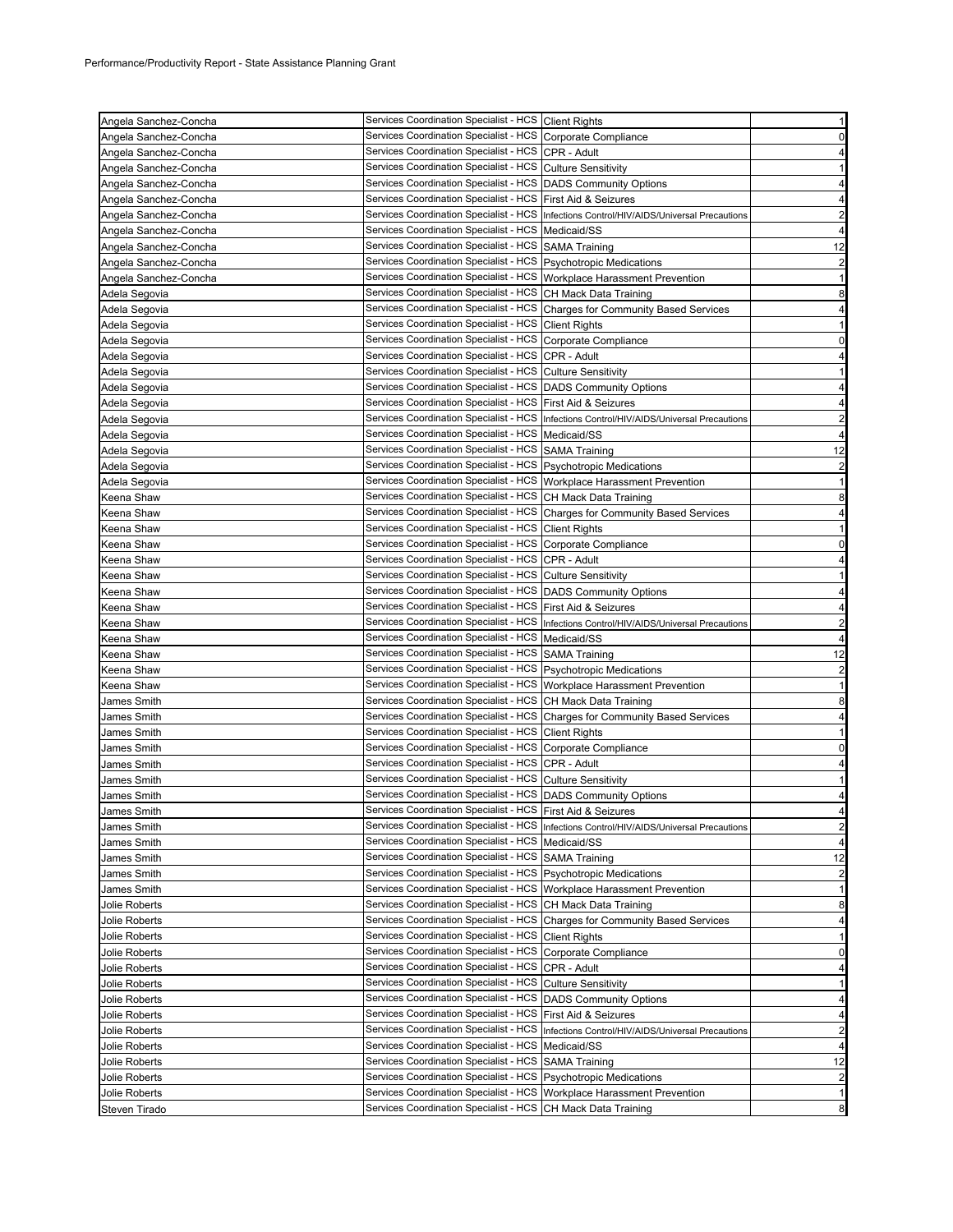| Steven Tirado        |                                                                        | Services Coordination Specialist - HCS Charges for Community Based Services                | 4                       |
|----------------------|------------------------------------------------------------------------|--------------------------------------------------------------------------------------------|-------------------------|
| Steven Tirado        | Services Coordination Specialist - HCS Client Rights                   |                                                                                            | 1                       |
| Steven Tirado        | Services Coordination Specialist - HCS Corporate Compliance            |                                                                                            | 0                       |
| Steven Tirado        | Services Coordination Specialist - HCS CPR - Adult                     |                                                                                            | 4                       |
| Steven Tirado        | Services Coordination Specialist - HCS Culture Sensitivity             |                                                                                            | 1                       |
| Steven Tirado        | Services Coordination Specialist - HCS   DADS Community Options        |                                                                                            | 4                       |
| Steven Tirado        | Services Coordination Specialist - HCS   First Aid & Seizures          |                                                                                            | 4                       |
| Steven Tirado        |                                                                        | Services Coordination Specialist - HCS   Infections Control/HIV/AIDS/Universal Precautions | $\overline{\mathbf{c}}$ |
| Steven Tirado        | Services Coordination Specialist - HCS   Medicaid/SS                   |                                                                                            | $\overline{4}$          |
| Steven Tirado        | Services Coordination Specialist - HCS SAMA Training                   |                                                                                            | 12                      |
| Steven Tirado        | Services Coordination Specialist - HCS Psychotropic Medications        |                                                                                            | $\overline{\mathbf{c}}$ |
| Steven Tirado        | Services Coordination Specialist - HCS Workplace Harassment Prevention |                                                                                            | $\mathbf{1}$            |
| Esmeralda Vasquez    | Services Coordination Specialist - HCS CH Mack Data Training           |                                                                                            | 8                       |
| Esmeralda Vasquez    |                                                                        | Services Coordination Specialist - HCS Charges for Community Based Services                | 4                       |
| Esmeralda Vasquez    | Services Coordination Specialist - HCS Client Rights                   |                                                                                            | $\mathbf{1}$            |
| Esmeralda Vasquez    | Services Coordination Specialist - HCS Corporate Compliance            |                                                                                            | 0                       |
|                      | Services Coordination Specialist - HCS CPR - Adult                     |                                                                                            | 4                       |
| Esmeralda Vasquez    | Services Coordination Specialist - HCS Culture Sensitivity             |                                                                                            | 1                       |
| Esmeralda Vasquez    | Services Coordination Specialist - HCS   DADS Community Options        |                                                                                            |                         |
| Esmeralda Vasquez    |                                                                        |                                                                                            | 4                       |
| Esmeralda Vasquez    | Services Coordination Specialist - HCS   First Aid & Seizures          |                                                                                            | 4                       |
| Esmeralda Vasquez    |                                                                        | Services Coordination Specialist - HCS Infections Control/HIV/AIDS/Universal Precautions   | $\overline{2}$          |
| Esmeralda Vasquez    | Services Coordination Specialist - HCS   Medicaid/SS                   |                                                                                            | $\overline{4}$          |
| Esmeralda Vasquez    | Services Coordination Specialist - HCS SAMA Training                   |                                                                                            | 12                      |
| Esmeralda Vasquez    | Services Coordination Specialist - HCS Psychotropic Medications        |                                                                                            | $\overline{c}$          |
| Esmeralda Vasquez    | Services Coordination Specialist - HCS Workplace Harassment Prevention |                                                                                            | $\mathbf{1}$            |
| Andrea Vega          | Services Coordination Specialist - HCS CH Mack Data Training           |                                                                                            | 8                       |
| Andrea Vega          |                                                                        | Services Coordination Specialist - HCS Charges for Community Based Services                | 4                       |
| Andrea Vega          | Services Coordination Specialist - HCS Client Rights                   |                                                                                            | $\mathbf{1}$            |
| Andrea Vega          | Services Coordination Specialist - HCS Corporate Compliance            |                                                                                            | 0                       |
| Andrea Vega          | Services Coordination Specialist - HCS CPR - Adult                     |                                                                                            | 4                       |
| Andrea Vega          | Services Coordination Specialist - HCS Culture Sensitivity             |                                                                                            | 1                       |
| Andrea Vega          | Services Coordination Specialist - HCS   DADS Community Options        |                                                                                            | 4                       |
| Andrea Vega          | Services Coordination Specialist - HCS   First Aid & Seizures          |                                                                                            | 4                       |
| Andrea Vega          |                                                                        | Services Coordination Specialist - HCS  Infections Control/HIV/AIDS/Universal Precautions  | $\overline{\mathbf{c}}$ |
| Andrea Vega          | Services Coordination Specialist - HCS   Medicaid/SS                   |                                                                                            | 4                       |
| Andrea Vega          | Services Coordination Specialist - HCS SAMA Training                   |                                                                                            | 12                      |
| Andrea Vega          | Services Coordination Specialist - HCS   Psychotropic Medications      |                                                                                            | $\overline{\mathbf{c}}$ |
| Andrea Vega          | Services Coordination Specialist - HCS Workplace Harassment Prevention |                                                                                            | 1                       |
| <b>Connie Walker</b> | Services Coordination Specialist - HCS CH Mack Data Training           |                                                                                            | 8                       |
| <b>Connie Walker</b> |                                                                        | Services Coordination Specialist - HCS Charges for Community Based Services                | 4                       |
| <b>Connie Walker</b> | Services Coordination Specialist - HCS Client Rights                   |                                                                                            | $\mathbf{1}$            |
| Connie Walker        | Services Coordination Specialist - HCS Corporate Compliance            |                                                                                            | 0                       |
| Connie Walker        | Services Coordination Specialist - HCS CPR - Adult                     |                                                                                            | 4                       |
| <b>Connie Walker</b> | Services Coordination Specialist - HCS Culture Sensitivity             |                                                                                            | 1                       |
| Connie Walker        | Services Coordination Specialist - HCS DADS Community Options          |                                                                                            | 4                       |
| Connie Walker        | Services Coordination Specialist - HCS   First Aid & Seizures          |                                                                                            | 4                       |
| Connie Walker        | Services Coordination Specialist - HCS                                 | Infections Control/HIV/AIDS/Universal Precautions                                          | $\overline{\mathbf{c}}$ |
| Connie Walker        | Services Coordination Specialist - HCS   Medicaid/SS                   |                                                                                            | 4                       |
| Connie Walker        | Services Coordination Specialist - HCS                                 | <b>SAMA Training</b>                                                                       | 12                      |
| Connie Walker        | Services Coordination Specialist - HCS                                 | <b>Psychotropic Medications</b>                                                            | $\overline{\mathbf{c}}$ |
| Connie Walker        | Services Coordination Specialist - HCS Workplace Harassment Prevention |                                                                                            | $\mathbf{1}$            |
| Kimberly Washington  | <b>Services Coordination Specialist - HCS</b>                          | CH Mack Data Training                                                                      | 8                       |
| Kimberly Washington  | Services Coordination Specialist - HCS                                 | <b>Charges for Community Based Services</b>                                                | 4                       |
| Kimberly Washington  | Services Coordination Specialist - HCS                                 | <b>Client Rights</b>                                                                       | 1                       |
| Kimberly Washington  | Services Coordination Specialist - HCS                                 | Corporate Compliance                                                                       | 0                       |
| Kimberly Washington  | Services Coordination Specialist - HCS                                 | CPR - Adult                                                                                | 4                       |
| Kimberly Washington  | Services Coordination Specialist - HCS                                 | <b>Culture Sensitivity</b>                                                                 | 1                       |
|                      | Services Coordination Specialist - HCS                                 |                                                                                            |                         |
| Kimberly Washington  | Services Coordination Specialist - HCS                                 | <b>DADS Community Options</b>                                                              | 4                       |
| Kimberly Washington  | Services Coordination Specialist - HCS                                 | First Aid & Seizures                                                                       | 4                       |
| Kimberly Washington  | Services Coordination Specialist - HCS   Medicaid/SS                   | Infections Control/HIV/AIDS/Universal Precautions                                          | $\overline{c}$          |
| Kimberly Washington  |                                                                        |                                                                                            | 4                       |
| Kimberly Washington  | Services Coordination Specialist - HCS                                 | <b>SAMA Training</b>                                                                       | 12                      |
| Kimberly Washington  | Services Coordination Specialist - HCS                                 | <b>Psychotropic Medications</b>                                                            | $\overline{\mathbf{c}}$ |
| Kimberly Washington  | Services Coordination Specialist - HCS                                 | Workplace Harassment Prevention                                                            | 1                       |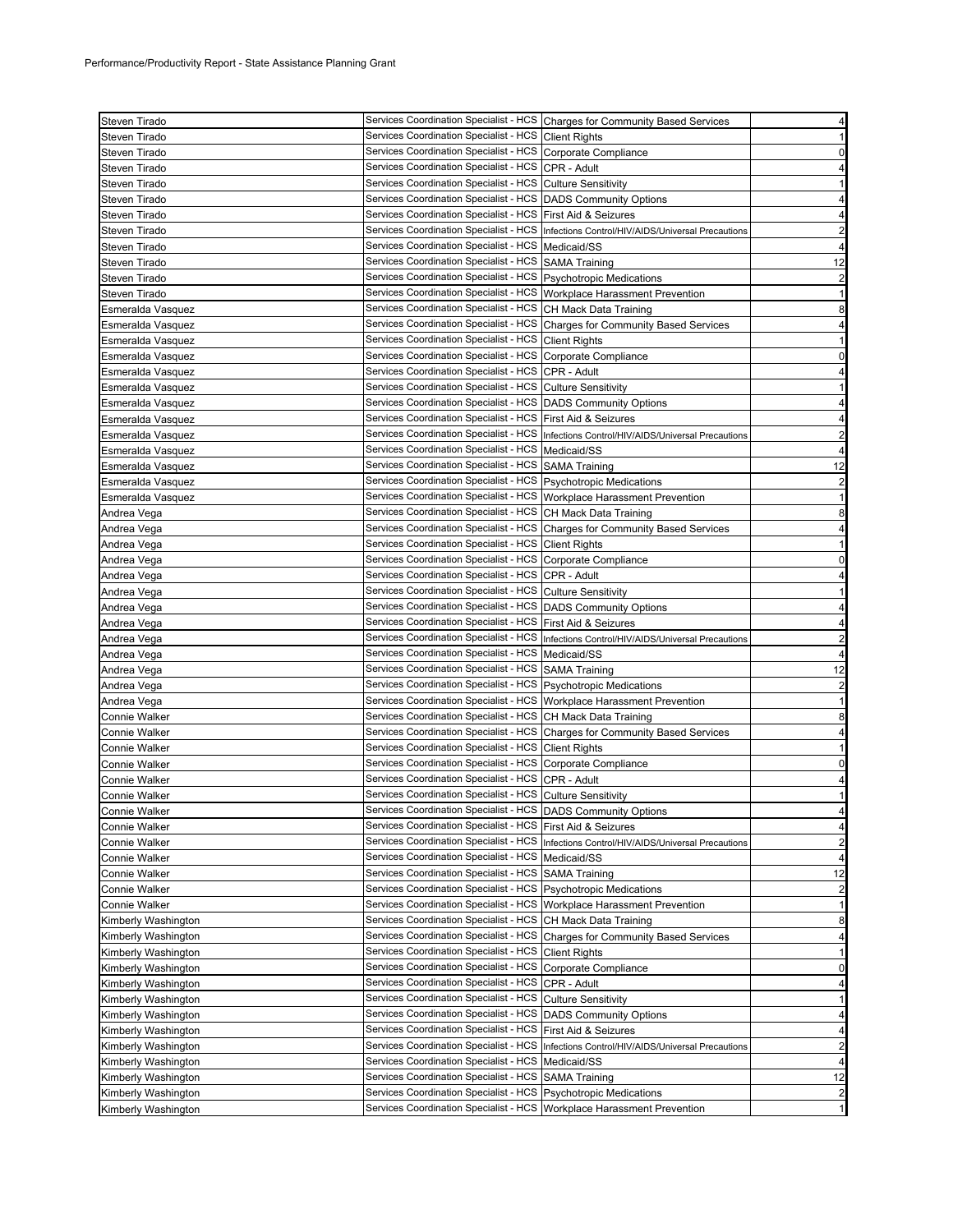|                                    | Services Coordination Specialist - HCS CH Mack Data Training             |                                                                                            |                                                                                                                                                                                                                                                    |
|------------------------------------|--------------------------------------------------------------------------|--------------------------------------------------------------------------------------------|----------------------------------------------------------------------------------------------------------------------------------------------------------------------------------------------------------------------------------------------------|
| Amy Lederman                       |                                                                          |                                                                                            | 8                                                                                                                                                                                                                                                  |
| Amy Lederman                       |                                                                          | Services Coordination Specialist - HCS Charges for Community Based Services                | $\overline{4}$                                                                                                                                                                                                                                     |
| Amy Lederman                       | Services Coordination Specialist - HCS Client Rights                     |                                                                                            | 1                                                                                                                                                                                                                                                  |
| Amy Lederman                       | Services Coordination Specialist - HCS Corporate Compliance              |                                                                                            | $\mathbf 0$                                                                                                                                                                                                                                        |
| Amy Lederman                       | Services Coordination Specialist - HCS CPR - Adult                       |                                                                                            | 4                                                                                                                                                                                                                                                  |
| Amy Lederman                       | Services Coordination Specialist - HCS Culture Sensitivity               |                                                                                            | 1                                                                                                                                                                                                                                                  |
| Amy Lederman                       | Services Coordination Specialist - HCS DADS Community Options            |                                                                                            | 4                                                                                                                                                                                                                                                  |
| Amy Lederman                       | Services Coordination Specialist - HCS First Aid & Seizures              |                                                                                            | 4                                                                                                                                                                                                                                                  |
| Amy Lederman                       | Services Coordination Specialist - HCS                                   | Infections Control/HIV/AIDS/Universal Precautions                                          | $\overline{2}$                                                                                                                                                                                                                                     |
| Amy Lederman                       | Services Coordination Specialist - HCS                                   | Medicaid/SS                                                                                | 4                                                                                                                                                                                                                                                  |
| Amy Lederman                       | Services Coordination Specialist - HCS SAMA Training                     |                                                                                            | 12                                                                                                                                                                                                                                                 |
|                                    | Services Coordination Specialist - HCS   Psychotropic Medications        |                                                                                            |                                                                                                                                                                                                                                                    |
| Amy Lederman                       |                                                                          |                                                                                            | $\overline{\mathbf{c}}$                                                                                                                                                                                                                            |
| Amy Lederman                       | Services Coordination Specialist - HCS Workplace Harassment Prevention   |                                                                                            | 1                                                                                                                                                                                                                                                  |
| Amy Lederman                       | Services Coordination Specialist - HCS CH Mack Data Training             |                                                                                            | 8                                                                                                                                                                                                                                                  |
| Amy Lederman                       |                                                                          | Services Coordination Specialist - HCS Charges for Community Based Services                | 4                                                                                                                                                                                                                                                  |
| Karen Van Zant                     | Services Coordination Specialist - HCS Client Rights                     |                                                                                            | -1                                                                                                                                                                                                                                                 |
| Karen Van Zant                     | Services Coordination Specialist - HCS Corporate Compliance              |                                                                                            | 0                                                                                                                                                                                                                                                  |
| Karen Van Zant                     | Services Coordination Specialist - HCS CPR - Adult                       |                                                                                            | $\overline{4}$                                                                                                                                                                                                                                     |
| Karen Van Zant                     | Services Coordination Specialist - HCS Culture Sensitivity               |                                                                                            | 1                                                                                                                                                                                                                                                  |
| Karen Van Zant                     | Services Coordination Specialist - HCS   DADS Community Options          |                                                                                            | 4                                                                                                                                                                                                                                                  |
| Karen Van Zant                     | Services Coordination Specialist - HCS   First Aid & Seizures            |                                                                                            | 4                                                                                                                                                                                                                                                  |
| Karen Van Zant                     |                                                                          | Services Coordination Specialist - HCS   Infections Control/HIV/AIDS/Universal Precautions | $\overline{2}$                                                                                                                                                                                                                                     |
| Karen Van Zant                     | Services Coordination Specialist - HCS   Medicaid/SS                     |                                                                                            | 4                                                                                                                                                                                                                                                  |
|                                    | Services Coordination Specialist - HCS SAMA Training                     |                                                                                            |                                                                                                                                                                                                                                                    |
| Karen Van Zant                     |                                                                          |                                                                                            | 12                                                                                                                                                                                                                                                 |
| Karen Van Zant                     | Services Coordination Specialist - HCS Psychotropic Medications          |                                                                                            | $\overline{2}$                                                                                                                                                                                                                                     |
| Karen Van Zant                     | Services Coordination Specialist - HCS   Workplace Harassment Prevention |                                                                                            | $\mathbf{1}$                                                                                                                                                                                                                                       |
| Benjamin Taylor                    | Data Entry                                                               | CH Mack Data Training                                                                      | 8                                                                                                                                                                                                                                                  |
| Benjamin Taylor                    | Data Entry                                                               | <b>Client Rights</b>                                                                       | $\mathbf{1}$                                                                                                                                                                                                                                       |
| Benjamin Taylor                    | Data Entry                                                               | Corporate Compliance                                                                       | 0                                                                                                                                                                                                                                                  |
| Benjamin Taylor                    | Data Entry                                                               | <b>Culture Sensitivity</b>                                                                 | $\mathbf{1}$                                                                                                                                                                                                                                       |
| Benjamin Taylor                    | Data Entry                                                               | Infections Control/HIV/AIDS/Universal Precautions                                          | $\overline{\mathbf{c}}$                                                                                                                                                                                                                            |
| Benjamin Taylor                    | Data Entry                                                               | Workplace Harassment Prevention                                                            | 1                                                                                                                                                                                                                                                  |
| Benjamin Taylor                    | Data Entry                                                               | SAMA Training                                                                              | 4                                                                                                                                                                                                                                                  |
| Gina Valdez                        | Services Team Leader- HCS                                                | CH Mack Data Training                                                                      | 8                                                                                                                                                                                                                                                  |
| Gina Valdez                        | Services Team Leader- HCS                                                | Charges for Community Based Services                                                       | 4                                                                                                                                                                                                                                                  |
|                                    | Services Team Leader- HCS                                                |                                                                                            | 1                                                                                                                                                                                                                                                  |
| Gina Valdez                        |                                                                          | Client Rights                                                                              |                                                                                                                                                                                                                                                    |
| Gina Valdez                        | Services Team Leader- HCS                                                | Corporate Compliance                                                                       | 0                                                                                                                                                                                                                                                  |
|                                    |                                                                          | CPR - Adult                                                                                |                                                                                                                                                                                                                                                    |
| Gina Valdez                        | Services Team Leader- HCS                                                |                                                                                            |                                                                                                                                                                                                                                                    |
| Gina Valdez                        | Services Team Leader- HCS                                                | <b>Culture Sensitivity</b>                                                                 |                                                                                                                                                                                                                                                    |
| Gina Valdez                        | Services Team Leader- HCS                                                | <b>DADS Community Options</b>                                                              |                                                                                                                                                                                                                                                    |
| Gina Valdez                        | Services Team Leader- HCS                                                | First Aid & Seizures                                                                       |                                                                                                                                                                                                                                                    |
| Gina Valdez                        | Services Team Leader- HCS                                                | Infections Control/HIV/AIDS/Universal Precautions                                          |                                                                                                                                                                                                                                                    |
| Gina Valdez                        | Services Team Leader- HCS                                                | Medicaid/SS                                                                                |                                                                                                                                                                                                                                                    |
| Gina Valdez                        | Services Team Leader- HCS                                                | SAMA Training                                                                              |                                                                                                                                                                                                                                                    |
| Gina Valdez                        | Services Team Leader- HCS                                                |                                                                                            |                                                                                                                                                                                                                                                    |
|                                    | Services Team Leader- HCS                                                | <b>Psychotropic Medications</b>                                                            |                                                                                                                                                                                                                                                    |
| Gina Valdez                        |                                                                          | Workplace Harassment Prevention                                                            |                                                                                                                                                                                                                                                    |
| Daisy Singh                        | Services Team Leader- HCS                                                | CH Mack Data Training                                                                      |                                                                                                                                                                                                                                                    |
| Daisy Singh                        | Services Team Leader- HCS                                                | <b>Charges for Community Based Services</b>                                                |                                                                                                                                                                                                                                                    |
| Daisy Singh                        | Services Team Leader- HCS                                                | <b>Client Rights</b>                                                                       |                                                                                                                                                                                                                                                    |
| Daisy Singh                        | Services Team Leader- HCS                                                | Corporate Compliance                                                                       |                                                                                                                                                                                                                                                    |
| Daisy Singh                        | Services Team Leader- HCS                                                | CPR - Adult                                                                                |                                                                                                                                                                                                                                                    |
| Daisy Singh                        | Services Team Leader- HCS                                                | Culture Sensitivity                                                                        |                                                                                                                                                                                                                                                    |
| Daisy Singh                        | Services Team Leader- HCS                                                | <b>DADS Community Options</b>                                                              |                                                                                                                                                                                                                                                    |
| Daisy Singh                        | Services Team Leader- HCS                                                | First Aid & Seizures                                                                       |                                                                                                                                                                                                                                                    |
| Daisy Singh                        | Services Team Leader- HCS                                                | Infections Control/HIV/AIDS/Universal Precautions                                          |                                                                                                                                                                                                                                                    |
| Daisy Singh                        | Services Team Leader- HCS                                                | Medicaid/SS                                                                                |                                                                                                                                                                                                                                                    |
| Daisy Singh                        | Services Team Leader- HCS                                                | SAMA Training                                                                              |                                                                                                                                                                                                                                                    |
| Daisy Singh                        | Services Team Leader- HCS                                                | <b>Psychotropic Medications</b>                                                            |                                                                                                                                                                                                                                                    |
| Daisy Singh                        | Services Team Leader- HCS                                                | Workplace Harassment Prevention                                                            |                                                                                                                                                                                                                                                    |
|                                    |                                                                          |                                                                                            |                                                                                                                                                                                                                                                    |
| Reynaldo Rendon                    | Services Team Leader- HCS                                                | CH Mack Data Training                                                                      |                                                                                                                                                                                                                                                    |
| Reynaldo Rendon                    | Services Team Leader- HCS                                                | <b>Charges for Community Based Services</b>                                                |                                                                                                                                                                                                                                                    |
| Reynaldo Rendon                    | Services Team Leader- HCS                                                | <b>Client Rights</b>                                                                       |                                                                                                                                                                                                                                                    |
| Reynaldo Rendon<br>Reynaldo Rendon | Services Team Leader- HCS<br>Services Team Leader- HCS                   | Corporate Compliance<br>CPR - Adult                                                        | 4<br>1<br>4<br>4<br>$\overline{c}$<br>$\overline{4}$<br>12<br>$\overline{2}$<br>$\mathbf{1}$<br>8<br>4<br>$\mathbf{1}$<br>0<br>4<br>$\mathbf{1}$<br>4<br>4<br>$\overline{2}$<br>4<br>12<br>$\overline{2}$<br>1<br>8<br>4<br>$\mathbf{1}$<br>0<br>4 |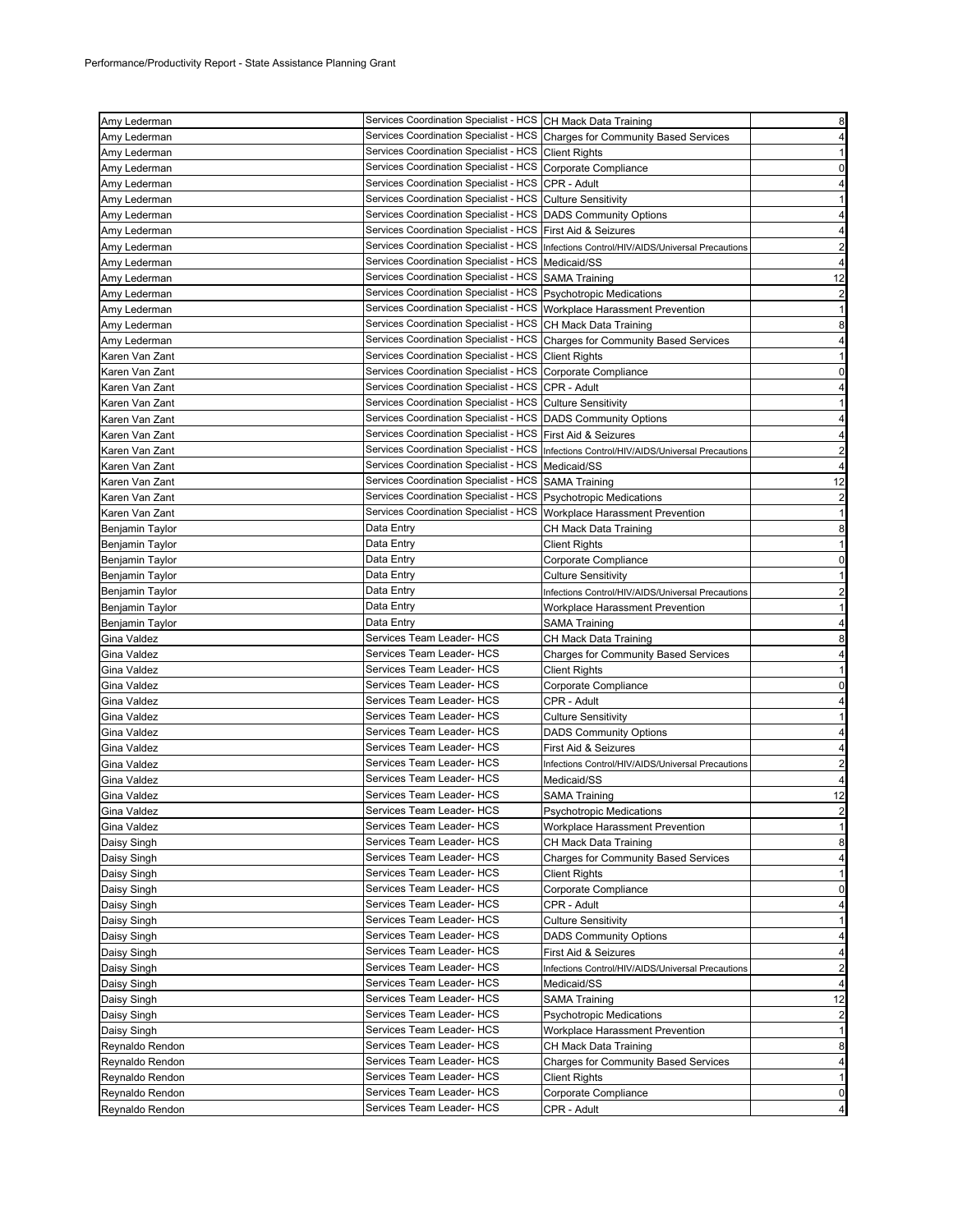| Reynaldo Rendon                  | Services Team Leader- HCS                                    | <b>Culture Sensitivity</b>                                    | 1                       |
|----------------------------------|--------------------------------------------------------------|---------------------------------------------------------------|-------------------------|
| Reynaldo Rendon                  | Services Team Leader- HCS                                    | <b>DADS Community Options</b>                                 | 4                       |
| Reynaldo Rendon                  | Services Team Leader- HCS                                    | First Aid & Seizures                                          | 4                       |
| Reynaldo Rendon                  | Services Team Leader- HCS                                    | Infections Control/HIV/AIDS/Universal Precautions             | $\overline{c}$          |
| Reynaldo Rendon                  | Services Team Leader- HCS                                    | Medicaid/SS                                                   | $\overline{4}$          |
| Reynaldo Rendon                  | Services Team Leader- HCS                                    | <b>SAMA Training</b>                                          | 12                      |
| Reynaldo Rendon                  | Services Team Leader- HCS                                    | <b>Psychotropic Medications</b>                               | $\overline{c}$          |
| Reynaldo Rendon                  | Services Team Leader- HCS                                    | Workplace Harassment Prevention                               | $\mathbf{1}$            |
| Stefanie Chapa                   | Services Team Leader- HCS                                    | CH Mack Data Training                                         | 8                       |
| Stefanie Chapa                   | Services Team Leader- HCS                                    | <b>Charges for Community Based Services</b>                   | 4                       |
| Stefanie Chapa                   | Services Team Leader- HCS                                    | Client Rights                                                 | 1                       |
| Stefanie Chapa                   | Services Team Leader- HCS                                    | Corporate Compliance                                          | 0                       |
| Stefanie Chapa                   | Services Team Leader- HCS                                    | CPR - Adult                                                   | 4                       |
| Stefanie Chapa                   | Services Team Leader- HCS                                    | <b>Culture Sensitivity</b>                                    | 1                       |
| Stefanie Chapa                   | Services Team Leader- HCS                                    | <b>DADS Community Options</b>                                 | 4                       |
| Stefanie Chapa                   | Services Team Leader- HCS                                    | First Aid & Seizures                                          | 4                       |
| Stefanie Chapa                   | Services Team Leader- HCS                                    | Infections Control/HIV/AIDS/Universal Precautions             | $\overline{2}$          |
| Stefanie Chapa                   | Services Team Leader- HCS                                    | Medicaid/SS                                                   | 4                       |
| Stefanie Chapa                   | Services Team Leader- HCS                                    | <b>SAMA Training</b>                                          | 12                      |
| Stefanie Chapa                   | Services Team Leader- HCS                                    | <b>Psychotropic Medications</b>                               | $\overline{c}$          |
| Stefanie Chapa                   | Services Team Leader- HCS                                    | Workplace Harassment Prevention                               | 1                       |
| inda Bradd-Carroll               | Administrative Assistant                                     | CH Mack Data Training                                         | 8                       |
| Linda Bradd-Carroll              | Administrative Assistant                                     | Client Rights                                                 | 1                       |
| inda Bradd-Carroll               | Administrative Assistant                                     | Corporate Compliance                                          | 0                       |
| inda Bradd-Carroll               | Administrative Assistant                                     | <b>Culture Sensitivity</b>                                    | 1                       |
| inda Bradd-Carroll               | Administrative Assistant                                     | Infections Control/HIV/AIDS/Universal Precautions             | $\overline{c}$          |
| Linda Bradd-Carroll              | Administrative Assistant                                     | Workplace Harassment Prevention                               | $\mathbf{1}$            |
| inda Bradd-Carroll               | Administrative Assistant                                     | <b>SAMA Training</b>                                          | 4                       |
| Abigail Sendejo                  | <b>Medical Records Clerk</b>                                 | CH Mack Data Training                                         | 8                       |
| Abigail Sendejo                  | <b>Medical Records Clerk</b>                                 | DocuData Training                                             | $\overline{\mathbf{c}}$ |
| Abigail Sendejo                  | <b>Medical Records Clerk</b>                                 | Infections Control/HIV/AIDS/Universal Precautions             | $\overline{\mathbf{c}}$ |
| Abigail Sendejo                  | <b>Medical Records Clerk</b>                                 | <b>Client Rights</b>                                          | 1                       |
| Abigail Sendejo                  | <b>Medical Records Clerk</b>                                 | Corporate Compliance                                          | 0                       |
| Abigail Sendejo                  | <b>Medical Records Clerk</b>                                 | <b>Culture Sensitivity</b>                                    | $\mathbf{1}$            |
| Abigail Sendejo                  | <b>Medical Records Clerk</b>                                 | Workplace Harassment Prevention                               | 1                       |
| Abigail Sendejo                  | <b>Medical Records Clerk</b>                                 | SAMA Training                                                 | 4                       |
| Martha Herrera                   | <b>Medical Records Clerk</b><br><b>Medical Records Clerk</b> | CH Mack Data Training                                         | 8                       |
| Martha Herrera                   | <b>Medical Records Clerk</b>                                 | DocuData Training                                             | $\overline{\mathbf{c}}$ |
| Martha Herrera                   |                                                              | Infections Control/HIV/AIDS/Universal Precautions             | $\overline{c}$          |
| Martha Herrera                   | <b>Medical Records Clerk</b><br><b>Medical Records Clerk</b> | Client Rights                                                 | 1                       |
| Martha Herrera                   |                                                              | Corporate Compliance                                          | 0                       |
| Martha Herrera<br>Martha Herrera | <b>Medical Records Clerk</b><br><b>Medical Records Clerk</b> | <b>Culture Sensitivity</b><br>Workplace Harassment Prevention | 1<br>1                  |
| Martha Herrera                   | <b>Medical Records Clerk</b>                                 |                                                               | $\overline{4}$          |
|                                  |                                                              | SAMA Training                                                 |                         |
| <b>BEXAR AGING:</b>              |                                                              |                                                               |                         |
| <b>Heather Armstrong</b>         | Care Specialist (Benefits)                                   | <b>AACOG Client Rights/HIPPA</b>                              | $\overline{2}$          |
| Heather Armstrong                | Care Specialist (Benefits)                                   | HICAP I, Houston                                              | 24                      |
| <b>Heather Armstrong</b>         | Care Specialist (Benefits)                                   | <b>AACOG Ethics</b>                                           | $\overline{c}$          |
| <b>Heather Armstrong</b>         | Care Specialist (Benefits)                                   | <b>BAAA Transportation/Benefits Counseling</b>                | $\overline{\mathbf{c}}$ |
| Heather Armstrong                | Care Specialist (Benefits)                                   | <b>SAMS Training</b>                                          | $\overline{c}$          |
| <b>Heather Armstrong</b>         | Care Specialist (Benefits)                                   | Elder Fraud Train the Trainer, Palacios Del Sol               | $\overline{c}$          |
| <b>Heather Armstrong</b>         | Care Specialist (Benefits)                                   | NCOA Annual Wellness Webinar                                  | 1                       |
| <b>Heather Armstrong</b>         | Care Specialist (Benefits)                                   | SA Bar Association-Legal Asst. In-service                     | 1                       |
| Heather Armstrong                | Care Specialist (Benefits)                                   | Home Meds Training                                            | $\overline{\mathbf{c}}$ |
| <b>Heather Armstrong</b>         | Care Specialist (Benefits)                                   | <b>AACOG Harassment Trng</b>                                  | $\overline{\mathbf{c}}$ |
| <b>Heather Armstrong</b>         | Care Specialist (Benefits)                                   | CMS Train-the-Trainer                                         | 8                       |
| Heather Armstrong                | Care Specialist (Benefits)                                   | Social Security In-service                                    | 1.5                     |
| Heather Armstrong                | Care Specialist (Benefits)                                   | HICAP I - For Review                                          | 24                      |
| <b>Heather Armstrong</b>         | Care Specialist (Benefits)                                   | Weatherization In-service                                     | 0.5                     |
| Heather Armstrong                | Care Specialist (Benefits)                                   | CMS Webinar - Medicare and You updates                        | -1                      |
| <b>Heather Armstrong</b>         | Care Specialist (Benefits)                                   | Food Bank - Benefits Asst Center In-service                   | $\mathbf{1}$            |
| <b>Heather Armstrong</b>         | Care Specialist (Benefits)                                   | CMS Open Enrollment 2012 Conference Call and Training         | $\mathbf{1}$            |
| Heather Armstrong                | Care Specialist (Benefits)                                   | <b>Advanced Directives</b>                                    | 8                       |
|                                  |                                                              |                                                               |                         |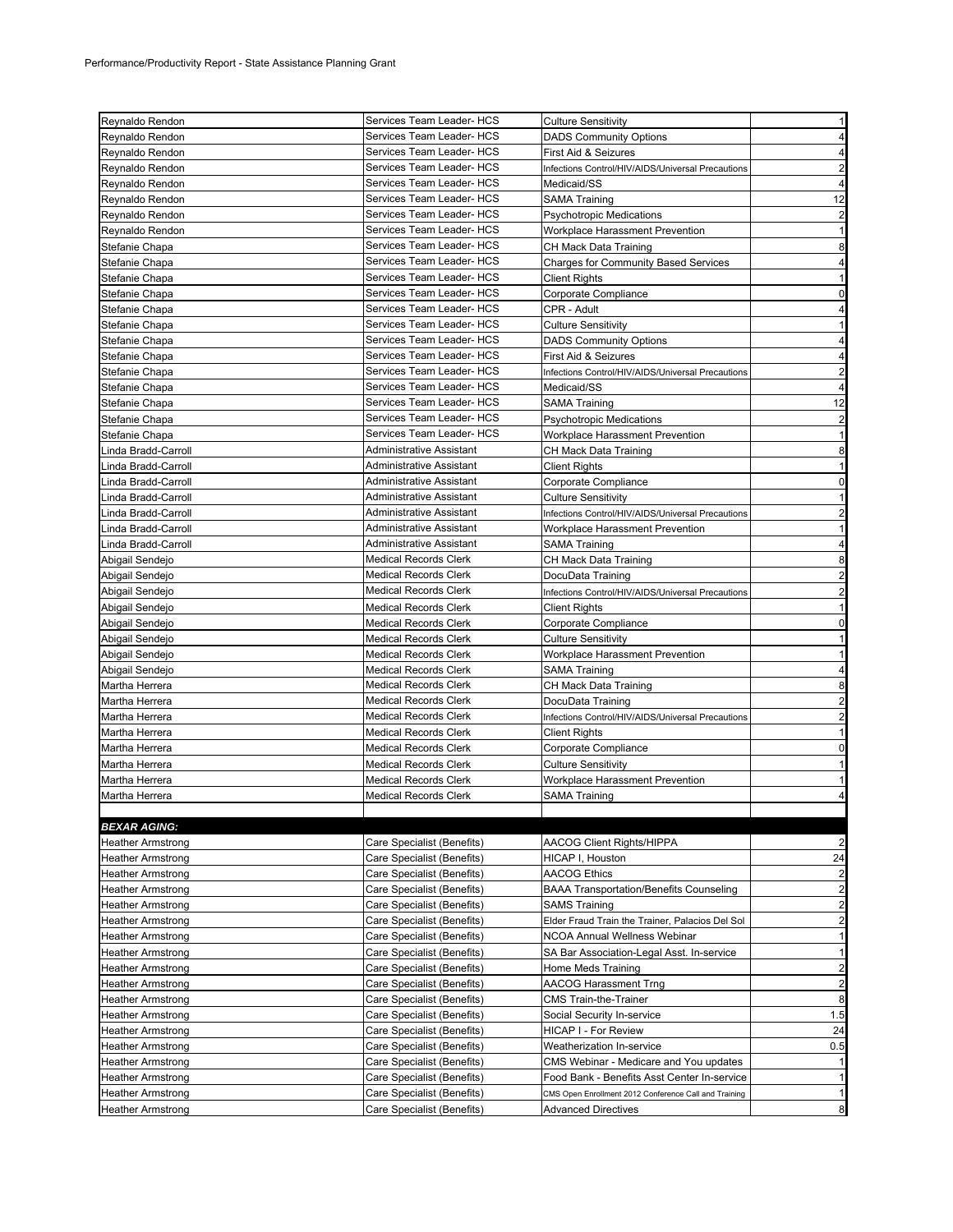| <b>Heather Armstrong</b>              | Care Specialist (Benefits)                                                              | <b>Adult Protective Services In-service</b>            | 1                                |
|---------------------------------------|-----------------------------------------------------------------------------------------|--------------------------------------------------------|----------------------------------|
| <b>Heather Armstrong</b>              | Care Specialist (Benefits)                                                              | AIRS on-line (Essentials of Learning Training)         | 26.6                             |
| <b>Heather Armstrong</b>              | Care Specialist (Benefits)                                                              | <b>AACOG Cultural Sensitivity</b>                      | $\overline{c}$                   |
| Sandra Aviles                         | Care Specialist (Benefits)                                                              | SAMS I& R Training                                     | $\overline{a}$                   |
| Sandra Aviles                         | Care Specialist (Benefits)                                                              | <b>BAAA Transportation/Benefits Counseling</b>         | $\overline{a}$                   |
| Sandra Aviles                         | Care Specialist (Benefits)                                                              | <b>SAMS Training</b>                                   | $\overline{a}$                   |
| Sandra Aviles                         | Care Specialist (Benefits)                                                              | Smartboard Training                                    | 1                                |
| Sandra Aviles                         | Care Specialist (Benefits)                                                              | NCOA Annual Wellness Webinar                           | $\mathbf{1}$                     |
| Sandra Aviles                         | Care Specialist (Benefits)                                                              | Home Meds Training                                     | $\overline{a}$                   |
| Sandra Aviles                         | Care Specialist (Benefits)                                                              | CMS Train-the-Trainer                                  | 8                                |
| Sandra Aviles                         | Care Specialist (Benefits)                                                              | Review of Annual Wellness Visit                        | $\mathbf{1}$                     |
| Sandra Aviles                         | Care Specialist (Benefits)                                                              | HICAP I                                                | 24                               |
| Sandra Aviles                         | Care Specialist (Benefits)                                                              | SA Coalition for Veterans -CPS,UTSA, Careers           | $\overline{2}$                   |
| Sandra Aviles                         | Care Specialist (Benefits)                                                              | Weatherization In-service                              | 0.5                              |
| Sandra Aviles                         | Care Specialist (Benefits)                                                              | CMS Webinar - Medicare and You updates                 | 1                                |
| Sandra Aviles                         | Care Specialist (Benefits)                                                              | Food Bank - Benefits Asst Center In-service            | 1                                |
| Sandra Aviles                         | Care Specialist (Benefits)                                                              | CMS Open Enrollment 2012 Conference Call and Training  | $\mathbf{1}$                     |
| Sandra Aviles                         | Care Specialist (Benefits)                                                              | <b>Advanced Directives</b>                             | 8                                |
| Sandra Aviles                         | Care Specialist (Benefits)                                                              | HICAP II                                               | 16                               |
| Sandra Aviles                         | Care Specialist (Benefits)                                                              | CMS Webinar Natl Medicare Ed Program                   | $\overline{2}$                   |
| Sandra Aviles                         | Care Specialist (Benefits)                                                              | Home Meds Training                                     | $\overline{\mathbf{c}}$          |
| Sandra Aviles                         | Care Specialist (Benefits)                                                              | Notary Recertification and updated laws                | 3                                |
| Sandra Aviles                         | Care Specialist (Benefits)                                                              | Adult Protective Services In-service                   | 1                                |
| Terry Banda                           | <b>Lead Benefits Counselor</b>                                                          | SAMS I& R Training                                     | $\overline{a}$                   |
| Terry Banda                           | Lead Benefits Counselor                                                                 | Texas Conference on Aging                              | 8                                |
| Terry Banda                           | Lead Benefits Counselor                                                                 | <b>BAAA Transportation/Benefits Counseling</b>         | $\overline{a}$                   |
| Terry Banda                           | <b>Lead Benefits Counselor</b>                                                          | <b>SAMS Training</b>                                   | $\overline{a}$                   |
| <b>Terry Banda</b>                    | Lead Benefits Counselor                                                                 | NCOA Annual Wellness Webinar                           | $\mathbf{1}$                     |
| Terry Banda                           | Lead Benefits Counselor                                                                 | SA Bar Association-Legal Asst. In-service              | 1                                |
| Terry Banda                           | Lead Benefits Counselor                                                                 | CMS Train-the-Trainer                                  | 8                                |
| Terry Banda                           | Lead Benefits Counselor                                                                 | Social Security In-service                             | 1.5                              |
| Terry Banda                           | Lead Benefits Counselor                                                                 | Weatherization In-service                              | 0.5                              |
| Terry Banda                           | Lead Benefits Counselor                                                                 | Food Bank - Benefits Asst Center In-service            | 1                                |
| Terry Banda                           | Lead Benefits Counselor                                                                 | CMS Open Enrollment 2012 Conference Call and Training  | 11                               |
| Terry Banda                           | Lead Benefits Counselor                                                                 | <b>Advanced Directives</b>                             | 8                                |
| Terry Banda                           | Lead Benefits Counselor                                                                 | <b>Hoarding Conference</b>                             | $\overline{a}$                   |
| Terry Banda                           | Lead Benefits Counselor                                                                 | Adult Protective Services In-service                   | 1                                |
| Valerie Biediger                      | Health & Wellness Specialist                                                            | Tx Healthy Life - ARRA Grant Summit                    | 16                               |
| Valerie Biediger                      | <b>Health &amp; Wellness Specialist</b>                                                 | AMOB Master Training                                   | 16                               |
| Valerie Biediger                      | <b>Health &amp; Wellness Specialist</b>                                                 | <b>ARRA Webinar - Building Sustainability</b>          | 1.5                              |
| Valerie Biediger                      | Health & Wellness Specialist                                                            | Webinar - What Shapes Healthy Choices?                 | 1.5                              |
| <b>Valerie Biediger</b>               | Health & Wellness Specialist                                                            | AACOG Ethics Training                                  | $\overline{\mathbf{c}}$          |
| Valerie Biediger                      | Health & Wellness Specialist                                                            | <b>Building Partnerships Geriatric Conference</b>      | 16                               |
| Valerie Biediger                      | Health & Wellness Specialist                                                            | ARRA Webinar - Working with your State Medicaid Office | 1.5<br>$\mathbf{R}$              |
| Valerie Biediger                      | Health & Wellness Specialist                                                            | Latino Obesity Forum                                   |                                  |
| Valerie Biediger                      | Health & Wellness Specialist                                                            | AoA Grantee Meeting                                    | 20                               |
| <b>Susan Blevins</b>                  | ASC Care Specialist - Care Transitions New Hire Training                                |                                                        | 3.5                              |
| <b>Susan Blevins</b>                  | ASC Care Specialist - Care Transitions                                                  | Texas Conference on Aging                              | 8                                |
| Susan Blevins                         | ASC Care Specialist - Care Transitions                                                  | Benefits/Harassment                                    | $\overline{4}$                   |
| Susan Blevins<br><b>Susan Blevins</b> | <b>ASC Care Specialist - Care Transitions</b>                                           | Mtg with Yellow Cab Vendor<br>MIPPA/Mobility           | 1<br>1                           |
|                                       | ASC Care Specialist - Care Transitions                                                  | Care Coor/caregiver                                    |                                  |
| Susan Blevins                         | ASC Care Specialist - Care Transitions<br><b>ASC Care Specialist - Care Transitions</b> | Cognitive Assessment in an Aging Population            | 1 <sup>1</sup><br>$\overline{2}$ |
| Susan Blevins<br><b>Susan Blevins</b> | ASC Care Specialist - Care Transitions                                                  | San Antonio Coalition for Veterans                     | $\overline{2}$                   |
| <b>Susan Blevins</b>                  | <b>ASC Care Specialist - Care Transitions</b>                                           | Health & Wellness/Ombudsman/CTI                        | 1                                |
| Susan Blevins                         | ASC Care Specialist - Care Transitions                                                  | IDA Support for SSDI beneficiaries                     | 1.5                              |
| Susan Blevins                         | ASC Care Specialist - Care Transitions                                                  | Kinship Training - Neighborhood Place                  | $\overline{a}$                   |
| <b>Susan Blevins</b>                  | <b>ASC Care Specialist - Care Transitions</b>                                           | <b>CMSST</b>                                           | $\overline{a}$                   |
| Susan Blevins                         | ASC Care Specialist - Care Transitions                                                  | Access & Assistance                                    | 8                                |
| Susan Blevins                         | ASC Care Specialist - Care Transitions                                                  | San Antonio Bar Assoc - legal aid                      | $\mathbf{1}$                     |
| <b>Susan Blevins</b>                  | ASC Care Specialist - Care Transitions                                                  | Family Caregivers of Older Adults                      | 1.5                              |
| Susan Blevins                         | ASC Care Specialist - Care Transitions                                                  | Partners in Care - MMIS                                | 1.5                              |
| Susan Blevins                         | ASC Care Specialist - Care Transitions                                                  | <b>Blackberry Training</b>                             | $\overline{2}$                   |
| Susan Blevins                         | ASC Care Specialist - Care Transitions                                                  | Harrassment in the Workplace                           | 1.5                              |
|                                       |                                                                                         |                                                        |                                  |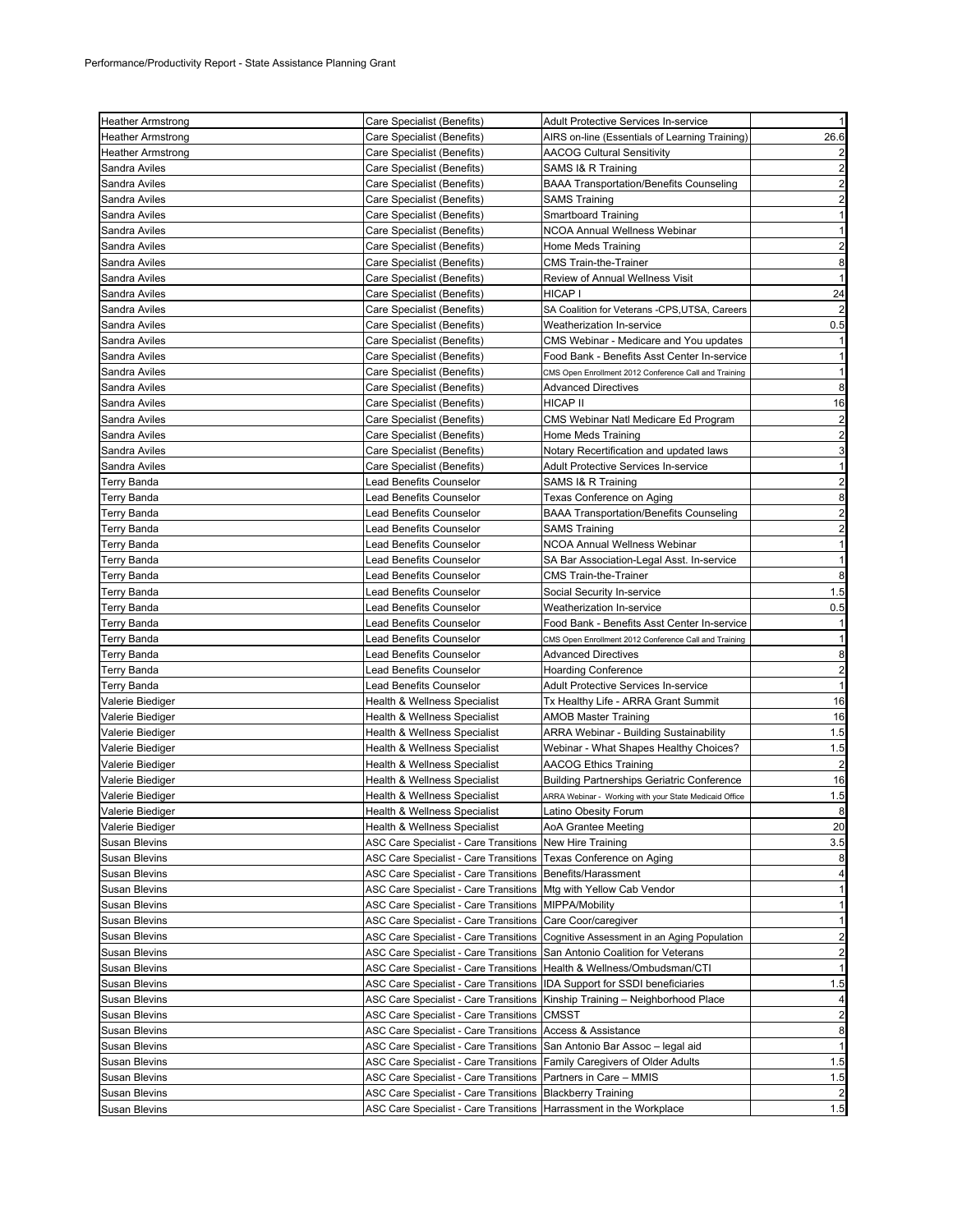| <b>Susan Blevins</b>                      | ASC Care Specialist - Care Transitions Social Security Training              |                                                                              | 1.5                     |
|-------------------------------------------|------------------------------------------------------------------------------|------------------------------------------------------------------------------|-------------------------|
| Susan Blevins                             | ASC Care Specialist - Care Transitions Care Transitions Intervention         |                                                                              | 24                      |
| Susan Blevins                             | ASC Care Specialist - Care Transitions HICAP I                               |                                                                              | 25                      |
| Susan Blevins                             | ASC Care Specialist - Care Transitions Advance Directives                    |                                                                              | 6                       |
| Susan Blevins                             | ASC Care Specialist - Care Transitions   Care Transitions Intervention (n4a) |                                                                              | 24                      |
| <b>Susan Blevins</b>                      | ASC Care Specialist - Care Transitions   Building Bridges Conference         |                                                                              | 8                       |
| Susan Blevins                             | ASC Care Specialist - Care Transitions Care Transitions Intervention         |                                                                              | $\mathbf{1}$            |
| Susan Blevins                             | ASC Care Specialist - Care Transitions   Health & Wellness                   |                                                                              | $\mathbf{1}$            |
| Susan Blevins                             | ASC Care Specialist - Care Transitions                                       | Care Transitions Intervention                                                | $\overline{a}$          |
| Susan Blevins                             | ASC Care Specialist - Care Transitions   VITAS Hospice                       |                                                                              | $\overline{a}$          |
| Susan Blevins                             | ASC Care Specialist - Care Transitions                                       | APS In-service                                                               | $\mathbf{1}$            |
| Victoria Cardenas                         | Care Specialist (MIPPA)                                                      | <b>BAAA Transportation/Benefits Counseling</b>                               | $\overline{2}$          |
| Victoria Cardenas                         | Care Specialist (MIPPA)                                                      | <b>SAMS Training</b>                                                         | $\overline{2}$          |
| Victoria Cardenas                         | Care Specialist (MIPPA)                                                      | AIRS on-line (Essentials of Learning Training)                               | 26.6                    |
| Victoria Cardenas                         | Care Specialist (MIPPA)                                                      | NCOA Annual Wellness Webinar                                                 | $\mathbf{1}$            |
| Victoria Cardenas                         | Care Specialist (MIPPA)                                                      | SA Bar Association-Legal Asst. In-service                                    | $\mathbf{1}$            |
| Victoria Cardenas                         | Care Specialist (MIPPA)                                                      | CMS Train-the-Trainer                                                        | 8                       |
| Victoria Cardenas                         | Care Specialist (MIPPA)                                                      | HICAP I                                                                      | 24                      |
| Victoria Cardenas                         | Care Specialist (MIPPA)                                                      | Weatherization In-service                                                    | 0.5                     |
| Victoria Cardenas                         | Care Specialist (MIPPA)                                                      | Food Bank - Benefits Asst Center In-service                                  | $\mathbf{1}$            |
| Victoria Cardenas                         | Care Specialist (MIPPA)                                                      | CMS Open Enrollment 2012 Conference Call and Training                        | $\mathbf{1}$            |
| Victoria Cardenas                         | Care Specialist (MIPPA)                                                      | <b>Advanced Directives</b>                                                   | 8                       |
| Biviana Escobar                           | Staff Ombudsman                                                              | E.A.N. Culture Change: Transforming Care within the Regulations              | 6                       |
| Biviana Escobar                           | Staff Ombudsman                                                              | DADS Access and Assistance Training for Agencies on Aging                    | 16                      |
| Biviana Escobar                           | Staff Ombudsman                                                              | Money Follows the Person /CTT/SPSU Committee                                 | 3                       |
| Biviana Escobar                           | Staff Ombudsman                                                              | DADS Regulatory Region 8 & Ombudsman Quarterly Meeting                       | $\overline{a}$          |
| Biviana Escobar                           | Staff Ombudsman                                                              | San Antonio Mental Health Task Force Meeting                                 | $\overline{a}$          |
| Biviana Escobar                           | Staff Ombudsman                                                              | E.A.N. Restraints in Long Term Care                                          | 6                       |
| Biviana Escobar                           | Staff Ombudsman                                                              | Virtual Dementia Tour                                                        | 3                       |
| Biviana Escobar                           | Staff Ombudsman                                                              | Money Follows the Person /CTT/SPSU Committee                                 | $\mathbf{3}$            |
| Biviana Escobar                           | Staff Ombudsman                                                              | San Antonio Mental Health Task Force Meeting                                 | $\overline{c}$          |
| <b>Biviana Escobar</b>                    | Staff Ombudsman                                                              | E.A.N. Dehydration and Weight Loss                                           | $6\phantom{1}6$         |
| Biviana Escobar                           | Staff Ombudsman                                                              | DADS Webinar: Improving Certification Training                               | 3                       |
| Biviana Escobar                           | Staff Ombudsman                                                              | Money Follows the Person / CTT/SPSU Committee                                | 3<br>$\overline{c}$     |
| Biviana Escobar                           | Staff Ombudsman                                                              | San Antonio Mental Health Task Force Meeting                                 | 3                       |
| <b>Biviana Escobar</b>                    | Staff Ombudsman                                                              | Gift of Peace Conference - Elizabeth McGown Training Institute               | 3                       |
| <b>Biviana Escobar</b><br>Biviana Escobar | Staff Ombudsman<br>Staff Ombudsman                                           | Consumer Voice: Webinar on the Green House Project<br>E.A.N. Pressure Ulcers | 6                       |
| Biviana Escobar                           | Staff Ombudsman                                                              | Money Follows the Person / CTT/SPSU Committee                                | 3                       |
| <b>Biviana Escobar</b>                    | Staff Ombudsman                                                              | San Antonio Mental Health Task Force Meeting                                 | $\overline{a}$          |
| Biviana Escobar                           | Staff Ombudsman                                                              | Older Americans Month Proclamation at City Council                           | $\overline{a}$          |
| Biviana Escobar                           | Staff Ombudsman                                                              | E.A.N. " Writing Acceptable Plans of Corrections for Nursing Homes'          | 6                       |
| <b>Biviana Escobar</b>                    | Staff Ombudsman                                                              | Older Americans Month Proclamation at Commissioners Court                    | $\overline{\mathbf{c}}$ |
| <b>Biviana Escobar</b>                    | Staff Ombudsman                                                              | <b>Silver Solutions Conference</b>                                           | $\overline{7}$          |
| Biviana Escobar                           | Staff Ombudsman                                                              | San Antonio Mental Health Task Force Meeting                                 | $\overline{c}$          |
| Biviana Escobar                           | Staff Ombudsman                                                              | Money Follows the Person / CTT/SPSU Committee                                | 3                       |
| <b>Biviana Escobar</b>                    | Staff Ombudsman                                                              | E.A.N." Infection Control "                                                  | 6                       |
| <b>Biviana Escobar</b>                    | Staff Ombudsman                                                              | In-Service Training - Patriot Heights Nursing & Rehab Center                 | 5                       |
| <b>Biviana Escobar</b>                    | Staff Ombudsman                                                              | Ombudsman Program Presentation at Silver Creek Nursing Ctr.                  | 5                       |
| Biviana Escobar                           | Staff Ombudsman                                                              | In-Service Training - Certified Volunteer Ombudsman                          | 3                       |
| Biviana Escobar                           | Staff Ombudsman                                                              | San Antonio Residential Care Homes Annual Conference                         | 8                       |
| Biviana Escobar                           | Staff Ombudsman                                                              | E.A.N. Residents Rights & Quality of Life                                    | 6                       |
| Biviana Escobar                           | Staff Ombudsman                                                              | San Antonio Mental Health Task Force Meeting                                 | $\overline{a}$          |
| Biviana Escobar                           | Staff Ombudsman                                                              | Money Follows the Person / CTT/SPSU Committee                                | 3                       |
| Biviana Escobar                           | Staff Ombudsman                                                              | E.A.N. Life Safety Code & Maintenance of Nursing Facilities                  | $6\phantom{1}6$         |
| Biviana Escobar                           | Staff Ombudsman                                                              | DADS/ LTC Ombudsman Program Mandatory Training                               | 17                      |
| Biviana Escobar                           | Staff Ombudsman                                                              | DADS Regulatory Region 8 & Ombudsman Quarterly Meeting                       | $\overline{c}$          |
| Biviana Escobar                           | Staff Ombudsman                                                              | E.A.N. Detecting & Preventing Abuse and Neglect in Nursing Homes             | 6                       |
| Biviana Escobar                           | Staff Ombudsman                                                              | Resident Council - Ombudsman Presentation at Parklane West                   | $\overline{a}$          |
| Biviana Escobar                           | Staff Ombudsman                                                              | Elder Abuse Conference                                                       | 6                       |
| <b>Biviana Escobar</b>                    | Staff Ombudsman                                                              | Webinar: The Role of the Ombudsman in MDS 3.0                                | $\overline{a}$          |
| Biviana Escobar                           | Staff Ombudsman                                                              | E.A.N. Cultural Change: Transforming Care within the Regulations             | 6                       |
| Biviana Escobar                           | Staff Ombudsman                                                              | Webinar: Ombudsmanager in 2012--Out with the Old, in with the New            | $\overline{a}$          |
| Biviana Escobar                           | Staff Ombudsman                                                              | Family Council - Ombudsman Presentation at Westover hills                    | $\overline{a}$          |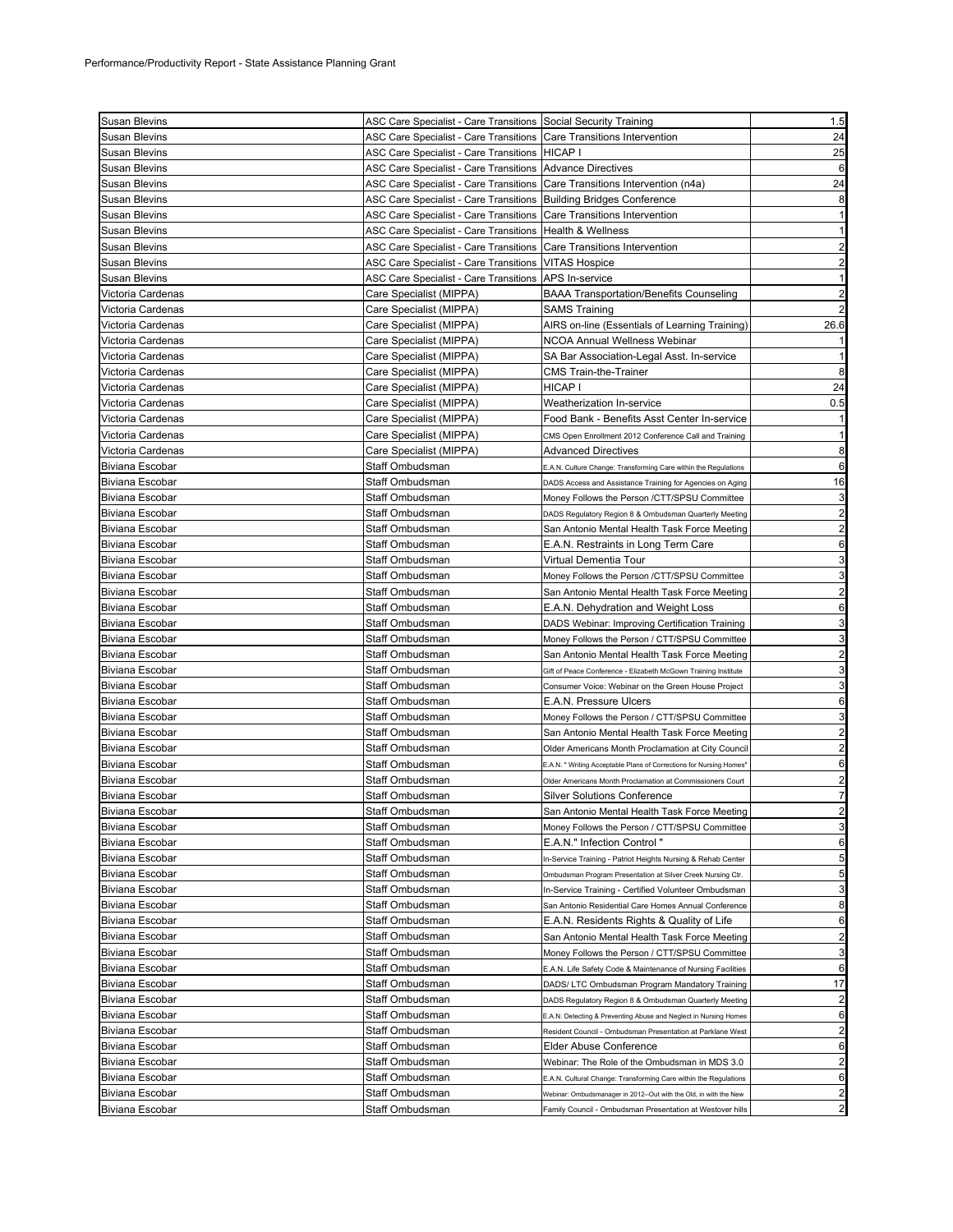| <b>Biviana Escobar</b>             | Staff Ombudsman                                          |                                                                                            | $\overline{2}$                                    |
|------------------------------------|----------------------------------------------------------|--------------------------------------------------------------------------------------------|---------------------------------------------------|
|                                    |                                                          | Family Council - Ombudsman Presentation at Retama Manor North                              |                                                   |
| Biviana Escobar                    | Staff Ombudsman                                          | Building Bridges: Money Follow the Person Conference                                       | 8                                                 |
| Biviana Escobar                    | Staff Ombudsman                                          | E.A.N. Understanding The Nursing Facility Survey Process                                   | 4                                                 |
| <b>Biviana Escobar</b>             | Staff Ombudsman                                          | Webinar: Legal Counsel & Resources, Ombudsman Policies & Procedures                        | $\overline{\mathbf{c}}$                           |
| Biviana Escobar                    | Staff Ombudsman                                          | Morningside Ministries: Innovation in Care & Service Award(mmlearn.org                     | $\overline{2}$                                    |
| Biviana Escobar                    | Staff Ombudsman                                          | San Antonio Mental Health Task Force Meeting                                               | $\overline{\mathbf{c}}$                           |
| <b>Biviana Escobar</b>             | Staff Ombudsman                                          | Money Follows the Person / CTT/SPSU Committee                                              | 3                                                 |
| Biviana Escobar                    | Staff Ombudsman                                          | E.A.N. Restraints in Long-term Care                                                        | 6                                                 |
| Biviana Escobar                    | Staff Ombudsman                                          | Webinar: Understanding the needs of LGBT residents                                         | $\overline{2}$                                    |
| <b>Biviana Escobar</b>             | Staff Ombudsman                                          | Center for Health Care Services - Home Health Agency - Open House                          | $\overline{\mathbf{c}}$                           |
| Biviana Escobar                    | Staff Ombudsman                                          | San Antonio Mental Health Task Force Meeting                                               | $\overline{2}$                                    |
| <b>Biviana Escobar</b>             | Staff Ombudsman                                          | Money Follows the Person / CTT/SPSU Committee                                              | 3                                                 |
| Isa Fernandez                      | <b>Mobility Specialist</b>                               | 2011 Texas Conference on Aging                                                             | 24                                                |
| Isa Fernandez                      | <b>Mobility Specialist</b>                               | 2011 Alamo Region Transportation workshop                                                  | 8                                                 |
| Isa Fernandez                      |                                                          |                                                                                            | 16                                                |
|                                    | <b>Mobility Specialist</b>                               | JT Health Science Center Conference: Building Partnerships for Geriatric Care              |                                                   |
| Isa Fernandez                      | <b>Mobility Specialist</b>                               | 2011 Community Transportation Association of America / Mobility Management Conference      | 24                                                |
| Isa Fernandez                      | <b>Mobility Specialist</b>                               | Silver Solutions                                                                           | 8                                                 |
| Isa Fernandez                      | <b>Mobility Specialist</b>                               | aster Seals Project Action Accessible Transportation Coalitions Initiative (ATCI) Workshop | 16                                                |
| Isa Fernandez                      | <b>Mobility Specialist</b>                               | Women Transportation Seminar (WTS) ADA workshop                                            | 8                                                 |
| Isa Fernandez                      | <b>Mobility Specialist</b>                               | Emerging Leaders in Public Service Workshop                                                | 24                                                |
| Isa Fernandez                      | <b>Mobility Specialist</b>                               | Money Follows the Person Conference                                                        | 8                                                 |
| Isa Fernandez                      | <b>Mobility Specialist</b>                               | <b>Employee Self Service</b>                                                               | 1                                                 |
| Isa Fernandez                      | <b>Mobility Specialist</b>                               | AACOG Trak Star                                                                            | $\mathbf{1}$                                      |
| Isa Fernandez                      | <b>Mobility Specialist</b>                               | Ethics                                                                                     | $\overline{\mathbf{c}}$                           |
| Isa Fernandez                      | <b>Mobility Specialist</b>                               | Client Rights/HIPAA/Abuse Training                                                         | $\overline{\mathbf{c}}$                           |
| Isa Fernandez                      | <b>Mobility Specialist</b>                               | Workplace Harassment for the Employee                                                      | $\overline{2}$                                    |
| Robert Gamboa                      | Bexar Aging Billing Specialist                           | Data Management                                                                            | 40                                                |
| Robert Gamboa                      | Bexar Aging Billing Specialist                           | Rata Setting Workshop                                                                      | 8                                                 |
| Robert Gamboa                      | Bexar Aging Billing Specialist                           | <b>Track Star Training</b>                                                                 | 1                                                 |
| Robert Gamboa                      | Bexar Aging Billing Specialist                           | <b>SAMS Report Writing</b>                                                                 | 5                                                 |
| Robert Gamboa                      | Bexar Aging Billing Specialist                           | TX Conference on Aging                                                                     | 16                                                |
| Robert Gamboa                      | Bexar Aging Billing Specialist                           | TARC                                                                                       | 8                                                 |
| Nellie Garay                       | Caregiver Support Specialist                             | NCOA/ASA Conference on Aging                                                               | 32                                                |
| <b>Nellie Garay</b>                | Caregiver Support Specialist                             | <b>Business Writing</b>                                                                    | 16                                                |
| <b>Nellie Garay</b>                | Caregiver Support Specialist                             | <b>Developing Presentation Skills</b>                                                      | 16                                                |
| Nellie Garay                       | Caregiver Support Specialist                             | Ethics                                                                                     | $\overline{2}$                                    |
| <b>Nellie Garay</b>                | Caregiver Support Specialist                             | Client Rights/HIPAA/Abuse Training                                                         | $\overline{2}$                                    |
| <b>Nellie Garay</b>                | Caregiver Support Specialist                             | Workplace Harassment for the Employee                                                      | $\overline{\mathbf{c}}$                           |
| Rose Mary Guardiola                | <b>Benefits Counselor</b>                                | DADS TX Access and Assistance Conference, Austin                                           | 16                                                |
| Rose Mary Guardiola                | <b>Benefits Counselor</b>                                | SAMS I& R Training                                                                         |                                                   |
|                                    | <b>Benefits Counselor</b>                                |                                                                                            | $\overline{\mathbf{c}}$<br>2                      |
| Rose Mary Guardiola                |                                                          | <b>SAMS Training</b><br><b>NCOA Annual Wellness Webinar</b>                                | $\mathbf{1}$                                      |
| Rose Mary Guardiola                | <b>Benefits Counselor</b>                                |                                                                                            |                                                   |
| Rose Mary Guardiola                | <b>Benefits Counselor</b>                                | Home Meds Training                                                                         | $\overline{2}$                                    |
| Rose Mary Guardiola                | <b>Benefits Counselor</b>                                | <b>CMS Train-the-Trainer</b>                                                               | 8                                                 |
| Rose Mary Guardiola                | <b>Benefits Counselor</b>                                | Social Security In-service                                                                 | 1.5                                               |
| Rose Mary Guardiola                | <b>Benefits Counselor</b>                                | HICAP I - For Recert                                                                       | 24                                                |
| Rose Mary Guardiola                | <b>Benefits Counselor</b>                                | Weatherization In-service                                                                  | 0.5                                               |
| Rose Mary Guardiola                |                                                          |                                                                                            |                                                   |
| Rose Mary Guardiola                | <b>Benefits Counselor</b>                                | Food Bank - Benefits Asst Center In-service                                                |                                                   |
| Rose Mary Guardiola                | <b>Benefits Counselor</b>                                | CMS Open Enrollment 2012 Conference Call and Training                                      |                                                   |
|                                    | <b>Benefits Counselor</b>                                | <b>Advanced Directives</b>                                                                 | -1<br>$\mathbf{1}$<br>8                           |
| Rose Mary Guardiola                | <b>Benefits Counselor</b>                                | HICAP II                                                                                   | 16                                                |
| Rose Mary Guardiola                | <b>Benefits Counselor</b>                                | Home Meds Training                                                                         | $\overline{2}$                                    |
| Rose Mary Guardiola                | <b>Benefits Counselor</b>                                | Adult Protective Services In-service                                                       | $\mathbf{1}$                                      |
| Belinda Guzman                     | Care Specialist (Care Coordination)                      | SAMS follow up Trng.                                                                       | 5.5                                               |
| Belinda Guzman                     | Care Specialist (Care Coordination)                      | Summer Institute on Aging                                                                  |                                                   |
| Belinda Guzman                     | Care Specialist (Care Coordination)                      | Social Security In-service                                                                 |                                                   |
| Belinda Guzman                     | Care Specialist (Care Coordination)                      | Food Bank - Benefits Asst Center In-service                                                |                                                   |
| Elena Hernandez                    | Resource Specialist                                      | SAMS I& R Training                                                                         |                                                   |
| Elena Hernandez                    | Resource Specialist                                      | <b>Ethics Training</b>                                                                     | 8<br>1.5<br>1<br>$\overline{2}$<br>$\overline{2}$ |
| Elena Hernandez                    | <b>Resource Specialist</b>                               | <b>SARCH Conference</b>                                                                    | 8                                                 |
|                                    |                                                          |                                                                                            | 20                                                |
| Elena Hernandez<br>Elena Hernandez | Resource Specialist                                      | Texas Conference on Aging                                                                  |                                                   |
| Elena Hernandez                    | <b>Resource Specialist</b><br><b>Resource Specialist</b> | SAMS Training<br>NCOA Annual Wellness Webinar                                              | $\overline{\mathbf{c}}$<br>$\mathbf{1}$           |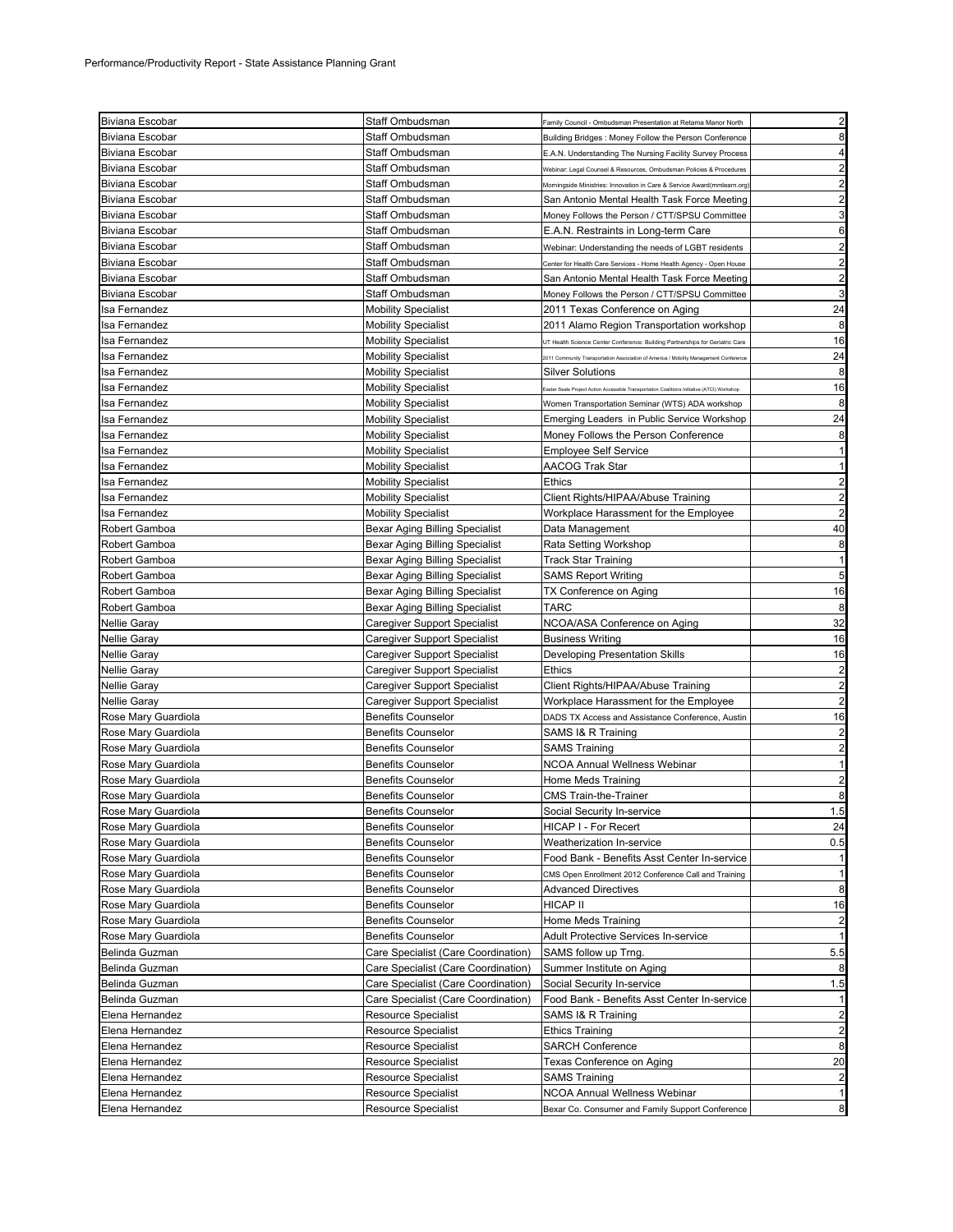| Elena Hernandez          | <b>Resource Specialist</b>          | HICAP I                                                           | 16                      |
|--------------------------|-------------------------------------|-------------------------------------------------------------------|-------------------------|
| Elena Hernandez          | <b>Resource Specialist</b>          | HICAP I                                                           | 16                      |
| Elena Hernandez          | <b>Resource Specialist</b>          | <b>Elder Abuse Conference</b>                                     | 8                       |
| Elena Hernandez          | <b>Resource Specialist</b>          | Weatherization In-service                                         | 0.5                     |
| Elena Hernandez          | <b>Resource Specialist</b>          | <b>Elder Abuse Training</b>                                       | $\overline{a}$          |
| Elena Hernandez          | <b>Resource Specialist</b>          | Food Bank - Benefits Asst Center In-service                       | $\mathbf{1}$            |
| Elena Hernandez          | Resource Specialist                 | Medico-Legal Conference                                           | 16                      |
| Elena Hernandez          | Resource Specialist                 | <b>Hoarding Conference</b>                                        | 8                       |
| Elena Hernandez          | <b>Resource Specialist</b>          | Home Meds Training                                                | $\overline{a}$          |
| Elena Hernandez          | <b>Resource Specialist</b>          | Building Bridges Conference, AACOG                                | 8                       |
| Frances Hernandez        | <b>Benefits Counselor</b>           | DADS TX Access and Assistance Conference, Austin                  | 16                      |
| Frances Hernandez        | <b>Benefits Counselor</b>           | SAMS I&R Training                                                 | $\overline{c}$          |
| Frances Hernandez        | <b>Lead Benefits Counselor</b>      | <b>AACOG Ethics</b>                                               | $\overline{c}$          |
| Frances Hernandez        | <b>Benefits Counselor</b>           | <b>BAAA Transportation/Benefits Counseling</b>                    | $\overline{c}$          |
| Frances Hernandez        | <b>Benefits Counselor</b>           | AACOG Ethics                                                      | $\overline{2}$          |
| Frances Hernandez        | <b>Benefits Counselor</b>           | <b>SAMS Training</b>                                              | $\overline{2}$          |
| Frances Hernandez        | <b>Benefits Counselor</b>           | NCOA Annual Wellness Webinar                                      | $\mathbf{1}$            |
| Frances Hernandez        | <b>Benefits Counselor</b>           | SA Bar Association-Legal Asst. In-service                         | $\mathbf{1}$            |
| Frances Hernandez        | <b>Benefits Counselor</b>           | Home Meds Training                                                | $\overline{c}$          |
| Frances Hernandez        | <b>Benefits Counselor</b>           | <b>AACOG Harassment Trng</b>                                      | $\overline{c}$          |
| Frances Hernandez        | <b>Benefits Counselor</b>           | <b>CMS Train-the-Trainer</b>                                      | 8                       |
| Frances Hernandez        | <b>Benefits Counselor</b>           | Social Security In-service                                        | 1.5                     |
| <b>Frances Hernandez</b> | <b>Benefits Counselor</b>           | HICAP I- For Recert                                               | 24                      |
| <b>Frances Hernandez</b> | <b>Benefits Counselor</b>           | Weatherization In-service                                         | 0.5                     |
| <b>Frances Hernandez</b> | <b>Benefits Counselor</b>           | CMS Webinar - Medicare and You updates                            | $\mathbf{1}$            |
| Frances Hernandez        | <b>Benefits Counselor</b>           | Food Bank - Benefits Asst Center In-service                       | $\mathbf{1}$            |
| <b>Frances Hernandez</b> | <b>Benefits Counselor</b>           | CMS Open Enrollment 2012 Conference Call and Training             | $\mathbf{1}$            |
| Frances Hernandez        | <b>Benefits Counselor</b>           | <b>Advanced Directives</b>                                        | 8                       |
| Frances Hernandez        | <b>Benefits Counselor</b>           | HICAP II                                                          | 16                      |
| Frances Hernandez        | <b>Benefits Counselor</b>           | Home Meds Training                                                | $\overline{a}$          |
| Frances Hernandez        | <b>Benefits Counselor</b>           | <b>Adult Protective Services In-service</b>                       | $\mathbf{1}$            |
| <b>Bill Jones</b>        | Care Specialist (Care Coordination) | SAMS follow up Trng.                                              | 5.5                     |
| <b>Bill Jones</b>        | Care Specialist (Care Coordination) | Clients Rights/HIPPA Trng.                                        | $\overline{\mathbf{c}}$ |
| <b>Bill Jones</b>        | Care Specialist (Care Coordination) | <b>Cultural Sensitivity</b>                                       | $\mathbf{1}$            |
| <b>Bill Jones</b>        | Care Specialist (Care Coordination) | <b>Ethics Training</b>                                            | $\overline{c}$          |
| <b>Bill Jones</b>        | Care Specialist (Care Coordination) | VA Symposium at SACV                                              | $\overline{a}$          |
| <b>Bill Jones</b>        | Care Specialist (Care Coordination) | The Virtual Dementia Tour                                         | $\overline{a}$          |
| <b>Bill Jones</b>        | Care Specialist (Care Coordination) | Texas Conference on Aging                                         | 8                       |
| <b>Bill Jones</b>        | Care Specialist (Care Coordination) | Summer Institute on Aging                                         | 8                       |
| <b>Bill Jones</b>        | Care Specialist (Care Coordination) | Social Security In-service                                        | 1.5                     |
| <b>Bill Jones</b>        | Care Specialist (Care Coordination) | Medico/Legal Conference                                           | $\overline{c}$          |
| <b>Bill Jones</b>        | Care Specialist (Care Coordination) | San Antonio Coalition of Veterans                                 | $\overline{c}$          |
| <b>Bill Jones</b>        | Care Specialist (Care Coordination) | <b>Adult Protective Services In-service</b>                       |                         |
| Laura Ledesma            | Lead Care Specialist                | The Ethics of Ethics: Ethical Dilemmas in Mental Health Treatment | 1.5                     |
| Laura Ledesma            | Lead Care Specialist                | <b>TEEP Trng. Webinar</b>                                         | 1                       |
| Laura Ledesma            | ead Care Specialist                 | City Public Service Trng.                                         | 1.5                     |
| Laura Ledesma            | Lead Care Specialist                | Safety & Permanency in CPS                                        | $\overline{c}$          |
| Laura Ledesma            | ead Care Specialist                 | United Way/2-1-1/Utility Asst.                                    | $\mathbf{1}$            |
| Laura Ledesma            | ead Care Specialist                 | Suicide Risk Assessment                                           | $\mathbf{1}$            |
| Laura Ledesma            | Lead Care Specialist                | Fish Camp United Way                                              | 3.5                     |
| Laura Ledesma            | Lead Care Specialist                | Kinship Trng.                                                     | $\overline{a}$          |
| Laura Ledesma            | Lead Care Specialist                | SA Bar Association-Legal Asst. In-service                         | $\overline{1}$          |
| Laura Ledesma            | Lead Care Specialist                | Social Security In-service                                        | 1.5                     |
| Laura Ledesma            | ead Care Specialist                 | Recognizing Child Abuse                                           | 1.5                     |
| Laura Ledesma            | ead Care Specialist                 | Food Bank - Benefits Asst Center In-service                       | $\mathbf{1}$            |
| aura Ledesma             | Lead Care Specialist                | Caregiver Hands-on Trng.                                          | $\overline{\mathbf{4}}$ |
| Laura Ledesma            | Lead Care Specialist                | Learn and Share Prog.                                             | $\overline{a}$          |
| Laura Ledesma            | ead Care Specialist                 | HomeMeds Class                                                    | $\overline{c}$          |
| Laura Ledesma            | Lead Care Specialist                | <b>Building Better Employees</b>                                  | $\overline{7}$          |
| Laura Ledesma            | ead Care Specialist                 | Hoarding                                                          | $\mathbf{1}$            |
| Laura Ledesma            | ead Care Specialist                 | <b>Adult Protective Services In-service</b>                       | $\mathbf{1}$            |
| Laura Ledesma            | Lead Care Specialist                | Texas Conference On Aging                                         | 16                      |
| Siena Lindemann          | ASC Program Manager                 | DADS TX Access and Assistance Conference, Austin                  | 24                      |
| Siena Lindemann          | ASC Program Manager                 | ADRC National Grantee Conference, Baltimore MD                    | 32                      |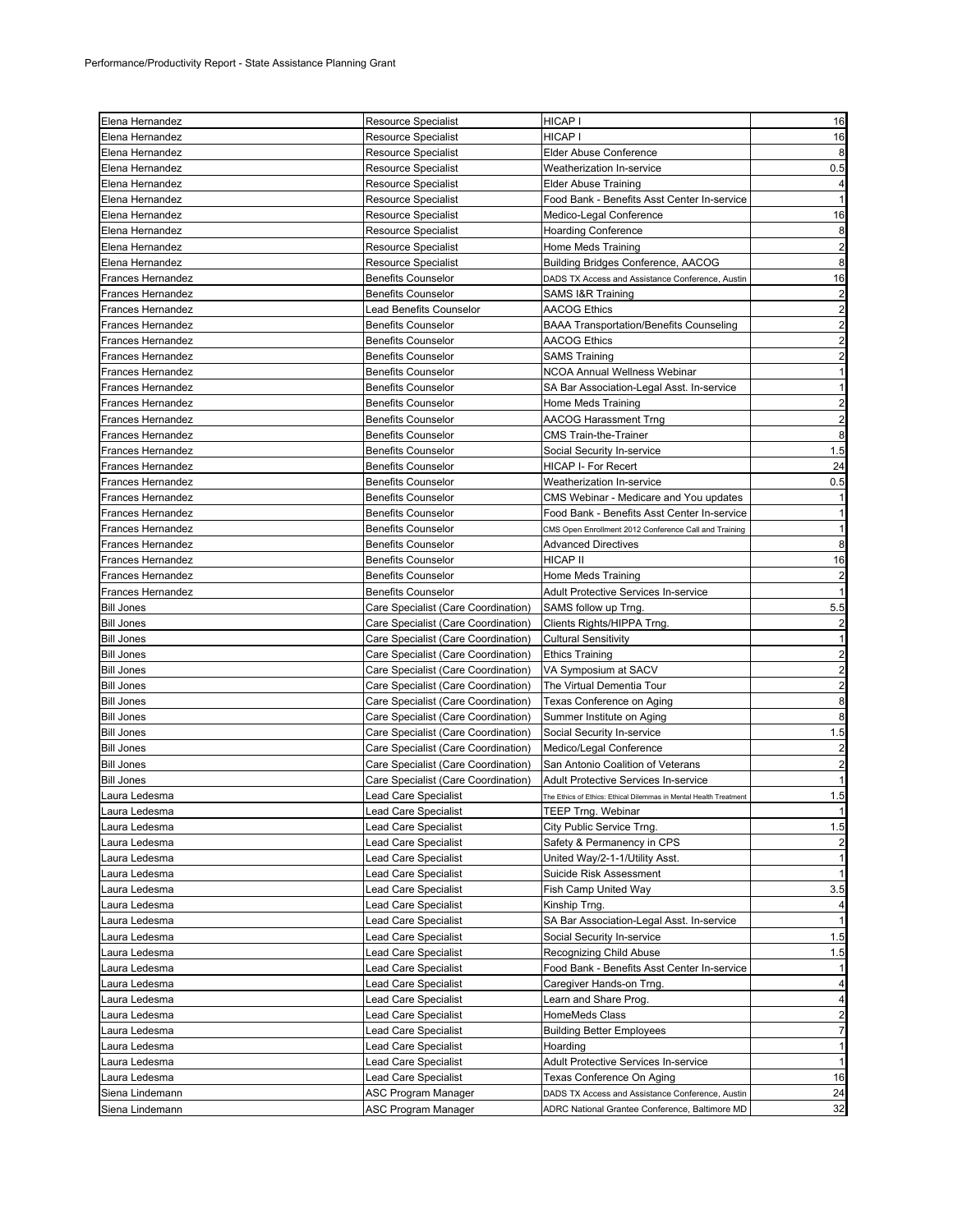| Siena Lindemann     | ASC Program Manager        | <b>TRIAD Training</b>                                               | 8                       |
|---------------------|----------------------------|---------------------------------------------------------------------|-------------------------|
| Siena Lindemann     | ASC Program Manager        | SAMS I& R Training                                                  | $\overline{2}$          |
| Siena Lindemann     | ASC Program Manager        | MIPPA Conference, Austin                                            | 16                      |
| Siena Lindemann     | ASC Program Manager        | American Society on Aging Conference, San Francisco CA              | 36                      |
|                     |                            |                                                                     | 24                      |
| Siena Lindemann     | ASC Program Manager        | HICAP I, Houston                                                    |                         |
| Siena Lindemann     | ASC Program Manager        | <b>SHIP Directors Conference</b>                                    | 24                      |
| Siena Lindemann     | ASC Program Manager        | <b>AACOG Ethics Training</b>                                        | $\overline{2}$          |
| Siena Lindemann     | ASC Program Manager        | Texas Conference on Aging                                           | 4                       |
| Siena Lindemann     | ASC Program Manager        | <b>BAAA Transportation/Benefits Counseling</b>                      | $\overline{2}$          |
| Siena Lindemann     | ASC Program Manager        | <b>SAMS Training</b>                                                | $\overline{2}$          |
| Siena Lindemann     | ASC Program Manager        | NCOA Annual Wellness Webinar                                        | $\mathbf{1}$            |
| Siena Lindemann     | ASC Program Manager        | <b>CMS Train-the-Trainer</b>                                        | 8                       |
| Siena Lindemann     | ASC Program Manager        | HICAP I - For Review                                                | 16                      |
| Siena Lindemann     | ASC Program Manager        | Weatherization In-service                                           | 0.5                     |
| Siena Lindemann     | ASC Program Manager        | Food Bank - Benefits Asst Center In-service                         | $\mathbf{1}$            |
| Siena Lindemann     | ASC Program Manager        | CMS Open Enrollment 2012 Conference Call and Training               | $\mathbf{1}$            |
| Siena Lindemann     | ASC Program Manager        | <b>Advanced Directives</b>                                          | 8                       |
| Siena Lindemann     | ASC Program Manager        | <b>AACOG Client Rights</b>                                          | $\overline{2}$          |
| Siena Lindemann     | ASC Program Manager        | Adult Protective Services In-service                                | 1                       |
| George Losoya       | ead ASC Specialist.        | SAMS I& R Training                                                  | $\overline{c}$          |
| George Losoya       | Lead ASC Specialist        | Texas Conference on Aging                                           | 4                       |
| George Losoya       | Lead ASC Specialist        | <b>BAAA Transportation/Benefits Counseling</b>                      | $\overline{2}$          |
| George Losoya       | ead ASC Specialist         | <b>SAMS Training</b>                                                | $\overline{\mathbf{c}}$ |
| George Losoya       | ead ASC Specialist         | NCOA Annual Wellness Webinar                                        | $\mathbf{1}$            |
| George Losoya       | Lead ASC Specialist        | SA Bar Association-Legal Asst. In-service                           | $\mathbf{1}$            |
| George Losoya       | ead ASC Specialist         | Harmony User Conference, Burlington VT                              | 40                      |
| George Losoya       | ead ASC Specialist         | FEMA Conference, Washington DC                                      | 20                      |
| George Losoya       | <b>Lead ASC Specialist</b> | Food Bank - Benefits Asst Center In-service                         | 1                       |
| George Losoya       | ead ASC Specialist         | CMS Open Enrollment 2012 Conference Call and Training               | $\mathbf{1}$            |
| George Losoya       | Lead ASC Specialist        | <b>Advanced Directives</b>                                          | 8                       |
|                     |                            |                                                                     | $\mathbf{1}$            |
| George Losoya       | Lead ASC Specialist        | Adult Protective Services In-service                                |                         |
| <b>Nick Monreal</b> | Managing Local Ombudsman   | E.A.N. Culture Change: Transforming Care within the Regulations     | 6                       |
| Nick Monreal        | Managing Local Ombudsman   | Money Follows the Person /CTT/SPSU Committee                        | 3                       |
| Nick Monreal        | Managing Local Ombudsman   | DADS Regulatory Region 8 & Ombudsman Quarterly Meeting              | $\overline{\mathbf{c}}$ |
| <b>Nick Monreal</b> | Managing Local Ombudsman   | San Antonio Mental Health Task Force Meeting                        | $\overline{2}$          |
| Nick Monreal        | Managing Local Ombudsman   | E.A.N. Restraints in Long Term Care                                 | 6                       |
| Nick Monreal        | Managing Local Ombudsman   | Money Follows the Person /CTT/SPSU Committee                        | 3                       |
| <b>Nick Monreal</b> | Managing Local Ombudsman   | San Antonio Mental Health Task Force Meeting                        | 2                       |
| Nick Monreal        | Managing Local Ombudsman   | E.A.N. Dehydration and Weight Loss                                  | 6                       |
| <b>Nick Monreal</b> | Managing Local Ombudsman   | DADS Webinar: Improving Certification Training                      | 3                       |
| Nick Monreal        | Managing Local Ombudsman   | Home Investment Partnership Webinar ( MFP, HUD )                    | 3                       |
| Nick Monreal        | Managing Local Ombudsman   | Money Follows the Person / CTT/SPSU Committee                       | 3                       |
| Nick Monreal        | Managing Local Ombudsman   | San Antonio Mental Health Task Force Meeting                        | $\overline{2}$          |
| <b>Nick Monreal</b> | Managing Local Ombudsman   | Consumer Voice: Webinar on the Green House Project                  | $\overline{2}$          |
| Nick Monreal        | Managing Local Ombudsman   | E.A.N. Pressure Ulcers                                              | 6                       |
| Nick Monreal        | Managing Local Ombudsman   | Money Follows the Person / CTT/SPSU Committee                       | 3                       |
| Nick Monreal        | Managing Local Ombudsman   | San Antonio Mental Health Task Force Meeting                        | $\overline{2}$          |
| Nick Monreal        | Managing Local Ombudsman   | Older Americans Month Proclamation at City Council                  | 2                       |
| Nick Monreal        | Managing Local Ombudsman   | E.A.N. " Writing Acceptable Plans of Corrections for Nursing Homes' | 6                       |
| <b>Nick Monreal</b> | Managing Local Ombudsman   | Older Americans Month Proclamation at Commissioners Court           | 2                       |
| Nick Monreal        | Managing Local Ombudsman   | Harmony Ombudsmanager Webinar 2.0                                   | 3                       |
| Nick Monreal        | Managing Local Ombudsman   | Heaven for Hope Committee Meeting                                   | $\overline{c}$          |
| Nick Monreal        | Managing Local Ombudsman   | San Antonio Mental Health Task Force Meeting                        | $\overline{2}$          |
| Nick Monreal        | Managing Local Ombudsman   | Money Follows the Person / CTT/SPSU Committee                       | 3                       |
| Nick Monreal        | Managing Local Ombudsman   | E.A.N." Infection Control "                                         | 6                       |
| Nick Monreal        | Managing Local Ombudsman   | San Antonio Residential Care Homes Annual Conference                | 8                       |
| Nick Monreal        |                            | San Antonio Mental Health Task Force Meeting                        | $\overline{2}$          |
|                     | Managing Local Ombudsman   |                                                                     |                         |
| Nick Monreal        | Managing Local Ombudsman   | Money Follows the Person / CTT/SPSU Committee                       | 3                       |
| Nick Monreal        | Managing Local Ombudsman   | Goodwill careers industry alliance council                          | 3                       |
| Nick Monreal        | Managing Local Ombudsman   | E.A.N. Residents Rights & Quality of Life                           | 6                       |
| Nick Monreal        | Managing Local Ombudsman   | Ombudsman Presentation - BAAA Staff                                 | $\mathbf{1}$            |
| Nick Monreal        | Managing Local Ombudsman   | <b>Facility Closure - Residents Relocation</b>                      | 4                       |
| Nick Monreal        | Managing Local Ombudsman   | San Antonio Mental Health Task Force Meeting                        | 2                       |
| Nick Monreal        | Managing Local Ombudsman   | Money Follows the Person / CTT/SPSU Committee                       | 3                       |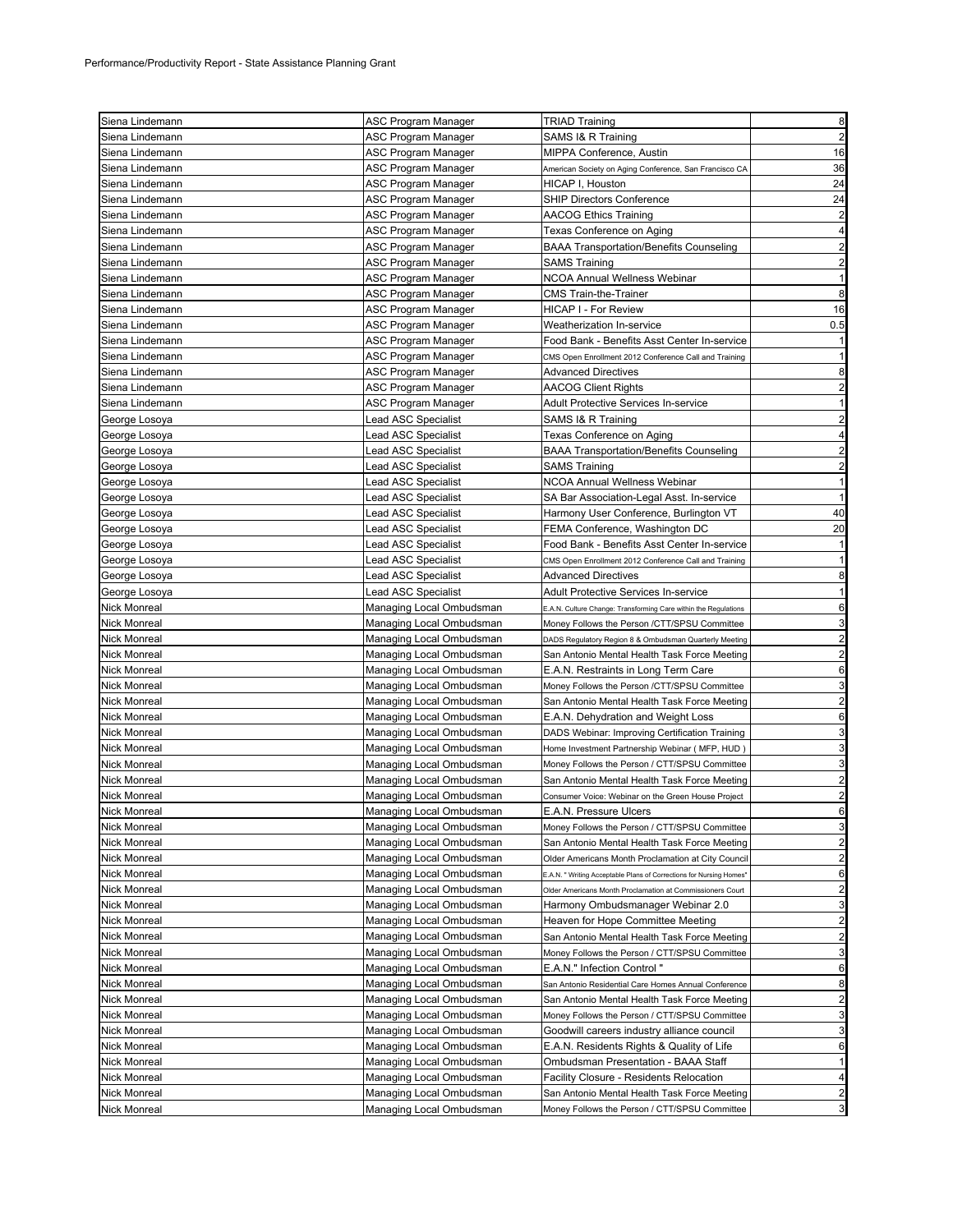| <b>Nick Monreal</b>    | Managing Local Ombudsman       | City's Senior Services Strategic Plan - Town Hall Meeting              | 3                       |
|------------------------|--------------------------------|------------------------------------------------------------------------|-------------------------|
| <b>Nick Monreal</b>    | Managing Local Ombudsman       | E.A.N. Life Safety Code & Maintenance of Nursing Facilities            | 6                       |
| <b>Nick Monreal</b>    | Managing Local Ombudsman       | DADS/ LTC Ombudsman Program Mandatory Training                         | 17                      |
| Nick Monreal           | Managing Local Ombudsman       | DADS Regulatory Region 8 & Ombudsman Quarterly Meeting                 | $\overline{\mathbf{c}}$ |
| <b>Nick Monreal</b>    | Managing Local Ombudsman       | San Antonio Mental Health Task Force Meeting                           | $\overline{a}$          |
| <b>Nick Monreal</b>    | Managing Local Ombudsman       | Money Follows the Person / CTT/SPSU Committee                          | 3                       |
| <b>Nick Monreal</b>    | Managing Local Ombudsman       | E.A.N. Detecting & Preventing Abuse and Neglect in Nursing Homes       | 6                       |
| <b>Nick Monreal</b>    | Managing Local Ombudsman       | Elder Abuse Conference                                                 | 6                       |
| <b>Nick Monreal</b>    | Managing Local Ombudsman       | Webinar: The Role of the Ombudsman in MDS 3.0                          | $\overline{a}$          |
| <b>Nick Monreal</b>    | Managing Local Ombudsman       | San Antonio Mental Health Task Force Meeting                           | $\overline{\mathbf{c}}$ |
| Nick Monreal           | Managing Local Ombudsman       | Money Follows the Person / CTT/SPSU Committee                          | 3                       |
| <b>Nick Monreal</b>    | Managing Local Ombudsman       | E.A.N. Cultural Change: Transforming Care within the Regulations       | 6                       |
| <b>Nick Monreal</b>    | Managing Local Ombudsman       | Webinar: Ombudsmanager in 2012--Out with the Old, in with the New      | $\overline{\mathbf{c}}$ |
| Nick Monreal           | Managing Local Ombudsman       | South Texas Health and Educational Summit                              | 13                      |
| <b>Nick Monreal</b>    | Managing Local Ombudsman       | San Antonio Mental Health Task Force Meeting                           | $\overline{\mathbf{c}}$ |
| <b>Nick Monreal</b>    | Managing Local Ombudsman       | Money Follows the Person / CTT/SPSU Committee                          | 3                       |
| Nick Monreal           | Managing Local Ombudsman       | Building Bridges: Money Follow the Person Conference                   | 8                       |
| <b>Nick Monreal</b>    | Managing Local Ombudsman       | E.A.N. Understanding The Nursing Facility Survey Process               | 4                       |
| <b>Nick Monreal</b>    | Managing Local Ombudsman       | Webinar: Legal Counsel & Resources, Ombudsman Policies & Procedures    | $\overline{\mathbf{c}}$ |
| <b>Nick Monreal</b>    | Managing Local Ombudsman       | Morningside Ministries: Innovation in Care & Service Award(mmlearn.org | $\overline{a}$          |
| Nick Monreal           | Managing Local Ombudsman       | San Antonio Mental Health Task Force Meeting                           | $\overline{a}$          |
| <b>Nick Monreal</b>    | Managing Local Ombudsman       | Money Follows the Person / CTT/SPSU Committee                          | 3                       |
| Nick Monreal           | Managing Local Ombudsman       | E.A.N. Restraints in Long-term Care                                    | 6                       |
| Nick Monreal           | Managing Local Ombudsman       | Webinar: Understanding the needs of LGBT residents                     | $\overline{a}$          |
| Nick Monreal           | Managing Local Ombudsman       | Center for Health Care Services - Home Health Agency - Open House      | $\overline{\mathbf{c}}$ |
| Nick Monreal           | Managing Local Ombudsman       | San Antonio Mental Health Task Force Meeting                           | $\overline{\mathbf{c}}$ |
| <b>Nick Monreal</b>    | Managing Local Ombudsman       | Money Follows the Person / CTT/SPSU Committee                          | 3                       |
| Dianne Pavlicek        | <b>ASC Care Specialist</b>     | SAMS I& R Training                                                     | $\overline{c}$          |
| <b>Dianne Pavlicek</b> | ASC Care Specialist            | Texas Conference on Aging                                              | 8                       |
| Dianne Pavlicek        | ASC Care Specialist            | <b>BAAA Transportation/Benefits Counseling</b>                         | $\overline{a}$          |
| Dianne Pavlicek        | <b>ASC Care Specialist</b>     | SAMS Training                                                          | $\overline{a}$          |
| Dianne Pavlicek        | ASC Care Specialist            | <b>NCOA Annual Wellness Webinar</b>                                    | $\mathbf{1}$            |
| <b>Dianne Pavlicek</b> | ASC Care Specialist            | SA Bar Association-Legal Asst. In-service                              | $\mathbf{1}$            |
| Dianne Pavlicek        | <b>ASC Care Specialist</b>     | <b>CMS Train-the-Trainer</b>                                           | 8                       |
| Dianne Pavlicek        | ASC Care Specialist            | Social Security In-service                                             | 1.5                     |
| Dianne Pavlicek        | ASC Care Specialist            | Weatherization In-service                                              | 0.5                     |
| Dianne Pavlicek        | ASC Care Specialist            | Food Bank - Benefits Asst Center In-service                            | $\mathbf{1}$            |
| Dianne Pavlicek        | <b>ASC Care Specialist</b>     | CMS Open Enrollment 2012 Conference Call and Training                  | $\mathbf{1}$            |
| Dianne Pavlicek        | ASC Care Specialist            | <b>Advanced Directives</b>                                             | 8                       |
| Dianne Pavlicek        | ASC Care Specialist            | Adult Protective Services In-service                                   | $\mathbf{1}$            |
| <b>Nancy Posos</b>     | Lead Benefits Counselor        | DADS TX Access and Assistance Conference, Austin                       | 24                      |
| Nancy Posos            | <b>Lead Benefits Counselor</b> | SAMS I& R Training                                                     | $\overline{c}$          |
| Nancy Posos            | Lead Benefits Counselor        | MIPPA Conference, Austin                                               | 16                      |
| Nancy Posos            | Lead Benefits Counselor        | HICAP I, Houston                                                       | 24                      |
| Nancy Posos            | Lead Benefits Counselor        | SHIP Directors Conference                                              | $\overline{24}$         |
| <b>Nancy Posos</b>     | Lead Benefits Counselor        | Texas Conference on Aging                                              | 8                       |
| Nancy Posos            | <b>Lead Benefits Counselor</b> | <b>BAAA Transportation/Benefits Counseling</b>                         | $\overline{a}$          |
| Nancy Posos            | Lead Benefits Counselor        | <b>SAMS Training</b>                                                   | $\overline{a}$          |
| Nancy Posos            | Lead Benefits Counselor        | NCOA Annual Wellness Webinar                                           | $\mathbf{1}$            |
| Nancy Posos            | Lead Benefits Counselor        | SA Bar Association-Legal Asst. In-service                              | $\mathbf{1}$            |
| Nancy Posos            | Lead Benefits Counselor        | Home Meds Training                                                     | $\overline{\mathbf{c}}$ |
| Nancy Posos            | Lead Benefits Counselor        | <b>CMS Train-the-Trainer</b>                                           | 8                       |
| Nancy Posos            | <b>Lead Benefits Counselor</b> | Social Security In-service                                             | 1.5                     |
| Nancy Posos            | Lead Benefits Counselor        | HICAP I - For Review                                                   | 16                      |
| Nancy Posos            | Lead Benefits Counselor        | <b>Weatherization In-service</b>                                       | 0.5                     |
| Nancy Posos            | Lead Benefits Counselor        | CMS Open Enrollment 2012 Conference Call and Training                  | $\mathbf{1}$            |
| <b>Tina Rosales</b>    | <b>Benefits Counselor</b>      | DADS TX Access and Assistance Conference, Austin                       | 16                      |
| Tina Rosales           | <b>Benefits Counselor</b>      | AACOG Trakstar                                                         | $\overline{a}$          |
| Tina Rosales           | <b>Benefits Counselor</b>      | SAMS I& R Training                                                     | $\overline{a}$          |
| <b>Tina Rosales</b>    | <b>Benefits Counselor</b>      | <b>BAAA Transportation/Benefits Counseling</b>                         | $\overline{a}$          |
| <b>Tina Rosales</b>    | <b>Benefits Counselor</b>      | <b>AACOG Ethics</b>                                                    | $\overline{a}$          |
| <b>Tina Rosales</b>    | <b>Benefits Counselor</b>      | <b>SAMS Training</b>                                                   | $\overline{c}$          |
| <b>Tina Rosales</b>    | <b>Benefits Counselor</b>      | <b>AACOG Client Rights/HIPPA</b>                                       | $\overline{a}$          |
| Tina Rosales           | <b>Benefits Counselor</b>      | <b>AACOG Cultural Sensitivity</b>                                      | $\overline{a}$          |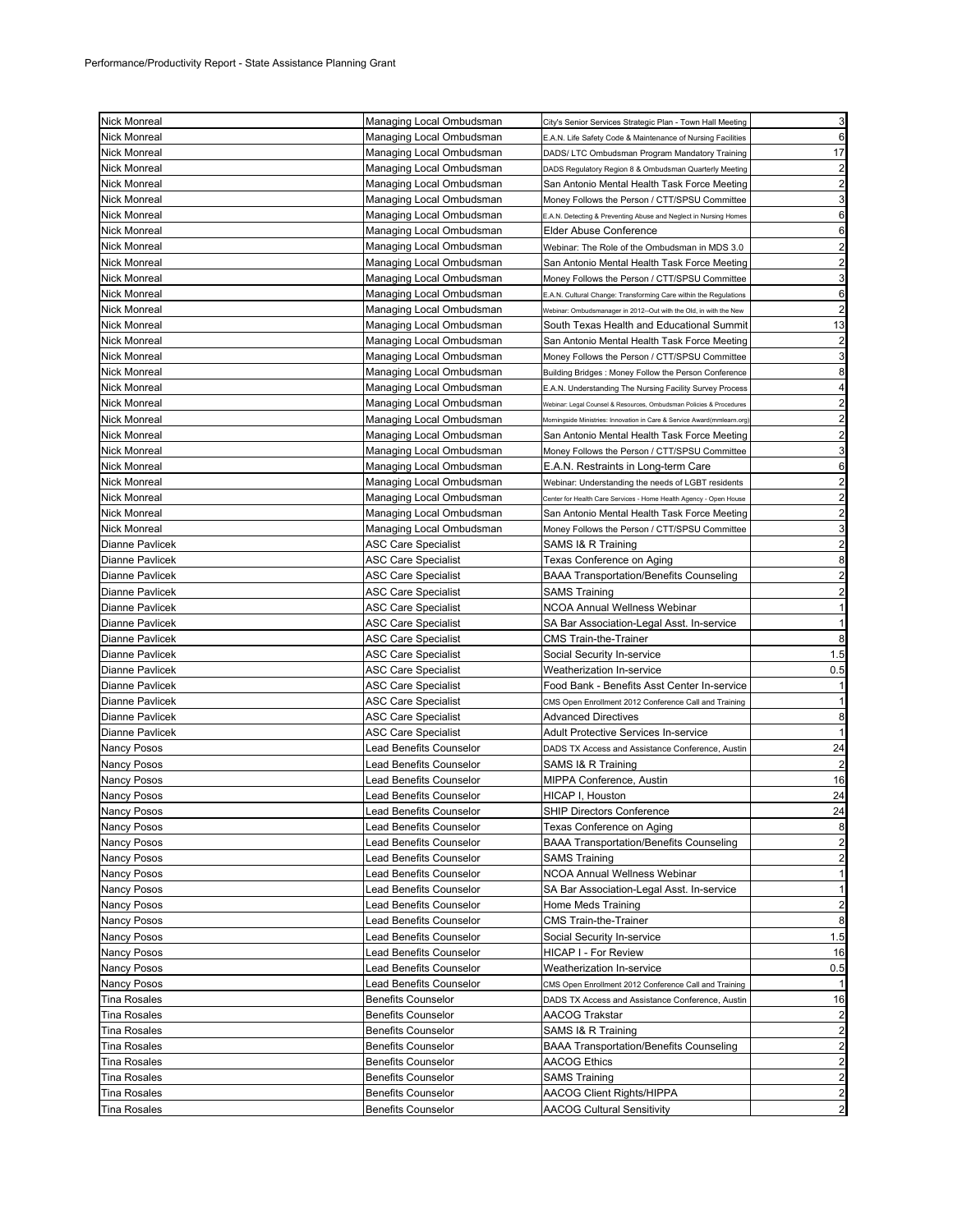| <b>Tina Rosales</b>  | <b>Benefits Counselor</b>                    | Elder Fraud Train the Trainer, Palacios Del Sol                             | $\overline{2}$ |
|----------------------|----------------------------------------------|-----------------------------------------------------------------------------|----------------|
| Tina Rosales         | <b>Benefits Counselor</b>                    | <b>NCOA Annual Wellness Webinar</b>                                         | 1              |
| <b>Tina Rosales</b>  | <b>Benefits Counselor</b>                    | SA Bar Association-Legal Asst. In-service                                   | 1              |
| Tina Rosales         | <b>Benefits Counselor</b>                    | <b>CMS Train-the-Trainer</b>                                                | 8              |
| <b>Tina Rosales</b>  | <b>Benefits Counselor</b>                    | Review of Annual Wellness Visit                                             | $\mathbf{1}$   |
| Tina Rosales         | <b>Benefits Counselor</b>                    | Social Security In-service                                                  | 1.5            |
| <b>Tina Rosales</b>  | <b>Benefits Counselor</b>                    | SA Coalition for Veterans -CPS, UTSA, Careers                               | $\overline{2}$ |
| Tina Rosales         | <b>Benefits Counselor</b>                    | Weatherization In-service                                                   | 0.5            |
| Tina Rosales         | <b>Benefits Counselor</b>                    | Food Bank - Benefits Asst Center In-service                                 |                |
| Tina Rosales         | <b>Benefits Counselor</b>                    | CMS Open Enrollment 2012 Conference Call and Training                       | 1              |
| <b>Tina Rosales</b>  | <b>Benefits Counselor</b>                    | <b>Advanced Directives</b>                                                  | 8              |
| Tina Rosales         | <b>Benefits Counselor</b>                    | HICAP II                                                                    | 16             |
| Tina Rosales         | <b>Benefits Counselor</b>                    | CMS Webinar Natl Medicare Ed Program                                        | 2              |
| <b>Tina Rosales</b>  | <b>Benefits Counselor</b>                    | Home Meds Training                                                          | $\overline{2}$ |
| Tina Rosales         | <b>Benefits Counselor</b>                    | Notary Recertification and updated laws                                     | 3              |
| <b>Tina Rosales</b>  | <b>Benefits Counselor</b>                    | Adult Protective Services In-service                                        | 1              |
| Tina Rosales         | <b>Benefits Counselor</b>                    | NCOA Webinar - Data Sharing 101                                             | 1.5            |
| Martha Spinks        | <b>BAAA Director</b>                         | DADS TX Access and Assistance Conference, Austin                            | 24             |
| Martha Spinks        | <b>BAAA Director</b>                         | ADRC National Grantee Conference, Baltimore MD                              | 32             |
| Martha Spinks        | <b>BAAA Director</b>                         | SAMS I& R Training                                                          | $\overline{c}$ |
| Martha Spinks        | <b>BAAA Director</b>                         | MIPPA Conference, Austin                                                    | 16             |
| Martha Spinks        | <b>BAAA Director</b>                         | American Society on Aging Conference                                        | 36             |
| Martha Spinks        | <b>BAAA Director</b>                         | Texas Association of Homes and Svcs for the Aging                           | 16             |
| Martha Spinks        | <b>BAAA Director</b>                         | Texas Conference on Aging                                                   | $\overline{a}$ |
| <b>Martha Spinks</b> | <b>BAAA Director</b>                         | Partners Across Texas Veterans Assistance Conference                        | 8              |
| Martha Spinks        | <b>BAAA Director</b>                         | Department of Treasury Veterans Programs                                    | 8              |
| Martha Spinks        | <b>BAAA Director</b>                         | n4a Business Academy                                                        | 16             |
| Martha Spinks        | <b>BAAA Director</b>                         | <b>Accessible Transportation Coalitions Initiative</b>                      | 16             |
| Martha Spinks        | <b>BAAA Director</b>                         | International Conference on Active Aging                                    | 32             |
| Dianne Teran         | Care Specialist (Care Coordination)          | The Ethics of Ethics: Ethical Dilemmas in Mental Health Treatment           | $\overline{a}$ |
| Dianne Teran         | Care Specialist (Care Coordination)          | MyMedicare Overview and Plan Finder Update- NMTP monthly audio cal          | $\mathbf{1}$   |
| Dianne Teran         | Care Specialist (Care Coordination)          | The Impact of Social Workers                                                | 14             |
| Dianne Teran         | Care Specialist (Care Coordination)          | Spirituality and Social Work                                                | $\mathbf{2}$   |
| Dianne Teran         | Care Specialist (Care Coordination)          | Utility Assistance and United Way- 211                                      | 6              |
| Dianne Teran         | Care Specialist (Care Coordination)          | Alamo Local Authority                                                       | 1.5            |
| Dianne Teran         | Care Specialist (Care Coordination)          | Texas Conference on Aging                                                   | $\overline{c}$ |
| Dianne Teran         | Care Specialist (Care Coordination)          | Summer Institute in Aging                                                   |                |
| Dianne Teran         | Care Specialist (Care Coordination)          | San Antonio Bar Association                                                 | 1              |
| Dianne Teran         | Care Specialist (Care Coordination)          | Social Security In-service                                                  | $\mathbf{1}$   |
| Dianne Teran         | Care Specialist (Care Coordination)          | Holiday Programs in the Community                                           | 9              |
| Dianne Teran         | Care Specialist (Care Coordination)          | Food Bank - Benefits Asst Center In-service                                 | $\overline{a}$ |
| Dianne Teran         | Care Specialist (Care Coordination)          | Ethics and the Arts: Addressing " A Line in the Sand"- panel and discussion | $\mathbf{1}$   |
| Dianne Teran         | Care Specialist (Care Coordination)          | <b>HomeMeds Class</b>                                                       | 1.5            |
| Dianne Teran         | Care Specialist (Care Coordination)          | <b>Public Benefits</b>                                                      | 1              |
| Dianne Teran         | Care Specialist (Care Coordination) Hoarding |                                                                             |                |
| Dianne Teran         | Care Specialist (Care Coordination)          | Adult Protective Services In-service                                        | $\overline{a}$ |
| Paula Wanken         | Administrative Assistant                     | Texas Conference on Aging                                                   |                |
| Paula Wanken         | <b>Administrative Assistant</b>              | Brown Bag - MIPPA/Mobility                                                  |                |
| Paula Wanken         | Administrative Assistant                     | Brown Bag - Care Coor/Caregiver                                             |                |
| Paula Wanken         | Administrative Assistant                     | San Antonio Coalition for Veterans                                          |                |
| Paula Wanken         | Administrative Assistant                     | Brown Bag - Health & Wellness/Ombudsman/CTI                                 |                |
| Paula Wanken         | Administrative Assistant                     | Data Management                                                             |                |
| Paula Wanken         | Administrative Assistant                     | HIPPA                                                                       |                |
| Paula Wanken         | Administrative Assistant                     | Website design                                                              |                |
| Paula Wanken         | Administrative Assistant                     | Cultural Sensitivity                                                        |                |
| Paula Wanken         | Administrative Assistant                     | <b>Ethics</b>                                                               |                |
| Alicia Zapata        | Care Coordination Assistant                  | Learning for Family Caregivers: Ten life Lessons                            |                |
| Alicia Zapata        | <b>Care Coordination Assistant</b>           | SHIP Forum Call                                                             |                |
| Alicia Zapata        | <b>Care Coordination Assistant</b>           | Texas Conference on Aging                                                   |                |
| Alicia Zapata        | Care Coordination Assistant                  | <b>Cultural Sensitivity</b>                                                 |                |
| Alicia Zapata        | <b>Care Coordination Assistant</b>           | SA Bar Association-Legal Asst. In-service                                   |                |
| Alicia Zapata        | Care Coordination Assistant                  | Social Security In-service                                                  |                |
| Alicia Zapata        | Care Coordination Assistant                  | Weatherization Services                                                     |                |
| Alicia Zapata        | <b>Care Coordination Assistant</b>           | Food Bank - Benefits Asst Center In-service                                 |                |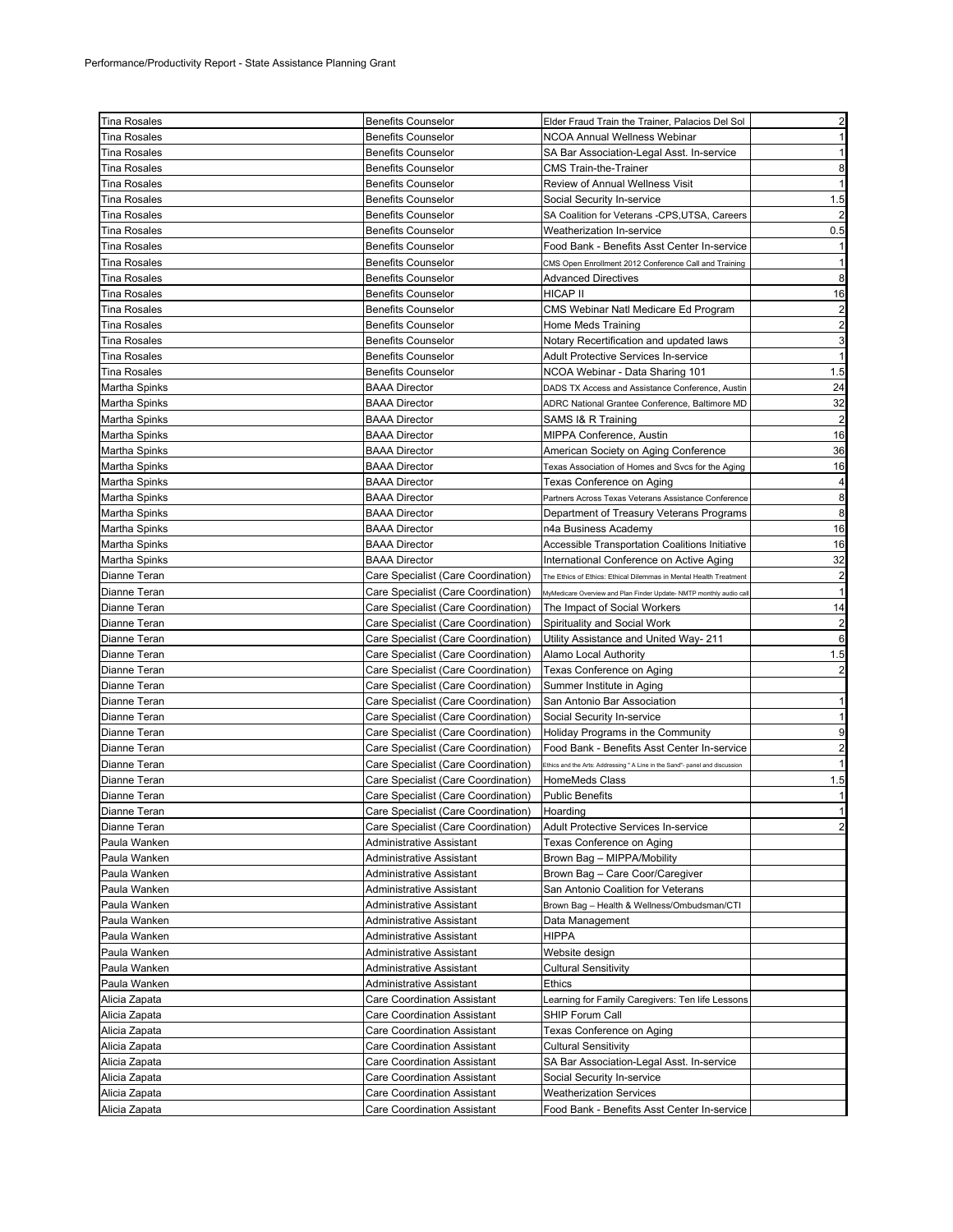| Alicia Zapata                                    | <b>Care Coordination Assistant</b>                | Clients Rights/HIPPA Trng.                                                |                      |
|--------------------------------------------------|---------------------------------------------------|---------------------------------------------------------------------------|----------------------|
| Alicia Zapata                                    | <b>Care Coordination Assistant</b>                | <b>Adult Protective Services In-service</b>                               |                      |
|                                                  |                                                   |                                                                           |                      |
| <b>CRIMINAL JUSTICE:</b>                         |                                                   |                                                                           |                      |
| Marcela Medina                                   | Criminal Justice Planning Manager                 | The Governor's Office (TARC-2011 Quarterly)                               | 3                    |
| Marcela Medina                                   | Criminal Justice Planning Manager                 | CJD Mandatory Training -TARC September                                    | 5                    |
| Marcela Medina                                   | Criminal Justice Planning Manager                 | The Governor's Office (TARC-2011 Quarterly)                               | 4                    |
| Nancy Gibbons                                    | Academy Administrative Assistant                  | Notary Public Training                                                    | 4                    |
| Nancy Gibbons                                    | Academy Administrative Assistant                  | Ethics and Professionalism                                                | $\overline{c}$       |
| Michael Valiente                                 | Academy Manager                                   | <b>Basic Peace Officer Course</b>                                         | 891                  |
|                                                  |                                                   |                                                                           |                      |
| <b>DATA CENTER:</b>                              |                                                   |                                                                           |                      |
| David Kruse                                      | Regional Data Center Director                     | Texas Chapter American Planning                                           | 16                   |
| David Kruse                                      | Regional Data Center Director                     | Flex API training for ArcGIS Server                                       | 24                   |
|                                                  |                                                   |                                                                           |                      |
| <b>ECONOMIC DEVELOPMENT:</b>                     |                                                   |                                                                           |                      |
| Joe Ramos                                        | Senior Director of Regional Services              | EDA annual conference and workshop                                        | 32                   |
|                                                  |                                                   |                                                                           |                      |
| <b>HOMELAND SECURITY:</b>                        | HLS Manager                                       |                                                                           |                      |
| Mary Ruiz                                        | <b>HLS Manager</b>                                | <b>Texas Homeland Security Conference</b>                                 | 32                   |
| Mary Ruiz                                        | <b>HLS Manager</b>                                | NECP Exercise & After Action Report                                       | 10                   |
| Mary Ruiz                                        | <b>HLS Manager</b>                                | <b>NECP Training</b>                                                      | 12<br>8              |
| Mary Ruiz                                        | <b>HLS Manager</b>                                | SPR Training<br><b>BSIR</b>                                               | 24                   |
| Mary Ruiz<br>Mary Ruiz                           | <b>HLS Manager</b>                                |                                                                           | 6                    |
| Mary Ruiz                                        | <b>HLS Manager</b>                                | Infragard<br><b>SPR Entry</b>                                             | 16                   |
| Mary Ruiz                                        | <b>HLS Manager</b>                                | NPSTC Conference on Interoperability                                      | 5                    |
| Mary Ruiz                                        | <b>HLS Manager</b>                                | <b>TARC Quarterly Training Meetings</b>                                   | 112                  |
| Mary Ruiz                                        | <b>HLS Manager</b>                                | Region 53 Conferences and Training                                        | 24                   |
| Mary Ruiz                                        | <b>HLS Manager</b>                                | <b>FEMA NIMS</b>                                                          | 24                   |
| Mary Ruiz                                        | <b>HLS Manager</b>                                | <b>BSIR</b>                                                               | 24                   |
| Mary Ruiz                                        | <b>HLS Manager</b>                                | Infragard                                                                 | 6                    |
| Adrienne R. Cohen                                | Homeland Security Coordinator                     | <b>Ethics Training</b>                                                    | 8                    |
| Adrienne R. Cohen                                | Homeland Security Coordinator                     | <b>Texas Homeland Security Conference</b>                                 | 32                   |
| Adrienne R. Cohen                                | Homeland Security Coordinator                     | NECP Exercise & After Action Report                                       | 10                   |
| Adrienne R. Cohen                                | <b>Homeland Security Coordinator</b>              | <b>SPARS Training</b>                                                     | 8                    |
| Adrienne R. Cohen                                | Homeland Security Coordinator                     | <b>NECP Training</b>                                                      | 12                   |
| Adrienne R. Cohen                                | Homeland Security Coordinator                     | <b>SPR Training</b>                                                       | 8                    |
| Adrienne R. Cohen                                | <b>Homeland Security Coordinator</b>              | <b>SPR Entry</b>                                                          | 16                   |
| Adrienne R. Cohen                                | <b>Homeland Security Coordinator</b>              | NPSTC Conference on Interoperability                                      | 5                    |
| Adrienne R. Cohen                                | <b>Homeland Security Coordinator</b>              | <b>TARC Quarterly Training Meetings</b>                                   | 112                  |
| Adrienne R. Cohen                                | <b>Homeland Security Coordinator</b>              | Region 53 Conferences and Training                                        | 24                   |
| Adrienne R. Cohen                                | Homeland Security Coordinator                     | <b>FEMA NIMS</b>                                                          | 24                   |
| Adrienne R. Cohen                                | <b>Homeland Security Coordinator</b>              | <b>BSIR</b>                                                               | 24                   |
| Adrienne R. Cohen                                | <b>Homeland Security Coordinator</b>              | Infragard                                                                 | 6                    |
| Donna Johnson-Valiente                           | HLS Data Technician                               | <b>Texas Homeland Security Conference</b>                                 | 32                   |
| Donna Johnson-Valiente                           | HLS Data Technician                               | BSIR-Biannual Strategic Implementation R                                  | 24                   |
| Donna Johnson-Valiente                           | HLS Data Technician                               | I-Info/AARIS Training                                                     | 18                   |
| Donna Johnson-Valiente                           | <b>HLS Data Technician</b>                        | NPSTC Conference on Interoperability                                      | 5                    |
| Donna Johnson-Valiente                           | <b>HLS Data Technician</b>                        | <b>SCIP Training Conference</b>                                           | 8                    |
| Donna Johnson-Valiente                           | HLS Data Technician                               | Monitoring & Compliance Training                                          | 8                    |
| Donna Johnson-Valiente                           | <b>HLS Data Technician</b>                        | <b>TARC Conference and Training</b>                                       | 8                    |
| Donna Johnson-Valiente                           | <b>HLS Data Technician</b><br>HLS Data Technician | <b>NECP Training</b>                                                      | 12                   |
| Donna Johnson-Valiente                           | HLS Data Technician                               | NECP Exercise & After Action Report<br>Region 53 Conferences and Training | 10                   |
| Donna Johnson-Valiente<br>Donna Johnson-Valiente | HLS Data Technician                               | PCII-Protected Critical Information Program                               | 48<br>$\overline{a}$ |
|                                                  | HLS Data Technician                               |                                                                           | 8                    |
| Donna Johnson-Valiente<br>Donna Johnson-Valiente | HLS Data Technician                               | <b>Ethics Training</b><br><b>SPR Training</b>                             | 8                    |
|                                                  |                                                   |                                                                           |                      |
| <b>NATURAL RESOURCES:</b>                        |                                                   |                                                                           |                      |
| <b>Brenda Williams</b>                           | Projects Manager                                  | National Air Quality Conference                                           | 28                   |
| Chris Ashcraft                                   | Clean Cities Coordinator                          | Clean Cities TV Production Training                                       | 16                   |
| Chris Ashcraft                                   | Clean Cities Coordinator                          | National Stakeholder Summit Coordinator Training                          | 24                   |
| Chris Ashcraft                                   | Clean Cities Coordinator                          | Coordinator Peer Exchange Training and updates                            | 24                   |
|                                                  |                                                   |                                                                           |                      |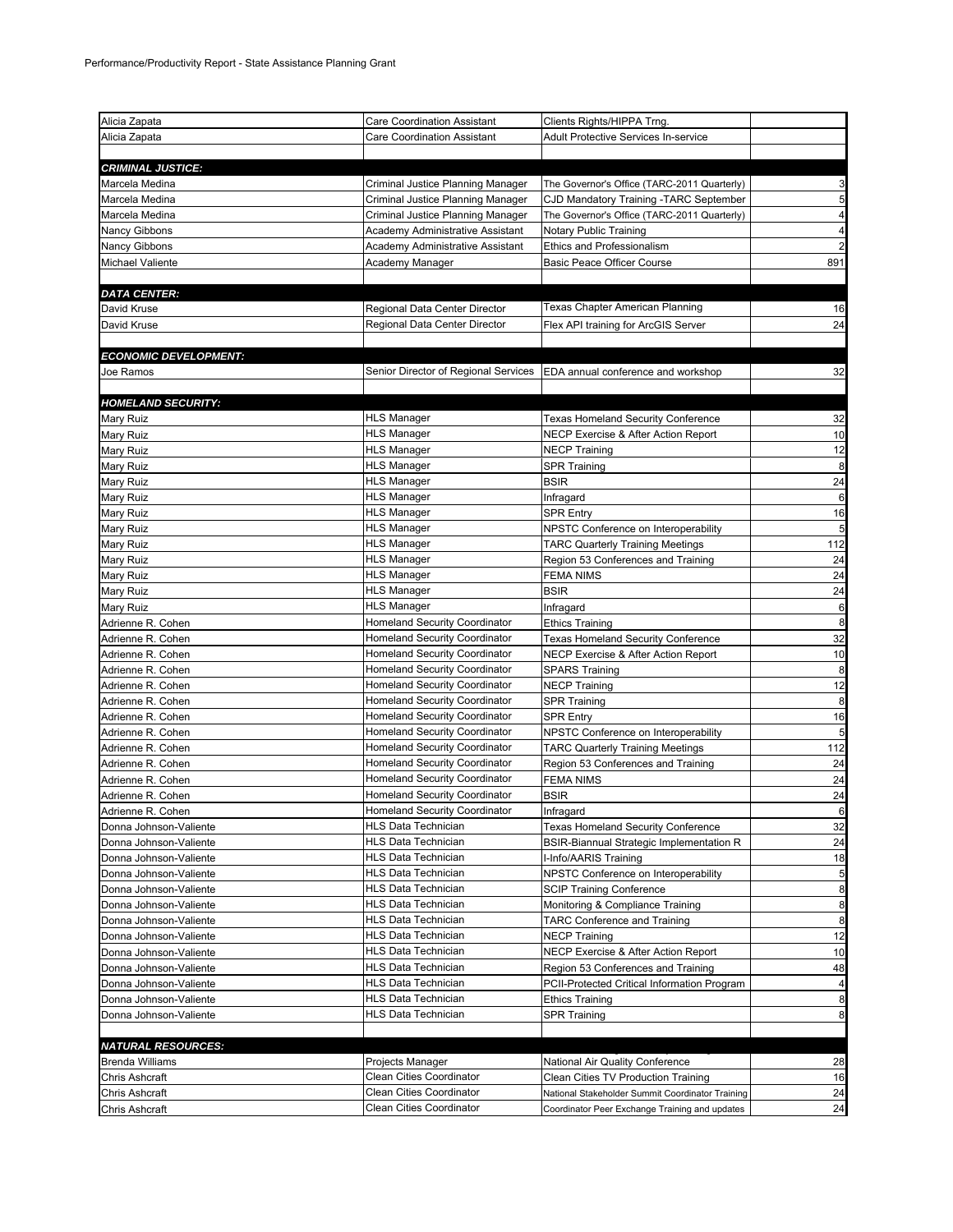| Chris Ashcraft                            | Clean Cities Coordinator             | Completed 8 Clean Cities University Courses                  | 8                       |
|-------------------------------------------|--------------------------------------|--------------------------------------------------------------|-------------------------|
| Yliana Flores                             | Clean Cities Technician              | Completed 5 Clean Cities University Courses                  | 5                       |
| Yliana Flores                             | Clean Cities Technician              | Green Fleet Conference                                       | 16                      |
| Yliana Flores                             | Clean Cities Technician              | Coordinator Peer Exchange Training and updates               | 24                      |
| Yliana Flores                             | Clean Cities Technician              | Clean Cities TV Production Training                          | $\overline{4}$          |
|                                           |                                      |                                                              |                         |
| <b>RESOURCE RECOVERY:</b>                 |                                      |                                                              |                         |
| Georgia Zannaras                          | Resource Recovery Manager            | Resource Recovery Roundtable                                 | 12                      |
| Georgia Zannaras                          | Resource Recovery Manager            | <b>Ethics Training</b>                                       | 4                       |
| Georgia Zannaras                          | Resource Recovery Manager            | Harassment Workshop                                          | 3                       |
| Georgia Zannaras                          | Resource Recovery Manager            | EPA Webinars - Brownfields                                   | $\overline{a}$          |
| Georgia Zannaras                          | Resource Recovery Manager            | EPA Webinars - Revolving Loan Fund                           | $\overline{a}$          |
| Georgia Zannaras                          | Resource Recovery Manager            | EPA - ABCs of EPR and OCRRA                                  | $\overline{a}$          |
| Georgia Zannaras                          | Resource Recovery Manager            | <b>EPA Recycling Efforts</b>                                 | $\overline{a}$          |
| Georgia Zannaras                          | Resource Recovery Manager            | EPA - Recycling & Sports Events                              | $\overline{a}$          |
| Georgia Zannaras                          | Resource Recovery Manager            | EPA - Grant Writing                                          | $\overline{a}$          |
| Georgia Zannaras                          | Resource Recovery Manager            | EPA - Grocers and Food Recycling Challenges                  | $\overline{\mathbf{c}}$ |
| Cora Kimble                               | Admin Assistant                      | Resource Recovery Roundtable                                 | 12                      |
| Cora Kimble                               | Admin Assistant                      | <b>Ethics Training</b>                                       | 4                       |
| Cora Kimble                               | Admin Assistant                      | <b>Cultural Diversity Training</b>                           | $\overline{4}$          |
|                                           |                                      |                                                              |                         |
| <b>WEATHERIZATION ASSISTANCE PROGRAM:</b> |                                      |                                                              |                         |
| Joe Ramos                                 | Senior Director of Regional Services | National Weatherization Conference                           | 32                      |
| Eva Maldonado                             | Inspector                            | <b>HVAC workshop</b>                                         | 32                      |
| Michael Martinez                          | Inspector                            | <b>HVAC</b> workshop                                         | 32                      |
| <b>Richard Morales</b>                    | Inspector                            | <b>HVAC</b> workshop                                         | 32                      |
| <b>Richard Morales</b>                    | Inspector                            | Mobile Home Weatherization Training                          | 32                      |
| Glover Harris                             | QA Specialist                        | Mobile Home Weatherization Training                          | 32                      |
| Eva Maldonado                             | Inspector                            | Mobile Home Weatherization Training                          | 32                      |
| <b>Michael Martinez</b>                   | Inspector                            | Mobile Home Weatherization Training                          | 32                      |
| Glover Harris                             | QA Specialist                        | Healthy Homes DOE/HUD/EPA Training                           | 24                      |
| Glover Harris                             | QA Specialist                        | Regional DOE Conference                                      | 32                      |
| Glover Harris                             | QA Specialist                        | National Weatherization Training Conference                  | 40                      |
| Rene' Chadick                             | <b>WAP Manager</b>                   | Healthy Homes DOE/HUD/EPA Training                           | 24                      |
| Rene' Chadick                             | WAP Manager                          | Regional DOE Conference                                      | 32                      |
| Rene' Chadick                             | <b>WAP Manager</b>                   | National Weatherization Training Conference                  | 40                      |
| Mayra Rivero                              | <b>Customer Service Specialist</b>   | Healthy Homes DOE/HUD/EPA Training                           | 24                      |
| Mayra Rivero                              | <b>Customer Service Specialist</b>   | Regional DOE Conference                                      | 32                      |
| Mayra Rivero                              | <b>Customer Service Specialist</b>   | National Weatherization Training Conference                  | 40                      |
|                                           |                                      |                                                              |                         |
| <b>WORKFORCE:</b>                         |                                      |                                                              |                         |
| Alday, Veronica                           | Career Development Specialist        | Choices & SNAP Training                                      | 3                       |
| Baker, Deborah                            | Child Care Counselor                 | <b>IT Security Awareness</b>                                 | $\overline{\mathbf{c}}$ |
| Bermea, Brandy                            | Child Care Counselor                 | <b>IT Security Awareness</b>                                 | $\overline{\mathbf{c}}$ |
| Canion, Miroslava                         | Career Development Specialist        | <b>IT Security Awareness</b>                                 |                         |
| Cantu, Julie                              | Child Care Resource Specialist       | <b>TWC WF Forum Conference</b>                               | 16                      |
| Cantu, Julie                              | Child Care Resource Specialist       | InfoMaker Basics for TWIST Ad Hoc Reports                    | 21                      |
| Cantu, Julie                              | Child Care Resource Specialist       | <b>TWIST Child Care Consolidation</b>                        | 32                      |
| Cantu, Julie                              | Child Care Resource Specialist       | <b>TIERS Reference Guide Review</b>                          | $\overline{7}$          |
| Cantu, Julie                              | Child Care Resource Specialist       | <b>IT Security Awareness</b>                                 | $\overline{\mathbf{c}}$ |
| Celestino-Smith, Jessica                  | Employment Specialist                | <b>IT Security Awareness</b>                                 | $\overline{\mathbf{c}}$ |
| Chapman, Ladi                             | <b>Career Development Specialist</b> | Choices & SNAP Training                                      | 3                       |
| Coleman-Johnson, Jennifer                 | <b>Quality Assurance Specialist</b>  | Choices & SNAP Training                                      | 3                       |
| Declet, Esther                            | Training and Information Specialist  | <b>IT Security Awareness</b>                                 | $\overline{\mathbf{c}}$ |
| DeLaCruz, Melissa                         | Center Manager                       | Principle Based Leadership Skills: Building Better Employees | 8                       |
| DeLaCruz, Melissa                         | Center Manager                       | <b>IT Security Awareness</b>                                 | $\overline{\mathbf{c}}$ |
| DeLaCruz, Melissa                         | Center Manager                       | <b>Choices Regional Training</b>                             | 16                      |
| DeLaCruz, Melissa                         | Center Manager                       | <b>SNAP Sanction Training</b>                                | 3                       |
| DeLaCruz, Melissa                         | Center Manager                       | <b>AADC Staff Training</b>                                   | 3.5                     |
| DeLaCruz, Melissa                         | Center Manager                       | <b>AADC Staff Training</b>                                   | 3.5                     |
| DeLeon, Veronica                          | <b>Career Development Specialist</b> | Choices & SNAP Training                                      | 3                       |
| DeLeon, Veronica                          | Career Development Specialist        | <b>IT Security Awareness</b>                                 | $\overline{\mathbf{c}}$ |
| Dieringer, Gaylyn                         | Workforce Operations Manager         | <b>SNAP Sanction Training</b>                                | 3                       |
| Dieringer, Gaylyn                         | <b>Workforce Operations Manager</b>  | Choices & SNAP Training                                      | 3                       |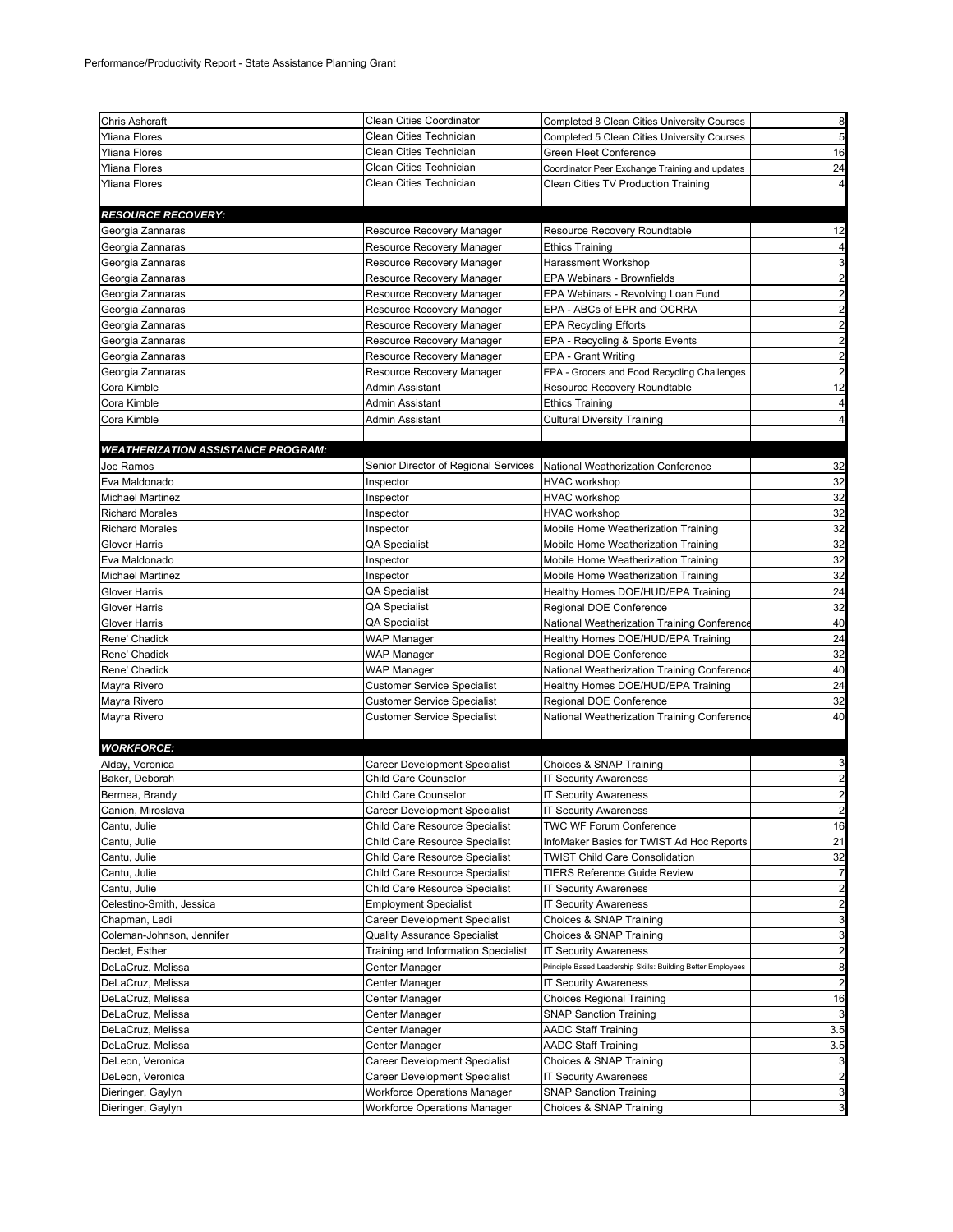| Dieringer, Gaylyn                | <b>Workforce Operations Manager</b>                            | <b>Choices Regional Training</b>                           | 16                      |
|----------------------------------|----------------------------------------------------------------|------------------------------------------------------------|-------------------------|
| Dieringer, Gaylyn                | <b>Workforce Operations Manager</b>                            | <b>IT Security Awareness</b>                               | 2                       |
| Dommert, Drusilla                | Workforce Development Specialist                               | <b>IT Security Awareness</b>                               |                         |
| Ellenwood, Kenneth               | Career Development Specialist                                  | <b>AADC Staff Training</b>                                 | 3.5                     |
| Ellenwood, Kenneth               | Career Development Specialist                                  | Choices & SNAP Training                                    | 3                       |
| Ellenwood, Kenneth               | Career Development Specialist                                  | <b>Ethics</b>                                              |                         |
| Ellenwood, Kenneth               | Career Development Specialist                                  | <b>SNAP Training</b>                                       | 1.5                     |
| Ellenwood, Kenneth               | Career Development Specialist                                  | <b>IT Security Awareness</b>                               |                         |
| Ellenwood, Margarita             | Workforce Development Specialist                               | <b>IT Security Awareness</b>                               | $\overline{c}$          |
| Esther, Declet                   | Training and Information Specialist                            | <b>IT Security Awareness</b>                               | $\overline{c}$          |
| Falcon, Christoval               | Workforce Development Specialist                               | <b>IT Security Awareness</b>                               | $\overline{c}$          |
| Flores, Gloria                   | <b>Employment Specialist</b>                                   | <b>IT Security Awareness</b>                               | $\overline{a}$          |
| Garcia, Isabel                   | Child Care Counselor                                           | <b>IT Security Awareness</b>                               |                         |
| Garza, Donna                     | Career Development Specialist                                  | <b>AADC Staff Training</b>                                 | 3.5                     |
| Garza, Donna                     | Career Development Specialist                                  | <b>SNAP Sanction Training</b>                              |                         |
| Garza, Donna                     | Career Development Specialist                                  | <b>IT Security Awareness</b>                               | 2                       |
| Garza, Donna                     | Career Development Specialist                                  | Choices & SNAP Training                                    | 3                       |
| Garza, Donna                     | Career Development Specialist                                  | <b>SNAP Training</b>                                       | 1                       |
| Gomez, Alicia                    | Information and Referral Assistant                             | <b>IT Security Awareness</b>                               | 2                       |
| Gomez, Margaret                  | Career Development Specialist                                  | Choices & SNAP Training                                    |                         |
| Gomez, Margaret                  | Career Development Specialist                                  | <b>AADC Staff Training</b>                                 | 3.5                     |
| Gomez, Margaret                  | Career Development Specialist                                  | <b>SNAP Sanction Training</b>                              |                         |
| Gomez, Margaret                  | Career Development Specialist                                  | <b>IT Security Awareness</b>                               | $\overline{a}$          |
| Gonzales, Bertha                 | Child Care Case Aide                                           | <b>Ethics Training</b>                                     | $\overline{\mathbf{c}}$ |
| Gonzales, Bertha                 | Child Care Case Aide                                           | <b>IT Security Awareness</b>                               | $\overline{a}$          |
| Gonzales, Isabel                 | Information and Referral Assistant                             | <b>IT Security Awareness</b>                               | $\overline{a}$          |
| Guerrero, Roxanne                | Information and Referral Assistant                             | <b>IT Security Awareness</b>                               |                         |
| Guerrero, Roxanne                | Information and Referral Assistant                             | <b>SNAP Training</b>                                       | 1.5                     |
| Guerrero, Roxanne                | Information and Referral Assistant                             | Choices & SNAP Training                                    | 3                       |
| Guerrero, Josephine              | <b>Experience Works</b>                                        | <b>IT Security Awareness</b>                               |                         |
| Gutierrez, Theresa               | Career Development Specialist                                  | <b>AADC Staff Training</b>                                 | 3.5                     |
| Gutierrez, Theresa               | Career Development Specialist                                  | <b>IT Security Awareness</b>                               |                         |
|                                  |                                                                |                                                            |                         |
|                                  |                                                                |                                                            |                         |
| Gutierrez, Theresa               | Career Development Specialist                                  | Choices & SNAP Training                                    | 3                       |
| Gutierrez, Theresa               | Career Development Specialist                                  | <b>SNAP Training</b>                                       |                         |
| Hardy, James                     | <b>Employment Specialist</b>                                   | <b>IT Security Awareness</b>                               | $\overline{c}$          |
| Hart, Joel                       | Veterans Representative                                        | <b>IT Security Awareness</b>                               | $\overline{c}$          |
| High, Paula                      | <b>Employment Specialist</b>                                   | <b>IT Security Awareness</b>                               | $\overline{c}$          |
| Houston, Paula                   | <b>Employment Specialist</b>                                   | <b>IT Security Awareness</b>                               | $\overline{\mathbf{c}}$ |
| Irby, Lynne                      | <b>Employment Specialist</b>                                   | <b>IT Security Awareness</b>                               | $\overline{c}$          |
| Jack, Fred                       | Workforce Development Specialist                               | <b>IT Security Awareness</b>                               | 2                       |
| Juarez, Gilbert                  | <b>Resource Assistant</b>                                      | <b>Ethics</b>                                              | $\overline{c}$          |
| Juarez, Gilbert                  | Resource Assistant                                             | <b>IT Security Awareness</b>                               | $\overline{a}$          |
| Leiva, Antonio                   | Center Manager                                                 | <b>SNAP Sanction Training</b>                              | 3                       |
| Leiva, Antonio                   | Center Manager                                                 | <b>Choices Regional Training</b>                           | 16                      |
| Leiva, Antonio                   | Center Manager                                                 | Choices & SNAP Training                                    |                         |
| Leiva, Antonio                   | Center Manager                                                 | <b>AADC Staff Training</b>                                 | 3.5                     |
| Leiva, Antonio                   | Center Manager                                                 | <b>IT Security Awareness</b>                               |                         |
| Lodge, Susan                     | Senior Director of WF and CD                                   | <b>SNAP Sanction Training</b>                              | 3                       |
| Lopez, Teresa                    | Child Care Counselor                                           | <b>Ethics Training</b>                                     | $\overline{\mathbf{c}}$ |
| Lopez, Teresa                    | Child Care Counselor                                           | <b>IT Security Awareness</b>                               | $\overline{\mathbf{c}}$ |
| Noller, Gary                     | Veterans Representative                                        | <b>IT Security Awareness</b>                               | $\overline{\mathbf{c}}$ |
| Martin, Liz                      | <b>Career Development Specialist</b>                           | Choices & SNAP Training                                    | 3                       |
| Martinez, Kelly                  | Resource Assistant                                             | <b>IT Security Awareness</b>                               | 2                       |
| McEuen, Shannon                  | Career Development Specialist                                  | <b>Ethics</b>                                              | $\overline{\mathbf{c}}$ |
| McEuen, Shannon                  | Career Development Specialist                                  | Choices & SNAP Training                                    | 3                       |
| McEuen, Shannon                  | Career Development Specialist                                  | <b>Cultural Sensitivity</b>                                | 1.5                     |
| McEuen, Shannon                  | Career Development Specialist                                  | Client Rights/HIPPA/Abuse Training                         |                         |
| McEuen, Shannon                  | Career Development Specialist                                  | <b>AADC Staff Training</b>                                 | 3.5                     |
| McEuen, Shannon                  | <b>Career Development Specialist</b>                           | <b>SNAP Training</b>                                       | 1.5                     |
| McEuen, Shannon                  | <b>Career Development Specialist</b>                           | <b>IT Security Awareness</b>                               | $\overline{\mathbf{c}}$ |
| McMurtry, Carl                   | Career Development Specialist                                  | Choices & SNAP Training                                    | 3                       |
| McMurtry, Carl                   | <b>Career Development Specialist</b>                           | <b>SNAP Sanction Training</b>                              | 3                       |
| McMurtry, Carl<br>McMurtry, Carl | Career Development Specialist<br>Career Development Specialist | <b>AADC Staff Training</b><br><b>IT Security Awareness</b> | 3.5<br>2                |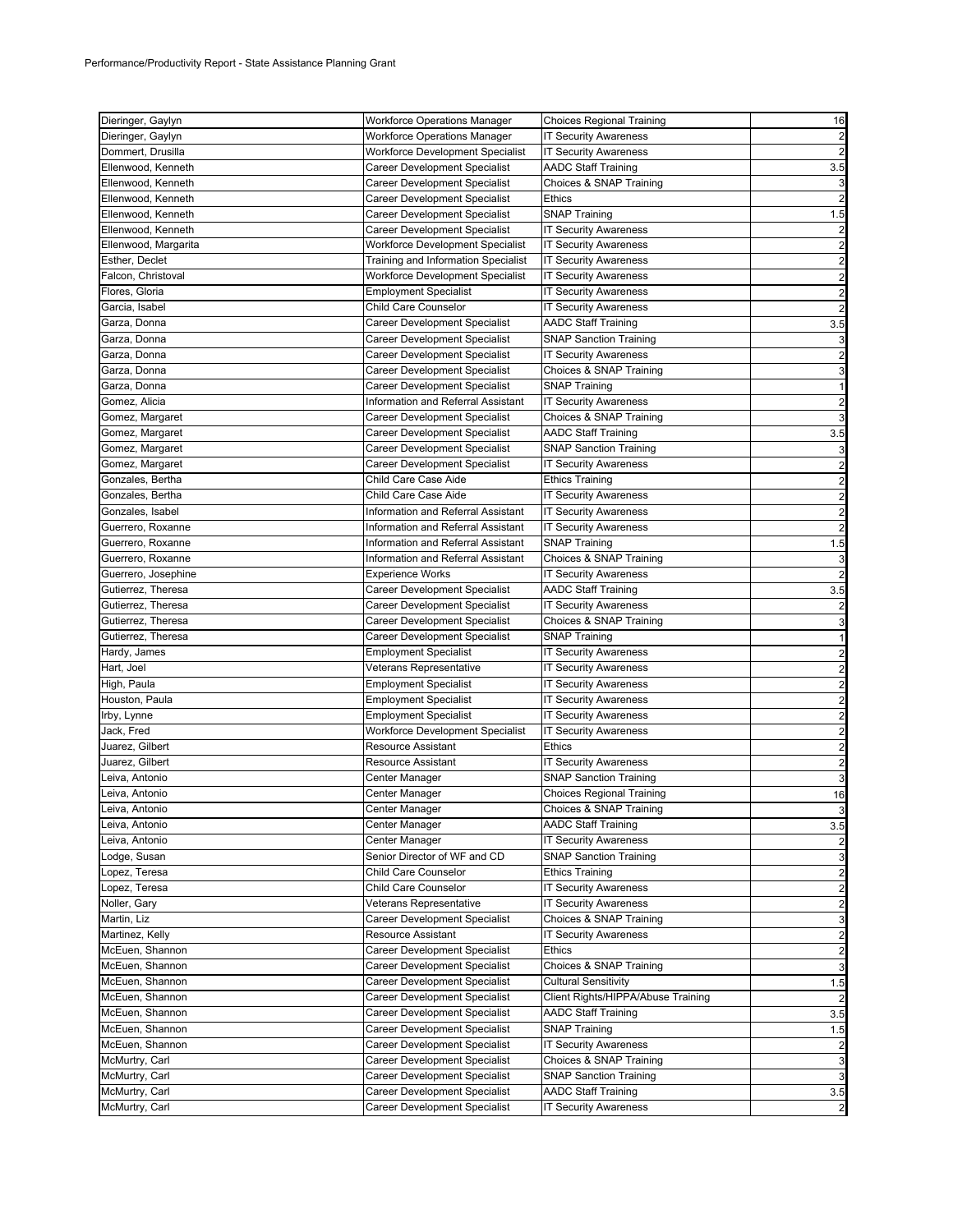| McMurtry, Carl      | Career Development Specialist        | <b>SNAP Training</b>                       | 1                                         |
|---------------------|--------------------------------------|--------------------------------------------|-------------------------------------------|
| Miller, Phyllis     | Child Care Counselor                 | <b>IT Security Awareness</b>               | $\overline{\mathbf{c}}$                   |
| Morales, Alfredo    | Information and Referral Assistant   | <b>IT Security Awareness</b>               | $\overline{\mathbf{c}}$                   |
| Orr, Kimberly       | Career Development Specialist        | Choices & SNAP Training                    | 3                                         |
| Orr, Kimberly       | Career Development Specialist        | <b>AADC Staff Training</b>                 | 3.5                                       |
| Orr, Kimberly       | Career Development Specialist        | <b>SNAP Training</b>                       | 1                                         |
| Orr, Kimberly       | <b>Career Development Specialist</b> | <b>IT Security Awareness</b>               | 2                                         |
| Orum, William       | Career Development Specialist        | Choices & SNAP Training                    | 3                                         |
| Orum, William       | Career Development Specialist        | <b>AADC Staff Training</b>                 | 3.5                                       |
| Orum, William       | Career Development Specialist        | <b>SNAP Sanction Training</b>              | 3                                         |
| Orum, William       | Career Development Specialist        | <b>IT Security Awareness</b>               | $\overline{2}$                            |
| Perez, Oscar        | Assistant Center Manager             | <b>AADC Staff Training</b>                 | 3.5                                       |
| Perez, Oscar        | Assistant Center Manager             | <b>SNAP Sanction Training</b>              | 3                                         |
| Perez, Oscar        | Assistant Center Manager             | Choices Regional Training                  | 16                                        |
| Perez, Oscar        | Assistant Center Manager             | <b>IT Security Awareness</b>               | $\overline{a}$                            |
| Plummer, Randall    | Assistant Center Manager             | <b>SNAP Sanction Training</b>              | 3                                         |
| Plummer, Randall    | Assistant Center Manager             | Choices Regional Training                  | 16                                        |
| Plummer, Randall    | Assistant Center Manager             | <b>IT Security Awareness</b>               | $\overline{\mathbf{c}}$                   |
| Rodriguez, Audrey   | Workforce Resource Technician        | <b>IT Security Awareness</b>               | $\overline{c}$                            |
| Rodriguez, Audrey   | Workforce Resource Technician        | Effective Strategies for Succeeding in the | $\mathbf{1}$                              |
| Rodriguez, Audrey   | Workforce Resource Technician        | Client Rights/HIPPA/Abuse Training         |                                           |
| Rodriguez, Audrey   | Workforce Resource Technician        | <b>Cultural Sensitivity</b>                | $\overline{\mathbf{c}}$<br>$\overline{2}$ |
| Rodriguez, Audrey   | Workforce Resource Technician        | AACOG Trackstar Training - Staff           | 0.45                                      |
| Rodriguez, Audrey   | Workforce Resource Technician        |                                            |                                           |
|                     |                                      | <b>SER Training</b>                        | 3                                         |
| Salazar, Henrietta  | Career Development Specialist        | <b>IT Security Awareness</b>               | $\overline{\mathbf{c}}$                   |
| San Miguel, Sylvia  | Child Care Counselor                 | <b>IT Security Awareness</b>               | $\overline{a}$                            |
| Schultze, Gloria    | Information and Referral Assistant   | <b>IT Security Awareness</b>               | $\overline{\mathbf{c}}$                   |
| Scherm, Lilia       | <b>TWC Supervisor</b>                | <b>IT Security Awareness</b>               | $\overline{c}$                            |
| Shirley, Tricia     | <b>Career Development Specialist</b> | <b>AADC Staff Training</b>                 | 3.5                                       |
| Shirley, Tricia     | Career Development Specialist        | <b>SNAP Training</b>                       | 1.5                                       |
| Shirley, Tricia     | Career Development Specialist        | <b>IT Security Awareness</b>               | $\overline{a}$                            |
| Simpkins, Octavious | Resource Assistant                   | <b>IT Security Awareness</b>               | $\overline{\mathbf{c}}$                   |
| Stoker, Jackie      | <b>Resource Assistant</b>            | <b>IT Security Awareness</b>               | $\overline{a}$                            |
| Tavera, Rebecca     | Information and Referral Assistant   | <b>IT Security Awareness</b>               | $\overline{\mathbf{c}}$                   |
| Thomas, Susan E.    | Rural Child Care Coordinator         | <b>TWC WF Forum Conference</b>             | 16                                        |
| Thomas, Susan E.    | Rural Child Care Coordinator         | <b>IT Security Awareness</b>               | $\overline{\mathbf{c}}$                   |
| Thomas, Susan E.    | Rural Child Care Coordinator         | <b>TIERS Reference Guide Review</b>        | $\overline{7}$                            |
| Trevino, Alma       | Workforce Resource Technician        | How to Identify your Work Style Color      | 1                                         |
| Trevino, Alma       | Workforce Resource Technician        | <b>Ethics Training/HIPPA</b>               | 4                                         |
| Trlica, Edward      | <b>Employment Specialist</b>         | <b>IT Security Awareness</b>               | $\overline{\mathbf{c}}$                   |
| Valderrama, Sylvia  | <b>Resource Assistant</b>            | <b>IT Security Awareness</b>               | $\overline{c}$                            |
| Valdez, Sarah       | Center Manager                       | <b>AADC Staff Training</b>                 | 3.5                                       |
| Valdez, Sarah       | Center Manager                       | <b>SNAP Sanction Training</b>              | 3                                         |
| Valdez, Sarah       | Center Manager                       | Choices & SNAP Training                    | 3                                         |
| Valdez, Sarah       | Center Manager                       | <b>IT Security Awareness</b>               | $\overline{a}$                            |
| Vasquez, Ed         | <b>Experience Works</b>              | <b>IT Security Awareness</b>               | $\overline{\mathbf{c}}$                   |
| Vasquez, Rosemary   | <b>Career Development Specialist</b> | <b>AADC Staff Training</b>                 | 3.5                                       |
| Vasquez, Rosemary   | Career Development Specialist        | Choices & SNAP Training                    | 3                                         |
| Vasquez, Rosemary   | Career Development Specialist        | <b>SNAP Training</b>                       | 1.5                                       |
| Vasquez, Rosemary   | Career Development Specialist        | <b>IT Security Awareness</b>               | 2                                         |
| Ventura, Linda      | Career Development Specialist        | <b>SNAP Sanction Training</b>              | 3                                         |
| Ventura, Linda      | <b>Career Development Specialist</b> | Choices & SNAP Training                    | 3                                         |
| Ventura, Linda      | Career Development Specialist        | <b>AADC Staff Training</b>                 | 3.5                                       |
| Ventura, Linda      | <b>Career Development Specialist</b> | <b>IT Security Awareness</b>               | 2                                         |
| Walchuck, Crista    | <b>Employee Services Liaison</b>     | Submittal of Calendar Items                | 0.75                                      |
| Walchuck, Crista    | Employee Services Liaison            | <b>IT Security Awareness</b>               | 2                                         |
| Walker, Gail        | <b>Employment Specialist</b>         | <b>IT Security Awareness</b>               | 2                                         |
| Wallace, Bernice    | Employee Services Liaison            | Submittal of Calendar Items                | 0.75                                      |
| Willis, Jennifer    | Employee Services Liaison            | AADC Staff Training                        | 3.5                                       |
| Willis, Jennifer    | Employee Services Liaison            | Submittal of Calendar Items                | 0.75                                      |
| Willis, Jennifer    | Employee Services Liaison            | <b>IT Security Awareness</b>               |                                           |
| Womack, Barbetta    | Center Manager                       | <b>IT Security Awareness</b>               | $\overline{a}$                            |
| Womack, Barbetta    | Center Manager                       | Choices Regional Training                  | 16                                        |
| Womack, Barbetta    | Center Manager                       | <b>SNAP Sanction Training</b>              | 3                                         |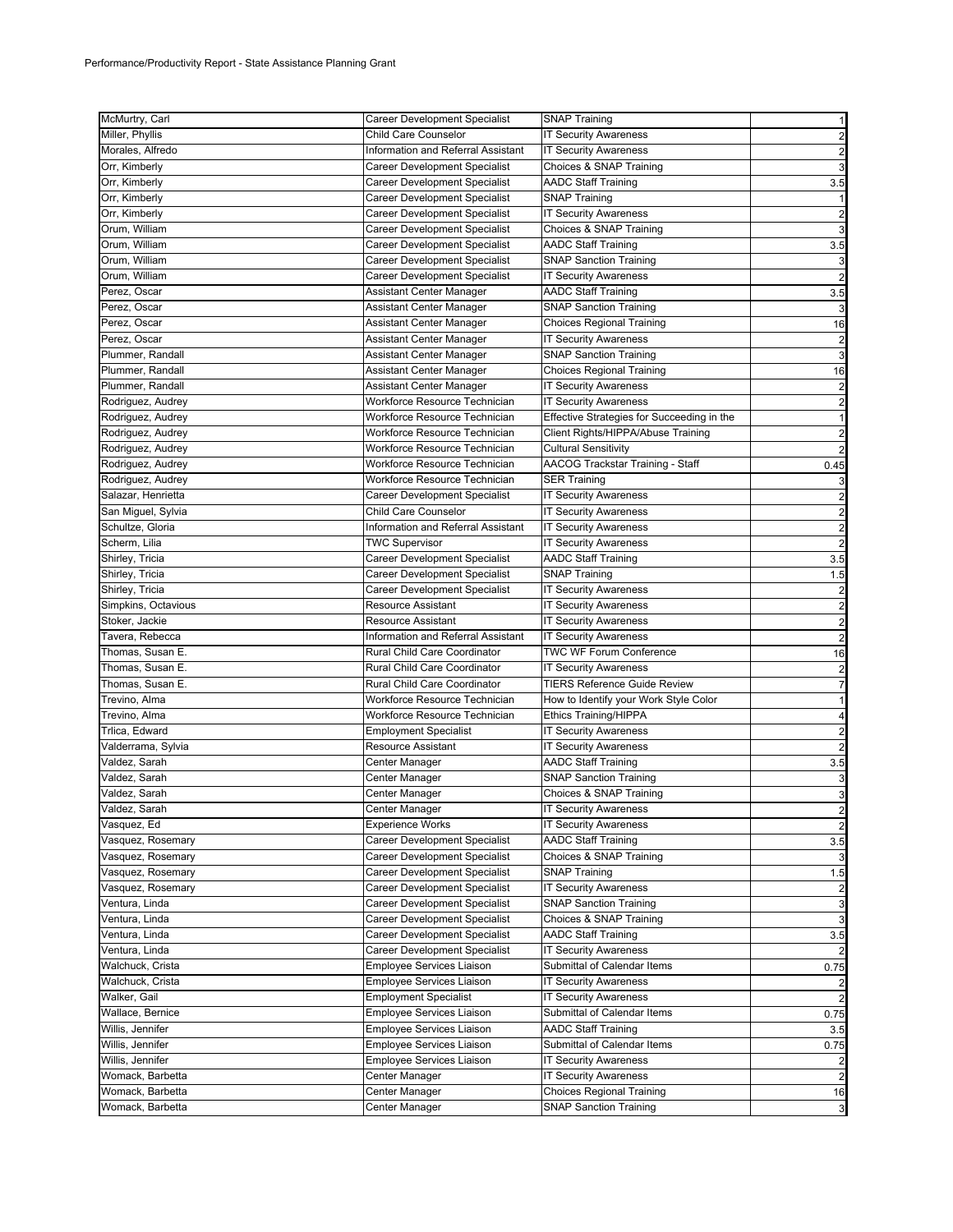| Womack, Barbetta                    | Center Manager                   | <b>AADC Staff Training</b>          | 3.5                     |
|-------------------------------------|----------------------------------|-------------------------------------|-------------------------|
|                                     |                                  |                                     |                         |
| <b>RURAL PUBLIC TRANSPORTATION:</b> |                                  |                                     |                         |
| ART Drivers - 60                    | <b>ART Drivers</b>               | Defensive Driving Safety Course     | 6                       |
| ART Drivers - 60                    | <b>ART Drivers</b>               | CPR-First Aid- Bloodborne Pathogens | $\overline{4}$          |
| ART Driver's-63                     | <b>ART Drivers</b>               | <b>Mobility Securement Training</b> | $\overline{2}$          |
| <b>Michael Vetter</b>               | <b>ART Drivers</b>               | PASS-Certified                      | $\overline{4}$          |
| <b>ART Drivers-60</b>               | <b>ART Drivers</b>               | <b>Annual Road Test</b>             | $\overline{2}$          |
| Gary Washington                     | Supervisor                       | <b>CCTM-Certification</b>           | 24                      |
| ART Dispatchers-6                   | <b>ART Dispatchers</b>           | Professional Dispatch & Scheduling  | 12                      |
| Pamela Vann                         | Supervisor                       | Professional Dispatch & Scheduling  | 12                      |
| <b>Beverly Lutz</b>                 | Manager                          | Professional Dispatch & Scheduling  | 12                      |
| Ben Herr                            | Director                         | Professional Dispatch & Scheduling  | 12                      |
| Pamela Vann                         | Supervisor                       | <b>CSSM-Certification</b>           | 12                      |
| Pamela Vann                         | Supervisor                       | <b>PASS Trainer Recertification</b> | $\overline{4}$          |
| Roy Munoz                           | <b>Mobility Manager</b>          | Mobility Management Workshop        | 6                       |
| <b>Beverly Lutz</b>                 | Manager                          | <b>Transit Leadership Workshop</b>  | 24                      |
| <b>Richard Hernandez</b>            | Maintenance Tech                 | <b>Bus Maintenance Workshop</b>     | 6                       |
| Pamela Vann                         | Supervisor                       | National RTAP Workshop              | $\overline{\mathbf{4}}$ |
| Gary Washington                     | Supervisor                       | <b>TXDOT Transit Workshop</b>       | 6                       |
| Roy Munoz                           | Regional Mobility Coordinator    | <b>TXDOT Transit Workshop</b>       | 6                       |
| <b>Ben Herr</b>                     | Director                         | <b>TXDOT Transit Workshop</b>       | 6                       |
| Pamela Vann                         | <b>Transportation Supervisor</b> | <b>TXDOT Transit Workshop</b>       | 6                       |
| <b>Rick Schmittgen</b>              | Dispatch Supervisor              | Shah Software Training              | 6                       |
| James Oliver                        | Planner                          | Shah Software Training              | 6                       |
| ART Dispatchers - 4                 | <b>ART Dispatcher</b>            | <b>AACOG Ethics Training</b>        | $\overline{a}$          |
| ART Drivers - 40                    | <b>ART Drivers</b>               | <b>AACOG Ethics Training</b>        | $\overline{a}$          |
| ART Drivers - 10                    | <b>ART Drivers</b>               | New Driver Training                 | 40                      |
| <b>ART Drivers - 8</b>              | <b>ART Drivers</b>               | Safe Operations of an ART Vehicle   | $\overline{\mathbf{c}}$ |
| ART Drivers - 60                    | <b>ART Drivers</b>               | Refresher Drug & Alcohol Training   | 1                       |
| ART Dispatchers - 6                 | <b>ART Dispatchers</b>           | Refresher Drug & Alcohol Training   | 11                      |
| ART Supervisors - 4                 | <b>ART Supervisors</b>           | Refresher Drug & Alcohol Training   | 11                      |
| Gary Washington                     | Supervisor                       | Regional Coordination Workshop      | 6                       |
| <b>Robert Ramos</b>                 | <b>Lead Driver</b>               | Regional Coordination Workshop      | 6                       |
| Pamela Vann                         | Supervisor                       | Regional Coordination Workshop      | 6                       |
|                                     |                                  |                                     |                         |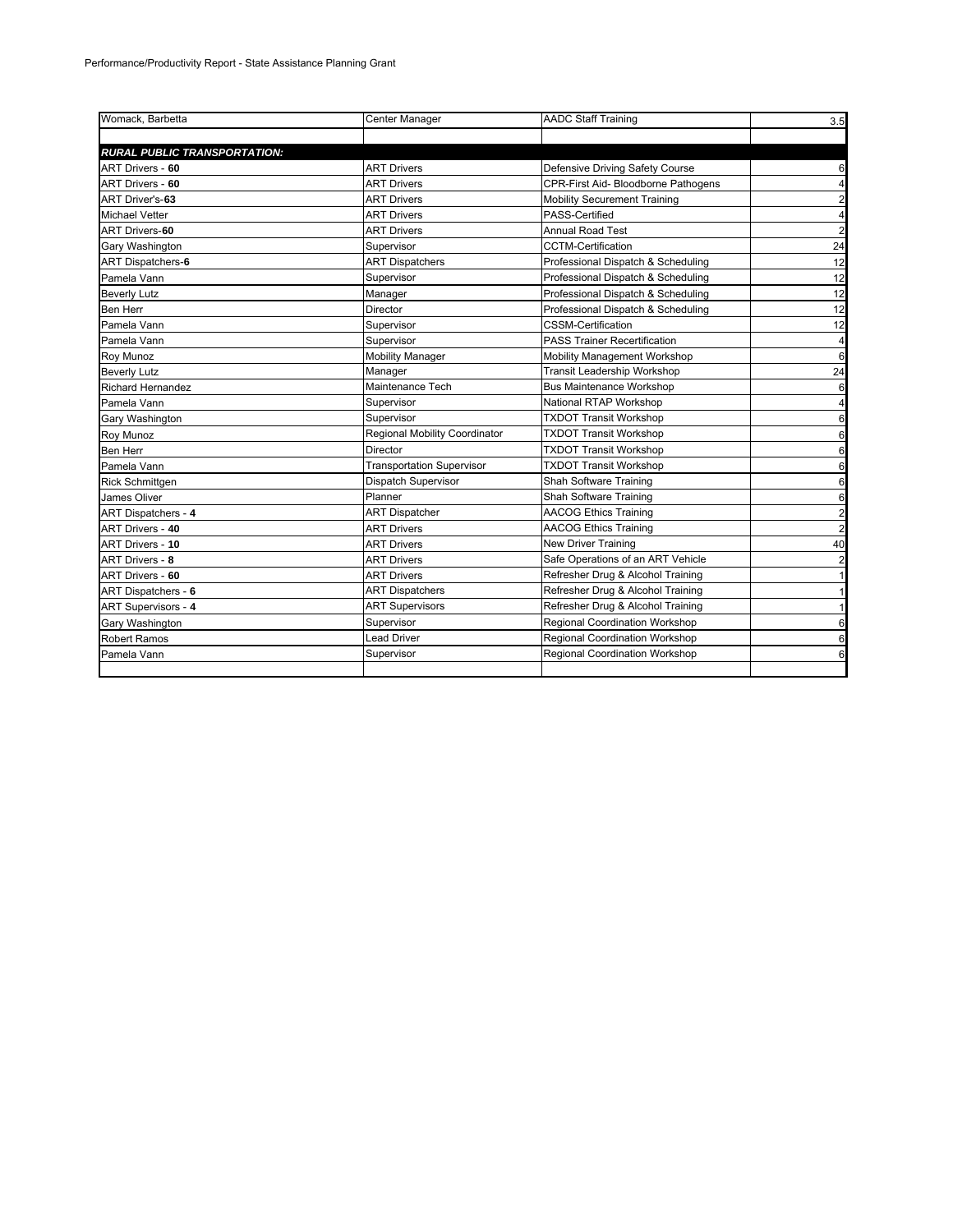# **Staff Development**

List your COGs staff development projected to be undertaken during **Fiscal Year 2012**:

| <b>NAME OF STAFF PERSON</b>          | TITLE                                       | <b>COURSE NAME</b>                                                                                             | CONTACT             |
|--------------------------------------|---------------------------------------------|----------------------------------------------------------------------------------------------------------------|---------------------|
|                                      |                                             |                                                                                                                |                     |
| 9-1-1/TECHNICAL ASSISTANCE:          |                                             |                                                                                                                |                     |
| Kay Roberts                          | 9-1-1 Technician                            | <b>TARC Training</b>                                                                                           |                     |
| Kay Roberts                          | 9-1-1 Technician                            | 9-1-1 Coordinator Training                                                                                     |                     |
| Kay Roberts                          | 9-1-1 Technician                            | NG 9-1-1 Training                                                                                              | 32                  |
| Kay Roberts                          | 9-1-1 Technician                            | T.D.D./ T.T.Y Users sensitivity Training                                                                       |                     |
| Kay Roberts                          | 9-1-1 Technician                            | TCIC/NCIC Less than full access                                                                                | 8                   |
| Kay Roberts                          | 9-1-1 Technician                            | Ethics                                                                                                         |                     |
| <b>Kay Roberts</b>                   | 9-1-1 Technician                            | 9-1-1 GIS                                                                                                      | 5                   |
| Kay Roberts                          | 9-1-1 Technician                            | <b>Dispatch Supervisors</b>                                                                                    | 5                   |
| Kay Roberts                          | 9-1-1 Technician                            | Next Gen Training with Intrado                                                                                 | 6                   |
| Kay Roberts                          | 9-1-1 Technician                            | <b>Cultural Sensitivity</b>                                                                                    |                     |
| <b>Rick Suarez</b>                   | 9-1-1 Database Specialist                   | <b>AACOG TrakStar Training</b>                                                                                 |                     |
| <b>Rick Suarez</b>                   | 9-1-1 Database Specialist                   | <b>AACOG Business Writing Essentials</b>                                                                       | 8                   |
| <b>Rick Suarez</b>                   | 9-1-1 Database Specialist                   | ESRI ArcGIS 10 Introduction to Spatial Pattern Analysis                                                        |                     |
| Rick Suarez                          | 9-1-1 Database Specialist                   | ESRI Developing Add-Ins for ArcGIS Desktop 10 (Webcourse)                                                      |                     |
| <b>Rick Suarez</b>                   | 9-1-1 Database Specialist                   | ESRI Geocoding in ArcGIS 10 Online Tutorial Training (Webcourse)                                               |                     |
| <b>Rick Suarez</b>                   | 9-1-1 Database Specialist                   | Texas 9-1-1 GIS User's Group Meetings                                                                          | 12                  |
| <b>Rick Suarez</b>                   | 9-1-1 Database Specialist                   | 2012 TNRIS Texas GIS Forum                                                                                     | 24                  |
| <b>Rick Suarez</b>                   | 9-1-1 Database Specialist                   | ArcGIS Desktop II: Tools and Functionality, version 10 (3/3-3/15); (ESRI Authorized Course) SA River Authority | 24                  |
| <b>Rick Suarez</b>                   | 9-1-1 Database Specialist                   | rcGIS Desktop III: Workflows and Analysis, version 10 (4/17-4/18); (ESRI Authorized Course) SA River Authority | 24                  |
| <b>Rick Suarez</b>                   | 9-1-1 Database Specialist                   | SCAUG Conference March 26th - March 30th                                                                       | 40                  |
| Mary Seguin Ruiz                     | HLS/9-1-1 Manager                           | <b>TARC Training</b>                                                                                           | 8                   |
| Mary Seguin Ruiz                     | HLS/9-1-1 Manager                           | 9-1-1 Coordinator Training                                                                                     | 8                   |
| Mary Seguin Ruiz                     | HLS/9-1-1 Manager                           | 9-1-1 GIS                                                                                                      | 5                   |
| Mary Seguin Ruiz                     | HLS/9-1-1 Manager                           | NG 9-1-1 Training                                                                                              | 32                  |
|                                      |                                             |                                                                                                                |                     |
| ALAMO AREA AGENCY ON AGING:          |                                             |                                                                                                                |                     |
| Gloria Vasquez                       | Director                                    | t4a DADS Quarterly Training                                                                                    | 48                  |
| Gloria Vasquez                       | Director<br>Director                        | Texas Conference on Aging                                                                                      | 24<br>24            |
| Gloria Vasquez                       |                                             | Access & Assistance                                                                                            |                     |
| <b>Terry Haslett</b>                 | Program Coordinator                         | TCOA                                                                                                           | $\overline{4}$<br>8 |
| <b>Terry Haslett</b><br>Linda Martin | Program Coordinator                         | SAMS Administrator Training                                                                                    | 32                  |
| Linda Martin                         | Managing Local Ombudsman                    | Ombudsman Training<br>National Consumer Voice for LTC                                                          | 20                  |
| Henri Eaton                          | Managing Local Ombudsman<br>Staff Ombudsman | Ombudsman Training                                                                                             | 32                  |
| Henri Eaton                          | Staff Ombudsman                             | Volunteer Management Conference                                                                                | 16                  |
| Jeanette Blankenship                 | Staff Ombudsman                             | Ombudsman Training                                                                                             | 32                  |
| Jim Rowland                          | Health & Wellness Specialist                | <b>Health Literacy Training</b>                                                                                | 8                   |
| Jim Rowland                          | Health & Wellness Specialist                | Life Improvement Series                                                                                        | œ                   |
| Jim Rowland                          | Health & Wellness Specialist                | Dementia & Aging                                                                                               | 4                   |
| Alvin Arada                          | Aging Care Specialist                       | DADS Access & Assistance Training                                                                              | 16                  |
| Alvin Arada                          | Aging Care Specialist                       | Annual Ombudsman Re-Certification Training                                                                     | 12                  |
| Alvin Arada                          | Aging Care Specialist                       | Benefits Counseling Re-Certification Training                                                                  | 12                  |
| Michael Darilek                      | Aging Care Specialist                       | DADS Access & Assistance Training                                                                              | 16                  |
| <b>Michael Darilek</b>               | Aging Care Specialist                       | Ombudsman Training                                                                                             | 30                  |
| <b>Michael Darilek</b>               | Aging Care Specialist                       | <b>Benefits Counseling Training</b>                                                                            | 12                  |
| Evangeline Diaz                      | <b>Care Coordination Assistant</b>          | DADS Access & Assistance Training                                                                              | 16                  |
| Evangeline Diaz                      | Care Coordination Assistant                 | Benefits Counseling Re-Certification Training                                                                  | 12                  |
| Maria Wilson                         | Geriatric Care Specialist                   | DADS Access & Assistance Training                                                                              | 16                  |
| Maria Wilson                         | Geriatric Care Specialist                   | Annual Ombudsman Re-Certification Training                                                                     | 12                  |
| Maria Wilson                         | Geriatric Care Specialist                   | Benefits Counseling Re-Certification Training                                                                  | 12                  |
| Maureen Walsh                        | Alamo Aging Information Assistant           | TAIRS Conference 2011                                                                                          | 22                  |
| Maureen Walsh                        | Alamo Aging Information Assistant           | <b>SAMS Training</b>                                                                                           |                     |
| Maureen Walsh                        | Alamo Aging Information Assistant           | <b>Psychotropic Medications</b>                                                                                | 1.5                 |
| Maureen Walsh                        | Alamo Aging Information Assistant           | <b>CPR/First Aid</b>                                                                                           |                     |
| Maureen Walsh                        | Alamo Aging Information Assistant           | Star Plus, Medicaid Waiver, DBA training (Anthony Patron)                                                      | 1.5                 |
| Daniel Goetz                         | Access & Intake Lead Specialist             | Medicare A, B, C and D Training                                                                                |                     |
| Daniel Goetz                         | Access & Intake Lead Specialist             | Tri-Care and Tri-Care for Life                                                                                 | 3                   |
| Daniel Goetz                         | Access & Intake Lead Specialist             | Texas Social Worker Admin. Training                                                                            |                     |
| Daniel Goetz                         | Access & Intake Lead Specialist             | SAMS Training and Access training                                                                              | 15                  |
| Daniel Goetz                         | Access & Intake Lead Specialist             | <b>AACOG Ethics training</b>                                                                                   | $\overline{2}$      |
| Daniel Goetz                         | Access & Intake Lead Specialist             | CMS SHIP Update                                                                                                | 0.5                 |
| Daniel Goetz                         | Access & Intake Lead Specialist             | <b>SHIP Training Medicaid</b>                                                                                  | 3                   |
| Daniel Goetz                         | Access & Intake Lead Specialist             | <b>BC I Training Work</b>                                                                                      | 8                   |
| Mary Tom                             | Alamo Aging Care Assistant                  | <b>Benefits Training</b>                                                                                       |                     |
| Mary Tom                             | Alamo Aging Care Assistant                  | <b>HIPAA</b>                                                                                                   |                     |
| Mary Tom                             | Alamo Aging Care Assistant                  | TX Conf. on Aging                                                                                              | 3.5                 |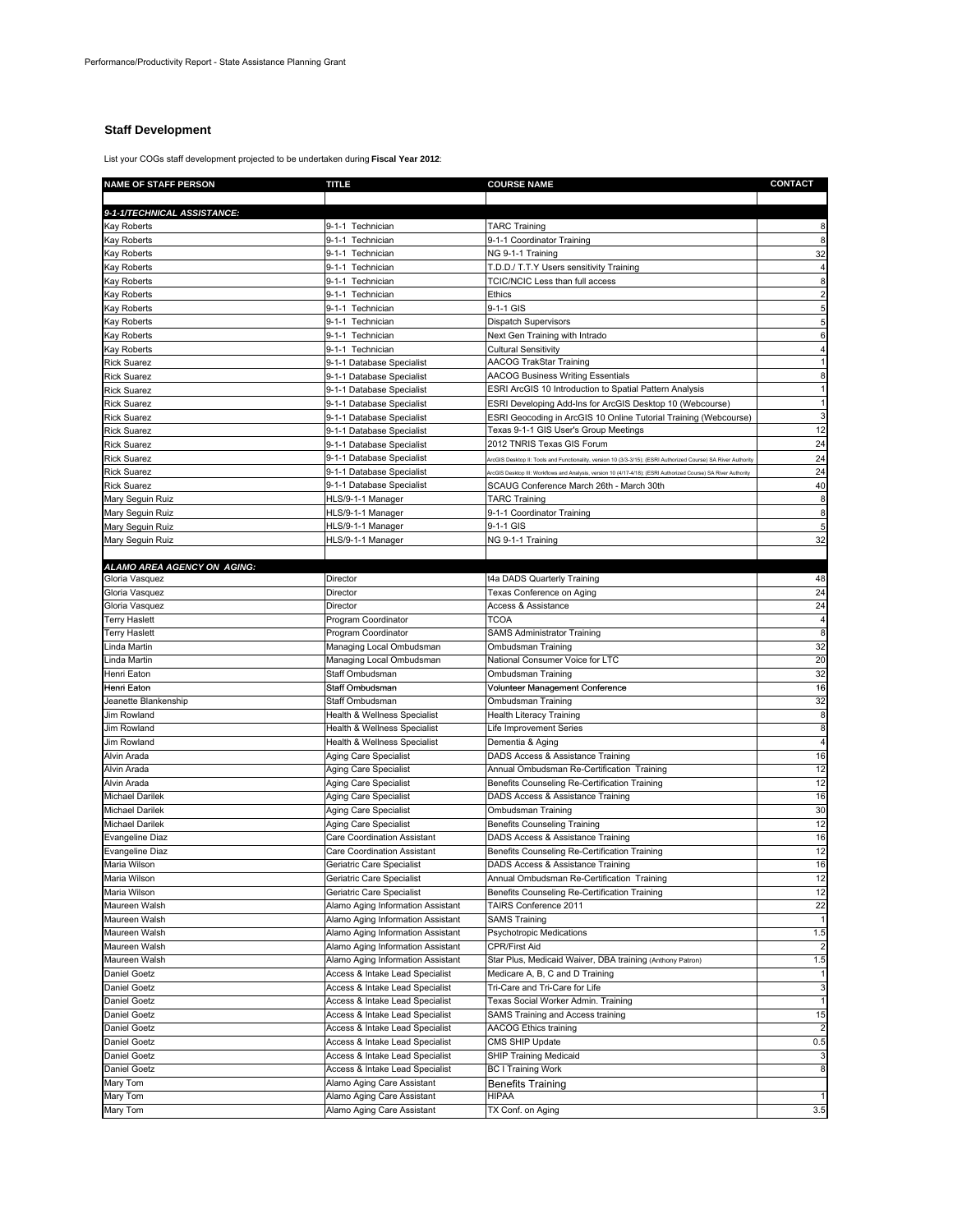| Suzanne Ruff           | <b>Elder Rights Specialist</b>                                              | SAMS Training and Access training                 | 15             |
|------------------------|-----------------------------------------------------------------------------|---------------------------------------------------|----------------|
| Suzanne Ruff           | <b>Elder Rights Specialist</b>                                              | Ombudsman Training Boerne                         |                |
| Suzanne Ruff           | Elder Rights Specialist                                                     | MIPAA and Sam training                            |                |
| Suzanne Ruff           | <b>Elder Rights Specialist</b>                                              | San Antonio Bar Assoc.                            |                |
| Suzanne Ruff           | <b>Elder Rights Specialist</b>                                              | CMS Train the Trainer AACOG                       |                |
| Suzanne Ruff           | Elder Rights Specialist                                                     | <b>Social Security Updates</b>                    |                |
|                        |                                                                             |                                                   |                |
|                        |                                                                             |                                                   |                |
| ALAMO LOCAL AUTHORITY: |                                                                             |                                                   |                |
| Eric Pena              | Services Coordination Specialist - GR                                       | CH Mack Data Training                             |                |
| Eric Pena              | Services Coordination Specialist - GR                                       | <b>Charges for Community Based Services</b>       |                |
| Eric Pena              | Services Coordination Specialist - GR                                       | <b>Client Rights</b>                              |                |
| Eric Pena              | Services Coordination Specialist - GR                                       | Corporate Compliance                              |                |
| Eric Pena              | Services Coordination Specialist - GR                                       | CPR - Adult                                       |                |
| Eric Pena              | Services Coordination Specialist - GR                                       | <b>Culture Sensitivity</b>                        |                |
| Eric Pena              | Services Coordination Specialist - GR                                       | <b>DADS Community Options</b>                     |                |
| Eric Pena              | Services Coordination Specialist - GR                                       | First Aid & Seizures                              |                |
| Eric Pena              | Services Coordination Specialist - GR                                       | Infections Control/HIV/AIDS/Universal Precautions |                |
| Eric Pena              | Services Coordination Specialist - GR                                       | Medicaid/SS                                       |                |
| Eric Pena              | Services Coordination Specialist - GR                                       | <b>SAMA Training</b>                              | 12             |
| Eric Pena              | Services Coordination Specialist - GR                                       | <b>Psychotropic Medications</b>                   |                |
| Eric Pena              | Services Coordination Specialist - GR                                       | Workplace Harassment Prevention                   |                |
| Robin Reyes            | Services Coordination Specialist - GR                                       | CH Mack Data Training                             | 8              |
| Robin Reyes            | Services Coordination Specialist - GR                                       | <b>Charges for Community Based Services</b>       |                |
| Robin Reyes            | Services Coordination Specialist - GR                                       | <b>Client Rights</b>                              |                |
| Robin Reyes            | Services Coordination Specialist - GR                                       | Corporate Compliance                              |                |
| Robin Reyes            | Services Coordination Specialist - GR                                       | CPR - Adult                                       |                |
| Robin Reyes            | Services Coordination Specialist - GR                                       | <b>Culture Sensitivity</b>                        |                |
|                        | Services Coordination Specialist - GR                                       |                                                   |                |
| <b>Robin Reyes</b>     |                                                                             | <b>DADS Community Options</b>                     |                |
| Robin Reyes            | Services Coordination Specialist - GR                                       | First Aid & Seizures                              |                |
| Robin Reyes            | Services Coordination Specialist - GR                                       | Infections Control/HIV/AIDS/Universal Precautions |                |
| <b>Robin Reyes</b>     | Services Coordination Specialist - GR                                       | Medicaid/SS                                       |                |
| Robin Reyes            | Services Coordination Specialist - GR                                       | <b>SAMA Training</b>                              | 12             |
| <b>Robin Reyes</b>     | Services Coordination Specialist - GR                                       | Psychotropic Medications                          |                |
| Robin Reyes            | Services Coordination Specialist - GR                                       | Workplace Harassment Prevention                   |                |
| Leah Martinez          | Services Coordination Specialist - GR                                       | CH Mack Data Training                             |                |
| Leah Martinez          | Services Coordination Specialist - GR                                       | <b>Charges for Community Based Services</b>       |                |
| ∟eah Martinez          | Services Coordination Specialist - GR                                       | <b>Client Rights</b>                              |                |
| Leah Martinez          | Services Coordination Specialist - GR                                       | Corporate Compliance                              |                |
| Leah Martinez          | Services Coordination Specialist - GR                                       | CPR - Adult                                       |                |
| Leah Martinez          | Services Coordination Specialist - GR                                       | <b>Culture Sensitivity</b>                        |                |
| Leah Martinez          | Services Coordination Specialist - GR                                       | <b>DADS Community Options</b>                     |                |
| eah Martinez           | Services Coordination Specialist - GR                                       | First Aid & Seizures                              |                |
| Leah Martinez          | Services Coordination Specialist - GR                                       | Infections Control/HIV/AIDS/Universal Precautions |                |
| Leah Martinez          | Services Coordination Specialist - GR                                       | Medicaid/SS                                       |                |
| Leah Martinez          | Services Coordination Specialist - GR                                       | <b>SAMA Training</b>                              | 12             |
| Leah Martinez          | Services Coordination Specialist - GR                                       | Psychotropic Medications                          |                |
| Leah Martinez          | Services Coordination Specialist - GR                                       | Workplace Harassment Prevention                   |                |
| Kenneth White          | services Coordination Specialist - COS1                                     | CH Mack Data Training                             | 8              |
| Kenneth White          | services Coordination Specialist - COS1                                     | Charges for Community Based Services              |                |
|                        | services Coordination Specialist - COS1                                     |                                                   |                |
| Kenneth White          |                                                                             | <b>Client Rights</b>                              |                |
| Kenneth White          | services Coordination Specialist - COS1 Consumer Directed Services Training |                                                   | 12             |
| Kenneth White          | services Coordination Specialist - COS1 Corporate Compliance                |                                                   | 0              |
| Kenneth White          | services Coordination Specialist - COS1                                     | CPR - Adult                                       |                |
| Kenneth White          | services Coordination Specialist - COS1                                     | <b>Culture Sensitivity</b>                        |                |
| Kenneth White          | services Coordination Specialist - COS1                                     | <b>DADS Community Options</b>                     |                |
| Kenneth White          | services Coordination Specialist - COS1                                     | First Aid & Seizures                              |                |
| Kenneth White          | services Coordination Specialist - COS1                                     | Infections Control/HIV/AIDS/Universal Precautions | $\overline{c}$ |
| Kenneth White          | services Coordination Specialist - COS1                                     | Medicaid/SS                                       | 4              |
| Kenneth White          | services Coordination Specialist - COS1                                     | <b>SAMA Training</b>                              | 12             |
| Kenneth White          | services Coordination Specialist - COS1                                     | <b>Psychotropic Medications</b>                   | $\overline{2}$ |
| Kenneth White          | services Coordination Specialist - COS1                                     | Workplace Harassment Prevention                   |                |
| Mayra Carbajal         | Services Coordination Specialist - HCS                                      | CH Mack Data Training                             | 8              |
| Mayra Carbajal         | Services Coordination Specialist - HCS                                      | <b>Charges for Community Based Services</b>       | 4              |
| Mayra Carbajal         | Services Coordination Specialist - HCS                                      | <b>Client Rights</b>                              |                |
| Mayra Carbajal         | Services Coordination Specialist - HCS                                      | <b>Consumer Directed Services Training</b>        | 12             |
| Mayra Carbajal         | Services Coordination Specialist - HCS                                      | Corporate Compliance                              | 0              |
| Mayra Carbajal         | Services Coordination Specialist - HCS                                      | CPR - Adult                                       |                |
| Mayra Carbajal         | Services Coordination Specialist - HCS                                      | <b>Culture Sensitivity</b>                        |                |
| Mayra Carbajal         | Services Coordination Specialist - HCS                                      | <b>DADS Community Options</b>                     |                |
| Mayra Carbajal         | Services Coordination Specialist - HCS                                      | First Aid & Seizures                              |                |
| Mayra Carbajal         | Services Coordination Specialist - HCS                                      | Infections Control/HIV/AIDS/Universal Precautions |                |
| Mayra Carbajal         | Services Coordination Specialist - HCS                                      | Medicaid/SS                                       |                |
| Mayra Carbajal         | Services Coordination Specialist - HCS                                      | <b>SAMA Training</b>                              | 12             |
|                        |                                                                             |                                                   |                |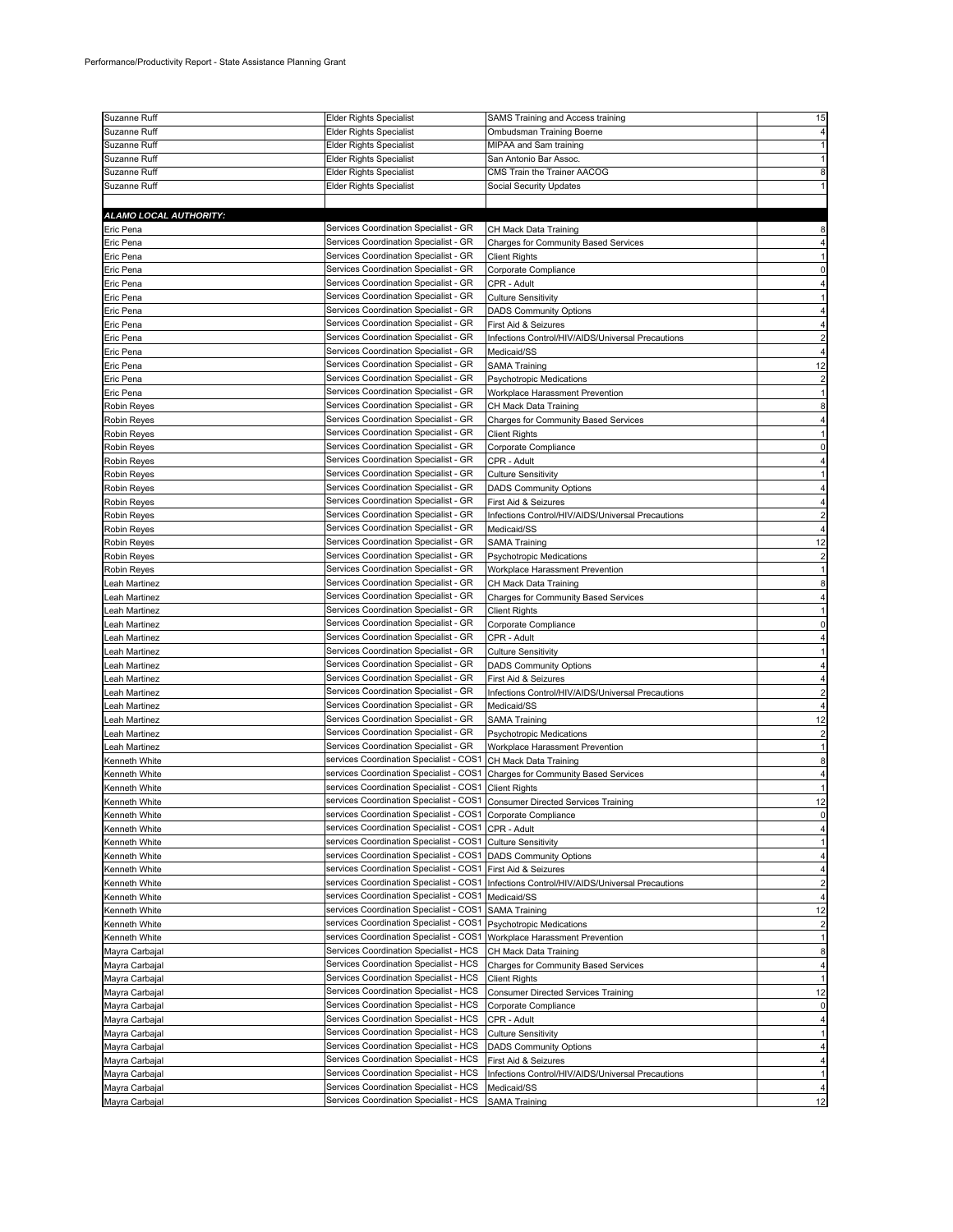| Mayra Carbajal      | Services Coordination Specialist - HCS Psychotropic Medications    |                                                   |                |
|---------------------|--------------------------------------------------------------------|---------------------------------------------------|----------------|
|                     | Services Coordination Specialist - HCS                             | Workplace Harassment Prevention                   |                |
| Mayra Carbajal      | Administrative Assistant                                           |                                                   |                |
| Adelfa Montoya      |                                                                    | CH Mack Data Training                             |                |
| Adelfa Montoya      | Administrative Assistant                                           | <b>Client Rights</b>                              |                |
| Adelfa Montoya      | Administrative Assistant                                           | Corporate Compliance                              |                |
| Adelfa Montoya      | Administrative Assistant                                           | Culture Sensitivity                               |                |
| Adelfa Montoya      | Administrative Assistant                                           | Infections Control/HIV/AIDS/Universal Precautions |                |
| Adelfa Montoya      | Administrative Assistant                                           | Workplace Harassment Prevention                   |                |
| Adelfa Montoya      | Administrative Assistant                                           | SAMA Training                                     |                |
| Amalia Solis        | Administrative Assistant                                           | CH Mack Data Training                             |                |
| Amalia Solis        | Administrative Assistant                                           | <b>Client Rights</b>                              |                |
| Amalia Solis        | Administrative Assistant                                           | Corporate Compliance                              |                |
| Amalia Solis        | Administrative Assistant                                           | Culture Sensitivity                               |                |
|                     | Administrative Assistant                                           |                                                   |                |
| Amalia Solis        | Administrative Assistant                                           | DocuData Training                                 |                |
| Amalia Solis        | Administrative Assistant                                           | Infections Control/HIV/AIDS/Universal Precautions |                |
| Amalia Solis        |                                                                    | Workplace Harassment Prevention                   |                |
| Amalia Solis        | Administrative Assistant                                           | SAMA Training                                     |                |
| Ana Artavia         | Data Entry                                                         | CH Mack Data Training                             |                |
| Ana Artavia         | Data Entry                                                         | <b>Client Rights</b>                              |                |
| Ana Artavia         | Data Entry                                                         | Corporate Compliance                              |                |
| Ana Artavia         | Data Entry                                                         | <b>Culture Sensitivity</b>                        |                |
| Ana Artavia         | Data Entry                                                         | Infections Control/HIV/AIDS/Universal Precautions |                |
| Ana Artavia         | Data Entry                                                         | Workplace Harassment Prevention                   |                |
| Ana Artavia         | Data Entry                                                         | <b>SAMA Training</b>                              |                |
| Angelica Rodino     | Services Coordination Specialist - GR                              | CH Mack Data Training                             |                |
| Angelica Rodino     | Services Coordination Specialist - GR                              | <b>Charges for Community Based Services</b>       |                |
| Angelica Rodino     | Services Coordination Specialist - GR                              | <b>Client Rights</b>                              |                |
|                     | Services Coordination Specialist - GR                              |                                                   |                |
| Angelica Rodino     |                                                                    | Corporate Compliance                              |                |
| Angelica Rodino     | Services Coordination Specialist - GR                              | CPR - Adult                                       |                |
| Angelica Rodino     | Services Coordination Specialist - GR                              | <b>Culture Sensitivity</b>                        |                |
| Angelica Rodino     | Services Coordination Specialist - GR                              | <b>DADS Community Options</b>                     |                |
| Angelica Rodino     | Services Coordination Specialist - GR                              | First Aid & Seizures                              |                |
| Angelica Rodino     | Services Coordination Specialist - GR                              | Infections Control/HIV/AIDS/Universal Precautions |                |
| Angelica Rodino     | Services Coordination Specialist - GR                              | Medicaid/SS                                       |                |
| Angelica Rodino     | Services Coordination Specialist - GR                              | <b>SAMA Training</b>                              | 12             |
| Angelica Rodino     | Services Coordination Specialist - GR                              | Psychotropic Medications                          | $\overline{2}$ |
| Angelica Rodino     | Services Coordination Specialist - GR                              | Workplace Harassment Prevention                   |                |
| <b>Brian Lopez</b>  | <b>Client Rights Officer</b>                                       | CH Mack Data Training                             |                |
| <b>Brian Lopez</b>  | <b>Client Rights Officer</b>                                       | <b>Charges for Community Based Services</b>       |                |
| Brian Lopez         | Client Rights Officer                                              | Client Rights                                     |                |
| <b>Brian Lopez</b>  | <b>Client Rights Officer</b>                                       | Corporate Compliance                              |                |
|                     |                                                                    | CPR - Adult                                       |                |
|                     |                                                                    |                                                   |                |
| <b>Brian Lopez</b>  | <b>Client Rights Officer</b>                                       |                                                   |                |
| <b>Brian Lopez</b>  | <b>Client Rights Officer</b>                                       | <b>Culture Sensitivity</b>                        |                |
| <b>Brian Lopez</b>  | Client Rights Officer                                              | First Aid & Seizures                              |                |
| <b>Brian Lopez</b>  | Client Rights Officer                                              | Infections Control/HIV/AIDS/Universal Precautions |                |
| <b>Brian Lopez</b>  | Client Rights Officer                                              | <b>SAMA Training</b>                              | 12             |
| <b>Brian Lopez</b>  | Client Rights Officer                                              | Workplace Harassment Prevention                   |                |
| <b>Kelly Melvin</b> | Compliance Reviewer - HCS                                          | CH Mack Data Training                             | 8              |
| <b>Kelly Melvin</b> | Compliance Reviewer - HCS                                          | Charges for Community Based Services              |                |
| Kelly Melvin        | Compliance Reviewer - HCS                                          | Client Rights                                     |                |
| <b>Kelly Melvin</b> | Compliance Reviewer - HCS                                          | Corporate Compliance                              | 0              |
| <b>Kelly Melvin</b> | Compliance Reviewer - HCS                                          | CPR - Adult                                       | 4              |
| <b>Kelly Melvin</b> | Compliance Reviewer - HCS                                          | Culture Sensitivity                               |                |
| <b>Kelly Melvin</b> | Compliance Reviewer - HCS                                          | First Aid & Seizures                              | 4              |
| Kelly Melvin        | Compliance Reviewer - HCS                                          | Infections Control/HIV/AIDS/Universal Precautions | $\overline{c}$ |
| Kelly Melvin        | Compliance Reviewer - HCS                                          | <b>SAMA Training</b>                              | 12             |
| <b>Kelly Melvin</b> | Compliance Reviewer - HCS                                          | Workplace Harassment Prevention                   | 1              |
| Yvonne Ochoa        | Compliance Reviewer - HCS                                          | CH Mack Data Training                             | 8              |
| Yvonne Ochoa        | Compliance Reviewer - HCS                                          | <b>Charges for Community Based Services</b>       | 4              |
| Yvonne Ochoa        | Compliance Reviewer - HCS                                          | <b>Client Rights</b>                              | 1              |
| Yvonne Ochoa        | Compliance Reviewer - HCS                                          | Corporate Compliance                              | 0              |
|                     |                                                                    | CPR - Adult                                       | 4              |
| Yvonne Ochoa        | Compliance Reviewer - HCS                                          |                                                   | 1              |
| Yvonne Ochoa        | Compliance Reviewer - HCS                                          | <b>Culture Sensitivity</b>                        | 4              |
| Yvonne Ochoa        | Compliance Reviewer - HCS                                          | First Aid & Seizures                              |                |
| Yvonne Ochoa        | Compliance Reviewer - HCS                                          | Infections Control/HIV/AIDS/Universal Precautions | $\overline{2}$ |
| Yvonne Ochoa        | Compliance Reviewer - HCS                                          | <b>SAMA Training</b>                              | 12             |
| Yvonne Ochoa        | Compliance Reviewer - HCS                                          | Workplace Harassment Prevention                   |                |
| Vacant              | Compliance Reviewer - HCS/TxHmL                                    | CH Mack Data Training                             |                |
| Vacant              | Compliance Reviewer - HCS/TxHmL                                    | Charges for Community Based Services              |                |
| Vacant              | Compliance Reviewer - HCS/TxHmL                                    | <b>Client Rights</b>                              |                |
| Vacant              | Compliance Reviewer - HCS/TxHmL                                    | Corporate Compliance                              |                |
| Vacant<br>Vacant    | Compliance Reviewer - HCS/TxHmL<br>Compliance Reviewer - HCS/TxHmL | CPR - Adult<br><b>Culture Sensitivity</b>         |                |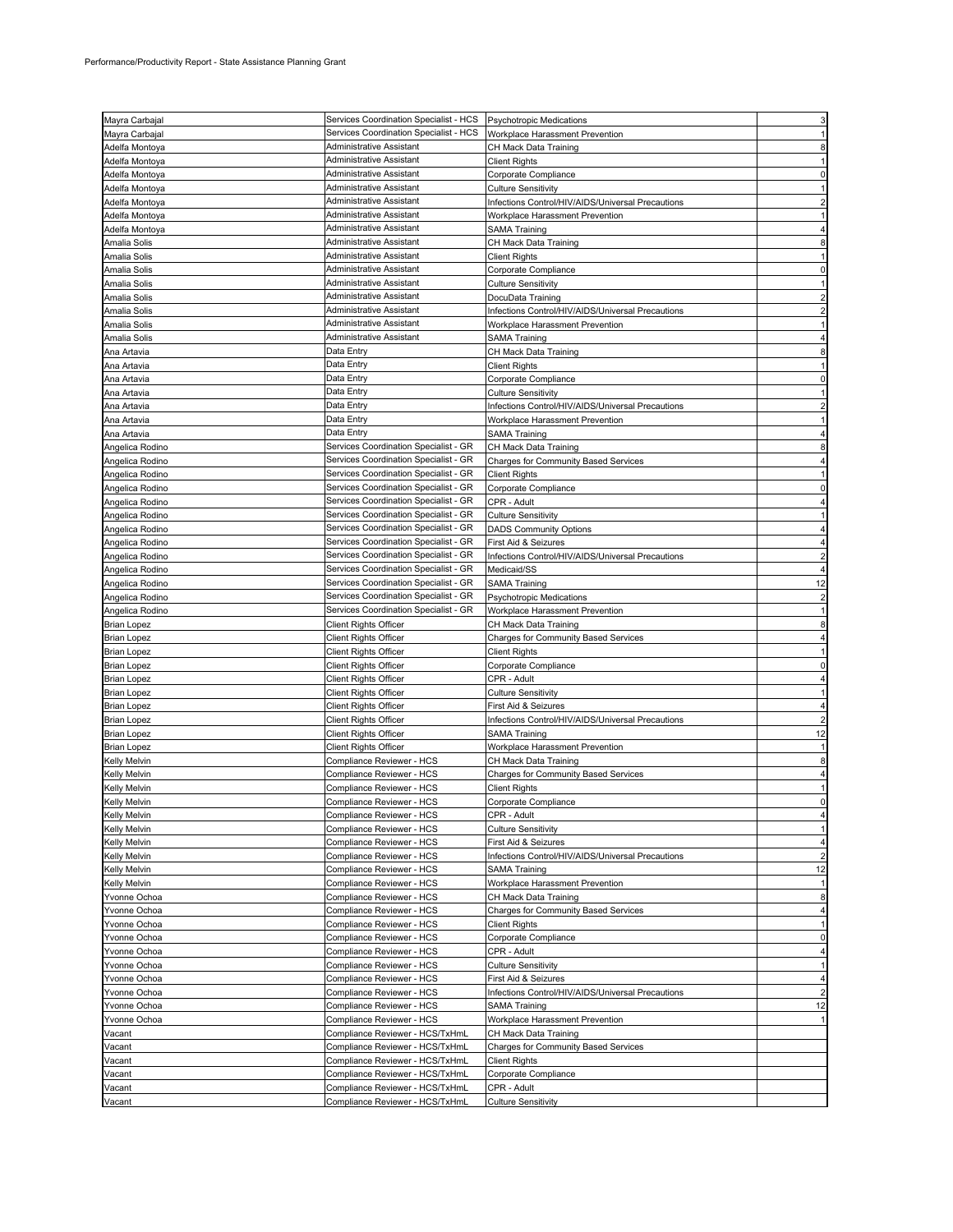| Vacant              |                                                               |                                                                                             |                |
|---------------------|---------------------------------------------------------------|---------------------------------------------------------------------------------------------|----------------|
|                     | Compliance Reviewer - HCS/TxHmL                               | First Aid & Seizures                                                                        |                |
| Vacant              | Compliance Reviewer - HCS/TxHmL                               | Infections Control/HIV/AIDS/Universal Precautions                                           |                |
| Vacant              | Compliance Reviewer - HCS/TxHmL                               | SAMA Training                                                                               |                |
| Vacant              | Compliance Reviewer - HCS/TxHmL                               | Workplace Harassment Prevention                                                             |                |
| Virginia Charles    | Services Manager - GR                                         | CH Mack Data Training                                                                       |                |
| Virginia Charles    | Services Manager - GR                                         | <b>Charges for Community Based Services</b>                                                 |                |
| Virginia Charles    | Services Manager - GR                                         | Client Rights                                                                               |                |
| Virginia Charles    | Services Manager - GR                                         | Corporate Compliance                                                                        |                |
| Virginia Charles    | Services Manager - GR                                         | CPR - Adult                                                                                 |                |
| Virginia Charles    | Services Manager - GR                                         | <b>Culture Sensitivity</b>                                                                  |                |
| Virginia Charles    | Services Manager - GR                                         | <b>DADS Community Options</b>                                                               |                |
| Virginia Charles    | Services Manager - GR                                         | First Aid & Seizures                                                                        |                |
| Virginia Charles    | Services Manager - GR                                         | Infections Control/HIV/AIDS/Universal Precautions                                           |                |
| Virginia Charles    | Services Manager - GR                                         | Medicaid/SS                                                                                 |                |
| Virginia Charles    | Services Manager - GR                                         | <b>SAMA Training</b>                                                                        | 12             |
| Virginia Charles    | Services Manager - GR                                         | Psychotropic Medications                                                                    |                |
| Virginia Charles    | Services Manager - GR                                         | Workplace Harassment Prevention                                                             |                |
| Lona Carter         | Services Manager - HCS                                        | CH Mack Data Training                                                                       |                |
| Lona Carter         | Services Manager - HCS                                        | Charges for Community Based Services                                                        |                |
|                     | Services Manager - HCS                                        | <b>Client Rights</b>                                                                        |                |
| ona Carter <u>.</u> |                                                               |                                                                                             |                |
| ona Carter          | Services Manager - HCS                                        | Corporate Compliance                                                                        |                |
| ona Carter          | Services Manager - HCS                                        | CPR - Adult                                                                                 |                |
| Lona Carter         | Services Manager - HCS                                        | <b>Culture Sensitivity</b>                                                                  |                |
| ona Carter          | Services Manager - HCS                                        | <b>DADS Community Options</b>                                                               |                |
| Lona Carter         | Services Manager - HCS                                        | First Aid & Seizures                                                                        |                |
| Lona Carter         | Services Manager - HCS                                        | Infections Control/HIV/AIDS/Universal Precautions                                           |                |
| ona Carter <u>.</u> | Services Manager - HCS                                        | Medicaid/SS                                                                                 |                |
| ona Carter          | Services Manager - HCS                                        | SAMA Training                                                                               | 12             |
| ona Carter          | Services Manager - HCS                                        | Psychotropic Medications                                                                    |                |
| ona Carter          | Services Manager - HCS                                        | Workplace Harassment Prevention                                                             |                |
| Sara Sobieski       | Services Manager - HCS                                        | CH Mack Data Training                                                                       |                |
| Sara Sobieski       | Services Manager - HCS                                        | <b>Charges for Community Based Services</b>                                                 |                |
| Sara Sobieski       | Services Manager - HCS                                        | Client Rights                                                                               |                |
| Sara Sobieski       | Services Manager - HCS                                        | Corporate Compliance                                                                        |                |
| Sara Sobieski       | Services Manager - HCS                                        | CPR - Adult                                                                                 |                |
| Sara Sobieski       | Services Manager - HCS                                        | <b>Culture Sensitivity</b>                                                                  |                |
| Sara Sobieski       | Services Manager - HCS                                        | <b>DADS Community Options</b>                                                               |                |
| Sara Sobieski       | Services Manager - HCS                                        | First Aid & Seizures                                                                        |                |
|                     | Services Manager - HCS                                        |                                                                                             |                |
| Sara Sobieski       | Services Manager - HCS                                        | Infections Control/HIV/AIDS/Universal Precautions                                           |                |
| Sara Sobieski       | Services Manager - HCS                                        | Medicaid/SS                                                                                 |                |
| Sara Sobieski       |                                                               | <b>SAMA Training</b>                                                                        | 12             |
| Sara Sobieski       | Services Manager - HCS                                        | Psychotropic Medications                                                                    |                |
| Sara Sobieski       | Services Manager - HCS                                        | Workplace Harassment Prevention                                                             |                |
| Sandra Lopez        | MR Services Specialist - CLOIP                                | CH Mack Data Training                                                                       |                |
| Sandra Lopez        | Services Coordination Specialist - CLOIP                      | Charges for Community Based Services                                                        |                |
| Sandra Lopez        | Services Coordination Specialist - CLOIP                      | <b>Client Rights</b>                                                                        |                |
| Sandra Lopez        | Services Coordination Specialist - CLOIP                      | Corporate Compliance                                                                        |                |
| Sandra Lopez        | Services Coordination Specialist - CLOIP                      | CPR - Adult                                                                                 |                |
| Sandra Lopez        | Services Coordination Specialist - CLOIP                      | <b>Culture Sensitivity</b>                                                                  |                |
| Sandra Lopez        | Services Coordination Specialist - CLOIP                      | <b>DADS Community Options</b>                                                               |                |
| Sandra Lopez        | Services Coordination Specialist - CLOIP First Aid & Seizures |                                                                                             |                |
| Sandra Lopez        |                                                               | Services Coordination Specialist - CLOIP  Infections Control/HIV/AIDS/Universal Precautions | $\overline{2}$ |
| Sandra Lopez        | Services Coordination Specialist - CLOIP                      | Medicaid/SS                                                                                 |                |
| Sandra Lopez        | Services Coordination Specialist - CLOIP                      | <b>SAMA Training</b>                                                                        | 12             |
| Sandra Lopez        | Services Coordination Specialist - CLOIP                      | <b>Psychotropic Medications</b>                                                             |                |
| Sandra Lopez        | Services Coordination Specialist - CLOIP                      | Workplace Harassment Prevention                                                             |                |
| Carly Perez         | Services Coordination Specialist - HCS                        | CH Mack Data Training                                                                       | 8              |
| <b>Carly Perez</b>  | Services Coordination Specialist - HCS                        | <b>Charges for Community Based Services</b>                                                 | 4              |
| <b>Carly Perez</b>  | Services Coordination Specialist - HCS                        | <b>Client Rights</b>                                                                        |                |
| <b>Carly Perez</b>  | Services Coordination Specialist - HCS                        | Corporate Compliance                                                                        | 0              |
| Carly Perez         | Services Coordination Specialist - HCS                        | CPR - Adult                                                                                 |                |
|                     | Services Coordination Specialist - HCS                        |                                                                                             | 1              |
| Carly Perez         | Services Coordination Specialist - HCS                        | <b>Culture Sensitivity</b>                                                                  | 4              |
| Carly Perez         |                                                               | <b>DADS Community Options</b>                                                               |                |
| Carly Perez         | Services Coordination Specialist - HCS                        | First Aid & Seizures                                                                        | 4              |
| Carly Perez         | Services Coordination Specialist - HCS                        | Infections Control/HIV/AIDS/Universal Precautions                                           | $\overline{c}$ |
| Carly Perez         | Services Coordination Specialist - HCS                        | Medicaid/SS                                                                                 |                |
| <b>Carly Perez</b>  | Services Coordination Specialist - HCS                        | <b>SAMA Training</b>                                                                        | 12             |
| Carly Perez         | Services Coordination Specialist - HCS                        | <b>Psychotropic Medications</b>                                                             |                |
| Carly Perez         | Services Coordination Specialist - HCS                        | Workplace Harassment Prevention                                                             |                |
| Carolyn Sue Wolf    | Services Coordination Specialist - COS2                       | CH Mack Data Training                                                                       | 8              |
| Carolyn Sue Wolf    | Services Coordination Specialist - COS2                       | <b>Charges for Community Based Services</b>                                                 | 4              |
| Carolyn Sue Wolf    | Services Coordination Specialist - COS2                       | <b>Client Rights</b>                                                                        | 1              |
| Carolyn Sue Wolf    | Services Coordination Specialist - COS2 Corporate Compliance  |                                                                                             | 0              |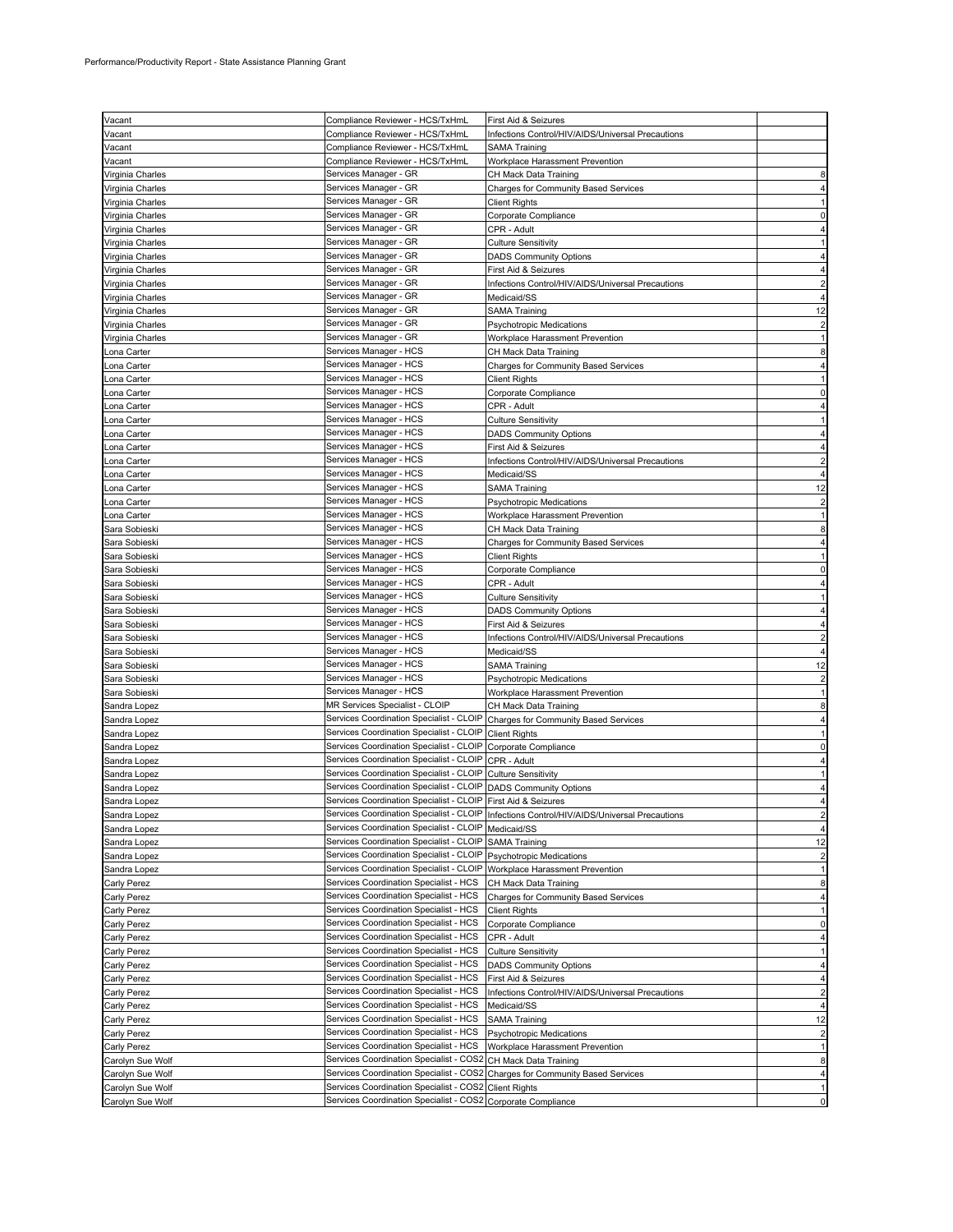| Carolyn Sue Wolf                                   | Services Coordination Specialist - COS2 CPR - Adult                            |                                                                                           |                |
|----------------------------------------------------|--------------------------------------------------------------------------------|-------------------------------------------------------------------------------------------|----------------|
| Carolyn Sue Wolf                                   | Services Coordination Specialist - COS2 Culture Sensitivity                    |                                                                                           |                |
| Carolyn Sue Wolf                                   | Services Coordination Specialist - COS2 DADS Community Options                 |                                                                                           |                |
| Carolyn Sue Wolf                                   | Services Coordination Specialist - COS2 First Aid & Seizures                   |                                                                                           |                |
| Carolyn Sue Wolf                                   |                                                                                | Services Coordination Specialist - COS2 Infections Control/HIV/AIDS/Universal Precautions |                |
| Carolyn Sue Wolf                                   | Services Coordination Specialist - COS2 Medicaid/SS                            |                                                                                           |                |
| Carolyn Sue Wolf                                   | Services Coordination Specialist - COS2 Permanency Planning Training           |                                                                                           | 13             |
| Carolyn Sue Wolf                                   | Services Coordination Specialist - COS2 SAMA Training                          |                                                                                           | 12             |
| Carolyn Sue Wolf                                   | Services Coordination Specialist - COS2 Psychotropic Medications               |                                                                                           |                |
| Carolyn Sue Wolf                                   | Services Coordination Specialist - COS2                                        | Workplace Harassment Prevention                                                           |                |
| Veronica Neal                                      | <b>Medical Records Clerk</b>                                                   | CH Mack Data Training                                                                     | 8              |
| Veronica Neal                                      | <b>Medical Records Clerk</b>                                                   | Client Rights                                                                             |                |
| Veronica Neal                                      | Medical Records Clerk                                                          | Corporate Compliance                                                                      |                |
| Veronica Neal                                      | Medical Records Clerk                                                          | Culture Sensitivity                                                                       |                |
| Veronica Neal                                      | <b>Medical Records Clerk</b>                                                   | DocuData Training                                                                         |                |
| Veronica Neal                                      | <b>Medical Records Clerk</b>                                                   | Infections Control/HIV/AIDS/Universal Precautions                                         |                |
| Veronica Neal                                      | Medical Records Clerk                                                          | Workplace Harassment Prevention                                                           |                |
| Veronica Neal                                      | <b>Medical Records Clerk</b>                                                   | SAMA Training                                                                             |                |
| <b>Christine Pintor</b>                            | <b>Medical Records Clerk</b>                                                   | CH Mack Data Training                                                                     |                |
| <b>Christine Pintor</b>                            | <b>Medical Records Clerk</b><br><b>Medical Records Clerk</b>                   | Client Rights                                                                             |                |
| <b>Christine Pintor</b>                            | <b>Medical Records Clerk</b>                                                   | Corporate Compliance                                                                      |                |
| Christine Pintor                                   | <b>Medical Records Clerk</b>                                                   | Culture Sensitivity                                                                       |                |
| <b>Christine Pintor</b><br><b>Christine Pintor</b> | <b>Medical Records Clerk</b>                                                   | DocuData Training<br>Infections Control/HIV/AIDS/Universal Precautions                    |                |
| <b>Christine Pintor</b>                            | <b>Medical Records Clerk</b>                                                   | Workplace Harassment Prevention                                                           |                |
| <b>Christine Pintor</b>                            | <b>Medical Records Clerk</b>                                                   | SAMA Training                                                                             |                |
| Maria Navarro                                      | Data Entry                                                                     | CH Mack Data Training                                                                     |                |
| Maria Navarro                                      | Data Entry                                                                     | Client Rights                                                                             |                |
| Maria Navarro                                      | Data Entry                                                                     | Corporate Compliance                                                                      |                |
| Maria Navarro                                      | Data Entry                                                                     | Culture Sensitivity                                                                       |                |
| Maria Navarro                                      | Data Entry                                                                     | Infections Control/HIV/AIDS/Universal Precautions                                         |                |
| Maria Navarro                                      | Data Entry                                                                     | Workplace Harassment Prevention                                                           |                |
| Maria Navarro                                      | Data Entry                                                                     | SAMA Training                                                                             |                |
| Daniel Rosenberg                                   | Services Coordination Specialist - GR                                          | CH Mack Data Training                                                                     |                |
| Daniel Rosenberg                                   | Services Coordination Specialist - GR                                          | Charges for Community Based Services                                                      |                |
| Daniel Rosenberg                                   | Services Coordination Specialist - GR                                          | <b>Client Rights</b>                                                                      |                |
| Daniel Rosenberg                                   | Services Coordination Specialist - GR                                          | Corporate Compliance                                                                      |                |
| Daniel Rosenberg                                   | Services Coordination Specialist - GR                                          | CPR - Adult                                                                               |                |
| Daniel Rosenberg                                   | Services Coordination Specialist - GR                                          | Culture Sensitivity                                                                       |                |
| Daniel Rosenberg                                   | Services Coordination Specialist - GR                                          | <b>DADS Community Options</b>                                                             |                |
| Daniel Rosenberg                                   | Services Coordination Specialist - GR                                          | First Aid & Seizures                                                                      |                |
| Daniel Rosenberg                                   | Services Coordination Specialist - GR                                          | Infections Control/HIV/AIDS/Universal Precautions                                         |                |
| Daniel Rosenberg                                   | Services Coordination Specialist - GR                                          | Medicaid/SS                                                                               |                |
| Daniel Rosenberg                                   | Services Coordination Specialist - GR                                          | SAMA Training                                                                             | 12             |
| Daniel Rosenberg                                   | Services Coordination Specialist - GR                                          | Psychotropic Medications                                                                  |                |
| Daniel Rosenberg                                   | Services Coordination Specialist - GR<br>Services Coordination Specialist - GR | Workplace Harassment Prevention                                                           |                |
| Poppy N. Whiteley                                  |                                                                                | CH Mack Data Training                                                                     |                |
| Poppy N. Whiteley<br>Poppy N. Whiteley             | Services Coordination Specialist - GR<br>Services Coordination Specialist - GR | Charges for Community Based Services<br><b>Client Rights</b>                              |                |
| Poppy N. Whiteley                                  | Services Coordination Specialist - GR                                          | Corporate Compliance                                                                      | 0              |
| Poppy N. Whiteley                                  | Services Coordination Specialist - GR                                          | CPR - Adult                                                                               |                |
| Poppy N. Whiteley                                  | Services Coordination Specialist - GR                                          | <b>Culture Sensitivity</b>                                                                | 1              |
| Poppy N. Whiteley                                  | Services Coordination Specialist - GR                                          | <b>DADS Community Options</b>                                                             |                |
| Poppy N. Whiteley                                  | Services Coordination Specialist - GR                                          | First Aid & Seizures                                                                      | 4              |
| Poppy N. Whiteley                                  | Services Coordination Specialist - GR                                          | Infections Control/HIV/AIDS/Universal Precautions                                         | $\overline{c}$ |
| Poppy N. Whiteley                                  | Services Coordination Specialist - GR                                          | Medicaid/SS                                                                               | 4              |
| Poppy N. Whiteley                                  | Services Coordination Specialist - GR                                          | <b>SAMA Training</b>                                                                      | 12             |
| Poppy N. Whiteley                                  | Services Coordination Specialist - GR                                          | <b>Psychotropic Medications</b>                                                           | $\overline{2}$ |
| Poppy N. Whiteley                                  | Services Coordination Specialist - GR                                          | Workplace Harassment Prevention                                                           |                |
| Debra Wong                                         | Services Coordination Specialist - GR                                          | CH Mack Data Training                                                                     | 8              |
| Debra Wong                                         | Services Coordination Specialist - GR                                          | <b>Charges for Community Based Services</b>                                               | 4              |
| Debra Wong                                         | Services Coordination Specialist - GR                                          | <b>Client Rights</b>                                                                      |                |
| Debra Wong                                         | Services Coordination Specialist - GR                                          | Corporate Compliance                                                                      | 0              |
| Debra Wong                                         | Services Coordination Specialist - GR                                          | CPR - Adult                                                                               |                |
| Debra Wong                                         | Services Coordination Specialist - GR                                          | Culture Sensitivity                                                                       |                |
| Debra Wong                                         | Services Coordination Specialist - GR                                          | <b>DADS Community Options</b>                                                             |                |
| Debra Wong                                         | Services Coordination Specialist - GR                                          | First Aid & Seizures                                                                      |                |
| Debra Wong                                         | Services Coordination Specialist - GR                                          | Infections Control/HIV/AIDS/Universal Precautions                                         |                |
| Debra Wong                                         | Services Coordination Specialist - GR                                          | Medicaid/SS                                                                               | 4              |
| Debra Wong                                         | Services Coordination Specialist - GR<br>Services Coordination Specialist - GR | <b>SAMA Training</b>                                                                      | 12             |
| Debra Wong<br>Debra Wong                           | Services Coordination Specialist - GR                                          | <b>Psychotropic Medications</b><br>Workplace Harassment Prevention                        |                |
| Donna Landers                                      | Services Coordination Specialist - GR                                          | CH Mack Data Training                                                                     | 8              |
|                                                    |                                                                                |                                                                                           |                |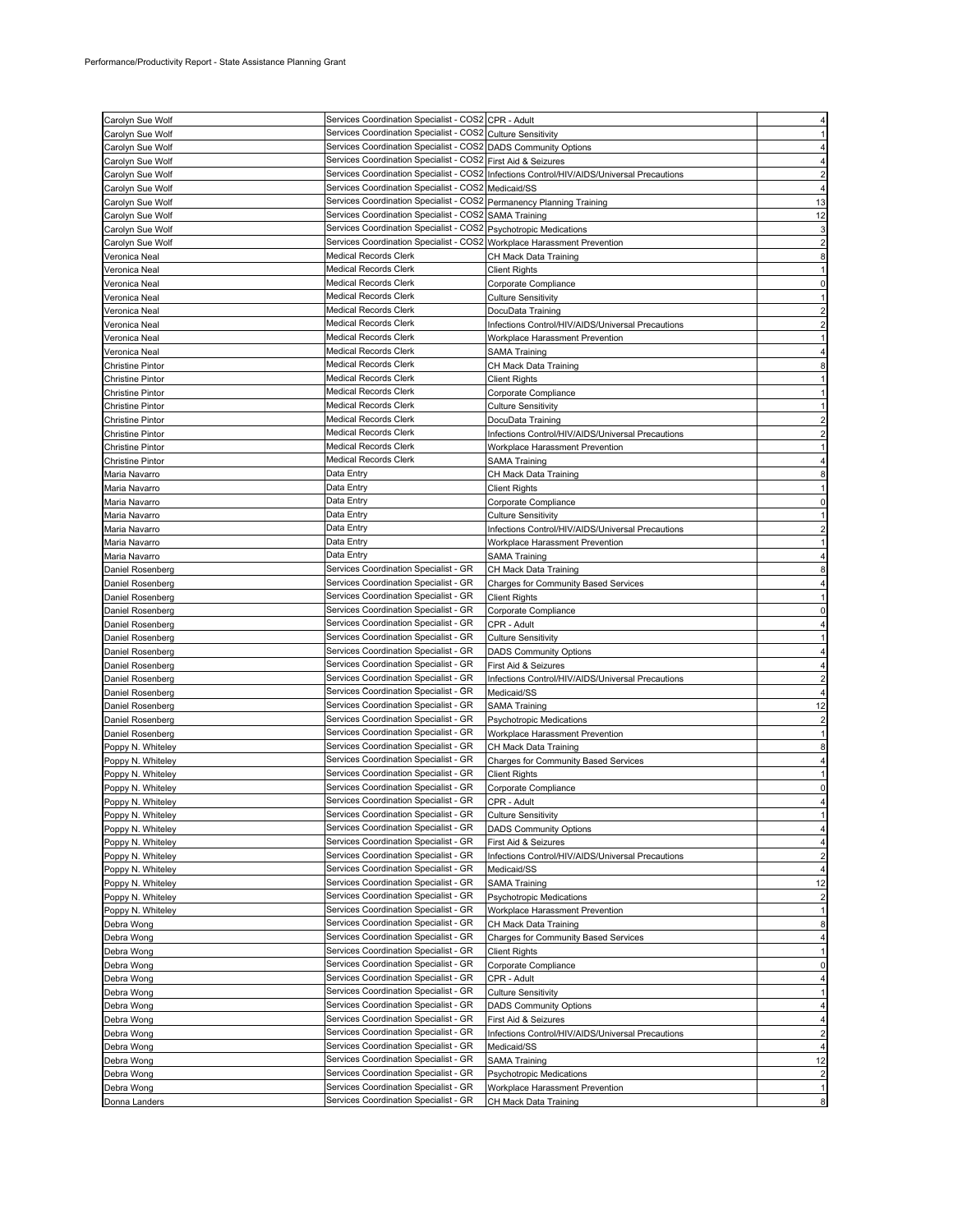| Donna Landers       | Services Coordination Specialist - GR                                       | Charges for Community Based Services                                         |                |
|---------------------|-----------------------------------------------------------------------------|------------------------------------------------------------------------------|----------------|
| Donna Landers       | Services Coordination Specialist - GR                                       | <b>Client Rights</b>                                                         |                |
| Donna Landers       | Services Coordination Specialist - GR                                       | Consumer Directed Services Training                                          |                |
| Donna Landers       | Services Coordination Specialist - GR                                       | Corporate Compliance                                                         |                |
|                     | Services Coordination Specialist - GR                                       | CPR - Adult                                                                  |                |
| Donna Landers       | Services Coordination Specialist - GR                                       |                                                                              |                |
| Donna Landers       |                                                                             | <b>Culture Sensitivity</b>                                                   |                |
| Donna Landers       | Services Coordination Specialist - GR                                       | <b>DADS Community Options</b>                                                |                |
| Donna Landers       | Services Coordination Specialist - GR                                       | First Aid & Seizures                                                         |                |
| Donna Landers       | Services Coordination Specialist - GR                                       | Infections Control/HIV/AIDS/Universal Precautions                            |                |
| Donna Landers       | Services Coordination Specialist - GR                                       | Medicaid/SS                                                                  |                |
| Donna Landers       | Services Coordination Specialist - GR                                       | <b>SAMA Training</b>                                                         | 12             |
| Donna Landers       | Services Coordination Specialist - GR                                       | <b>Psychotropic Medications</b>                                              |                |
| Donna Landers       | Services Coordination Specialist - GR                                       | Workplace Harassment Prevention                                              |                |
| James Almaguer      | Care Specialist - I & E                                                     | Charges for Community Based Services                                         |                |
| James Almaguer      | Care Specialist - I & E                                                     | <b>Client Rights</b>                                                         |                |
| James Almaguer      | Care Specialist - I & E                                                     | Corporate Compliance                                                         |                |
| James Almaguer      | Care Specialist - I & E                                                     | CPR - Adult                                                                  |                |
| James Almaguer      | Care Specialist - I & E                                                     | Culture Sensitivity                                                          |                |
| James Almaguer      | Care Specialist - I & E                                                     | <b>DADS Community Options</b>                                                |                |
| James Almaguer      | Care Specialist - I & E                                                     | First Aid & Seizures                                                         |                |
| James Almaguer      | Care Specialist - I & E                                                     | Infections Control/HIV/AIDS/Universal Precautions                            |                |
|                     |                                                                             | Medicaid/SS                                                                  |                |
| James Almaguer      | Care Specialist - I & E                                                     |                                                                              |                |
| James Almaguer      | Care Specialist - I & E                                                     | <b>SAMA Training</b>                                                         | 12             |
| James Almaguer      | Care Specialist - I & E                                                     | <b>Psychotropic Medications</b>                                              |                |
| James Almaguer      | Care Specialist - I & E                                                     | Workplace Harassment Prevention                                              |                |
| David Rivera        | Care Specialist - I & E                                                     | Charges for Community Based Services                                         |                |
| David Rivera        | Care Specialist - I & E                                                     | Client Rights                                                                |                |
| David Rivera        | Care Specialist - I & E                                                     | Corporate Compliance                                                         |                |
| David Rivera        | Care Specialist - I & E                                                     | CPR - Adult                                                                  |                |
| David Rivera        | Care Specialist - I & E                                                     | <b>Culture Sensitivity</b>                                                   |                |
| David Rivera        | Care Specialist - I & E                                                     | <b>SAMA Training</b>                                                         | 12             |
| David Rivera        | Care Specialist - I & E                                                     | <b>Psychotropic Medications</b>                                              | $\overline{c}$ |
| David Rivera        | Care Specialist - I & E                                                     | Workplace Harassment Prevention                                              |                |
| Jennie Ledeaux      | Care Specialist - I & E                                                     | CH Mack Data Training                                                        |                |
| Jennie Ledeaux      | Care Specialist - I & E                                                     | <b>Charges for Community Based Services</b>                                  |                |
|                     | Care Specialist - I & E                                                     |                                                                              |                |
| Jennie Ledeaux      | Care Specialist - I & E                                                     | <b>Client Rights</b>                                                         |                |
| Jennie Ledeaux      |                                                                             | Corporate Compliance                                                         |                |
| Jennie Ledeaux      | Care Specialist - I & E                                                     | Culture Sensitivity                                                          |                |
| Jennie Ledeaux      | Care Specialist - I & E                                                     | CPR - Adult                                                                  |                |
| Jennie Ledeaux      | Care Specialist - I & E                                                     | First Aid & Seizures                                                         |                |
| Jennie Ledeaux      | Care Specialist - I & E                                                     | Infections Control/HIV/AIDS/Universal Precautions                            |                |
| Jennie Ledeaux      | Care Specialist - I & E                                                     | Workplace Harassment Prevention                                              |                |
| Jennie Ledeaux      | Care Specialist - I & E                                                     | SAMA Training                                                                | 12             |
| Jennie Ledeaux      | Care Specialist - I & E                                                     | <b>Psychotropic Medications</b>                                              | $\overline{2}$ |
| Kennet Mackey       | Medical Records Clerk                                                       | CH Mack Data Training                                                        | 8              |
| Kennet Mackey       | Medical Records Clerk                                                       | DocuData Training                                                            |                |
| Kennet Mackey       | Medical Records Clerk                                                       | <b>Client Rights</b>                                                         |                |
| Kennet Mackey       | Medical Records Clerk                                                       | Corporate Compliance                                                         |                |
| Kennet Mackey       | Medical Records Clerk                                                       | Culture Sensitivity                                                          |                |
| Kennet Mackey       | Medical Records Clerk                                                       | Infections Control/HIV/AIDS/Universal Precautions                            |                |
|                     | Medical Records Clerk                                                       | Workplace Harassment Prevention                                              |                |
| Kennet Mackey       | Medical Records Clerk                                                       | <b>SAMA Training</b>                                                         |                |
| Kennet Mackey       |                                                                             |                                                                              |                |
| Pahola Ramos-Segura | Services Coordination Specialist - COS2                                     | CH Mack Data Training                                                        | 8              |
| Pahola Ramos-Segura | Services Coordination Specialist - COS2                                     | <b>Charges for Community Based Services</b>                                  |                |
| Pahola Ramos-Segura | Services Coordination Specialist - COS2                                     | <b>Client Rights</b>                                                         |                |
| Pahola Ramos-Segura | Services Coordination Specialist - COS2                                     | <b>Consumer Directed Services Training</b>                                   | 12             |
| Pahola Ramos-Segura | Services Coordination Specialist - COS2                                     | Corporate Compliance                                                         | 0              |
| Pahola Ramos-Segura | Services Coordination Specialist - COS2 CPR - Adult                         |                                                                              | 4              |
| Pahola Ramos-Segura | Services Coordination Specialist - COS2 Culture Sensitivity                 |                                                                              | 1              |
| Pahola Ramos-Segura | Services Coordination Specialist - COS2 DADS Community Options              |                                                                              | 4              |
| Pahola Ramos-Segura | Services Coordination Specialist - COS2                                     | First Aid & Seizures                                                         | 4              |
| Pahola Ramos-Segura | Services Coordination Specialist - COS2                                     | Infections Control/HIV/AIDS/Universal Precautions                            |                |
| Pahola Ramos-Segura | Services Coordination Specialist - COS2                                     | Medicaid/SS                                                                  | 4              |
| Pahola Ramos-Segura | Services Coordination Specialist - COS2                                     | <b>SAMA Training</b>                                                         | 12             |
| Pahola Ramos-Segura | Services Coordination Specialist - COS2 Psychotropic Medications            |                                                                              |                |
| Pahola Ramos-Segura | Services Coordination Specialist - COS2 Workplace Harassment Prevention     |                                                                              | 1              |
|                     | Services Coordination Specialist - COS2                                     |                                                                              | 8              |
| Robert B. Malven    |                                                                             | CH Mack Data Training                                                        |                |
| Robert B. Malven    |                                                                             | Services Coordination Specialist - COS2 Charges for Community Based Services | 4              |
| Robert B. Malven    | Services Coordination Specialist - COS2 Client Rights                       |                                                                              |                |
| Robert B. Malven    | Services Coordination Specialist - COS2 Consumer Directed Services Training |                                                                              | 12             |
| Robert B. Malven    | Services Coordination Specialist - COS2 Corporate Compliance                |                                                                              | 0              |
| Robert B. Malven    | Services Coordination Specialist - COS2                                     | CPR - Adult                                                                  | 4              |
| Robert B. Malven    | Services Coordination Specialist - COS2 Culture Sensitivity                 |                                                                              |                |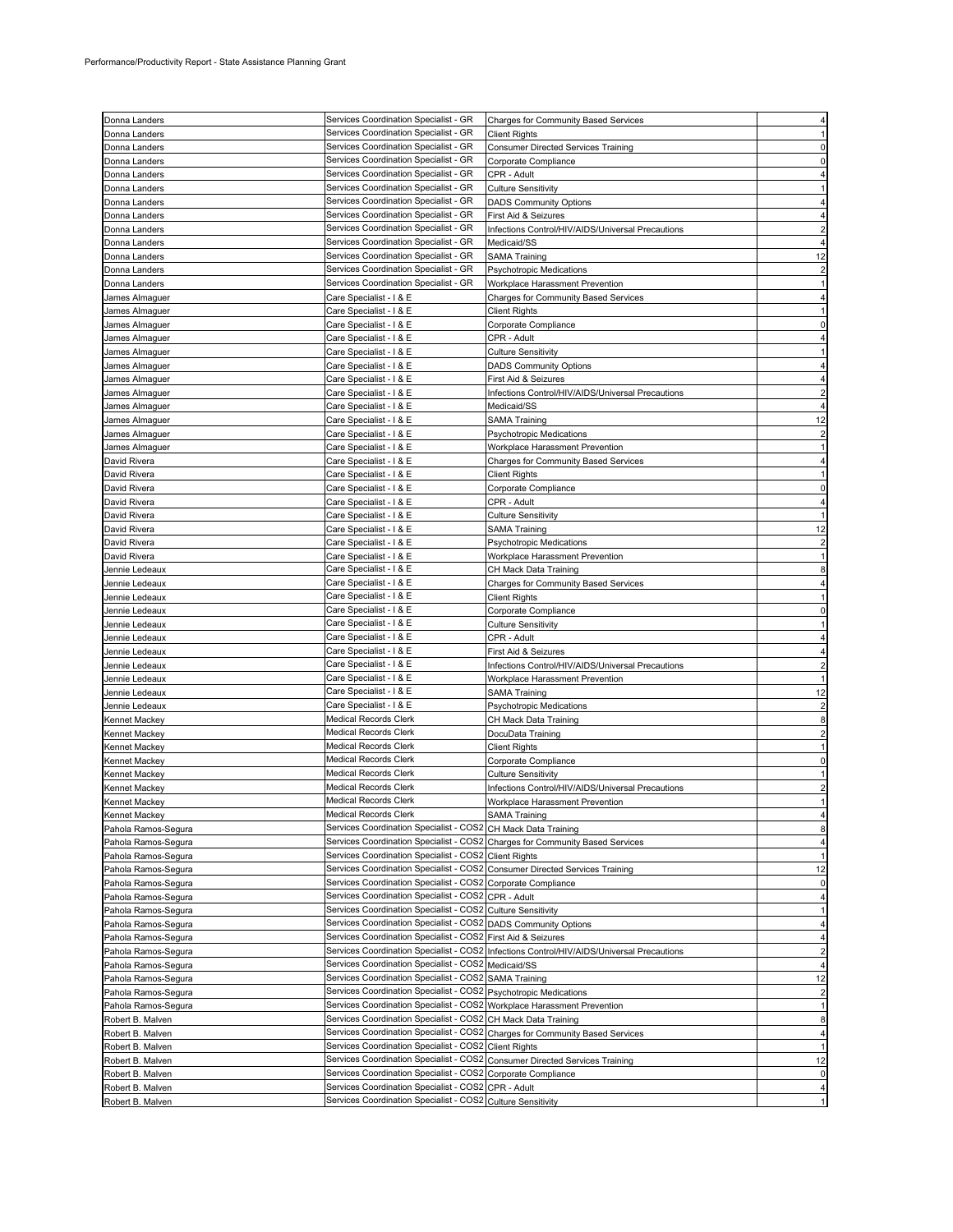| Robert B. Malven                 | Services Coordination Specialist - COS2 DADS Community Options                       |                                                                                           |          |
|----------------------------------|--------------------------------------------------------------------------------------|-------------------------------------------------------------------------------------------|----------|
| Robert B. Malven                 | Services Coordination Specialist - COS2 First Aid & Seizures                         |                                                                                           |          |
| Robert B. Malven                 |                                                                                      | Services Coordination Specialist - COS2 Infections Control/HIV/AIDS/Universal Precautions |          |
| Robert B. Malven                 | Services Coordination Specialist - COS2                                              | Medicaid/SS                                                                               |          |
| Robert B. Malven                 | Services Coordination Specialist - COS2 SAMA Training                                |                                                                                           | 12       |
| Robert B. Malven                 | Services Coordination Specialist - COS2                                              | <b>Psychotropic Medications</b>                                                           |          |
| Robert B. Malven                 | Services Coordination Specialist - COS2 Workplace Harassment Prevention              |                                                                                           |          |
| Kathleen Trent                   | Services Coordination Specialist - CLOIP                                             | CH Mack Data Training                                                                     | 8        |
| Kathleen Trent                   | Services Coordination Specialist - CLOIP                                             | Charges for Community Based Services                                                      |          |
| Kathleen Trent                   | Services Coordination Specialist - CLOIP                                             | <b>Client Rights</b>                                                                      |          |
| Kathleen Trent                   | Services Coordination Specialist - CLOIP                                             | <b>Consumer Directed Services Training</b>                                                | 12       |
|                                  | Services Coordination Specialist - CLOIP                                             | Corporate Compliance                                                                      |          |
| Kathleen Trent<br>Kathleen Trent | Services Coordination Specialist - CLOIP                                             | CPR - Adult                                                                               |          |
|                                  | Services Coordination Specialist - CLOIP                                             |                                                                                           |          |
| Kathleen Trent                   |                                                                                      | <b>Culture Sensitivity</b>                                                                |          |
| Kathleen Trent                   | Services Coordination Specialist - CLOIP                                             | <b>DADS Community Options</b>                                                             |          |
| Kathleen Trent                   | Services Coordination Specialist - CLOIP<br>Services Coordination Specialist - CLOIP | First Aid & Seizures                                                                      |          |
| Kathleen Trent                   |                                                                                      | Infections Control/HIV/AIDS/Universal Precautions                                         |          |
| Kathleen Trent                   | Services Coordination Specialist - CLOIP                                             | Medicaid/SS                                                                               |          |
| Kathleen Trent                   | Services Coordination Specialist - CLOIP                                             | <b>SAMA Training</b>                                                                      | 12       |
| Kathleen Trent                   | Services Coordination Specialist - CLOIP                                             | <b>Psychotropic Medications</b>                                                           |          |
| Kathleen Trent                   | Services Coordination Specialist - CLOIP                                             | Workplace Harassment Prevention                                                           |          |
| Dorothy Valdez                   | Services Coordination Specialist - COS1                                              | CH Mack Data Training                                                                     |          |
| Dorothy Valdez                   | Services Coordination Specialist - COS1                                              | Charges for Community Based Services                                                      |          |
| Dorothy Valdez                   | Services Coordination Specialist - COS1                                              | <b>Client Rights</b>                                                                      |          |
| Dorothy Valdez                   | Services Coordination Specialist - COS1 Consumer Directed Services Training          |                                                                                           | 12       |
| Dorothy Valdez                   | Services Coordination Specialist - COS1 Corporate Compliance                         |                                                                                           | 0        |
| Dorothy Valdez                   | Services Coordination Specialist - COS1 CPR - Adult                                  |                                                                                           |          |
| Dorothy Valdez                   | Services Coordination Specialist - COS1                                              | <b>Culture Sensitivity</b>                                                                |          |
| Dorothy Valdez                   | Services Coordination Specialist - COS1 DADS Community Options                       |                                                                                           |          |
| Dorothy Valdez                   | Services Coordination Specialist - COS1                                              | First Aid & Seizures                                                                      |          |
| Dorothy Valdez                   | Services Coordination Specialist - COS1                                              | Infections Control/HIV/AIDS/Universal Precautions                                         |          |
| Dorothy Valdez                   | Services Coordination Specialist - COS1                                              | Medicaid/SS                                                                               |          |
| Dorothy Valdez                   | Services Coordination Specialist - COS1 SAMA Training                                |                                                                                           | 12       |
| Dorothy Valdez                   | Services Coordination Specialist - COS1 Psychotropic Medications                     |                                                                                           |          |
| Dorothy Valdez                   | Services Coordination Specialist - COS1 Workplace Harassment Prevention              |                                                                                           |          |
| Maureen Kalifa                   | Services Coordination Specialist - COS2 CH Mack Data Training                        |                                                                                           |          |
| Maureen Kalifa                   | Services Coordination Specialist - COS2 Charges for Community Based Services         |                                                                                           |          |
| Maureen Kalifa                   | Services Coordination Specialist - COS2 Client Rights                                |                                                                                           |          |
| Maureen Kalifa                   | Services Coordination Specialist - COS2 Corporate Compliance                         |                                                                                           |          |
| Maureen Kalifa                   | Services Coordination Specialist - COS2 CPR - Adult                                  |                                                                                           |          |
| Maureen Kalifa                   | Services Coordination Specialist - COS2 Culture Sensitivity                          |                                                                                           |          |
| Maureen Kalifa                   | Services Coordination Specialist - COS2 DADS Community Options                       |                                                                                           |          |
| Maureen Kalifa                   | Services Coordination Specialist - COS2                                              | First Aid & Seizures                                                                      |          |
| Maureen Kalifa                   |                                                                                      | Services Coordination Specialist - COS2 Infections Control/HIV/AIDS/Universal Precautions |          |
| Maureen Kalifa                   | Services Coordination Specialist - COS2                                              | Medicaid/SS                                                                               |          |
| Maureen Kalifa                   | Services Coordination Specialist - COS2                                              | <b>SAMA Training</b>                                                                      | 12       |
| Maureen Kalifa                   | Services Coordination Specialist - COS2 Psychotropic Medications                     |                                                                                           |          |
| Maureen Kalifa                   | Services Coordination Specialist - COS2 Workplace Harassment Prevention              |                                                                                           |          |
| Melissa Moreno                   | <b>Medical Records Clerk</b>                                                         | CH Mack Data Training                                                                     |          |
| Melissa Moreno                   | <b>Medical Records Clerk</b>                                                         | DocuData Training                                                                         |          |
|                                  | <b>Medical Records Clerk</b>                                                         |                                                                                           |          |
| Melissa Moreno                   |                                                                                      | Infections Control/HIV/AIDS/Universal Precautions                                         |          |
| Melissa Moreno                   | <b>Medical Records Clerk</b>                                                         | <b>Client Rights</b>                                                                      | $\Omega$ |
| Melissa Moreno                   | Medical Records Clerk                                                                | Corporate Compliance                                                                      |          |
| Melissa Moreno<br>Melissa Moreno | <b>Medical Records Clerk</b>                                                         | <b>Culture Sensitivity</b><br>Workplace Harassment Prevention                             |          |
|                                  | Medical Records Clerk<br><b>Medical Records Clerk</b>                                |                                                                                           |          |
| Melissa Moreno                   |                                                                                      | SAMA Training                                                                             |          |
| <b>Mike Weakley</b>              | Services Coordination Specialist - GR                                                | CH Mack Data Training                                                                     | 8        |
| Mike Weakley                     | Services Coordination Specialist - GR                                                | <b>Charges for Community Based Services</b>                                               |          |
| <b>Mike Weakley</b>              | Services Coordination Specialist - GR<br>Services Coordination Specialist - GR       | <b>Client Rights</b>                                                                      |          |
| Mike Weakley                     |                                                                                      | Corporate Compliance                                                                      | $\Omega$ |
| Mike Weakley                     | Services Coordination Specialist - GR                                                | CPR - Adult                                                                               |          |
| Mike Weakley                     | Services Coordination Specialist - GR                                                | <b>Culture Sensitivity</b>                                                                |          |
| <b>Mike Weakley</b>              | Services Coordination Specialist - GR                                                | <b>DADS Community Options</b>                                                             |          |
| <b>Mike Weakley</b>              | Services Coordination Specialist - GR                                                | First Aid & Seizures                                                                      |          |
| Mike Weakley                     | Services Coordination Specialist - GR                                                | Infections Control/HIV/AIDS/Universal Precautions                                         |          |
| <b>Mike Weakley</b>              | Services Coordination Specialist - GR                                                | Medicaid/SS                                                                               |          |
| Mike Weakley                     | Services Coordination Specialist - GR                                                | <b>SAMA Training</b>                                                                      | 12       |
| <b>Mike Weakley</b>              | Services Coordination Specialist - GR                                                | Psychotropic Medications                                                                  |          |
| Mike Weakley                     | Services Coordination Specialist - GR                                                | Workplace Harassment Prevention                                                           |          |
| <b>Tanya Rhodes</b>              | Services Coordinator Specialist - GR                                                 | CH Mack Data Training                                                                     | 8        |
| Tanya Rhodes                     | Services Coordinator Specialist - GR                                                 | <b>Charges for Community Based Services</b>                                               |          |
| Tanya Rhodes                     | Services Coordinator Specialist - GR                                                 | Client Rights                                                                             | 1        |
| Tanya Rhodes                     | Services Coordinator Specialist - GR                                                 | Corporate Compliance                                                                      | 0        |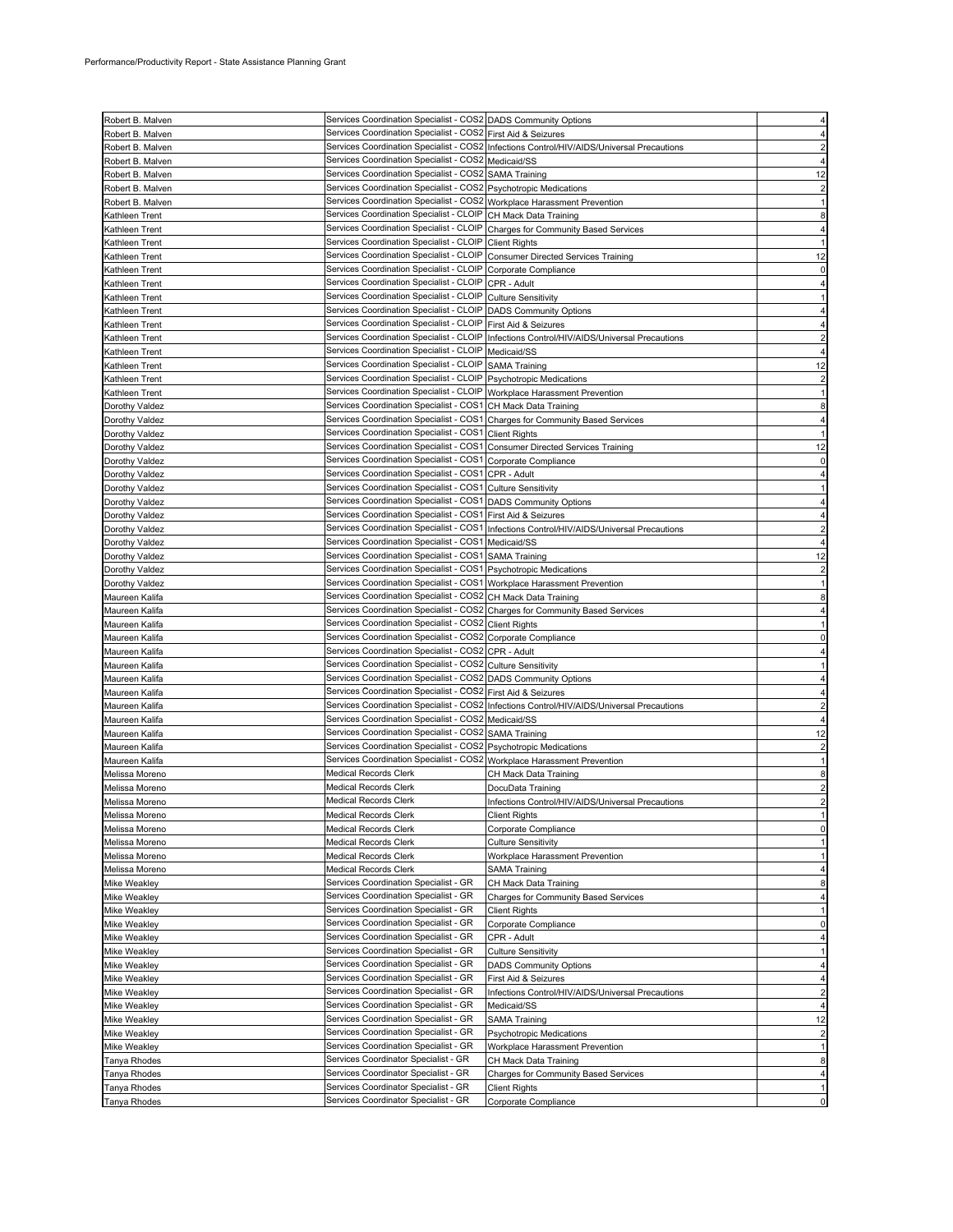| Tanya Rhodes    | Services Coordinator Specialist - GR                                           |                                                                                             |                         |
|-----------------|--------------------------------------------------------------------------------|---------------------------------------------------------------------------------------------|-------------------------|
|                 |                                                                                | CPR - Adult                                                                                 |                         |
| Tanya Rhodes    | Services Coordinator Specialist - GR                                           | <b>Culture Sensitivity</b>                                                                  |                         |
| Tanya Rhodes    | Services Coordinator Specialist - GR                                           | First Aid & Seizures                                                                        |                         |
| Tanya Rhodes    | Services Coordinator Specialist - GR                                           | SAMA Training                                                                               | 12                      |
| Tanya Rhodes    | Services Coordinator Specialist - GR                                           | Psychotropic Medications                                                                    |                         |
| Tanya Rhodes    | Services Coordinator Specialist - GR                                           | Infections Control/HIV/AIDS/Universal Precautions                                           |                         |
| Tanya Rhodes    | Services Coordinator Specialist - GR                                           | Workplace Harassment Prevention                                                             |                         |
| Tanya Rhodes    | Services Coordinator Specialist - GR                                           |                                                                                             |                         |
|                 |                                                                                |                                                                                             |                         |
| Adriana Arispe  | Services Coordinator Specialist -HCS                                           | CH Mack Data Training                                                                       |                         |
| Adriana Arispe  | Services Coordinator Specialist -HCS                                           | <b>Charges for Community Based Services</b>                                                 |                         |
| Adriana Arispe  | Services Coordinator Specialist -HCS                                           | <b>Client Rights</b>                                                                        |                         |
| Adriana Arispe  | Services Coordinator Specialist -HCS                                           | Corporate Compliance                                                                        |                         |
| Adriana Arispe  | Services Coordinator Specialist -HCS                                           | CPR - Adult                                                                                 |                         |
| Adriana Arispe  | Services Coordinator Specialist -HCS                                           | <b>Culture Sensitivity</b>                                                                  |                         |
| Adriana Arispe  | Services Coordinator Specialist -HCS                                           | First Aid & Seizures                                                                        |                         |
|                 |                                                                                |                                                                                             |                         |
| Adriana Arispe  | Services Coordinator Specialist -HCS                                           | <b>SAMA Training</b>                                                                        | 12                      |
| Adriana Arispe  | Services Coordinator Specialist -HCS                                           | Psychotropic Medications                                                                    | 2                       |
| Adriana Arispe  | Services Coordinator Specialist -HCS                                           | Infections Control/HIV/AIDS/Universal Precautions                                           |                         |
| Adriana Arispe  | Services Coordinator Specialist -HCS                                           | Workplace Harassment Prevention                                                             |                         |
| Patty Garcia    | Services Coordination Team Leader - I & E Charges for Community Based Services |                                                                                             |                         |
| Patty Garcia    | Services Coordination Team Leader - I & E Client Rights                        |                                                                                             |                         |
| Patty Garcia    | Services Coordination Team Leader - I & E Corporate Compliance                 |                                                                                             |                         |
|                 |                                                                                |                                                                                             |                         |
| Patty Garcia    | Services Coordination Team Leader - I & E Culture Sensitivity                  |                                                                                             |                         |
| Patty Garcia    | Services Coordination Team Leader - I & E DADS Community Options               |                                                                                             |                         |
| Patty Garcia    | Services Coordination Team Leader - I & E Medicaid/SS                          |                                                                                             |                         |
| Patty Garcia    | Services Coordination Team Leader - I & E SAMA Training                        |                                                                                             | 12                      |
| Patty Garcia    |                                                                                | Services Coordination Team Leader - I & E   Policies and Procedures/Workers Compensation    |                         |
| Patty Garcia    | Services Coordination Team Leader - I & E Workplace Harassment Prevention      |                                                                                             |                         |
|                 |                                                                                |                                                                                             |                         |
| Patty Garcia    | Services Coordination Team Leader - I & E Psychotropic Medications             |                                                                                             |                         |
| Patty Garcia    |                                                                                | Services Coordination Team Leader - I & E Infections Control/HIV/AIDS/Universal Precautions |                         |
| inda Rodriguez. | Services Coordinator Specialist -GR                                            | <b>Charges for Community Based Services</b>                                                 |                         |
| inda Rodriguez. | Services Coordinator Specialist -GR                                            | <b>Client Rights</b>                                                                        |                         |
| inda Rodriguez. | Services Coordinator Specialist -GR                                            | Corporate Compliance                                                                        | $\Omega$                |
| inda Rodriguez. | Services Coordinator Specialist -GR                                            | Culture Sensitivity                                                                         |                         |
|                 | Services Coordinator Specialist -GR                                            |                                                                                             |                         |
| inda Rodriguez. |                                                                                | <b>DADS Community Options</b>                                                               |                         |
| inda Rodriguez  | Services Coordinator Specialist -GR                                            | Medicaid/SS                                                                                 |                         |
| inda Rodriguez. | Services Coordinator Specialist -GR                                            | SAMA Training                                                                               | 12                      |
| inda Rodriguez. | Services Coordinator Specialist -GR                                            | Policies and Procedures/Workers Compensation                                                |                         |
| inda Rodriguez. | Services Coordinator Specialist -GR                                            | Workplace Harassment Prevention                                                             |                         |
| Linda Rodriguez | Services Coordinator Specialist -GR                                            | Psychotropic Medications                                                                    |                         |
| Linda Rodriguez | Services Coordinator Specialist -GR                                            | Infections Control/HIV/AIDS/Universal Precautions                                           | 2                       |
|                 |                                                                                |                                                                                             |                         |
| Linda Rodriguez | Services Coordinator Specialist -GR                                            | CH Mack Data Training                                                                       |                         |
| inda Rodriguez  | Services Coordinator Specialist -GR                                            | <b>Charges for Community Based Services</b>                                                 |                         |
| Raymond Paige   | Services Coordination Specialist - GR                                          | <b>Client Rights</b>                                                                        |                         |
| Raymond Paige   | Services Coordination Specialist - GR                                          | Corporate Compliance                                                                        | O                       |
| Raymond Paige   | Services Coordination Specialist - GR                                          | CPR - Adult                                                                                 |                         |
| Raymond Paige   | Services Coordination Specialist - GR                                          | <b>Culture Sensitivity</b>                                                                  |                         |
|                 |                                                                                |                                                                                             |                         |
| Raymond Paige   | Services Coordination Specialist - GR                                          | <b>DADS Community Options</b>                                                               |                         |
| Raymond Paige   | Services Coordination Specialist - GR                                          | First Aid & Seizures                                                                        |                         |
| Raymond Paige   | Services Coordination Specialist - GR                                          | Infections Control/HIV/AIDS/Universal Precautions                                           |                         |
| Raymond Paige   | Services Coordination Specialist - GR                                          | Medicaid/SS                                                                                 |                         |
| Raymond Paige   | Services Coordination Specialist - GR                                          | <b>SAMA Training</b>                                                                        | 12                      |
| Raymond Paige   | Services Coordination Specialist - GR                                          | <b>Psychotropic Medications</b>                                                             | $\overline{2}$          |
| Raymond Paige   | Services Coordination Specialist - GR                                          | Workplace Harassment Prevention                                                             | 1                       |
|                 | Services Coordination Specialist - GR                                          |                                                                                             |                         |
| Raymond Paige   |                                                                                | CH Mack Data Training                                                                       | 8                       |
| Raymond Paige   | Services Coordination Specialist - GR                                          | <b>Charges for Community Based Services</b>                                                 | 4                       |
| Anthony Jalomo  | <b>ALA Director</b>                                                            | <b>Client Rights</b>                                                                        |                         |
| Anthony Jalomo  | <b>ALA Director</b>                                                            | Corporate Compliance                                                                        | 0                       |
| Anthony Jalomo  | <b>ALA Director</b>                                                            | CPR - Adult                                                                                 |                         |
| Anthony Jalomo  | <b>ALA Director</b>                                                            | <b>Culture Sensitivity</b>                                                                  |                         |
| Anthony Jalomo  | <b>ALA Director</b>                                                            | <b>DADS Community Options</b>                                                               | 4                       |
| Anthony Jalomo  | <b>ALA Director</b>                                                            |                                                                                             |                         |
|                 |                                                                                | First Aid & Seizures                                                                        | 4                       |
| Arnold Ferguson | Team Leader - GR                                                               | Infections Control/HIV/AIDS/Universal Precautions                                           | $\overline{\mathbf{c}}$ |
| Arnold Ferguson | Team Leader - GR                                                               | Medicaid/SS                                                                                 |                         |
| Arnold Ferguson | Team Leader - GR                                                               | <b>SAMA Training</b>                                                                        | 12                      |
| Arnold Ferguson | Team Leader - GR                                                               | Psychotropic Medications                                                                    | $\overline{2}$          |
| Arnold Ferguson | Team Leader - GR                                                               | Workplace Harassment Prevention                                                             |                         |
| Arnold Ferguson | Team Leader - GR                                                               | CH Mack Data Training                                                                       | 8                       |
|                 |                                                                                |                                                                                             |                         |
| Arnold Ferguson | Team Leader - GR                                                               | <b>Client Rights</b>                                                                        | 1                       |
| Arnold Ferguson | Team Leader - GR                                                               | Corporate Compliance                                                                        | 0                       |
| Arnold Ferguson | Team Leader - GR                                                               | <b>Culture Sensitivity</b>                                                                  |                         |
| Arnold Ferguson | Team Leader - GR                                                               | Infections Control/HIV/AIDS/Universal Precautions                                           |                         |
| Arnold Ferguson | Team Leader - GR                                                               | Workplace Harassment Prevention                                                             |                         |
|                 |                                                                                |                                                                                             |                         |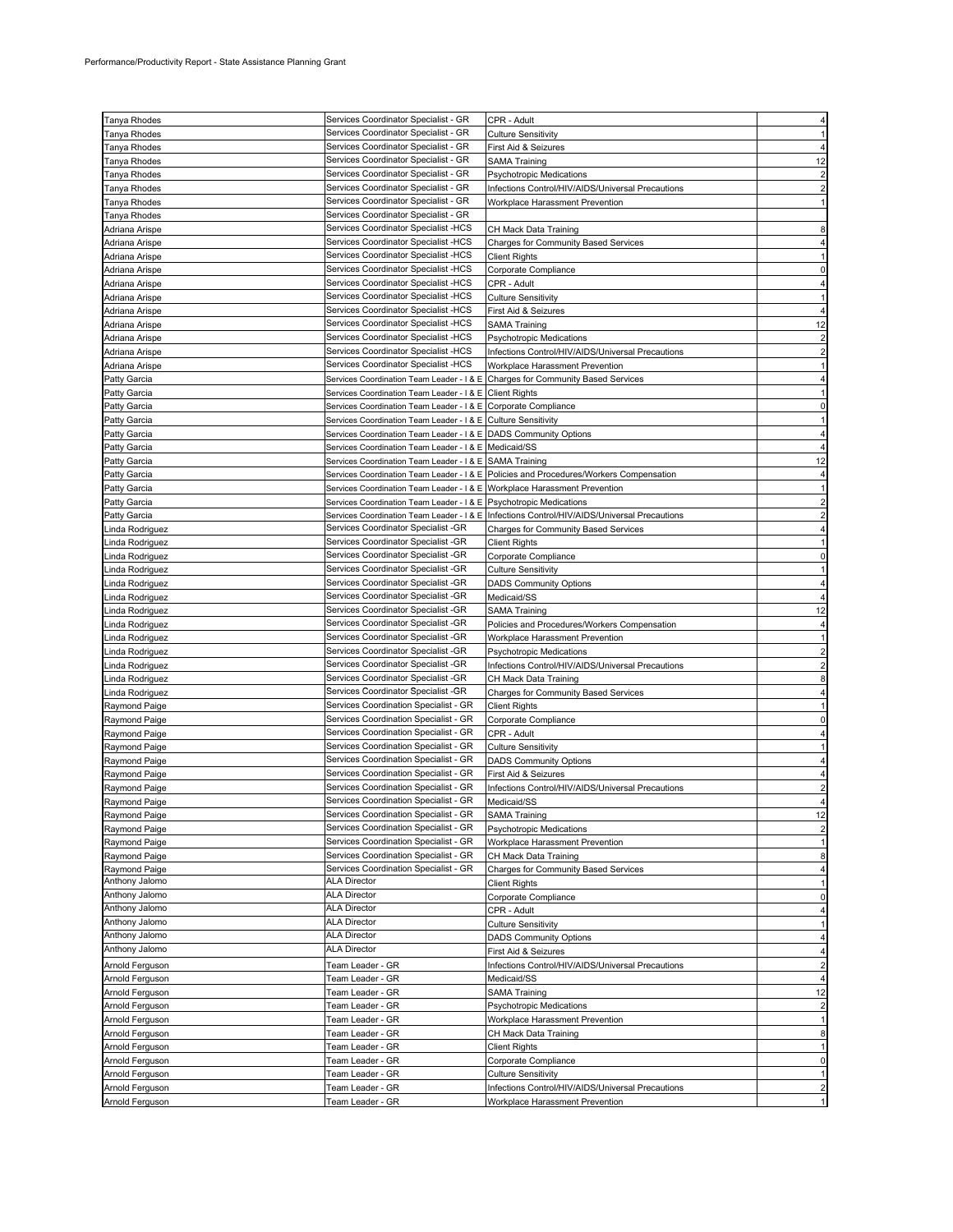|                                 | Team Leader - GR                                 | CH Mack Data Training                             |                |
|---------------------------------|--------------------------------------------------|---------------------------------------------------|----------------|
| Arnold Ferguson                 |                                                  |                                                   |                |
| Arnold Ferguson                 | Team Leader - GR                                 | Charges for Community Based Services              |                |
| Tammy Webster                   | Team Leader - GR                                 | Client Rights                                     |                |
| Tammy Webster                   | Team Leader - GR                                 | Corporate Compliance                              | O              |
| Tammy Webster                   | Team Leader - GR                                 | CPR - Adult                                       |                |
| Tammy Webster                   | Team Leader - GR                                 | Culture Sensitivity                               |                |
| Tammy Webster                   | Team Leader - GR                                 | <b>DADS Community Options</b>                     |                |
| Tammy Webster                   | Team Leader - GR                                 | First Aid & Seizures                              |                |
| Tammy Webster                   |                                                  | Infections Control/HIV/AIDS/Universal Precautions |                |
|                                 | Team Leader - GR                                 |                                                   |                |
| <b>Tammy Webster</b>            | Team Leader - GR                                 | Medicaid/SS                                       |                |
| Tammy Webster                   | Team Leader - GR                                 | <b>SAMA Training</b>                              | 12             |
| <b>Tammy Webster</b>            | Team Leader - GR                                 | <b>Psychotropic Medications</b>                   |                |
| Tammy Webster                   | Team Leader - GR                                 | Workplace Harassment Prevention                   |                |
| Tammy Webster                   | Team Leader - GR                                 | CH Mack Data Training                             |                |
| Tammy Webster                   | Team Leader - GR                                 | <b>Charges for Community Based Services</b>       |                |
| Jacob Ulczynski                 | Services Coordination Specialist - GR            | <b>Client Rights</b>                              |                |
| Jacob Ulczynski                 |                                                  | Corporate Compliance                              |                |
|                                 | Services Coordination Specialist - GR            |                                                   |                |
| Jacob Ulczynski                 | Services Coordination Specialist - GR            | CPR - Adult                                       |                |
| Jacob Ulczynski                 | Services Coordination Specialist - GR            | <b>Culture Sensitivity</b>                        |                |
| Jacob Ulczynski                 | Services Coordination Specialist - GR            | <b>DADS Community Options</b>                     |                |
| Jacob Ulczynski                 | Services Coordination Specialist - GR            | First Aid & Seizures                              |                |
| Jacob Ulczynski                 | Services Coordination Specialist - GR            | Infections Control/HIV/AIDS/Universal Precautions |                |
| Jacob Ulczynski                 | Services Coordination Specialist - GR            | Medicaid/SS                                       |                |
| Jacob Ulczynski                 | Services Coordination Specialist - GR            | <b>SAMA Training</b>                              | 12             |
| Jacob Ulczynski                 | Services Coordination Specialist - GR            | <b>Psychotropic Medications</b>                   | $\overline{c}$ |
|                                 |                                                  |                                                   |                |
| Jacob Ulczynski                 | Services Coordination Specialist - GR            | Workplace Harassment Prevention                   | 1              |
| Jacob Ulczynski                 | Services Coordination Specialist - GR            | CH Mack Data Training                             |                |
| Jacob Ulczynski                 | Services Coordination Specialist - GR            | <b>Charges for Community Based Services</b>       |                |
| Giovianne Washington            | Compliance Reviewer - GR                         | Client Rights                                     |                |
| Giovianne Washington            | Compliance Reviewer - GR                         | Corporate Compliance                              |                |
| Giovianne Washington            | Compliance Reviewer - GR                         | CPR - Adult                                       |                |
| Giovianne Washington            | Compliance Reviewer - GR                         | Culture Sensitivity                               |                |
| Giovianne Washington            | Compliance Reviewer - GR                         | <b>DADS Community Options</b>                     |                |
|                                 |                                                  |                                                   |                |
| Giovianne Washington            | Compliance Reviewer - GR                         | First Aid & Seizures                              |                |
| Giovianne Washington            | Compliance Reviewer - GR                         | Infections Control/HIV/AIDS/Universal Precautions |                |
| Giovianne Washington            | Compliance Reviewer - GR                         | Medicaid/SS                                       |                |
| Giovianne Washington            | Compliance Reviewer - GR                         | SAMA Training                                     | 12             |
| Giovianne Washington            | Compliance Reviewer - GR                         | <b>Psychotropic Medications</b>                   | $\overline{2}$ |
| Giovianne Washington            | Compliance Reviewer - GR                         | Workplace Harassment Prevention                   |                |
| Giovianne Washington            | Compliance Reviewer - GR                         | CH Mack Data Training                             |                |
| Giovianne Washington            | Compliance Reviewer - GR                         | Charges for Community Based Services              |                |
| Satira Hollis                   | Services Coordinator - COS                       | Client Rights                                     |                |
|                                 |                                                  |                                                   |                |
| Satira Hollis                   | Services Coordinator - COS                       | Corporate Compliance                              |                |
| Satira Hollis                   | Services Coordinator - COS                       | CPR - Adult                                       |                |
| Satira Hollis                   | Services Coordinator - COS                       | Culture Sensitivity                               |                |
| Satira Hollis                   | Services Coordinator - COS                       | <b>DADS Community Options</b>                     |                |
| Satira Hollis                   | Services Coordinator - COS                       | First Aid & Seizures                              |                |
| Satira Hollis                   | Services Coordinator - COS                       | Infections Control/HIV/AIDS/Universal Precautions |                |
| Satira Hollis                   | Services Coordinator - COS                       | Medicaid/SS                                       |                |
| Satira Hollis                   | Services Coordinator - COS                       | SAMA Training                                     | 12             |
| Satira Hollis                   | Services Coordinator - COS                       | <b>Psychotropic Medications</b>                   | $\overline{2}$ |
|                                 |                                                  |                                                   | 1              |
| Satira Hollis                   | Services Coordinator - COS                       | Workplace Harassment Prevention                   |                |
| Satira Hollis                   | Services Coordinator - COS                       | CH Mack Data Training                             | 8              |
| Satira Hollis                   | Services Coordinator - COS                       | Charges for Community Based Services              | 4              |
| Teresa Kolenda                  | Administrative Assistant                         | Client Rights                                     |                |
| Teresa Kolenda                  | Administrative Assistant                         | Corporate Compliance                              | $\Omega$       |
| Teresa Kolenda                  | Administrative Assistant                         | CPR - Adult                                       |                |
| Teresa Kolenda                  | Administrative Assistant                         | <b>Culture Sensitivity</b>                        |                |
| Teresa Kolenda                  | Administrative Assistant                         | <b>DADS Community Options</b>                     | 4              |
| Teresa Kolenda                  | Administrative Assistant                         | First Aid & Seizures                              |                |
| Teresa Kolenda                  | Administrative Assistant                         | Infections Control/HIV/AIDS/Universal Precautions | $\overline{2}$ |
|                                 |                                                  |                                                   |                |
| Patrick Hopkins                 | Clinical Psychologist                            | Medicaid/SS                                       |                |
| Patrick Hopkins                 | Clinical Psychologist                            | <b>SAMA Training</b>                              | 12             |
| Patrick Hopkins                 | Clinical Psychologist                            | Psychotropic Medications                          | $\overline{2}$ |
| Patrick Hopkins                 | <b>Clinical Psychologist</b>                     | Workplace Harassment Prevention                   |                |
| Patrick Hopkins                 | Clinical Psychologist                            | CH Mack Data Training                             | 8              |
| Patrick Hopkins                 | Clinical Psychologist                            | <b>Client Rights</b>                              | 1              |
| Patrick Hopkins                 | Clinical Psychologist                            | Corporate Compliance                              | $\mathbf 0$    |
| Patrick Hopkins                 | Clinical Psychologist                            | <b>Culture Sensitivity</b>                        | 1              |
|                                 |                                                  | Infections Control/HIV/AIDS/Universal Precautions | $\overline{c}$ |
| Patrick Hopkins                 | Clinical Psychologist                            |                                                   |                |
| Patrick Hopkins                 |                                                  |                                                   |                |
|                                 | Clinical Psychologist                            | Workplace Harassment Prevention                   | 1              |
| Patrick Hopkins<br>Vanessa Chan | Clinical Psychologist<br>Psychological Associate | <b>SAMA Training</b><br>C.E.U.'s                  | 4<br>6         |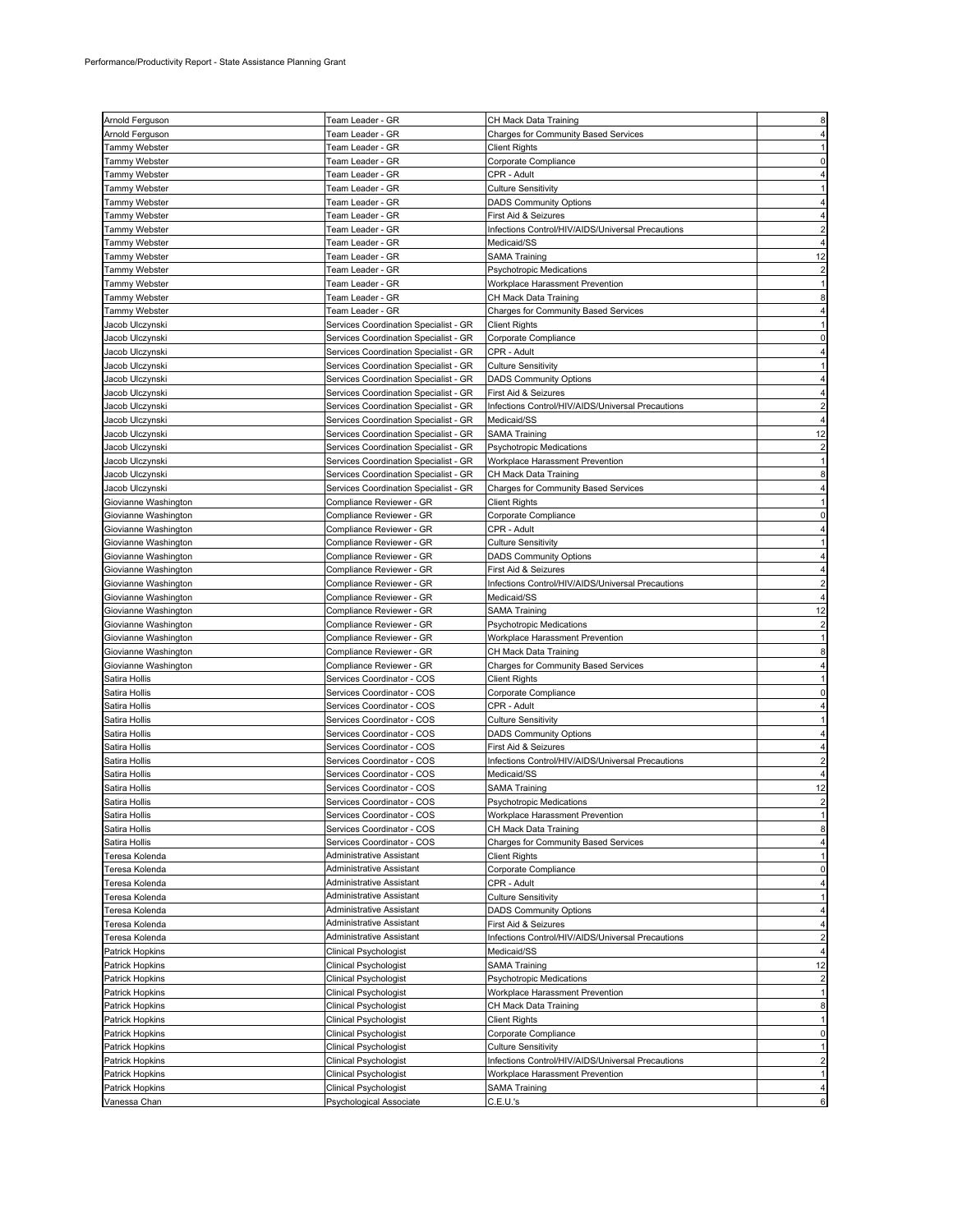| Vanessa Chan                        | Psychological Associate                                                          | <b>Client Rights</b>                                     |                |
|-------------------------------------|----------------------------------------------------------------------------------|----------------------------------------------------------|----------------|
| Vanessa Chan                        | Psychological Associate                                                          | Corporate Compliance                                     |                |
| Vanessa Chan                        | Psychological Associate                                                          | CPR - Adult                                              |                |
| Vanessa Chan                        | Psychological Associate                                                          | Culture Sensitivity                                      |                |
| Vanessa Chan                        | Psychological Associate                                                          | First Aid & Seizures                                     |                |
| Vanessa Chan                        | Psychological Associate                                                          | Infections Control/HIV/AIDS/Universal Precautions        | $\overline{c}$ |
| Vanessa Chan                        | Psychological Associate                                                          | SAMA Training                                            | 12             |
| Wallace Ross                        | Psychological Associate                                                          | Policies and Procedures/Workers Compensation             | 4              |
| Wallace Ross                        | Psychological Associate                                                          | Psychotropic Medications                                 | $\overline{c}$ |
| Wallace Ross                        | Psychological Associate                                                          | Workplace Harassment Prevention                          |                |
| Wallace Ross                        | Psychological Associate                                                          | C.E.U.'s                                                 | 6              |
| Wallace Ross                        | Psychological Associate                                                          | Charges for Community Based Services                     |                |
| Wallace Ross                        | Psychological Associate                                                          | Client Rights                                            |                |
| Wallace Ross                        | Psychological Associate                                                          | Corporate Compliance                                     |                |
| Wallace Ross                        | Psychological Associate                                                          | Culture Sensitivity                                      |                |
| Harmony Cooper                      | Services Coordination Specialist - HCS                                           | Infections Control/HIV/AIDS/Universal Precautions        |                |
| Harmony Cooper                      | Services Coordination Specialist - HCS                                           | <b>SAMA Training</b>                                     | 12             |
| Harmony Cooper                      | Services Coordination Specialist - HCS<br>Services Coordination Specialist - HCS | Workplace Harassment Prevention                          | 6              |
| Harmony Cooper                      | Services Coordination Specialist - HCS                                           | C.E.U.'s                                                 |                |
| Harmony Cooper                      | Services Coordination Specialist - HCS                                           | <b>Charges for Community Based Services</b>              |                |
| Harmony Cooper                      | Services Coordination Specialist - HCS                                           | <b>Client Rights</b><br>Corporate Compliance             | $\Omega$       |
| Harmony Cooper<br>Harmony Cooper    | Services Coordination Specialist - HCS                                           | Culture Sensitivity                                      |                |
| Harmony Cooper                      | Services Coordination Specialist - HCS                                           | Infections Control/HIV/AIDS/Universal Precautions        | 2              |
| Harmony Cooper                      | Services Coordination Specialist - HCS                                           | <b>SAMA Training</b>                                     | 12             |
| Harmony Cooper                      | Services Coordination Specialist - HCS                                           | Workplace Harassment Prevention                          |                |
| Harmony Cooper                      | Services Coordination Specialist - HCS                                           | CH Mack Data Training                                    | 8              |
| Harmony Cooper                      | Services Coordination Specialist - HCS                                           | <b>Charges for Community Based Services</b>              |                |
| Sheila Butler-Hill                  | Services Coordination Specialist - HCS                                           | <b>Client Rights</b>                                     |                |
| Sheila Butler-Hill                  | Services Coordination Specialist - HCS                                           | Corporate Compliance                                     | 0              |
| Sheila Butler-Hill                  | Services Coordination Specialist - HCS                                           | CPR - Adult                                              |                |
| Sheila Butler-Hill                  | Services Coordination Specialist - HCS                                           | <b>Culture Sensitivity</b>                               |                |
| Sheila Butler-Hill                  | Services Coordination Specialist - HCS                                           | <b>DADS Community Options</b>                            |                |
| Sheila Butler-Hill                  | Services Coordination Specialist - HCS                                           | First Aid & Seizures                                     |                |
| Sheila Butler-Hill                  | Services Coordination Specialist - HCS                                           | Infections Control/HIV/AIDS/Universal Precautions        |                |
| Sheila Butler-Hill                  | Services Coordination Specialist - HCS                                           | Medicaid/SS                                              |                |
| Sheila Butler-Hill                  | Services Coordination Specialist - HCS                                           | <b>SAMA Training</b>                                     | 12             |
| Sheila Butler-Hill                  | Services Coordination Specialist - HCS                                           | <b>Psychotropic Medications</b>                          |                |
| Sheila Butler-Hill                  | Services Coordination Specialist - HCS                                           | Workplace Harassment Prevention                          |                |
| Sheila Butler-Hill                  | Services Coordination Specialist - HCS                                           | CH Mack Data Training                                    | 8              |
| Sheila Butler-Hill                  | Services Coordination Specialist - HCS                                           | Charges for Community Based Services                     |                |
| Gerald Perez                        | Services Coordination Specialist - HCS                                           | <b>Client Rights</b>                                     |                |
| Gerald Perez                        | Services Coordination Specialist - HCS                                           | Corporate Compliance                                     | 0              |
| Gerald Perez                        | Services Coordination Specialist - HCS                                           | CPR - Adult                                              |                |
| Gerald Perez                        | Services Coordination Specialist - HCS                                           | Culture Sensitivity                                      |                |
| <b>Gerald Perez</b>                 | Services Coordination Specialist - HCS                                           | <b>DADS Community Options</b>                            |                |
| Gerald Perez                        | Services Coordination Specialist - HCS                                           | First Aid & Seizures                                     |                |
| Gerald Perez                        | Services Coordination Specialist - HCS<br>Services Coordination Specialist - HCS | Infections Control/HIV/AIDS/Universal Precautions        |                |
| Gerald Perez<br><b>Gerald Perez</b> | Services Coordination Specialist - HCS                                           | Medicaid/SS<br><b>SAMA Training</b>                      | 12             |
| <b>Gerald Perez</b>                 | Services Coordination Specialist - HCS                                           |                                                          | $\overline{c}$ |
| <b>Gerald Perez</b>                 | Services Coordination Specialist - HCS                                           | <b>Psychotropic Medications</b>                          |                |
| Gerald Perez                        | Services Coordination Specialist - HCS                                           | Workplace Harassment Prevention<br>CH Mack Data Training | 8              |
| <b>Gerald Perez</b>                 | Services Coordination Specialist - HCS                                           | <b>Charges for Community Based Services</b>              | 4              |
| Pamela Clark                        | Services Coordination Specialist - HCS                                           | <b>Client Rights</b>                                     | 1              |
| Pamela Clark                        | Services Coordination Specialist - HCS                                           | Corporate Compliance                                     | 0              |
| Pamela Clark                        | Services Coordination Specialist - HCS                                           | CPR - Adult                                              | 4              |
| Pamela Clark                        | Services Coordination Specialist - HCS                                           | <b>Culture Sensitivity</b>                               | 1              |
| Pamela Clark                        | Services Coordination Specialist - HCS                                           | <b>DADS Community Options</b>                            |                |
| Pamela Clark                        | Services Coordination Specialist - HCS                                           | First Aid & Seizures                                     | 4              |
| Pamela Clark                        | Services Coordination Specialist - HCS                                           | Infections Control/HIV/AIDS/Universal Precautions        | $\overline{c}$ |
| Pamela Clark                        | Services Coordination Specialist - HCS                                           | Medicaid/SS                                              |                |
| Pamela Clark                        | Services Coordination Specialist - HCS                                           | <b>SAMA Training</b>                                     | 12             |
| Pamela Clark                        | Services Coordination Specialist - HCS                                           | <b>Psychotropic Medications</b>                          |                |
| Pamela Clark                        | Services Coordination Specialist - HCS                                           | Workplace Harassment Prevention                          |                |
| Pamela Clark                        | Services Coordination Specialist - HCS                                           | CH Mack Data Training                                    | 8              |
| Pamela Clark                        | Services Coordination Specialist - HCS                                           | <b>Charges for Community Based Services</b>              | 4              |
| JoAnn Clinton                       | Services Coordination Specialist - HCS                                           | <b>Client Rights</b>                                     | $\overline{1}$ |
| JoAnn Clinton                       | Services Coordination Specialist - HCS                                           | Corporate Compliance                                     | 0              |
| JoAnn Clinton                       | Services Coordination Specialist - HCS                                           | CPR - Adult                                              | 4              |
| JoAnn Clinton                       | Services Coordination Specialist - HCS                                           | <b>Culture Sensitivity</b>                               |                |
| JoAnn Clinton                       | Services Coordination Specialist - HCS                                           | <b>DADS Community Options</b>                            |                |
| JoAnn Clinton                       | Services Coordination Specialist - HCS                                           | First Aid & Seizures                                     |                |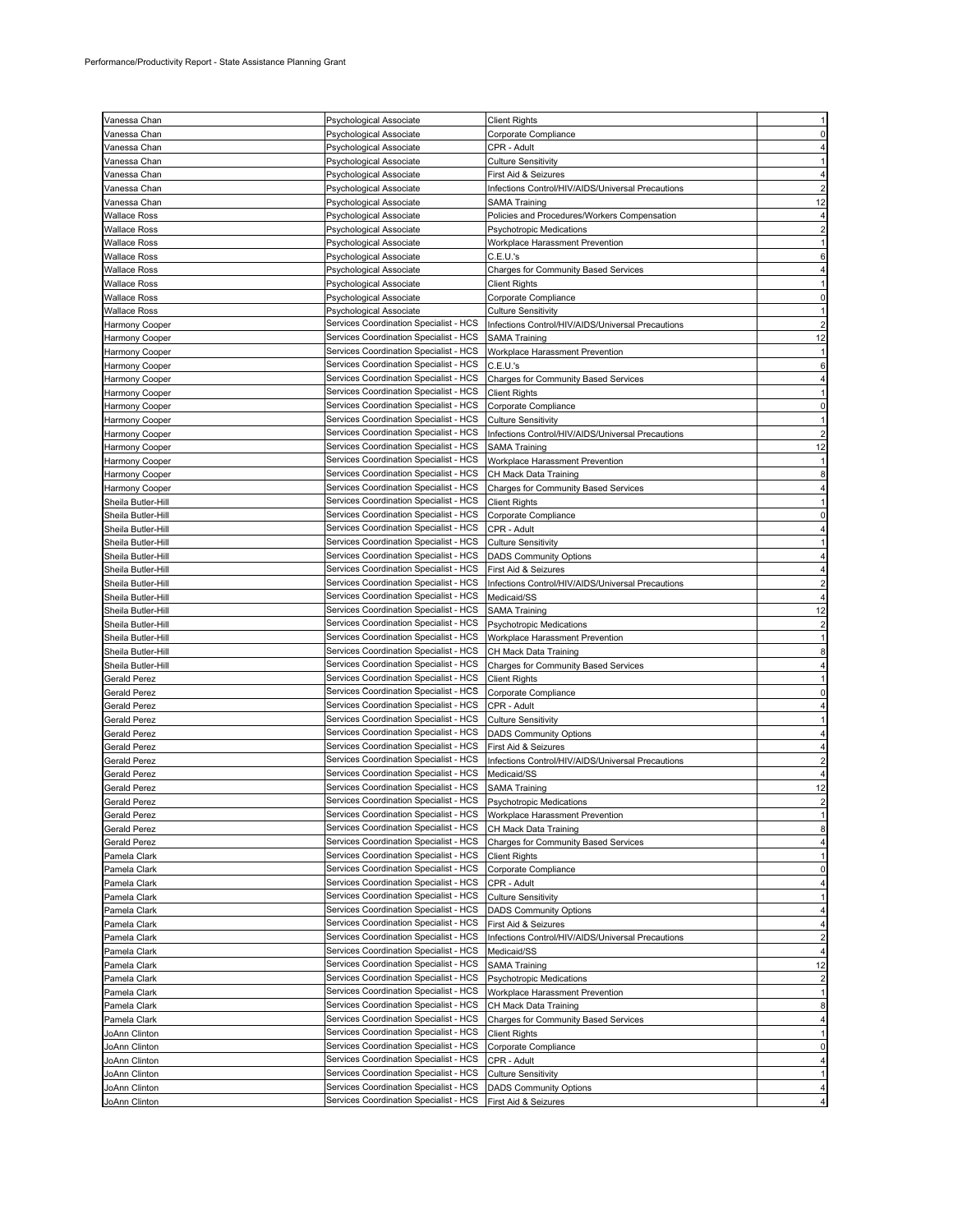| JoAnn Clinton       | Services Coordination Specialist - HCS | Infections Control/HIV/AIDS/Universal Precautions |                |
|---------------------|----------------------------------------|---------------------------------------------------|----------------|
| JoAnn Clinton       | Services Coordination Specialist - HCS | Medicaid/SS                                       |                |
|                     | Services Coordination Specialist - HCS |                                                   | 12             |
| JoAnn Clinton       | Services Coordination Specialist - HCS | <b>SAMA Training</b>                              |                |
| JoAnn Clinton       |                                        | <b>Psychotropic Medications</b>                   | 2              |
| JoAnn Clinton       | Services Coordination Specialist - HCS | Workplace Harassment Prevention                   |                |
| JoAnn Clinton       | Services Coordination Specialist - HCS | CH Mack Data Training                             | 8              |
| JoAnn Clinton       | Services Coordination Specialist - HCS | Charges for Community Based Services              |                |
| Kendra Herring      | Services Coordination Specialist - HCS | <b>Client Rights</b>                              |                |
| Kendra Herring      | Services Coordination Specialist - HCS | Corporate Compliance                              | $\Omega$       |
| Kendra Herring      | Services Coordination Specialist - HCS | CPR - Adult                                       |                |
| Kendra Herring      | Services Coordination Specialist - HCS | <b>Culture Sensitivity</b>                        |                |
| Kendra Herring      | Services Coordination Specialist - HCS | <b>DADS Community Options</b>                     |                |
| Kendra Herring      | Services Coordination Specialist - HCS | First Aid & Seizures                              |                |
| Kendra Herring      | Services Coordination Specialist - HCS | Infections Control/HIV/AIDS/Universal Precautions |                |
| Kendra Herring      | Services Coordination Specialist - HCS | Medicaid/SS                                       |                |
| Kendra Herring      | Services Coordination Specialist - HCS | <b>SAMA Training</b>                              | 12             |
| Kendra Herring      | Services Coordination Specialist - HCS | <b>Psychotropic Medications</b>                   | 2              |
| Kendra Herring      | Services Coordination Specialist - HCS | Workplace Harassment Prevention                   |                |
| Kendra Herring      | Services Coordination Specialist - HCS | CH Mack Data Training                             | 8              |
| Kendra Herring      | Services Coordination Specialist - HCS | Charges for Community Based Services              |                |
| Jennifer Dague      | Services Coordination Specialist - HCS | <b>Client Rights</b>                              |                |
|                     | Services Coordination Specialist - HCS |                                                   | 0              |
| Jennifer Dague      | Services Coordination Specialist - HCS | Corporate Compliance                              |                |
| Jennifer Dague      | Services Coordination Specialist - HCS | CPR - Adult                                       |                |
| Jennifer Dague      |                                        | <b>Culture Sensitivity</b>                        |                |
| Jennifer Dague      | Services Coordination Specialist - HCS | <b>DADS Community Options</b>                     |                |
| Jennifer Dague      | Services Coordination Specialist - HCS | First Aid & Seizures                              |                |
| Jennifer Dague      | Services Coordination Specialist - HCS | Infections Control/HIV/AIDS/Universal Precautions |                |
| Jennifer Dague      | Services Coordination Specialist - HCS | Medicaid/SS                                       |                |
| Jennifer Dague      | Services Coordination Specialist - HCS | <b>SAMA Training</b>                              | 12             |
| Jennifer Dague      | Services Coordination Specialist - HCS | <b>Psychotropic Medications</b>                   |                |
| Jennifer Dague      | Services Coordination Specialist - HCS | Workplace Harassment Prevention                   |                |
| Jennifer Dague      | Services Coordination Specialist - HCS | CH Mack Data Training                             | 8              |
| Jennifer Dague      | Services Coordination Specialist - HCS | Charges for Community Based Services              |                |
| Yaritza Diaz-Cosino | Services Coordination Specialist - HCS | <b>Client Rights</b>                              |                |
| Yaritza Diaz-Cosino | Services Coordination Specialist - HCS | Corporate Compliance                              |                |
| Yaritza Diaz-Cosino | Services Coordination Specialist - HCS | CPR - Adult                                       |                |
| Yaritza Diaz-Cosino | Services Coordination Specialist - HCS | <b>Culture Sensitivity</b>                        |                |
| Ƴaritza Diaz-Cosino | Services Coordination Specialist - HCS | <b>DADS Community Options</b>                     |                |
| raritza Diaz-Cosino | Services Coordination Specialist - HCS | First Aid & Seizures                              |                |
|                     | Services Coordination Specialist - HCS | Infections Control/HIV/AIDS/Universal Precautions |                |
| Yaritza Diaz-Cosino | Services Coordination Specialist - HCS |                                                   |                |
| Yaritza Diaz-Cosino |                                        | Medicaid/SS                                       |                |
| Yaritza Diaz-Cosino | Services Coordination Specialist - HCS | <b>SAMA Training</b>                              | 12             |
| Yaritza Diaz-Cosino | Services Coordination Specialist - HCS | <b>Psychotropic Medications</b>                   | $\overline{c}$ |
| Yaritza Diaz-Cosino | Services Coordination Specialist - HCS | Workplace Harassment Prevention                   |                |
| Yaritza Diaz-Cosino | Services Coordination Specialist - HCS | CH Mack Data Training                             | 8              |
| Yaritza Diaz-Cosino | Services Coordination Specialist - HCS | Charges for Community Based Services              |                |
| Jessica Donovan     | Services Coordination Specialist - HCS | <b>Client Rights</b>                              |                |
| Jessica Donovan     | Services Coordination Specialist - HCS | Corporate Compliance                              | 0              |
| Jessica Donovan     | Services Coordination Specialist - HCS | CPR - Adult                                       |                |
| Jessica Donovan     | Services Coordination Specialist - HCS | <b>Culture Sensitivity</b>                        |                |
| Jessica Donovan     | Services Coordination Specialist - HCS | <b>DADS Community Options</b>                     |                |
| Jessica Donovan     | Services Coordination Specialist - HCS | First Aid & Seizures                              |                |
| Jessica Donovan     | Services Coordination Specialist - HCS | Infections Control/HIV/AIDS/Universal Precautions | $\overline{c}$ |
| Jessica Donovan     | Services Coordination Specialist - HCS | Medicaid/SS                                       |                |
| Jessica Donovan     | Services Coordination Specialist - HCS | <b>SAMA Training</b>                              | 12             |
| Jessica Donovan     | Services Coordination Specialist - HCS | <b>Psychotropic Medications</b>                   | $\overline{c}$ |
| Jessica Donovan     | Services Coordination Specialist - HCS | Workplace Harassment Prevention                   | 1              |
| Jessica Donovan     | Services Coordination Specialist - HCS | CH Mack Data Training                             | 8              |
| Jessica Donovan     | Services Coordination Specialist - HCS | Charges for Community Based Services              | 4              |
| Joan Ellebracht     | Services Coordination Specialist - HCS | <b>Client Rights</b>                              |                |
| Joan Ellebracht     | Services Coordination Specialist - HCS | Corporate Compliance                              | 0              |
| Joan Ellebracht     | Services Coordination Specialist - HCS | CPR - Adult                                       |                |
|                     | Services Coordination Specialist - HCS |                                                   |                |
| Joan Ellebracht     |                                        | <b>Culture Sensitivity</b>                        |                |
| Joan Ellebracht     | Services Coordination Specialist - HCS | <b>DADS Community Options</b>                     |                |
| Joan Ellebracht     | Services Coordination Specialist - HCS | First Aid & Seizures                              |                |
| Joan Ellebracht     | Services Coordination Specialist - HCS | Infections Control/HIV/AIDS/Universal Precautions | $\overline{c}$ |
| Joan Ellebracht     | Services Coordination Specialist - HCS | Medicaid/SS                                       |                |
| Joan Ellebracht     | Services Coordination Specialist - HCS | <b>SAMA Training</b>                              | 12             |
| Joan Ellebracht     | Services Coordination Specialist - HCS | <b>Psychotropic Medications</b>                   | $\overline{c}$ |
| Joan Ellebracht     | Services Coordination Specialist - HCS | Workplace Harassment Prevention                   | 1              |
| Joan Ellebracht     | Services Coordination Specialist - HCS | CH Mack Data Training                             | 8              |
| Joan Ellebracht     | Services Coordination Specialist - HCS | <b>Charges for Community Based Services</b>       | 4              |
| Jessica Esquivel    | Services Coordination Specialist - HCS | <b>Client Rights</b>                              |                |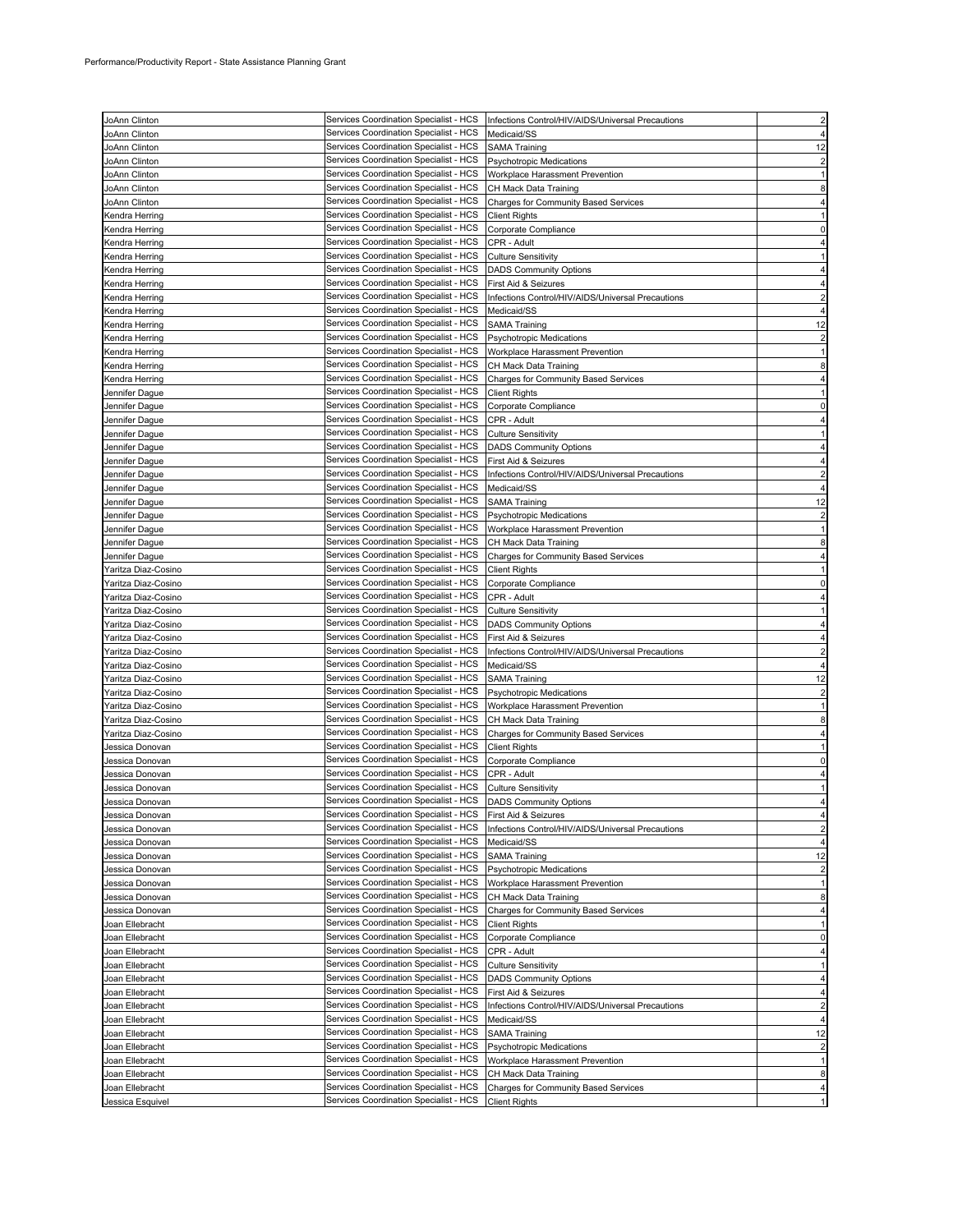| Jessica Esquivel                   | Services Coordination Specialist - HCS Corporate Compliance                      |                                                       |                         |
|------------------------------------|----------------------------------------------------------------------------------|-------------------------------------------------------|-------------------------|
|                                    | Services Coordination Specialist - HCS                                           | CPR - Adult                                           |                         |
| Jessica Esquivel                   |                                                                                  |                                                       |                         |
| Jessica Esquivel                   | Services Coordination Specialist - HCS                                           | <b>Culture Sensitivity</b>                            |                         |
| Jessica Esquivel                   | Services Coordination Specialist - HCS                                           | <b>DADS Community Options</b>                         |                         |
| Jessica Esquivel                   | Services Coordination Specialist - HCS                                           | First Aid & Seizures                                  |                         |
| Jessica Esquivel                   | Services Coordination Specialist - HCS                                           | Infections Control/HIV/AIDS/Universal Precautions     |                         |
| Jessica Esquivel                   | Services Coordination Specialist - HCS                                           | Medicaid/SS                                           |                         |
| Jessica Esquivel                   | Services Coordination Specialist - HCS                                           | <b>SAMA Training</b>                                  | 12                      |
| Jessica Esquivel                   | Services Coordination Specialist - HCS                                           | <b>Psychotropic Medications</b>                       |                         |
| Jessica Esquivel                   | Services Coordination Specialist - HCS                                           | Workplace Harassment Prevention                       |                         |
| Jessica Esquivel                   | Services Coordination Specialist - HCS                                           | CH Mack Data Training                                 | 8                       |
| Jessica Esquivel                   | Services Coordination Specialist - HCS                                           | <b>Charges for Community Based Services</b>           |                         |
| Johana Fraige                      | Services Coordination Specialist - HCS                                           | <b>Client Rights</b>                                  |                         |
| Johana Fraige                      | Services Coordination Specialist - HCS                                           | Corporate Compliance                                  |                         |
| Johana Fraige                      | Services Coordination Specialist - HCS                                           | CPR - Adult                                           |                         |
| Johana Fraige                      | Services Coordination Specialist - HCS                                           | <b>Culture Sensitivity</b>                            |                         |
| Johana Fraige                      | Services Coordination Specialist - HCS                                           | <b>DADS Community Options</b>                         |                         |
| Johana Fraige                      | Services Coordination Specialist - HCS                                           | First Aid & Seizures                                  |                         |
| Johana Fraige                      | Services Coordination Specialist - HCS                                           | Infections Control/HIV/AIDS/Universal Precautions     |                         |
| Johana Fraige                      | Services Coordination Specialist - HCS                                           | Medicaid/SS                                           |                         |
| Johana Fraige                      | Services Coordination Specialist - HCS                                           | <b>SAMA Training</b>                                  | 12                      |
|                                    | Services Coordination Specialist - HCS                                           |                                                       |                         |
| Johana Fraige                      | Services Coordination Specialist - HCS                                           | Psychotropic Medications                              |                         |
| Johana Fraige                      |                                                                                  | Workplace Harassment Prevention                       |                         |
| Johana Fraige                      | Services Coordination Specialist - HCS                                           | CH Mack Data Training                                 |                         |
| Johana Fraige                      | Services Coordination Specialist - HCS                                           | Charges for Community Based Services                  |                         |
| Philip Zapata                      | Services Coordination Specialist - HCS                                           | <b>Client Rights</b>                                  |                         |
| Philip Zapata                      | Services Coordination Specialist - HCS                                           | Corporate Compliance                                  |                         |
| Philip Zapata                      | Services Coordination Specialist - HCS                                           | CPR - Adult                                           |                         |
| Philip Zapata                      | Services Coordination Specialist - HCS                                           | <b>Culture Sensitivity</b>                            |                         |
| Philip Zapata                      | Services Coordination Specialist - HCS                                           | <b>DADS Community Options</b>                         |                         |
| Philip Zapata                      | Services Coordination Specialist - HCS                                           | First Aid & Seizures                                  |                         |
| Philip Zapata                      | Services Coordination Specialist - HCS                                           | Infections Control/HIV/AIDS/Universal Precautions     |                         |
| Philip Zapata                      | Services Coordination Specialist - HCS                                           | Medicaid/SS                                           |                         |
| Philip Zapata                      | Services Coordination Specialist - HCS                                           | <b>SAMA Training</b>                                  | 12                      |
| Philip Zapata                      | Services Coordination Specialist - HCS                                           | <b>Psychotropic Medications</b>                       |                         |
| Philip Zapata                      | Services Coordination Specialist - HCS                                           | Workplace Harassment Prevention                       |                         |
| Philip Zapata                      | Services Coordination Specialist - HCS                                           | CH Mack Data Training                                 |                         |
| Philip Zapata                      | Services Coordination Specialist - HCS                                           | <b>Charges for Community Based Services</b>           |                         |
|                                    | Services Coordination Specialist - HCS                                           | <b>Client Rights</b>                                  |                         |
|                                    |                                                                                  |                                                       |                         |
| Laura Miyakawa                     |                                                                                  |                                                       |                         |
| Laura Miyakawa                     | Services Coordination Specialist - HCS                                           | Corporate Compliance                                  |                         |
| Laura Miyakawa                     | Services Coordination Specialist - HCS                                           | CPR - Adult                                           |                         |
| Laura Miyakawa                     | Services Coordination Specialist - HCS                                           | <b>Culture Sensitivity</b>                            |                         |
| Laura Miyakawa                     | Services Coordination Specialist - HCS                                           | <b>DADS Community Options</b>                         |                         |
| Laura Miyakawa                     | Services Coordination Specialist - HCS                                           | First Aid & Seizures                                  |                         |
| Laura Miyakawa                     | Services Coordination Specialist - HCS                                           | Infections Control/HIV/AIDS/Universal Precautions     |                         |
| Laura Miyakawa                     | Services Coordination Specialist - HCS                                           | Medicaid/SS                                           |                         |
| Laura Miyakawa                     | Services Coordination Specialist - HCS                                           | <b>SAMA Training</b>                                  | 12                      |
| Laura Miyakawa                     | Services Coordination Specialist - HCS                                           | Psychotropic Medications                              | $\overline{\mathbf{c}}$ |
| Laura Miyakawa                     | Services Coordination Specialist - HCS                                           | Workplace Harassment Prevention                       |                         |
| Laura Miyakawa                     | Services Coordination Specialist - HCS                                           | CH Mack Data Training                                 | 8                       |
| Laura Miyakawa                     | Services Coordination Specialist - HCS                                           | Charges for Community Based Services                  |                         |
| Pauline Zulaica                    | Services Coordination Specialist - HCS                                           | <b>Client Rights</b>                                  |                         |
| Pauline Zulaica                    | Services Coordination Specialist - HCS                                           | Corporate Compliance                                  |                         |
| Pauline Zulaica                    | Services Coordination Specialist - HCS                                           | CPR - Adult                                           |                         |
| Pauline Zulaica                    | Services Coordination Specialist - HCS                                           | <b>Culture Sensitivity</b>                            |                         |
|                                    | Services Coordination Specialist - HCS                                           |                                                       |                         |
| Pauline Zulaica<br>Pauline Zulaica | Services Coordination Specialist - HCS                                           | <b>DADS Community Options</b><br>First Aid & Seizures |                         |
|                                    | Services Coordination Specialist - HCS                                           | Infections Control/HIV/AIDS/Universal Precautions     | 2                       |
| Pauline Zulaica                    | Services Coordination Specialist - HCS                                           |                                                       | 4                       |
| Pauline Zulaica                    |                                                                                  | Medicaid/SS                                           |                         |
| Pauline Zulaica                    | Services Coordination Specialist - HCS                                           | <b>SAMA Training</b>                                  | 12                      |
| Pauline Zulaica                    | Services Coordination Specialist - HCS                                           | <b>Psychotropic Medications</b>                       | 2                       |
| Pauline Zulaica                    | Services Coordination Specialist - HCS                                           | Workplace Harassment Prevention                       |                         |
| Pauline Zulaica                    | Services Coordination Specialist - HCS                                           | CH Mack Data Training                                 |                         |
| Pauline Zulaica                    | Services Coordination Specialist - HCS                                           | <b>Charges for Community Based Services</b>           |                         |
| Teresa Gutierrez                   | Services Coordination Specialist - HCS                                           | <b>Client Rights</b>                                  |                         |
| <b>Teresa Gutierrez</b>            | Services Coordination Specialist - HCS                                           | Corporate Compliance                                  | 0                       |
| Teresa Gutierrez                   | Services Coordination Specialist - HCS                                           | CPR - Adult                                           |                         |
| Teresa Gutierrez                   | Services Coordination Specialist - HCS                                           | <b>Culture Sensitivity</b>                            |                         |
| Teresa Gutierrez                   | Services Coordination Specialist - HCS                                           | <b>DADS Community Options</b>                         |                         |
| Teresa Gutierrez                   | Services Coordination Specialist - HCS                                           | First Aid & Seizures                                  |                         |
| Teresa Gutierrez                   | Services Coordination Specialist - HCS                                           | Infections Control/HIV/AIDS/Universal Precautions     | $\overline{c}$          |
| Teresa Gutierrez                   | Services Coordination Specialist - HCS<br>Services Coordination Specialist - HCS | Medicaid/SS                                           |                         |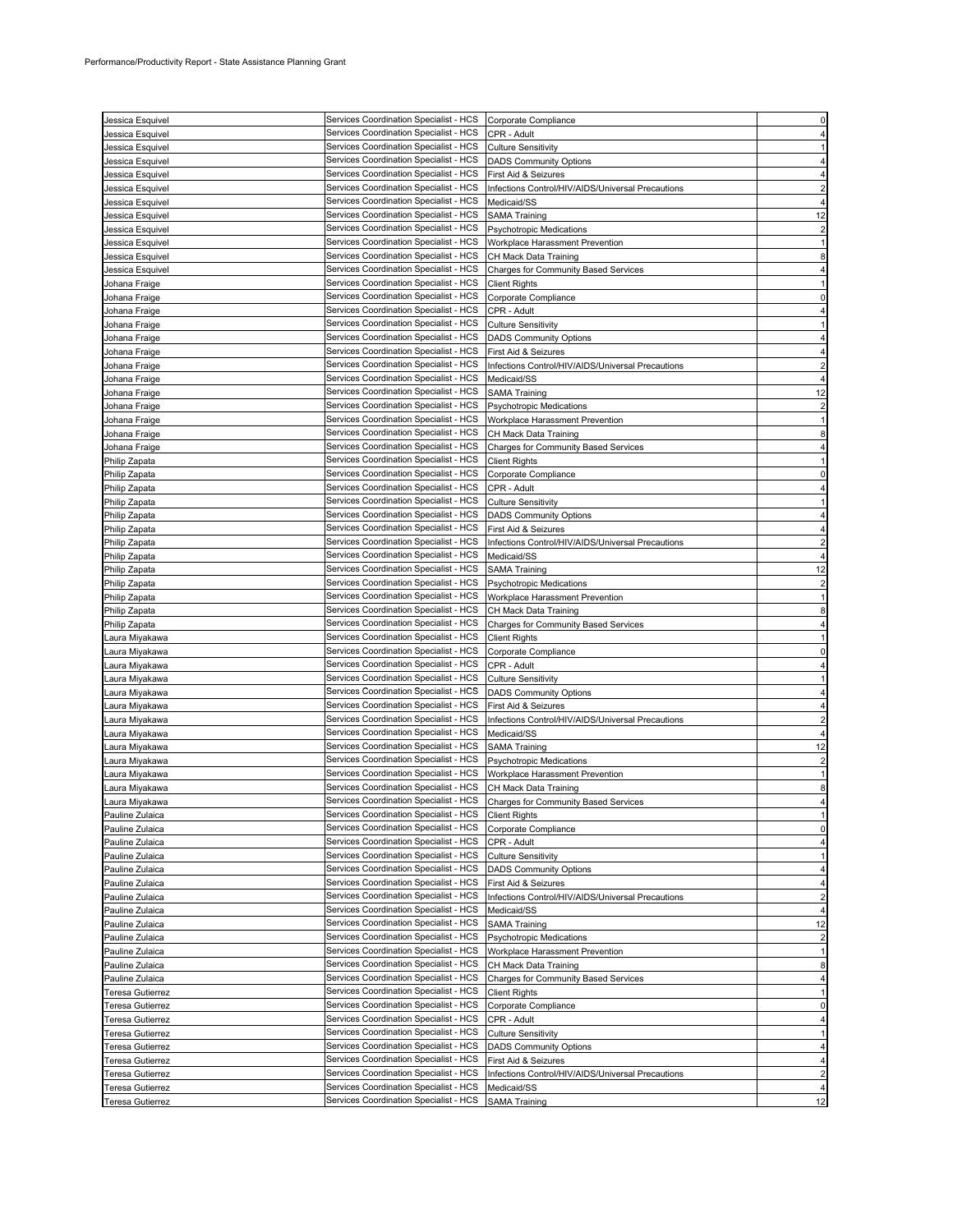| Teresa Gutierrez     | Services Coordination Specialist - HCS | <b>Psychotropic Medications</b>                   | $\overline{c}$ |
|----------------------|----------------------------------------|---------------------------------------------------|----------------|
| Teresa Gutierrez     | Services Coordination Specialist - HCS | Workplace Harassment Prevention                   |                |
|                      |                                        |                                                   |                |
| Teresa Gutierrez     | Services Coordination Specialist - HCS | CH Mack Data Training                             |                |
| Teresa Gutierrez     | Services Coordination Specialist - HCS | Charges for Community Based Services              |                |
| Margaret Hernandez   | Services Coordination Specialist - HCS | <b>Client Rights</b>                              |                |
| Margaret Hernandez   | Services Coordination Specialist - HCS | Corporate Compliance                              |                |
| Margaret Hernandez   | Services Coordination Specialist - HCS | CPR - Adult                                       |                |
| Margaret Hernandez   | Services Coordination Specialist - HCS | <b>Culture Sensitivity</b>                        |                |
| Margaret Hernandez   | Services Coordination Specialist - HCS | <b>DADS Community Options</b>                     |                |
| Margaret Hernandez   | Services Coordination Specialist - HCS | First Aid & Seizures                              |                |
| Margaret Hernandez   | Services Coordination Specialist - HCS | Infections Control/HIV/AIDS/Universal Precautions |                |
| Margaret Hernandez   | Services Coordination Specialist - HCS | Medicaid/SS                                       |                |
| Margaret Hernandez   | Services Coordination Specialist - HCS | <b>SAMA Training</b>                              | 12             |
| Margaret Hernandez   | Services Coordination Specialist - HCS | <b>Psychotropic Medications</b>                   | 2              |
| Margaret Hernandez   | Services Coordination Specialist - HCS | Workplace Harassment Prevention                   |                |
| Margaret Hernandez   | Services Coordination Specialist - HCS | CH Mack Data Training                             | 8              |
| Margaret Hernandez   | Services Coordination Specialist - HCS | Charges for Community Based Services              |                |
| Roberto Garcia       | Services Coordination Specialist - HCS | <b>Client Rights</b>                              |                |
| Roberto Garcia       | Services Coordination Specialist - HCS | Corporate Compliance                              |                |
| Roberto Garcia       | Services Coordination Specialist - HCS | CPR - Adult                                       |                |
| Roberto Garcia       | Services Coordination Specialist - HCS | <b>Culture Sensitivity</b>                        |                |
|                      | Services Coordination Specialist - HCS | <b>DADS Community Options</b>                     |                |
| Roberto Garcia       |                                        |                                                   |                |
| Roberto Garcia       | Services Coordination Specialist - HCS | First Aid & Seizures                              |                |
| Roberto Garcia       | Services Coordination Specialist - HCS | Infections Control/HIV/AIDS/Universal Precautions |                |
| Roberto Garcia       | Services Coordination Specialist - HCS | Medicaid/SS                                       |                |
| Roberto Garcia       | Services Coordination Specialist - HCS | <b>SAMA Training</b>                              | 12             |
| Roberto Garcia       | Services Coordination Specialist - HCS | Psychotropic Medications                          |                |
| Roberto Garcia       | Services Coordination Specialist - HCS | Workplace Harassment Prevention                   |                |
| Roberto Garcia       | Services Coordination Specialist - HCS | CH Mack Data Training                             |                |
| Roberto Garcia       | Services Coordination Specialist - HCS | <b>Charges for Community Based Services</b>       |                |
| Chimene Marsh        | Services Coordination Specialist - HCS | <b>Client Rights</b>                              |                |
| Chimene Marsh        | Services Coordination Specialist - HCS | Corporate Compliance                              |                |
| Chimene Marsh        | Services Coordination Specialist - HCS | CPR - Adult                                       |                |
| Chimene Marsh        | Services Coordination Specialist - HCS | <b>Culture Sensitivity</b>                        |                |
| Chimene Marsh        | Services Coordination Specialist - HCS | <b>DADS Community Options</b>                     |                |
| <b>Chimene Marsh</b> | Services Coordination Specialist - HCS | First Aid & Seizures                              |                |
| <b>Chimene Marsh</b> | Services Coordination Specialist - HCS | Infections Control/HIV/AIDS/Universal Precautions |                |
|                      | Services Coordination Specialist - HCS |                                                   |                |
| Chimene Marsh        |                                        | Medicaid/SS                                       |                |
| Chimene Marsh        | Services Coordination Specialist - HCS | <b>SAMA Training</b>                              | 12             |
| Chimene Marsh        | Services Coordination Specialist - HCS | Psychotropic Medications                          |                |
| Chimene Marsh        | Services Coordination Specialist - HCS | Workplace Harassment Prevention                   |                |
| Chimene Marsh        | Services Coordination Specialist - HCS | CH Mack Data Training                             |                |
| Chimene Marsh        | Services Coordination Specialist - HCS | Charges for Community Based Services              |                |
| Rachel Kipkemboi     | Services Coordination Specialist - HCS | <b>Client Rights</b>                              |                |
| Rachel Kipkemboi     | Services Coordination Specialist - HCS | Corporate Compliance                              |                |
| Rachel Kipkemboi     | Services Coordination Specialist - HCS | CPR - Adult                                       |                |
| Rachel Kipkemboi     | Services Coordination Specialist - HCS | <b>Culture Sensitivity</b>                        |                |
| Rachel Kipkemboi     | Services Coordination Specialist - HCS | <b>DADS Community Options</b>                     |                |
| Rachel Kipkemboi     | Services Coordination Specialist - HCS | First Aid & Seizures                              |                |
| Rachel Kipkemboi     | Services Coordination Specialist - HCS | Infections Control/HIV/AIDS/Universal Precautions |                |
| Rachel Kipkemboi     | Services Coordination Specialist - HCS | Medicaid/SS                                       |                |
| Rachel Kipkemboi     | Services Coordination Specialist - HCS | <b>SAMA Training</b>                              | 12             |
| Rachel Kipkemboi     | Services Coordination Specialist - HCS | Psychotropic Medications                          | $\overline{2}$ |
| Rachel Kipkemboi     | Services Coordination Specialist - HCS | Workplace Harassment Prevention                   |                |
| Rachel Kipkemboi     | Services Coordination Specialist - HCS | CH Mack Data Training                             | 8              |
| Rachel Kipkemboi     | Services Coordination Specialist - HCS | <b>Charges for Community Based Services</b>       |                |
| Belinda Murgia       | Services Coordination Specialist - HCS | <b>Client Rights</b>                              |                |
| Belinda Murgia       | Services Coordination Specialist - HCS | Corporate Compliance                              | 0              |
| Belinda Murgia       | Services Coordination Specialist - HCS | CPR - Adult                                       |                |
| Belinda Murgia       | Services Coordination Specialist - HCS |                                                   |                |
|                      |                                        | <b>Culture Sensitivity</b>                        |                |
| Belinda Murgia       | Services Coordination Specialist - HCS | <b>DADS Community Options</b>                     |                |
| Belinda Murgia       | Services Coordination Specialist - HCS | First Aid & Seizures                              | 4              |
| Belinda Murgia       | Services Coordination Specialist - HCS | Infections Control/HIV/AIDS/Universal Precautions | 2              |
| Belinda Murgia       | Services Coordination Specialist - HCS | Medicaid/SS                                       |                |
| Belinda Murgia       | Services Coordination Specialist - HCS | <b>SAMA Training</b>                              | 12             |
| Belinda Murgia       | Services Coordination Specialist - HCS | <b>Psychotropic Medications</b>                   |                |
| Belinda Murgia       | Services Coordination Specialist - HCS | Workplace Harassment Prevention                   |                |
| Belinda Murgia       | Services Coordination Specialist - HCS | CH Mack Data Training                             | 8              |
| Belinda Murgia       | Services Coordination Specialist - HCS | Charges for Community Based Services              |                |
| Rosina Osuna         | Services Coordination Specialist - HCS | <b>Client Rights</b>                              |                |
| Rosina Osuna         | Services Coordination Specialist - HCS | Corporate Compliance                              | 0              |
| Rosina Osuna         | Services Coordination Specialist - HCS | CPR - Adult                                       |                |
| Rosina Osuna         | Services Coordination Specialist - HCS | <b>Culture Sensitivity</b>                        |                |
|                      |                                        |                                                   |                |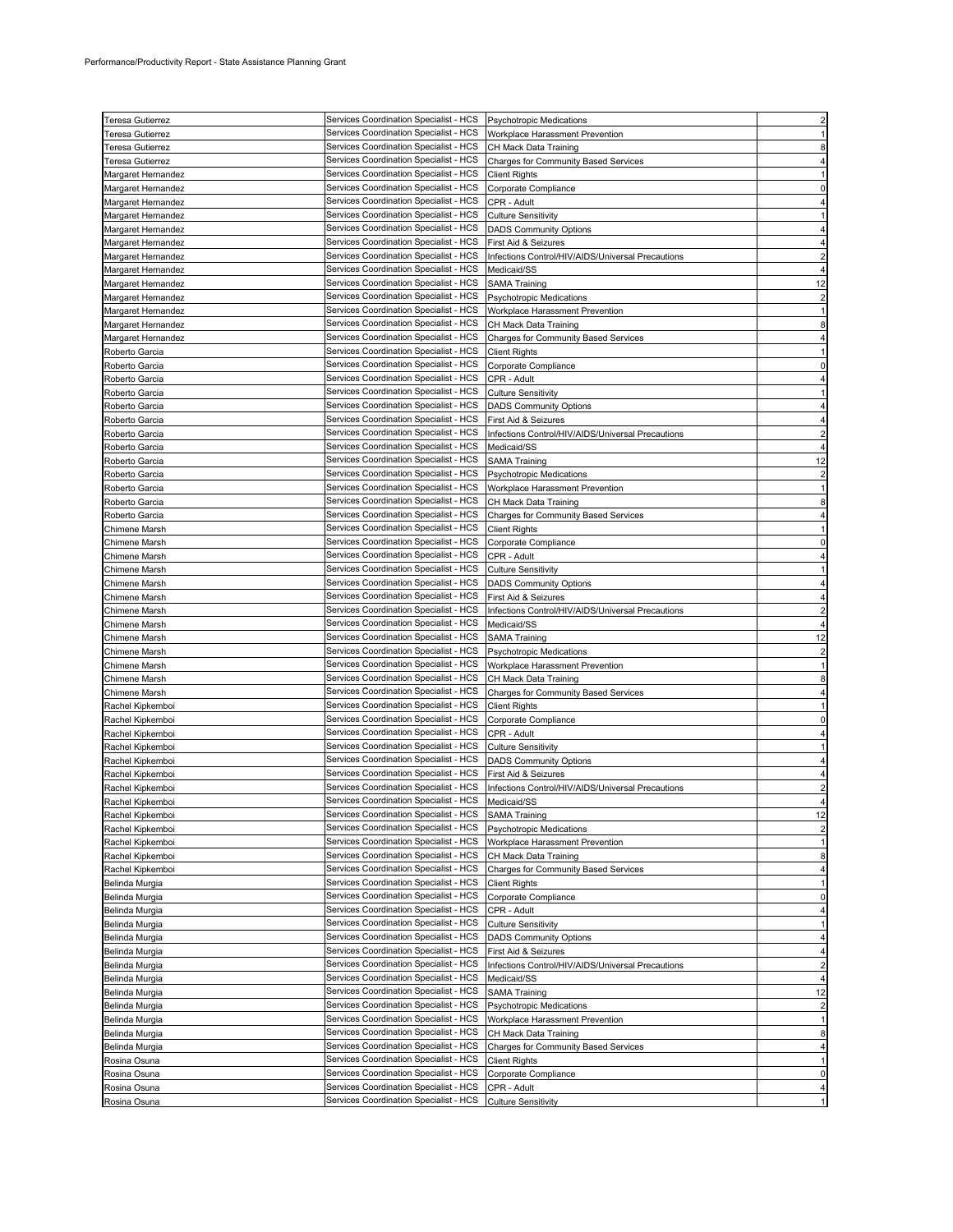| Rosina Osuna                                   | Services Coordination Specialist - HCS                                           | <b>DADS Community Options</b>                            |                |
|------------------------------------------------|----------------------------------------------------------------------------------|----------------------------------------------------------|----------------|
| Rosina Osuna                                   | Services Coordination Specialist - HCS                                           | First Aid & Seizures                                     |                |
|                                                | Services Coordination Specialist - HCS                                           | Infections Control/HIV/AIDS/Universal Precautions        |                |
| Rosina Osuna                                   |                                                                                  |                                                          |                |
| Rosina Osuna                                   | Services Coordination Specialist - HCS                                           | Medicaid/SS                                              |                |
| Rosina Osuna                                   | Services Coordination Specialist - HCS                                           | <b>SAMA Training</b>                                     | 12             |
| Rosina Osuna                                   | Services Coordination Specialist - HCS                                           | <b>Psychotropic Medications</b>                          |                |
|                                                |                                                                                  |                                                          |                |
| Rosina Osuna                                   | Services Coordination Specialist - HCS                                           | Workplace Harassment Prevention                          |                |
| Rosina Osuna                                   | Services Coordination Specialist - HCS                                           | CH Mack Data Training                                    |                |
| Rosina Osuna                                   | Services Coordination Specialist - HCS                                           | <b>Charges for Community Based Services</b>              |                |
| orena Parada.                                  | Services Coordination Specialist - HCS                                           | <b>Client Rights</b>                                     |                |
|                                                |                                                                                  |                                                          |                |
| orena Parada.                                  | Services Coordination Specialist - HCS                                           | Corporate Compliance                                     |                |
| Lorena Parada                                  | Services Coordination Specialist - HCS                                           | CPR - Adult                                              |                |
| orena Parada.                                  | Services Coordination Specialist - HCS                                           | <b>Culture Sensitivity</b>                               |                |
|                                                | Services Coordination Specialist - HCS                                           |                                                          |                |
| orena Parada.                                  |                                                                                  | <b>DADS Community Options</b>                            |                |
| Lorena Parada                                  | Services Coordination Specialist - HCS                                           | First Aid & Seizures                                     |                |
| orena Parada.                                  | Services Coordination Specialist - HCS                                           | Infections Control/HIV/AIDS/Universal Precautions        |                |
| orena Parada.                                  | Services Coordination Specialist - HCS                                           | Medicaid/SS                                              |                |
|                                                | Services Coordination Specialist - HCS                                           |                                                          | 12             |
| orena Parada.                                  |                                                                                  | <b>SAMA Training</b>                                     |                |
| orena Parada                                   | Services Coordination Specialist - HCS                                           | Psychotropic Medications                                 |                |
| orena Parada                                   | Services Coordination Specialist - HCS                                           | Workplace Harassment Prevention                          |                |
| Lorena Parada                                  | Services Coordination Specialist - HCS                                           | CH Mack Data Training                                    |                |
| orena Parada.                                  | Services Coordination Specialist - HCS                                           | Charges for Community Based Services                     |                |
|                                                |                                                                                  |                                                          |                |
| <b>Elizabeth Parsch</b>                        | Services Coordination Specialist - HCS                                           | <b>Client Rights</b>                                     |                |
| Elizabeth Parsch                               | Services Coordination Specialist - HCS                                           | Corporate Compliance                                     |                |
| Elizabeth Parsch                               | Services Coordination Specialist - HCS                                           | CPR - Adult                                              |                |
| Elizabeth Parsch                               | Services Coordination Specialist - HCS                                           | <b>Culture Sensitivity</b>                               |                |
| Elizabeth Parsch                               | Services Coordination Specialist - HCS                                           | <b>DADS Community Options</b>                            |                |
|                                                | Services Coordination Specialist - HCS                                           |                                                          |                |
| <b>Elizabeth Parsch</b>                        |                                                                                  | First Aid & Seizures                                     |                |
| Elizabeth Parsch                               | Services Coordination Specialist - HCS                                           | Infections Control/HIV/AIDS/Universal Precautions        |                |
| Elizabeth Parsch                               | Services Coordination Specialist - HCS                                           | Medicaid/SS                                              |                |
| Elizabeth Parsch                               | Services Coordination Specialist - HCS                                           | <b>SAMA Training</b>                                     | 12             |
| Elizabeth Parsch                               | Services Coordination Specialist - HCS                                           | <b>Psychotropic Medications</b>                          |                |
|                                                |                                                                                  |                                                          |                |
| Elizabeth Parsch                               | Services Coordination Specialist - HCS                                           | Workplace Harassment Prevention                          |                |
| <b>Elizabeth Parsch</b>                        | Services Coordination Specialist - HCS                                           | CH Mack Data Training                                    |                |
| <b>Elizabeth Parsch</b>                        | Services Coordination Specialist - HCS                                           | <b>Charges for Community Based Services</b>              |                |
| Anna Perez                                     | Services Coordination Specialist - HCS                                           | <b>Client Rights</b>                                     |                |
|                                                | Services Coordination Specialist - HCS                                           |                                                          | 0              |
| Anna Perez                                     |                                                                                  | Corporate Compliance                                     |                |
|                                                |                                                                                  |                                                          |                |
| Anna Perez                                     | Services Coordination Specialist - HCS                                           | CPR - Adult                                              |                |
| Anna Perez                                     | Services Coordination Specialist - HCS                                           | <b>Culture Sensitivity</b>                               |                |
| Anna Perez                                     | Services Coordination Specialist - HCS                                           | <b>DADS Community Options</b>                            |                |
|                                                | Services Coordination Specialist - HCS                                           |                                                          |                |
| Anna Perez                                     |                                                                                  | First Aid & Seizures                                     |                |
| Anna Perez                                     | Services Coordination Specialist - HCS                                           | Infections Control/HIV/AIDS/Universal Precautions        |                |
|                                                | Services Coordination Specialist - HCS                                           | Medicaid/SS                                              |                |
| Anna Perez<br>Anna Perez                       | Services Coordination Specialist - HCS                                           | <b>SAMA Training</b>                                     | 12             |
| Anna Perez                                     | Services Coordination Specialist - HCS                                           | Psychotropic Medications                                 |                |
|                                                | Services Coordination Specialist - HCS                                           |                                                          |                |
| Anna Perez                                     |                                                                                  | Workplace Harassment Prevention                          |                |
| Anna Perez                                     | Services Coordination Specialist - HCS                                           | CH Mack Data Training                                    |                |
|                                                | Services Coordination Specialist - HCS                                           | Charges for Community Based Services                     |                |
|                                                | Services Coordination Specialist - HCS                                           | <b>Client Rights</b>                                     |                |
| Anna Perez<br>Amanda Revilla<br>Amanda Revilla | Services Coordination Specialist - HCS                                           | Corporate Compliance                                     | 0              |
| Amanda Revilla                                 | Services Coordination Specialist - HCS                                           | CPR - Adult                                              |                |
| Amanda Revilla                                 | Services Coordination Specialist - HCS                                           | <b>Culture Sensitivity</b>                               |                |
|                                                |                                                                                  |                                                          |                |
| Amanda Revilla                                 | Services Coordination Specialist - HCS                                           | <b>DADS Community Options</b>                            |                |
| Amanda Revilla                                 | Services Coordination Specialist - HCS                                           | First Aid & Seizures                                     | 4              |
| Amanda Revilla                                 | Services Coordination Specialist - HCS                                           | Infections Control/HIV/AIDS/Universal Precautions        | $\overline{2}$ |
| Amanda Revilla                                 | Services Coordination Specialist - HCS                                           | Medicaid/SS                                              | 4              |
| Amanda Revilla                                 | Services Coordination Specialist - HCS                                           | <b>SAMA Training</b>                                     | 12             |
| Amanda Revilla                                 | Services Coordination Specialist - HCS                                           | <b>Psychotropic Medications</b>                          |                |
|                                                |                                                                                  |                                                          |                |
| Amanda Revilla                                 | Services Coordination Specialist - HCS                                           | Workplace Harassment Prevention                          |                |
| Amanda Revilla                                 | Services Coordination Specialist - HCS                                           | CH Mack Data Training                                    | 8              |
| Amanda Revilla                                 | Services Coordination Specialist - HCS                                           | <b>Charges for Community Based Services</b>              |                |
|                                                | Services Coordination Specialist - HCS                                           | <b>Client Rights</b>                                     |                |
| Azeneth Reyez<br>Azeneth Reyez                 | Services Coordination Specialist - HCS                                           | Corporate Compliance                                     | 0              |
|                                                | Services Coordination Specialist - HCS                                           |                                                          |                |
|                                                |                                                                                  | CPR - Adult                                              |                |
| Azeneth Reyez                                  | Services Coordination Specialist - HCS                                           | <b>Culture Sensitivity</b>                               |                |
| Azeneth Reyez<br>Azeneth Reyez                 | Services Coordination Specialist - HCS                                           | <b>DADS Community Options</b>                            | 4              |
| Azeneth Reyez                                  | Services Coordination Specialist - HCS                                           | First Aid & Seizures                                     | 4              |
| Azeneth Reyez                                  | Services Coordination Specialist - HCS                                           | Infections Control/HIV/AIDS/Universal Precautions        |                |
| Azeneth Reyez                                  | Services Coordination Specialist - HCS                                           | Medicaid/SS                                              |                |
|                                                |                                                                                  |                                                          |                |
| Azeneth Reyez                                  | Services Coordination Specialist - HCS                                           | <b>SAMA Training</b>                                     | 12             |
| Azeneth Reyez                                  | Services Coordination Specialist - HCS                                           | <b>Psychotropic Medications</b>                          | $\overline{2}$ |
| Azeneth Reyez<br>Azeneth Reyez                 | Services Coordination Specialist - HCS<br>Services Coordination Specialist - HCS | Workplace Harassment Prevention<br>CH Mack Data Training | 1<br>8         |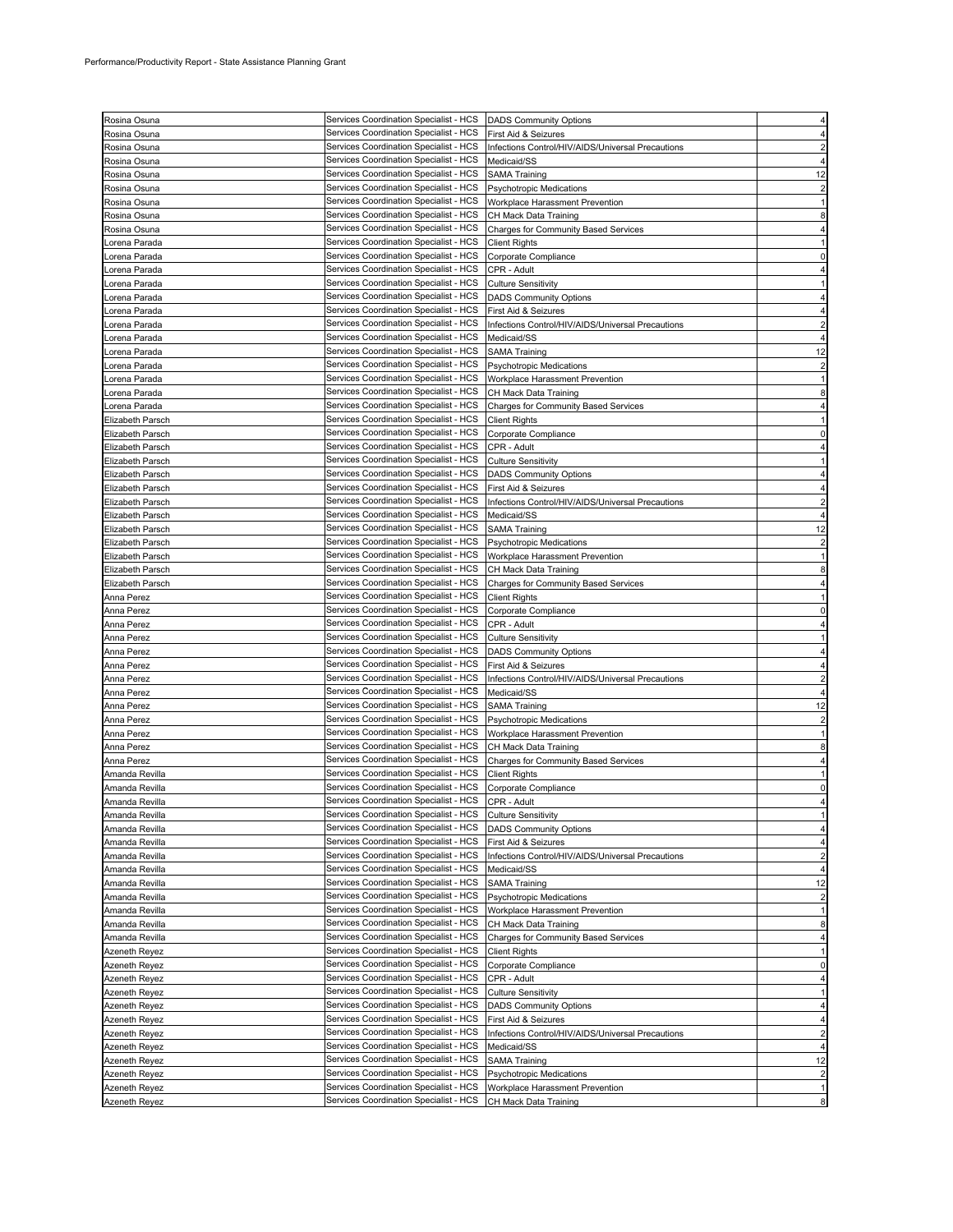| Azeneth Reyez         | Services Coordination Specialist - HCS Charges for Community Based Services |                                                   |                |
|-----------------------|-----------------------------------------------------------------------------|---------------------------------------------------|----------------|
| Angela Sanchez-Concha | Services Coordination Specialist - HCS                                      | <b>Client Rights</b>                              |                |
| Angela Sanchez-Concha | Services Coordination Specialist - HCS                                      | Corporate Compliance                              | $\Omega$       |
|                       |                                                                             |                                                   |                |
| Angela Sanchez-Concha | Services Coordination Specialist - HCS                                      | CPR - Adult                                       |                |
| Angela Sanchez-Concha | Services Coordination Specialist - HCS                                      | <b>Culture Sensitivity</b>                        |                |
| Angela Sanchez-Concha | Services Coordination Specialist - HCS                                      | <b>DADS Community Options</b>                     |                |
|                       | Services Coordination Specialist - HCS                                      |                                                   |                |
| Angela Sanchez-Concha |                                                                             | First Aid & Seizures                              |                |
| Angela Sanchez-Concha | Services Coordination Specialist - HCS                                      | Infections Control/HIV/AIDS/Universal Precautions |                |
| Angela Sanchez-Concha | Services Coordination Specialist - HCS                                      | Medicaid/SS                                       |                |
|                       | Services Coordination Specialist - HCS                                      |                                                   | 12             |
| Angela Sanchez-Concha |                                                                             | <b>SAMA Training</b>                              |                |
| Angela Sanchez-Concha | Services Coordination Specialist - HCS                                      | <b>Psychotropic Medications</b>                   | $\overline{2}$ |
| Angela Sanchez-Concha | Services Coordination Specialist - HCS                                      | Workplace Harassment Prevention                   |                |
| Angela Sanchez-Concha | Services Coordination Specialist - HCS                                      | CH Mack Data Training                             | 8              |
|                       |                                                                             |                                                   |                |
| Angela Sanchez-Concha | Services Coordination Specialist - HCS                                      | Charges for Community Based Services              |                |
| Adela Segovia         | Services Coordination Specialist - HCS                                      | <b>Client Rights</b>                              |                |
| Adela Segovia         | Services Coordination Specialist - HCS                                      | Corporate Compliance                              |                |
|                       |                                                                             |                                                   |                |
| Adela Segovia         | Services Coordination Specialist - HCS                                      | CPR - Adult                                       |                |
| Adela Segovia         | Services Coordination Specialist - HCS                                      | <b>Culture Sensitivity</b>                        |                |
| Adela Segovia         | Services Coordination Specialist - HCS                                      | <b>DADS Community Options</b>                     |                |
|                       |                                                                             |                                                   |                |
| Adela Segovia         | Services Coordination Specialist - HCS                                      | First Aid & Seizures                              |                |
| Adela Segovia         | Services Coordination Specialist - HCS                                      | Infections Control/HIV/AIDS/Universal Precautions |                |
| Adela Segovia         | Services Coordination Specialist - HCS                                      | Medicaid/SS                                       |                |
|                       |                                                                             |                                                   |                |
| Adela Segovia         | Services Coordination Specialist - HCS                                      | <b>SAMA Training</b>                              | 12             |
| Adela Segovia         | Services Coordination Specialist - HCS                                      | <b>Psychotropic Medications</b>                   | $\overline{c}$ |
| Adela Segovia         | Services Coordination Specialist - HCS                                      | Workplace Harassment Prevention                   |                |
|                       |                                                                             |                                                   |                |
| Adela Segovia         | Services Coordination Specialist - HCS                                      | CH Mack Data Training                             | 8              |
| Adela Segovia         | Services Coordination Specialist - HCS                                      | Charges for Community Based Services              |                |
| Keena Shaw            | Services Coordination Specialist - HCS                                      | <b>Client Rights</b>                              |                |
|                       | Services Coordination Specialist - HCS                                      |                                                   |                |
| Keena Shaw            |                                                                             | Corporate Compliance                              |                |
| Keena Shaw            | Services Coordination Specialist - HCS                                      | CPR - Adult                                       |                |
| Keena Shaw            | Services Coordination Specialist - HCS                                      | <b>Culture Sensitivity</b>                        |                |
| Keena Shaw            | Services Coordination Specialist - HCS                                      | <b>DADS Community Options</b>                     |                |
|                       |                                                                             |                                                   |                |
| Keena Shaw            | Services Coordination Specialist - HCS                                      | First Aid & Seizures                              |                |
| Keena Shaw            | Services Coordination Specialist - HCS                                      | Infections Control/HIV/AIDS/Universal Precautions |                |
|                       | Services Coordination Specialist - HCS                                      |                                                   |                |
| Keena Shaw            |                                                                             | Medicaid/SS                                       |                |
| Keena Shaw            | Services Coordination Specialist - HCS                                      | <b>SAMA Training</b>                              | 12             |
| Keena Shaw            | Services Coordination Specialist - HCS                                      | <b>Psychotropic Medications</b>                   | $\overline{c}$ |
| Keena Shaw            | Services Coordination Specialist - HCS                                      | Workplace Harassment Prevention                   |                |
|                       |                                                                             |                                                   |                |
| Keena Shaw            | Services Coordination Specialist - HCS                                      | CH Mack Data Training                             | 8              |
| Keena Shaw            | Services Coordination Specialist - HCS                                      | Charges for Community Based Services              |                |
| James Smith           | Services Coordination Specialist - HCS                                      | <b>Client Rights</b>                              |                |
|                       |                                                                             |                                                   |                |
| James Smith           | Services Coordination Specialist - HCS                                      | Corporate Compliance                              |                |
| James Smith           | Services Coordination Specialist - HCS                                      | CPR - Adult                                       |                |
| James Smith           | Services Coordination Specialist - HCS                                      | <b>Culture Sensitivity</b>                        |                |
|                       | Services Coordination Specialist - HCS                                      |                                                   |                |
| James Smith           |                                                                             | <b>DADS Community Options</b>                     |                |
| James Smith           | Services Coordination Specialist - HCS                                      | First Aid & Seizures                              |                |
| James Smith           | Services Coordination Specialist - HCS                                      | Infections Control/HIV/AIDS/Universal Precautions |                |
| James Smith           | Services Coordination Specialist - HCS                                      | Medicaid/SS                                       |                |
|                       |                                                                             |                                                   |                |
| James Smith           | Services Coordination Specialist - HCS                                      | <b>SAMA Training</b>                              | 12             |
| James Smith           | Services Coordination Specialist - HCS                                      | <b>Psychotropic Medications</b>                   | 2              |
| James Smith           | Services Coordination Specialist - HCS   Workplace Harassment Prevention    |                                                   |                |
|                       |                                                                             |                                                   |                |
| James Smith           | Services Coordination Specialist - HCS                                      | CH Mack Data Training                             | 8              |
| James Smith           | Services Coordination Specialist - HCS                                      | <b>Charges for Community Based Services</b>       | 4              |
| Steven Tirado         | Services Coordination Specialist - HCS                                      | <b>Client Rights</b>                              |                |
| Steven Tirado         | Services Coordination Specialist - HCS                                      | Corporate Compliance                              | $\mathbf 0$    |
|                       |                                                                             |                                                   |                |
| Steven Tirado         | Services Coordination Specialist - HCS                                      | CPR - Adult                                       | 4              |
| Steven Tirado         | Services Coordination Specialist - HCS                                      | <b>Culture Sensitivity</b>                        |                |
| Steven Tirado         | Services Coordination Specialist - HCS                                      | <b>DADS Community Options</b>                     |                |
|                       |                                                                             |                                                   |                |
| Steven Tirado         | Services Coordination Specialist - HCS                                      | First Aid & Seizures                              |                |
| Steven Tirado         | Services Coordination Specialist - HCS                                      | Infections Control/HIV/AIDS/Universal Precautions | $\overline{2}$ |
| Steven Tirado         | Services Coordination Specialist - HCS                                      | Medicaid/SS                                       | 4              |
|                       | Services Coordination Specialist - HCS                                      |                                                   |                |
| Steven Tirado         |                                                                             | <b>SAMA Training</b>                              | 12             |
| Steven Tirado         | Services Coordination Specialist - HCS                                      | <b>Psychotropic Medications</b>                   | $\overline{2}$ |
| Steven Tirado         | Services Coordination Specialist - HCS                                      | Workplace Harassment Prevention                   |                |
| Steven Tirado         | Services Coordination Specialist - HCS                                      | CH Mack Data Training                             | 8              |
|                       |                                                                             |                                                   |                |
| Steven Tirado         | Services Coordination Specialist - HCS                                      | <b>Charges for Community Based Services</b>       | 4              |
| Esmeralda Vasquez     | Services Coordination Specialist - HCS                                      | <b>Client Rights</b>                              |                |
| Esmeralda Vasquez     | Services Coordination Specialist - HCS                                      | Corporate Compliance                              | $\mathbf 0$    |
|                       |                                                                             |                                                   |                |
| Esmeralda Vasquez     | Services Coordination Specialist - HCS                                      | CPR - Adult                                       |                |
| Esmeralda Vasquez     | Services Coordination Specialist - HCS                                      | <b>Culture Sensitivity</b>                        |                |
| Esmeralda Vasquez     | Services Coordination Specialist - HCS                                      | <b>DADS Community Options</b>                     |                |
|                       | Services Coordination Specialist - HCS                                      |                                                   |                |
| Esmeralda Vasquez     |                                                                             | First Aid & Seizures                              |                |
| Esmeralda Vasquez     | Services Coordination Specialist - HCS                                      | Infections Control/HIV/AIDS/Universal Precautions |                |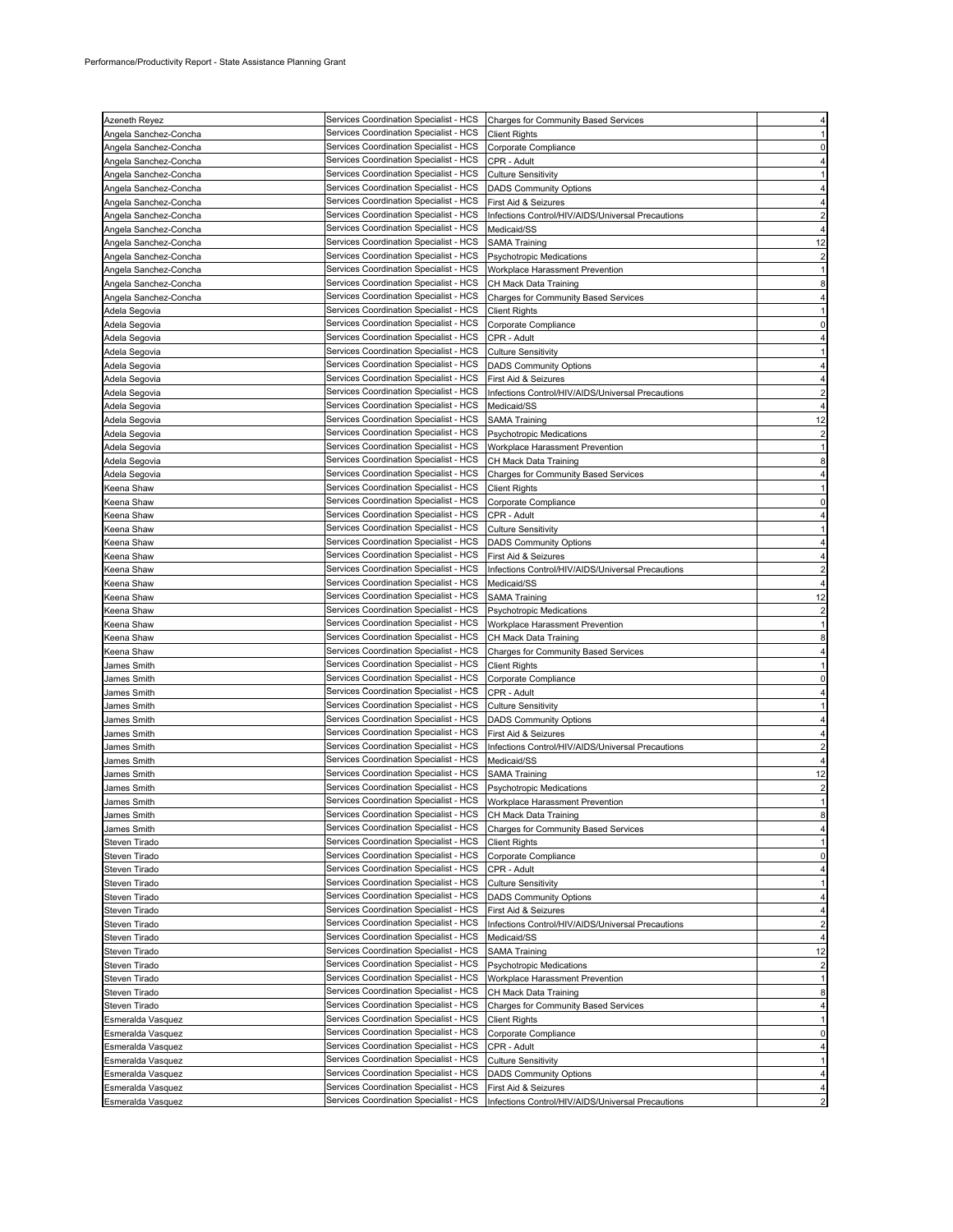| Esmeralda Vasquez | Services Coordination Specialist - HCS                                  | Medicaid/SS                                       |                         |
|-------------------|-------------------------------------------------------------------------|---------------------------------------------------|-------------------------|
|                   | Services Coordination Specialist - HCS                                  |                                                   |                         |
| Esmeralda Vasquez |                                                                         | <b>SAMA Training</b>                              | 12                      |
| Esmeralda Vasquez | Services Coordination Specialist - HCS                                  | <b>Psychotropic Medications</b>                   |                         |
| Esmeralda Vasquez | Services Coordination Specialist - HCS                                  | Workplace Harassment Prevention                   |                         |
| Esmeralda Vasquez | Services Coordination Specialist - HCS                                  | CH Mack Data Training                             |                         |
| Esmeralda Vasquez | Services Coordination Specialist - HCS                                  | <b>Charges for Community Based Services</b>       |                         |
| Andrea Vega       | Services Coordination Specialist - HCS                                  | <b>Client Rights</b>                              |                         |
| Andrea Vega       | Services Coordination Specialist - HCS                                  | Corporate Compliance                              |                         |
| Andrea Vega       | Services Coordination Specialist - HCS                                  | CPR - Adult                                       |                         |
| Andrea Vega       | Services Coordination Specialist - HCS                                  | <b>Culture Sensitivity</b>                        |                         |
| Andrea Vega       | Services Coordination Specialist - HCS                                  | <b>DADS Community Options</b>                     |                         |
| Andrea Vega       | Services Coordination Specialist - HCS                                  | First Aid & Seizures                              |                         |
| Andrea Vega       | Services Coordination Specialist - HCS                                  | Infections Control/HIV/AIDS/Universal Precautions |                         |
| Andrea Vega       | Services Coordination Specialist - HCS                                  | Medicaid/SS                                       |                         |
| Andrea Vega       | Services Coordination Specialist - HCS                                  | <b>SAMA Training</b>                              | 12                      |
| Andrea Vega       | Services Coordination Specialist - HCS                                  | <b>Psychotropic Medications</b>                   |                         |
| Andrea Vega       | Services Coordination Specialist - HCS                                  | Workplace Harassment Prevention                   |                         |
| Andrea Vega       | Services Coordination Specialist - HCS                                  | CH Mack Data Training                             |                         |
| Andrea Vega       | Services Coordination Specialist - HCS                                  | Charges for Community Based Services              |                         |
|                   | Services Coordination Specialist - HCS                                  | <b>Client Rights</b>                              |                         |
| Vacant            | Services Coordination Specialist - HCS                                  |                                                   |                         |
| Vacant            | Services Coordination Specialist - HCS                                  | Corporate Compliance                              |                         |
| Vacant            |                                                                         | CPR - Adult                                       |                         |
| Vacant            | Services Coordination Specialist - HCS                                  | <b>Culture Sensitivity</b>                        |                         |
| Vacant            | Services Coordination Specialist - HCS                                  | <b>DADS Community Options</b>                     |                         |
| Vacant            | Services Coordination Specialist - HCS                                  | First Aid & Seizures                              |                         |
| Vacant            | Services Coordination Specialist - HCS                                  | Infections Control/HIV/AIDS/Universal Precautions |                         |
| Vacant            | Services Coordination Specialist - HCS                                  | Medicaid/SS                                       |                         |
| Vacant            | Services Coordination Specialist - HCS                                  | <b>SAMA Training</b>                              | 12                      |
| Vacant            | Services Coordination Specialist - HCS                                  | Psychotropic Medications                          |                         |
| Vacant            | Services Coordination Specialist - HCS                                  | Workplace Harassment Prevention                   |                         |
| Vacant            | Services Coordination Specialist - HCS                                  | CH Mack Data Training                             |                         |
| Vacant            | Services Coordination Specialist - HCS                                  | <b>Charges for Community Based Services</b>       |                         |
| Vacant            | Services Coordination Specialist - HCS                                  | <b>Client Rights</b>                              |                         |
| Vacant            | Services Coordination Specialist - HCS                                  | Corporate Compliance                              |                         |
| Vacant            | Services Coordination Specialist - HCS                                  | CPR - Adult                                       |                         |
| Vacant            | Services Coordination Specialist - HCS                                  | <b>Culture Sensitivity</b>                        |                         |
| Vacant            | Services Coordination Specialist - HCS                                  | <b>DADS Community Options</b>                     |                         |
| Vacant            | Services Coordination Specialist - HCS                                  | First Aid & Seizures                              |                         |
| Vacant            | Services Coordination Specialist - HCS                                  | Infections Control/HIV/AIDS/Universal Precautions |                         |
| Vacant            | Services Coordination Specialist - HCS                                  | Medicaid/SS                                       |                         |
| Vacant            | Services Coordination Specialist - HCS                                  | <b>SAMA Training</b>                              | 12                      |
|                   | Services Coordination Specialist - HCS                                  |                                                   |                         |
| Vacant            | Services Coordination Specialist - HCS                                  | <b>Psychotropic Medications</b>                   |                         |
| Vacant            | Services Coordination Specialist - HCS                                  | Workplace Harassment Prevention                   |                         |
| Vacant            |                                                                         | CH Mack Data Training                             |                         |
| Vacant            | Services Coordination Specialist - HCS<br>Medical Records Administrator | Charges for Community Based Services              |                         |
| Vacant            |                                                                         | Client Rights                                     |                         |
| Vacant            | Medical Records Administrator                                           | Corporate Compliance                              | O                       |
| Vacant            | Medical Records Administrator                                           | CPR - Adult                                       |                         |
| Vacant            | Medical Records Administrator                                           | Culture Sensitivity                               |                         |
| Vacant            | Medical Records Administrator                                           | <b>DADS Community Options</b>                     |                         |
| Vacant            | Medical Records Administrator                                           | First Aid & Seizures                              |                         |
| Vacant            | Medical Records Administrator                                           | Infections Control/HIV/AIDS/Universal Precautions | $\overline{\mathbf{c}}$ |
| Vacant            | Medical Records Administrator                                           | Medicaid/SS                                       |                         |
| Vacant            | Medical Records Administrator                                           | <b>SAMA Training</b>                              | 12                      |
| Vacant            | Medical Records Administrator                                           | Psychotropic Medications                          | $\overline{2}$          |
| Vacant            | Medical Records Administrator                                           | Workplace Harassment Prevention                   |                         |
| Vacant            | Medical Records Administrator                                           | CH Mack Data Training                             | 8                       |
| Vacant            | Medical Records Administrator                                           | <b>Charges for Community Based Services</b>       | 4                       |
| Benjamin Taylor   | Data Entry                                                              | <b>Client Rights</b>                              |                         |
| Benjamin Taylor   | Data Entry                                                              | Corporate Compliance                              | $\Omega$                |
| Benjamin Taylor   | Data Entry                                                              | CPR - Adult                                       |                         |
| Benjamin Taylor   | Data Entry                                                              | <b>Culture Sensitivity</b>                        |                         |
| Benjamin Taylor   | Data Entry                                                              | <b>DADS Community Options</b>                     | 4                       |
| Benjamin Taylor   | Data Entry                                                              | First Aid & Seizures                              | 4                       |
| Benjamin Taylor   | Data Entry                                                              | Infections Control/HIV/AIDS/Universal Precautions | $\overline{\mathbf{c}}$ |
| Gina Valdez       | Services Team Leader- HCS                                               | Medicaid/SS                                       | 4                       |
| Gina Valdez       | Services Team Leader- HCS                                               | <b>SAMA Training</b>                              | 12                      |
| Gina Valdez       | Services Team Leader- HCS                                               | <b>Psychotropic Medications</b>                   | $\overline{2}$          |
| Gina Valdez       | Services Team Leader- HCS                                               | Workplace Harassment Prevention                   | 1                       |
|                   | Services Team Leader- HCS                                               |                                                   | 8                       |
| Gina Valdez       | Services Team Leader- HCS                                               | CH Mack Data Training                             | 1                       |
| Gina Valdez       | Services Team Leader- HCS                                               | <b>Client Rights</b>                              |                         |
| Gina Valdez       |                                                                         | Corporate Compliance                              | 0                       |
| Gina Valdez       | Services Team Leader- HCS                                               | <b>Culture Sensitivity</b>                        | $\overline{1}$          |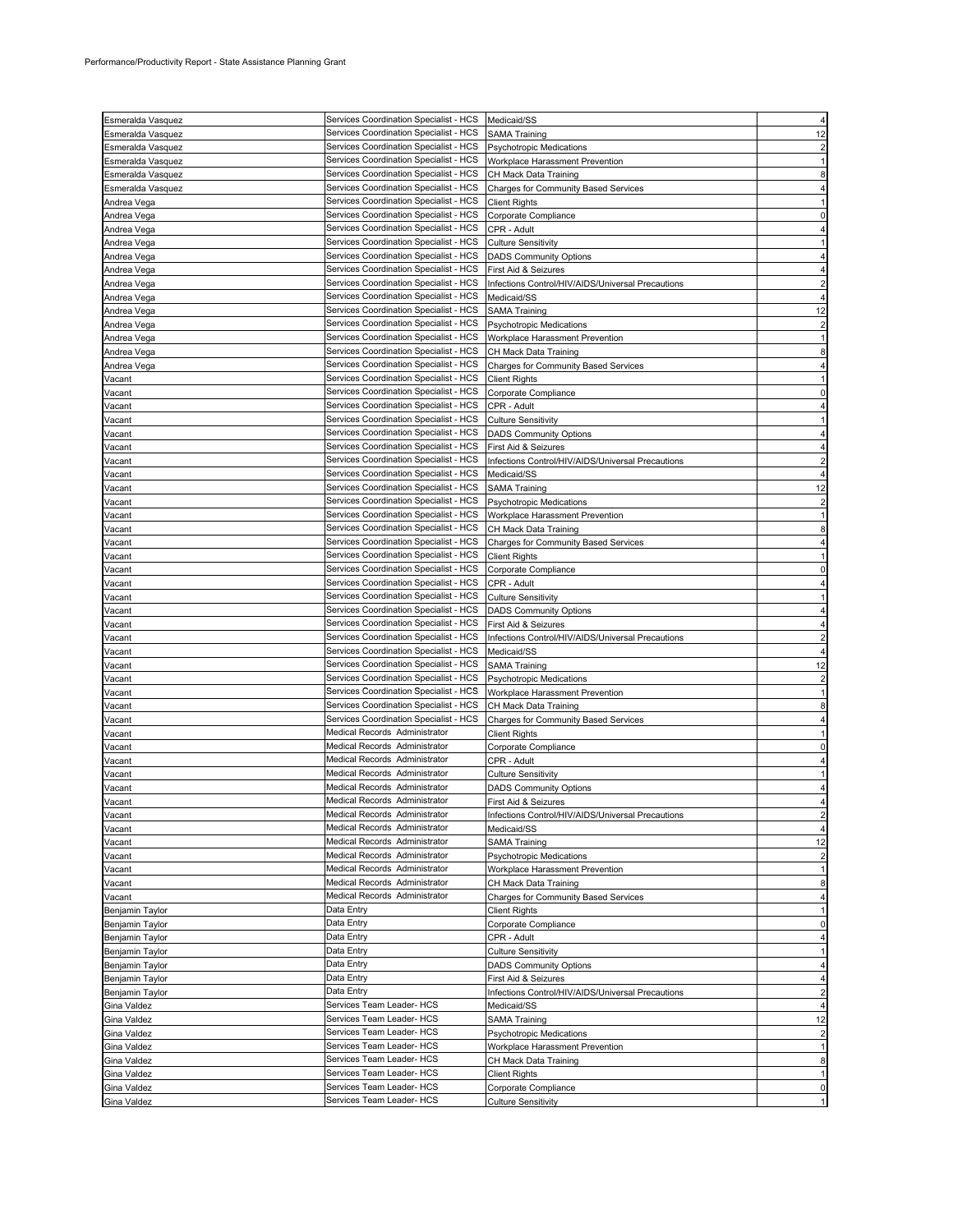| Gina Valdez                        | Services Team Leader- HCS    | Infections Control/HIV/AIDS/Universal Precautions |                |
|------------------------------------|------------------------------|---------------------------------------------------|----------------|
| Gina Valdez                        | Services Team Leader- HCS    | Workplace Harassment Prevention                   |                |
|                                    | Services Team Leader- HCS    |                                                   |                |
| Gina Valdez                        | Services Team Leader- HCS    | SAMA Training                                     |                |
| Gina Valdez                        |                              | CH Mack Data Training                             |                |
| Gina Valdez                        | Services Team Leader- HCS    | Charges for Community Based Services              |                |
| Daisy Singh                        | Services Team Leader- HCS    | Client Rights                                     |                |
| Daisy Singh                        | Services Team Leader- HCS    | Corporate Compliance                              |                |
| Daisy Singh                        | Services Team Leader- HCS    | CPR - Adult                                       |                |
| Daisy Singh                        | Services Team Leader- HCS    | Culture Sensitivity                               |                |
| Daisy Singh                        | Services Team Leader- HCS    | <b>DADS Community Options</b>                     |                |
| Daisy Singh                        | Services Team Leader- HCS    | First Aid & Seizures                              |                |
| Daisy Singh                        | Services Team Leader- HCS    | Infections Control/HIV/AIDS/Universal Precautions |                |
| Daisy Singh                        | Services Team Leader- HCS    | Medicaid/SS                                       |                |
| Daisy Singh                        | Services Team Leader- HCS    | SAMA Training                                     | 12             |
|                                    | Services Team Leader- HCS    |                                                   |                |
| Daisy Singh                        | Services Team Leader- HCS    | <b>Psychotropic Medications</b>                   |                |
| Daisy Singh                        |                              | Workplace Harassment Prevention                   |                |
| Daisy Singh                        | Services Team Leader- HCS    | CH Mack Data Training                             |                |
| Daisy Singh                        | Services Team Leader- HCS    | Charges for Community Based Services              |                |
| Reynaldo Rendon                    | Services Team Leader- HCS    | <b>Client Rights</b>                              |                |
| Reynaldo Rendon                    | Services Team Leader- HCS    | Corporate Compliance                              |                |
| Reynaldo Rendon                    | Services Team Leader- HCS    | CPR - Adult                                       |                |
| Reynaldo Rendon                    | Services Team Leader- HCS    | <b>Culture Sensitivity</b>                        |                |
| Reynaldo Rendon                    | Services Team Leader- HCS    | <b>DADS Community Options</b>                     |                |
| Reynaldo Rendon                    | Services Team Leader- HCS    | First Aid & Seizures                              |                |
| Reynaldo Rendon                    | Services Team Leader- HCS    | Infections Control/HIV/AIDS/Universal Precautions |                |
|                                    | Services Team Leader- HCS    |                                                   |                |
| Reynaldo Rendon                    |                              | Medicaid/SS                                       |                |
| Reynaldo Rendon                    | Services Team Leader- HCS    | SAMA Training                                     | 12             |
| Reynaldo Rendon                    | Services Team Leader- HCS    | <b>Psychotropic Medications</b>                   |                |
| Reynaldo Rendon                    | Services Team Leader- HCS    | Workplace Harassment Prevention                   |                |
| Reynaldo Rendon                    | Services Team Leader- HCS    | CH Mack Data Training                             |                |
| Reynaldo Rendon                    | Services Team Leader- HCS    | Charges for Community Based Services              |                |
| Stefanie Chapa                     | Services Team Leader- HCS    | <b>Client Rights</b>                              |                |
| Stefanie Chapa                     | Services Team Leader- HCS    | Corporate Compliance                              |                |
| Stefanie Chapa                     | Services Team Leader- HCS    | CPR - Adult                                       |                |
| Stefanie Chapa                     | Services Team Leader- HCS    | <b>Culture Sensitivity</b>                        |                |
|                                    | Services Team Leader- HCS    |                                                   |                |
| Stefanie Chapa                     |                              | <b>DADS Community Options</b>                     |                |
| Stefanie Chapa                     | Services Team Leader- HCS    | First Aid & Seizures                              |                |
| Stefanie Chapa                     | Services Team Leader- HCS    | Infections Control/HIV/AIDS/Universal Precautions |                |
| Stefanie Chapa                     | Services Team Leader- HCS    | Medicaid/SS                                       |                |
| Stefanie Chapa                     | Services Team Leader- HCS    | SAMA Training                                     | 12             |
| Stefanie Chapa                     | Services Team Leader- HCS    | <b>Psychotropic Medications</b>                   |                |
| Stefanie Chapa                     | Services Team Leader- HCS    | Workplace Harassment Prevention                   |                |
| Stefanie Chapa                     | Services Team Leader- HCS    | CH Mack Data Training                             |                |
| Stefanie Chapa                     | Services Team Leader- HCS    | <b>Charges for Community Based Services</b>       |                |
| Linda Bradd-Carroll                | Administrative Assistant     | <b>Client Rights</b>                              |                |
| Linda Bradd-Carroll                | Administrative Assistant     | Corporate Compliance                              | 0              |
| Linda Bradd-Carroll                | Administrative Assistant     | CPR - Adult                                       |                |
|                                    | Administrative Assistant     |                                                   |                |
| Linda Bradd-Carroll                |                              | Culture Sensitivity                               |                |
| Linda Bradd-Carroll                | Administrative Assistant     | <b>DADS Community Options</b>                     |                |
| Linda Bradd-Carroll                | Administrative Assistant     | First Aid & Seizures                              |                |
| Linda Bradd-Carroll                | Administrative Assistant     | Infections Control/HIV/AIDS/Universal Precautions |                |
| Abigail Sendejo                    | <b>Medical Records Clerk</b> | Medicaid/SS                                       | 4              |
| Abigail Sendejo                    | Medical Records Clerk        | <b>SAMA Training</b>                              | 12             |
| Abigail Sendejo                    | Medical Records Clerk        | Psychotropic Medications                          |                |
| Abigail Sendejo                    | Medical Records Clerk        | Workplace Harassment Prevention                   | 1              |
| Abigail Sendejo                    | <b>Medical Records Clerk</b> | CH Mack Data Training                             | 8              |
| Abigail Sendejo                    | Medical Records Clerk        | <b>Client Rights</b>                              |                |
| Abigail Sendejo                    | Medical Records Clerk        | Corporate Compliance                              | 0              |
| Abigail Sendejo                    | Medical Records Clerk        | <b>Culture Sensitivity</b>                        |                |
| Martha Herrera                     | Data Entry                   | Infections Control/HIV/AIDS/Universal Precautions |                |
| Martha Herrera                     | Data Entry                   | Workplace Harassment Prevention                   | 1              |
|                                    | Data Entry                   |                                                   |                |
| Martha Herrera                     |                              | <b>SAMA Training</b>                              | 4              |
| Martha Herrera                     | Data Entry                   | CH Mack Data Training                             | 8              |
| Martha Herrera                     | Data Entry                   | DocuData Training                                 |                |
| Martha Herrera                     | Data Entry                   | Infections Control/HIV/AIDS/Universal Precautions | $\overline{2}$ |
| Martha Herrera                     | Data Entry                   | <b>Client Rights</b>                              |                |
| Martha Herrera                     | Data Entry                   | Corporate Compliance                              | 0              |
|                                    |                              |                                                   |                |
| <b>BEXAR AREA AGENCY ON AGING:</b> |                              |                                                   |                |
| <b>Heather Armstrong</b>           | Care Specialist (Benefits)   | APS Conference                                    | 16             |
| <b>Heather Armstrong</b>           | Care Specialist (Benefits)   | APS Conference                                    | 16             |
| <b>Heather Armstrong</b>           | Care Specialist (Benefits)   | APS Conference                                    | 16             |
|                                    | Care Specialist (Benefits)   | DADS Access and Assistance Conference             | 24             |
| <b>Heather Armstrong</b>           |                              |                                                   |                |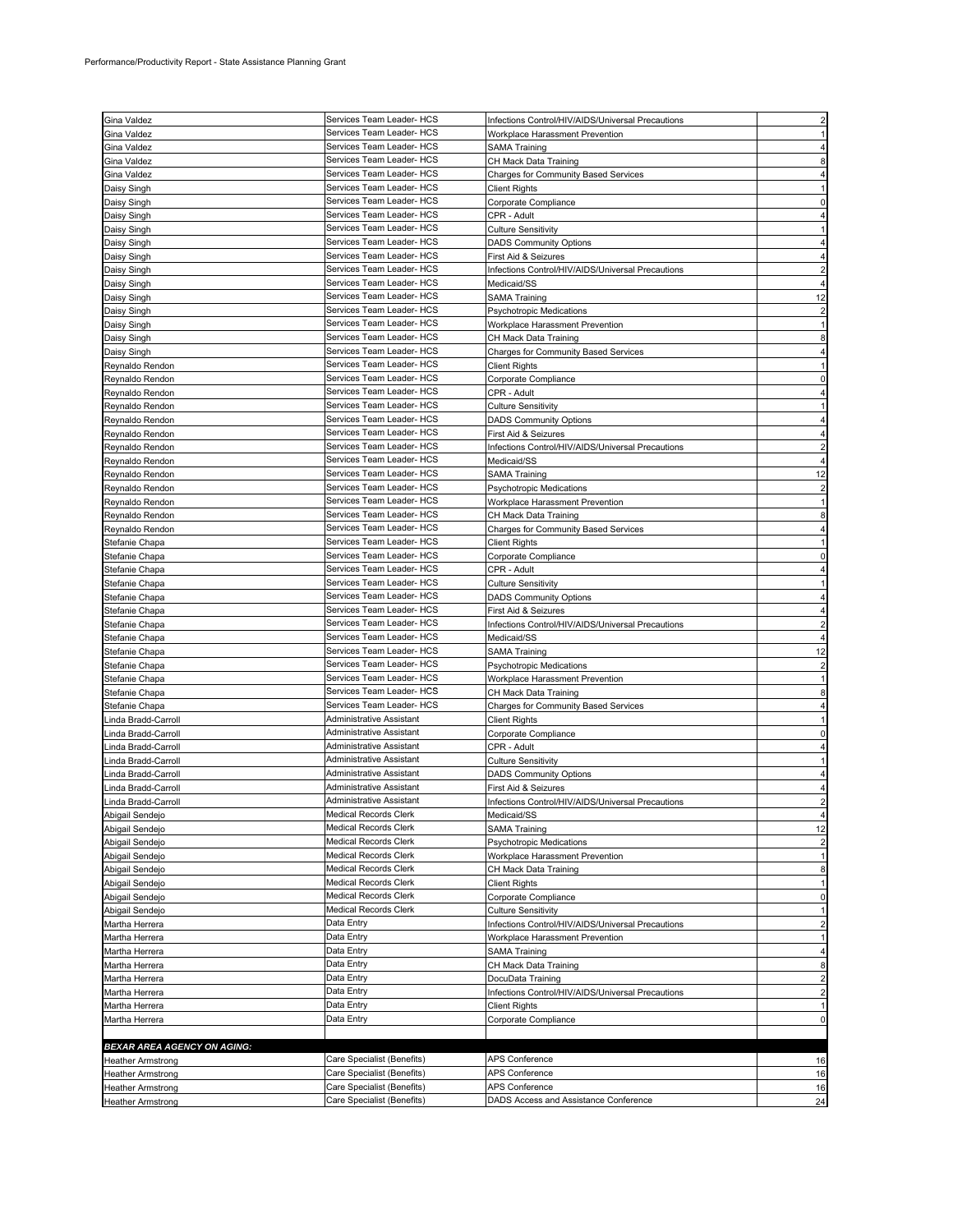|                                | Care Specialist (Benefits)                                       | HICAP 2 Training                                                    |                         |
|--------------------------------|------------------------------------------------------------------|---------------------------------------------------------------------|-------------------------|
| <b>Heather Armstrong</b>       |                                                                  |                                                                     | 16                      |
| <b>Heather Armstrong</b>       | Care Specialist (Benefits)                                       | Military and Veterans Assistance Seminars                           | 16                      |
| <b>Heather Armstrong</b>       | Care Specialist (Benefits)                                       | TX Long Term Care Certification                                     | 16                      |
| <b>Heather Armstrong</b>       | Care Specialist (Benefits)                                       | <b>Cultural Sensitivity</b>                                         | $\overline{c}$          |
| <b>Heather Armstrong</b>       | Care Specialist (Benefits)                                       | Ethics                                                              | $\overline{2}$          |
| <b>Heather Armstrong</b>       | Care Specialist (Benefits)                                       | <b>HIPPA</b>                                                        | $\overline{2}$          |
| Sandra Aviles                  | Care Specialist (Benefits)                                       | DADS Access and Assistance Conference                               | 24                      |
| Sandra Aviles                  | Care Specialist (Benefits)                                       | Medico-Legal Conference                                             | 16                      |
| Sandra Aviles                  | Care Specialist (Benefits)                                       | Military and Veterans Assistance Seminars                           | 16                      |
| Sandra Aviles                  | Care Specialist (Benefits)                                       | <b>Cultural Sensitivity</b>                                         | $\overline{\mathbf{c}}$ |
| Sandra Aviles                  | Care Specialist (Benefits)                                       | Ethics                                                              | $\overline{\mathbf{c}}$ |
| Sandra Aviles                  | Care Specialist (Benefits)                                       | <b>HIPPA</b>                                                        | $\overline{2}$          |
| <b>Terry Banda</b>             | Lead Benefits Counselor                                          | <b>AACOG Business Writing</b>                                       | 12                      |
| <b>Terry Banda</b>             | Lead Benefits Counselor                                          | AACOG Conflict Resolution for Supervisors                           | 16                      |
| Terry Banda                    | Lead Benefits Counselor                                          | AACOG MS Excel                                                      | 16                      |
| Terry Banda                    | Lead Benefits Counselor                                          | <b>AACOG Procurement</b>                                            | $\overline{4}$          |
|                                | Lead Benefits Counselor                                          | <b>AACOG Supervisor Orientation</b>                                 | $\overline{4}$          |
| Terry Banda                    | Lead Benefits Counselor                                          | HICAP 2 Training                                                    |                         |
| Terry Banda                    | <b>Lead Benefits Counselor</b>                                   |                                                                     | 16                      |
| Terry Banda                    |                                                                  | Military and Veterans Assistance Seminars                           | 16                      |
| Terry Banda                    | <b>Lead Benefits Counselor</b>                                   | National 4A Conference, Denver                                      | 32                      |
| Terry Banda                    | Lead Benefits Counselor                                          | National SHIP Conference                                            | 24                      |
| Terry Banda                    | Lead Benefits Counselor                                          | Texas Conference on Aging, South Padre Island                       | 24                      |
| <b>Terry Banda</b>             | <b>Lead Benefits Counselor</b>                                   | <b>Cultural Sensitivity</b>                                         | $\overline{\mathbf{c}}$ |
| <b>Terry Banda</b>             | <b>Lead Benefits Counselor</b>                                   | Ethics                                                              | $\overline{2}$          |
| <b>Terry Banda</b>             | Lead Benefits Counselor                                          | <b>HIPPA</b>                                                        | $\overline{2}$          |
| Valerie Biediger               | Health & Wellness Specialist                                     | <b>Cultural Sensitivity</b>                                         | $\overline{2}$          |
| Valerie Biediger               | Health & Wellness Specialist                                     | <b>Ethics</b>                                                       | $\overline{\mathbf{c}}$ |
| Valerie Biediger               | Health & Wellness Specialist                                     | <b>HIPPA</b>                                                        | $\overline{\mathbf{c}}$ |
| Susan Blevins                  | ASC Care Specialist - Care Transitions                           | <b>Cultural Sensitivity</b>                                         | $\overline{2}$          |
| Susan Blevins                  | ASC Care Specialist - Care Transitions                           | Ethics                                                              | $\overline{2}$          |
| Susan Blevins                  | ASC Care Specialist - Care Transitions                           | <b>HIPPA</b>                                                        | $\overline{2}$          |
| Victoria Cardenas              | Care Specialist (MIPPA)                                          | <b>AACOG Business Writing</b>                                       | 12                      |
|                                | Care Specialist (MIPPA)                                          | AACOG Public Speaking                                               | 16                      |
| Victoria Cardenas              | Care Specialist (MIPPA)                                          | DADS Access and Assistance Conference                               |                         |
| Victoria Cardenas              | Care Specialist (MIPPA)                                          | <b>Cultural Sensitivity</b>                                         | 24                      |
| Victoria Cardenas              |                                                                  |                                                                     | $\overline{2}$          |
| Victoria Cardenas              | Care Specialist (MIPPA)                                          | Ethics                                                              | $\overline{\mathbf{c}}$ |
| Victoria Cardenas              | Care Specialist (MIPPA)                                          | HIPPA                                                               | $\overline{2}$          |
| Biviana Escobar                | Staff Ombudsman                                                  | DADS Access & Assistance Training                                   | 16                      |
| Biviana Escobar                | Staff Ombudsman                                                  | Elders Advocacy training                                            | 72                      |
| Biviana Escobar                | Staff Ombudsman                                                  | Money Follows the Person                                            | 36                      |
| Biviana Escobar                | Staff Ombudsman                                                  | APS - Elder Abuse                                                   | $\,6$                   |
| Biviana Escobar                | Staff Ombudsman                                                  | Ombudsman Certifications/Trainings                                  | 24                      |
| Biviana Escobar                | Staff Ombudsman                                                  | <b>Cultural Sensitivity</b>                                         | $\overline{c}$          |
| Biviana Escobar                | Staff Ombudsman                                                  | <b>Ethics</b>                                                       | $\overline{2}$          |
| Biviana Escobar                | Staff Ombudsman                                                  | <b>HIPPA</b>                                                        | $\overline{2}$          |
| Isa Fernandez                  | <b>Mobility Specialist</b>                                       | American Society on Aging (ASA) Conference                          | 40                      |
| Isa Fernandez                  | <b>Mobility Specialist</b>                                       | National Association of Area Agencies on Aging Leadership Institute | 32                      |
| Isa Fernandez                  | <b>Mobility Specialist</b>                                       | Mobility Management Conference                                      | 16                      |
| Isa Fernandez                  | <b>Mobility Specialist</b>                                       | Client Rights/HIPAA/Abuse Training                                  | $\overline{2}$          |
| Isa Fernandez                  | <b>Mobility Specialist</b>                                       | Ethics                                                              | $\overline{2}$          |
| Isa Fernandez                  | <b>Mobility Specialist</b>                                       | Workplace Harassment for the Employee                               |                         |
| Robert Gamboa                  | Bexar Aging Billing Specialist                                   | Data Management                                                     | 40                      |
|                                | Bexar Aging Billing Specialist                                   | Rata Setting Workshop                                               |                         |
| Robert Gamboa<br>Robert Gamboa | Bexar Aging Billing Specialist                                   | Track Star Training                                                 | 8<br>$\mathbf{1}$       |
|                                |                                                                  |                                                                     |                         |
| Robert Gamboa                  | Bexar Aging Billing Specialist<br>Bexar Aging Billing Specialist | TX Conference on Aging<br>TARC                                      | 16                      |
| Robert Gamboa                  |                                                                  |                                                                     | 8                       |
| Robert Gamboa                  | Bexar Aging Billing Specialist                                   | <b>Cultural Sensitivity</b>                                         | $\overline{2}$          |
| Robert Gamboa                  | Bexar Aging Billing Specialist                                   | Ethics                                                              | $\overline{a}$          |
| Robert Gamboa                  | Bexar Aging Billing Specialist                                   | <b>HIPPA</b>                                                        | $\overline{\mathbf{c}}$ |
| Nellie Garay                   | Caregiver Support Specialist                                     | <b>Cultural Sensitivity</b>                                         | $\overline{a}$          |
| Nellie Garay                   | Caregiver Support Specialist                                     | Ethics                                                              | $\overline{\mathbf{c}}$ |
| Nellie Garay                   | Caregiver Support Specialist                                     | <b>HIPPA</b>                                                        | $\overline{c}$          |
| Rose Mary Guardiola            | <b>Benefits Counselor</b>                                        | DADS Access and Assistance Conference                               | 24                      |
| Rose Mary Guardiola            | <b>Benefits Counselor</b>                                        | Military and Veterans Assistance Seminars                           | 16                      |
| Rose Mary Guardiola            | <b>Benefits Counselor</b>                                        | <b>Cultural Sensitivity</b>                                         | $\overline{c}$          |
| Rose Mary Guardiola            | <b>Benefits Counselor</b>                                        | Ethics                                                              | $\overline{c}$          |
| Rose Mary Guardiola            | <b>Benefits Counselor</b>                                        | <b>HIPPA</b>                                                        | $\overline{a}$          |
| Elena Hernandez                | <b>Resource Specialist</b>                                       | <b>Cultural Sensitivity</b>                                         | $\overline{2}$          |
| Elena Hernandez                | <b>Resource Specialist</b>                                       | Ethics                                                              | $\overline{2}$          |
| Elena Hernandez                | Resource Specialist                                              | <b>HIPPA</b>                                                        | $\overline{2}$          |
| Frances Hernandez              | <b>Benefits Counselor</b>                                        | DADS Access and Assistance Conference                               | 24                      |
| Frances Hernandez              | <b>Benefits Counselor</b>                                        | Military and Veterans Assistance Seminars                           | 16                      |
| Frances Hernandez              | <b>Benefits Counselor</b>                                        | Cultural Sensitivity                                                | $\overline{a}$          |
|                                |                                                                  |                                                                     |                         |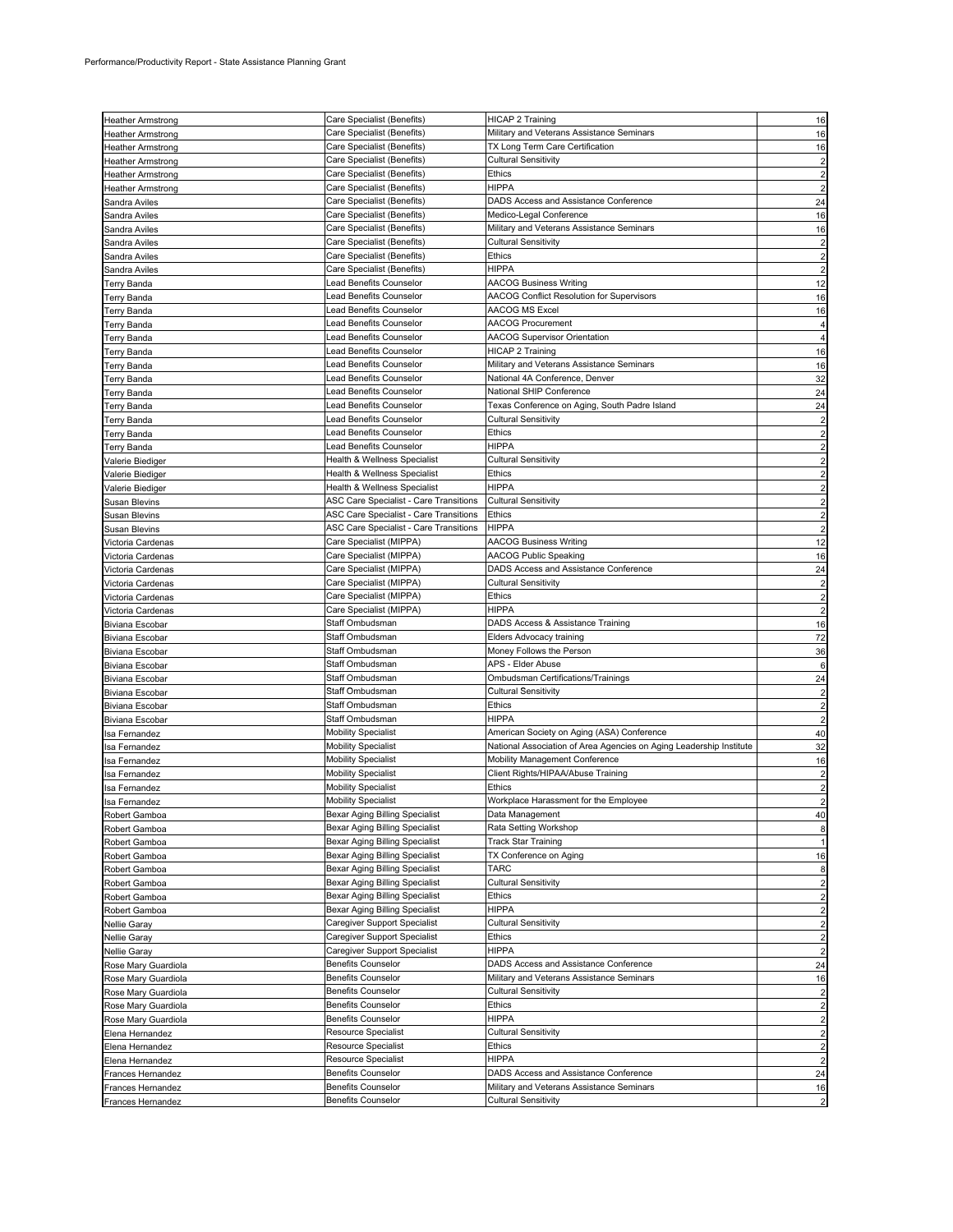| Frances Hernandez                  | <b>Benefits Counselor</b>                    | <b>Ethics</b>                                                                      | $\overline{c}$          |
|------------------------------------|----------------------------------------------|------------------------------------------------------------------------------------|-------------------------|
| <b>Frances Hernandez</b>           | <b>Benefits Counselor</b>                    | <b>HIPPA</b>                                                                       | $\overline{2}$          |
| <b>Bill Jones</b>                  | Care Specialist                              | <b>AACOG Ethics</b>                                                                |                         |
| <b>Bill Jones</b>                  | Care Specialist (Care Coordination)          | DADS Access and Assistance Conference                                              | 24                      |
| <b>Bill Jones</b>                  | Care Specialist (Care Coordination)          | Military and Veterans Assistance Seminars                                          | 16                      |
| <b>Bill Jones</b>                  | Care Specialist (Care Coordination)          | <b>Cultural Sensitivity</b>                                                        | $\overline{\mathbf{c}}$ |
| <b>Bill Jones</b>                  | Care Specialist (Care Coordination)          | <b>HIPPA</b>                                                                       | $\overline{c}$          |
| aura Ledesma.                      | Lead Care Specialist                         | <b>AACOG Ethics</b>                                                                | $\overline{2}$          |
| aura Ledesma                       | Lead Care Specialist                         | Military and Veterans Assistance Seminars                                          | 16                      |
| aura Ledesma.                      | Lead Care Specialist                         | National 4A Conference, Denver                                                     | 32                      |
| aura Ledesma.                      | Lead Care Specialist                         | Texas Conference on Aging, South Padre Island                                      | 24                      |
| Laura Ledesma                      | Lead Care Specialist                         | <b>Cultural Sensitivity</b>                                                        | $\overline{\mathbf{c}}$ |
| aura Ledesma.                      | Lead Care Specialist                         | <b>HIPPA</b>                                                                       | $\overline{2}$          |
| Siena Lindemann                    | ASC Program Manager                          | AACOG Conflict Resolution for Supervisors<br>DADS Access and Assistance Conference | $\overline{2}$          |
| Siena Lindemann                    | ASC Program Manager<br>ASC Program Manager   | <b>HICAP 2 Training</b>                                                            | 24<br>16                |
| Siena Lindemann<br>Siena Lindemann | ASC Program Manager                          | Military and Veterans Assistance Seminars                                          | 16                      |
| Siena Lindemann                    | ASC Program Manager                          | Cultural Sensitivity                                                               | $\overline{c}$          |
| Siena Lindemann                    | ASC Program Manager                          | Ethics                                                                             | $\overline{c}$          |
| Siena Lindemann                    | ASC Program Manager                          | <b>HIPPA</b>                                                                       | $\overline{c}$          |
| George Losoya                      | Lead ASC Specialist                          | <b>AACOG Ethics</b>                                                                | $\overline{2}$          |
| George Losoya                      | Lead ASC Specialist                          | American Society on Aging Conference, Washington D.C.                              | 40                      |
| George Losoya                      | Lead ASC Specialist                          | Military and Veterans Assistance Seminars                                          | 16                      |
| George Losoya                      | Lead ASC Specialist                          | National AIRS Conference, New Orleans                                              | 24                      |
| George Losoya                      | Lead ASC Specialist                          | <b>Texas TAIRS Conference</b>                                                      | 16                      |
| George Losoya                      | Lead ASC Specialist                          | <b>Cultural Sensitivity</b>                                                        | $\overline{\mathbf{c}}$ |
| George Losoya                      | Lead ASC Specialist                          | <b>HIPPA</b>                                                                       | $\overline{c}$          |
| Nick Monreal                       | Managing Local Ombudsman                     | DADS Access & Assistance Training                                                  | 16                      |
| Nick Monreal                       | Managing Local Ombudsman                     | Elders Advocacy training                                                           | 72                      |
| Nick Monreal                       | Managing Local Ombudsman                     | Money Follows the Person                                                           | 36                      |
| Nick Monreal                       | Managing Local Ombudsman                     | APS - Elder Abuse                                                                  | 6                       |
| <b>Nick Monreal</b>                | Managing Local Ombudsman                     | Ombudsman Certifications/Trainings                                                 | 24                      |
| Nick Monreal                       | Managing Local Ombudsman                     | <b>Cultural Sensitivity</b>                                                        | $\overline{\mathbf{c}}$ |
| Nick Monreal                       | Managing Local Ombudsman                     | Ethics                                                                             | $\overline{2}$          |
| Nick Monreal                       | Managing Local Ombudsman                     | <b>HIPPA</b>                                                                       | $\overline{c}$          |
| Dianne Pavlicek                    | ASC Care Specialist                          | <b>AACOG Business Writing</b><br>Military and Veterans Assistance Seminars         | 12                      |
| Dianne Pavlicek<br>Dianne Pavlicek | ASC Care Specialist<br>ASC Care Specialist   | <b>Texas TAIRS Conference</b>                                                      | 16<br>16                |
| Dianne Pavlicek                    | <b>ASC Care Specialist</b>                   | <b>Cultural Sensitivity</b>                                                        | $\overline{\mathbf{c}}$ |
| Dianne Pavlicek                    | <b>ASC Care Specialist</b>                   | Ethics                                                                             | $\overline{c}$          |
| Dianne Pavlicek                    | <b>ASC Care Specialist</b>                   | <b>HIPPA</b>                                                                       | $\overline{2}$          |
| Tina Rosales                       | <b>Benefits Counselor</b>                    | <b>AACOG Business Writing</b>                                                      | 12                      |
| <b>Tina Rosales</b>                | <b>Benefits Counselor</b>                    | <b>AACOG Public Speaking</b>                                                       | 16                      |
| <b>Tina Rosales</b>                | <b>Benefits Counselor</b>                    | DADS Access and Assistance Conference                                              | 24                      |
| <b>Tina Rosales</b>                | <b>Benefits Counselor</b>                    | Military and Veterans Assistance Seminars                                          | 16                      |
| Tina Rosales                       | <b>Benefits Counselor</b>                    | <b>Cultural Sensitivity</b>                                                        | $\overline{\mathbf{c}}$ |
| <b>Tina Rosales</b>                | <b>Benefits Counselor</b>                    | <b>Ethics</b>                                                                      | $\overline{2}$          |
| <b>Tina Rosales</b>                | <b>Benefits Counselor</b>                    | <b>HIPPA</b>                                                                       | $\overline{2}$          |
| Martha Spinks                      | <b>BAAA Director</b>                         | DADS TX Access and Assistance Conference                                           | 24                      |
| Martha Spinks                      | <b>BAAA Director</b>                         | ADRC National Grantee Conference, Baltimore MD                                     | 32                      |
| Martha Spinks                      | <b>BAAA Director</b>                         | MIPPA Conference                                                                   | 16                      |
| Martha Spinks                      | <b>BAAA Director</b>                         | Texas Association of Homes and Svcs for the Aging                                  | 16                      |
| Martha Spinks                      | <b>BAAA Director</b>                         | n4a National Conference                                                            | 32                      |
| Martha Spinks                      | <b>BAAA Director</b><br><b>BAAA Director</b> | Partners Across Texas Veterans Assistance Conference<br>Texas Conference on Aging  | 8                       |
| Martha Spinks                      | <b>BAAA Director</b>                         | International Conference on Active Aging                                           | 4                       |
| Martha Spinks<br>Dianne Teran      | Care Specialist                              | <b>AACOG Ethics</b>                                                                | 32                      |
| Dianne Teran                       | Care Specialist (Care Coordination)          | APS Conference                                                                     | 16                      |
| Dianne Teran                       | Care Specialist (Care Coordination)          | Military and Veterans Assistance Seminars                                          | 16                      |
| Dianne Teran                       | Care Specialist (Care Coordination)          | <b>Cultural Sensitivity</b>                                                        | $\overline{\mathbf{c}}$ |
| Dianne Teran                       | Care Specialist (Care Coordination)          | <b>HIPPA</b>                                                                       | $\overline{\mathbf{c}}$ |
| Paula Wanken                       | Administrative Assistant                     | Data Management                                                                    | 14                      |
| Paula Wanken                       | Administrative Assistant                     | <b>HIPPA</b>                                                                       | $\overline{\mathbf{c}}$ |
| Paula Wanken                       | Administrative Assistant                     | Website design                                                                     | 6                       |
| Paula Wanken                       | <b>Administrative Assistant</b>              | <b>Cultural Sensitivity</b>                                                        | 1.5                     |
| Paula Wanken                       | Administrative Assistant                     | Ethics                                                                             |                         |
| Alicia Zapata                      | Care Coordination Assistant                  | <b>AACOG Ethics</b>                                                                | $\overline{2}$          |
| Alicia Zapata                      | Care Coordination Assistant                  | Military and Veterans Assistance Seminars                                          | 16                      |
| Alicia Zapata                      | Care Coordination Assistant                  | <b>Cultural Sensitivity</b>                                                        |                         |
| Alicia Zapata                      | Care Coordination Assistant                  | <b>HIPPA</b>                                                                       |                         |
|                                    |                                              |                                                                                    |                         |
| <b>CRIMINAL JUSTICE:</b>           |                                              |                                                                                    |                         |
| Marcela Medina                     | Criminal Justice Planning Manager            | The Governor's Office (TARC-2011 Quarterly)                                        |                         |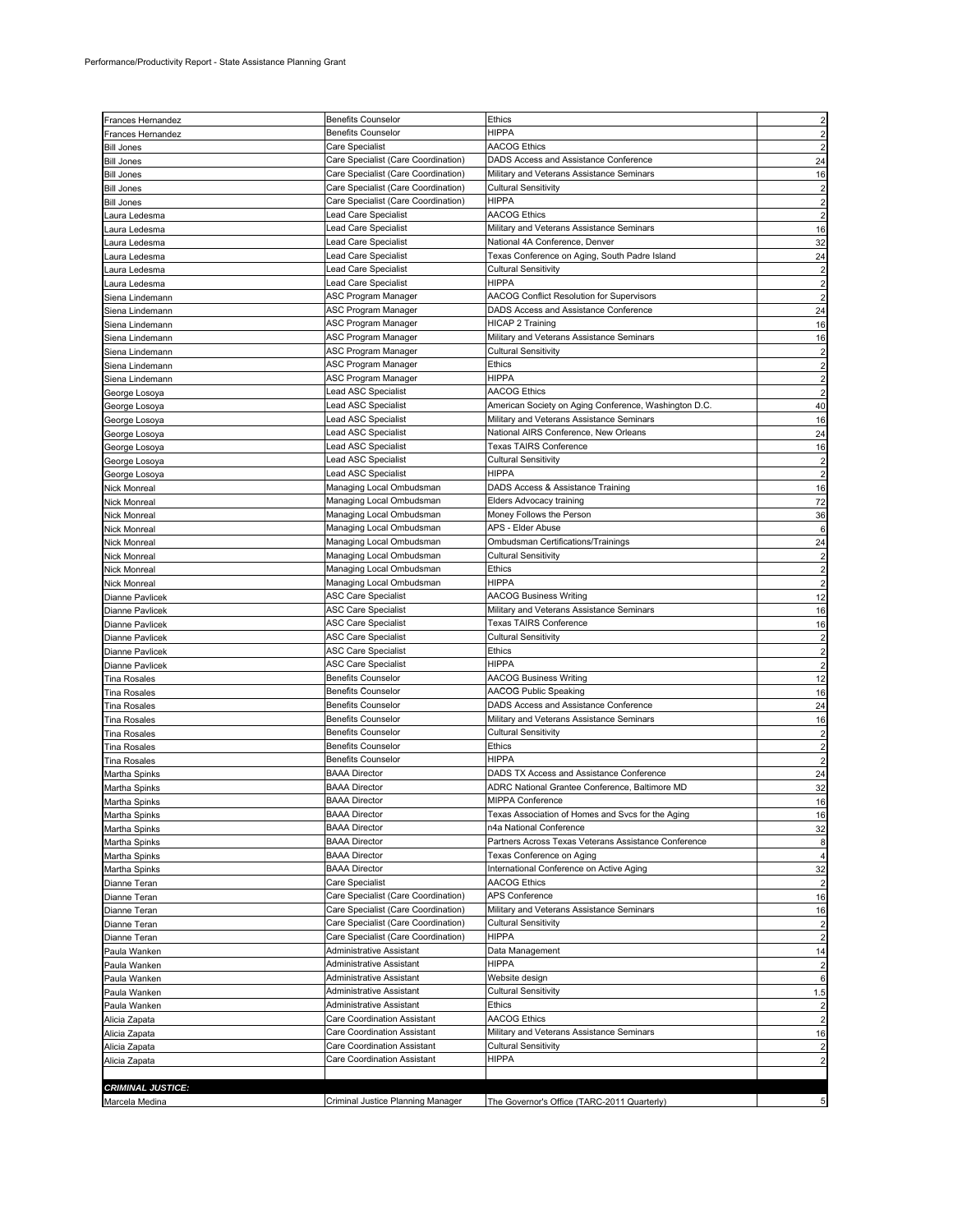| Michael Valiente                          |                                                                  |                                                                                                                                 |                         |
|-------------------------------------------|------------------------------------------------------------------|---------------------------------------------------------------------------------------------------------------------------------|-------------------------|
|                                           | Academy Manager                                                  | ADLEST (International Association of Directors of Law Enforcement Standards and Training) Conference, Corpus Christi, June 2011 | 32                      |
|                                           |                                                                  |                                                                                                                                 |                         |
| <b>DATA CENTER:</b>                       |                                                                  |                                                                                                                                 |                         |
| David Kruse                               | Regional Data Center Director                                    | Texas Chapter American Planning Association Conference                                                                          | 16                      |
|                                           |                                                                  |                                                                                                                                 |                         |
| <b>ECONOMIC DEVELOPMENT:</b>              |                                                                  |                                                                                                                                 |                         |
| Joe Ramos                                 | Senior Director of Regional Services                             | EDA annual conference and workshop                                                                                              | 32                      |
|                                           |                                                                  |                                                                                                                                 |                         |
| <b>HOMELAND SECURITY:</b>                 |                                                                  |                                                                                                                                 |                         |
| Mary Ruiz                                 | <b>HLS Manager</b>                                               | Texas Homeland Security Conference                                                                                              | 32                      |
|                                           | <b>HLS Manager</b>                                               |                                                                                                                                 |                         |
| Mary Ruiz                                 |                                                                  | TARC Quarterly Training Meetings                                                                                                | 32                      |
| Mary Ruiz                                 | HLS Manager                                                      | Region 53 Conferences and Training                                                                                              | 24                      |
| Mary Ruiz                                 | <b>HLS Manager</b>                                               | FEMA NIMS                                                                                                                       | 24                      |
| Mary Ruiz                                 | HLS Manager                                                      | <b>BSIR</b>                                                                                                                     | 48                      |
| Mary Ruiz                                 | HLS Manager                                                      | Infragard                                                                                                                       | 6                       |
| Adrienne R. Cohen                         | Homeland Security Coordinator                                    | Texas Homeland Security Conference                                                                                              | 32                      |
| Adrienne R. Cohen                         | Homeland Security Coordinator                                    | <b>TARC Quarterly Training Meetings</b>                                                                                         | 32                      |
| Adrienne R. Cohen                         | Homeland Security Coordinator                                    | Region 53 Conferences and Training                                                                                              | 24                      |
| Adrienne R. Cohen                         | Homeland Security Coordinator                                    | FEMA NIMS                                                                                                                       | 24                      |
| Adrienne R. Cohen                         | Homeland Security Coordinator                                    | BSIR                                                                                                                            | 48                      |
| Adrienne R. Cohen                         | Homeland Security Coordinator                                    | Infragard                                                                                                                       | 6                       |
| Donna Johnson-Valiente                    | HLS Data Technician                                              | Texas Homeland Security Conference                                                                                              | 32                      |
|                                           | HLS Data Technician                                              |                                                                                                                                 | 24                      |
| Donna Johnson-Valiente                    |                                                                  | BSIR-Biannual Strategic Implementation                                                                                          |                         |
| Donna Johnson-Valiente                    | HLS Data Technician                                              | <b>SCIP Training Conference</b>                                                                                                 | 8                       |
| Donna Johnson-Valiente                    | <b>HLS Data Technician</b>                                       | <b>TARC Conference and Training</b>                                                                                             | 8                       |
| Donna Johnson-Valiente                    | HLS Data Technician                                              | Region 53 Conferences and Training                                                                                              | 48                      |
|                                           |                                                                  |                                                                                                                                 |                         |
| <b>NATURAL RESOURCES:</b>                 |                                                                  |                                                                                                                                 |                         |
| <b>Brenda Williams</b>                    | Projects Manager                                                 | 'Communicating Air Quality" training at National Air Quality Conference (if available)                                          | 28                      |
| Chris Ashcraft                            | Clean Cities Coordinator                                         | Clean Cities Coordinator Conference and Training                                                                                | 32                      |
|                                           | <b>Transportation Coordinator</b>                                |                                                                                                                                 | 28                      |
| Annette Prosterman                        |                                                                  | 'Communicating Air Quality" training at National Air Quality Conference (if available)                                          |                         |
| Peter Bella                               | Director Natural Resources                                       | "Electrical Generation and the Environment Workshop" (if available)                                                             |                         |
|                                           |                                                                  |                                                                                                                                 |                         |
| <b>RESOURCE RECOVERY:</b>                 |                                                                  |                                                                                                                                 |                         |
| Georgia Zannaras                          | Resource Recovery Manager                                        | EPA Series for 2012                                                                                                             | 24                      |
| Georgia Zannaras                          | Resource Recovery Manager                                        | National Recycling Series for 2012                                                                                              |                         |
| Georgia Zannaras                          | Resource Recovery Manager                                        | TARC Training                                                                                                                   | 12                      |
|                                           |                                                                  |                                                                                                                                 |                         |
| <b>RURAL PUBLIC TRANSPORTATION:</b>       |                                                                  |                                                                                                                                 |                         |
| <b>ART Supervisors</b>                    | Supervisors                                                      | Accident-Incident Training                                                                                                      |                         |
| <b>ART Supervisors</b>                    | Supervisors                                                      | Safety & Security Emergency Planning                                                                                            |                         |
| <b>ART Drivers</b>                        | <b>ART Driver</b>                                                | Safety & Security Emergency Planning                                                                                            |                         |
|                                           |                                                                  |                                                                                                                                 |                         |
|                                           |                                                                  |                                                                                                                                 |                         |
| <b>ART Drivers</b>                        | <b>ART Driver</b>                                                | PASS Training                                                                                                                   |                         |
| <b>ART Supervisors</b>                    | Supervisors                                                      | Crisis Management Training                                                                                                      |                         |
| ART Drivers                               | ART Driver                                                       | Crisis Management Training                                                                                                      |                         |
| <b>ART Drivers</b>                        | <b>ART Driver</b>                                                | CPR-First Aid & Blood borne Pathogen                                                                                            |                         |
| <b>ART Drivers</b>                        | ART Driver                                                       | Defensive Driving                                                                                                               |                         |
| <b>ART Drivers</b>                        | ART Driver                                                       | Quarterly Safety Meetings + Training                                                                                            |                         |
| <b>ART Drivers</b>                        | <b>ART Driver</b>                                                | Annual Road Test                                                                                                                |                         |
| <b>ART Drivers</b>                        | <b>ART Driver</b>                                                | <b>Mobility Securement Test</b>                                                                                                 |                         |
| <b>ART Drivers</b>                        | <b>ART Driver</b>                                                | Situational Awareness Safety Training                                                                                           |                         |
| <b>ART Supervisors</b>                    | Supervisors                                                      |                                                                                                                                 | 6                       |
|                                           |                                                                  | Quarterly TXDOT Transit Workshops                                                                                               |                         |
|                                           |                                                                  |                                                                                                                                 |                         |
| <b>WEATHERIZATION ASSISTANCE PROGRAM:</b> |                                                                  |                                                                                                                                 |                         |
| Joe Ramos                                 | Senior Director of Regional Services                             | National Weatherization Conference                                                                                              | 32                      |
|                                           |                                                                  |                                                                                                                                 |                         |
| <b>WORKFORCE:</b>                         |                                                                  |                                                                                                                                 |                         |
| Alday, Veronica                           | Career Development Specialist - Youth                            | <b>Ethics Training</b>                                                                                                          | 2                       |
| Alday, Veronica                           | Career Development Specialist - Youth                            | <b>IT Security Awareness</b>                                                                                                    | 2                       |
| Alday, Veronica                           | Career Development Specialist - Youth                            | Client Rights/HIPPA/Abuse Training                                                                                              | $\overline{\mathbf{c}}$ |
| Alday, Veronica                           | Career Development Specialist - Youth                            | <b>Cultural Sensitivity</b>                                                                                                     | 2                       |
| Alday, Veronica                           | Career Development Specialist - Youth                            | Choices & SNAP Training                                                                                                         | 3                       |
| Baker, Deborah                            | Child Care Counselor                                             | <b>Ethics Training</b>                                                                                                          | 2                       |
| Baker, Deborah                            | Child Care Counselor                                             | IT Security Awareness                                                                                                           | 2                       |
| Baker, Deborah                            | Child Care Counselor                                             | Client Rights/HIPPA/Abuse Training                                                                                              | $\overline{\mathbf{c}}$ |
| Baker, Deborah                            | Child Care Counselor                                             | Cultural Sensitivity                                                                                                            | 2                       |
| Bermea, Brandy                            | Child Care Counselor                                             | <b>Ethics Training</b>                                                                                                          | 2                       |
| Bermea, Brandy                            | Child Care Counselor                                             | IT Security Awareness                                                                                                           | 2                       |
|                                           | Child Care Counselor                                             |                                                                                                                                 | 2                       |
| Bermea, Brandy                            |                                                                  | Client Rights/HIPPA/Abuse Training                                                                                              |                         |
| Bermea, Brandy                            | Child Care Counselor                                             | <b>Cultural Sensitivity</b>                                                                                                     | 2                       |
| Cantu, Julie                              | Child Care Resource Specialist                                   | Ethics Training                                                                                                                 | $\overline{\mathbf{c}}$ |
| Cantu, Julie<br>Cantu, Julie              | Child Care Resource Specialist<br>Child Care Resource Specialist | <b>IT Security Awareness</b><br>Client Rights/HIPPA/Abuse Training                                                              | 2<br>2                  |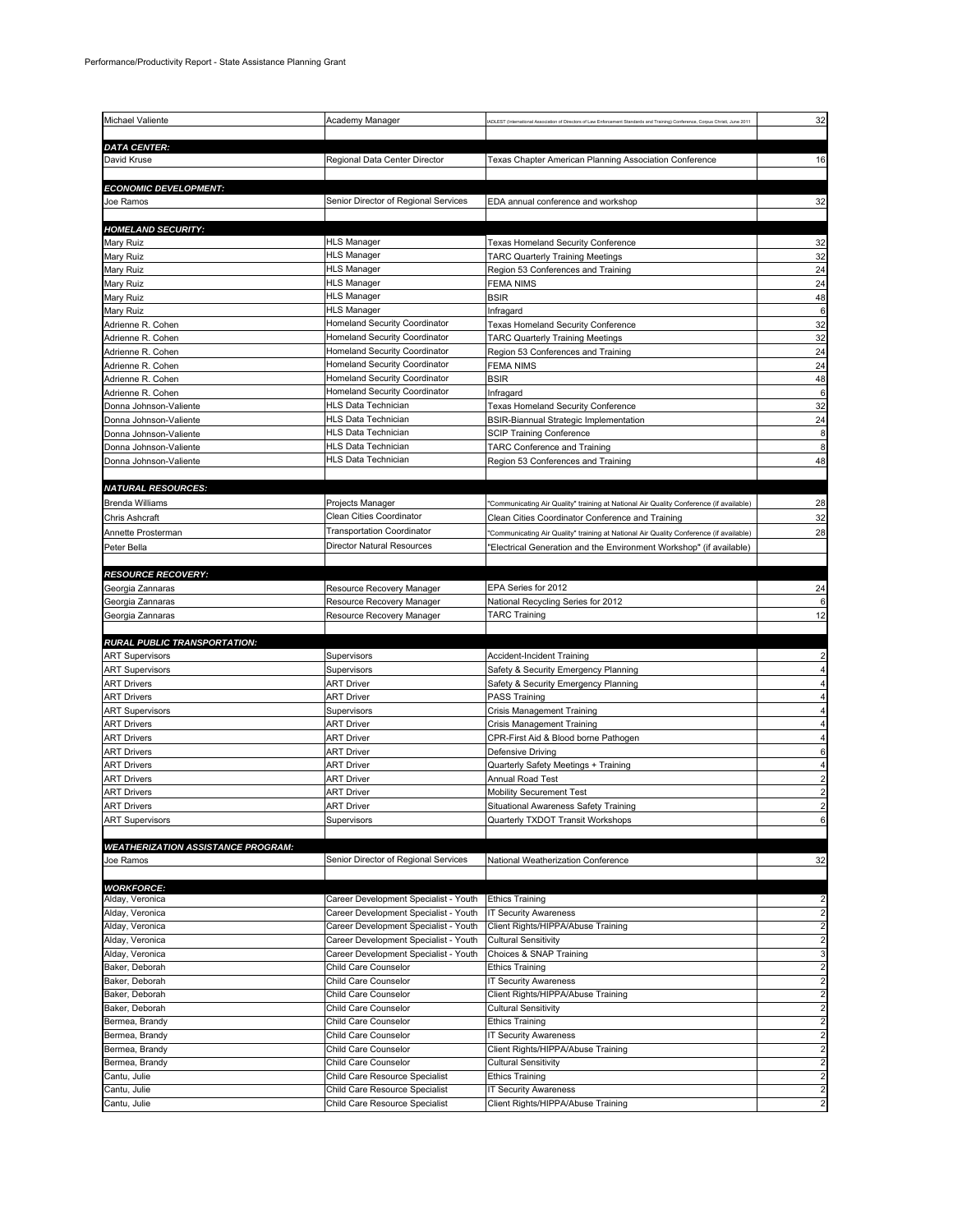| Cantu, Julie                             | Child Care Resource Specialist                                 | <b>Cultural Sensitivity</b>                                       | 2                                                  |
|------------------------------------------|----------------------------------------------------------------|-------------------------------------------------------------------|----------------------------------------------------|
| DeLaCruz, Melissa                        | Center Manager                                                 | <b>Ethics Training</b>                                            | $\overline{c}$                                     |
| DeLaCruz, Melissa                        | Center Manager                                                 | <b>IT Security Awareness</b>                                      | $\overline{c}$                                     |
| DeLaCruz, Melissa                        | Center Manager                                                 | Client Rights/HIPPA/Abuse Training                                | $\overline{c}$                                     |
| DeLaCruz, Melissa                        | Center Manager                                                 | <b>Cultural Sensitivity</b>                                       |                                                    |
| DeLaCruz, Melissa                        | Center Manager                                                 | Choices & SNAP Training                                           | 3                                                  |
| DeLeon, Veronica                         | Career Development Specialist                                  | <b>Ethics Training</b>                                            | 2                                                  |
| DeLeon, Veronica                         | Career Development Specialist                                  | <b>IT Security Awareness</b>                                      | $\overline{2}$                                     |
| DeLeon, Veronica                         | Career Development Specialist                                  | Client Rights/HIPPA/Abuse Training                                |                                                    |
| DeLeon, Veronica                         | Career Development Specialist                                  | <b>Cultural Sensitivity</b>                                       | $\overline{c}$                                     |
| DeLeon, Veronica                         | Career Development Specialist                                  | Choices & SNAP Training                                           | 3                                                  |
| Dieringer, Gaylyn                        | <b>Workforce Operations Manager</b>                            | <b>Ethics Training</b>                                            | $\overline{c}$                                     |
| Dieringer, Gaylyn                        | Workforce Operations Manager                                   | <b>IT Security Awareness</b>                                      | 2                                                  |
| Dieringer, Gaylyn                        | <b>Workforce Operations Manager</b>                            | Client Rights/HIPPA/Abuse Training                                | $\overline{c}$                                     |
| Dieringer, Gaylyn                        | Workforce Operations Manager                                   | <b>Cultural Sensitivity</b>                                       | $\overline{c}$<br>3                                |
| Dieringer, Gaylyn<br>Ellenwood, Kenneth  | Workforce Operations Manager<br>Career Development Specialist  | Choices & SNAP Training<br><b>Ethics Training</b>                 |                                                    |
| Ellenwood, Kenneth                       | Career Development Specialist                                  | <b>IT Security Awareness</b>                                      |                                                    |
| Ellenwood, Kenneth                       | Career Development Specialist                                  | Client Rights/HIPPA/Abuse Training                                | $\overline{a}$                                     |
| Ellenwood, Kenneth                       | Career Development Specialist                                  | <b>Cultural Sensitivity</b>                                       | $\overline{a}$                                     |
| Ellenwood, Kenneth                       | Career Development Specialist                                  | Choices & SNAP Training                                           | 3                                                  |
| Garcia, Isabel                           | Child Care Counselor                                           | <b>Ethics Training</b>                                            | $\overline{2}$                                     |
| Garcia, Isabel                           | Child Care Counselor                                           | <b>IT Security Awareness</b>                                      | $\overline{2}$                                     |
| Garcia, Isabel                           | Child Care Counselor                                           | Client Rights/HIPPA/Abuse Training                                | 2                                                  |
| Garcia, Isabel                           | Child Care Counselor                                           | <b>Cultural Sensitivity</b>                                       | 2                                                  |
| Garza, Donna                             | Career Development Specialist                                  | <b>Ethics Training</b>                                            | $\overline{c}$                                     |
| Garza, Donna                             | Career Development Specialist                                  | IT Security Awareness                                             | $\overline{c}$                                     |
| Garza, Donna                             | Career Development Specialist                                  | Client Rights/HIPPA/Abuse Training                                |                                                    |
| Garza, Donna                             | Career Development Specialist                                  | <b>Cultural Sensitivity</b>                                       |                                                    |
| Garza, Donna                             | Career Development Specialist                                  | Choices & SNAP Training                                           | 3                                                  |
| Gomez, Alicia                            | Information and Referral Assistant                             | <b>Ethics Training</b>                                            | 2                                                  |
| Gomez, Alicia                            | Information and Referral Assistant                             | <b>IT Security Awareness</b>                                      | 2                                                  |
| Gomez, Alicia                            | Information and Referral Assistant                             | Client Rights/HIPPA/Abuse Training                                | 2                                                  |
| Gomez, Alicia                            | Information and Referral Assistant                             | <b>Cultural Sensitivity</b>                                       | $\overline{2}$                                     |
| Gomez, Alicia                            | Information and Referral Assistant                             | Choices & SNAP Training                                           |                                                    |
| Gomez, Margaret                          | Career Development Specialist                                  | <b>Ethics Training</b>                                            | 2                                                  |
| Gomez, Margaret                          | Career Development Specialist                                  | <b>IT Security Awareness</b>                                      | 2                                                  |
| Gomez, Margaret                          | Career Development Specialist                                  | Client Rights/HIPPA/Abuse Training                                | 2                                                  |
| Gomez, Margaret                          | Career Development Specialist                                  | <b>Cultural Sensitivity</b>                                       | 2                                                  |
| Gomez, Margaret                          | Career Development Specialist                                  | Choices & SNAP Training                                           | 3                                                  |
| Gonzales, Bertha                         | Child Care Case Aide                                           | <b>Ethics Training</b>                                            | $\overline{c}$                                     |
| Gonzales, Bertha                         | Child Care Case Aide                                           | <b>IT Security Awareness</b>                                      |                                                    |
| Gonzales, Bertha                         | Child Care Case Aide                                           | Client Rights/HIPPA/Abuse Training                                |                                                    |
| Gonzales, Bertha                         | Child Care Case Aide                                           | <b>Cultural Sensitivity</b>                                       | 2                                                  |
| Goolsby, Tania                           | Child Care Counselor                                           | <b>Ethics Training</b>                                            | $\overline{c}$                                     |
| Goolsby, Tania                           | Child Care Counselor                                           | <b>IT Security Awareness</b>                                      |                                                    |
| Goolsby, Tania                           | Child Care Counselor                                           | Client Rights/HIPPA/Abuse Training                                | $\overline{2}$                                     |
| Goolsby, Tania                           | Child Care Counselor                                           | <b>Cultural Sensitivity</b>                                       | $\overline{c}$                                     |
| Guerrero, Roxanne                        | Information and Referral Assistant                             | <b>Ethics Training</b>                                            | $\overline{c}$                                     |
| Guerrero, Roxanne                        | Information and Referral Assistant                             | IT Security Awareness                                             | 2                                                  |
| Guerrero, Roxanne                        | Information and Referral Assistant                             | Client Rights/HIPPA/Abuse Training                                | $\overline{c}$                                     |
| Guerrero, Roxanne                        | Information and Referral Assistant                             | <b>Cultural Sensitivity</b>                                       | 2                                                  |
| Gutierrez, Theresa<br>Gutierrez, Theresa | Career Development Specialist<br>Career Development Specialist | <b>Ethics Training</b>                                            | $\overline{\mathbf{c}}$<br>$\overline{\mathbf{c}}$ |
|                                          |                                                                | <b>IT Security Awareness</b>                                      | $\overline{c}$                                     |
| Gutierrez, Theresa<br>Gutierrez, Theresa | Career Development Specialist<br>Career Development Specialist | Client Rights/HIPPA/Abuse Training<br><b>Cultural Sensitivity</b> | $\overline{\mathbf{c}}$                            |
| Gutierrez, Theresa                       | Career Development Specialist                                  | Choices & SNAP Training                                           | 3                                                  |
| Juarez, Gilbert                          | <b>Resource Assistant</b>                                      | <b>Ethics Training</b>                                            | $\overline{\mathbf{c}}$                            |
| Juarez, Gilbert                          | Resource Assistant                                             | <b>IT Security Awareness</b>                                      | $\overline{2}$                                     |
| Juarez, Gilbert                          | Resource Assistant                                             | Client Rights/HIPPA/Abuse Training                                | $\overline{\mathbf{c}}$                            |
| Juarez, Gilbert                          | Resource Assistant                                             | <b>Cultural Sensitivity</b>                                       | $\overline{\mathbf{c}}$                            |
| Juarez, Gilbert                          | Resource Assistant                                             | Choices & SNAP Training                                           | 3                                                  |
| Leiva, Antonio                           | Center Manager                                                 | <b>Ethics Training</b>                                            | $\overline{\mathbf{c}}$                            |
| Leiva, Antonio                           | Center Manager                                                 | <b>IT Security Awareness</b>                                      | $\overline{\mathbf{c}}$                            |
| Leiva, Antonio                           | Center Manager                                                 | Client Rights/HIPPA/Abuse Training                                | $\overline{2}$                                     |
| Leiva, Antonio                           | Center Manager                                                 | <b>Cultural Sensitivity</b>                                       | $\overline{\mathbf{c}}$                            |
| Leiva, Antonio                           | Center Manager                                                 | Choices & SNAP Training                                           | 3                                                  |
| Lodge, Susan                             | Senior Director of Workforce & Community Developmen            | <b>Ethics Training</b>                                            | $\overline{c}$                                     |
| Lodge, Susan                             | Senior Director of Workforce & Community Developmen            | <b>IT Security Awareness</b>                                      | $\overline{\mathbf{c}}$                            |
| Lodge, Susan                             | Senior Director of Workforce & Community Developmer            | Client Rights/HIPPA/Abuse Training                                | $\overline{\mathbf{c}}$                            |
| Lodge, Susan                             | Senior Director of Workforce & Community Developmer            | <b>Cultural Sensitivity</b>                                       | $\overline{\mathbf{c}}$                            |
| Lodge, Susan                             | Senior Director of Workforce & Community Developmen            | Choices & SNAP Training                                           | 3                                                  |
| Lopez, Teresa                            | Child Care Counselor                                           | <b>Ethics Training</b>                                            | $\overline{\mathbf{c}}$                            |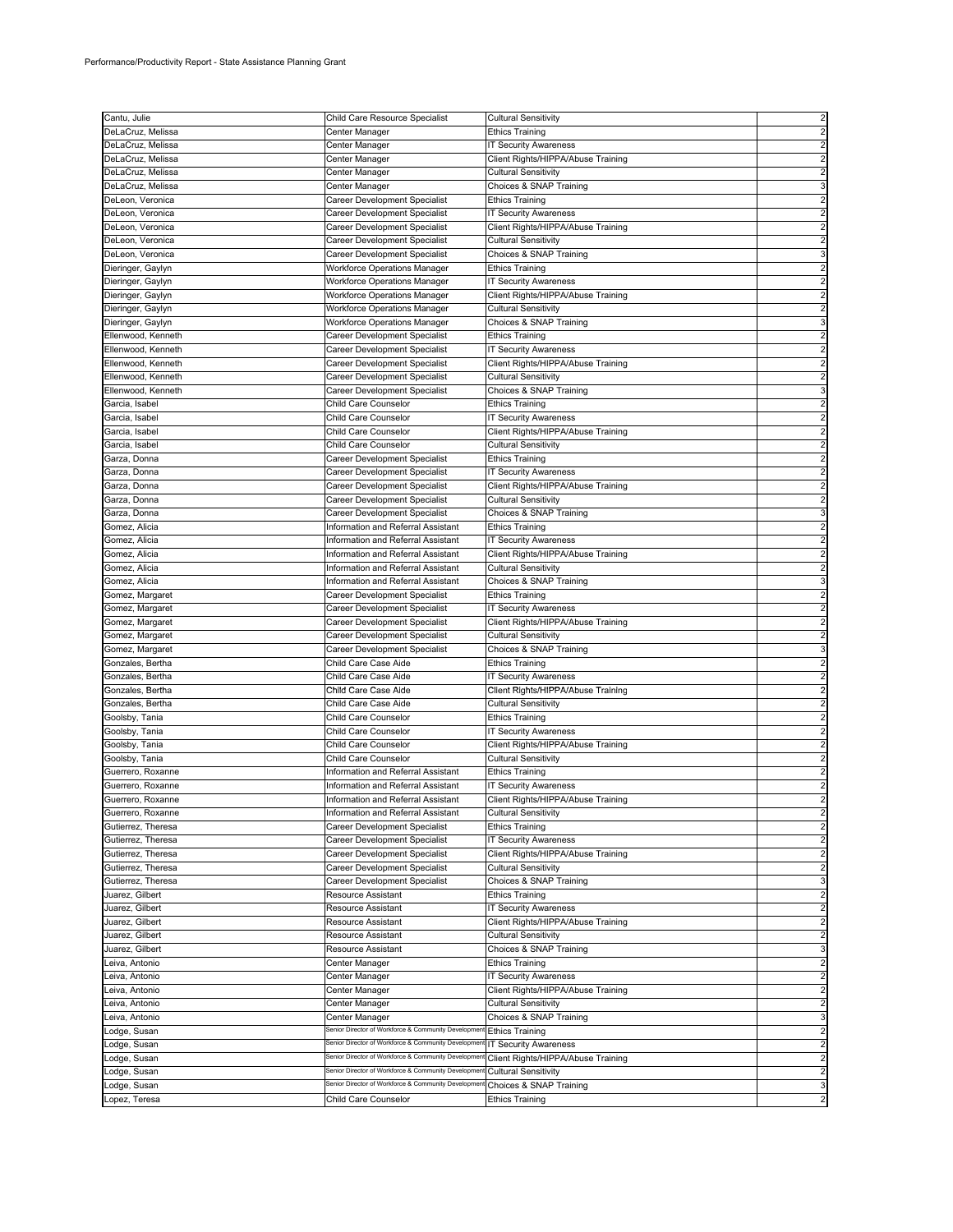| Lopez, Teresa       | Child Care Counselor                | <b>IT Security Awareness</b>       | $\overline{c}$          |
|---------------------|-------------------------------------|------------------------------------|-------------------------|
| Lopez, Teresa       | Child Care Counselor                | Client Rights/HIPPA/Abuse Training |                         |
| Lopez, Teresa       | Child Care Counselor                | Cultural Sensitivity               |                         |
| Martinez, Kelly     | Resource Assistant                  | <b>Ethics Training</b>             |                         |
| Martinez, Kelly     | Resource Assistant                  | <b>IT Security Awareness</b>       |                         |
| Martinez, Kelly     | Resource Assistant                  | Client Rights/HIPPA/Abuse Training |                         |
|                     | <b>Resource Assistant</b>           |                                    | 2                       |
| Martinez, Kelly     |                                     | <b>Cultural Sensitivity</b>        |                         |
| McEuen, Shannon     | Career Development Specialist       | <b>Ethics Training</b>             |                         |
| McEuen, Shannon     | Career Development Specialist       | <b>IT Security Awareness</b>       |                         |
| McEuen, Shannon     | Career Development Specialist       | Client Rights/HIPPA/Abuse Training |                         |
| McEuen, Shannon     | Career Development Specialist       | <b>Cultural Sensitivity</b>        |                         |
| McMurtry, Carl      | Career Development Specialist       | <b>Ethics Training</b>             |                         |
| McMurtry, Carl      | Career Development Specialist       | <b>IT Security Awareness</b>       | $\overline{2}$          |
| McMurtry, Carl      | Career Development Specialist       | Client Rights/HIPPA/Abuse Training |                         |
| McMurtry, Carl      | Career Development Specialist       | Cultural Sensitivity               |                         |
| McMurtry, Carl      | Career Development Specialist       | Choices & SNAP Training            |                         |
| Miller, Phyllis     | Child Care Counselor                | <b>Ethics Training</b>             |                         |
| Miller, Phyllis     | Child Care Counselor                | <b>IT Security Awareness</b>       |                         |
| Miller, Phyllis     | Child Care Counselor                | Client Rights/HIPPA/Abuse Training | $\overline{2}$          |
| Miller, Phyllis     | Child Care Counselor                | <b>Cultural Sensitivity</b>        | $\overline{2}$          |
|                     |                                     |                                    |                         |
| Morales, Alfredo    | Information and Referral Assistant  | <b>Ethics Training</b>             |                         |
| Morales, Alfredo    | Information and Referral Assistant  | IT Security Awareness              |                         |
| Morales, Alfredo    | Information and Referral Assistant  | Client Rights/HIPPA/Abuse Training |                         |
| Morales, Alfredo    | Information and Referral Assistant  | <b>Cultural Sensitivity</b>        |                         |
| Morales, Alfredo    | Information and Referral Assistant  | Choices & SNAP Training            |                         |
| Orr, Kimberly       | Career Development Specialist-Youth | <b>Ethics Training</b>             | $\overline{2}$          |
| Orr, Kimberly       | Career Development Specialist-Youth | <b>IT Security Awareness</b>       |                         |
| Orr, Kimberly       | Career Development Specialist-Youth | Client Rights/HIPPA/Abuse Training |                         |
| Orr, Kimberly       | Career Development Specialist-Youth | <b>Cultural Sensitivity</b>        |                         |
| Orr, Kimberly       | Career Development Specialist-Youth | Choices & SNAP Training            |                         |
| Orum, William       | Career Development Specialist       | <b>Ethics Training</b>             |                         |
|                     |                                     | <b>IT Security Awareness</b>       | $\overline{c}$          |
| Orum, William       | Career Development Specialist       |                                    |                         |
| Orum, William       | Career Development Specialist       | Client Rights/HIPPA/Abuse Training |                         |
| Orum, William       | Career Development Specialist       | <b>Cultural Sensitivity</b>        | $\overline{2}$          |
| Orum, William       | Career Development Specialist       | Choices & SNAP Training            |                         |
| Perez, Oscar        | Assistant Center Manager            | <b>Ethics Training</b>             |                         |
| Perez, Oscar        | Assistant Center Manager            | <b>IT Security Awareness</b>       |                         |
| Perez, Oscar        | Assistant Center Manager            | Client Rights/HIPPA/Abuse Training | $\overline{2}$          |
| Perez, Oscar        | Assistant Center Manager            | <b>Cultural Sensitivity</b>        |                         |
| Perez, Oscar        | Assistant Center Manager            | Choices & SNAP Training            |                         |
| Plummer, Randall    | Assistant Center Manager            | <b>Ethics Training</b>             |                         |
| Plummer, Randall    | Assistant Center Manager            | <b>IT Security Awareness</b>       |                         |
|                     |                                     |                                    |                         |
| Plummer, Randall    | Assistant Center Manager            | Client Rights/HIPPA/Abuse Training |                         |
| Plummer, Randall    | Assistant Center Manager            | <b>Cultural Sensitivity</b>        | 2                       |
| Plummer, Randall    | Assistant Center Manager            | Choices & SNAP Training            |                         |
| Rodriguez, Audrey   | Workforce Resource Technician       | <b>Ethics Training</b>             |                         |
| Rodriguez, Audrey   | Workforce Resource Technician       | IT Security Awareness              |                         |
| Rodriguez, Audrey   | Workforce Resource Technician       | Client Rights/HIPPA/Abuse Training | $\overline{c}$          |
| Rodriguez, Audrey   | Workforce Resource Technician       | Cultural Sensitivity               |                         |
| Rodriguez, Audrey   | Workforce Resource Technician       | Choices & SNAP Training            | 3                       |
| Schultze, Gloria    | Information and Referral Assistant  | <b>Ethics Training</b>             | $\overline{c}$          |
| Schultze, Gloria    | Information and Referral Assistant  | <b>IT Security Awareness</b>       | $\overline{\mathbf{c}}$ |
| Schultze, Gloria    | Information and Referral Assistant  | Client Rights/HIPPA/Abuse Training | $\overline{\mathbf{c}}$ |
| Schultze, Gloria    | Information and Referral Assistant  | <b>Cultural Sensitivity</b>        | $\overline{c}$          |
| Shirley, Tricia     | Career Development Specialist       | <b>Ethics Training</b>             | $\overline{2}$          |
|                     | Career Development Specialist       |                                    | $\overline{2}$          |
| Shirley, Tricia     |                                     | <b>IT Security Awareness</b>       |                         |
| Shirley, Tricia     | Career Development Specialist       | Client Rights/HIPPA/Abuse Training | $\overline{\mathbf{c}}$ |
| Shirley, Tricia     | Career Development Specialist       | <b>Cultural Sensitivity</b>        | $\overline{c}$          |
| Shirley, Tricia     | Career Development Specialist       | Choices & SNAP Training            | 3                       |
| Simpkins, Octavious | <b>Resource Assistant</b>           | <b>Ethics Training</b>             | $\overline{c}$          |
| Simpkins, Octavious | Resource Assistant                  | <b>IT Security Awareness</b>       | $\overline{c}$          |
| Simpkins, Octavious | <b>Resource Assistant</b>           | Client Rights/HIPPA/Abuse Training | $\overline{2}$          |
| Simpkins, Octavious | Resource Assistant                  | <b>Cultural Sensitivity</b>        | $\overline{2}$          |
| Stoker, Jackie      | Resource Assistant                  | <b>Ethics Training</b>             | $\overline{c}$          |
| Stoker, Jackie      | Resource Assistant                  | <b>IT Security Awareness</b>       | $\overline{2}$          |
| Stoker, Jackie      | <b>Resource Assistant</b>           | Client Rights/HIPPA/Abuse Training | $\overline{2}$          |
| Stoker, Jackie      | Resource Assistant                  | <b>Cultural Sensitivity</b>        | $\overline{2}$          |
| Thomas, Susan E.    | Rural Child Care Coordinator        | <b>Ethics Training</b>             | $\overline{2}$          |
| Thomas, Susan E.    | Rural Child Care Coordinator        | <b>T Security Awareness</b>        | $\overline{2}$          |
| Thomas, Susan E.    | Rural Child Care Coordinator        | Client Rights/HIPPA/Abuse Training | $\overline{2}$          |
|                     |                                     |                                    | $\overline{\mathbf{c}}$ |
| Thomas, Susan E.    | Rural Child Care Coordinator        | <b>Cultural Sensitivity</b>        |                         |
| Valdez, Sarah       | Center Manager                      | <b>Ethics Training</b>             | $\overline{c}$          |
| Valdez, Sarah       | Center Manager                      | <b>IT Security Awareness</b>       |                         |
| Valdez, Sarah       | Center Manager                      | Client Rights/HIPPA/Abuse Training | $\overline{\mathbf{c}}$ |